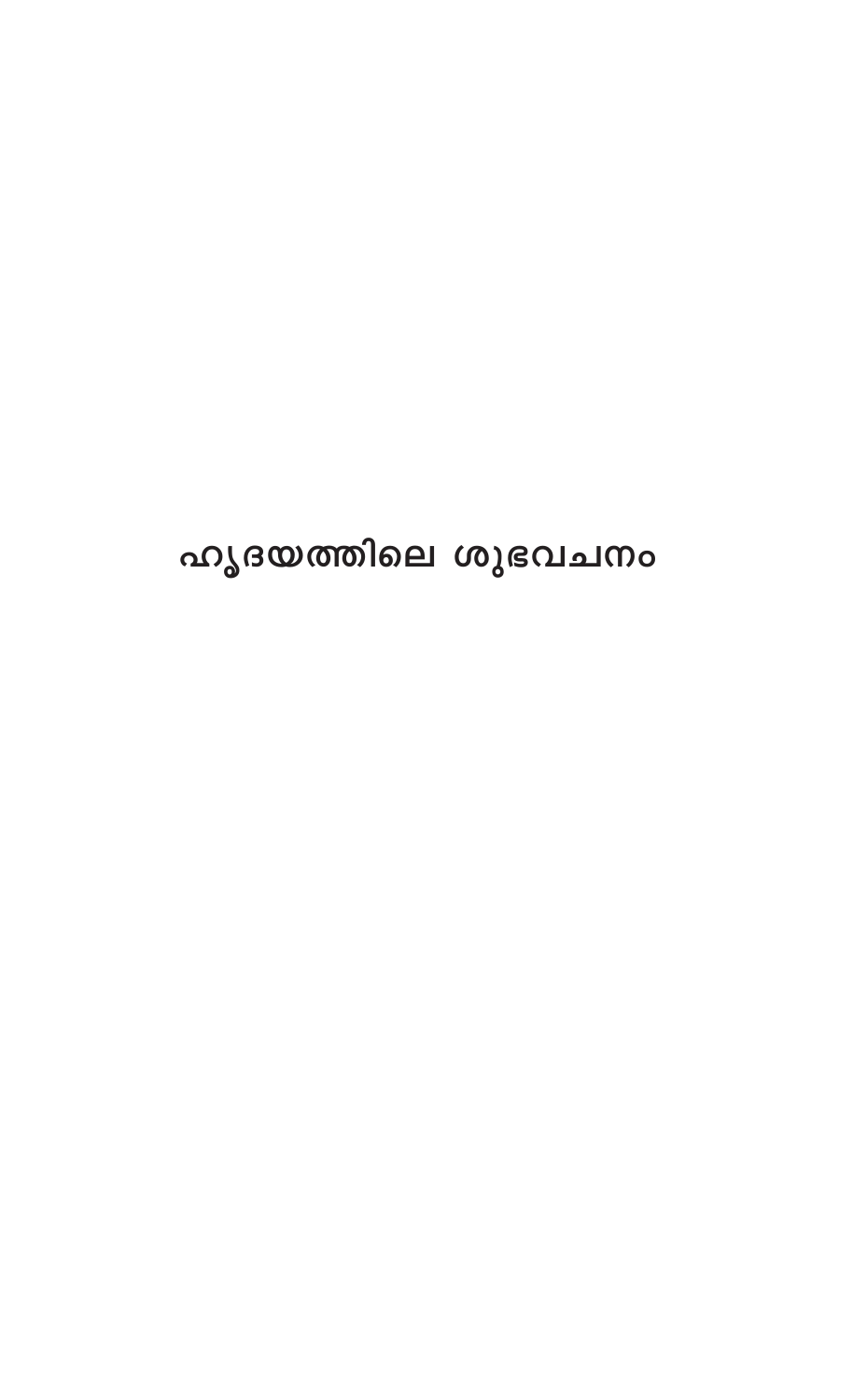2 ഹൃദയത്തിലെ ശുഭവചനം

Blank page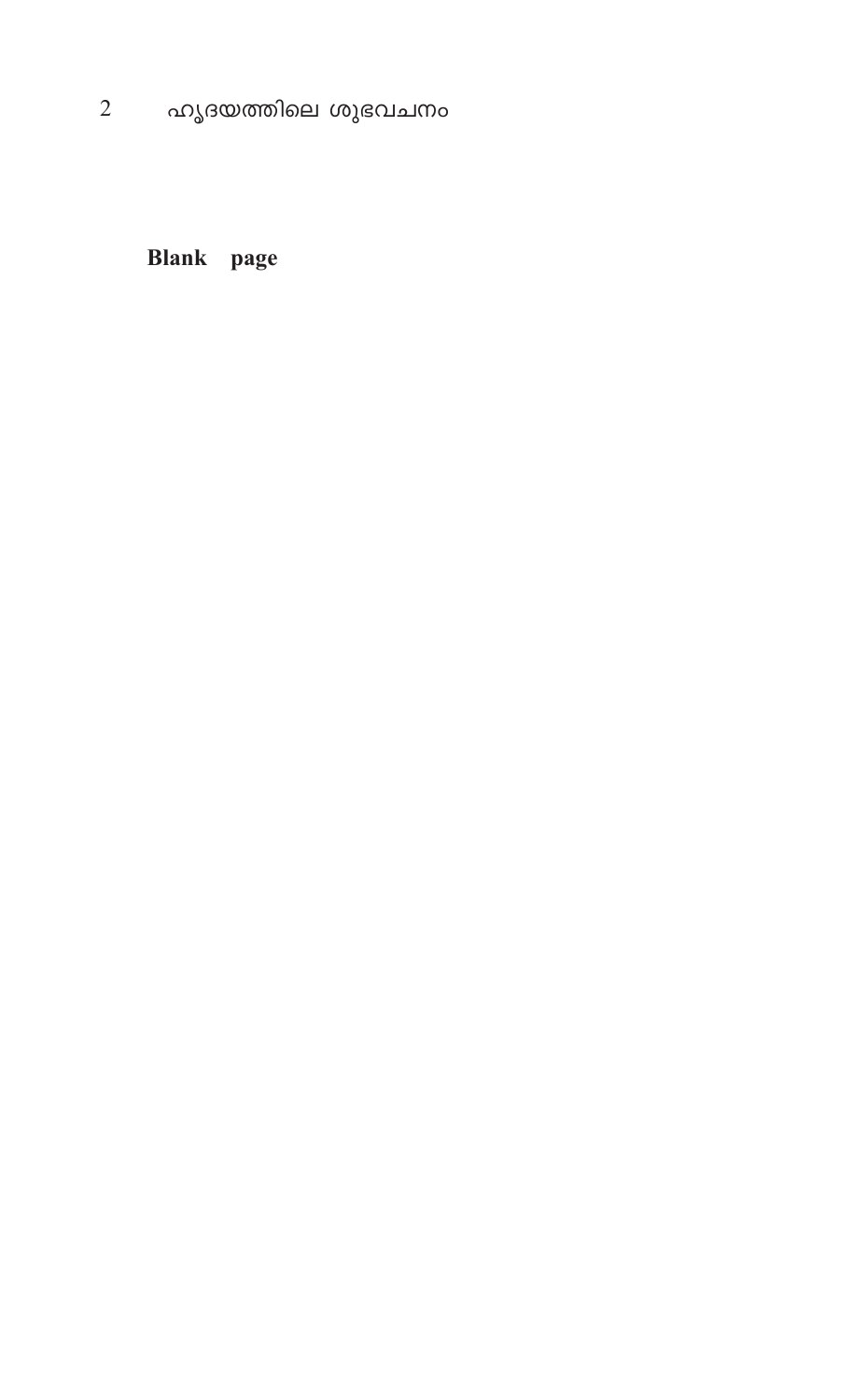# ഹൃദയത്തിലെ ശുഭവചനം

സൂസമ്മ ചാക്കോ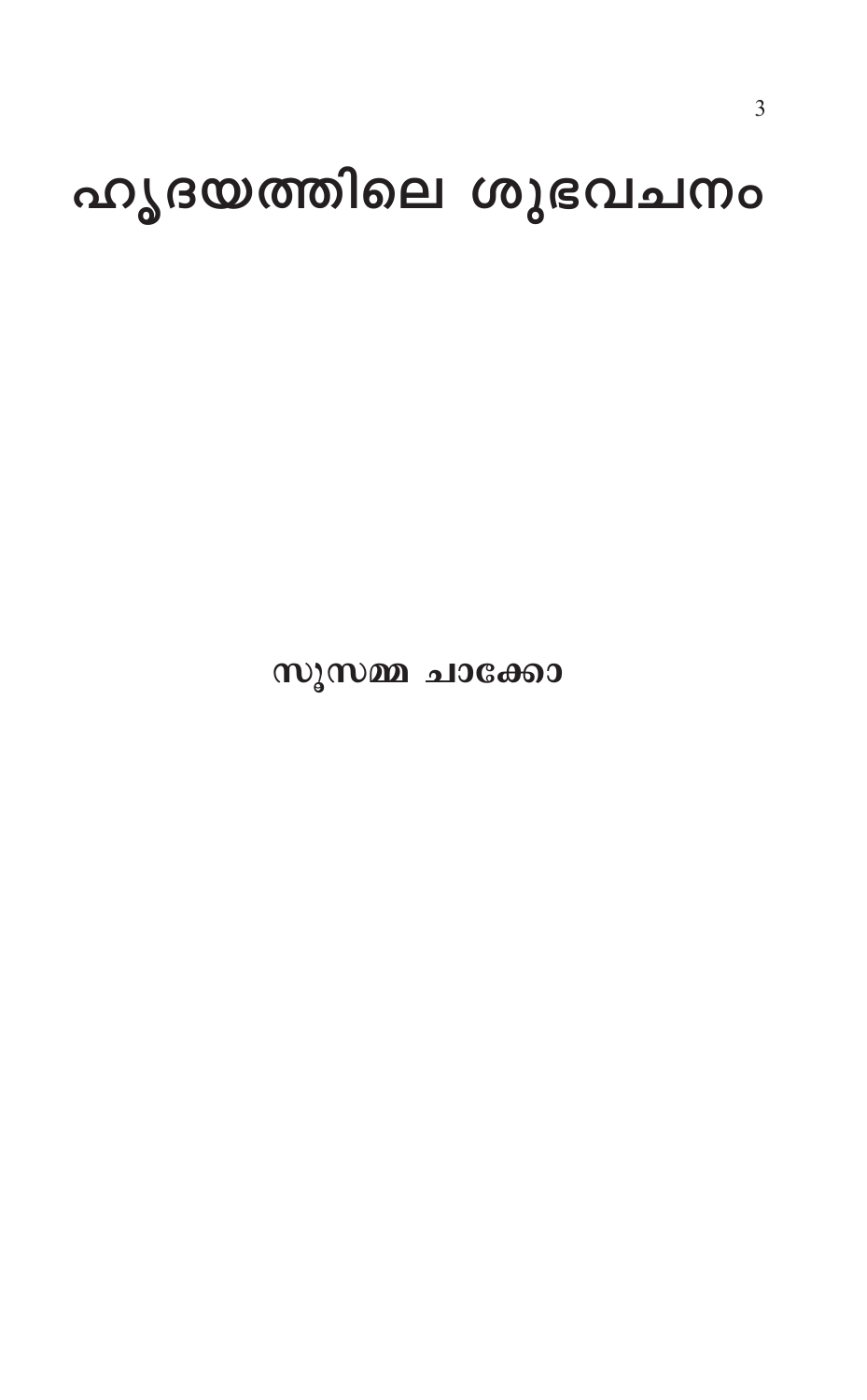$\overline{4}$ ഹൃദയത്തിലെ ശുഭവചനം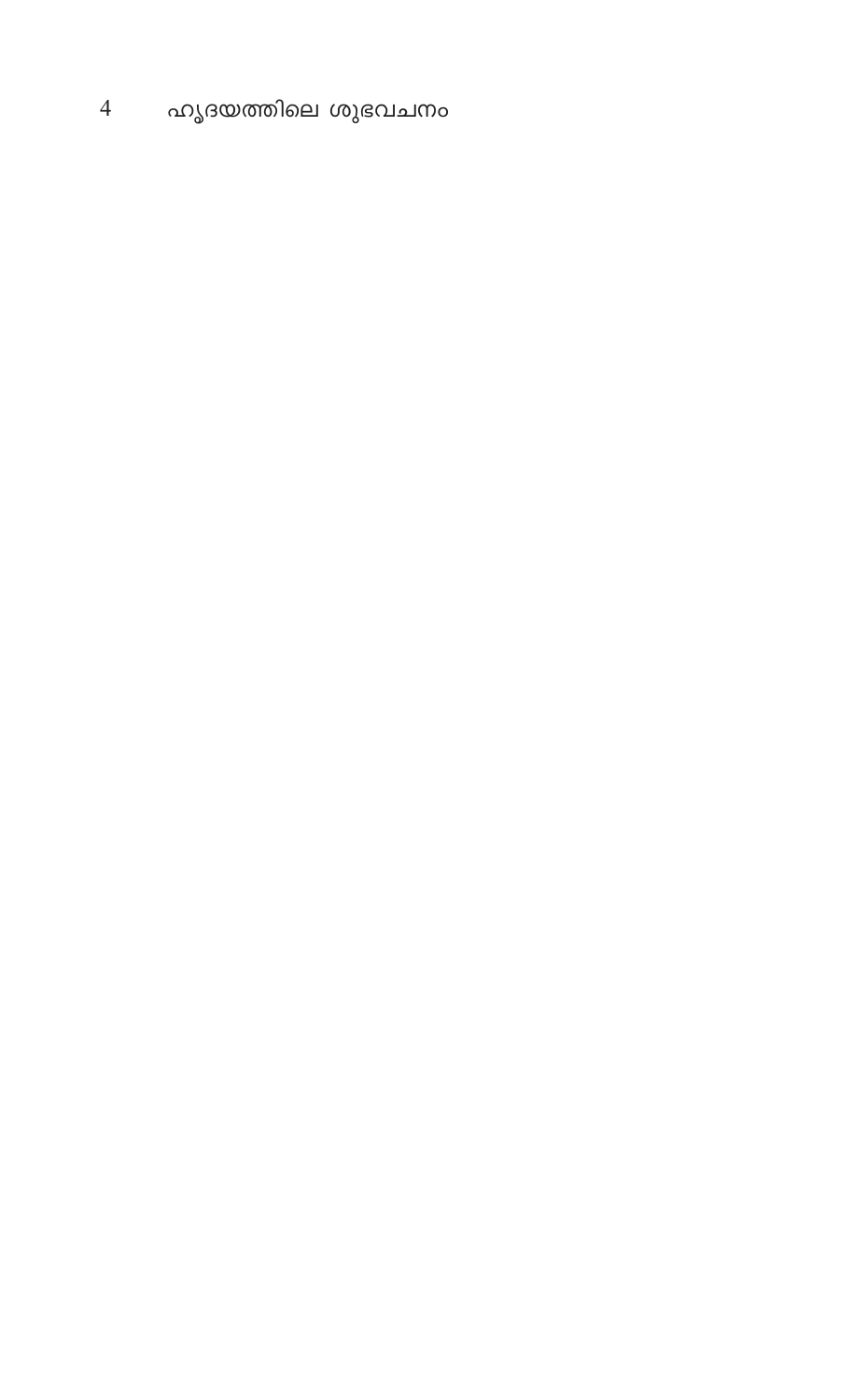## ഉള്ളടക്കം

- 1. മൺപാത്രത്തിലെ നിക്ഷേപം
- 2. തന്നത്താൻ സംസാരിക്കുന്നത് എങ്ങനെ?
- 3. നിന്റെ പുതപ്പ് അടിയന്റെ മേൽ ഇടേണമേ.
- 4. കുറവില്ലാത്ത ജീവിതം
- 5. എന്റെ ഹൃദയം ശുഭവചനത്താൽ കവിയുന്നു
- 6. വശീകരിച്ച് മരുഭൂമിയിൽ കൊുചെല്ലും.
- 7. നിന്നെത്തന്നെ സൂക്ഷിച്ചുകൊൾക
- 8. നീ കിടക്കുന്നത് എവിടെ?
- 9. ഒരു ഉറപ്പ്
- 10. ഏകനായി
- 11. യഹോവയുടെ കണ്ണ്
- 12. സമർപ്പണം
- 13. ദൈവികദർശനം
- 14. ദൈവത്തെ അറിയുന്ന ജനം
- 15. ദാവീദിന്റെ നിശ്ചലകൃപകൾ
- 16. മരുഭൂമിയും വര നിലവും ശൂന്യപ്രദേശവും
- 17. ഞാൻ പ്രവർത്തിക്കും, ആർ തടുക്കും?
- 18. രാത്രിയിലെ ധ്യാനം
- 19. നിന്നെത്തന്നെ നല്ലവണ്ണം ശക്തീകരിക്ക
- 20. തീയിൽനിന്ന് വലിച്ചെടുക്കപ്പെട്ട കൊള്ളി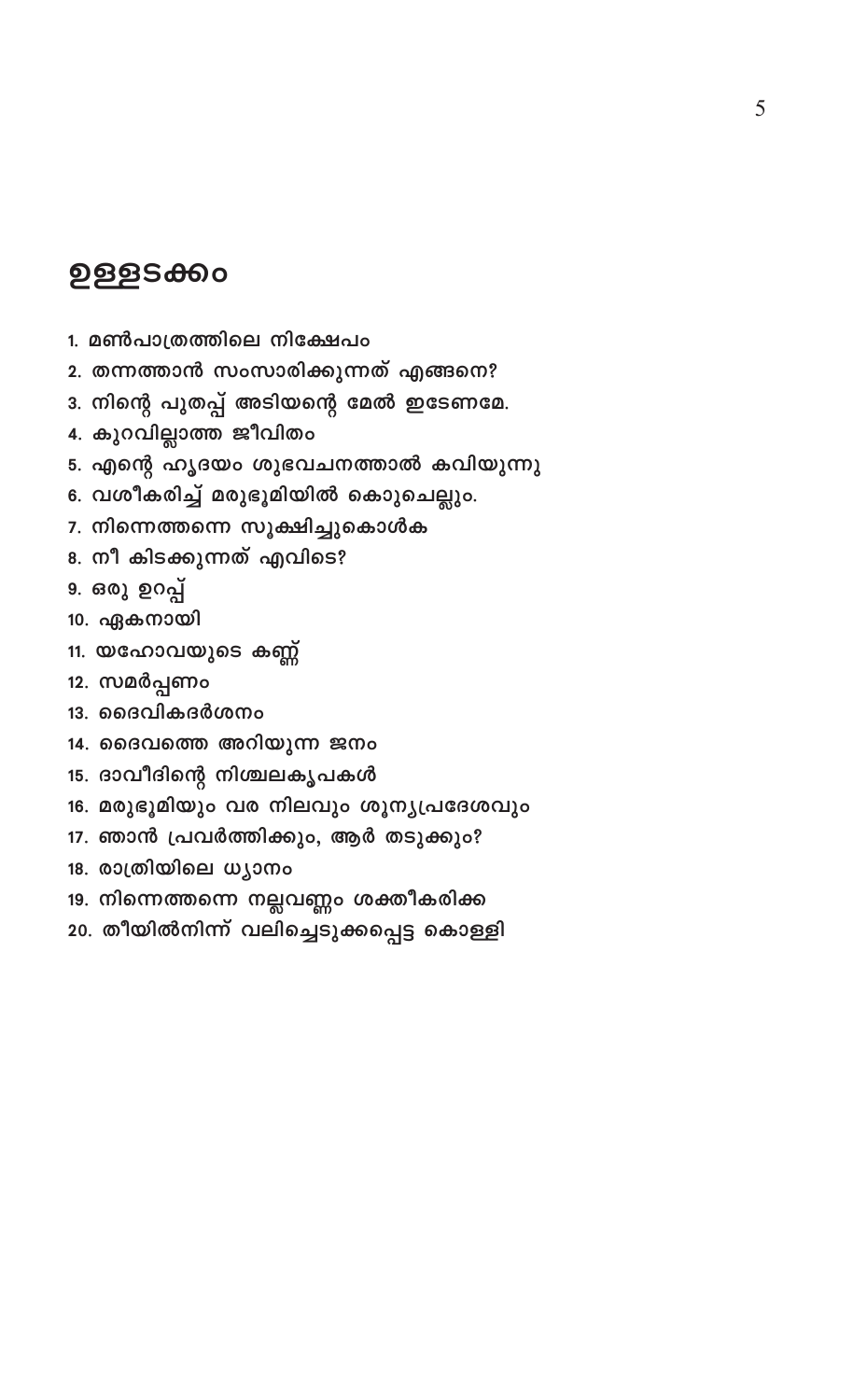6 ഹൃദയത്തിലെ ശുഭവചനം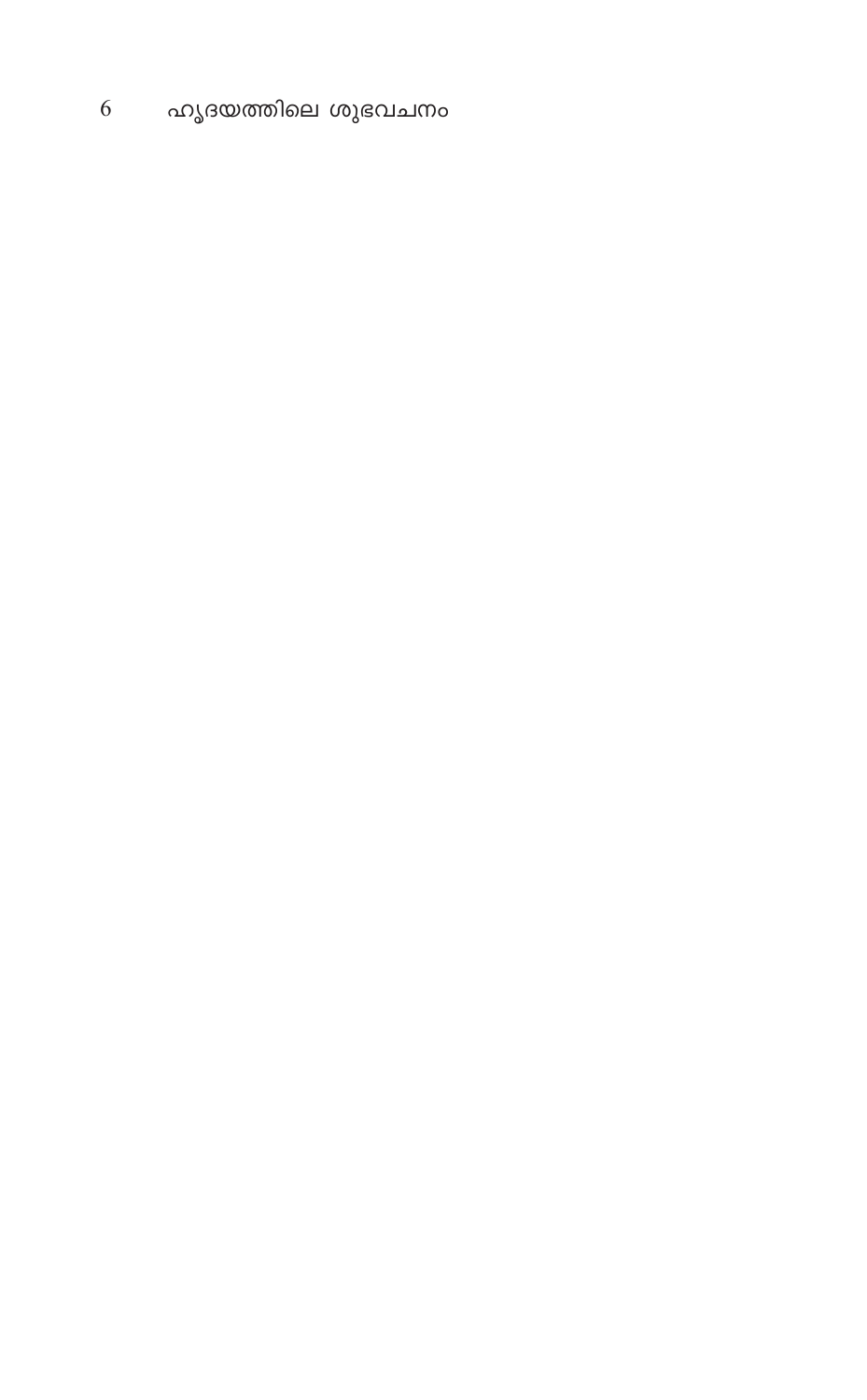## അവതാരിക

മഹാജ്ഞാനിയായ പരമപിതാവാം ദൈവം മനുഷ്യനു മാത്രം നൽകീ ട്ടുള്ള ഒരു അമൂല്യവരദാനമാണ് 'എഴുത്ത്.' 'ദൈവം എഴുതി', 'അവിടന്ന് വിരൽ കൊണ്ട് എഴുതി' എന്ന് പുറപ്പാട് പുസ്തകത്തിൽ നാം കാണുന്നു. 'എഴുതുക' എന്ന് സമാപനപുസ്തകമായ വെളിപ്പാടിലും രേഖപ്പെടുത്തി യിട്ടുണ്ടല്ലോ.

ദൈവികദാനമായ വിശിഷ്ടചിന്തകളുടെ അക്ഷരാവിഷ്കാരമാണ് എഴുത്ത്. ദർശനങ്ങളും ചിന്തകളും എഴുതിവെക്കണം. നീ ദർശനം എഴു തുക, അതു വായിക്കുന്നവർ കർമ്മനിരതരായി ഓടിപ്പോകത്തക്കവണ്ണം അതു വൃക്തമായിരിക്കണം എന്ന ഹബക്കുക്ക് 2.2-ൽ പറയുന്നുണ്ട്. എഴുത്താകുമ്പോഴാണ് അത് സഹജീവികൾക്ക് പ്രയോജനപ്പെടുന്നത്. ദൈവം തനിക്കു നൽകിയിട്ടുള്ള താലന്തുകൾ-- കൃപാദാനങ്ങൾ--രാപ കൽ വ്യാ പാരം ചെയ്തുകൊണ്ട് എഴുതുകയും മലയാള ക്രൈസ്തവ സാഹിതീസേവനത്തിലൂടെ ഈടുറ്റ കൃതികൾ സമർപ്പിക്കുകയും ചെയ്തുപോരുന്ന ബഹുമാനൃസഹോദരി സൂസമ്മചാക്കോയുടെ ഏറ്റവും പുതിയ കൃതിയാണ് 'ഹൃദയത്തിലെ ശുഭവചനം.' അനുദിനം നാം ലോകത്തിൽ കാണുകയും കേൾക്കുകയും പത്രങ്ങൾ വായി ക്കുകയും ചെയ്യുന്നതിൽ ശുഭകരമായവ എത്രയോ വിരളം. എങ്കിലും ദൈവപൈതൽ മനസ്സലിവുള്ള പിതാവും സർവ്വാശ്വാസങ്ങളുടെയും ദൈവവുമായ അത്യുന്നതനിൽനിന്ന് നിരന്തരം കേൾക്കുന്നത് ശുഭ വചനം തന്നെ എന്നത് എത്ര ആശ്വാസകരം! ദൈവത്തിന്റെ തിരു വെഴുത്തുകൾ നമ്മുടെ അന്തരാത്മാവിൽ ശുഭവചനങ്ങളായി പരിണ മിക്കുന്നു. ആശ്വസിപ്പിക്കുന്ന പരിശുദ്ധാത്മാവിന്റെ ആർദ്രമന്ത്രണം നമ്മുടെ അനുദിനജീവിതത്തിൽ ഉണർവ്വും ഉന്മേഷവും നൽകി നമ്മെ നിലനിർത്തുന്നു.

'മൺപാത്രത്തിലെ നിക്ഷേപം' എന്ന് ആരംഭിച്ച് 'തീയിൽനിന്നു വലിച്ചെ ടുക്കപ്പെട്ട കൊള്ളി' എന്ന് സമാപിക്കുന്ന ഇരുപത് അദ്ധ്യായങ്ങളിൽ ഗ്രന്ഥകർത്രി സമൃദ്ധിയായ ഒരു ആത്മീയവിരുന്ന് ഒരുക്കിയിരിക്കുന്നു. ആ സാഹിത്യവിരുന്നിൽ പങ്കാളികളാകാൻ അനുവാചകരെ ക്ഷണിക്കുക

 $\overline{7}$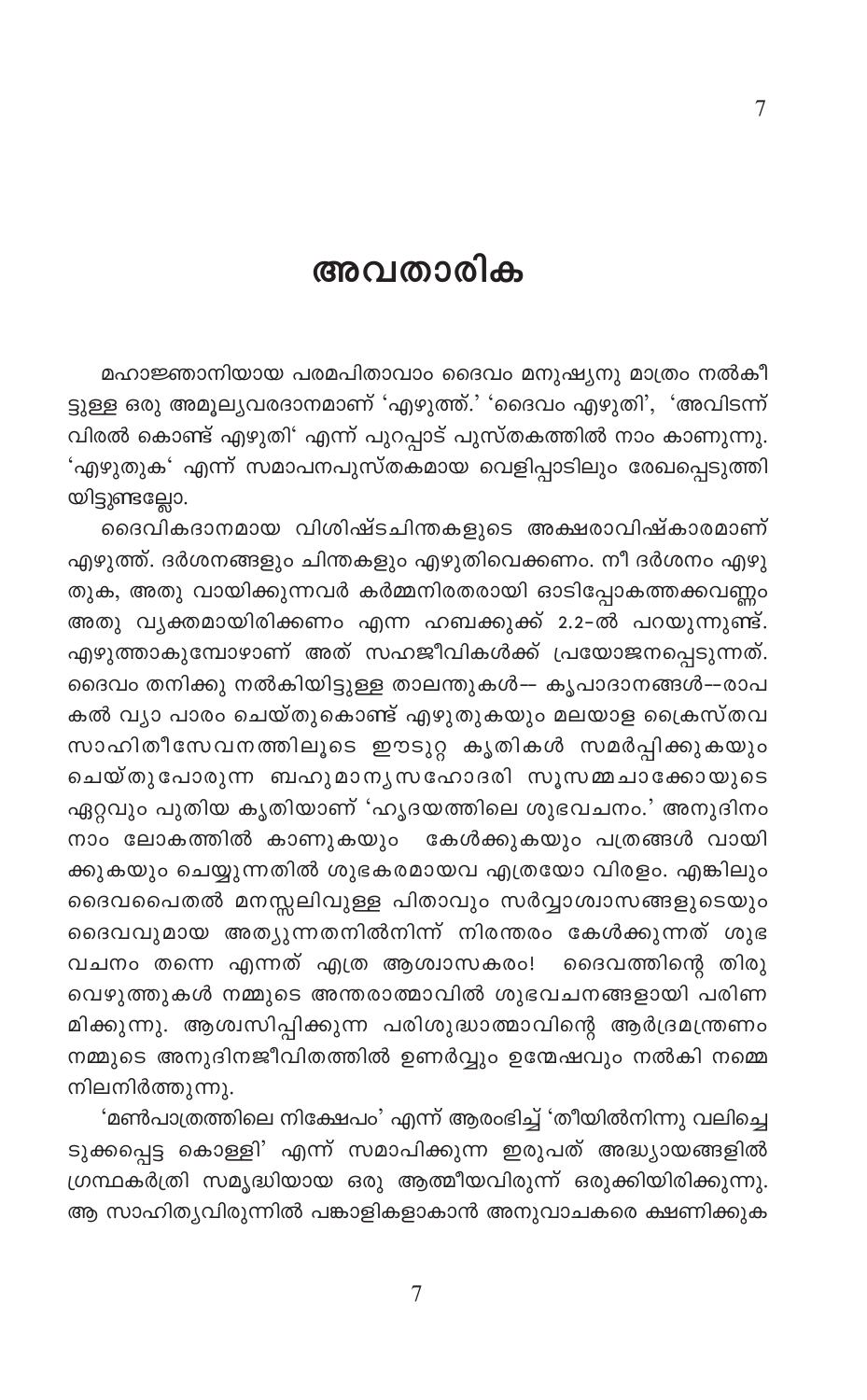യാണ്. വളരെ അവധാനതയോടും സൂക്ഷ്മതയോടും കൂടെയാണ് ഓരോ .<br>അദ്ധ്യായവും ക്രമീകരിച്ചിട്ടുള്ളത്. ലളിതമായ ഭാഷയും ഹൃദ്യമായ പ്ര തിപാദനവും 'ഹൃദയത്തിലെ ശുഭവചനം' എന്ന കൃതിയെ ആസ്വാദ്യമാ ക്കുന്നു.

.<br>തീപിടിത്തത്തിൽ സ്വന്തം വീടു മുഴുവൻ കത്തിച്ചാമ്പലായെങ്കിലും കത്തിപ്പോകാതെ ശേഷിച്ച ഒരു മൺപാത്രവുമായി വിശ്വാസികളുടെ മുമ്പി ലെത്തി മുമ്പൊരിക്കൽ അഗ്നിച്ചൂളയിലൂടെ കടന്നുപോയ പാത്രത്തിന്റെ ആത്മീയഗുണപാഠം വിശദീകരിക്കുന്ന ആ പുരോഹിതനെ ഉദ്ധരിച്ചു കൊണ്ടാണ് 'മൺപാത്രത്തിലെ നിക്ഷേപം' എന്ന ആദ്യലേഖനം ആരംഭി ച്ചിരിക്കുന്നത്. പരിശുദ്ധാത്മാവ് എന്ന അമൂല്യനിക്ഷേപം ശരീരമെന്ന മൺ പാത്രത്തിൽ പകരുവാൻ പ്രസാദിച്ച ദൈവത്തിന്റെ കാരുണ്യത്തെക്കുറിച്ച് അദ്ധ്യായത്തിൽ സവിസ്തരം പ്രസ്താവിക്കുന്നു.

പഴയനിയമകാലത്തെ ഇസ്രായേലിന്റെ മധുരഗായകരായി അറിയപ്പെട്ടി രുന്ന കോരഹ്പുത്രന്മാരുടെയും ദാവീദിന്റെയും അധരങ്ങളിൽ ദൈവത്തെ ക്കുറിച്ചുള്ള സാക്ഷ്യം രണ്ടാം അദ്ധ്യായത്തിന്റെ അവസാനഭാഗത്ത് നൽ .<br>കിയിരിക്കുന്നു. മരുഭൂമിയിലേക്ക് കൂട്ടിക്കൊണ്ടുപോയി ഹൃദ്യമായി സം സാരിക്കുന്ന ആത്മമണവാളൻ പ്രതിഫലം നൽകി തന്റെ പ്രിയയെ ആശ്വ സിപ്പിക്കുന്നു. ആത്മശോധനയ്ക്കുള്ള ആഹ്വാനമാണ് 'നീ കിടക്കുന്നത് .<br>എവിടെ' എന്ന പ്രൗഢലേഖനം. 'ഒരു ഉറപ്പ്' എന്ന ഒൻപതാമത്തെ ലേഖ നത്തിൽ താൻ സേവിച്ചുനിൽക്കുന്നവനും തന്റെ ഉടയവനുമായ മഹാ ദൈവത്തെക്കുറിച്ചും അവിടത്തെ നിതൃസാന്നിധൃത്തെക്കുറിച്ചുമുള്ള അറിവ് നങ്കൂരമെന്നപോലെ ദൈവപൈതലിന്റെ ജീവിതനൗകയെ ഇളകി മറിയുന്ന ജീവിതസാഗരത്തിൽ സുസ്ഥിരമായും സ്വസ്ഥമായും നിലനി റുത്തുകയും സാവധാനം നിത്യതയുടെ ശുഭതുറമുഖത്തിലേക്ക് നയിക്കു കയും ചെയ്യുന്നു.

ദെവത്തോടുകൂടെ ഏകനായി നടക്കുന്നത് ദൈവപൈതലിന് ഏകാന്ത തയല്ല, സ്നേഹസ്വരൂപനായ ദൈവത്തോടു കൂടെയുള്ള മധുരസംസർഗ്ഗമാ ണ്. കർത്താവിന്റെ മൃദുസ്വരം, അവിടത്തെ തിരുവായ്മൊഴികൾ ശ്രവിക്കു ന്നത് എത്ര അഭികാമ്യമായ ഒരു അനുഭവമാണ്! പത്താം അദ്ധ്യായത്തിൽ ഈ വസ്തുത വിശദമായിത്തന്നെ പ്രതിപാദിച്ചിരിക്കുന്നു.

'ഞാൻ പ്രവർത്തിക്കും ആർ തടുക്കും' എന്ന പതിനേഴാം അദ്ധ്യായ ത്തിലെ ചിന്ത കർത്തൃശുശ്രുഷയിൽ രാപകൽ വ്യാപൃതനായിരിക്കുന്ന ദൈവപൈതലിന് ദൈവം തരുന്ന സംരക്ഷണവചനമാണ്. മനുഷ്യനല്ല .<br>പ്രവർത്തിക്കുന്നത്. ദൈവമാണു പ്രവർത്തിക്കുന്നത്. നാം വിതെക്കുന്നു എന്നു മാത്രം. വളരുമാറാക്കുന്നത് ദൈവമത്രേ. ദൈവത്തിന്റെ ഈ ചോദ്യ ത്തിനു മറുപടി നൽകാൻ ഒരു ശക്തിക്കും കഴിഞ്ഞിട്ടില്ല, കഴിയുകയുമില്ല. പ്രവർത്തിക്കുന്നവൻ ആര്? ആർക്കുവേണ്ടിയാണ് പ്രവർത്തിക്കുന്നത്?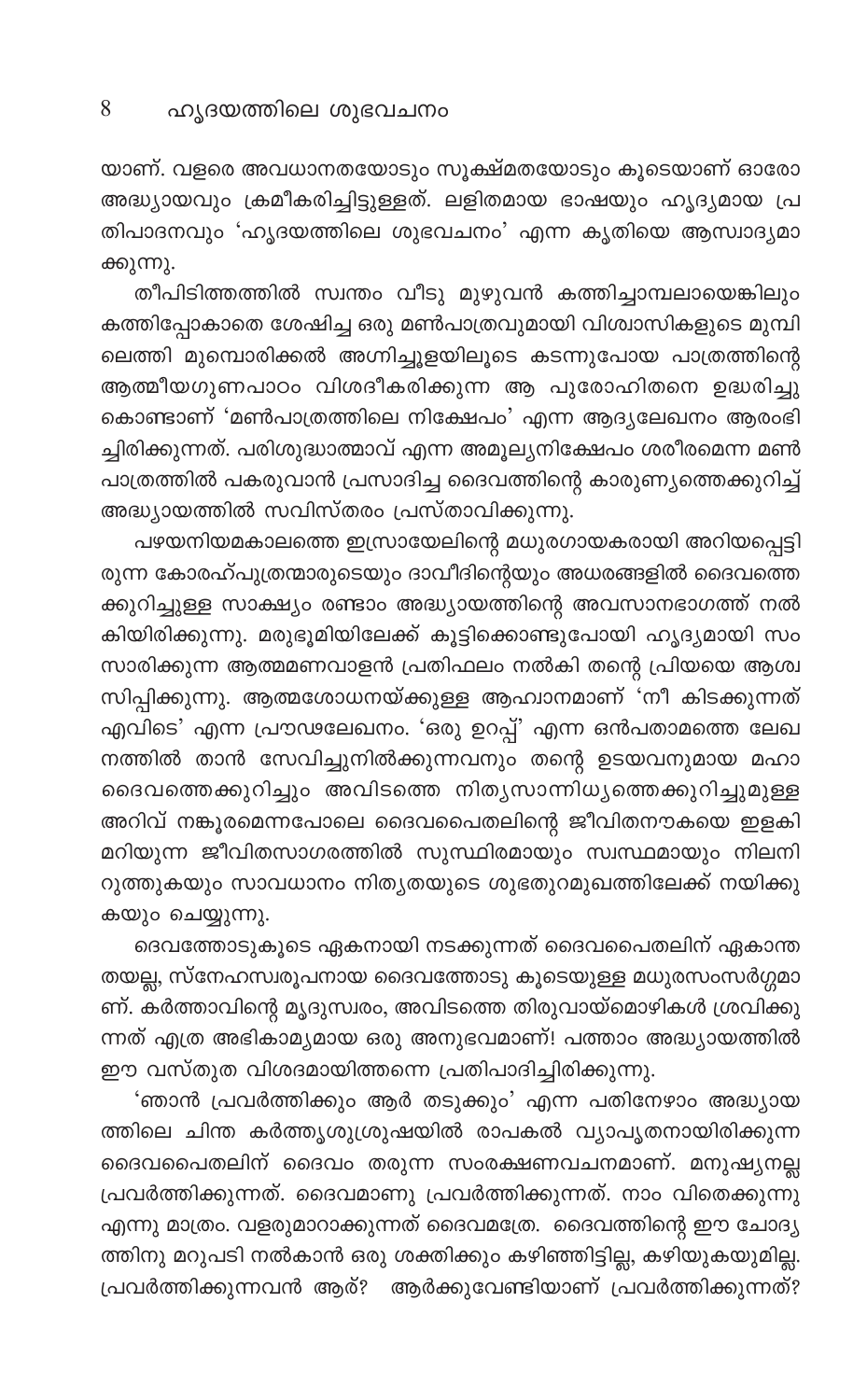ഈ സത്യം ദൈവജനം അതിന്റെ സമ്പൂർണ്ണാർത്ഥത്തിലും വ്യാപ്തിയിലും ഗ്രഹിച്ചിരുന്നെങ്കിൽ!

സമാപനലേഖനം 'തീയിൽനിന്ന് വലിച്ചെടുക്കപ്പെട്ട കൊള്ളി' എന്നത് ഈ ലേഖനസമാഹാരത്തിലെ മകുടസ്ഥാനം അർഹിക്കുന്നു. 'വെന്തുപോ കാനായി വിധിക്കപ്പെട്ട് ചാകാറായ അവസ്ഥയിൽനിന്ന് വലിച്ചെടുക്കപ്പെട്ട കൊള്ളികളായ നാം' ആ മഹാസത്യം നമ്മെ ദൈവസന്നിധിയിൽ അധികമ ധികം വിനയാന്വിതരാക്കും. നമ്മുടെ നാവിൽനിന്നും അന്തരാത്മാവിൽനി ന്നും ദൈവത്തിനൊരു സൗരഭ്യവാസനയെന്നപോലെ നന്ദിയും സ്നേഹ വും ഉയർന്നുകൊണ്ടിരിക്കും. കർത്താവിനെ മുഖാമുഖമായി കാണുന്ന നാളിൽ അവിടത്തെ തൃപ്പാദങ്ങളിൽ കവിണ്ണുവീണ് നന്ദിയുടെ കണ്ണു നീർ വീഴ്ത്തിക്കൊണ്ട് 'ഇത്രത്തോളമെന്നെ കൊണ്ടുവന്നീടുവാൻ ഞാനും എൻ കുടുംബവും എന്തുള്ളൂ' എന്ന ഗാനം അർപ്പിക്കുവാന ല്ലാതെ നമുക്ക് മറ്റെങ്കിലും കഴിയുമോ? ഈ ലേഖനം മാത്രമല്ല ഈ കൃതി മുഴുവനും അതിനുള്ള ആഹ്വാനം കൂടെയാണ്.

ഉപസംഹരിക്കട്ടെ. ദൈവം നൽകുന്ന വിശിഷ്ടചിന്തകൾ അതതു സമ യത്ത് എഴുതുന്നതിനും അവ സമാഹരിച്ച് പുസ്തകമാക്കുന്നതിനും ഗ്രന്ഥ കർത്രി കാണിച്ചുപോരുന്ന ശുഷ്കാന്തി പ്രശംസാർഹമത്രേ. ഇതുപോലുള്ള ഈടുറ്റ ലേഖനങ്ങളും ലേഖനസമാഹാരങ്ങളും കർത്തൃദാസിയിൽനിന്ന് ഇനിയും നമുക്ക് പ്രതീക്ഷിക്കാം. ദൈവം അതിനായി അവരെ അനുഗ്രഹി ക്കട്ടെ. അനുവാചകരായ ദൈവജനത്തിന്റെ അനുഗ്രഹത്തിനും ആത്മികാ ഭിവൃദ്ധിക്കും മുഖാന്തരമാകട്ടെ എന്ന പ്രാർത്ഥനയോടും ആശംസയോടും കൂടെ 'ഹൃദയത്തിലെ ശുഭവചനം' എന്ന ഈ ലേഖനസമാഹാരം സഹൃ ദയസമക്ഷം സസന്തോഷം അവതരിപ്പിച്ചുകൊള്ളുന്നു.

ക്രിസ്തീയ ശുശ്രൂഷയിൽ എൽ. സാം റിട്ട. ജോയിന്റ് സെക്രട്ടറി പബ്ലിക് സർവ്വീസ് കമ്മീഷൻ, തിരുവനന്തപുരം.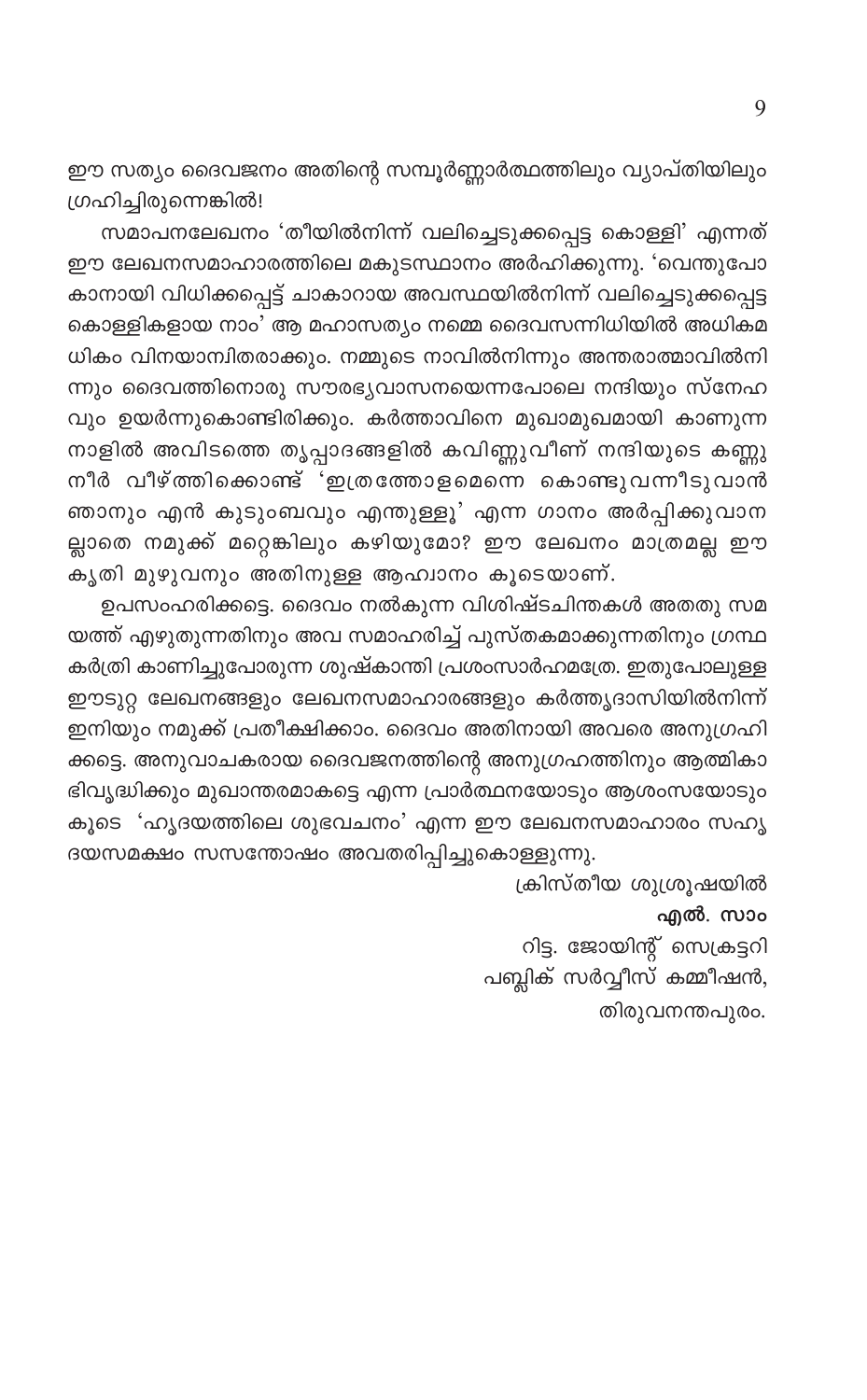ഹൃദയത്തിലെ ശുഭവചനം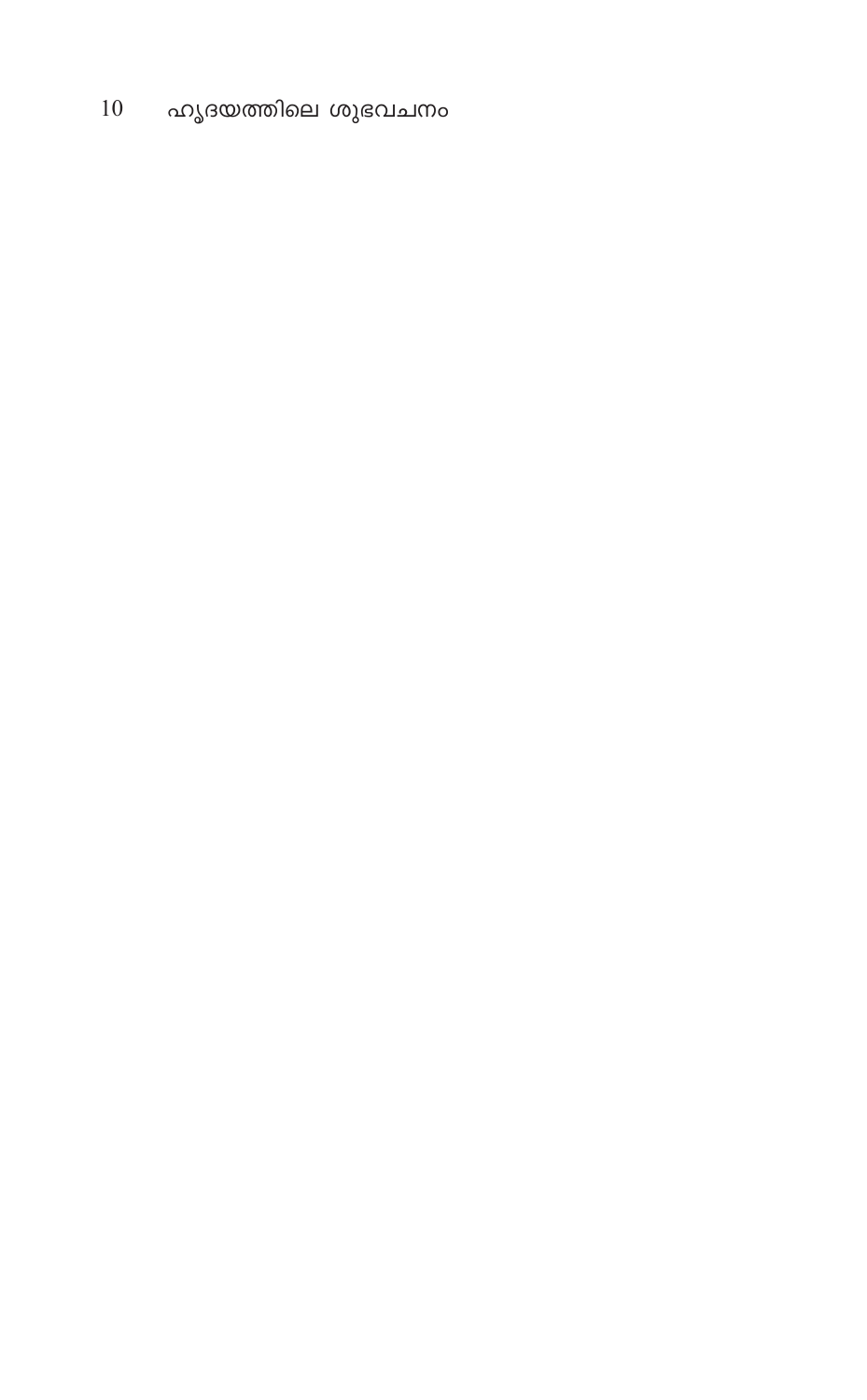## ഗ്രന്ഥാഭിപ്രായം

ദൈവവചനത്താൽ നയിക്കപ്പെടുന്ന ജീവിതയാത്ര എന്നും നേർപാ തയിലൂടെയുള്ള സഞ്ചാരമായിരിക്കും. ഏത് ദുർഘടങ്ങളെയും അതിജീ വിക്കാനുള്ള കരുത്ത് ആയത് പകർന്ന് നൽകും. ഓരോ തവണ വായിക്കു മ്പോഴും കുറവുകളെ കണ്ടറിഞ്ഞ് തിരുത്തി, സ്രഷ്ടാവിന്റെ മനസ്സിനൊ ത്ത് രൂപാന്തരപ്പെടുവാനുള്ള ആഹ്വാനവും പുത്തൻ ഉൾക്കാഴ്ചകളും .<br>തിരുവചനം സമ്മാനിക്കുന്നു. ജീവിതത്തിന്റെ ഇരുണ്ട രാത്രികാലങ്ങളിൽ മിന്നാമിനുങ്ങിന്റെ ചെറുവെളിച്ചം പോലെ തിരുവചനം മാർഗ്ഗദർശിയാകു .<br>മ്പോൾ കയ്പു നിറഞ്ഞ അനുഭവങ്ങളിൽ തേൻപോലെ മധുരിക്കുന്ന തിരു മൊഴികൾ നവോന്മേഷം പകർന്നുനൽകുമ്പോൾ ഏതൊരാളിന്റെയും ഹൃദയം ശുഭവചനംകൊണ്ടു നിറയും.

വേദപുസ്തകത്തിൽനിന്നും അനുഭവസമ്പത്തിൽനിന്നും അടർത്തിയെ ടുത്ത ഇരുപതു സന്ദേശങ്ങൾ അടങ്ങിയ ഈ പുസ്തകത്തിന്റെ ഗൗരവ ത്തോടെയുള്ള വായന ഏതൊരു വ്യക്തിയെയും ദൈവത്തിലേക്ക് ന യിക്കുന്നതിനും സ്വജീവിതത്തിന്റെ ദൈവോദ്ദേശം തിരിച്ചറിയുന്നതിനും നിശ്ചയമായും ഇടയാക്കും.

തന്റെ ചങ്കിലെ ചോരയാൽ ശുദ്ധവും ശുഭ്രവും നിഷ്കളങ്കവുമായ .<br>അവസ്ഥയിൽ നമ്മെ തീർക്കുകയും സ്വർഗ്ഗത്തിലെ സകല ആത്മീയഅനു ഗ്രഹങ്ങളാലും നമ്മെ അനുഗ്രഹിക്കുകയും ചെയ്ത വീണ്ടെടുപ്പുകാരന്റെ പുതപ്പിനടിയിൽ ആശ്രയം കണ്ടെത്തുവാനും മൺപാത്രങ്ങളായ നമ്മിൽ പ കരപ്പെട്ടിരിക്കുന്ന വിലയേറിയ നിക്ഷേപങ്ങള ഗൗരവത്തോടെ കൈകാര്യം ചെയ്യുവാനും എഴുത്തുകാരി ആഹ്വാനം ചെയ്യുന്നു.

മരുഭൂമിയുടെ അനുഭവങ്ങളിൽ ഏകാഗ്രതയോടെ ദൈവസന്നിധിയിൽ ചെലവഴിക്കുവാൻ മനഃപൂർവ്വമായും ശ്രമിക്കുമ്പോൾ പ്രത്യാശയുടെ സന്ദേ ശവുമായെത്തി പുതുശക്തി പകർന്നു തന്ന് അനുഗ്രഹിക്കുന്ന ദൈവകൃപ യെ അനുഭവിച്ചറിയുവാൻ ഈ ഗ്രന്ഥം വായനക്കാർക്ക് അവസരം നൽ കുന്നു. മാത്രമല്ല നമ്മെക്കുറിച്ചുള്ള ദൈവോദ്ദേശ്യം തിരിച്ചറിഞ്ഞ് നിരു പാധികം ദൈവകരങ്ങളിൽ സമർപ്പിച്ച് നന്മയുടെ നീരുറവയായി ഒരോരു ത്തരും തീരണം എന്ന സന്ദേശവും നൽകുന്നു.

 $11$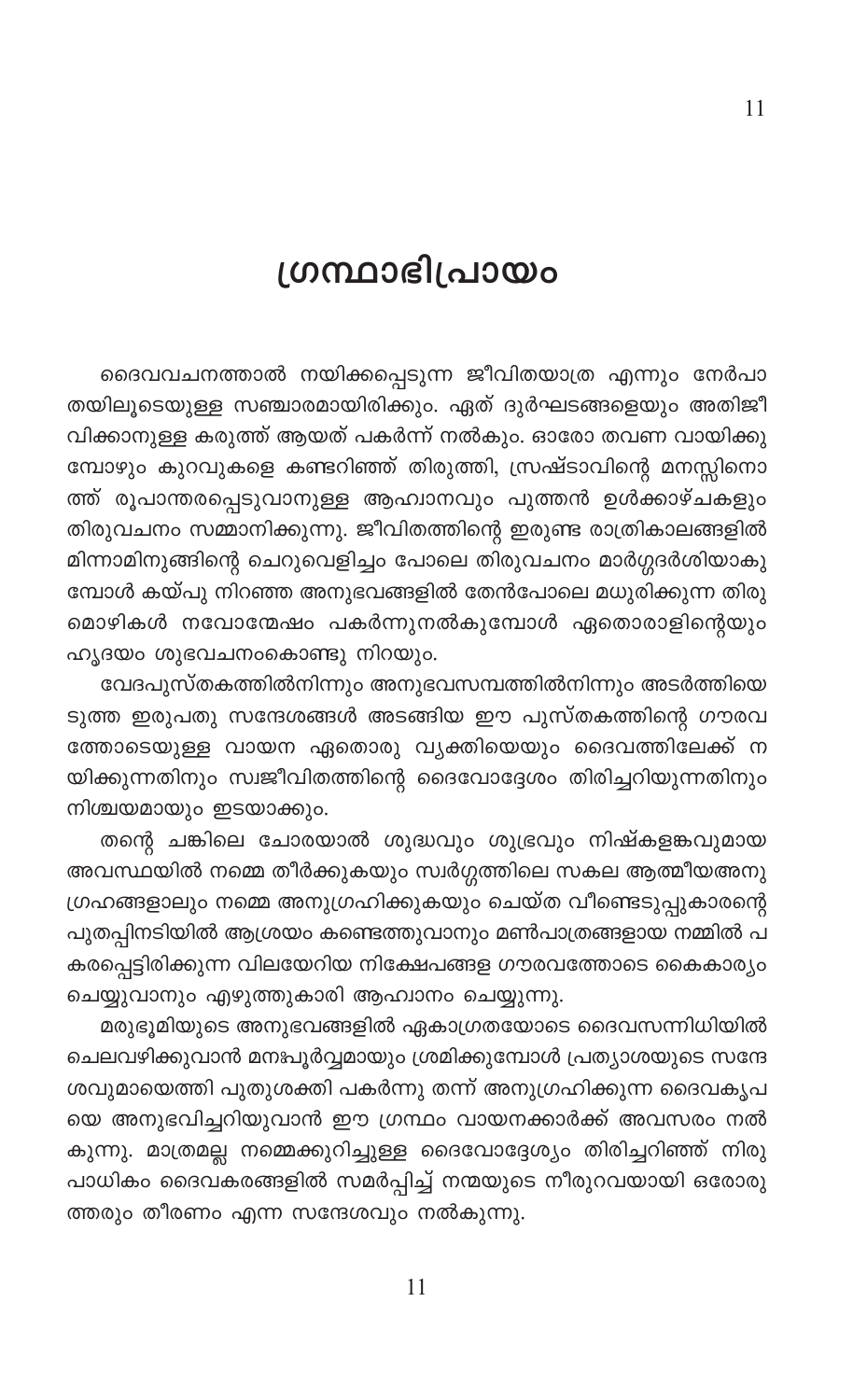#### 12 ഹൃദയത്തിലെ ശുഭവചനം

ഗ്രന്ഥകാരിയുടെ ആഴമേറിയ വേദപുസ്തകപരിജ്ഞാനത്തെയും തികഞ്ഞ ദൈവബോധത്തെയും ഓർത്ത് ദൈവത്തിന് മഹത്വം കരേറ്റു m).

ഈ ചെറുകൈത്തിരി അനേകർക്ക് വഴികാട്ടിയായിത്തീരട്ടെ എന്ന് ആശംസിക്കുന്നു.

> ദൈവം സമൃദ്ധമായി അനുഗ്രഹിക്കട്ടെ. റവ. വർഗീസ് ജോൺ, വികാരി ഇമ്മാനുവേൽ മാർത്തോമ്മാ ചർച്ച് പരുത്തിപ്പാറ.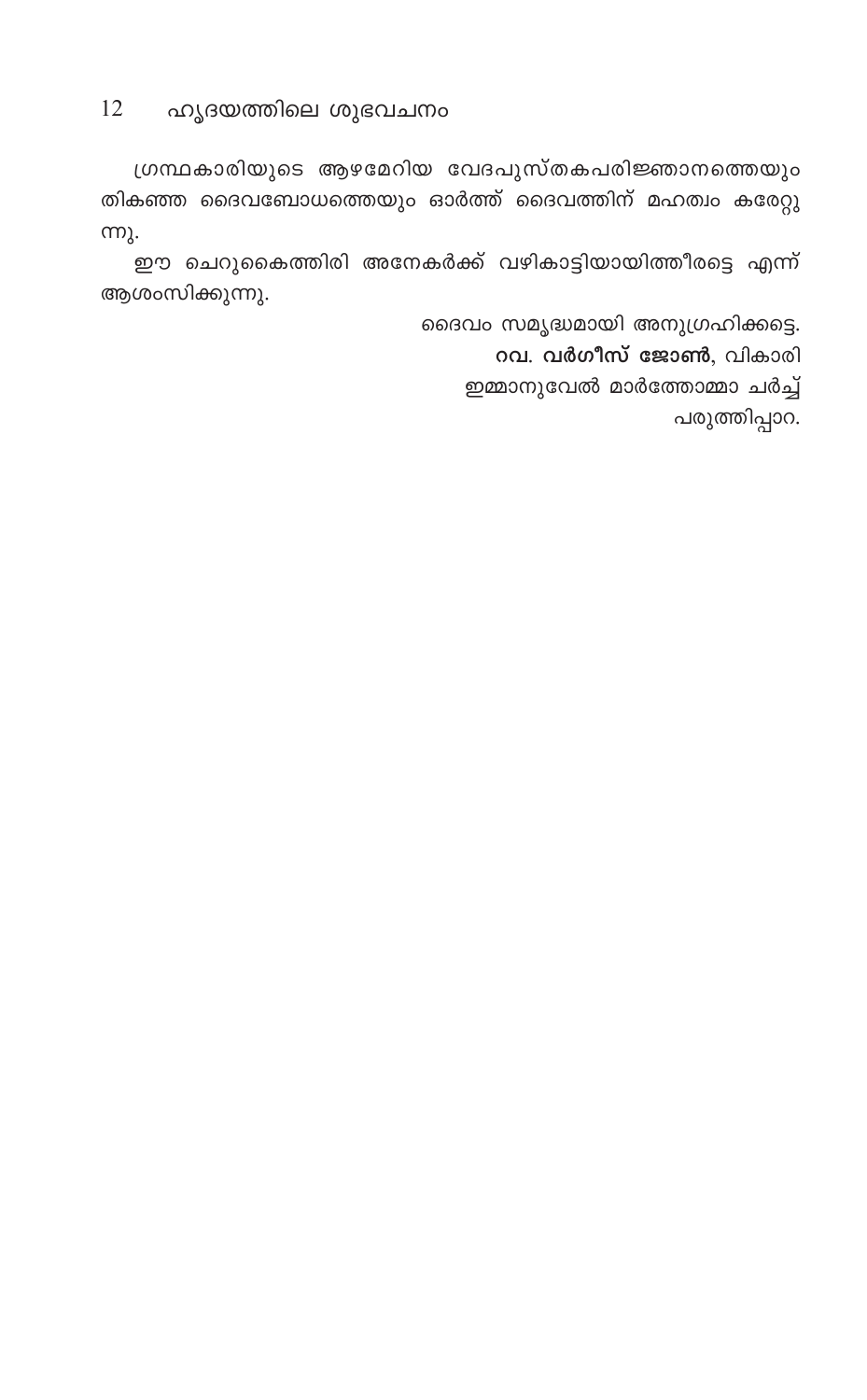1

## മൺപാത്രങ്ങളിലെ നിക്ഷേപം

ഒരിക്കൽ ഒരു പുരോഹിതൻ ഒരു കളിമൺപാത്രവുമായിട്ടാണ് പ്രസംഗ പീഠത്തിൽ പ്രത്യക്ഷപ്പെട്ടത്. അത് എന്തിനായിരിക്കും എന്ന് ജനങ്ങൾ ചിന്തിച്ചു. പ്രസംഗമദ്ധ്യേ അദ്ദേഹം ആ പാത്രം ഉയർത്തിക്കൊണ്ടു പറഞ്ഞു. "കഴിഞ്ഞ തീ പിടിത്തത്തിൽ എന്റെ വീടും അതിലുണ്ടായിരുന്ന മിക്കതും വെന്തുവെണ്ണീറാ .<br>യി. അവശേഷിച്ചവയിൽ ഒന്നാണ് ഈ പാത്രം. എന്തുകൊണ്ടാണ് ഇതു നശി ച്ചു പോകാഞ്ഞത്?" ആ ചോദ്യത്തിനു മുമ്പിൽ ജനം നിശ്ശബ്ദരായി. അൽപ്പ സമയത്തെ മൗനത്തിനുശേഷം പുരോഹിതൻ തന്നെ ഉത്തരം നൽകി. "ഈ കളിമൺപാത്രം മുമ്പ് അഗ്നിച്ചൂളയിലൂടെ കടന്നുപോന്നതാണ്. (അതിന്റെ .<br>നിർമ്മിതിയിൽ നടന്ന കാര്യമാണു സൂചിപ്പിച്ചത്.) തീച്ചൂളയിൽ വെന്തെടുത്ത ഈ പാത്രം അഗ്നിദഹനത്തിൽ വീണ്ടും നശിച്ചുപോയില്ല, ഒന്നു കൂടെ ദൃഢ മായതേയുള്ളൂ." പുരോഹിതൻ ഒരു വലിയ ആത്മിക സത്യം വെളിപ്പെടുത്തു കയായിരുന്നു. മൺപാത്രങ്ങളിലെ നിക്ഷേപം എന്ന വിഷയം നാം ഒരുമിച്ച് ചിന്തിക്കാനൊരുമ്പെടുകയാണ്. ആദ്യം നിക്ഷേപം എന്നതിനെപ്പറ്റിത്തന്നെ ചിന്തിക്കാം.

യഹോവയ്ക്ക് എല്ലാറ്റിനും വേണ്ടി ഓരോ ഭണ്ഡാരമുണ്ടെന്ന് തിരു വചനം പഠിപ്പിക്കുന്നു. നിക്ഷേപം അഥവാ Treasure എന്ന് ഇംഗ്ലീഷിലും ഭണ്ഡാരം എന്ന് മലയാളത്തിലും പറഞ്ഞിരിക്കുന്നു. ഈ നിക്ഷേപം അഥവാ ഭണ്ഡാരത്തിന്റെ പൂട്ടും താക്കോലും എല്ലാം യഹോവയുടെ കയ്യിൽ തന്നേ. നോഹയുടെ കാലത്ത് ജലപ്രളയം ആരംഭിക്കുന്നതിനു മുൻപ് ദൈവം ആഴിയുടെ ഉറവുകളും ആകാശത്തിന്റെ കിളിവാതിലു .<br>കളും തുറന്നു എന്ന് എഴുതിയിരിക്കുന്നത് ശ്രദ്ധിച്ചിട്ടുണ്ടോ? (ഉല്പ. 7. 11). ഇയ്യോബ് 38.22-ൽ നീ ഹിമത്തിന്റെ ഭണ്ഡാരത്തോളം ചെന്നിട്ടുണ്ടോ? .<br>*കന്മഴയുടെ ഭണ്ഡാരം കണ്ടിട്ടുണ്ടോ*? എന്ന് യഹോവ ഇയ്യോബിനോ ട് ചോദിക്കുന്നു. ഒരു പ്രത്യേകദിവസത്തിനുവേണ്ടി അവിടന്ന് അവയെ സംഭരിച്ചുവെച്ചിരിക്കുന്നു എന്നും ദൈവം പറയുന്നു. തന്റെ ഭണ്ഡാര .<br>ത്തിൽനിന്ന് കാറ്റു പുറപ്പെടുവിക്കുന്നതായി സങ്കീ. 135.7-ലും യിരെമ്യാവ്. .<br>51.16–ലും നാം കാണുന്നു. ചുരുക്കിപ്പറഞ്ഞാൽ ദൈവത്തിന്റെ പക്കൽ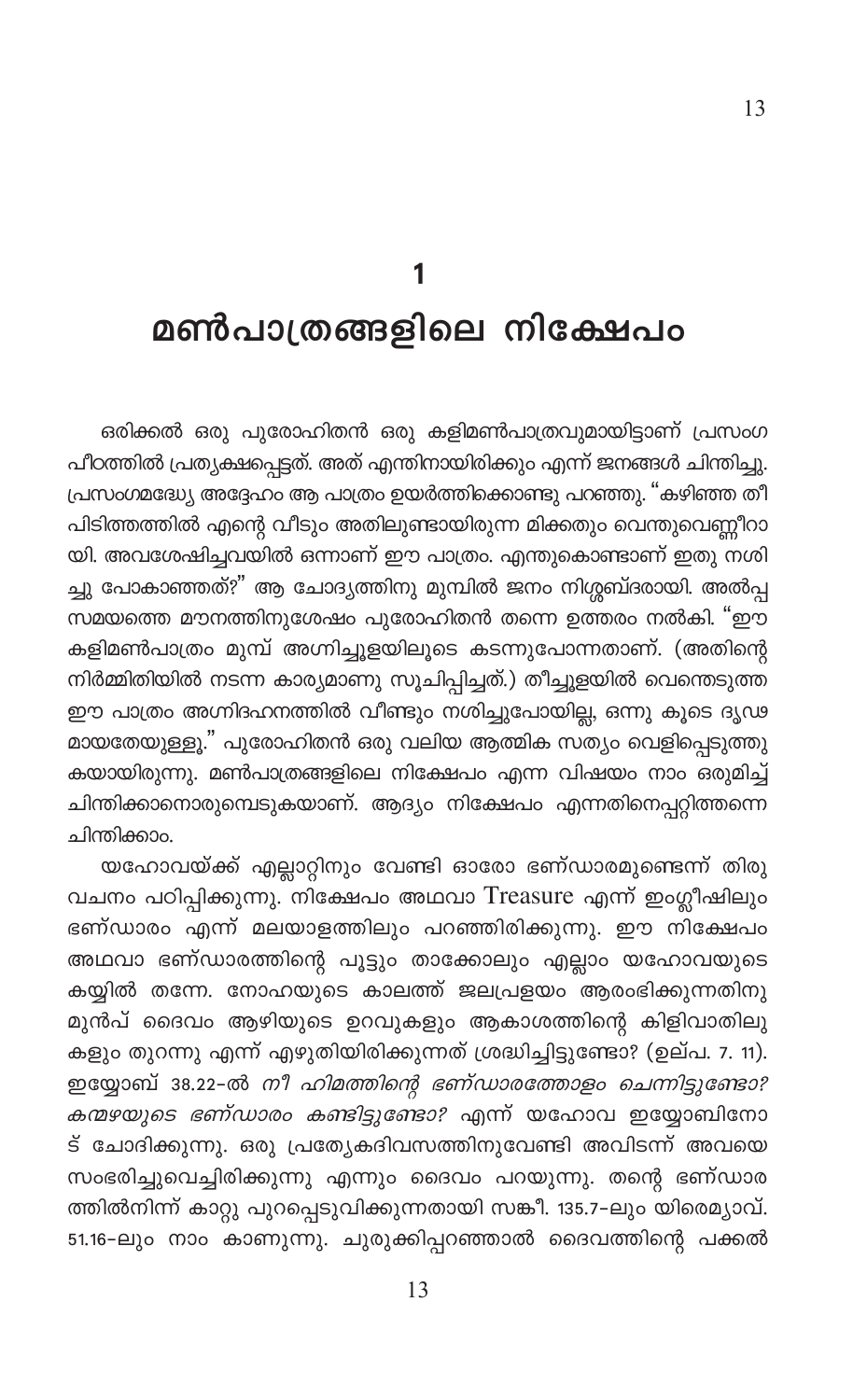#### $14$ ഹൃദയത്തിലെ ശുഭവചനം

ഹിമത്തിനും കന്മഴയ്ക്കും കൊടുങ്കാറ്റിനും ജലത്തിനും എന്നുവേ സർവ്വ ത്തിനും ഭണ്ഡാരം അഥവാ നിക്ഷേപമുണ്ട്. അവയെപ്പറ്റി വിശദമായി ഒന്നു ചിന്തിച്ചാലോ?

## 1. മഴയുടെ നല്ല നിക്ഷേപം (ആവർത്തനം 28.12)

തക്ക നമയത്ത് നിന്റെ ദേശത്തിന് മഴ തരുവാനും നിന്റെ വേല ഒക്കെയും അനുഗ്രഹിപ്പാനും യഹോവ നിനക്ക് തന്റെ നല്ല ഭണ്ഡാരമായ ആകാശം തുറക്കും.

തക്ക സമയത്ത് നിനക്ക് ഒരു അനുഗ്രഹമുണ്ട്. നിന്റെ വേല അനു ഗ്രഹിക്കുക എന്നത് ദൈവത്തിന്റെ പദ്ധതിയിൽ ഉൾപ്പെട്ട കാര്യമാണ്. റേഷനില്ലാതെ അനുഗ്രഹിക്കുന്ന ദൈവമാണ് നമ്മുടെ ദൈവം. പക്ഷേ, അതിനായി...

(1) ഒരു തക്ക സമയമുണ്ട്. അവിടന്നു മാത്രം തീരുമാനിക്കുന്ന ഒരു സമയമുണ്ട്.

(2) നമുക്കൊരു അനുഗ്രഹമുണ്ട്. അത് കാത്തിരിക്കുന്നു.

(3) നമ്മെ അനുഗ്രഹിക്കുവാനും നമ്മുടെ വേല അനുഗ്രഹിക്കുവാന ും അവിടന്ന് ഒരുങ്ങിയിരിക്കുന്നു.

(4) നമുക്കൊരു ചുമതലയുണ്ട്. അതായത് അവിടത്തെ കൽപ്പനകൾ പ്രമാണിച്ച് അവിടത്തെ വഴികളിൽ നടന്നാൽ അവിടന്ന് അനുഗ്രഹിക്കുന്ന ദൈവം തന്നെയാണ്. അവിടത്തെ വഴികളിൽ നടക്കാൻ നമ്മുടെ ഭാഗത്ത് ബോധപൂർവ്വമായ ഒരു ശ്രമം വെണം.

(5) അപ്പോൾ അവിടന്ന് മഴയുടെ ഭണ്ഡാരം തുറന്ന് നമ്മെ അനുഗ്ര ഹിക്കും.

## 2. തിരഞ്ഞെടുക്കപ്പെട്ടവർ അവിടത്തെ നിക്ഷേപമാണ്

നിക്ഷേപമായിട്ടും തിരഞ്ഞെടുത്തിരിക്കുന്നു (സങ്കീ. 135.4).

ഞാൻ ഉണ്ടാക്കുവാനുള്ള ദിവസത്തിൽ അവർ എനിക്ക് ഒരു നിക്ഷേപ മായിരിക്കും (മലാ. 3.17)

ഒരു പ്രത്യേക ഉദ്ദേശ്യത്തോടെയാണ് തിരഞ്ഞെടുത്തിരിക്കുന്നത്. അവി ടത്തെ മഹിമ ഘോഷിക്കാനും അവിടത്തെ നാമത്തെ സ്തുതിക്കാനും കീർത്തിക്കാനും അവിടത്തെ ഗുണഗണങ്ങൾ വർണ്ണിക്കാനുമായി അവി ടന്ന് തന്റെ ജനത്തെ വേർതിരിച്ചു.

അവിടന്നു നല്ലവനാണ്; അവിടത്തെ നാമം മനോഹരമാണ്.

യഹോവ വലിയവൻ; സകല ദേവന്മാരിലും ശ്രേഷ്ഠൻ.

ഇവയൊക്കെ വർണ്ണിക്കാൻ അവിടന്ന് തിരഞ്ഞെടുത്തിരിക്കുന്ന ജന ത്തെപ്പോലെ യോഗൃന്മാർ ആരുണ്ട്?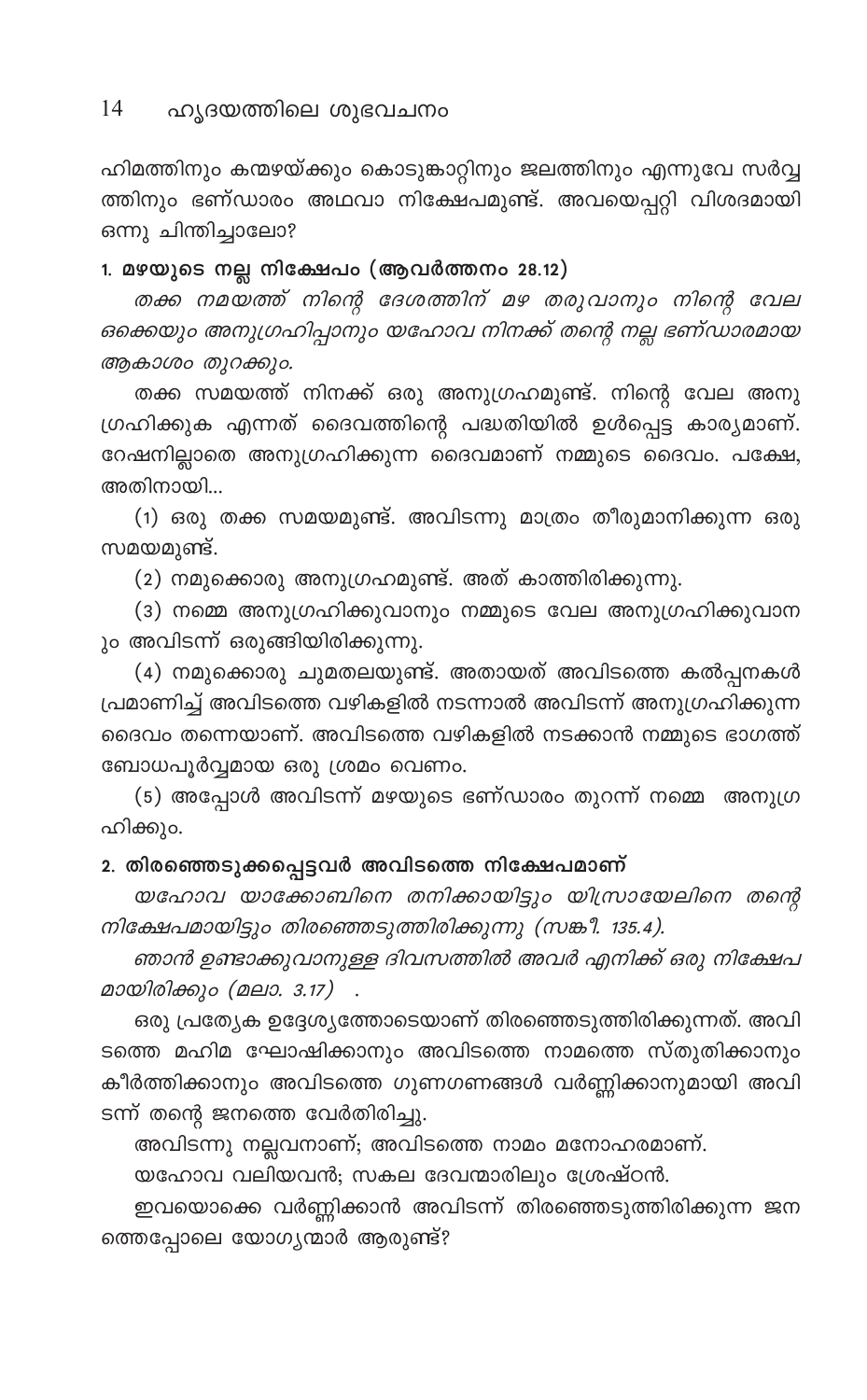## 3. ഭവനത്തിലെ നിക്ഷേപം

നീതിമാന്റെ വീട്ടിൽ വളരെ നിക്ഷേപം ഉണ്ട് (സദൃ. 15.6).

ജ്ഞാനിയുടെ പാർപ്പിടത്തിൽ വിലയേറിയ നിക്ഷേപവും തൈലവും ഉണ്ട് (സദൃ. 21.20).

യഹോവാഭക്തി അവരുടെ നിക്ഷേപം ആയിരിക്കും (യെശ. 33.6).

നീതിമാൻ ആര്? ലംഘനം ക്ഷമിച്ചും പാപം മറെച്ചും കിട്ടിയവൻ. യഹോവ അകൃത്യം ക്ഷമിച്ചും ആത്മാവിൽ കപടം ഇല്ലാതെയും ഇരി ക്കുന്ന മനുഷ്യൻ. അവനാണ് നീതിമാൻ! നീതിമാൻ ഒരുത്തൻ പോലുമില്ല എന്ന് ദൈവവചനം പറയുമ്പോൾ ചിലരെ തന്റെ നീതിയാൽ മൂടി ദൈവം അവരെ നീതിമാന്മാരായി കണക്കാക്കിയിരിക്കുന്നു.

ജ്ഞാനി ആര്? "യഹോവാഭക്തി ജ്ഞാനത്തിന്റെ ആരംഭമാകുന്നു." യഹോവയുടെ ആത്മാവ് വസിക്കുന്നവനാണ് ജ്ഞാനി (യെശ. 11.2). യേശു കർത്താവിൽ ജ്ഞാനത്തിന്റെയും പരിജ്ഞാനത്തിന്റെയും നിക്ഷേപമുണ്ട് (കൊലോ. 2.3). അവിടന്ന് നിന്നിൽ, നിന്റെ ഹൃദയത്തിൽ വസിക്കുന്നു എങ്കിൽ നിന്റെ ഉള്ളിൽ ജ്ഞാനം വസിക്കുന്നു. നിന്നെ ജ്ഞാനിയായും നീതിമാനായും ദൈവം കണ്ടിരിക്കുന്നു എങ്കിൽ നിന്റെ പാർപ്പിടത്തിൽ വിലയേറിയ നിക്ഷേപമുണ്ട്. നിന്റെ അടുക്കൽ ആരു വന്നാലും അവർ അനുഗ്രഹിക്കപ്പെടുക തന്നേ ചെയ്യും. തീർന്നില്ല. യഹോവാഭക്തി നിന്റെ നിക്ഷേപമായതുകൊണ്ട് അവിടന്ന് യഥാർത്ഥത്തിൽ നിന്റെ ഭവനത്തിന്റെ നാഥനായിരിക്കും. അപ്പോൾ തീർച്ചയായും നീ ഈ നിക്ഷേപത്താൽ അനുഗ്രഹിക്കപ്പെട്ടിരിക്കും. അനേകരെ സമ്പന്നരാക്കുന്ന ശുശ്രൂഷ നിന്നെ ഭരമേൽപ്പിച്ചിരിക്കുന്നു

## 4. നിന്റെ നിക്ഷേപം ഉള്ളേടത്ത് നിന്റെ ഹൃദയവും ഇരിക്കും (മത്താ. 5.21; ലൂക്കോ. 12.34)

നിക്ഷേപത്തെ ചുറ്റിപ്പറ്റിയായിരിക്കും എപ്പോഴും നിന്റെ ഹൃദയ വിചാ രങ്ങൾ എന്ന് യേശുകർത്താവ് അസന്ദിഗ്ദ്ധമായി പ്രഖ്യാപിക്കുന്നു. യേശുകർത്താവിനെ നിന്റെ നിക്ഷേപമായി കിട്ടുമെങ്കിൽ നിന്റെ വിചാര ങ്ങളും ചിന്തകളുമെല്ലാം അവിടത്തെ ചുറ്റിപ്പറ്റിയായിരിക്കും. എന്തുകൊണ്ട് ഇന്നത്തെ കാലത്ത് അനേകർ സിനിമ, ഫാഷൻ, ആഡംബരം ഇവയെപ്പറ്റി എല്ലായ്പ്പോഴും ചിന്തിക്കുന്നു? എന്തുകൊണ്ട് എന്നതിന് ഒറ്റ ഉത്തരമേ ഉള്ളൂ. അവരുടെ നിക്ഷേപമായി അവർ തിരഞ്ഞടുത്തത് അതിനെയാണ് എന്നതു തന്നേ.

## 5. നല്ല മനുഷ്യന് ഉള്ള നല്ല നിക്ഷേപം

നല്ല മനുഷ്യൻ തന്റെ നല്ല നിക്ഷേപത്തിൽനിന്ന് നല്ലത് പുറപ്പെടുവി ക്കുന്നു (മത്താ. 12.35).

നല്ല മനുഷ്യന്റെ ഉള്ളിൽ നല്ല നിക്ഷേപമുള്ളതുകൊണ്ട് അവന് നല്ലതു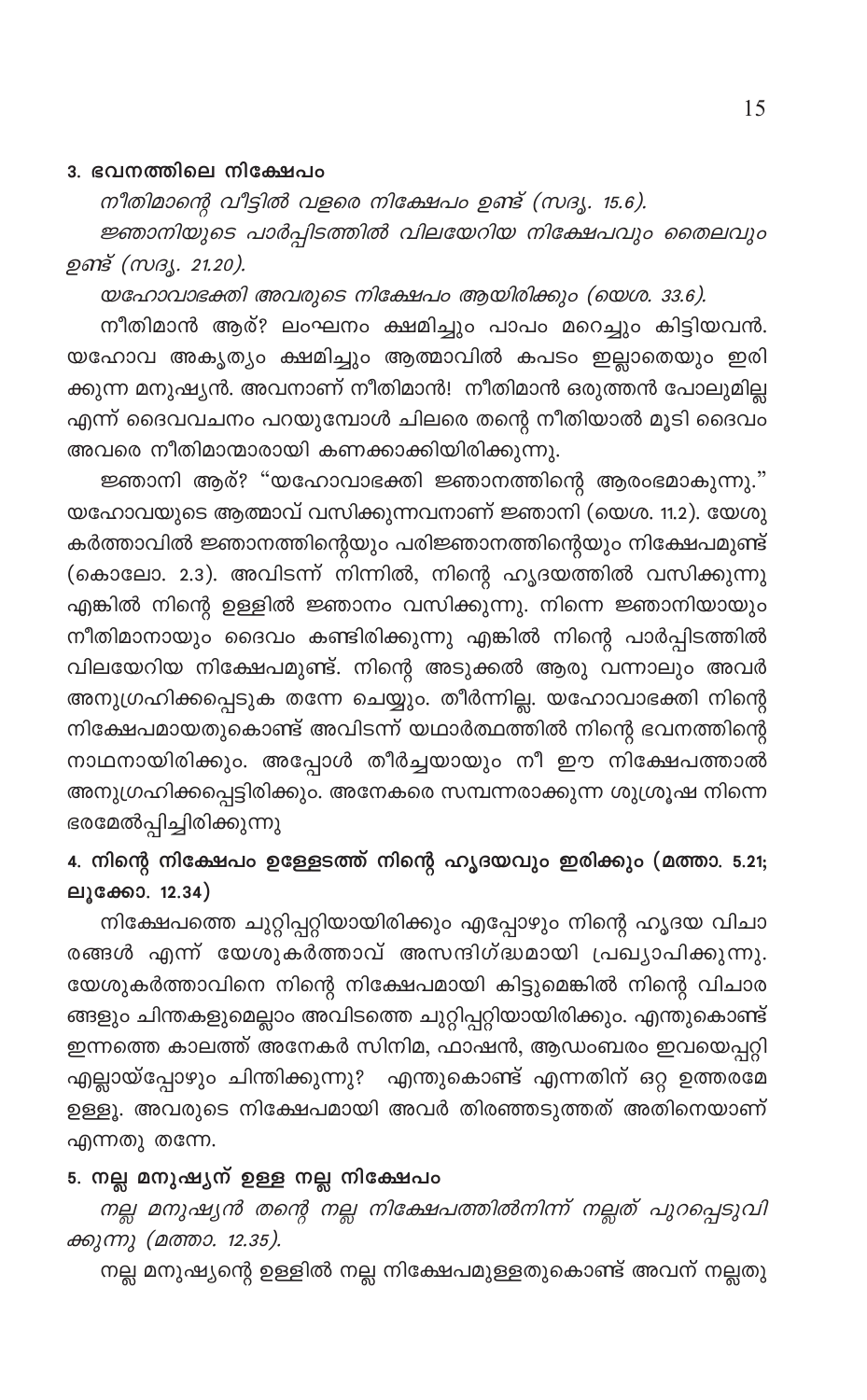മാത്രമേ പുറത്തേക്ക് വിടാൻ കഴിയുകയുള്ളൂ. യോസേഫ് താനായിരുന്ന എല്ലാ ദുർഘടസന്ദർഭങ്ങളിലും നന്മ മാത്രമേ പുറപ്പെ ടുവിച്ചുള്ളൂ. യേശു കർത്താവ് ലോകത്തിന്റെ വെളിച്ചമായവൻ ആണ്. അവിടത്തെ ഉള്ളിൽ സ്വീകരിച്ചിരിക്കുന്നവർക്ക് വെളിച്ചമല്ലാതെ മറ്റൊന്നും പുറപ്പെടുവിക്കാൻ സാദ്ധ്യമല്ല തന്നെ.

## 6. തന്റെ നിക്ഷേപത്തിൽനിന്ന് പഴയതും പുതിയതും കൊടുക്കുന്നവൻ

തന്റെ നിക്ഷേപത്തിൽനിന്ന് പുതിയതും പഴയതും എടുത്തുകൊടു ക്കുന്ന ഒരു വീട്ടുടയവനോട് സദൃശനാകുന്നു എന്നു പറഞ്ഞു (മത്താ.  $13.52$ ).

അനേകം വിഷയങ്ങളിൽ പരിശീലനം ലഭിച്ചവനാണ് ശാസ്ത്രി. യേശു കർത്താവിനെ അറിയുന്നതിനു മുമ്പു തന്നെ അനേകം വിഷയങ്ങളിൽ അവന് പ്രാവീണ്യം ഉണ്ട്. യേശുകർത്താവിനെ അറിഞ്ഞുകഴിഞ്ഞപ്പോഴും .<br>അവൻ അനേക പുതിയ വിഷയങ്ങളിൽ പ്രാവീണ്യം നേടി. അതായത് ദൈവാത്മാവ് അനേകം പുതിയ കാര്യങ്ങൾ അവന് ഗ്രഹിപ്പിച്ചുകൊടു ത്തു. അതുകൊണ്ട് ദൈവനാമമഹ ത്വത്തിന് അവൻ ഇരട്ടി ഉപയോഗമുള്ള വനായിത്തീർന്നു. അവന് സ്വന്തമായിരുന്നവയും അവൻ അഭ്യസിച്ചെടു ത്തതുമായ പഴയതും പുതിയവയുമായ കാര്യങ്ങൾ കർത്താവിനുവേണ്ടി പ്രയോജനപ്പെടുത്താൻ അവന് അവസരം ലഭിക്കുന്നുണ്ട്. പൗലോസ് സ്വതവേ ജ്ഞാനിയും നൃയപ്രമാണപണ്ഡിതനും മതഭക്തിയുള്ളവ നും ആയിരുന്നുവല്ലോ. ദൈവം തന്നെ തിരഞ്ഞെടുത്തപ്പോൾ തന്റെ പ ഴയ ജ്ഞാനവും കഴിവുകളും പുതിയ അനുഭവത്തിൽനിന്ന് ആർജ്ജിച്ച കൃപകളുമെല്ലാം കർത്താവിനുവേണ്ടി മാത്രം ഉപയോഗിക്കുവാൻ അവന് സാധിച്ചു. പത്രോസിനെക്കാളും യോഹന്നാനെക്കാളുമൊ ക്കെ ദൈവസഭ യുടെ കെട്ടുപണിക്കായി പഴയതും പുതിയതും ഉപയോഗിക്കാൻ ദൈവം അവനെ പ്രാപ്തനാക്കി. മിസ്രയീമിലെ സകല ജ്ഞാനവും അഭ്യസിച്ച മോശ വാക്കിലും പ്രവൃത്തിയിലും സമർത്ഥനായിരുന്നു. പിന്നീട് അവൻ ദൈവത്തിന്റെ അഭ്യസനക്കളരിയിലൂടെ പോയപ്പോൾ ദൈവത്താൽ അതി ശക്തമായി ഉപയോഗിക്കപ്പെട്ടു. ലോകം കണ്ടിട്ടുള്ളവരിൽവെച്ച് ഏറ്റവും മികെച്ച നേതാവും കഴിവുറ്റ ഒരു ഭരണാധികാരിയുമായിത്തീർന്നു. അഹ രോനെക്കാളും മിര്യാമിനെക്കാളുമെല്ലാം മികെച്ചവനായിത്തീർന്നു.

മൺപാത്രങ്ങളെപ്പറ്റി വചനത്തിലുടനീളം പരാമർശിച്ചിട്ടുണ്ട്. വിവിധ തരത്തിൽ കൈകാര്യം ചെയ്യപ്പെട്ടതും ചെയ്യപ്പെടുന്നവയുമായ മൺപാത്ര ....<br>ങ്ങളെപ്പറ്റി വിശദമായി ചിന്തിക്കാം.

## 1. ദൈവം ഉടെച്ചുകളയുന്ന മൺപാത്രങ്ങൾ

കുശവന്റെ പാത്രം പോലെ അവരെ ഉടെക്കും (സങ്കീ. 2.9) ഞാൻ നിങ്ങളെ ഉടെച്ചുകളയും. നിങ്ങൾ മനോഹരമായൊരു പാത്രം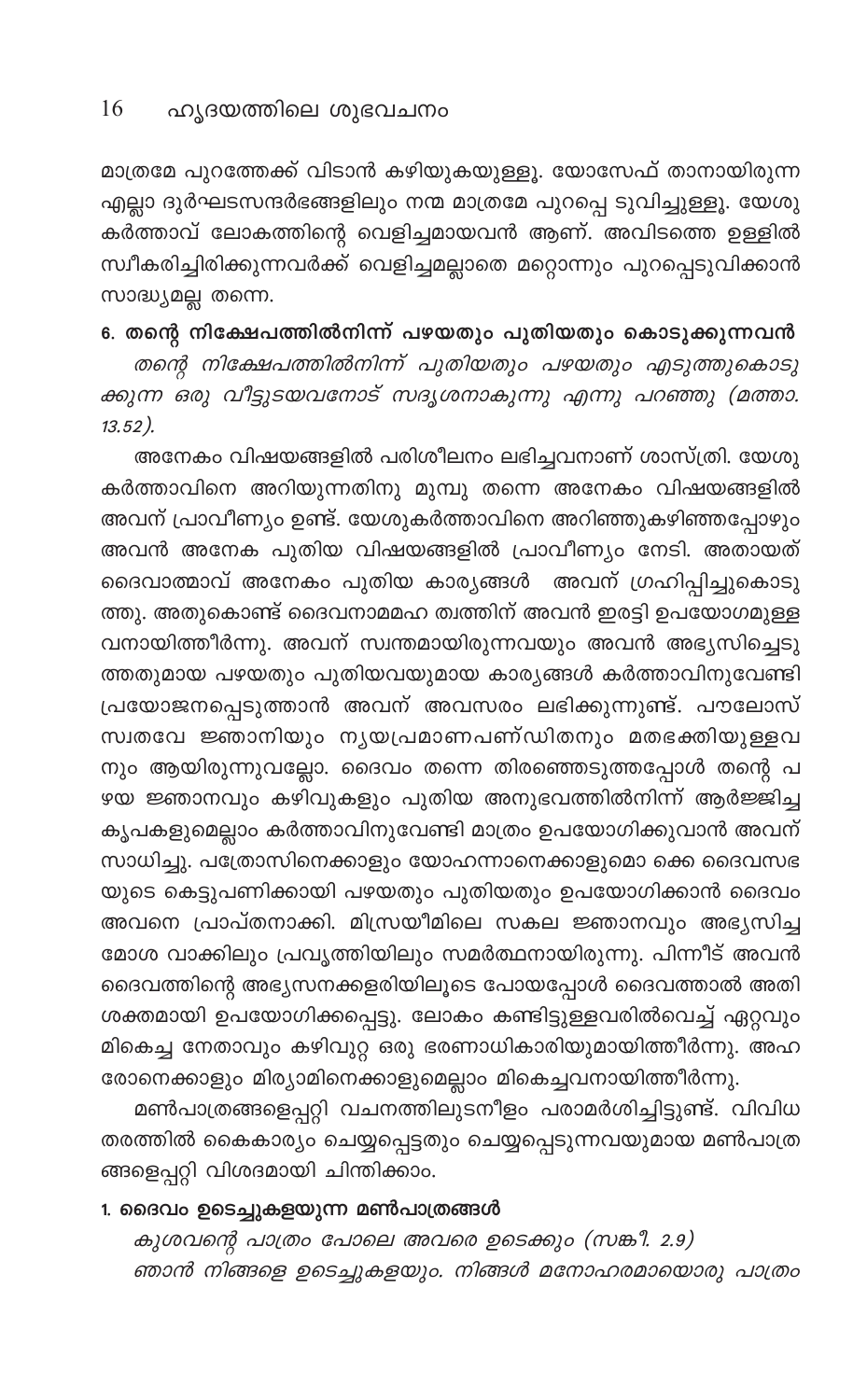പോലെ വീഴും (യിരെ. 25.34).

ദൈവത്തിനു വിരോധമായി കലഹിക്കുകയും നിരൂപിക്കുകയും കൂടിയാലോചിക്കുകയും ചെയ്യുന്ന ജീവിതങ്ങളെ ന്യായം വിധിച്ച് ഉടെ ച്ചുകളയുന്നതായി ഈ ഭാഗത്ത് നാം കാണുന്നു. ചരിത്രത്തിലുടനീളവും ദൈവവചനത്തിലൂടെയും നാം പരതിനോക്കിയാൽ ഒരിക്കലും പുനരുദ്ധ രിക്കാൻ കഴിയാത്ത തരത്തിൽ തകർന്നുപോയ ജീവിതങ്ങളെ നാം കാണു ന്നുണ്ട്. "എന്റെ ആത്മാവ് സദാ കാലവും വാദിച്ചുകൊണ്ടിരിക്കുകയില്ല" എന്ന് വലിയവനായ ദൈവം തന്നെ പറയുന്നതായി നാം വചനത്തിൽ കാണുന്നുണ്ട് (ഉൽപ്പ. 6.3). വലിയവനായ ദൈവം നീതിയുള്ള ന്യായാ ധിപതിയാണ്. അവിടന്ന് ജീവിതങ്ങളെ ന്യായം വിധിക്കുന്നതിനു മുൻപ് മനം തിരിഞ്ഞു നല്ലതായി വരുവാൻ ഒരു അവസരം എല്ലാവർക്കും നൽ കുന്നുണ്ട്. ഒരിക്കലും വിധേയപ്പെടാത്ത ജീവിതങ്ങളെ ഉടെച്ചുകളയാനും അവിടന്നു മടിക്കുകയില്ല.

## 2. അവഗണനയുടെയും ശത്രുതയുടെയും മദ്ധ്യേ തനിയെ ഉടഞ്ഞ പാത്രം

ഞാൻ ഒരു ഉടഞ്ഞ പാത്രംപോലെ ആയിരിക്കുന്നു (സങ്കീ. 31.12).

സങ്കീർത്തനക്കാരൻ തന്റെ അവസ്ഥ വർണ്ണിക്കുന്നത് നാം ഈ സങ്കീർ ത്തനത്തിൽ കാണുന്നു. ചുറ്റുപാടും ശത്രുക്കളാലും വിരോധികളാലും മൂടപ്പെട്ട അവസ്ഥയിൽ ബലം ക്ഷയിച്ചും ധൈര്യം ചോർന്നും ആശ്വാസം ഒന്നിൽനിന്നും പ്രാപിക്കാനുമില്ലാത്ത അവ സ്ഥയിൽ നീറുന്ന തകർച്ചയുടെ ചിത്രം നാം ഇവിടെ കാണുന്നു. എങ്കിലും തകർന്നപാത്രം പോലെ പല കഷണങ്ങളായി നുറുക്കപ്പെട്ട പാത്രം പോലെ ആയിരിക്കുമ്പോഴും തനിക്കു പ്രത്യാശിക്കാൻ ധാരാ ളം ഉണ്ടെന്ന് അവൻ കണ്ടെത്തുന്നു.

എങ്കിലും യഹോവേ, ഞാൻ നിന്നിൽ ആശ്രയിച്ചു. നീ എന്റെ ദൈവം എന്ന് ഞാൻ പറഞ്ഞു (സങ്കീ. 31.14).

എന്റെ കാലഗതികൾ നിന്റെ കയ്യിൽ ഇരിക്കുന്നു (31.15).

നിന്റെ ഭക്തന്മാർക്കുവേണ്ടി നീ സംഗ്രഹിച്ചതും നിന്നിൽ ആശ്രയിക്കുന്ന വർക്കുവേണ്ടി മനുഷ്യപുത്രന്മാർ കാൺകെ നീ പ്രവർത്തിച്ചതുമായ നിന്റെ *നന്മ എത്ര വലിയതാകുന്നു* (സങ്കീ. 31.19) എന്നിത്യാദിയുള്ള വാഗ്ദത്ത ങ്ങൾകൊണ്ട് താൻ ധൈര്യപ്പെടുകയാണ്. തന്നെക്കുറിച്ചുള്ള ദൈവത്തിന്റെ പദ്ധതി തീർന്നിട്ടില്ല എന്നും വീണ്ടും തന്നെ പാകപ്പെടുത്തി ഉപയോഗി ക്കാൻ ഒരുങ്ങിയിരിക്കുന്ന വലിയവനായ ദൈവത്തിന്റെ പദ്ധതിക്ക് താൻ പൂർണ്ണമായും വിധേയ പ്പെടുകയാണ് എന്നും നാം കാണുന്നു.

## 3. ചീത്തയായിപ്പോയ പാത്രം

കുശവൻ കളിമണ്ണുകൊണ്ട് ഉണ്ടാക്കിയ പാത്രം അവന്റെ കയ്യിൽ ചീത്ത യായിപ്പോയി (യിരെ. 18.4).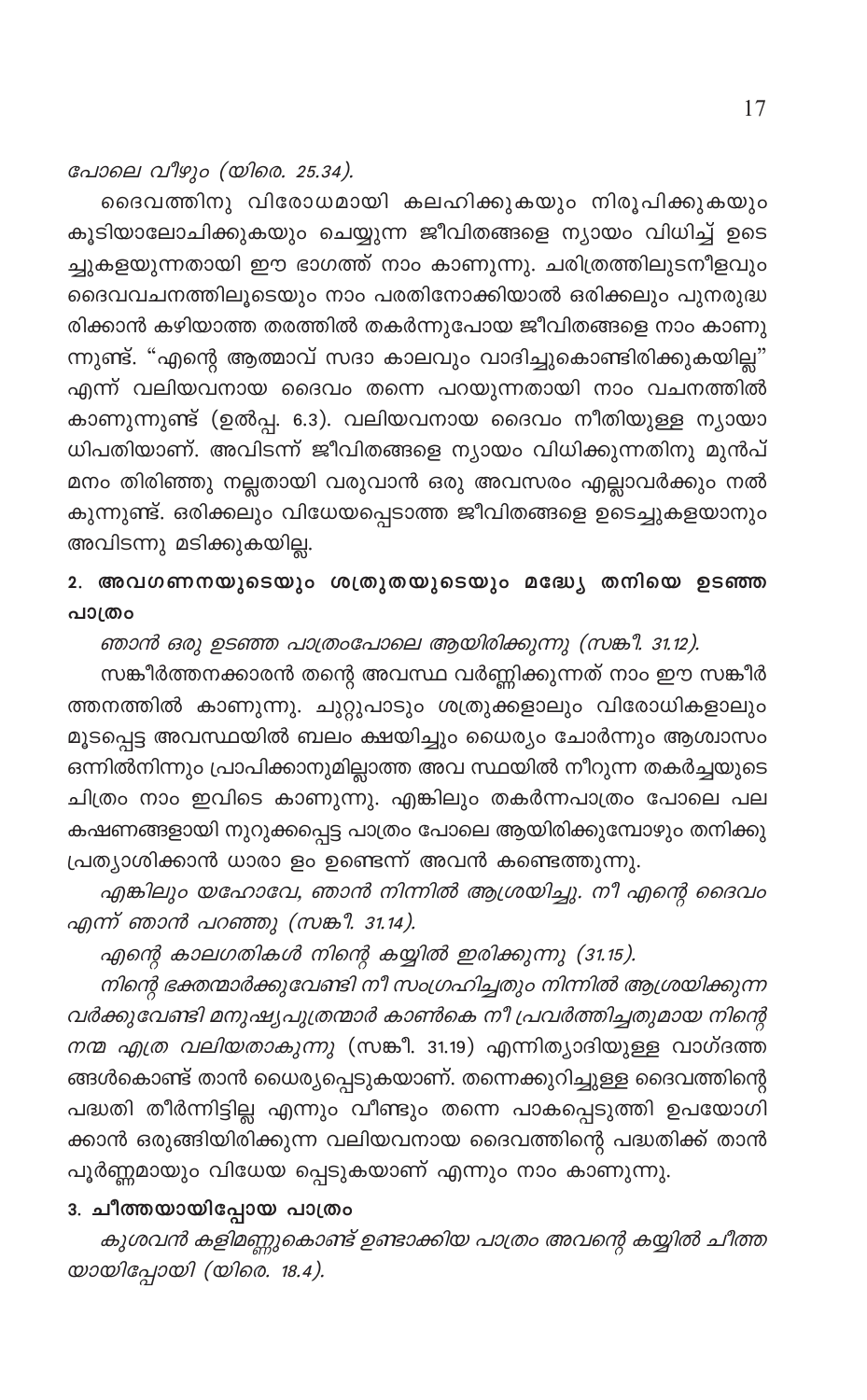നല്ലതെന്ന് ഉത്തമബോദ്ധ്യമുണ്ടായതുകൊണ്ടാണ് കുശവൻ മണ്ണ് തിരഞ്ഞടുത്തതും കുഴിച്ചെടുത്തതും. ആ മണ്ണിനെ അതിന്റേതായ പരിപ ാടിയിലൂടെയെല്ലാം കടത്തിവിട്ടതും വളരെ പ്രതീക്ഷയോടെ തന്നെയാണ്. പക്ഷേ, എന്തുകൊണ്ടോ വഴങ്ങിക്കൊടുക്കാനുള്ള ഒരു മനോഭാവമോ രീതിയോ അല്ല കുശവൻ മണ്ണിൽ കണ്ടത്. കുശവനുമായി സഹകരിക്കാ ത്തതുകൊണ്ട് ഉദ്ദേശിച്ചതുപോലെ പൂർണ്ണതയുള്ള ഒരു പാത്രമായി രൂപപ്പെ ടുവാൻ അതിനു ഭാഗ്യമുണ്ടായില്ല. എങ്കിലും തന്റെ അദ്ധ്വാനം പാഴാക്കാൻ ഇടയാകാതെവണ്ണം കുശവൻ അതിനെ തനിക്ക് തോന്നിയതുപോലെ ഒരു പാത്രമാക്കിത്തീർത്തു.

ഒന്ന് ശ്രദ്ധിക്കൂ. കരുണയുള്ള സ്രഷ്ടാവുമായി സഹകരിക്കുന്നത് എത്ര നല്ലത്! നിന്റെ ജീവിതത്തിൽ കുഴയ്ക്കുന്നതും സമ്മർദ്ദം പ്രയോഗിക്കു ന്നതും ചക്രത്തിന്മേൽ വെച്ച് ഉരുട്ടുന്നതുമായ അവസ്ഥയിൽ ആ ദൈവ വുമായി പൂർണ്ണമായി സഹകരിക്കുക. വഴങ്ങിക്കൊടുക്കുക. അവിടന്ന് ആഗ്രഹിക്കുന്നതുപോലെ പൂർണ്ണതയുള്ള ഒരു പാത്രമായി നീ തീരട്ടെ. മറിച്ച് സഹകരിക്കാൻ നീ കൂട്ടാക്കുന്നില്ലെങ്കിൽ നഷ്ടം നിനക്കു തന്നെ യാണ്. കരുണയുള്ള കർത്താവ് എറിഞ്ഞുകളയാതെ നീ എത്രത്തോളം വിധേയപ്പെടുമോ അത്രത്തോളം മാത്രം ഉപയോഗമുള്ള പാത്രമായി നിന്നെ തീർക്കും.

## 4. ആർക്കും ഇഷ്ടമില്ലാത്ത പാത്രം

ആർക്കും ഇഷ്ടമില്ലാത്ത പാത്രമോ? (യിരെ. 22.28).

അവർ ഇപ്പോൾ ജാതികളുടെ ഇടയിൽ ഇഷ്ടമില്ലാത്ത പാത്രം പോലെ യിരിക്കുന്നു (ഹോശേ. 8.8).

ദൈവം ഇസ്രായേലിനെ സ്വന്തജനമായിട്ടും ശ്രേഷ്ഠജനമായിട്ടും വിശു ദ്ധജനമായിട്ടും തനിക്കുവേണ്ടി വേർതിരിച്ചു. എങ്കിലും അവർ തങ്ങളുടെ ശ്രേഷ്ഠപദവി ഗ്രഹിച്ചില്ല. ദൈവം അവരെ തങ്കലേക്ക് തിരിച്ചുകൊണ്ടു വരാനായി അനേകം പ്രവാചകന്മാരെ അയച്ചു. അനേകം അവസരങ്ങൾ നൽകി. എങ്കിലും അവർ ഒന്നും പ്രയോജനപ്പെടുത്തിയില്ല. ഒടുവിൽ ദൈവം അവരെ തള്ളിക്കളഞ്ഞു.

ദൈവം തള്ളിക്കളഞ്ഞ പാത്രമായി തീരാൻ ആർക്കും ഇടയാകാതിരി ക്കട്ടെ. ദൈവം അനേകം അവസരങ്ങൾ നൽകിയിട്ടും എല്ലാം അഗണ്യമാക്കി ക്കളയുന്നവൻ ദൈവത്താൽ തള്ളപ്പെട്ടവനായിത്തീരുന്നു. ഒരിക്കലും ശുഭം വരാത്തവനായി അവൻ അവസാനിക്കുന്നു. തിരുവചനത്തിലൂടെയും ലോക ചരിത്രത്തിൽക്കൂടെയും നാം ഇത് കാണുന്നു.

പ്രവാചകൻ വേറെ ഒരു പരമാർത്ഥം കൂടെ സൂചിപ്പിക്കുകയാണ്. എഫ്രയീം ജാതികളുടെ ഇടയിൽ ഇഷ്ടമില്ലാത്ത പാത്രം പോലെ ഇരിക്കു ന്നത്രേ. യഥാർത്ഥ ദൈവമക്കൾ പല ചുറ്റുപാടിലും അങ്ങനെയാണ്. ഒരു കാരണവുമില്ലാതെ ചിലർക്ക് ദൈവമക്കളോട് ഇഷ്ടക്കേടാണ്. അതെത്ര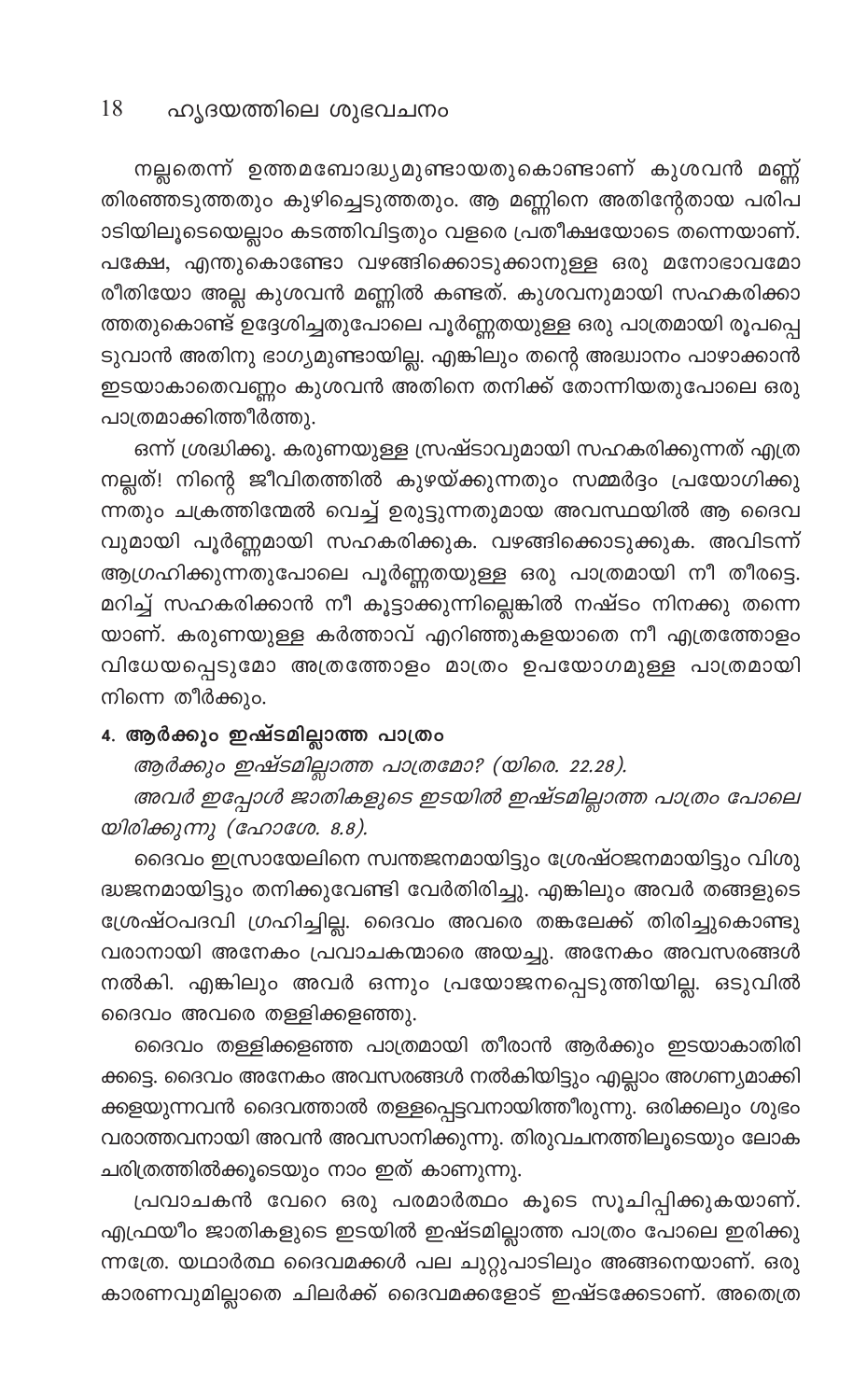മറെച്ചുവെച്ചാലും പുറത്തുവരിക തന്നെ ചെയ്യും. എത്ര നന്നായി പെരു മാറിയാലും ഒരു മാറ്റവുമില്ലാത്ത അവസ്ഥ തോന്നിയിട്ടില്ലേ? ഒരു കാരണ വുമില്ലാതെ അങ്ങോട്ടുമിങ്ങോട്ടും ഇട്ട് തട്ടുന്ന അവസ്ഥ അനുഭവിച്ചിട്ടില്ലേ? ഇതെന്തുകൊണ്ടാണെന്ന് പലപ്പോഴും ചിന്തിച്ചിട്ടില്ലേ? പൈശാചികശ ക്തിയുടെ നിയന്ത്രണത്തിലുള്ളവർക്ക് ദൈവാത്മാവിനാൽ നയിക്കപ്പെടുന്ന വരെ കാണുന്നതേ കയ്പ്പാണ്. എല്ലാ കാലങ്ങളിലും തലമുറകളിലും ഈ പ്രതിഭാസം ഉണ്ട്.

#### 5. പകരപ്പെട്ട പാത്രം

അവനെ പാത്രത്തിൽനിന്ന് പാത്രത്തിലേക്ക് പകരുകയോ... (യിരെ. 48.11).

പകർന്നുവെക്കുന്നത് ഉപയോഗിക്കാനാണ്. പകരപ്പെടാത്ത പാ ത്രങ്ങളി ലുള്ളത് കാലക്രമേണ ദുഷിച്ചുപോകും. തന്നിൽത്തന്നെ ഒതുങ്ങിക്കൂടിയ പ ാത്രങ്ങളായി ഇന്ന് അനേകർ ജീവിക്കുന്നു. കുറെക്കഴിയുമ്പോൾ കെട്ടിനിന്ന ജലം മലീമസമാകുന്നതുപോലെ ഇവരും മലിനരായിത്തീരും. ആർക്കും ഒന്നിനും പ്രയോജനമില്ലാത്ത വരൾച്ചയുടെ അനുഭവത്തിലേക്ക് ക്രമേണ എത്തിച്ചേരുന്നതു കാണാം. എന്നാൽ പകരുമ്പോൾ മണം, ഗുണം എല്ലാം പങ്കുവെക്കപ്പെടുകയാണ്.

## 6. തനിക്കായി തിരഞ്ഞെടുത്ത പാത്രം

അവൻ എന്റെ നാമം ജാതികൾക്കും രാജാക്കന്മാർക്കും യിസ്രായേൽ മക്കൾക്കും മുമ്പിൽ വഹിപ്പാൻ ഞാൻ തിരഞ്ഞെടുത്തിരിക്കുന്നോരു പ ാത്രം ആകുന്നു (അപ്പൊ. 9.15).

(1) തന്റേതായ പാത്രം എന്നത് ഉടമസ്ഥതയെ കുറിക്കുന്നു. ആർ ക്കും ചോദ്യം ചെയ്യാനാവാത്തവിധം ഉടമസ്ഥാവകാശം വലിയവനായ ദൈവ ത്തിനുണ്ട്.

(2) അനേകം പാത്രങ്ങളുടെ ഇടയിൽനിന്ന് തന്റെ ഉപയോഗത്തിന് ഏറ്റവും ഉത്തമം എന്നു കണ്ട് തിരഞ്ഞെടുത്തതാണ്.

(3) അവിടത്തെ നാമം ജാതികളുടെയും രാജാക്കന്മാരുടെയും ഇടയിൽ ഘോഷിക്കാനായി വേർതിരിച്ച പാത്രമാണ്. അതായത് ഉടമസ്ഥാവകാശം, തിരഞ്ഞെടുപ്പ്, ഉദ്ദേശ്യം ഇവ മൂന്നും സമ്മേളിച്ചിരിക്കുന്ന പാത്രമാണ്.

ശൗൽ ദമസ്കോസിന്റെ പടിവാതിൽക്കൽവെച്ച് കർത്താവുമായി കണ്ടു മുട്ടി. തുടർന്ന് മൂന്നു ദിവസം കണ്ണു കാണാതെ തകർന്നവനായി കിടന്ന പ്പോൾ ദൈവം അനന്യാസിനെ അവന്റെ അടുക്കലേക്ക് അയച്ചു. ശൗൽ ആരാണെന്നും അവന്റെ ഉദ്ദേശ്യം എന്താണെന്നും അനന്യാസ് ദൈവത്തിന് മനസ്സിലാക്കിക്കൊടുക്കാൻ ഒരുമ്പെടുന്നു. അപ്പോൾ കർത്താവ് നൽകുന്ന മറുപടിയാണ് ഈ ഭാഗം. ശൗൽ അന്നുവരെ ഏവരുടെയും മുമ്പിൽ ഈ നാമത്തെ ഏറ്റവും നിന്ദിച്ച് ദുഷിക്കുന്നവനായിരുന്നു. എന്നാൽ ദൈവം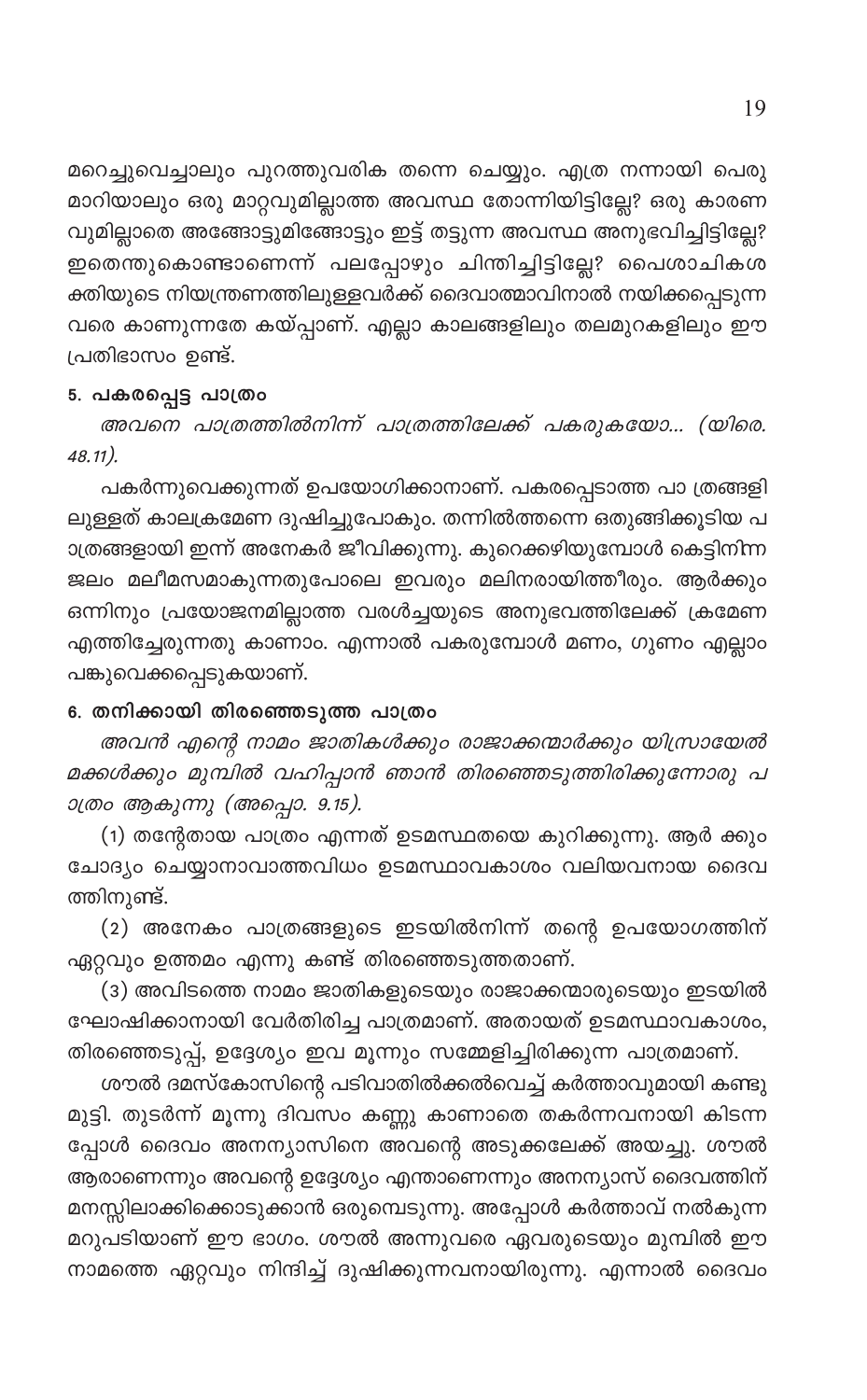ശൗൽ എന്തായിത്തീരും എന്ന് മുന്നമേ കണ്ടിട്ട് അവൻ തെരഞ്ഞെടുക്കപ്പെട്ട ഒരു പാത്രമാണ് എന്ന് വെളിപ്പെടുത്തിക്കൊടുക്കുന്നു.

തനിക്കായി തന്റെ ഉദ്ദേശ്യത്തിനായി ശൗൽ തിരഞ്ഞെടുക്കപ്പെട്ടിരിക്കു ന്നത്രേ. രാജാക്കന്മാർ ചോദ്യം ചെയ്യപ്പെടാനാവാത്ത വിധം അധികാരവും ശക്തിയും ഉള്ളവരാണെന്നാണു വെയ്പ്പ്. ജാതികൾ ദൈവത്തെക്കുറി ച്ചുള്ള പരിജ്ഞാനവും വിവേകവും ഇല്ലാത്തവരാണെന്നാണ് സങ്കൽപ്പം. യിസ്രായേലാണെങ്കിലോ ദൈവത്താൽ തിരഞ്ഞെടുക്കപ്പെട്ടവർ എന്ന് പണ്ടു തൊട്ടേ പേരും പെരുമയും അവകാശപ്പെടുന്നവരാണ്! ഈ മൂന്നു കൂട്ടരുടെയും മുമ്പിൽ തന്റെ നാമം വഹിക്കാൻ താൻ തനിക്കായി തിര ഞ്ഞെടുത്ത പാത്രമാണ് ശൗൽ എന്നത്രേ കർത്താവ് വെളിപ്പെടുത്തിക്കൊടു ക്കുന്നത്. ഓരോ കാലഘട്ടത്തിലും തലമുറയിലും ദൈവികശുശ്രൂഷ ദൈവ നിയോഗപ്രകാരം ദൈവം ആഗ്രഹിക്കുന്നതുപോലെ പ്രവർത്തിക്കാനായി ചിലരെ തിരഞ്ഞെടുക്കാൻ ദൈവത്തിന് കരുണ തോന്നുന്നു.

യിരെമ്യാവ് 1.5–ൽ നാം കാണുന്നത് ദൈവം യിരെമ്യാവിനെ താൻ ഉദരത്തിൽ ഉരുവാകുന്നതിനു മുമ്പേ അറിഞ്ഞ് വിശുദ്ധീകരിച്ച് ജാതി കൾക്ക് പ്രവാചകനായി നിയമിച്ചു എന്നാണ്. 10–ാം വാക്യം ശ്രദ്ധിച്ചാലും. നിർമ്മൂലമാക്കാനും പൊളിക്കാനും നശിപ്പിക്കാനും ഇടിച്ചുകളയുവാനും മാത്രമല്ല, പണിയാനും നടുവാനും വേണ്ടി ദൈവം തന്നെ ഒരുക്കി തെര ഞ്ഞെടുത്തത്രേ.

യെശയ്യാവ് 49.2–ൽ നാം വേറെ ഒരു തിരഞ്ഞെടുപ്പ് കാണുന്നു. യഹോവ ഗർഭം മുതൽ വിളിച്ച് അമ്മയുടെ ഉദരത്തിൽ ഇരിക്കയിൽ തന്നെ പേർ പ്ര സ്താവിച്ചത്രേ. മാത്രമല്ല, മൂർച്ചയുള്ള വാളാക്കി തന്റെ വായെ തീർത്തു. എന്നിട്ട് ദൈവകരത്തിൽ ഉപയോഗിക്കപ്പെടാനായി മാത്രം വേർതിരിച്ച് തന്റെ കയ്യുടെ നിഴലിൽ ഒളിപ്പിച്ചു. അതുപോലെ മിനുക്കിയ അമ്പാക്കി ത്തീർത്തിട്ട് തന്റെ പൂണിയിൽ മറെച്ചുവെച്ചു. അതുപോലെ അന്നും ഇന്നും എന്നും ദൈവം തനിക്കായി അനേകരെ തിരഞ്ഞെടുക്കുന്നുണ്ട്. നീയും ഞാനും ദൈവകരങ്ങളിൽ തിരഞ്ഞെടുക്കപ്പെട്ട പാത്രങ്ങളായിത്തീരട്ടെ.

## 7. കരുണാപാത്രം

ജാതികളിൽനിന്നും വിളിച്ച് തേജസ്സിനായി മുന്നൊരുക്കിയ കരുണാപ ാത്രങ്ങളായ നമ്മിൽ... (റോമ. 9.23).

ദൈവകരുണ വെളിപ്പെടാനായി ദൈവം ഒരുക്കിയ കരുണാപാത്രങ്ങളും ഉണ്ട്. ദാവീദ് ചെറുപ്പത്തിൽ ആടിപ്പാടി നടന്ന ഒരു ആട്ടിടയനായിരുന്നു. താനൊരിക്കലും യിസ്രായേലിന്റെ രാജാവാകുമെന്ന് സ്വപ്നത്തിൽപ്പോലും സങ്കൽപ്പിച്ചിരുന്നതല്ല. എന്നിട്ടും ദൈവകരുണ അവന്റെ മേൽ ചൊരിഞ്ഞു. ഏശാവ് മൂത്തവനായിട്ടും ജനിക്കുന്നതിനു മുമ്പ് യാക്കോബിനെ തെരഞ്ഞ ടുത്തു. സകല ജഡവും ജലപ്രളയത്താൽ നശിക്കപ്പെടാൻ വിധിക്കപ്പെട്ട പ്പോൾ നോഹയ്ക്ക് ദൈവത്തിന്റെ കൃപ ലഭിച്ചല്ലോ.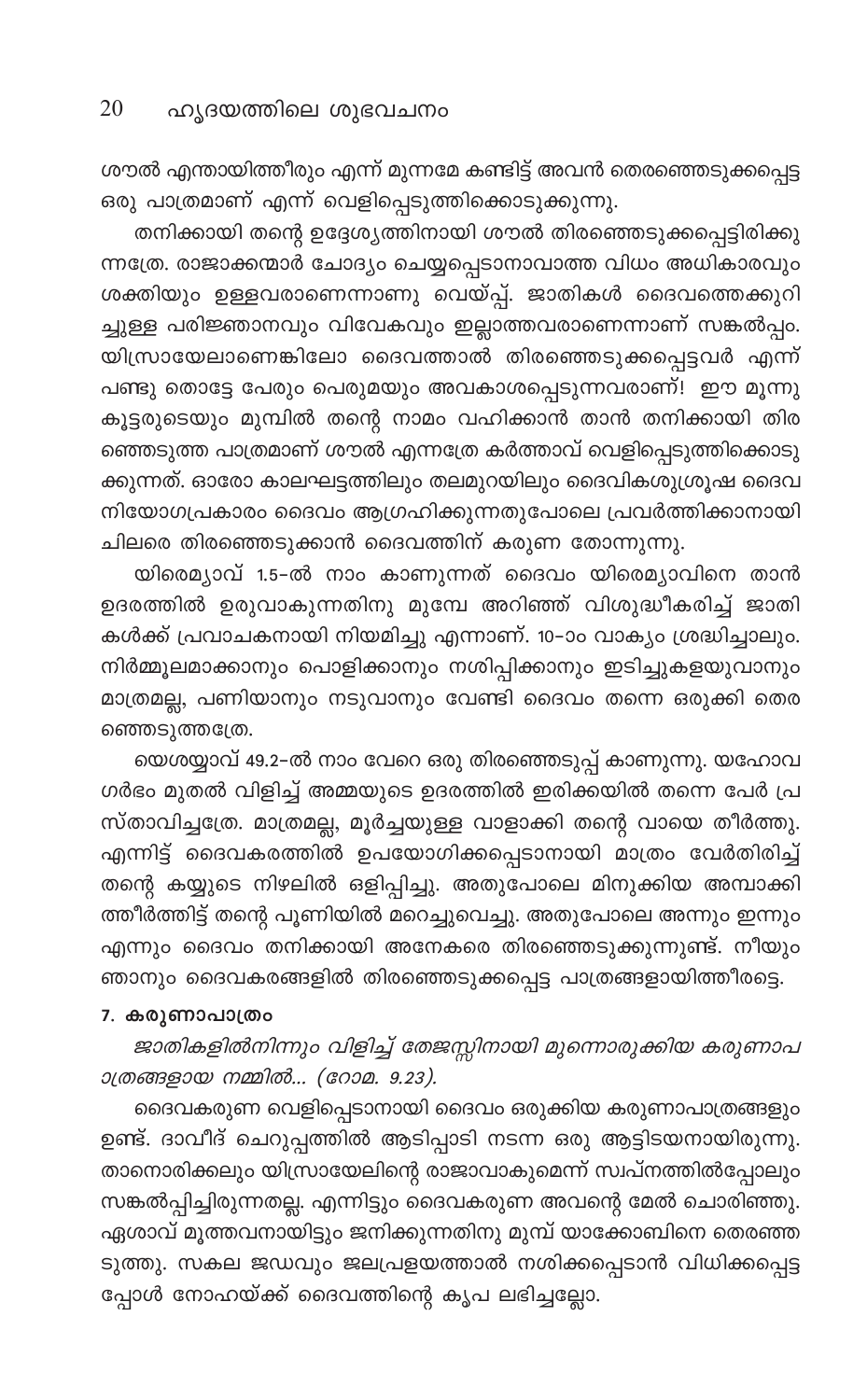## 8. വിശുദ്ധിക്കായി വേർതിരിച്ച പാത്രം (1തെസ്സ. 4.4)

ജാതികളെപ്പോലെ എന്തും ചിന്തിച്ച് എന്തും കാണിച്ച് എന്തും പറഞ്ഞ് എങ്ങനെയും ജീവിക്കാനല്ല നമ്മെ തിരഞ്ഞെടുത്തിരിക്കുന്നത്. വിളിച്ചവന്റെ സൽഗുണങ്ങളെ ഘോഷിപ്പാനും ദിവ്യസ്വഭാവത്തിന് കൂട്ടാളിയാകുവാ നും സ്ഥായിയായ നിലവാരം ജീവിതത്തിലുടനീളം പ്രതിഫലിപ്പിക്കുവാ നും ദൈവം നമ്മെക്കുറിച്ച് പ്രതീക്ഷിക്കുന്നു.

## 9. ഒരുക്കപ്പെട്ട പാത്രം (റോമ. 9.22-23)

തേജസ്സിനായി മുന്നൊരുക്കിയ കരുണാപാത്രങ്ങളായ....

ഒരുക്കപ്പെടുന്ന പാത്രത്തിൽ മഹത്വം വെളിപ്പെടുത്തുന്ന ദൈവമാണ് നമ്മുടെ ദൈവം. മഹത്വം വെളിപ്പെടുത്തുന്നതിനു മുമ്പ് ഒരു ക്രമീകരണം അഥവാ തയ്യാറെടുപ്പ് കൂടിയേ തീരൂ.

## 10. തന്നെത്താൻ ഒരുക്കുന്ന പാത്രം

ഇവയെ വിട്ടകന്ന് തന്നത്താൻ വെടിപ്പാക്കുന്നവൻ വിശുദ്ധവും ഉടമ സ്ഥന് ഉപയോഗവുമായി നല്ല വേലയ്ക്ക് ഒക്കെയും ഒരുങ്ങിയിരിക്കുന്ന മാനപാത്രം ആയിരിക്കും (2തിമോ. 2.21).

തിരഞ്ഞെടുപ്പ് എന്നത് ദൈവം നിവർത്തിക്കുന്ന ഭാഗമാണ്. ദൈവിക തിരഞ്ഞെടുപ്പ് ഒരു വ്യക്തിയുടെ മേൽ വന്നു പതിക്കുമ്പോൾ സ്വയമായി ഏറ്റെടുത്ത് തന്നെത്തന്നെ വിധേയപ്പെടുത്തിയും ഒരുക്കിയും കൊടുക്കു ന്നത് ആ വ്യക്തിയുടെ ചുമതലയാണ്. അതേ അദ്ധ്യായം പതിനാലാം വാക്യം മുതൽ എങ്ങനെ വിട്ടുകൊടുക്കണം എന്ന് പറഞ്ഞിരിക്കുന്നു.

ഒരു ഭവനത്തിൽ കല്ലും മണ്ണും മരവും ലോഹവും (ഇപ്പോൾ പ്ലാസ്റ്റി ക്കും) കൊണ്ടൊക്കെ ഉണ്ടാക്കപ്പെട്ടിട്ടുള്ള അനവധി പാത്രങ്ങളുണ്ട്. വിവിധതരത്തിലുള്ള ആവശ്യങ്ങൾക്കായി ഈ പാത്രങ്ങൾ ഉപകരിക്കുമെ ങ്കിലും എല്ലാ പാത്രങ്ങൾക്കും മാനപാത്രം എന്ന പദവി ലഭിക്കുകയില്ല. ഒരു വൻ മാനപാത്രമാകണമെങ്കിൽ താൻ തന്നെ പല കാര്യങ്ങൾ ക്രമീകരിക്ക ണമെന്ന് തിരുവചനം പഠിപ്പിക്കുന്നു. അതായത് അവന്റെ മനസ്സൊരുക്കം, വിധേയത്വം, ആഗ്രഹം, നിശ്ചയദാർഢ്യം തുടങ്ങിയവ ഏകോപിച്ചുള്ള ഒരു പ്രയത്നം ഇതിന്റെ പിമ്പിലുണ്ട്. അവൻ താഴെ പറഞ്ഞിരിക്കുന്നവയിൽ നിന്ന് തന്നെത്താൻ വെടിപ്പാക്കുന്നവൻ ആയിരിക്കേണം.

(1) ഈ ലോകത്തിലെ കാര്യങ്ങൾ (2 തിമോ. 2.4).

- (2) പിന്മാറ്റം (2തിമോ. 2.12).
- (3) അവിശ്വാസം (2തിമോ. 2.13).
- (4) വിശ്വാസത്തെ നശിപ്പിക്കുന്ന ദുരുപദേശങ്ങൾ (2തിമോ. 2.14,18).
- (5) വൃഥാ സംഭാഷണങ്ങൾ (2തിമോ. 2.16,17).
- (6) ദുരുപദേഷ്ടാക്കന്മാർ (2തിമോ. 2.17,18).
- (7) എല്ലാ അനീതിയും (2തിമോ. 2.19,20).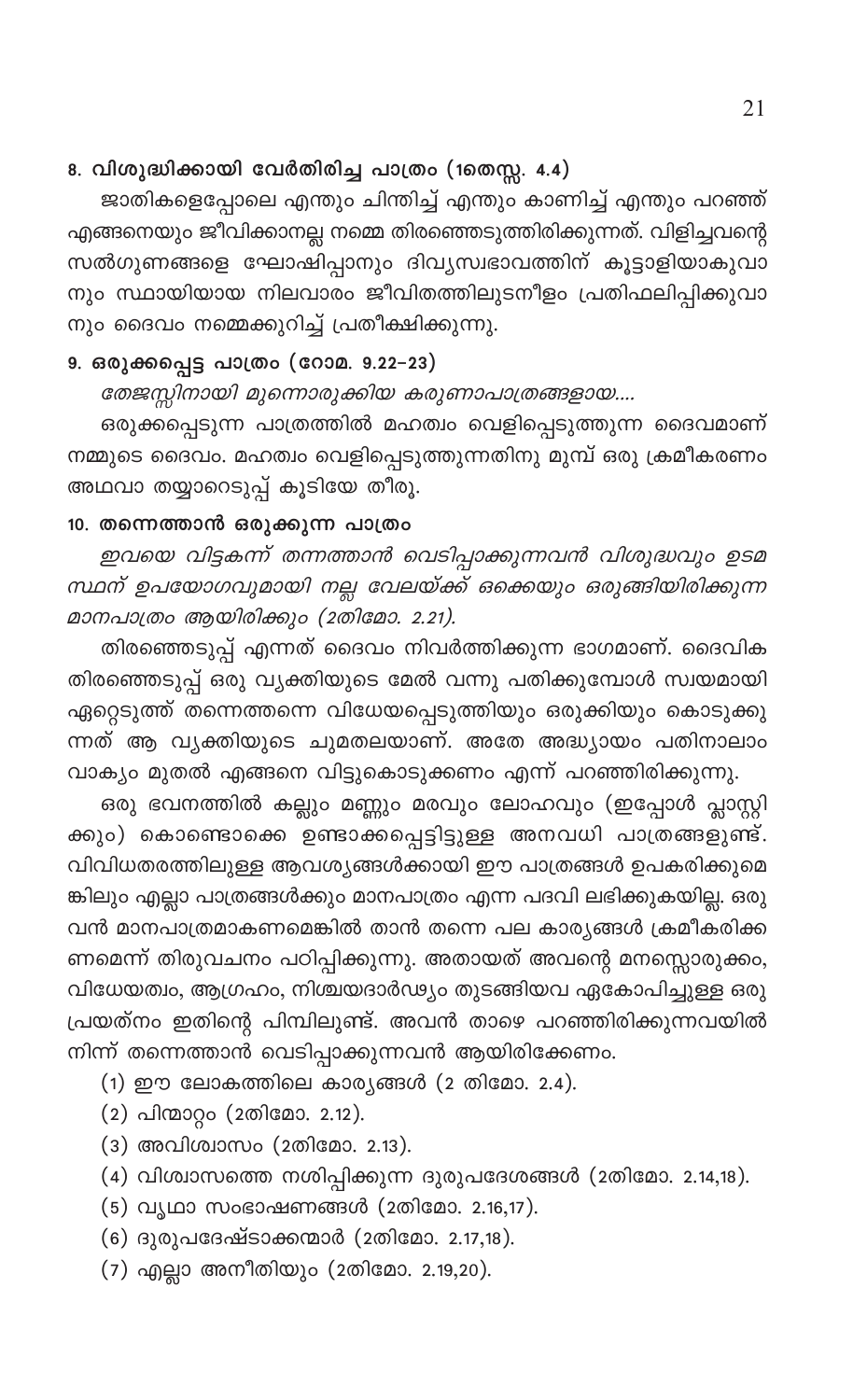ഒരു വീട്ടിൽ വിശേഷപ്പെട്ട മനോഹരപാത്രം മുതൽ ബക്കറ്റ്, പ്ലാസ്റ്റിക്ക് മഗ്, കോളാമ്പി, വെയ്സ്റ്റ് ബാസ്കറ്റ് തുടങ്ങി അനവധി പാത്രങ്ങളുണ്ട്. ഇവയെല്ലാം വീട്ടാവശ്യത്തിന് അതതിന്റെ നിലകളിൽ ആവശ്യമുള്ളവ യാണ്. ഒന്നും ആവശ്യമില്ല എന്നു കരുതാൻ പറ്റില്ല. പക്ഷേ, നീ ദൈവ ത്താൽ തെരഞ്ഞടുക്കപ്പെട്ടു എങ്കിലും നീ എവിടെയായിരിക്കണം അഥവാ എങ്ങനെ പ്രയോജനപ്പെടണം എന്നുള്ള തിരഞ്ഞെടുപ്പും തീരുമാനവും നിന്റേതു മാത്രമാണ്. വല്ല വിധത്തിലും വീട്ടിലെ ഏതെങ്കിലും ഒരു പാത്ര മായല്ലോ എന്ന് കരുതി നീ ആശ്വസിക്കുകയാണോ? അതോ ശ്രേഷ്ഠമായ ഉൾക്കാഴ്ച നിനക്കുണ്ടോ?

ഇങ്ങനെ സ്വയമായി വെടിപ്പാക്കാൻ നിശ്ചയിച്ചിരിക്കുന്ന പാത്രത്തെ ഉട മസ്ഥൻ എടുത്ത് മാനപാത്രമാക്കും. ഏതെങ്കിലും ഒരു പാത്രമായിരുന്നാൽ മതിയോ അതോ ഉടമസ്ഥന് പ്രയോജനമുള്ള പാത്രമായിരിക്കണമോ എന്ന് നീ തന്നെ തീരുമാനിക്കുക. എത്ര ത്തോളം വിധേയപ്പെടുത്തുമോ അത്ര ത്തോളം ദൈവം നിന്നെ ഉപയോഗിക്കും. നീ ഒരു പരിധിവെച്ചു മാത്രം ദൈവത്തിന് വിട്ടുകൊടുത്താൽ പരിമിതമായ അളവിൽ മാത്രമേ നിന്നെ ഉപയോഗിക്കാൻ അവിടത്തേക്ക് സാദ്ധ്യമാകൂ.

#### 11. കോപപാത്രം

നാശയോഗ്യമായ കോപപാത്രങ്ങളെ വളരെ ക്ഷമയോടെ സഹിച്ചു... (GOOD. 9.24).

ദൈവകോപം വെളിപ്പെടുത്താനായി കാലാകാലങ്ങളിൽ ദൈവം ചില പാത്രങ്ങളെ ഉപയോഗിക്കുന്നുണ്ട്. ചരിത്രത്തിലും നാമിത് കാണുന്നുണ്ട്.

ദൈവവചനത്തിൽ ഫറവോൻ, ഹെരോദാവ് തുടങ്ങിയവരെ ഇതിന് ദൃഷ്ടാന്തമായിക്കാണാം. ദൈവം നീതിയുള്ള ന്യായാധിപതിയാണ്. ഒരു വ്യക്തിയെയോ സമൂഹത്തെയോ നശിപ്പിക്കുന്നതിനു മുൻപ് ധാരാളം മുന്ന റിയിപ്പുകളും അവസരങ്ങളും കൊടുക്കുന്നു. ഫറവോൻ ദൈവത്തിന്റെ അത്ഭുതശക്തിയുമായി പല തവണ ഏറ്റുമുട്ടി. എങ്കിലും ലഭിച്ച അവസര ങ്ങളൊന്നും ഉപയോഗിച്ചില്ല. അവസാനം തകർന്നുപോയി. അതുപോലെ ഹെരോദാരാജാവിനും അവസരങ്ങൾ കിട്ടി. മുഖത്തുനോക്കി തെറ്റ് ചൂ ണ്ടിക്കാണിച്ച യോഹന്നാൻസ്നാപകനെ തന്റെ ജയിലിൽ അനവധി നാൾ കാത്തു. യോഹന്നാൻ നീതിയും വിശുദ്ധിയുമുള്ള പുരുഷൻ (മർക്കൊ. 6.20) എന്ന് ഹെരോദാവ് അറിഞ്ഞ് അവനെ ഭയപ്പെടുകയും അവനെ കാത്തുകൊള്ളുകയും ചെയ്തു. അവന്റെ വചനം കേട്ട് വളരെ കലങ്ങി യെങ്കിലും സന്തോഷത്തോടെ കേട്ടുപോന്നു. യേശുകർത്താവിനെയും ഹെരോദാവിന് തന്റെ കയ്യിൽ കുറെ സമയത്തേക്ക് കിട്ടി. ലഭിച്ച അവസര ങ്ങളൊന്നും ഉപയോഗിക്കാതെ ഒടുവിൽ പരിതാപകരമായ ഒരു പതനത്തി ലാണ് അവന്റെ ജീവിതം അവസാനിച്ചത് (അപ്പൊ. 12.23). യിസ്രായേലിന്റെ രാജാവാകാൻ തിരഞ്ഞെടുക്കപ്പട്ട ശൗൽ ഗിൽബോവപർവ്വതത്തിൽ ഗതി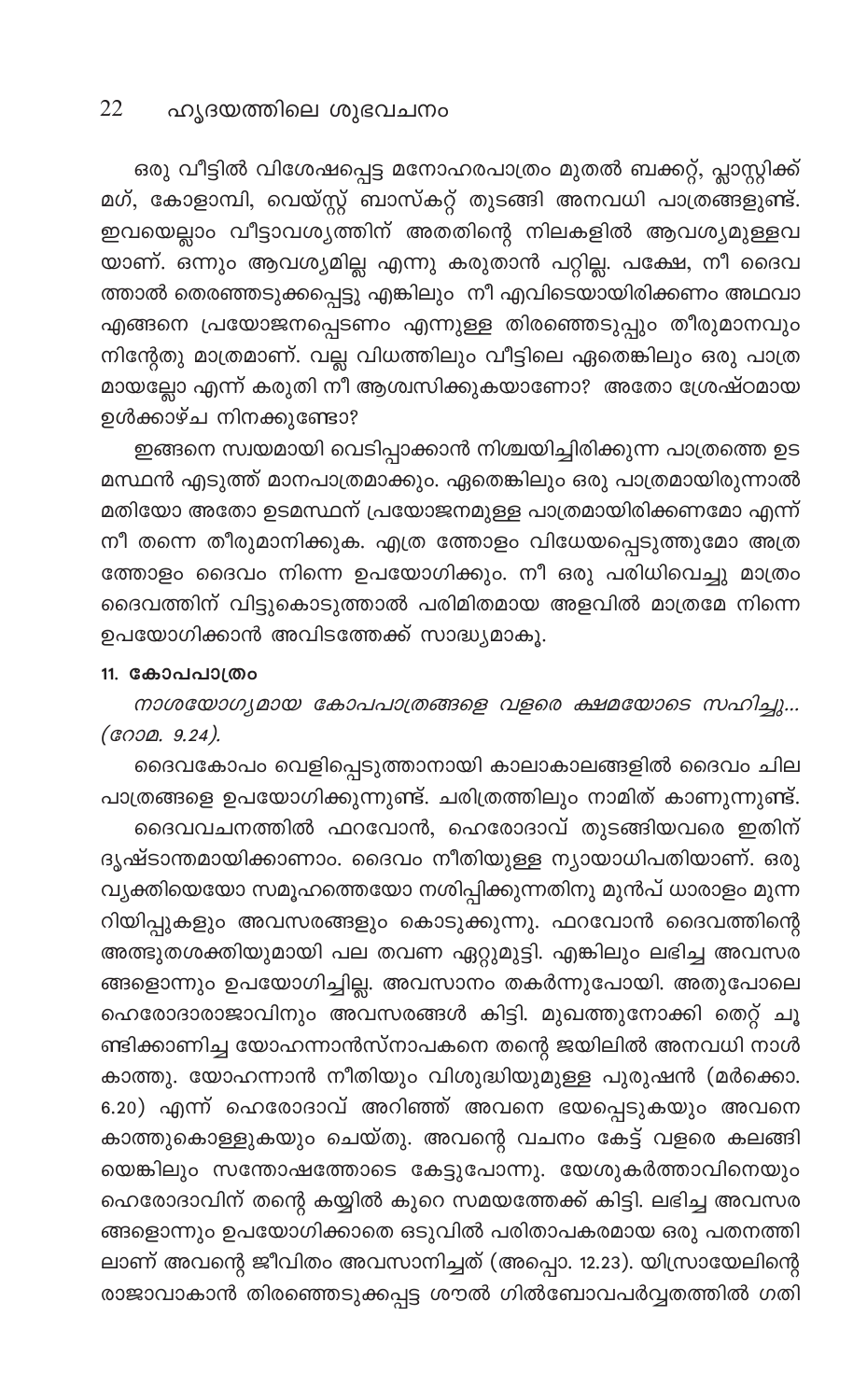യില്ലാത അസ്തമിക്കേണ്ടവനല്ലായിരുന്നു. നെബൂഖദ്നേസർരാജാവ് അഹ ങ്കാരം കൊണ്ടു മതിമറന്നപ്പോൾ അൽപ്പകാലത്തേക്ക് താൻ ഒരു കോപപ ാത്രമായി മാറി. വാഴുകയും വാഴിക്കുകയും ചെയ്യുന്ന ഒരു അത്യുന്നതൻ ഉണ്ട് എന്ന് ഗ്രഹിക്കുന്നതുവരെ (ദാനീ. 4.17). താൻ ഒരു കോപപാത്രമായി കഴിയേണ്ടിവന്നു. അന്നും ഇന്നും എന്നും കോപപാത്രങ്ങളായി അസ്തമി ക്കുന്നവർ ഉണ്ട്. നമുക്കാർക്കും ആ ഗതി വരാതിരിക്കട്ടെ.

#### 12. വെറുമ്പാത്രം (2രാജാ. 4.3-6)

നീ ചെന്ന് നിന്റെ അയൽക്കാരോടൊക്കെയും വെറുമ്പാത്രങ്ങൾ വായ്പ വാങ്ങുക (2രാജാ. 4.3).

പല വീടുകളിലും ഉപയോഗിക്കാനായി വാങ്ങിവെച്ചു എങ്കിലും ഇതുവ രെയും ഉപയോഗിക്കാനിടയാകാത്ത അനവധി പാത്രങ്ങളുണ്ട്. അവയാണ് ഈ വെറുമ്പാത്രങ്ങൾ. എലീശയുടെ അടുക്കൽ ആവലാതിയുമായി വന്ന വിധവയോട് വെറുമ്പാത്രങ്ങൾ ധാരാളം വാങ്ങി പുരയ്ക്കകത്തുവെച്ച് എണ്ണ പകരാൻ എലീശാ ഉപദേശിക്കുന്നതായി നാം ഈ വേദഭാഗത്ത് വായിക്കുന്നു. പാത്രങ്ങൾ കടം ചോദിക്കുമ്പോൾ സ്വാഭാവികമായും ഉപ യോഗമില്ലാതെ മാറ്റിവെച്ചിരിക്കുന്ന വെറുമ്പാത്രങ്ങളാവാം കൊടുത്തത്. മാറ്റിവെച്ചിരിക്കുന്നവയെല്ലാം കർത്താവിനാവശ്യമുണ്ട്. എന്നെ ഒന്നിനും കൊള്ളില്ല. ആർക്കും വേണ്ടാത്ത ഞാൻ ഈ മൂലയിൽ ചുരുണ്ടിരിക്കാം എന്ന് ആരും പറയേണ്ട. നിറഞ്ഞുകവിഞ്ഞ് കടം വീട്ടി സമ്പന്നരാക്കുന്ന ശുശ്രൂഷയിൽ പങ്കാളിയായി നിറഞ്ഞു ശോഭിക്കാൻ ദൈവത്തിന് ഇവരെ ആവശ്യമുണ്ട്.

ദൈവം തമ്പുരാൻ സകല വ്യക്തികൾക്കും ഓരോരോ താലന്തുകൾ നൽകിയിട്ടുണ്ട്. അവനവന്റെ പ്രാപ്തിപോലെയാണ് വൈവിധ്യമായി നൽ കിയിരിക്കുന്നത് എന്ന് താലന്തുകളുടെ ഉപമയിൽ വ്യക്തമാക്കിയിട്ടുണ്ട്. അവയെന്താണെന്ന് മനസ്സിലാക്കി വികസിപ്പിച്ച് ദൈവനാമമഹത്വത്തിനു വേണ്ടിയും അവരവരുടെ അനുഗ്രഹത്തിനുവേണ്ടിയും പ്രയോജനപ്പെടു ത്താനാണ് ദൈവം നമ്മെക്കുറിച്ച് ആഗ്രഹിക്കുന്നത്. അവയെ നഷ്ടപ്പെടു ത്താതെ എന്നാൽ പ്രയോജനപ്പെടുത്താതെ കുഴിച്ചിട്ട ദാസനെ "ദുഷ്ടനും മടിയനുമായ ദാസനേ" എന്നാണ് താലന്തു ഭരമേൽപ്പിച്ചവൻ വിളിക്കുന്നത്. അതേ വെറുമ്പാത്രമായി നിഷ്ക്രിയരായി ഇരിക്കാൻ ദൈവം ആരെക്കു റിച്ചും ആഗ്രഹിക്കുന്നില്ല.

## 13. കൽപ്പാത്രം (യോഹ. 2.6-10)

...രണ്ടോ മൂന്നോ പറ വീതം കൊള്ളുന്ന ആറു കൽപ്പാത്രം ഉണ്ടായി രുന്നു (യോഹ. 2.6).

എല്ലാവർക്കും സുപരിചിതമായ സംഭവമാണ് കാനാവിലെ കല്യാണവി രുന്നിൽ യേശു ചെയ്ത അത്ഭുതം. ഇത്രയും വലിയ ശുശ്രൂഷ ഇങ്ങനെ യുള്ള ഒരു പ്രതിസന്ധിഘട്ടത്തിൽ ചെയ്യാൻ ഈ കൽപ്പാത്രങ്ങൾക്കു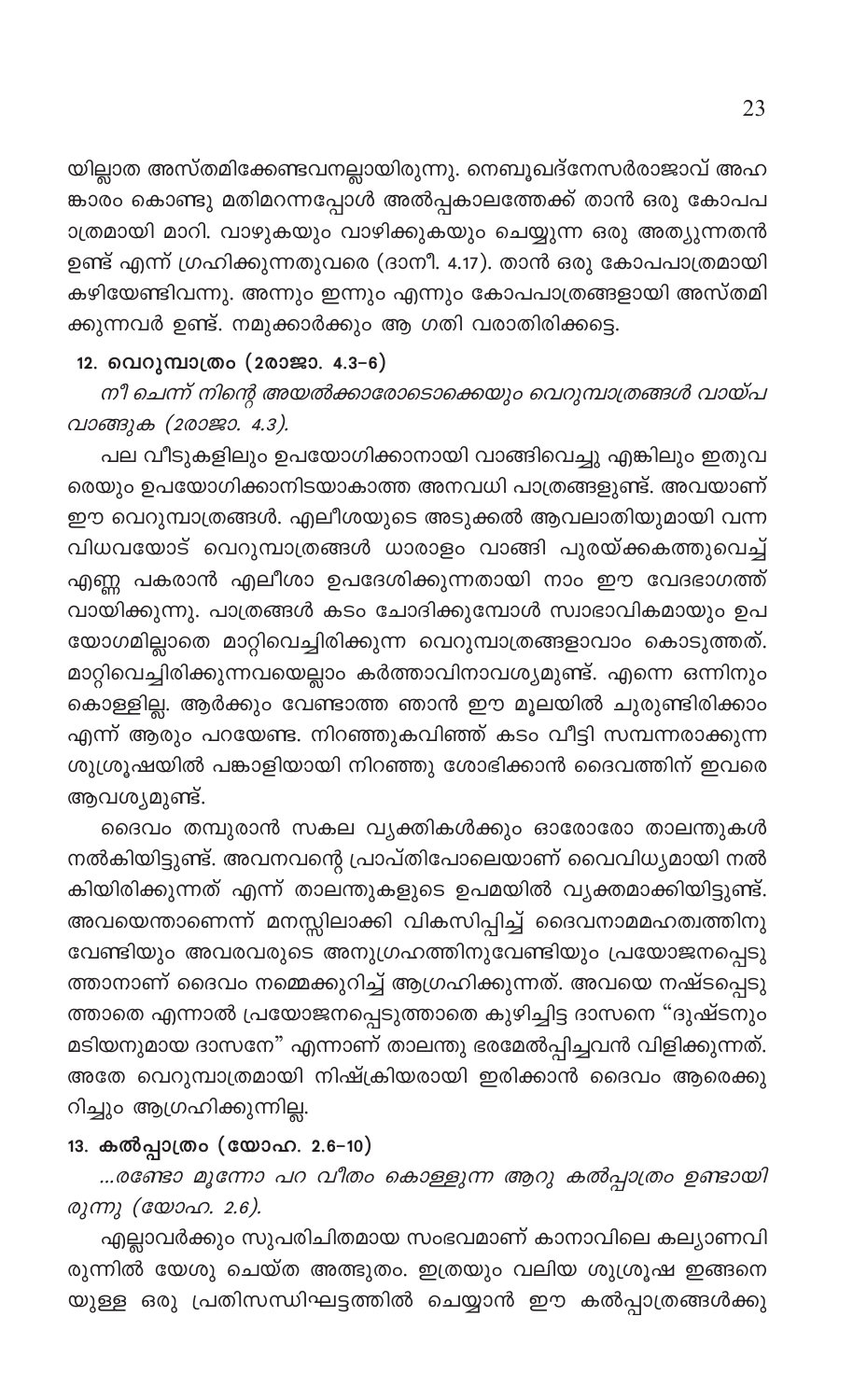കഴിഞ്ഞു എന്ന് ആര് വിശ്വസിക്കും? പുറത്ത് കാൽകഴുകാനായി മാറ്റി വെച്ച പാത്രങ്ങൾ! പ്രത്യേക ആകർഷണീയത ഒന്നുമില്ലാതെ പ്രത്യേക പ രിഗണനകളൊന്നും ആഗ്രഹിക്കയോ പ്രതീക്ഷിക്കുകയോ ചെയ്യാതെ തങ്ങ ളുടെ ചുമതല വിശ്വസ്തതയോ ടെ നിറവേറ്റിയ കൽപ്പാത്രങ്ങൾ! എന്നാൽ തമ്പുരാന് അത്ഭുതം പ്രവർത്തിക്കാൻ തക്ക സമയം വന്നപ്പോൾ സ്വയം ഏൽപ്പിച്ചുകൊടുത്ത പാത്രങ്ങൾ അവയായിരുന്നു.

ഇതുപോലെയുള്ള ജീവിതങ്ങളെ ശ്രദ്ധിച്ചിട്ടില്ലയോ? തങ്ങളെ ഏൽപ്പിച്ച ശുശ്രൂഷ ദാഹത്തോടെയും വിശ്വസ്തതയോടെയും ശ്രദ്ധയോടെയും ചെയ്തവർക്ക് തക്കസമയം വരുമ്പോൾ ഏറ്റവും പ്രയോജനകരമായ ശുശ്രൂഷ ചെയ്യാനായി ഒരു വ്യവസ്ഥയുമില്ലാതെ വിട്ടുകൊടുക്കാൻ ഒരു പ്രയാസവുമില്ല. കൂടുതലൊന്നും ആലോചിക്കാനുമില്ല. ഇന്നും ഇങ്ങനെ യുള്ള പാത്രങ്ങളെ ദൈവത്തിന് ആവശ്യമുണ്ട്.

അരിമത്ഥ്യയിലെ യോസേഫ് തക്കസമയം വന്നപ്പോൾ പുറത്തേക്ക് വന്നു. കർത്താവിനുവേണ്ടി പ്രയോജനപ്പെടാൻ സ്വയം സമർപ്പിച്ചു. കോര ഹ്പുത്രന്മാർ സമാഗമനകൂടാരത്തിന്റെ വാതിൽകാവൽക്കാരാകാൻ നി യമിക്കപ്പെട്ടിരുന്നു (1ദിന. 9.19) വാതിൽ കാവൽക്കാരുടെ ശുശ്രൂഷ അത്യ ന്താപേക്ഷിതമാണെങ്കിലും അകത്തു നടക്കുന്ന ആനന്ദത്തിലും ആരാധന യിലുമൊന്നും പങ്കെടുക്കാൻ അവർക്ക് വിധിച്ചിട്ടില്ല. ഇടയ്ക്കിടയ്ക്ക് ഒഴിവു കിട്ടുന്ന ദിനങ്ങളിലാവാം അകത്തെ സന്തോഷത്തിൽ പങ്കാളിയാകാൻ സാധിക്കുക. മറ്റുള്ളവർക്ക് അടയാളമാകാൻ വേണ്ടി ശേഷിപ്പിക്കപ്പെട്ടവർ (സംഖ്യ 26.11) എന്നാണ് അവരെക്കുറിച്ച് വചനം പറയുന്നത്. അവരുടെ കുടുംബത്തിലെ പ്രിയപ്പെട്ടവരെയെല്ലാം ഭൂമി വായ് തുറന്നു വിഴുങ്ങി. അവരുടെ സ്വത്തുക്കളെല്ലാം നഷ്ടപ്പെട്ടു. മറ്റുള്ളവരുടെ മുമ്പിൽ ഒരു പക്ഷേ, നിന്ദാപാത്രമായി ത്തീർന്നവരാണ് അവർ. സങ്കീ. 42 മുതൽ 49 വരെയും 84-ാം സങ്കീർത്തനവുമൊക്കെഅവരുടെ ആത്മാവിന്റെ രോദ നമാണ്.എക്കാലവും ഭക്തന്മാർക്ക് ആശ്വാസവും ധൈര്യവും പ്രചോദന വും നൽകുന്ന ഈ സങ്കീർത്തനങ്ങൾ അവരുടെ ജീവിതാനുഭവങ്ങളിൽ നിന്ന് ഉടലെടുത്തവയാണ്. അതുപോലെ യോശുവ മോശയുടെ സേവ കൻ അഥവാ ബാല്യക്കാരനായി മോശയുടെ ജീവിതാന്ത്യം വരെ കഴിച്ചു കൂട്ടിയവനാണ്. വളരെ പ്രഗൽഭനായ മോശയ്ക്ക് ലഭിച്ച അംഗീകാരമോ ബഹുമാനമോ ഒരിക്കലും അവന് സ്വാഭാവികമായും ലഭിച്ചിരിക്കാനിടയില്ല. മോശയുടെ കാലശേഷം ആ പദവി കാംക്ഷിച്ചിരുന്ന അനേകം ഗോത്രത്ത ലവന്മാരും പ്രഭുക്ക ന്മാരും യിസ്രായേലിലുണ്ടായിരുന്നു താനും. പക്ഷേ, ദൈവം തിരഞ്ഞെടുത്തത് പ്രത്യേക പദവിയോ സ്വപ്നമോ ഒന്നുമില്ലാതെ തന്റെ ജോലി വിശ്വസ്തതയോടെ ചെയ്ത യോശുവയെയാണ്. ദൈവം അവനെ തിരഞ്ഞെടുത്ത് അവിടത്തെ സാന്നിധ്യം വാഗ്ദത്തം ചെയ്ത് ധൈര്യപ്പെടുത്തി മികെച്ച യോദ്ധാവും നേതാവുമാക്കിത്തീർത്തു. മാത്രമല്ല,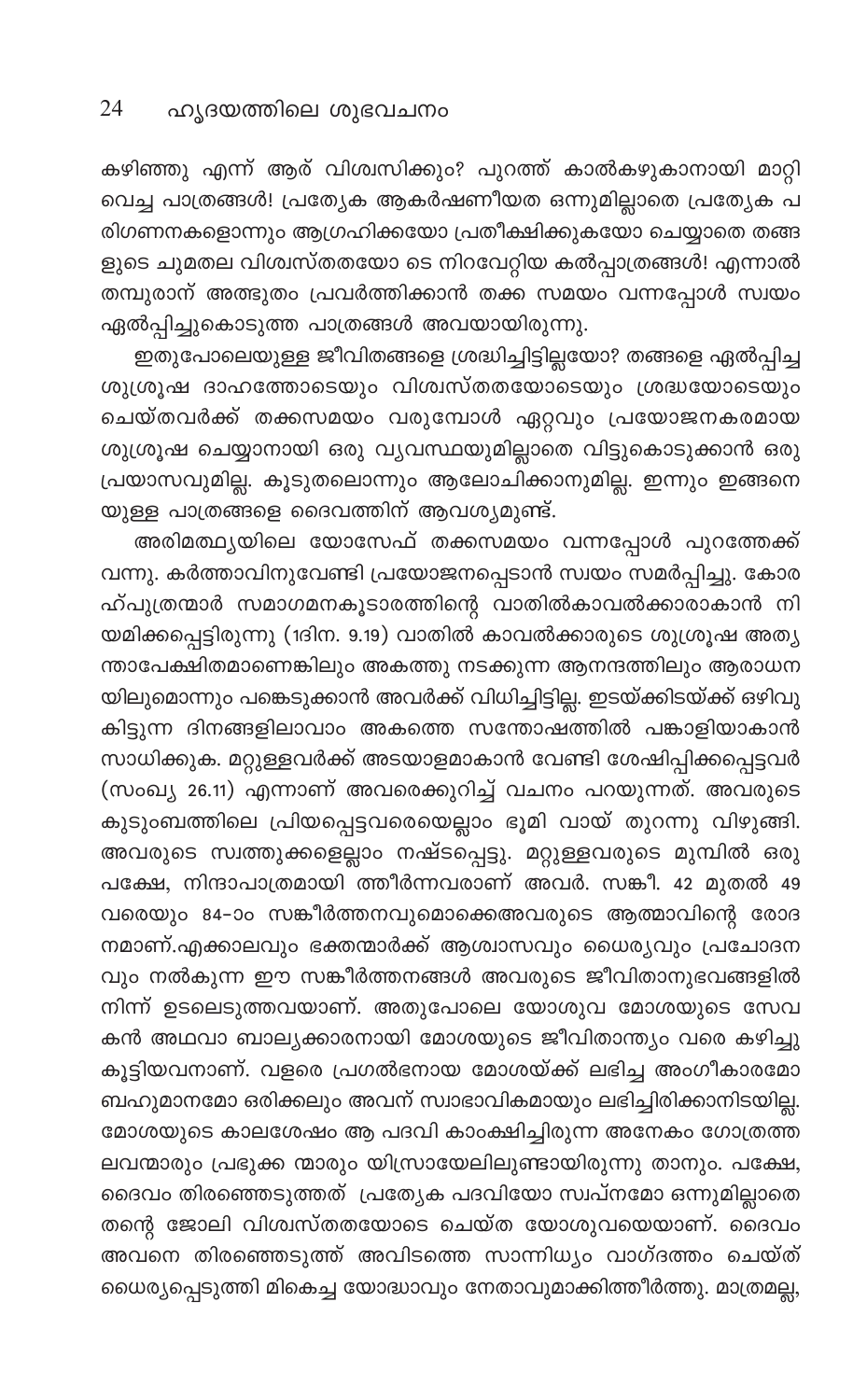എല്ലാവരും തന്നെ ബഹുമാനിക്കത്തക്കവിധം അവനെ വലിയവനാക്കി (യോശുവ 24.14).

## 14. നിറഞ്ഞുകവിയുന്ന പാത്രം

## എന്റെ പാനപാത്രവും നിറഞ്ഞുകവിയുന്നു (സങ്കീ. 23.5).

നിറഞ്ഞുകവിയുന്ന അനുഭവമാണ് ദൈവം തന്റെ മക്കൾക്ക് ഒരുക്കി യിരിക്കുന്നത്. അനുഗ്രഹത്തിന്റെ പൂർണ്ണതയെയാണ് നിറഞ്ഞുകവിയുന്ന അനുഭവം കാണിക്കുന്നത്. പരിശുദ്ധാത്മനിറവ് പ്രാപിച്ച ഒരു ജീവിത ത്തിന്റെ അനുഭവമാണ് ഇത്. നാമെല്ലാവരും ആത്മികമായോ ഭൗമികമായോ മാനസികമായോ ബുദ്ധിപരമായോ ഒന്നും ഒരേ നിലവാരത്തിലുള്ളവരല്ല. ഏതു സമൂഹത്തിലും സഭയിലും കൂട്ടത്തിലും വിവിധതരം വ്യക്തികളു ണ്ട്. അവരൊക്കെ അവരവരുടെ സാഹചര്യങ്ങൾക്കും ചുറ്റുപാടുകൾക്കു മനുസരിച്ച് പല തട്ടുകളിലായിരിക്കും. എങ്കിലും നിറഞ്ഞുകവിയുന്ന അനു ഭവം ദൈവം അവനവന്റെ പ്രാപ്തിക്കനുസരിച്ച് എല്ലാവർക്കും നൽകിയി രിക്കുന്നു. ഒരു കപ്പിന് അൽപ്പം വ്യാപ്തിയേയുള്ളൂ. എങ്കിലും അതിന് കവിഞ്ഞൊഴുകാൻ സാധിക്കും. അൽപ്പം കൂടെ വലുതായ മഗ്ഗിനും കവി ഞ്ഞൊഴുകാൻ സാധിക്കും. ഒരു ബക്കറ്റിന്, ഒരു കുട്ടകത്തിന്, ഒരു ടാങ്കി ന്, ഒരു കിണറിന്, ഒരു തോടിന്, ഒരു നദിക്ക് എന്നിങ്ങനെ എന്തു വ്യാ പ്തി ഉണ്ടോ അവയ്ക്കെല്ലാം അതതിന്റെ നിലകളിൽ കവിഞ്ഞൊഴുകാൻ സാധിക്കും. ഈ കവിഞ്ഞൊഴുക്കിന്റെ തോതിന് വ്യത്യസ്തത ഉണ്ടെന്നു മാത്രം. യേശുകർത്താവിന്റെ അടുക്കൽവരുന്ന ഓരോ വ്യക്തിക്കും കവി ഞ്ഞൊഴുക്കിനെ വാഗ്ദത്തം ചെയ്തിരിക്കുന്നു. ഒരു കപ്പിന്റെ അളവേ നിന ക്കുള്ളൂ എങ്കിലും കവിഞ്ഞൊഴുക്ക് പ്രാപിക്കാം. പക്ഷേ, നിന്റെ വ്യാപ്തി എന്നും അതായിരിക്കണമെന്നില്ല. ദൈവവചനധ്യാനത്തിലും സമർപ്പണ ത്തിലും മുന്നേറിക്കൊണ്ടിരിക്കുമ്പോൾ നിന്റെ വ്യാപ്തി അഥവാ ഉൾക്കൊ ള്ളാനുള്ള കഴിവ് കൂടിക്കൊണ്ടേയിരിക്കും. അതനുസരിച്ച് ദൈവാത്മാവ് നിന്നെ കൂടുതലായി നിറെച്ചുകൊണ്ടേയിരിക്കും. ക്രമേണ നീ ഒരു നദി യായി മാറും. കർത്താവ് പറയുന്നത് (യോഹ. 7.37) തന്നിൽ വിശ്വസിക്കു ന്നവന്റെ ഉള്ളിൽനിന്ന് തിരുവെഴുത്ത് പറയുന്നതുപോലെ ജീവജലത്തിന്റെ നദികൾ ഒഴുകും എന്നാണ്. അനേകരെ പോഷിപ്പിക്കാനായി ഈ നദി ദൈവം ഒഴുക്കിത്തന്നിരിക്കുകയാണ്. ഈ നദി ചെന്ന് ചേരുന്നിടത്തെല്ലാം ചലിക്കുന്ന സകല പ്രാണികളും ജീവിച്ചിരിക്കും (യെഹെ. 47.9). അതു പോലെ അനേകർക്ക് അനുഗ്രഹം പകരുന്ന നിറഞ്ഞുകവിയുന്ന ഒരു പാത്രമായി നീ മാറ്റപ്പെടട്ടെ.

## 15. പരിഭ്രമപാത്രം

ഞാൻ യെരുശലേമിനെ ചുറ്റുമുള്ള സകല ജാതികൾക്കും ഒരു പരി ഭ്രമപാത്രം ആക്കും (സെഖ. 12.2).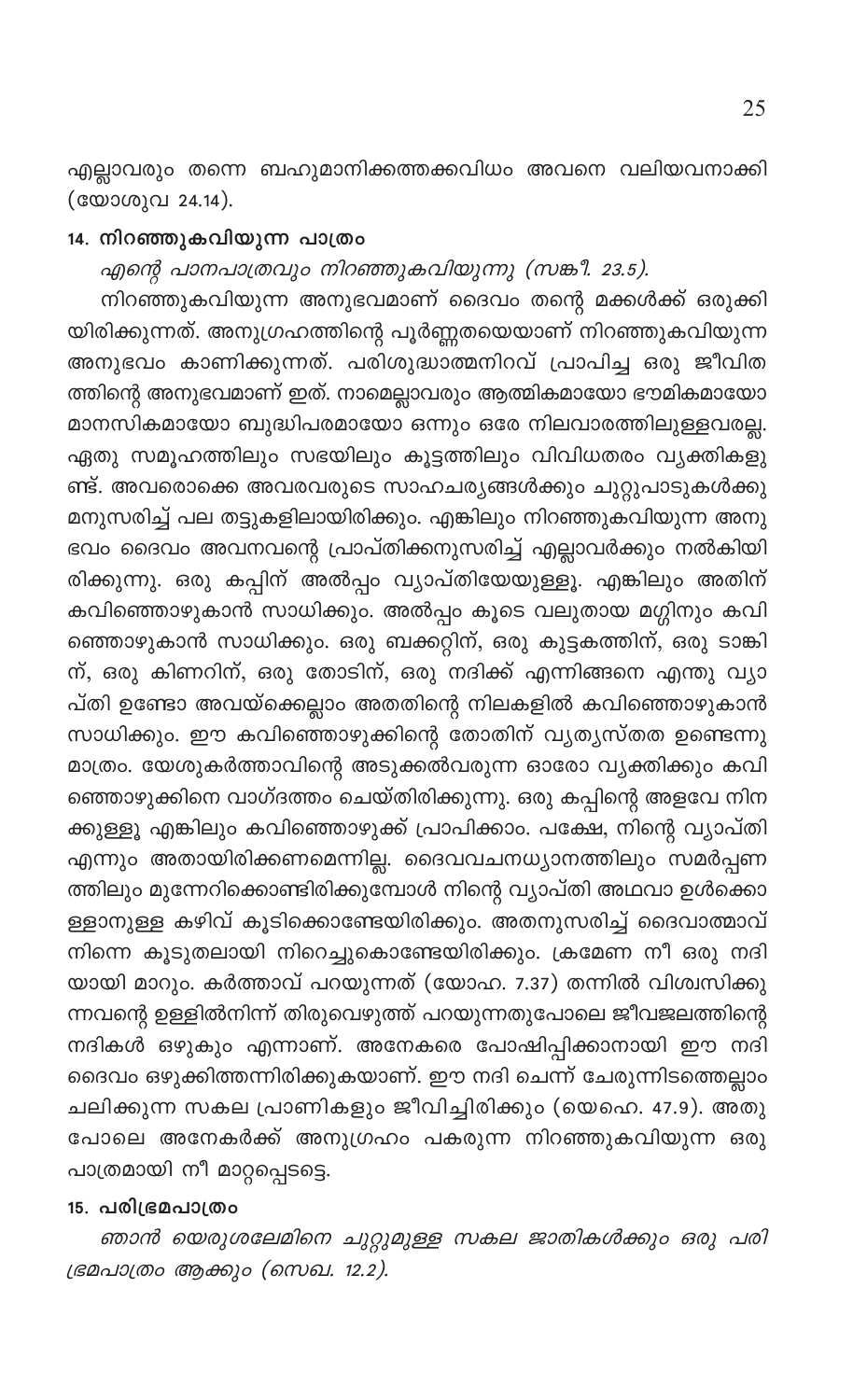ഈ തിരുവെഴുത്തിന് നിവൃത്തി വരുന്ന ഒരു കാലഘട്ടത്തിലേ ക്കാണ് നാം വന്നെത്തിയിരിക്കുന്നത്. "അവന്റെ രക്തം ഞങ്ങളുടെ മേലും ഞങ്ങ ളുടെ സന്തതിമേലും വരട്ടെ" എന്ന് യഹൂദാജനം ഏറ്റുപറഞ്ഞ് ശാപം ഏറ്റെ ടുത്തു. ലോകമുണ്ടായ കാലം മുതൽ ഒരു ജാതിയും അനുഭവിക്കാത്ത തരത്തിലുള്ള തീവ്രമായ ദുരിതങ്ങളിലൂടെയാണ് ആ ജനം കടന്നുപോയത്. ലോകത്തിന്റെ നാനാ ദിക്കിലേക്കും ചിതറിക്കപ്പെട്ട യഹൂദജനം വീണ്ടും ഒത്തൊരുമിക്കുമെന്ന് ആരു കണ്ടു? ഒന്നാം ലോകമഹായുദ്ധത്തിന്റെ പ രിണിതഫലമായി സംഭവിച്ച വലിയ കാര്യം സഖ്യകക്ഷികൾ തുർക്കിക ളുടെ കയ്യിൽനിന്നു പലസ്തീൻ പിടിച്ചെടുത്ത് അതിൽ ലോകമെമ്പാടു മുള്ള യഹൂദർക്ക് കുടിയേറിപ്പാർക്കാനുള്ള അവകാശം കൊടുത്തതാണ്. രണ്ടാമത്തെ ലോക മഹായുദ്ധത്തിനുശേഷം സംഭവിച്ച ഏറ്റവും വലിയ കാര്യം 1948ൽ ഇസ്രായേൽരാജ്യം സ്ഥാപിതമായി എന്നുള്ളതാണ്. പിന്നീടുള്ള ആ രാജ്യത്തിന്റെ വളർച്ച ശീഘ്രഗതിയിലായിരുന്നു. ചുറ്റും തേനീച്ച പോലെ വർദ്ധിച്ചു പെരുകിയിരിക്കുന്ന ശത്രുക്കളുടെ നടുവിൽ കേരളത്തിന്റെയത്രയും പോലും കഷ്ടിച്ച് വിസ്തീർണ്ണമില്ലാത്ത ഒരു ചെറിയ രാജ്യം തലയുയർത്തി നിൽക്കുന്നതു തന്നേ മഹാത്ഭുതമാണ്. ഭൂമുഖത്തുനിന്നു യിസ്രായേലിനെ തുടച്ചുനീക്കുക എന്ന ഏകലക്ഷ്യത്തോടെ എത്ര മഹായുദ്ധങ്ങൾ നടന്നു കഴിഞ്ഞിരിക്കുന്നു! എങ്കിലും ഇന്നും അത് ചുറ്റുമുള്ള സകലർക്കും ഒരു പരിഭ്രമ പാത്രമായിത്തന്നെ നിൽക്കുന്നു. ദൈവികവാഗ്ദത്തം ഒരിക്കലും മാറിപ്പോകയില്ലതന്നെ.

## 16. മൺപാത്രത്തിലെ നിക്ഷേപം

എങ്കിലും ഈ അത്യന്തശക്തി...വങ്ങേതിന് ഈ നിക്ഷേപം ഞങ്ങൾക്കു മൺപാത്രങ്ങളിൽ ആകുന്നു ഉള്ളത് (2കൊരി. 4.7).

ദൈവത്തിന്റെ വലിയ നിക്ഷേപം ബലഹീനരായ നമ്മിൽ ഏൽപ്പിക്കു ന്നതിന് ഒറ്റക്കാരണമേയുള്ളൂ. അത് നാം അവിടത്തെ മഹത്വം വെളിപ്പെ ടുത്തുക എന്നതാണ്. ഇക്കാര്യം 2കൊരി. 3.18-ൽ വൃക്തമായി പറഞ്ഞി ട്ടുണ്ട്.

(1) നമ്മിൽ അവിടത്തെ തേജസ്സ് ഒരു കണ്ണാടിപോലെ പ്രതിബിംബി ക്കണം. അതേ അളവിലും ശോഭയിലും പ്രതിബിംബിക്കണം.

(2) ആത്മാവിനാൽ തേജസ്സിന്മേൽ തേജസ്സു പ്രാപിച്ച് രൂപാന്തരപ്പെട ണം. അതായത് ഓരോ ദിവസവും കൂടിക്കൂടി വരുന്ന അളവിൽ തേജസ്സ് പ്രാപിക്കണം.

(3) ക്രിസ്തുവിന്റെ തേജസ്സുള്ള സുവിശേഷത്തിന്റെ പ്രകാശനം ശോഭി ക്കണം (2കൊരി. 4.4).

(4) യേശുക്രിസ്തുവിന്റെ മുഖത്തിലുള്ള ദൈവതേജസ്സിന്റെ പരി ജ്ഞാനം വിളങ്ങിക്കേണ്ടതിന് പ്രകാശിക്കണം (2കൊരി. 4.6).

(5) കൃപ പെരുകി ദൈവത്തിന്റെ മഹിമയ്ക്കായി സ്തോത്രം വർദ്ധിക്ക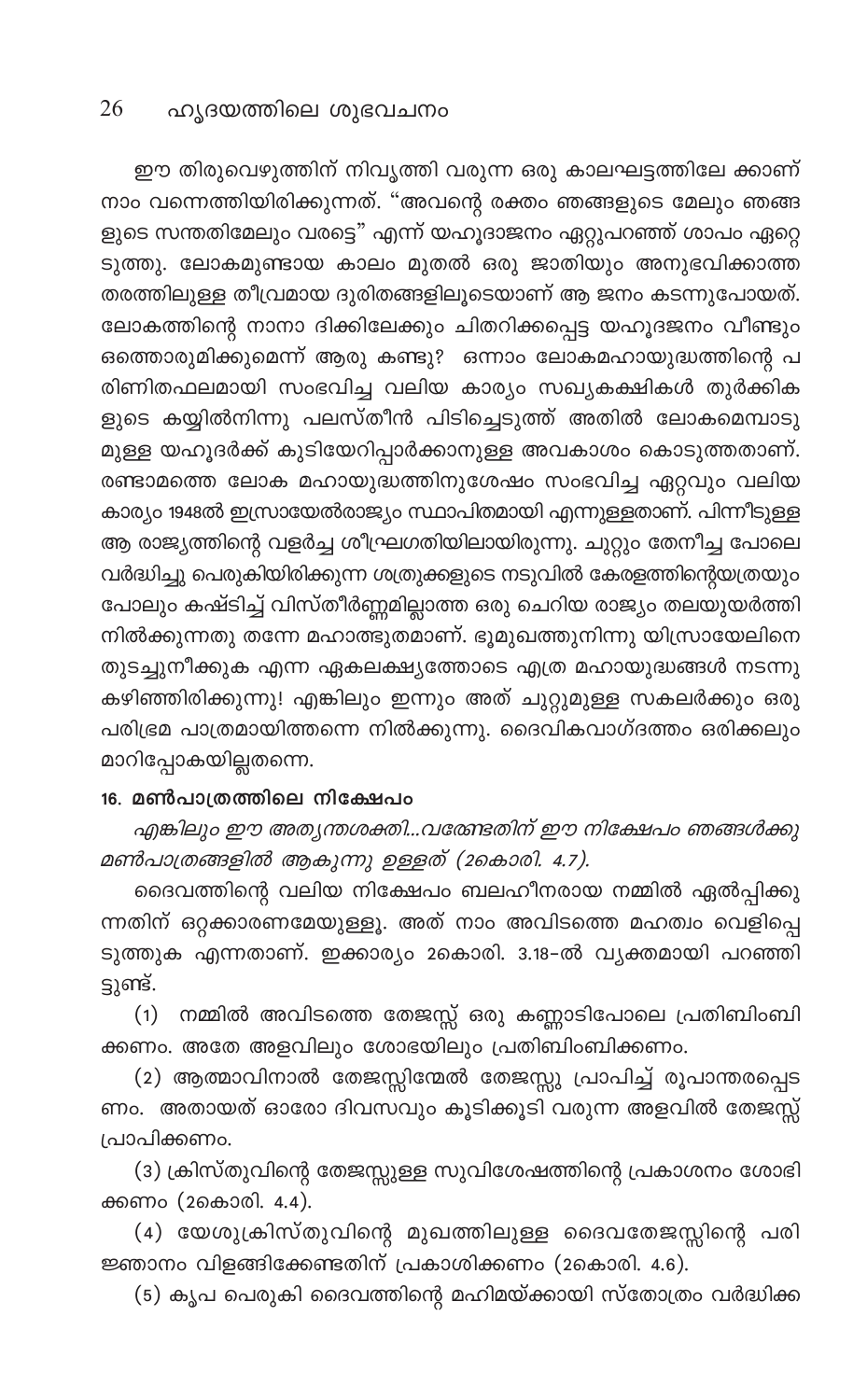ണം (2കൊരി. 4.15). ഈ വലിയ നിക്ഷേപം മൺപാത്രങ്ങളിലാണോ സൂക്ഷി ക്കേണ്ടതെന്നു തോന്നുക സ്വാഭാവികമാണ്. എന്നാൽ ദൈവം നി ക്ഷേപ ങ്ങളുടെയും പാത്രങ്ങളുടെയും ഉടമസ്ഥനാണ്. ദൈവം വിലയേറിയതായി കാണുന്നത് മൺപാത്രങ്ങളെയാണ്. 1കൊരി. 1.27-ൽ ജ്ഞാനമുള്ളതിനെയും ബലമുള്ളതിനെയും മറ്റും ലജ്ജിപ്പിക്കാനായി ദൈവം ഭോഷത്തമായതിനെ യും ബലഹീനമായതിനെയും നികൃഷ്ടമായതിനെയും കുലഹീനമായതിനെ യും ഏതുമില്ലാത്തതിനെയും തിരഞ്ഞെടുത്തു എന്ന് പറയുന്നു. ദൈവസന്നി ധിയിൽ ഒരു ജഡവും പ്രശംസിക്കാതിരിക്കാൻ ദൈവം ഇങ്ങനെചെയ്തു.

പെട്ടെന്ന് പൊട്ടിപ്പോകുന്നതാണ് മൺപാത്രങ്ങൾ. ചൂളയിൽ ചുട്ട് എടു ക്കുന്ന പാത്രങ്ങളായതുകൊണ്ട് തീക്ഷ്ണമായ തീച്ചൂളയിൽ അവ പെ ാട്ടിപ്പോകുകയില്ല, മറിച്ച് ഒന്നുകൂടെ ദൃഢമാകുകയേയുള്ളൂ. അവയ്ക്ക് സ്വയമായി പ്രശംസിക്കാൻ യാതൊന്നുമില്ലതാനും. സൗന്ദര്യത്തെക്കുറിച്ചോ ഭംഗിയെക്കുറിച്ചോ വിലയെക്കുറിച്ചോ ഒന്നും പുകഴാനുമില്ല. വിലയും ഭംഗിയും ഗുണവും ഒന്നുമില്ലാത്ത ഈ മൺപാത്രങ്ങൾ വിലയേറിയതായി കണക്കാക്കപ്പെടുന്നത് നിക്ഷേപം ഉൾക്കൊള്ളുമ്പോൾ മാത്രം! അന്ന് നിക്ഷേപമുള്ളതുകൊണ്ടു മാത്രം അതിന്റെ വില നിസ്സീമമാണുതാനും.

ഉടഞ്ഞുപോകേണ്ട സാഹചര്യങ്ങൾ ഒന്നിനു പുറകെ ഒന്നായി സംഭ വിച്ചുകൊണ്ടേയിരിക്കുന്നു. അവയുടെ ഒരു വിവരണം 2കൊരി. 4.8 മുതൽ കാണാം.

1. സകല വിധത്തിലും കഷ്ടം സഹിക്കുന്നവർ എങ്കിലും ഇടുങ്ങിയി രിക്കുന്നില്ല.

2. ബുദ്ധിമുട്ടുന്നവർ എങ്കിലും നിരാശപ്പെടുന്നില്ല.

3. ഉപദ്രവം അനുഭവിക്കുന്നവർ എങ്കിലും ഉപേക്ഷിക്കപ്പെടുന്നില്ല.

4. വീണുകിടക്കുന്നവർ എങ്കിലും നശിച്ചുപോകുന്നില്ല.

എന്തെല്ലാം സമ്മർദ്ദം പുറത്തുനിന്നുണ്ടായാലും അകത്തുനിന്ന് അത്യ ന്തശക്തി ആ സമ്മർദ്ദത്തെ ബാലൻസു ചെയ്ത് മൺപാത്രം തകരാതെ സൂക്ഷിക്കുന്നത്രേ. ഈ മഹാഭാഗ്യം മൺപാത്രങ്ങൾക്കു മാത്രം വലിയ വനായ ദൈവം ഒരുക്കിയിരിക്കുന്നു. എല്ലാ വശത്തു നിന്നും എല്ലാത്തര ത്തിലുമുള്ള കഷ്ടവും ബുദ്ധിമുട്ടും ഉപദ്രവവും തകർച്ചയും അനുഭവി ക്കുന്നു എങ്കിലും അകത്ത് അത്യന്തശക്തി നിറച്ചിരിക്കുന്നു എന്ന ഒറ്റക്കാ രണം കൊണ്ടു മാത്രം ഇവയെയൊക്ക അതിജീവിക്കുന്നു.

പക്ഷേ, എന്തിനാണ് ദൈവം ഈ അവസ്ഥയിലൂടെ കൊണ്ടുപോകു ന്നത്? ഈ നിഗൂഢതയുടെ ഉത്തരം അവിടന്നു മാത്രം അറിയുന്നു. ദൈവ ത്താൽ തിരഞ്ഞെടുക്കപ്പെട്ടു എന്നതുകൊണ്ടു മാത്രം സകല കഷ്ടങ്ങ ളിൽനിന്നും മറെക്കപ്പെടുന്ന ഒരു ഇൻഷുറൻസ് പദ്ധതി പോലെ ജീവിതം പരിരക്ഷിക്കപ്പെടുന്നില്ല. അവയിലൂടെയൊക്കെയും എല്ലായിടത്തും എല്ലാ യ്പ്പോഴും ജയോത്സവമായി (2കൊരി. 2.14) ദൈവം നടത്തുന്നു. എങ്കിലും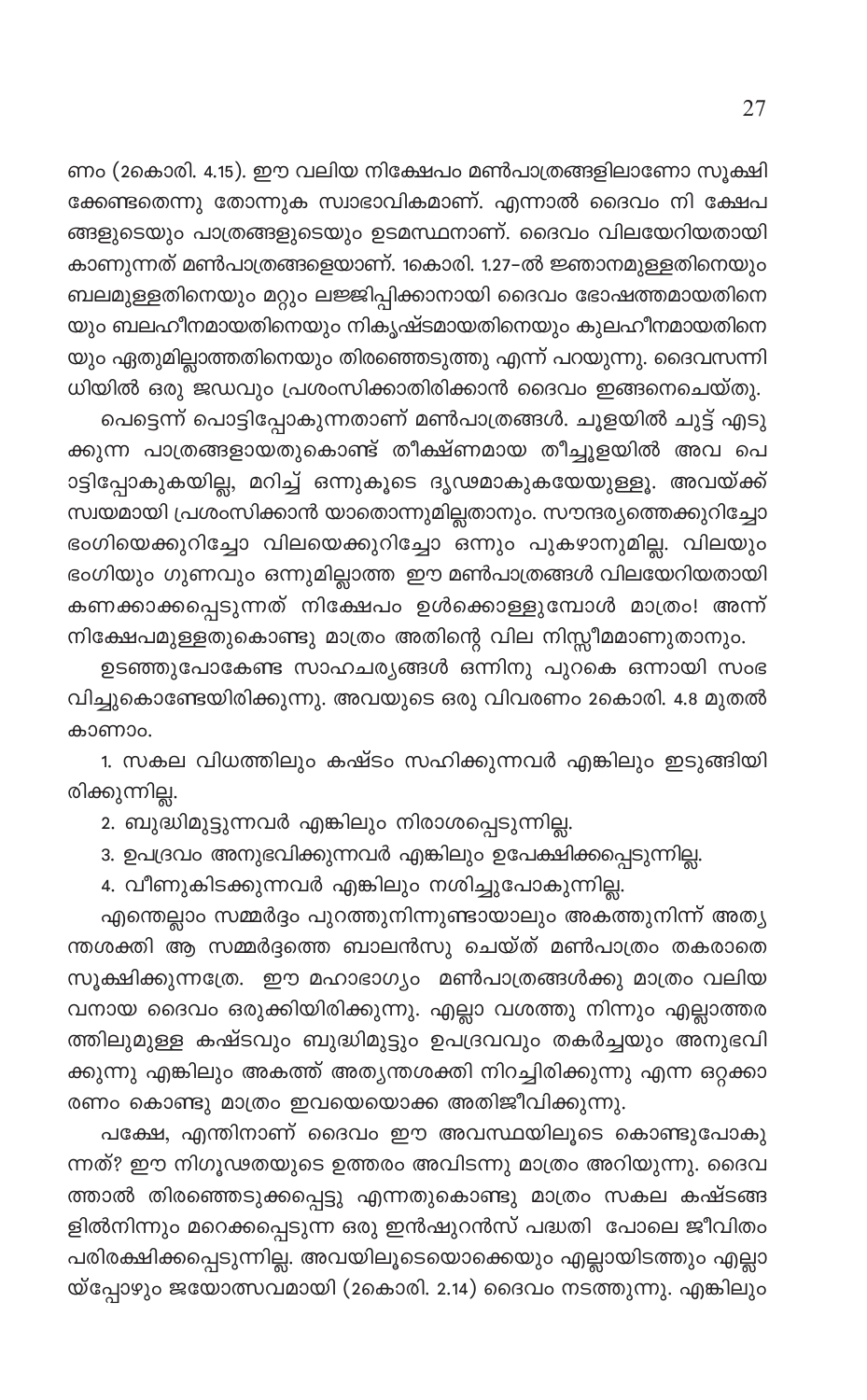#### 28 ഹ്യദയത്തിലെ ശുഭവചനം

പ്രത്യേക ഉദ്ദേശ്യം 2കൊരി. 4. 15-ൽ നാം കാണുന്നു. ഒരു

ക്യപ അനേകരിലും പെരുകണ<mark>ം</mark>.

ദൈവനാമം മഹിമപ്പെടണം.

സ്തോത്രം വർദ്ധിപ്പിക്കണം.

.<br>ഈ മഹത്തായ ദൈവികപദ്ധതിയിൽ പങ്കാളിയാകാനുള്ള മഹാഭാഗ്യം ഈ മൺപാത്രങ്ങൾക്കു മാത്രം വലിയവനായ ദൈവം ഒരുക്കിയിരിക്കു **ന്നു.** 

പ്രിയപ്പെട്ട ദൈവപൈതലേ, നീ ഏതുതരം പാത്രമാണ് എന്ന് നീ തന്നെ ഇന്ന് കണ്ടെത്തുക. ഉടഞ്ഞ പാത്രമായി തമ്പുരാന്റെ കൈകളിൽ നിന്നെ ക ണ്ടത്തുന്നുവോ? തിരഞ്ഞെടുക്കപ്പെട്ട പാത്രമാണ് എന്ന് ഉറപ്പുണ്ടോ? കുശ വന്റെ കയ്യിലെ വഴങ്ങിക്കൊടുത്ത പാത്രമാണോ? അതോ നിന്നെ ഏൽപ്പിച്ച ശുശ്രൂഷ വിശ്വസ്തതയോടെ ചെയ്യുന്നു എങ്കിലും ആരും ഗൗനിക്കാത്ത കൽപ്പാത്രമാണോ? വെറുമ്പാത്രമായി മൂലയിൽ മാറിയിരിക്കുകയാണോ? ഉടമസ്ഥന് ഉപയോഗമുള്ള മാന പാത്രമാണോ? ഇവയെക്കാളെല്ലാമുപരി യായി അത്യന്തശക്തി നിറച്ച മൺപാത്രമാണെന്നുള്ള ബോദ്ധ്യമുണ്ടോ?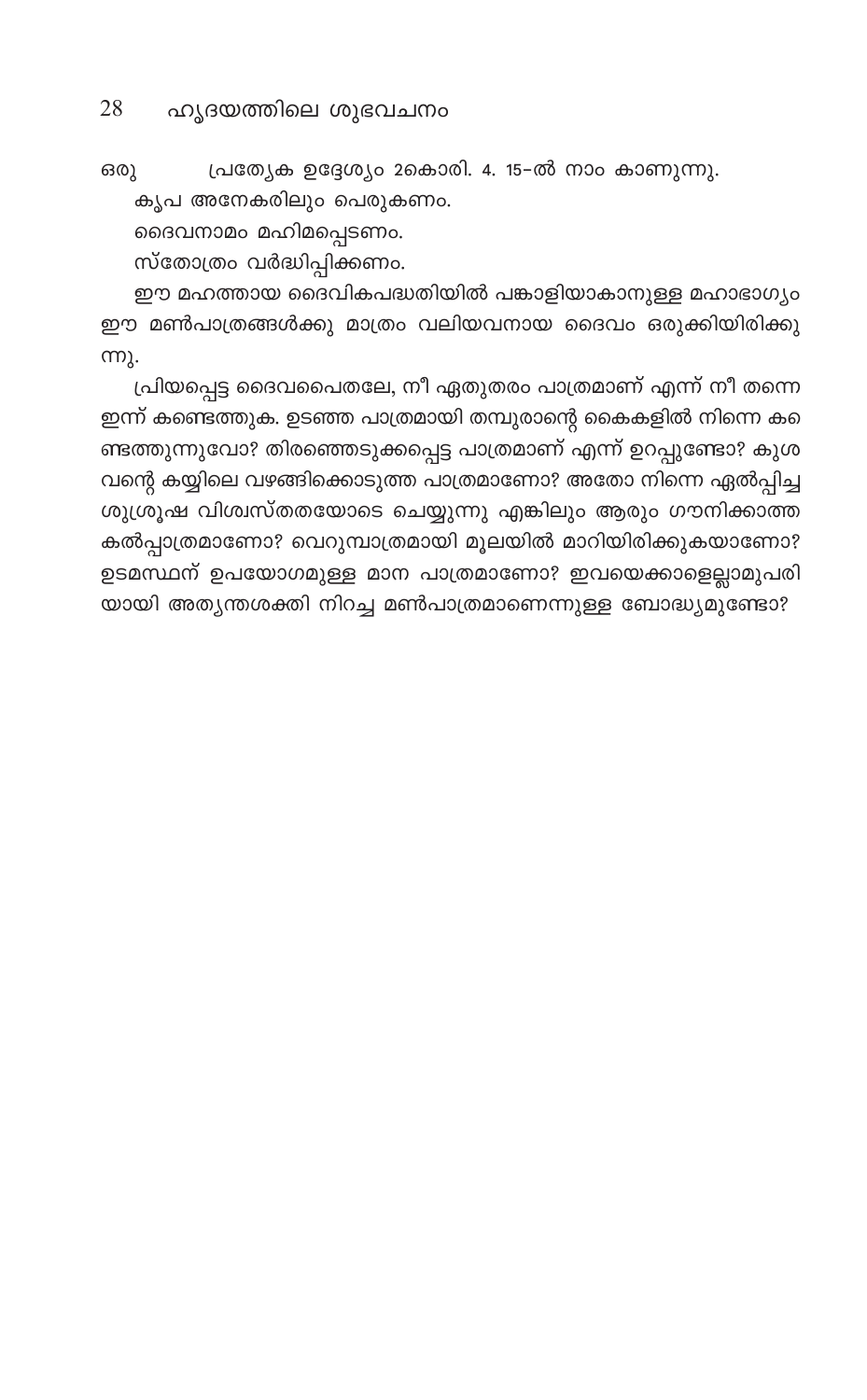## $\overline{\mathbf{2}}$

## തന്നോടുതന്നെ സംസാരിക്കുന്നത് എങ്ങനെ?

മരണവും ജീവനും നാവിന്റെ അധികാരത്തിൽ ഇരിക്കുന്നു. അതിൽ ഇഷ്ടപ്പെടുന്നവർ അതിന്റെ ഫലം അനുഭവിക്കും (സദൃശവാകൃങ്ങൾ  $18.21$ ).

വിശ്വസിച്ചാലും ഇല്ലെങ്കിലും നാം നമ്മുടെ നാവുകൊണ്ടു സംസാ രിക്കുന്ന വാക്കുകൾക്ക് വളരെ ശക്തിയുണ്ട്. എന്നും പ്രോത്സാഹിപ്പി ക്കുകയും പണിതെടുക്കുകയും ചെയ്യുന്ന വാക്കുകളാണ് ഒരു ദൈവ പൈതലിനോട് ദൈവവചനം സംസാരിക്കുന്നത്. ഒരു വ്യക്തി അഭിമുഖീ കരിക്കുന്ന വൈവിധ്യമുള്ള സാഹചര്യങ്ങൾക്ക് അനുസരിച്ച് തക്കതായ വാഗ്ദത്തങ്ങൾ നൽകി തിരുവചനം അവനെ മുമ്പോട്ട് നയിക്കുന്നു. അവ ഏറ്റെടുക്കാനും ഏറ്റുപറയാനും വചനം നമ്മെ ഉദ്ബോധിപ്പിക്കുന്നു. എബ്രായർ പതിനൊന്നാം അദ്ധ്യായം മുഴുവൻ വിശ്വാസവീരൻമാരുടെ കാര്യങ്ങളാണ് പറഞ്ഞിരിക്കുന്നത്. ഹാനോക്ക് മുതലുള്ള വിശ്വാസികളുടെ കാര്യങ്ങൾ ഒന്നിനുപുറകെ ഒന്നായി വർണ്ണിച്ചിട്ട് ഇടയ്ക്ക് 13–ാം വാക്യം പറയുന്നത് ശ്രദ്ധിക്കുക, "ഇവർ എല്ലാവരും വാഗ്ദത്തനിവൃത്തി പ്രാപി ക്കാതെ ദൂരത്തുനിന്ന് അതു കണ്ട് അഭിവന്ദിച്ചും ഭൂമിയിൽ തങ്ങൾ അന്യ രും പരദേശികളും എന്ന് ഏറ്റുപറഞ്ഞും കൊണ്ട് വിശ്വാസത്തിൽ മരിച്ചു." അവരുടെ തുടക്കവും അവസാനവും വിശ്വാസത്തിൽ തന്നെയായിരുന്നു. ഇടയ്ക്കിടയ്ക്ക് അവർ വാഗ്ദത്തങ്ങളെ ദൂരത്തുനിന്ന് കണ്ട് ഉറപ്പുപ്രാ പിച്ച് ആലിംഗനം ചെയ്ത് ഏറ്റുപറഞ്ഞ് അവസാനിച്ചു. ഇങ്ങനെ പറയു ന്നവർ ഒരു പിതൃദേശം അന്വേഷിക്കുന്നു എന്ന് കാണിക്കുന്നു (എബ്രാ. 11.14). അതായത് അവർ ലക്ഷ്യബോധമുള്ളവരായിരുന്നു എന്ന് സാരം. എന്തിനേറെ? രക്ഷിക്കപ്പെടുവാനുള്ള വ്യവസ്ഥ തന്നെ ഹൃദയം കൊണ്ട് വിശ്വസിക്കുന്നതിൽ ഒതുങ്ങി നിൽക്കുന്നില്ലല്ലോ. ഹൃദയം കൊണ്ട് വിശ്വ സിക്കയും വായ്കൊണ്ട് ഏറ്റുപറയുകയുകയും ചെയ്താൽ നീ രക്ഷിക്ക പ്പെടും എന്നാണല്ലോ പറഞ്ഞിരിക്കുന്നത്.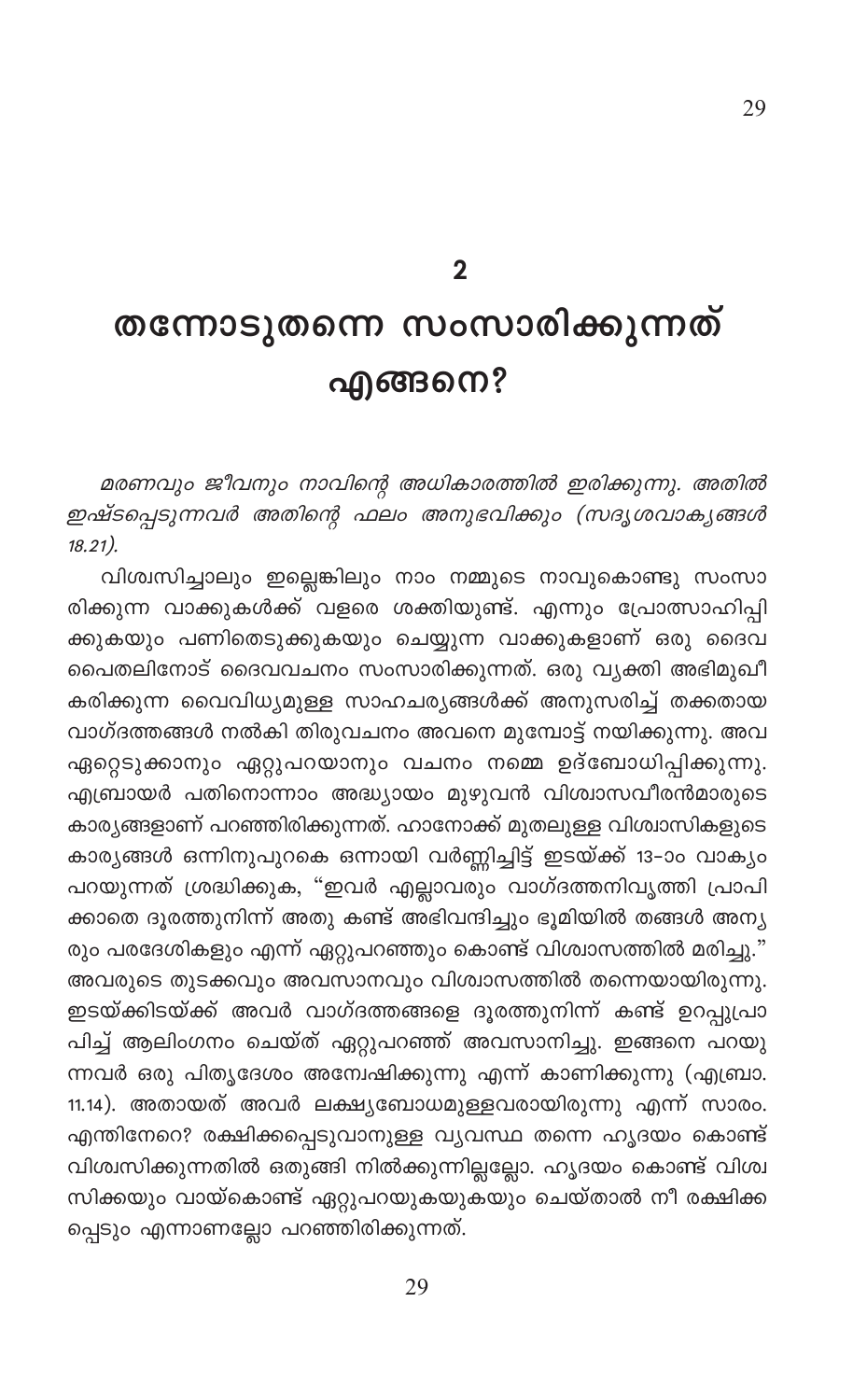ഒരു കുഞ്ഞ് വളരുന്ന സമയത്ത് അവനോട് സ്നേഹത്തിന്റെയും .<br>പ്രോത്സാഹനത്തിന്റെയും വാക്കുകൾ പറഞ്ഞ് ശീലിപ്പിക്കുകയാണെങ്കിൽ ക്രമേണ അവൻ അനുഗ്രഹിക്കപ്പെടും എന്നത് നിസ്തർക്കമായ ഒരു കാര്യ മാണ്. മറിച്ച് നിന്ദയുടെയും ശാപത്തിന്റെയും വാക്കുകൾ കേട്ട് വളരുന്ന കുഞ്ഞിന്റെ സ്വഭാവത്തിലും കാഴ്ച്ചപ്പാടിലുമൊക്കെ നിഷേധാത്മകമായ സമീപനം തന്നെയാവും ഉണ്ടാകുന്നത്. നാം എല്ലായ്പ്പോഴും ഏറ്റുപറയാനാ യി തിരുവചനത്തിൽ പറഞ്ഞിരിക്കുന്നത് എബ്രായർ. 13.6–ൽ നാം കാണു ന്നു. "ആകയാൽ കർത്താവ് എനിക്ക് തുണ ഞാൻ പേടിക്കയില്ല. മനു ഷ്യൻ എന്നോട് എന്തു ചെയ്യും" എന്ന് നമുക്ക് ധൈര്യത്തോടെ പറയാം. "ഞാൻ നിന്നെ ഒരുനാളും കൈവിടുകയില്ല, ഉപേക്ഷിക്കുകയുമില്ല" എന്ന വാഗ്ദത്തം ഓർപ്പിച്ചിട്ടാണ് ഇങ്ങനെ പറയാൻ നമ്മോടു പറയുന്നത്.

വീണ്ടും വചനം പറയുന്നത് ശ്രദ്ധിക്കുക. നമ്മുടെ യേശുകർ ത്താവ് ശ്രേഷ്ഠമഹാപുരോഹിതനായി ആകാശത്തിൽക്കൂടെ കടന്നുപോയവനായ തുകൊണ്ട് നാം നമ്മുടെ സ്വീകാരം മുറുകെ പിടിച്ചുകൊൾക (എബ്രാ. 4.14). അതുകൊണ്ട് നാം ഏറ്റുപറയുന്ന വാക്കുകൾക്ക് ദൂരവ്യാപകമായ അർത്ഥവും വ്യാപ്തിയുമുണ്ട്. ഞാൻ നിന്നെ ശക്തീകരിക്കും സഹാ യിക്കും (യെശയ്യാവ് 41. 10) എന്നൊക്കെ ദൈവം വാഗ്ദത്തം ചെയ്യുന്ന ത് നമ്മുടെ കഴിവുകേടും ഗതികേടും സാഹചര്യങ്ങളുമെല്ലാം നന്നായി അറിയാവുന്നതുകൊണ്ടാണ്. നാം ചെയ്യേണ്ടതായ കാര്യങ്ങൾ നാം തന്നെ ചെയ്തേ മതിയാകുകയുള്ളൂ. ദൈവവചനത്തിൽ തന്നോടുതന്നെ സംസാ രിക്കുന്ന ചിലരെക്കുറിച്ച് പറഞ്ഞിട്ടുണ്ട്. അനുഗ്രഹവും ശാപവും വാക്കു കൾ കൊണ്ട് നേടിയെടുത്തവർ അനേകരാണ്.

## 1. യിസ്രായേൽ മക്കൾ (സംഖ്യാ. 14.20)

ഏറ്റവും പ്രധാനപ്പെട്ട ഉദാഹരണം സംഖ്യാ 14–ാമദ്ധ്യായത്തിൽ നാം കാണുന്നു. മോശെയുടെ നേതൃത്വത്തിൽ യിസ്രായേൽജനം കനാൻനാ ടിന് അടുത്തെത്തി. ഇന്നത്തെ കണക്കനുസരിച്ച് ഇരുനൂറു കിലോമീറ്റർ അടുത്തെത്തി. ഇന്നു കാറിലാണെങ്കിൽ മൂന്നു മണിക്കൂർ കൊണ്ട് എത്തി ച്ചേരാവുന്ന ദൂരം! മോശ ആ സമയത്ത് പന്ത്രണ്ടു പേരെ കനാൻദേശം ഒറ്റുനോക്കാൻ അയച്ചു. പോയതിൽ രണ്ടുപേർ തിരിച്ചുവന്ന് ദേശത്തെക്കു റിച്ച് വളരെ നല്ല റിപ്പോർട്ടാണ് കൊടുത്തത്. പക്ഷേ, പത്തുപേർ അവിടെ യുള്ള അനാകൃമല്ലന്മാരെക്കുറിച്ച് പറഞ്ഞിട്ട് നമുക്ക് അവിടെയുള്ളവരെ ജയിക്കാൻ സാധ്യമല്ല എന്നു പറഞ്ഞ് ജനത്തിന്റെ ഹൃദയം ഉരുകുമാറാ ക്കി (സംഖ്യ 13.28-30). പക്ഷേ, കാലേബും യോശുവയും മാത്രം ജനത്തെ ധൈര്യപ്പെടുത്താൻ ശ്രമിച്ചു. നാം അത് കൈവശമാക്കുക. നമുക്ക് അത് ജയിക്കാൻ കഴിയും എന്ന് പറഞ്ഞു. പക്ഷേ, പത്തു പേർ പറഞ്ഞതാണ് ജനം സ്വീകരിച്ചത്. അവർ പിറുപിറുക്കാനും കരയാനും തുടങ്ങി. അവർ പറഞ്ഞതു ശ്രദ്ധിക്കുക, "ഞങ്ങൾ മിസ്രയീം ദേശത്തുവെച്ച് മരിച്ചുപോയി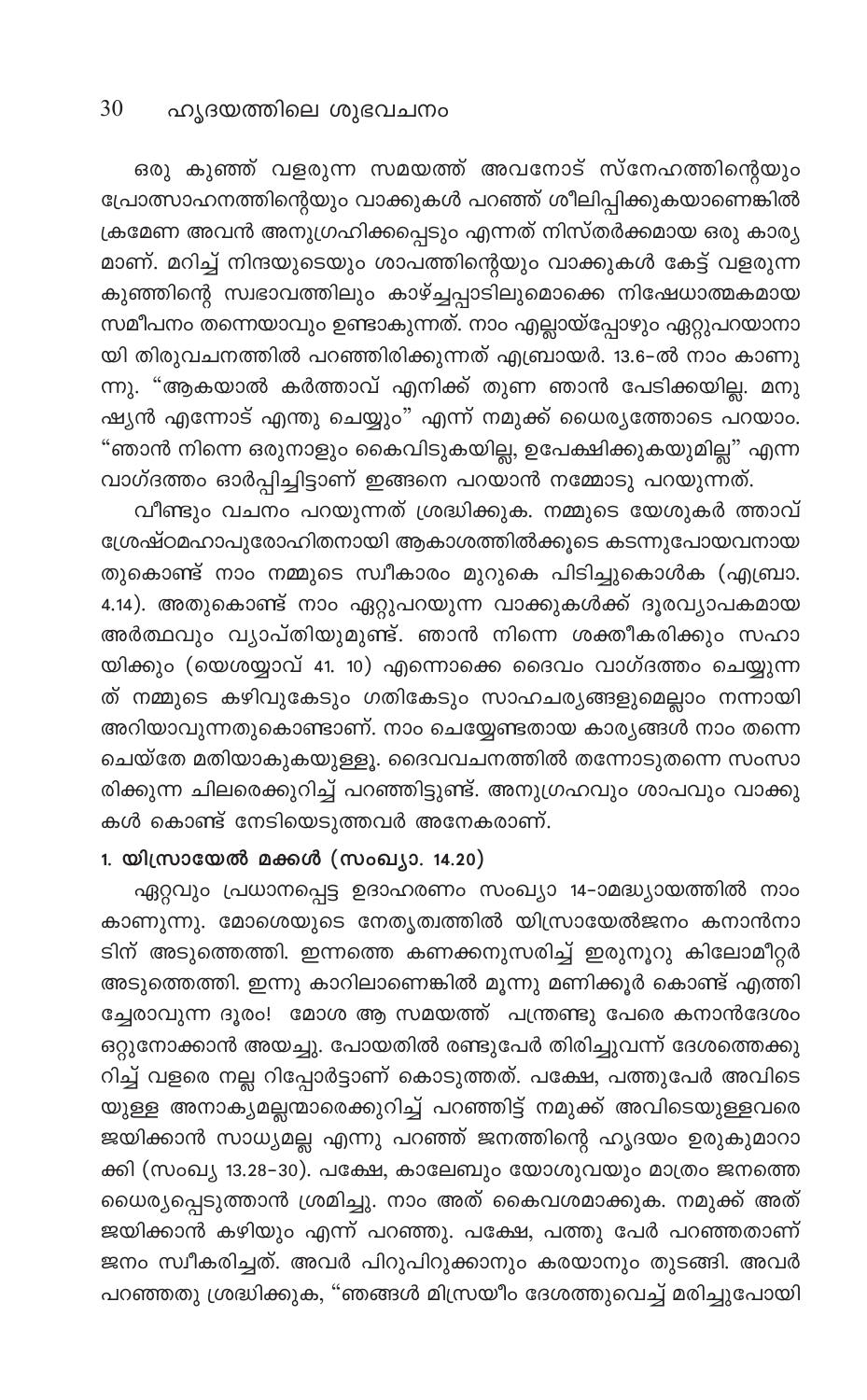എങ്കിൽ കൊള്ളായിരുന്നു. അല്ലെങ്കിൽ ഈ മരുഭൂമിയിൽ വെച്ച് മരിച്ചു പോയിരുന്നു എങ്കിൽ കൊള്ളായിരുന്നു" (സംഖ്യ. 14.2) എന്നു തുടങ്ങി അവിശ്വാസത്തിന്റെ വാക്കുകളാണ് അവർ സംസാരിച്ചത്. അവർ കാൺകെ ഇത്രയും അത്ഭുതങ്ങൾ ചെയ്ത ദൈവത്തെ അവർ അവിശ്വസിച്ചു. യോ ശുവയും കാലേബും വളരെ കാര്യമായി ജനത്തെ സമാധാനിപ്പിക്കാൻ നോക്കിയെങ്കിലും അവർ ചെവിക്കൊണ്ടില്ല. ദൈവകോപം ജ്വലിക്കാൻ ഇടയായി. മോശ അവർക്കുവേണ്ടി മദ്ധ്യസ്ഥത ചെയ്തതുകൊണ്ടു മാത്രം അവർ ഒന്നടങ്കം നശിക്കാൻ ഇടയായില്ല (സംഖ്യ 14.11). എങ്കിലും ഇത്ത വണ ദൈവം അവരെ കഠിനമായി ശിക്ഷിച്ചു. അത് വ്യക്തമായി സംഖ്യാ 14.28-ൽ നാം കാണുന്നു. "ഞാൻ കേൾക്കെ നിങ്ങൾ പറഞ്ഞതുപോലെ തന്നെ എന്നാണ ഞാൻ നിങ്ങളോട് ചെയ്യുമെന്ന് യഹോവ അരുളിച്ചെയ്യു ന്നു. ഈ മരുഭൂമിയിൽ നിങ്ങളുടെ ശവങ്ങൾ വീഴും. യെഫുന്നയുടെ മകൻ കലേബും നൂന്റെ മകൻ യോശുവയും ഒഴികെ ഇരുപതു വയസ്സു മുതൽ മേലോട്ട് എണ്ണപ്പെട്ടവരായി എന്റെ നേരെ പിറുപിറുത്തവരായ നിങ്ങളുടെ എണ്ണത്തിൽ ആരും ഞാൻ നിങ്ങളെ പാർപ്പിക്കുമെന്ന് സത്യം ചെയ്തി ട്ടുള്ള ദേശത്ത് കടക്കയില്ല...." ഇരുപത് വയസ്സിനു മുകളിൽ പ്രായമുള്ള സകലരും മരിച്ചുതീരുന്നതുവരെ നാൽപ്പതു വർഷം മരുഭൂമിയിൽ അവർ അലഞ്ഞു. കൈയെത്താവുന്ന ദൂരത്തിൽ അനുഗ്രഹം കൈവന്നിട്ടും അനു ഗ്രഹം അവരെ വിട്ടകന്നു പോയി. എന്തുകൊണ്ടെന്ന് ചിന്തിച്ചുനോക്കൂ. അവരുടെ അധരങ്ങളാൽ അവിവേകം ഉച്ചരിച്ചതുകൊണ്ടു മാത്രം അവർ ശാപയോഗ്യരായിത്തീർന്നു.

### 2. ധനവാനായ മൂഢൻ (ലൂക്കോ. 12.19)

ഈ മനുഷ്യൻ തന്റെ പ്രവൃത്തികളിൽ വളരെ സംതൃപ്തനായിരുന്നു. ലോകപ്രകാരമുള്ള എല്ലാ കഴിവുകളും ഗുണങ്ങളും അവനുണ്ട്. വളരെ പ്ലാനിംഗ് ഉണ്ട്. കഠിനാദ്ധ്വാനിയായ മനുഷ്യനാണ്. ദീർഘവീക്ഷണമുണ്ട്. എങ്ങനെ സമ്പാദിക്കാം എന്നതിനെപ്പറ്റി വ്യക്തമായ കാഴ്ചപ്പാടുണ്ട്. തന്റെ കഴിവുകളെല്ലാം അവൻ പ്രയോഗിച്ചു. ഭൂമി നന്നായി വിളഞ്ഞപ്പോൾ "തന്നോടു തന്നേ" ചില കാര്യങ്ങൾ പറഞ്ഞു.

1. *ഞാൻ എന്തു ചെയ്യേണ്ടു?* എന്റെ വിളവ് കൂട്ടിവെക്കാൻ സ്ഥലം പോരാ എന്ന് ഉള്ളിൽ വിചാരിച്ചു.

2. *ഞാൻ ഇത് ചെയ്യും*. കളപ്പുരകളെ പൊളിച്ച് അധികം വലിയവ പണിയും. എന്റെ വിളവും വസ്തുവകയുമെല്ലാം അതിൽ കൂട്ടിവെക്കും.

3. *എന്നോടു തന്നേ ഞാൻ പറയും.* എന്താണെന്നോ? ആശ്വസിക്കുക, തിന്നുക, കുടിക്കുക, ആനന്ദിക്കുക. ഏറിയ ആണ്ടുകൾക്ക് അനവധി വസ്തുവക സ്വരൂപിച്ച് വെച്ചിരിക്കുന്നു.

എന്നാൽ ദൈവം അവനെ മൂഢാ എന്നു വിളിക്കുന്നു. കാരണമെ ന്താണെന്നോ? ദൈവവിഷയമായി സമ്പന്നനാകാതെ തനിക്കൂ തന്നെ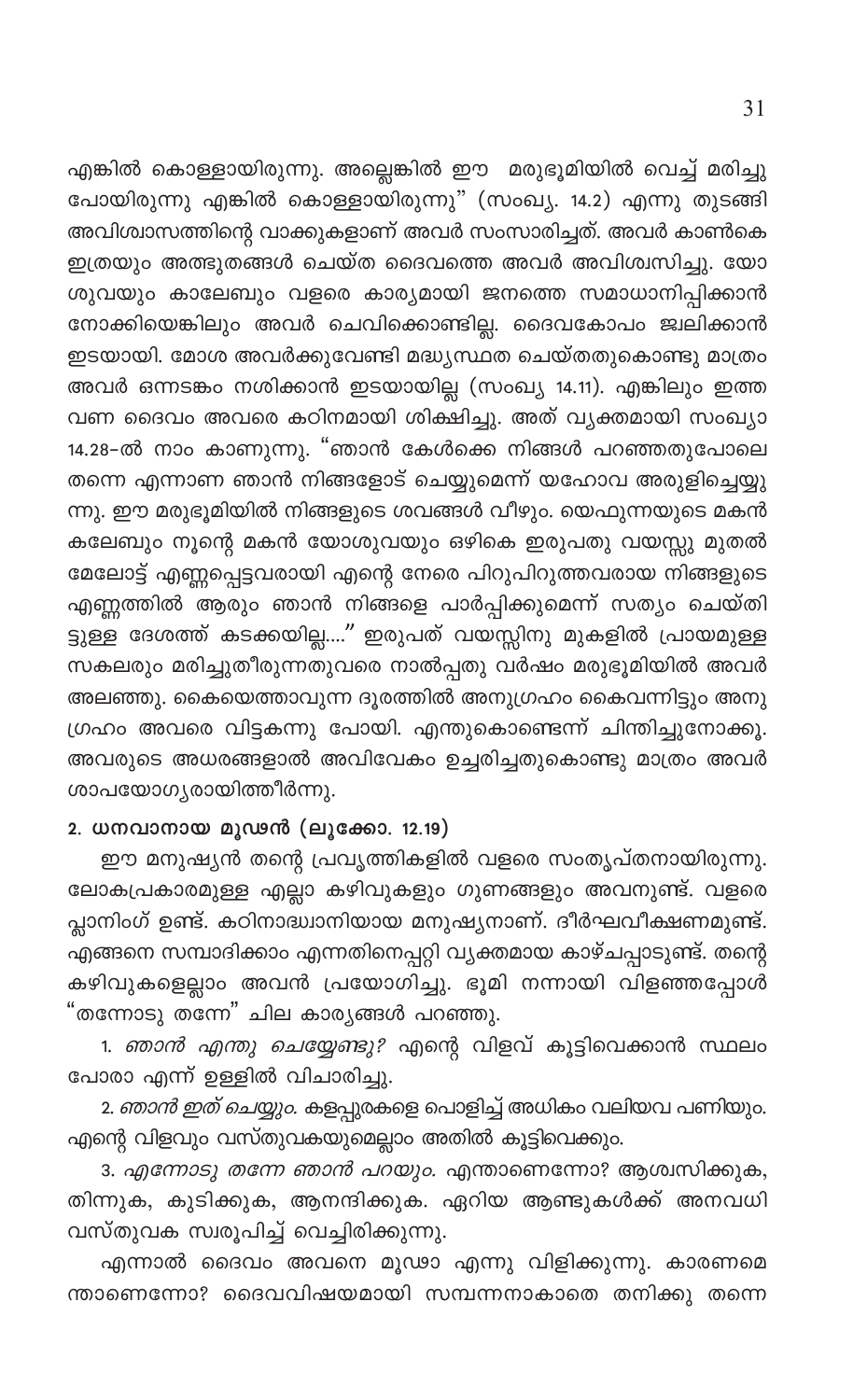നിക്ഷേപിക്കുന്നവൻ കൂട്ടിവെച്ചത് അനുഭവിക്കാൻ യോഗമില്ലാതെ കടന്നു പോകുന്നതിനുള്ള സാദ്ധ്യതയുണ്ട്. ഈ ലോകത്തിലെ സമ്പത്തിൽ മാത്രം കണ്ണ് ഉടക്കിവെച്ച ജീവിതം!!

## 3. നെബുഖദ്നേസർ–അഹങ്കാരംകൊണ്ട് തകർന്ന ജീവിതം (ദാനീ.  $4.30)$

ഏതു ജീവിതത്തെയും നശിപ്പിക്കുന്നതിനു മുൻപ് ദൈവം മുന്നറിയിപ്പ് കൊടുക്കാറുണ്ട്. ദൈവം ശിക്ഷാവിധി അയയ്ക്കുന്നതിന് ഒരു വർഷം മുമ്പു തന്നെ രാജാവിന്റെ പോക്ക് ശരിയല്ല എന്നും കഠിനമായ ശിക്ഷാവിധി നിയമിച്ചുകഴിഞ്ഞു എന്നും ദാനീയേലിൽക്കൂടെ വ്യക്തമായി ഇടപെട്ടു. അതിനെ അവഗണിച്ചു തന്നെ അവൻ മുമ്പോട്ട് പോയി.

ദാനീ. 4.30 ശ്രദ്ധിച്ചാലും. "ഇത് ഞാൻ *എന്റെ* ധനമാഹാത്മ്യത്താൽ *എന്റെ* പ്രതാപമഹത്വത്തിനായി പണിത മഹതിയാം ബാബിലോൻ അല്ല**േ** യാ?" അഹങ്കാരത്തിന്റെ വാക്കുകൾ! ദൈവം ചില സന്ദർഭങ്ങളിൽ തന്റെ പദ്ധതി നിവർത്തിക്കുവാൻ അനേകരെ, മിണ്ടാപ്രാണികളെയും തിരഞ്ഞെ ടുക്കാറുണ്ട്! ഉദാഹരണമായി ബിലെയാമിന്റെ കഴുതയെയും ഏലിയാവിനു വേണ്ടി കാക്കയെയും തിരഞ്ഞെടുത്തില്ലേ? ദൈവജനത്തെ ശിക്ഷിക്കാനാ യി നെബൂഖെദ്നേസരിനെ തിരഞ്ഞെടുത്തു എന്ന് മാത്രമേയുള്ളൂ. അതിൽ തനിക്ക് പുകഴാനൊന്നുമില്ല എന്നു ഗ്രഹിക്കാനുള്ള വിവേകം തനിക്കില്ലായി രുന്നു താനും! അവന്റെ അഹങ്കാരം നിമിത്തം ദൈവിക ന്യായവിധിയുടെ വാൾ അവന്റെ മേൽ വീണു. തീവ്രമായ മാനസികരോഗം പിടിപെട്ട് മൃഗ ത്തെപ്പോലെ വനാന്തരങ്ങളിൽ അലഞ്ഞു എങ്കിലും കരുണയുള്ള ദൈവം അവനായി ഒരു നല്ല അവസാനം ഒരുക്കി. അവന് ഏഴു കാലമാണ് ശിക്ഷാ കാലമായി ഒരുക്കിയത്. ആ കാലം കഴിഞ്ഞപ്പോൾ അവൻ (1) കണ്ണ് സ്വർഗ്ഗ ത്തേക്ക് ഉയർത്തി. (2) ബുദ്ധി മടങ്ങി വന്നു. (3) അത്യുന്നതനായവനെ വാഴ്ത്തി. (4) എന്നേക്കും ജീവിച്ചിരിക്കുന്നവനെ സ്മരിച്ചു. അതായത് ഏറ്റെടുത്തു, ബഹുമാനിച്ചു, സാക്ഷിച്ചു. അവിടത്തെ മഹത്വത്തിന് പൂർണ്ണ മായും വിധേയപ്പെടുത്തി. തെറ്റ് ഏറ്റുപറഞ്ഞ് സ്വയം വിനയപ്പെടുത്തി. അപ്പോൾ നഷ്ടപ്പെട്ടവയെല്ലാം ദൈവം മടക്കിക്കൊടുത്തു. ബുദ്ധി, മഹിമ, മുഖപ്രകാശം, രാജത്വത്തിന്റെ യഥാസ്ഥാനം, ശ്രേഷ്ഠമഹത്വം എന്നിവ അധികമായി സിദ്ധിച്ചു. തന്നോടു തന്നെ അഹങ്കാരത്തിന്റെ വാക്കുകൾ പറഞ്ഞു എങ്കിലും ദൈവം കരുണകാണിച്ചു. അവൻ തന്റെ ജീവിതത്തെ വിനയപ്പെടുത്തി!!

## 4. ശിംശോൻ

## ഞാൻ ഫെലിസ്തൃരോടുകൂടെ മരിക്കട്ടെ (ന്യായാ. 16.30).

ജനിക്കുന്നതിനു മുമ്പേ ശിംശോനെ പ്രത്യേകമായി വിളിച്ചു വേർതിരി ച്ചതാണ്. ജഡമോഹത്തിന് കീഴ്പ്പെട്ട് പോകരുതാത്തയിടത്തും ചെല്ലരുതാ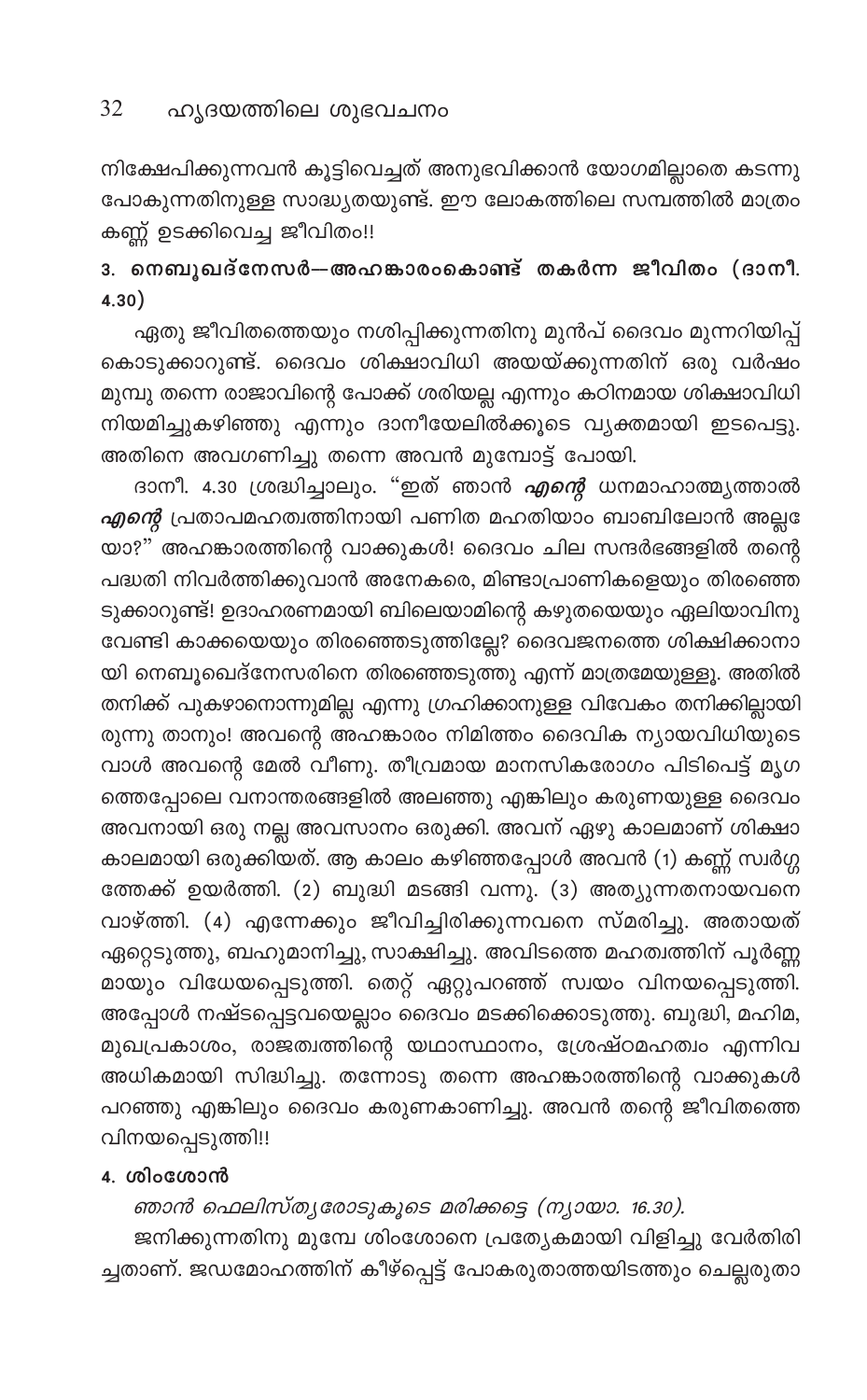ത്തയിടത്തും ജീവിതം ചെലവിട്ടു. താൻ കെണിയിലകപ്പെട്ടു എന്ന് തിരിച്ച റിയാൻ അനേക അവസരങ്ങൾ ലഭിച്ചു എങ്കിലും അവയെല്ലാം അഗണ്യമാ ക്കി. അങ്ങനെ ദൈവകൃപയിൽനിന്നും ദൈവസാന്നിദ്ധ്യത്തിൽനിന്നും അന്യപ്പെട്ടു പോയി. യിസ്രായേലിന്റെ ന്യായാധിപതിയായി വിളങ്ങിയവൻ ശത്രുക്കളാൽ അപമാനിക്കപ്പെട്ട് അന്ധനായി കാരാഗൃഹത്തിൽ മാവ് പെ ടിക്കുന്നവനായി അധഃപ്പതിച്ചു. ഒടുവിൽ അവൻ പരിഹാസപാത്രമായി ശത്രുക്കളുടെ ക്ഷേത്രത്തിൽ ബന്ധിക്കപ്പെട്ടിരിക്കുമ്പോൾ ചെയ്ത പ്രാർ ത്ഥനയാണ് മുകളിൽ ഉദ്ധരിച്ചത്. അവൻ വീണ്ടും അനുതാപത്തോടെ പ്രാർത്ഥിച്ചിരുന്നെങ്കിൽ ദൈവം അവനോട് ക്ഷമിച്ച് യഥാസ്ഥാനപ്പെടു ത്തുകയില്ലായിരുന്നുവോ എന്ന് ഞാൻ പലപ്പോഴും ചിന്തിക്കാറു്. പക്ഷേ, അവൻ പറഞ്ഞതു തന്നേ അവന് ഭവിച്ചു. അവൻ ഫെലിസ്ത്യരോടുകൂടെ മരിച്ചു.

#### 5. ഹാമാൻ

എങ്കിലും യഹൂദനായ മോർദ്ദേഖായി രാജാവിന്റെ പടിവാതിൽ ക്കൽ ഇരിക്കുന്നത് കാണുന്നേടത്തോളം ഇതൊന്നുകൊണ്ടും എനിക്ക് തൃപ്തി യില്ല (എസ്ഥേർ 5.11-13).

തന്റെ പ്രൗഢിയിലും ഉയർച്ചയിലും മതിമറന്ന് സ്വയം പ്രശംസിച്ചു. തന്റെ നാളുകൾ എണ്ണപ്പെട്ടതു കാണാൻ കണ്ണില്ലാതെ തന്റെ ഉയർച്ചയിൽ സ്വയം മറന്നു. തന്നെ മോർദ്ദേഖായി മാനിക്കുന്നതുപോരാ എന്ന ഒറ്റക്കാര ണത്താൽ മോർദ്ദേഖായിയെ കൊല്ലാനായി പദ്ധതി ആസൂത്ര ണം ചെയ്തു. മോർദ്ദേഖായിയെ കാണുന്നേടത്തോളം തനിക്ക് ഒരു തൃപ്തിയുമില്ലത്രേ. ന ാശത്തിനു മുമ്പേ ഗർവ്വം, വീഴ്ചയ്ക്കു മുൻപേ ഉന്നതഭാവം!

#### 6. ശലോമോൻ

ഞാൻ എന്നോടു തന്നെ പറഞ്ഞു, വരിക ഞാൻ നിന്നെ സന്തോ ഷം കൊണ്ട് പരീക്ഷിക്കും... (സഭാ. 2.1).

ശലോമോന് ദൈവം രണ്ടു പ്രാവശ്യം നേരിട്ട് പ്രത്യക്ഷപ്പെട്ട് മറ്റാർ ക്കും കൊടുത്തിട്ടില്ലാത്ത ജ്ഞാനവും മഹിമയും ധനവും പകർന്നു കൊടുത്തു. എങ്കിലും ദൈവാനുഗ്രഹം മായയല്ല എന്ന് കാണാൻ കണ്ണില്ലാതെപോയി. അവൻ ദൈവികജ്ഞാനത്തെ വഴി തിരിച്ചു വിട്ടു. സഭാപ്രസംഗിയിൽ മുഴുവൻ എല്ലാം മായ എന്നാണ് ശലോമോൻ തുടരെത്തുടരെ പറയുന്നത്. ദൈവാനു ഗ്രഹത്താൽ മാത്രം ഏറ്റവും വലിയ ജ്ഞാനിയും ചിന്തകനും പ്രഗൽഭനും ഒക്കെയായിരുന്നു. എങ്കിലും ക്രമേണ ജീവിതം ജഡികസുഖങ്ങളിലും ലോക ഇമ്പങ്ങളിലും മാത്രം മുഴുകി. ദൈവകൽപ്പന ലംഘിച്ച് അന്യജാതിക്കാരായ സ്ത്രീകളെ സ്നേഹിച്ചു. സമ്പത്ത് ധാരാളമായി വർദ്ധിപ്പിച്ചു. ആഢംബര ജീവിതത്തിൽ മുമ്പോട്ടുപോയി. കണ്ണ് ആഗ്രഹിച്ചതൊന്നും നിഷേധിച്ചില്ല. അറിവ് വർദ്ധിപ്പിക്കുന്നവൻ ദുഃഖവും വർദ്ധിപ്പിക്കുന്നു എന്ന് അവൻ കണ്ടെ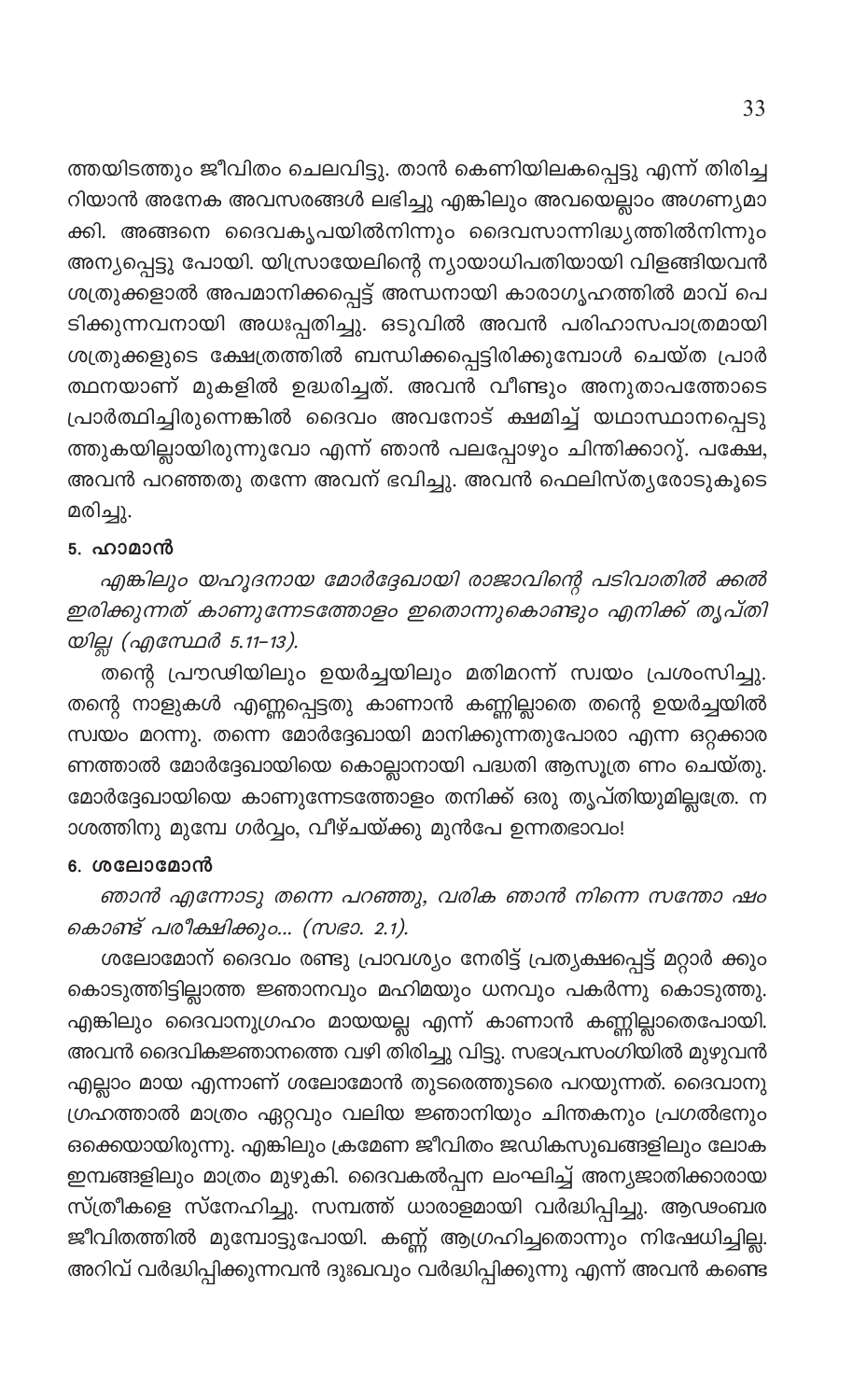ത്തി (സഭാ. 1.18). പക്ഷേ, സ്വർഗ്ഗീയ അറിവ് തൃപ്തിവരുത്തുന്നതാണ് ദുഃഖം വരുത്തുന്നതല്ല എന്ന് അവൻ മനസ്സിലാക്കിയില്ല. യഥാർത്ഥമായ ജ്ഞാന ത്തിൽ ഉറച്ചുനിന്നിരുന്നു എങ്കിൽ ഒരു ദൈവപൈതലിന്റെ അന്തം ഈ മായ യായ ലോകത്തിൽ ഉറപ്പുള്ള ഒരു അന്തമാണന്ന് അവൻ ഗ്രഹിക്കുമായിരുന്നു. ദൈവകൃപ നഷ്ടപ്പെടുത്തി. ദൈവകൃപയുടെ വിലയും യാഥാർത്ഥ്യവും മാത്രം ഈ ലോകത്തിൽ മായയല്ല എന്നു ഗ്രഹിക്കാൻ കഴിവില്ലാതെ പോയി. ദൈവഹിതത്തിന് പുറത്ത് അസ്തമിച്ചു.

## 7. ഇയ്യോബ്

...യഹോവ തന്നു, യഹോവ എടുത്തു, യഹോവയുടെ നാമം വാഴ്ത്ത പ്പെടുമാറാകട്ടെ (ഇയ്യോ. 1.21).

അവൻ എന്നെ കൊന്നാലും ഞാൻ അവനെ തന്നെ കാത്തിരിക്കും, ഞാൻ എന്റെ നടപ്പ് അവന്റെ മുമ്പാകെ തെളിയിക്കും (ഇയ്യോ. 13.15).

എന്നെ വീണ്ടെടുക്കുന്നവൻ ജീവിച്ചിരിക്കുന്നു എന്നും അവൻ ഒടു വിൽ പൊടിമേൽ നിൽക്കും എന്നും ഞാൻ അറിയുന്നു. എന്റെ ത്വക്ക് ഇങ്ങന നശിച്ചശേഷം ഞാൻ ദേഹസഹിതനായി ദൈവത്തെ കാണും. ഞാൻ തന്നെ അവനെ കാണും. അന്യനല്ല എന്റെ സ്വന്ത കണ്ണ് അവനെ കാണും (ഇയ്യോ. 19.25).

സമൃദ്ധിയുടെ ഉച്ചകോടിയിൽനിന്ന് പെട്ടെന്നൊരു ദിവസം ഒന്നുമില്ലാ ത്തവനായിത്തീർന്നു. ദൈവം സകലവും നൽകി എങ്കിലും സകലവും കവർന്നുകളഞ്ഞത് സാത്താനാണെന്ന് അവൻ ഗ്രഹിച്ചില്ല. എല്ലാം നഷ്ട പ്പെട്ടപ്പോൾ പറയുന്നത് യഹോവ തന്നു, യഹോവ എടുത്തു. യഹോവ യുടെ നാമം വാഴ്ത്തപ്പെടുമാറാകട്ടെ എന്നാണ്. എന്നു തന്നെയല്ല ഉറ്റ സ്നേഹിതന്മാർ കുറ്റപ്പെടുത്തി. തന്റെ കുഴപ്പം കൊണ്ടാണ് ഇങ്ങനെ യെല്ലാം സംഭവിച്ചത് എന്ന് അവർ സ്ഥാപിച്ചു. അപ്പോഴും അവൻ ഏക നായി ദൈവത്തെ മുറുകെപ്പിടിച്ചു. തന്റെ സാക്ഷി സ്വർഗ്ഗത്തിലും തന്റെ ജാമൃക്കാരൻ ഉയരത്തിലും ഇരിക്കുന്നു എന്ന് ഉറപ്പിച്ചു പറഞ്ഞു (ഇയ്യോ. 16.19). തന്റെ സ്വന്ത കണ്ണുകൊണ്ടു തന്നെ തന്റെ വീടുപ്പുകാരനെ കാണും എന്ന് മൂന്നു പ്രാവശ്യമാണ് തറപ്പിച്ചുപറഞ്ഞത്. അവൻ പറഞ്ഞതുപോലെ തന്നേ അവൻ ദൈവത്തെ കണ്ടു. തിരുമൊഴികൾ കേട്ടു. അവന് നഷ്ട പ്പെട്ടതെല്ലാം തിരിച്ചുകൊടുക്കുന്നതിനായി ദൈവം അവന്റെ അടുത്തേക്ക് ഇറങ്ങി വന്നു. എന്നിട്ട് അവിടത്തെ മഹത്വത്തിന്റെ വ്യാപ്തി എന്തെന്ന് അവന് വിശദമായി മനസ്സിലാക്കിക്കൊടുത്തു. കഷ്ടതയുടെ നടുവിൽ താൻ ഏറ്റുപറഞ്ഞതു തന്നെ അവന്റെ ജീവിതത്തിൽ സംഭവിച്ചു. അവനെ വളരെയധികം വേദനിപ്പിച്ച സ്നേഹിതന്മാർക്കുവേണ്ടി പ്രാർത്ഥിക്കാനു ള്ള ഹൃദയവിശാലതയും അവന് ഉണ്ടായി. അനുഗൃഹീതമായ അവസാ നമാണ് അവനു ലഭിച്ചത്.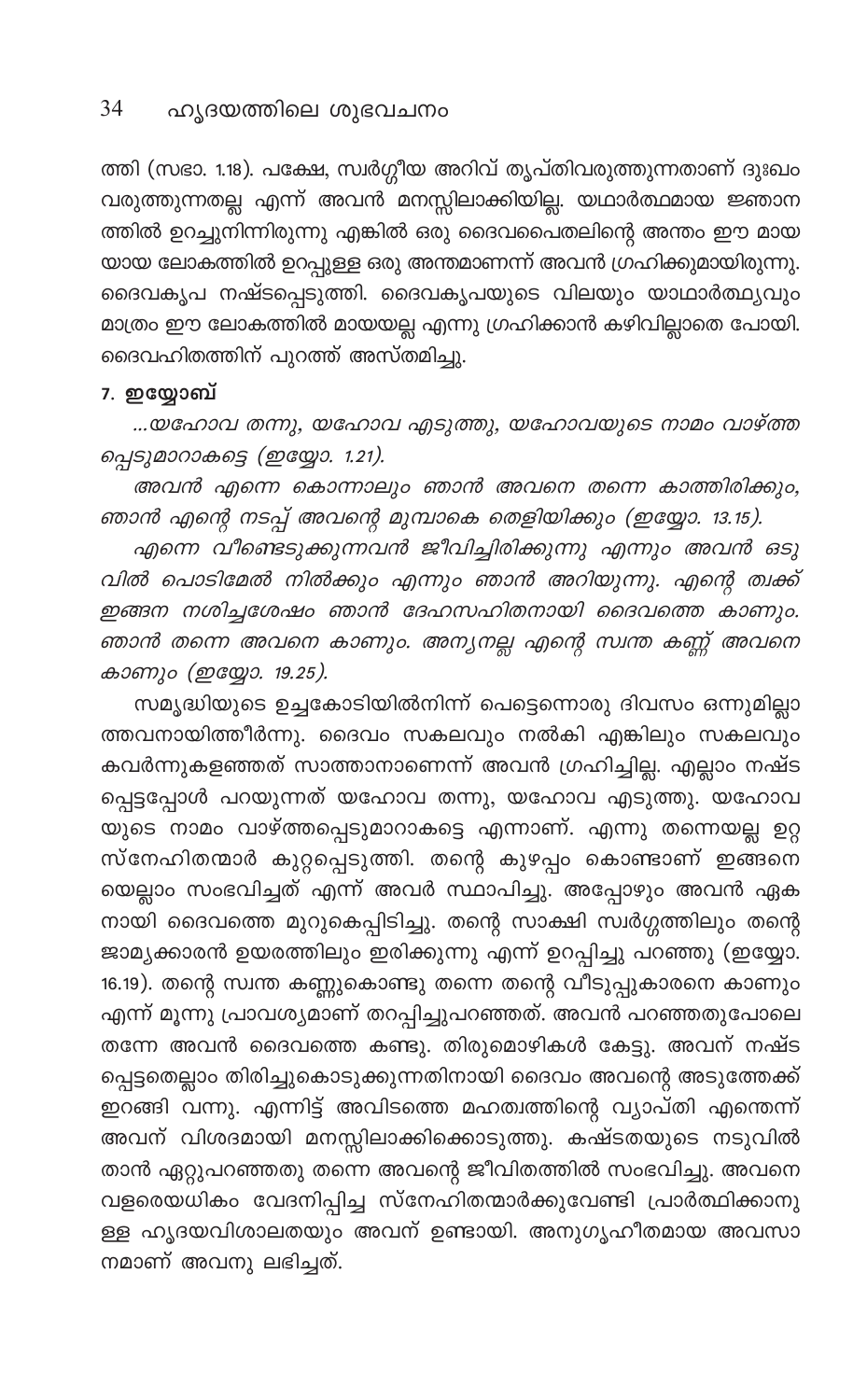## 8. കോരഹ്പുത്രന്മാർ

എന്റെ ആത്മാവേ, നീ വിഷാദിച്ച് ഉള്ളിൽ ഞരങ്ങുന്നത് എന്ത്? അവൻ എന്റെ മുഖപ്രകാശരക്ഷയും എന്റെ ദൈവവുമാകുന്നു എന്നിങ്ങനെ ഞാൻ ഇനിയും അവനെ സ്തുതിക്കും (സങ്കീ. 42.11).

മാതാപിതാക്കളും സഹോദരരും സമ്പത്തും എല്ലാം ദൈവകോപത്തിനി രയായി നഷ്ടപ്പെട്ടയിടത്തുനിന്നാണ് അവരുടെ കഥ ആരംഭിക്കുന്നത്. മോ ശയോട് മത്സരിച്ചതുകൊണ്ട് ഭൂമി വായ്പിളർന്ന് കോരഹിനെയും കൂട്ടരെ യുമെല്ലാം വിഴുങ്ങിക്കളഞ്ഞു. ആ വലിയ സമൂഹത്തിന് ഒരു അടയാളമായി കോരഹിന്റെ പുത്രന്മാർ മാത്രം ശേഷിച്ചു. യഹോവയോട് മത്സരിച്ചാൽ ഇതാണ് അനുഭവം എന്ന് അവരെ കാണുമ്പോൾ എല്ലാവരും മനസ്സിലാക്കി. സമാഗമനകൂടാരത്തിൽ അവരുടെ ചുമതല വതിൽകാവൽക്കാരുടേതാ യിരുന്നു. വാതിൽകാവൽക്കാരുടെ ചുമതല വലുതാണെങ്കിലും അകത്തു നടക്കുന്ന ആരാധനയിലും സന്തോഷപ്രകടനങ്ങളിലും ഒന്നും അവർക്ക് ഒരു പങ്കുമില്ല. വല്ലപ്പോഴും ലഭിക്കുന്ന ഇടവേളകളിലാകാം അവർ ആല യത്തിലെ സന്തോഷത്തിലും ആരാധനയിലും പങ്കുചേരുന്നത്! എന്നിട്ടും അവർ പാടുന്ന പാട്ടുകൾ അവരുടെ ആത്മാവിന്റെ സന്തോഷം പ്രകടമാ ക്കുന്ന മനോഹരഗീതങ്ങളാണ്. അവരുടെ ആത്മാവ് വിഷാദിച്ച് ഉള്ളിൽ ഞരങ്ങുന്ന അനുഭവം അവർക്ക് പലപ്പോഴും ഉണ്ടായിരുന്നു എന്നു വേണം കരുതാൻ. ഇന്നത്തെ ഭാഷയിൽ പറഞ്ഞാൽ കടുത്ത ഡിപ്രഷന് അവർ പ ലപ്പോഴും അടിമപ്പെട്ടു. ആ സമയത്തൊക്കെ അവർ അതിനുള്ള മരുന്നും കണ്ടുപിടിച്ചു!! അവർ തങ്ങളോടുതന്നേ പറയുന്നത് "അവിടന്ന് എന്റെ മുഖപ്രകാശക രക്ഷ, എന്റെ ദൈവം എന്നിങ്ങനെ ഞാനിനിയും അവിട ത്തെ സ്തുതിക്കും" എന്നത്രേ. അവരെ ധൈര്യപ്പെടുത്താനോ ആശ്വസി പ്പിക്കാനോ ഒരുത്തരുമില്ലായിരുന്നു. എങ്കിലും ഈ മനോഭാവം അവർ വളർത്തിയെടുത്തു. വിഷാദത്തിന് മറുമരുന്ന് സ്തുതി മാത്രം!! അവരുടെ സങ്കീർത്തനങ്ങളിലെ അനുഗ്രഹിക്കപ്പെട്ട ഉൾക്കാഴ്ച ശ്രദ്ധിച്ചാലും.

സങ്കീ. 43.4—എന്റെ പരമാനന്ദമായ ദൈവം.

സങ്കീ. 44.3—തങ്ങളുടെ വാളുകൊണ്ടല്ല അവർ ദേശത്തെ കൈവശ മാക്കിയത്. നിന്റെ വലങ്കെയ്യും നിന്റെ ഭുജവും നിന്റെ മുഖപ്രകാശവും കൊണ്ടത്രേ.

സങ്കീ. 45.1--എന്റെ ഹൃദയം ശുഭവചനത്താൽ കവിയുന്നു. എന്റെ കൃതി രാജാവിനുവേണ്ടിയുള്ളത് എന്ന് ഞാൻ പറയുന്നു. എന്റെ നാവ് സമർത്ഥനായ ലേഖകന്റെ എഴുത്തുകോൽ ആകുന്നു (കവിയുന്നു, പറ യുന്നു, ആകുന്നു).

സങ്കീ. 46.1—ദൈവം നമ്മുടെ സങ്കേതവും ബലവും ആകുന്നു. കഷ്ടങ്ങ ളിൽ അവൻ ഏറ്റവും അടുത്തതുണയാകുന്നു.

സങ്കീ. 47.7—ഒരു ചാതുര്യകീർത്തനം പാടുവിൻ.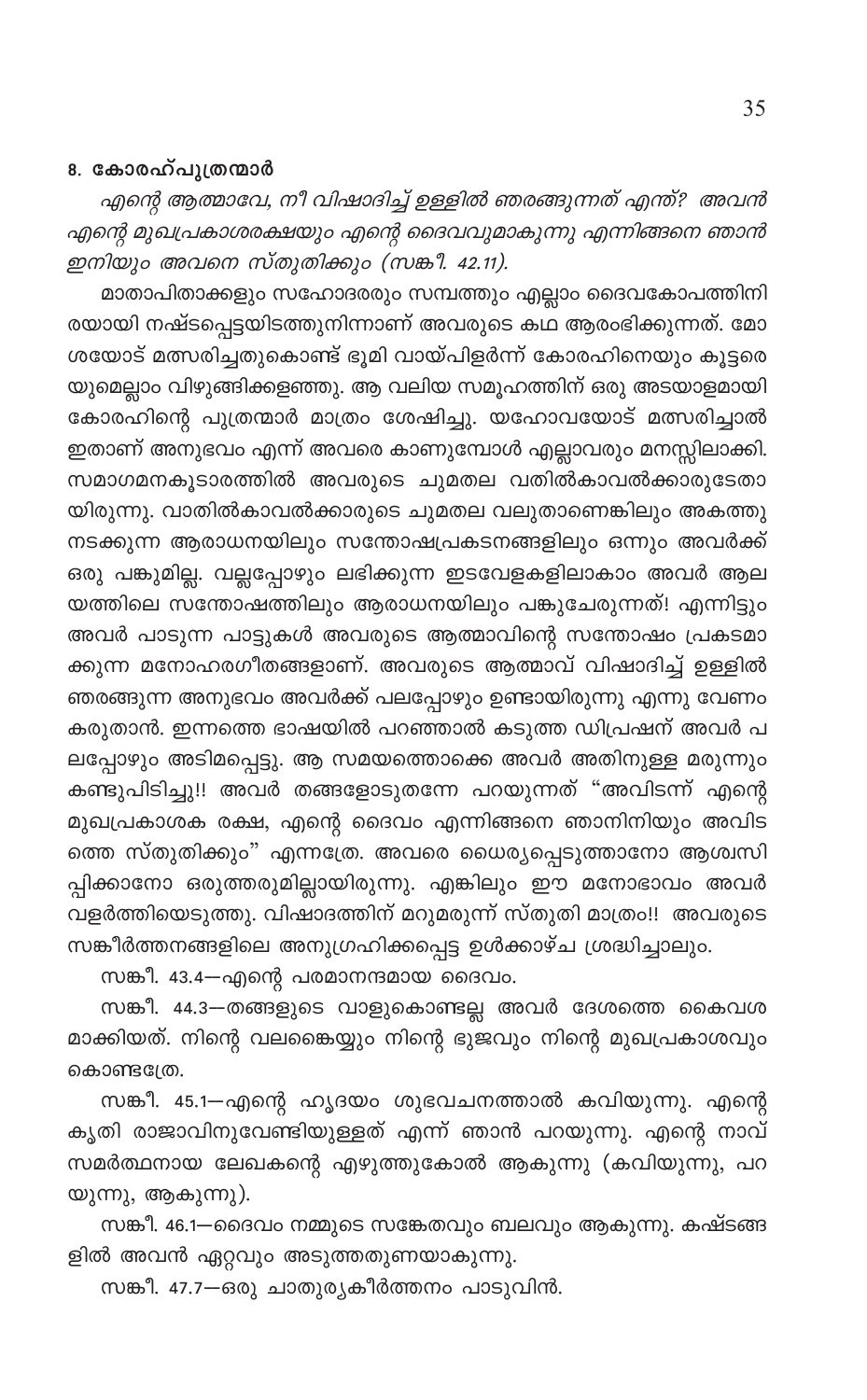സങ്കീ. 48.2-മഹാരാജാവിന്റെ നഗരമായി ഉത്തതരഗിരിയായ സീയോൻ പർവ്വതം ഉയരം കൊണ്ട് മനോഹരവും സർവ്വഭൂമിയുടെയും ആനന്ദവു മാകുന്നു.

സങ്കീ. 49.7—സഹോദരൻ ശവക്കുഴി കാണാതെ എന്നേക്കും ജീവിച്ചി രിക്കേണ്ടതിന് അവനെ വീണ്ടെടുപ്പാനോ ദൈവത്തിന് വീണ്ടെടുപ്പുവില കൊടുപ്പാനോ ആർക്കും കഴിയുകയില്ല. അവരുടെ പ്രാണന്റെ വീണ്ടെടുപ്പ് വിലയേറിയത്.

സങ്കീ. 84.1--സൈന്യങ്ങളുടെ യഹോവേ, തിരുനിവാസം എത്ര മനോ ഹരം.

പ്രോത്സാഹിപ്പിക്കുവാനും അംഗീകരിക്കുവാനും ആരുമില്ലെങ്കിലും അവർ തങ്ങളോടുതന്നെ പറയുന്ന കാര്യങ്ങൾ എത്ര മഹത്തരമെന്ന് ചിന്തി ച്ചിട്ടുണ്ടോ? ഇന്നും നൂറ്റാണ്ടുകൾ കഴിഞ്ഞിട്ടും അവ ഭക്തർക്ക് ഏറ്റവും സന്തോഷം നൽകുന്ന ഗീതങ്ങളാണല്ലോ.

#### 9. ദാവീദ്

എൻ മനമേ, യഹോവയെ വാഴ്ത്തുക. എന്റെ സർവ്വ അന്തരംഗവുമേ അവന്റെ വിശുദ്ധനാമത്തെ വാഴ്ത്തുക (സങ്കീ. 103.1).

ഒന്നുമറിയാതെ ആടിപ്പാടി നടന്ന ഇടയനായി ജീവിച്ചപ്പോഴേ ദൈവം അവനെ കണ്ടു, അഭിഷേകം ചെയ്തു, അഭ്യസിപ്പിച്ചു, രാജസിംഹാസന ത്തിൽ ഇരുത്തി. ഗുരുതരമായ പിഴവുകൾ എല്ലാം ക്ഷമിച്ചു. അതുകൊണ്ട് അവന് പറയാനും വാഴ്ത്താനും ഓർക്കാനും ധാരാളമുണ്ട്. അവന്റെ സകല സങ്കീർത്തനങ്ങളും മനസ്സിനെ ധൈര്യപ്പടുത്തുന്ന അനുഗൃഹീത വാക്യങ്ങൾ കൊണ്ട് നിറഞ്ഞിരിക്കുന്നു. 103–ാം സങ്കീർത്തനം മാത്രം വിശ ദമായി ചിന്തിക്കാനൊരുമ്പെടുകയാണ്. ദൈവത്തെ സ്തുതിച്ച് പറയുന്ന വാക്കുകൾ ശ്രദ്ധിക്കുക.

അകൃത്യം മോചിക്കുന്ന ദൈവം. സകല രോഗങ്ങളെയും സൗഖ്യമാക്കുന്നു. ജീവനെ നാശത്തിൽ നിന്ന് വീണ്ടെടുക്കുന്നു. ദയയും കരുണയും അണിയിക്കുന്നു. യൗവ്വനം പുതുക്കിത്തരുന്നു. നന്മകൊണ്ട് തൃപ്തിവരുത്തുന്നു. പാപങ്ങൾക്ക് തക്കവണ്ണം നമ്മോടു ചെയ്യുന്നില്ല. അകൃത്യങ്ങൾക്ക് ഒത്തവണ്ണം നമ്മോടു പകരംചെയ്യുന്നതുമില്ല. ആകാശം ഭൂമിക്കുമീതെ ഉയർന്നിരിക്കുന്നതുപോലെ അവന്റെ ദയ അവന്റെ ഭക്തന്മാരോട് വലുതായിരിക്കുന്നു. അപ്പനു മക്കളോട് കരുണ തോന്നുന്നതുപോലെ യഹോവയ്ക്ക് തന്റെ ഭക്തന്മാരോട് കരുണ തോന്നുന്നു.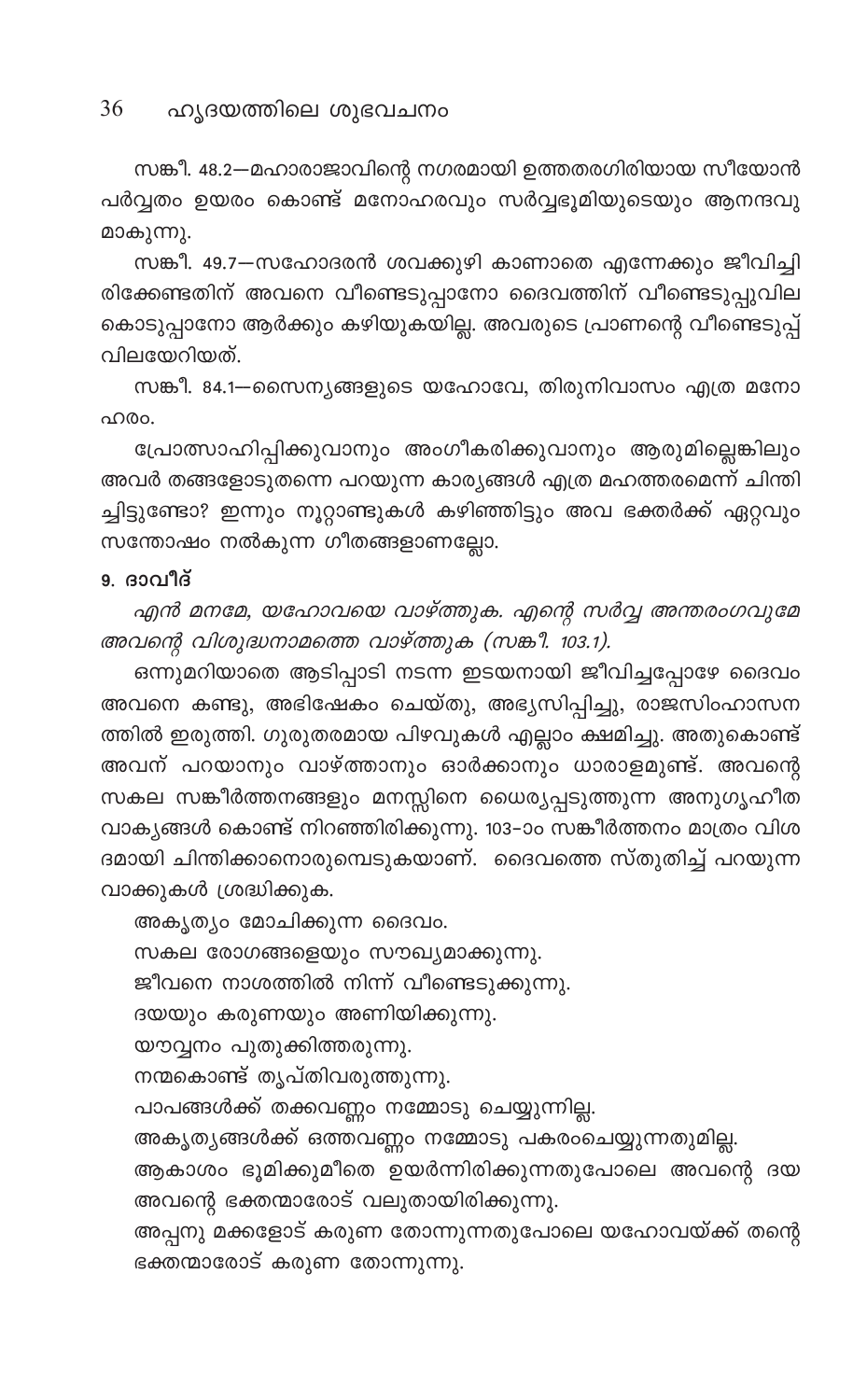ഒരു ജീവിതത്തിന്റെ എല്ലാ വശങ്ങളെയും വർണ്ണിക്കുന്ന ഒരു സങ്കീർത്ത നമാണ് ഇത്. അതുകൊണ്ട് ദൈവം ചെയ്യുന്ന നന്മകൾ എണ്ണിഎണ്ണി പറഞ്ഞ് സ്തുതിക്കുക. അങ്ങനെയാണ് അവൻ ദൈവത്തിന്റെ ഹൃദയപ്ര കാരമുള്ള മനുഷ്യനായി കണക്കാക്കപ്പെട്ടത്.

#### 10. ആസാഫ്

ദൈവം യിസ്രായേലിന് നിർമ്മലഹൃദയമുള്ളവർക്കു തന്നെ നല്ല വൻ ആകുന്നു നിശ്ചയം (സങ്കീ. 73.1).

നമ്മിലനേകരെപ്പോലെ പ്രതിസന്ധിഘട്ടത്തിൽ ആസാഫും പതറി പ്പോയി, എന്തുകൊണ്ട് എനിക്കിങ്ങനെ സംഭവിച്ചു? ഈ ചോദ്യം ഒരിക്ക ലെങ്കിലും ചോദിക്കാത്ത ആരെങ്കിലും കാണുമോ? ദൈവവുമായി നല്ല ബന്ധത്തിൽ കഴിഞ്ഞിരുന്ന ആസാഫിന് എന്നും പ്രശ്നങ്ങൾ! ഒരു നീക്കുപോക്കുമില്ല. പക്ഷേ, ദുഷ്ടന്മാർക്ക് പ്രകടമായി ഒരു പ്രശ്നവുമില്ല താനും. അവർ നിത്യം സുഖം അനുഭവിച്ച് അഹങ്കാരത്തോടുകൂടെത്തന്നെ മുമ്പോട്ട് പോകുന്നു. ഈ വൈരുദ്ധ്യം തനിക്ക് സഹിക്കാൻ നിവൃത്തിയി ല്ലാതെ വന്നപ്പോൾ താൻ പ്രശ്നവുമായി ദൈവസന്നിധിയിലേക്ക് ചെന്ന് അവിടെ ഭാരം ഇറക്കിവെച്ചു. അപ്പോഴാണ് ദൈവം അവന് ഒരു പുതിയ ഉൾക്കാഴ്ച കൊടുത്തത്. ദുഷ്ടന്മാരുടെ സൗഖ്യം കണ്ട്

1. അവൻ ഹൃദയത്തിൽ വ്യസനിച്ചു.

2. അന്തരംഗത്തിൽ കത്തു കൊണ്ടു.

3. തന്നെത്താൻ പൊട്ടനും ഒന്നും അറിയാത്തവനും പോലെ ആയി ത്തീർന്നു.

4. ഒരു മൃഗത്തെപ്പോലെ വിവേകശൂന്യനായിത്തീർന്നു.

പക്ഷേ, ദൈവം അവനോടിടപെട്ടപ്പോൾ അവന് താനും ദുഷ്ട നും തമ്മിലുള്ള അന്തരം മനസ്സിലാക്കി.

| ദുഷ്ടന്മാർ                  | നീതിമാന്മാർ                                               |
|-----------------------------|-----------------------------------------------------------|
| വഴുവഴുപ്പിലാണ് നിൽക്കുന്നത് | —വീഴാതെവണ്ണം വലങ്കൈക്കു പിടിച്ചി                          |
|                             | രിക്കുകയാണ്                                               |
| നാശത്തിൽ തള്ളിയിടുന്നു      | —ആലോചനയാൽ നടത്തുന്നു                                      |
|                             | ദൈവം ഉണരുമ്പോൾ രൂപത്തെ—മഹത്വത്തിലേക്ക് കൈക്കൊള്ളും        |
| തുച്ഛീകരിക്കുന്നു           |                                                           |
|                             | ക്ഷണത്തിൽ ശൂന്യമായി മെരുൾച്ച—ദൈവം എന്നേക്കും ഹൃദയത്തിന്റെ |
| കളാൽ മുടിഞ്ഞുപോയിരിക്കുന്നു | പാറയും ഓഹരിയുമാണ്                                         |
|                             |                                                           |

ഈ വ്യത്യാസം വളരെ വ്യക്തവും തീർച്ചയുള്ളതുമാണ്. ഈ കാഴ്ച പ്പാട് ലഭിച്ചപ്പോൾ തന്റെ ദുഃഖം എല്ലാം തീർന്നു. തന്നെയുമല്ല തന്റെ ഭാഗ്യാ വസ്ഥയോർത്ത് അവൻ നന്തോഷിച്ചു.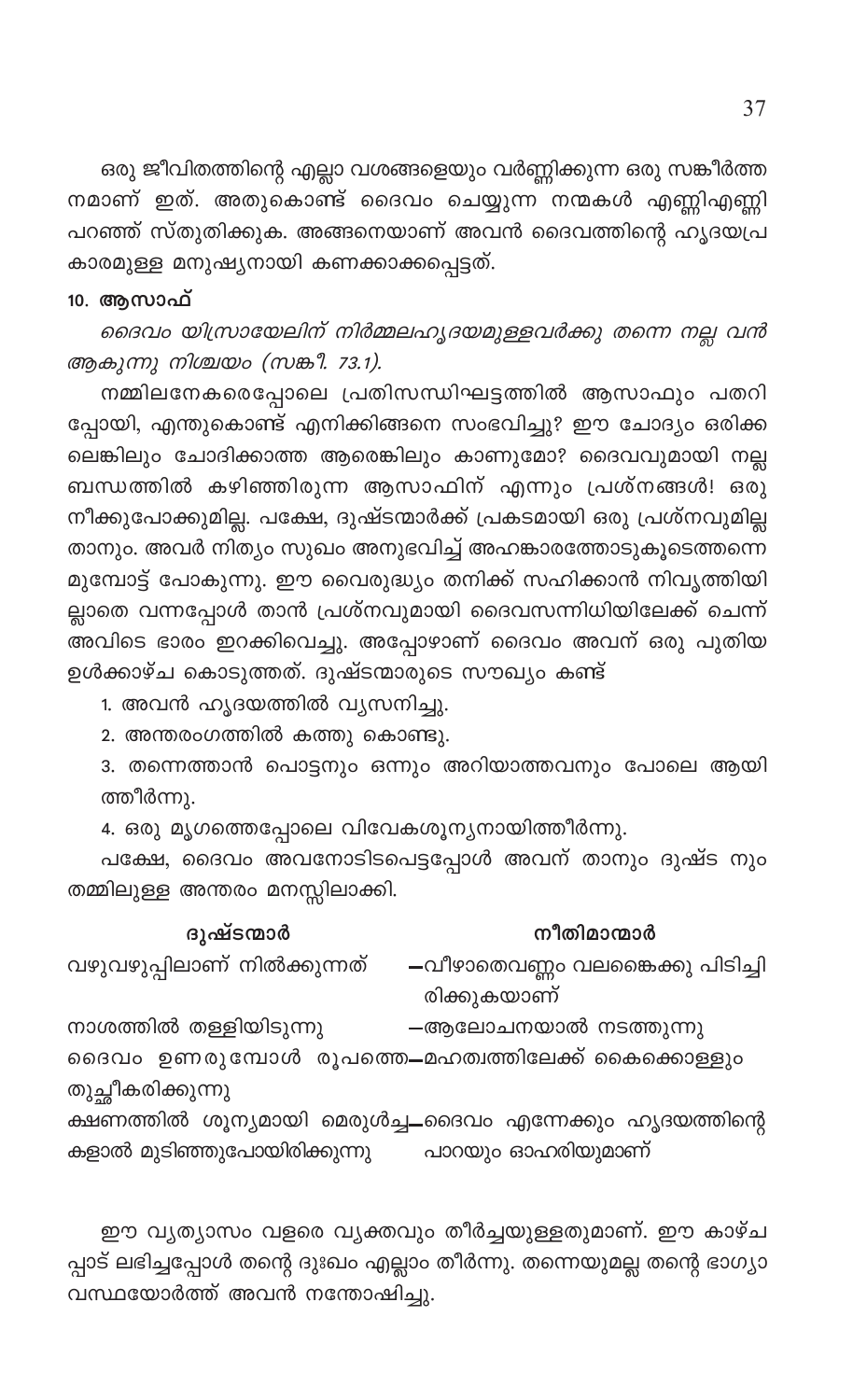#### 38 ഹൃദയത്തിലെ ശുഭവചനം

#### 11. രക്തസ്രവക്കാരി

അവന്റെ വസ്ത്രം എങ്കിലും തൊട്ടാൽ ഞാൻ രക്ഷപ്പെടും എന്നു പറഞ്ഞ്... (മർക്കോ. 5.25-31).

ശാരീരികമായി അവൾ ഏറ്റവും തകർന്നവൾ ആയിരുന്നു. പന്ത്രണ്ടു .<br>വർഷമായി തുടരുന്ന വ്യാധി കാരണം ശരീരത്തിൽ രക്തവും ബലവുമി ല്ലാതെ ഏറ്റവും പരവശയായിത്തീർന്നു. മാനസികമായി ഏറ്റവും തകർന്ന അവസ്ഥയിലെത്തി. ന്യായപ്രമാണപ്രകാരം അവൾക്ക് ആരുമായും സമ്പർ ക്കത്തിന് അനുവാദമില്ല. സമൂഹത്തിൽനിന്നും മാറ്റി നിർത്തപ്പെട്ട് പന്ത്രണ്ടു വർഷമായി ഏതാണ്ട് ഒറ്റപ്പെട്ട അവസ്ഥയിലായിത്തീർന്നു. മുതൽ മുഴുവൻ ഖൈദൃന്മാർക്ക് കൊടുത്ത് ഒരു വിടുതലുമില്ലാതെ സാമ്പത്തികമായും .<br>തകർന്ന അവസ്ഥയിലായിത്തീർന്നവളാണ്. അവൾ യേശുവിനെക്കുറിച്ച് കേട്ടപ്പോൾ സ്വയം പറഞ്ഞത് ശ്രദ്ധിക്കുക, "യേശുവിന്റെ വസ്ത്രം എങ്കി ലും തൊട്ടാൽ രക്ഷപ്പെടും" എന്ന് തന്നോടുതന്നേ പറഞ്ഞ് യേശു പോ ലും അറിയാതെ വസ്ത്രത്തിന്റെ തൊങ്ങലിൽ തൊട്ടു. ദൈവം അവളുടെ വിശ്വാസത്തെ മാനിച്ചു. അവൾക്ക് സൗഖ്യം ലഭിച്ചു. അനേകർ ആൾക്കൂട്ട .<br>ത്തിൽ യേശുവിനെ തൊട്ട് ഉരുമ്മിപ്പോയി. പക്ഷേ, വിശ്വാസത്തോടെ മനഃപൂർവ്വമായി വസ്ത്രത്തിന്റെ തൊങ്ങൽ തൊട്ടവൾക്കു മാത്രം സൗഖ്യം അനുഭവിക്കാൻ കഴിഞ്ഞു.

മേൽപ്പറഞ്ഞ വേദഭാഗങ്ങളിലെല്ലാം തെളിഞ്ഞുകാണുന്ന വാസ്തവം ശ്രദ്ധിച്ചുവോ? ദൈവാനുഗ്രഹം തനിയെ വരുന്നു എന്ന് കരുതരുത്. അനു ഗ്രഹം ഏറ്റെടുക്കാനുള്ള ഒരു അന്തരീക്ഷം ജീവിത ത്തിൽ ഉണ്ടാക്കിയെടു ക്കണം. എത്ര പ്രതികൂലമായ സാഹചര്യങ്ങളാണെങ്കിലും ദൈവത്തിലുള്ള വിശ്വാസത്തിൽ ആശ്രയിച്ച് സ്വയം ബലപ്പെടുത്തി സ്തുതിച്ച് അനുഗ്രഹ ത്തിന്റെ വാക്കുകൾ സ്വയം ഏറ്റുപറഞ്ഞ് അനുഗ്രഹം പ്രാപിക്കുക.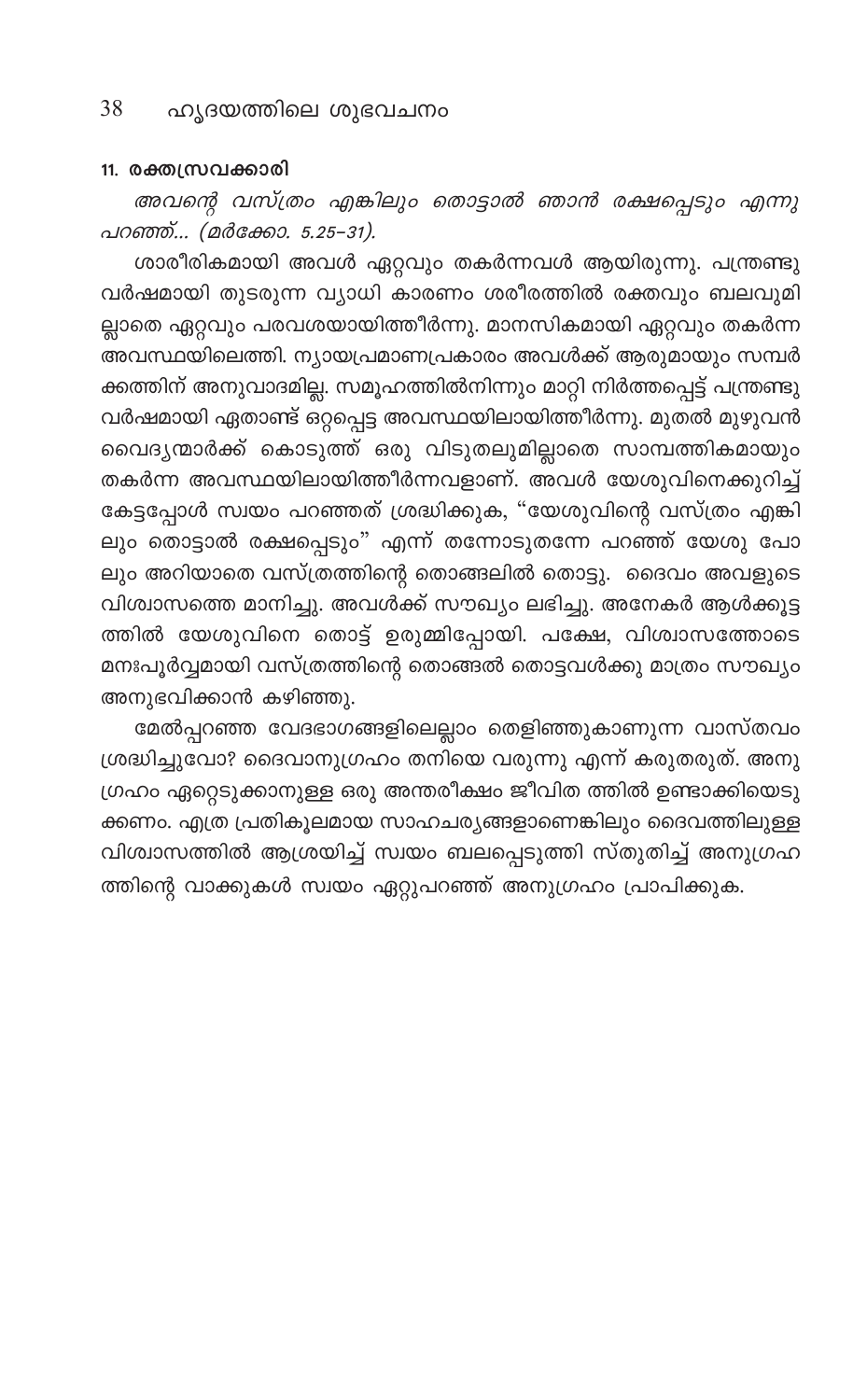3

# നിന്റെ പുതപ്പ് അടിയന്റെമേൽ ഇടണമേ

നിന്റെ പുതപ്പ് അടിയന്റെ മേൽ ഇടണമേ. നീ എന്റെ വീണ്ടെടുപ്പുകാ രനല്ലോ (രൂത്ത് 3.9).

കിഴക്കൻരാജ്യങ്ങളിൽ പുതപ്പ് ഒരു സ്ത്രീയുടെ മേൽ ഇടുക എന്നു പറ ഞ്ഞാൽ വിവാഹബന്ധത്തിലൂടെ അവളെ സ്വന്തമാക്കുക എന്നാണു വിവ ക്ഷിക്കുന്നത്. അതായത്, അവളെ സ്വന്ത അവകാശമായും സംരക്ഷണപാ ത്രമായും അംഗീകരിച്ചിരിക്കുന്നു എന്നതിന്റെ തെളിവ്. രൂത്തിനെ വീണ്ടെ ടുക്കാൻ നിയമപ്രകാരം യോഗ്യതയും അവകാശവുമുള്ള ബോവസിനോ ട് അവൾ ചെയ്യുന്ന അപേക്ഷയാണിത്.

നമ്മുടെ വീണ്ടെടുപ്പുകാരൻ യേശുകർത്താവാണ്. വെറുതെ പറയുക യല്ല. വലിയ വില കൊടുത്ത് ശത്രുവിന്റെ കയ്യിൽനിന്നു വലിച്ചെടുത്ത് പുതപ്പിൻ കീഴിൽ ചേർത്ത് സ്വന്തമാക്കിയ ഒരു ബന്ധമാണ് നമുക്ക് അവിട ന്നുമായിട്ടുള്ളത്. വേറെ എങ്ങും ലഭിക്കാത്ത ആനന്ദം നൽകുന്ന, അതിമോ ദത്തോടെ വസിക്കാൻ കൃപ നൽകുന്ന ശ്രേഷ്ഠമായ ആത്മബന്ധമാണ് യേശുകർത്താവുമായിട്ടുള്ളത് (ഉത്തമ. 2.3) അതിമോദത്തോടെയാണ് ആ തണലിൽ ഇരിക്കുന്നത്. ഏറ്റവും ഇഷ്ടപ്പെടുന്ന സഖിത്വത്തിൽ സ്നേഹ ക്കൊടിയുടെ കീഴിൽ ഉള്ളിന്റെ ഉള്ളിൽനിന്ന് അതിസന്തോഷത്തോടെ വിശ്രമിക്കുന്ന അനുഭവമാണ് യേശുകർത്താവിനോടുള്ള ആത്മബന്ധം!

യേശുകർത്താവിന്റെ തേജസ്സിനാൽ മൂടപ്പെടുന്ന ഒരു അനുഭവത്തിനു വേണ്ടി വാഞ്ഛിക്കുന്ന ഒരു ഹൃദയഭാവത്തെ നമുക്കിതിനോടുപമിക്കാം. അങ്ങ് എനിക്കു മറവിടമാകുന്നു എന്നത്രേ സങ്കീർത്തനക്കാരൻ പറയുന്നത് (സങ്കീ. 32.7). ലംഘനം ക്ഷമിച്ചും പാപം മറെച്ചും കിട്ടിയവന്റെ പ്രത്യേക പദവിയാണ് ഈ അനുഭവം. അങ്ങനെയുള്ളവന്റെമേൽ ദൃഷ്ടിവെക്കു കയും ആലോചനയാൽ നടത്തുകയും ചെയ്യുന്ന വിശേഷ അനുഭവവു മുണ്ട്. അത്യുന്നതന്റെ മറവിൽ വസിക്കാൻ നീ നിന്നെത്തന്നെ ഒരുക്കുന്നു എങ്കിൽ ഒരു പ്രത്യേക സുരക്ഷിതത്വം ഉണ്ട് (സങ്കീ. 91.1). കൊള്ളയിടുന്ന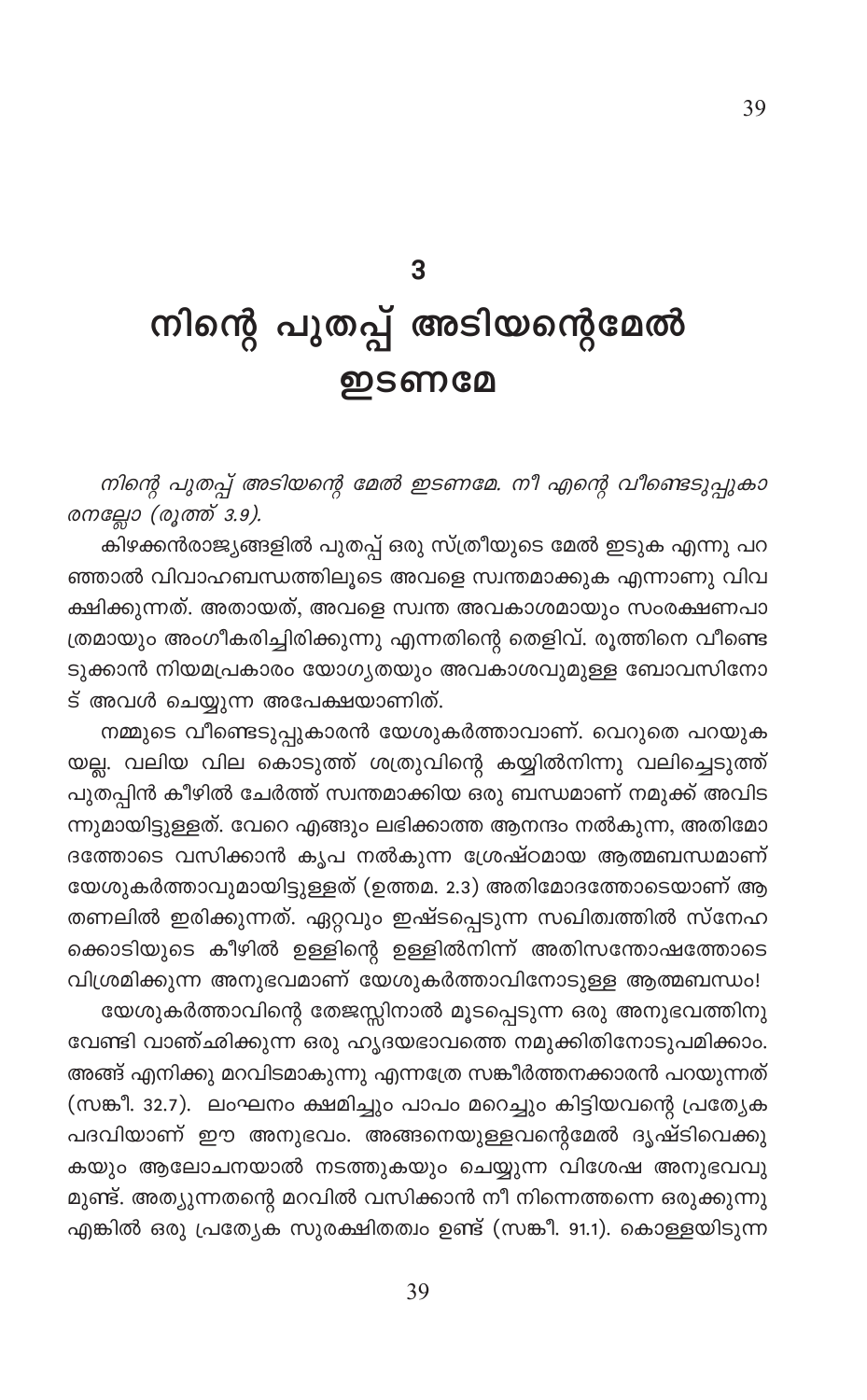വരുടെയും ചുറ്റിവളയുന്ന ശത്രുക്കളുടെയും നടുവിൽ കണ്ണിന്റെ കൃഷ്ണ മണി പോലെ കാത്ത് ചിറകിന്റെ മറവിൽ മറെയ്ക്കുന്നവനാണ് നമ്മുടെ ദൈവം (സങ്കീ. 17.9).

നമ്മെ അവിടത്തെ കൂട്ടായ്മയിൽ മറെക്കാൻ തൽപ്പരനായ വലിയ ദൈവമാണു നമുക്കുള്ളത്. യഹോവയെ തന്റെ വെളിച്ചവും ജീവന്റെ ബല വുമായി കണ്ടവർക്ക് ദൈവം ഒരു പ്രത്യേക പദവി നൽകിയിരിക്കുന്നത് സങ്കീ. 27.5–ൽ നമുക്ക് കാണാം. യഹോവയുടെ മനോഹരത്വം കാണാൻ കൊതിക്കുന്ന അവരെ അനർത്ഥദിവസത്തിൽ തിരുനിവാസത്തിന്റെ മറ വിൽ മറെക്കും. എന്നിട്ട് തക്കസമയം വരുമ്പോൾ എല്ലാവരും കാൺകെ പാറമേൽ ഉയർത്തും. മറെക്കുകയും തന്റെ കൂടാരത്തിൽ ആരും കാ ണാതെ ഒളിപ്പിക്കുകയും ചെയ്യുന്നവരെ തക്ക സമയത്ത് അവിടന്നു തന്നെ പാറമേൽ ഉയർത്തും. അവിട ത്തെ കൂട്ടായ്മയിൽ മറെക്കുന്നു, സാന്നിദ്ധ്യ ത്തിൽ മറെക്കുന്നു എന്നൊക്കെ നമുക്ക് ഇതിനെ വിശേഷിപ്പിക്കാം.

തിരുസാന്നിദ്ധ്യത്തിന്റെ മറവിൽ മറെക്കുകയും അവിടത്തെ കൂടാര ത്തിൽ ഒളിപ്പിക്കുകയും ചെയ്യുന്ന അനുഭവം അവിടത്തെ ഭക്തന്മാരുടെ വിശേഷപദവിയാണ് (സങ്കീ. 31.19,20). അവിടത്തെ ഭക്തന്മാർക്കുവേണ്ടി സംഗ്രഹിച്ച്, കരുതി, മനുഷ്യപുത്രന്മാർ കാൺകെ പ്രവർത്തിക്കാനായി നന്മ ഒരുക്കുന്ന ദൈവമാണ് നമ്മുടെ ദൈവം. എത്ര മഹത്തായ പദവി! ഏതു സമയത്തും തന്റെ അടുക്കൽ മറവിനായി അണയത്തക്കവയണ്ണം .<br>ഒരുക്കപ്പെട്ട അഭയസ്ഥാനമത്രേ അവിടത്തെ സന്നിധി (സങ്കീ. 143.9). അത് മലർത്തുന്നവരുടെയും (സങ്കീ. 143.6) പ്രത്യേക പദവിയാണ്.

ന്യായപ്രമാണത്തെ പ്രിയപ്പെടുകയും ദൈവവചനത്തിൽ പ്രത്യാശ വെക്കുകയും ചെയ്യുന്നവർക്ക് (സങ്കീ. 119.114) അവിടന്ന് മറവിടമാകുന്നു. ഏത് അവസരത്തിനും വേണ്ടതായ വാഗ്ദത്തങ്ങൾ അവിടത്തെ ആവനാഴി യിലുണ്ട്. നമ്മുടെ യഥാർത്ഥ അവസ്ഥ മനസ്സിലാക്കി തക്കതായ വാഗ്ദത്തം മുറുകെപ്പിടിച്ച് അവിടത്തെ അടുക്കൽ മറവിനായി ചെല്ലുകയേ വേണ്ടൂ.

അബ്രഹാമിനെ ദൈവം മറെച്ചു. ഞാൻ നിന്റെ അതിമഹത്തായ പ്രതിഫ ലവും പരിചയുമാണെന്ന് അവനോടു തന്നെ വാഗ്ദത്തം ചെയ്തു. സർവ്വ ശക്തനായ ദൈവം തന്നെക്കൊണ്ടു തന്നെ അബ്രഹാമിനെ മറെക്കുകയാ ണ്. നൂറ്റാണ്ടുകളോളം നിലവിലുള്ള വാഗ്ദത്തത്തിന്റയും ഉടമ്പടിയുടെയും തുടക്കമായിരുന്നു അത്. വിശ്വാസികളുടെ പിതാവായി അവന്റെ ജീവിതം ആരംഭിച്ചു. പിന്നീട് ദൈവത്തിന്റെ സ്നേഹിതൻ എന്ന പേരും സമ്പാദിച്ചു. ദൈവം നടപ്പിലാക്കാനുദ്ദേശിച്ച പല തീരുമാനങ്ങളും ദൈവം അബ്രഹാമു മായി പങ്കുവെക്കുന്നു. രണ്ടായിരം വർഷങ്ങൾക്കുശേഷം കാൽവറിയിൽ തന്റെ ഓമനപ്പുത്രനെ യാഗമാക്കിയപ്പോൾ അവിടന്ന് അനുഭവിച്ച തീവ്ര മായ വേദനയുടെ ഒരു പങ്ക് മോറിയാമലയിൽ യിസഹാക്കിനെ യാഗം കഴി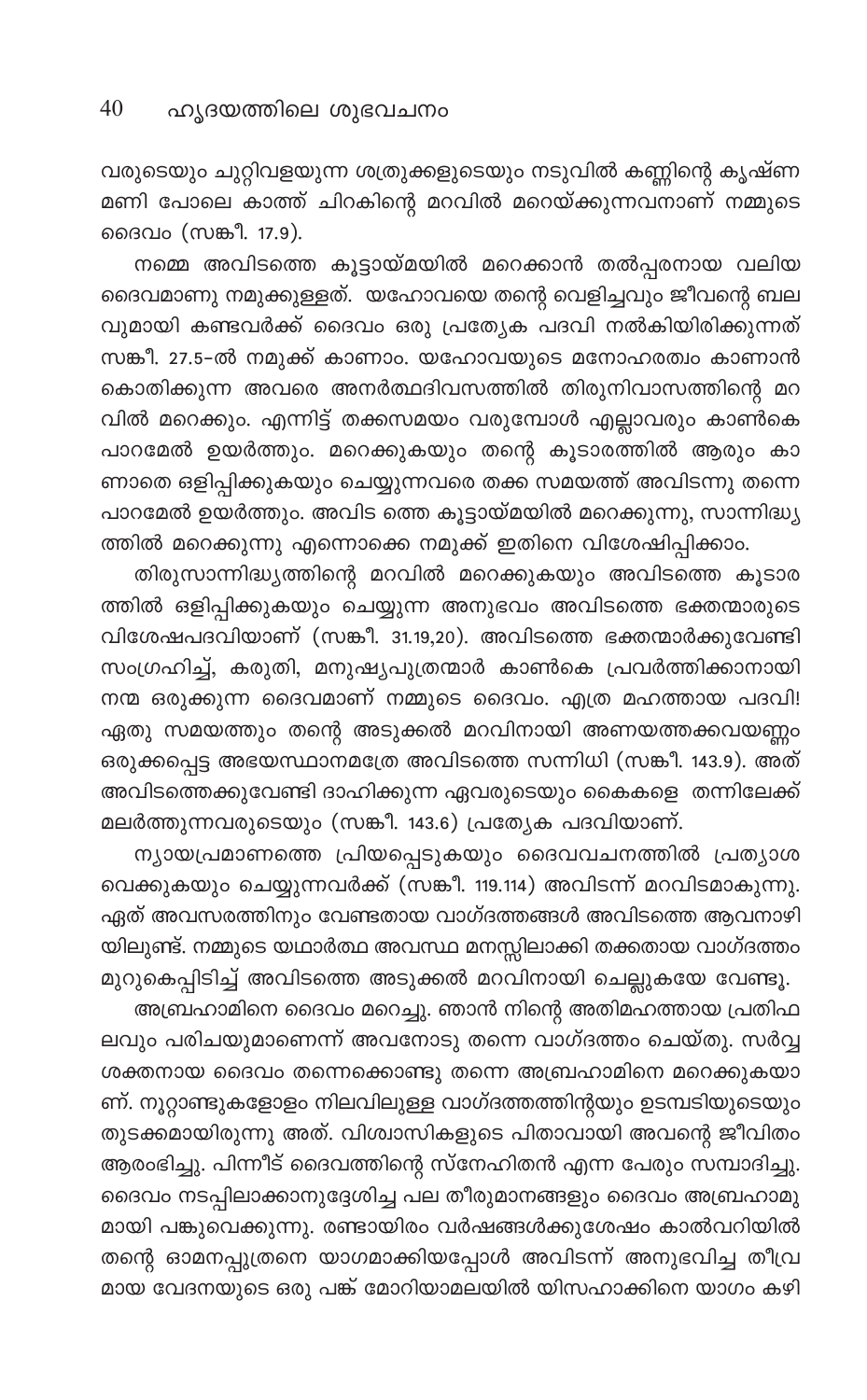ക്കാൻ ഒരുങ്ങിയപ്പോൾ അബ്രഹാം അനുഭവിക്കാൻ അവിടന്ന് ഇടയാക്കി. അതേ അബ്രഹാമിന്റെ മേൽ ദൈവത്തിന്റെ പുതപ്പുണ്ടായിരുന്നു.

മോശ മരുഭൂമിയിൽ ദൈവത്തോട് സംസാരിക്കാൻ പർവ്വതത്തിൽ കയറിപ്പോയി. മേഘവും ദൈവതേജസ്സും അവരെ ഇരുവരെയും മൂടി (പുറ. 24.12,15,16). സ്നേഹിതനോട് സംസാരിക്കുന്നതുപോലെ ദൈവം അവനോട് സംസാരിച്ചു. മോശയുടെ മുഖം പ്രകാശിച്ച് ത്വക്ക് തിളങ്ങുന്ന അനുഭവവുമുണ്ടായി. യിസ്രായേൽമക്കളോട് ദൈവം കോപിച്ചപ്പോൾ പല തവണ മോശ ഇടിവിൽനിന്ന് മദ്ധ്യസ്ഥതചെയ്യുന്നതായി കാണാം. ദൈവം കാണിച്ചുകൊടുത്ത ഒരു പാറയുടെ വിള്ളലിൽനിന്ന് ദൈവമഹത്വം നേ രിട്ടു കാണാനും ദൈവം ഇടയാക്കി. അതേ, മോശെയുടെ മേൽ ദൈവ ത്തിന്റെ പുതപ്പുണ്ടായിരുന്നു.

മറുരൂപമലയിൽ ശിഷ്യന്മാരുടെ മേൽ ദൈവതേജസ്സിന്റെ പുതപ്പു വീണു. ആ മഹത്വത്തിൽ ഇരുന്നപ്പോൾ അവിടെത്തന്നെ എപ്പോഴും ആയിരുന്നാൽ മതിയെന്ന് അവർ കൊതിച്ചുപോയി. മേഘം വിട്ടുപിരി ഞ്ഞപ്പോൾ മാത്രമാണ് അവർ യഥാർത്ഥജീവിതത്തിലേക്ക് മടങ്ങിവന്നത്. ദൈവസാമീപ്യം ഏറ്റവും ആഹ്ലാദകരമായ അനുഭവമാണെന്ന് അവർ കണ്ടെത്തി. പിന്നീട് പത്രോസ് പറയുന്നത് തങ്ങൾ അവന്റെ മഹിമ കണ്ട സാക്ഷികളാണ് എന്നത്രേ.

ദാനീയേൽ സിംഹക്കുഴിയിൽ എറിയപ്പെട്ടപ്പോൾ ദൈവം തന്റെ പുത പ്പിനാൽ മറെച്ചു. സിംഹങ്ങൾക്ക് ഒന്നും ചെയ്യാൻ കഴിഞ്ഞതേയില്ല തന്നെ! അതുപോലെ ശദ്രക്ക്, മേശെക്ക്, അബേദ്നെഗോ എന്നിവർ തീച്ചൂളയിൽ എറിയപ്പെട്ടപ്പോൾ ദൈവത്തിന്റെ തേജസ്സുകൊണ്ട് അവരെ മുഴുവനായി മറെച്ചു. പുറത്തു വന്നപ്പോൾ തീയുടെ മണം പോലും തട്ടാതെ ദൈവം തന്റെ പുതപ്പുകൊണ്ട് അവരെ മറെച്ചു.

ഏലീയാവിന്റെ പുതപ്പ് എലീശയുടെ മേൽ ഇട്ടു (1രാജാ. 19.19) ഒന്നും പറഞ്ഞതായി കാണുന്നില്ല. എന്നാൽ തന്റെമേൽ ദൈവവിളിയും ഏലീ യാവിന്റെ ഇരട്ടി ശക്തിയും ഉണ്ട് എന്നു മനസ്സിലാക്കാൻ എലീശായ്ക്ക് കൂടുതലൊന്നും വേണ്ടായിരുന്നു.

നമ്മുടെ വായനഭാഗം രൂത്ത് ബോവസിനോടു പറയുന്ന വാക്കുകളാ ണ്. അനാഥയും വിധവയും പരദേശിയുമായ രൂത്തിന് ഒരു വിശ്രമസ്ഥലം ബോവസിന്റെ അടുക്കൽ മാത്രമേ ഉള്ളൂ എന്ന് അവൾ തിരിച്ചറിഞ്ഞു. ബോവസ് അവളുടെ വീണ്ടെടുപ്പുകാരനായി പ്രവർത്തിച്ച് അവൾക്ക് പൂർണ്ണസുരക്ഷിതത്വവും ഭദ്രതയും നൽകി. അവളുടെ സ്വപ്നങ്ങൾ വീണ്ടും പൂവണിഞ്ഞു. നീ യഹോവയാൽ അനുഗ്രഹിക്കപ്പെട്ടവൾ എന്നത്രേ തന്റെ പുതപ്പിന്റെ അടിയിൽ ആശ്രയം തേടിയ രൂത്തിനോട് ബോവസ് പറയുന്നത് (രൂത്ത് 3.10).

നമുക്ക് ഒരു വീണ്ടെടുപ്പുകാരൻ ഉണ്ട്. അത് നമുക്കുവേണ്ടി തന്റെ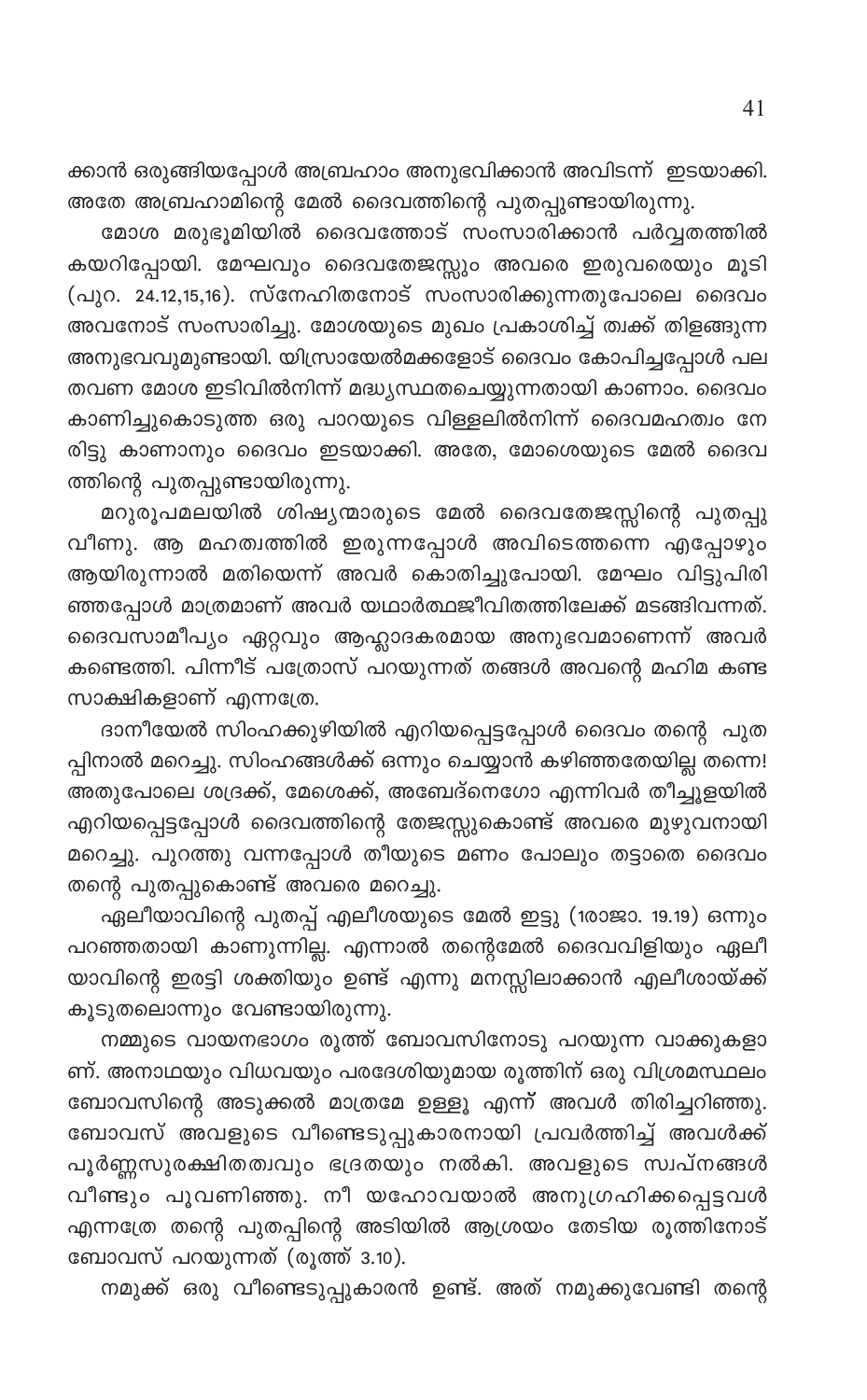#### ഹ്യദയത്തിലെ ശുഭവചനം 42

ചങ്കിലെ ചോര മുഴുവൻ ഊറ്റിയ യേശുകർത്താവത്രേ. ഈ വീണ്ടെ ടുപ്പു .<br>കാരന്റെ പുതപ്പിനടിയിൽ നമുക്ക് ആശ്രയം കണ്ടെത്താം. നാം അപ്പോൾ പൂർണ്ണമായും അവിടത്തേക്കുള്ളവരത്രേ. സ്വർഗ്ഗത്തിലെ സകല ആത്മിക അനുഗ്രഹങ്ങളാലും നമ്മെ അവിടന്ന് അനുഗ്രഹിച്ചിരിക്കുകയാണ്. നാം അവിടത്തെ ക്രസ്തുവിലൂടെ പിതാവാം ദൈവത്തിന്റെ മക്കളും അവകാ ശികളുമാണ്. അവിടത്തെ വിളി, ശുശ്രൂഷ, ആത്മാക്കളെക്കുറിച്ചുള്ള ഭാരം, ലക്ഷ്യം എല്ലാം നമ്മുടേതായിത്തീരുകയാണ്.

അതേ കർത്താവേ, ഞാൻ ഏറ്റെടുക്കാൻ ഒരുക്കമാണ്. അങ്ങയുടെ പുതപ്പ് അടിയന്റെമേൽ ഇടണമേ!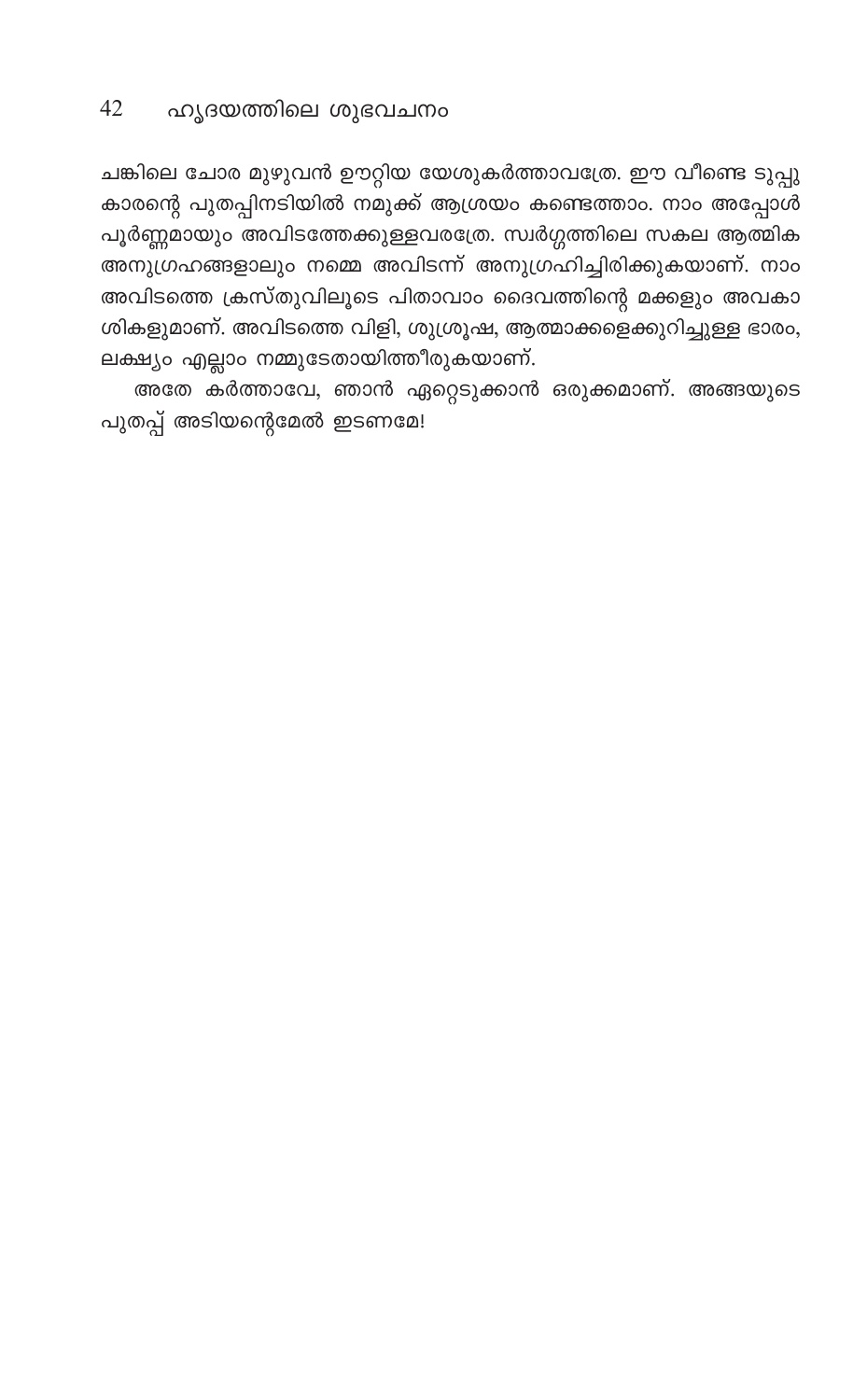4

# ഒരു കുറവുമില്ലാത്ത ജീവിതം

...രക്ഷയ്ക്ക് വിശ്വാസത്താൽ കാക്കപ്പെടുന്ന നിങ്ങൾക്കുവേണ്ടി സ്വർഗ്ഗത്തിൽ സൂക്ഷിച്ചിരിക്കുന്നതും ക്ഷയം, മാലിന്യം, വാട്ടം എന്നിവ ഇല്ലാത്തതുമായ അവകാശത്തിനായിത്തന്നേ വീണ്ടും ജനിപ്പിച്ചിരി ക്കുന്നു (1പത്രോസ് 1.5).

അവൻ അവളെ വചനത്തോടു കൂടിയ കൂടിയ ജലസ്നാനത്താൽ വെടിപ്പാക്കി വിശുദ്ധീകരിക്കേണ്ടതിനും കറ, ചുളുക്കം മുതലായത് ഒന്നുമി ല്ലാതെ സഭയെ ശുദ്ധയും നിഷ്കളങ്കയുമായി തനിക്കു തന്നേ തേജസ്സോടെ മുൻനിറുത്തേണ്ടതിനും തന്നെത്താൻ അവൾക്കുവേണ്ടി ഏൽപ്പിച്ചുകൊ ടുത്തു (എഫെ. 5.27).

വലിയവനായ ദൈവം നമ്മെ ഓരോരുത്തരെയും കുറിച്ച് ആഗ്രഹി ക്കുന്നത് ക്രിസ്തു എന്ന തലയോളം വളരേണം എന്നാണ്. ഒരു ഊന വുമില്ലാത്ത ദൈവത്തിന്റെ കുഞ്ഞാടായ ക്രിസ്തുവിനെപ്പോലെ ഊന മില്ലാത്ത ജീവിതത്തിന്റെ ഉടമകളായി നാം ആയിത്തീരേണം. അതാണ് നന്മയും പ്രസാദവുമുള്ള അവിടത്തെ പൂർണ്ണഹിതം. രക്ഷിക്കപ്പെടുന്ന നാൾ മുതൽ പിന്നെയങ്ങോട്ട് ക്രിസ്തീയജീവിതം എന്നത് ഒരു യാത്ര അഥവാ ഓട്ടം അഥവാ വളർച്ച എന്നിങ്ങനെ ഒരു പ്രത്യേക അനുഭവം തന്നെയാണ്. ലക്ഷ്യസ്ഥാനത്ത് എത്തുന്നതുവരെ നാം മുന്നോട്ട് പോയേ പറ്റൂ.

പലപ്പോഴും നാം അറിയാതെ നമ്മുടെ ജീവിതമാകുന്ന വസ്ത്രം കറ പുരണ്ട് വികൃതമാകാറുണ്ട്. ചുളുക്കം വീണ് ഉപയോഗശൂന്യമാകാറുണ്ട്. വാട്ടവും ക്ഷയവും മാലിനൃവും സംഭവിക്കാറുമുണ്ട്. ഇവയെപ്പറ്റി അൽപ്പം വിശദമായി നാം ചിന്തിച്ചാലോ?

വെളിപ്പാട് 19.7,8-ൽ നാം കാണുന്നത് അവന്റെ കാന്തയും തന്നെത്താൻ ഒരുക്കിയിരിക്കുന്നു. അവൾക്ക് ശുദ്ധവും ശുഭ്രവുമായ വിശേഷവസ്ത്രം ധരിപ്പാൻ കൃപ ലഭിച്ചിരിക്കുന്നു. ആ വിശേഷവസ്ത്രം വിശുദ്ധന്മാരുടെ നീതിപ്രവൃത്തികൾ തന്നെ എന്നാണ്. കുഞ്ഞാടിന്റെ കാന്തയാകാൻ തിര ഞ്ഞെടുക്കപ്പെട്ടവൾക്ക് "തന്നെത്താനു"ള്ള ഒരു ക്കം വേണം. ശുദ്ധവും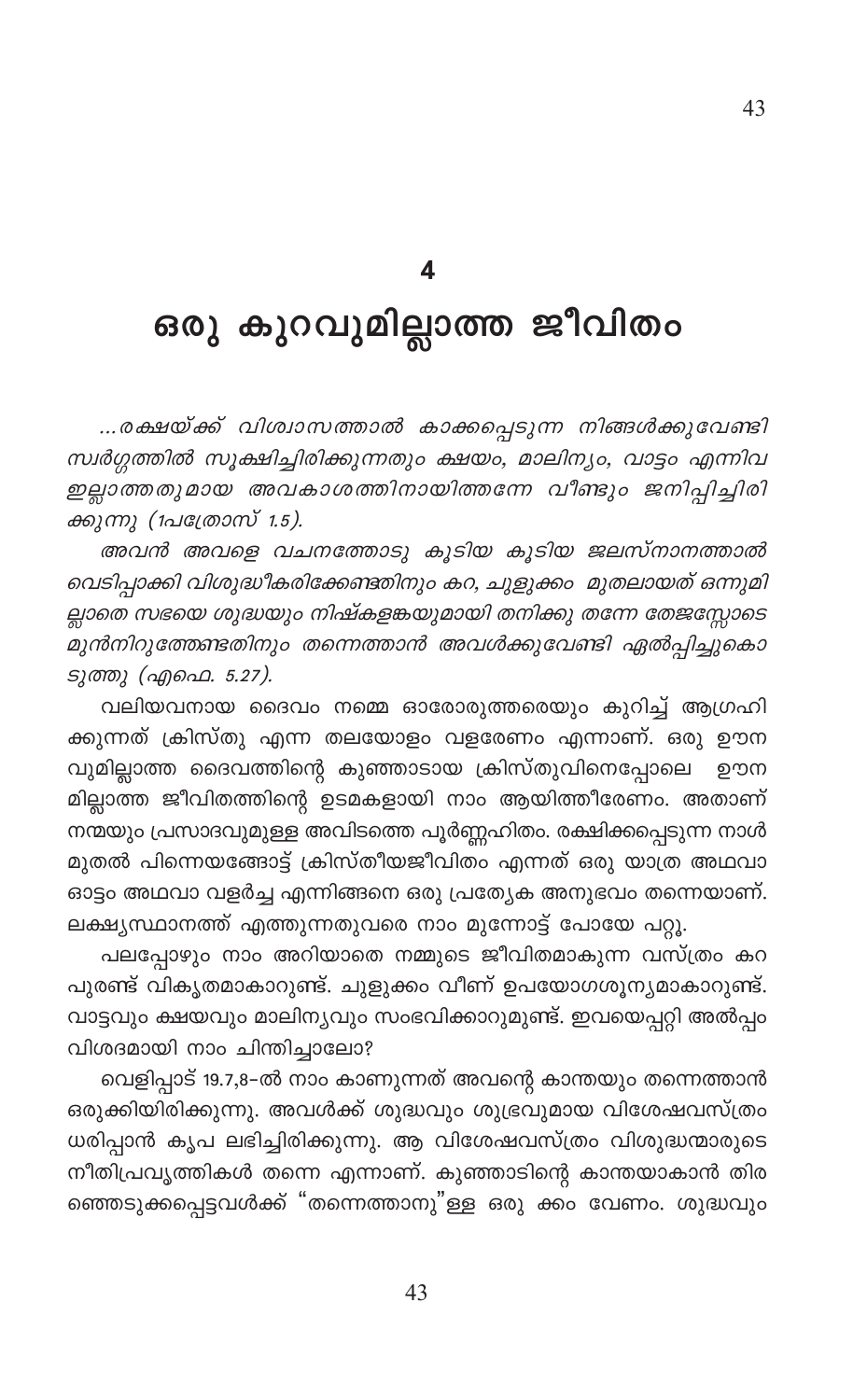ശുഭ്രവുമായ വിശേഷവസ്ത്രം എന്നത് ജീവിതമാകുന്ന വസ്ത്രത്തെ വിശുദ്ധിയോടെ കാത്തുസൂക്ഷിക്കുന്നതിനെ കുറിക്കുന്നു. "നിന്റെ വസ്ത്രം എല്ലായ്പ്പോഴും വെള്ളയായിരിക്കട്ടെ. നിന്റെ തലയിൽ എണ്ണ കുറയാതി രിക്കട്ടെ" എന്ന് സഭാ. 9.8-ൽ കാണുന്നു. നിന്റെ ജീവിതം എല്ലായ്പ്പോഴും വിശുദ്ധവും അഭിഷേകത്തിന്റെ നിറവിലും ആയിരിക്കട്ടെ എന്നു സാരം. യേശുകർത്താവിന്റെ രണ്ടാമത്തെ വരവിങ്കൽ അല്ലെങ്കിൽ നാം മരിക്കു മ്പോൾ നമ്മുടെ പണമോ പ്രതാപമോ സ്ഥാനമാനങ്ങളോ ഒന്നും നമ്മെ പി ന്തുടരുകയില്ല. പക്ഷേ, നമ്മുടെ നീതിപ്രവൃത്തികൾ മാത്രം നമ്മെ പിന്തുട രും (വെളി. 14.13). നമ്മുടെ സകല പ്രവൃത്തികളും തീയിലൂടെ എന്നപോലെ ശോധനചെയ്ത് ഉദ്ദേശ്യം, കൊടുത്ത വില (സഹിച്ച ത്യാഗം), മനോഭാവം മുതലായവ എല്ലാം വെളിപ്പെട്ടുവരുന്ന ഒരു സമയമുണ്ട് (1കൊരി. 3.12). നാം ശരീരത്തിൽ ഇരിക്കുമ്പോൾ ചെയ്തത് നല്ലതാകിലും തിയതാകിലും അതിനു തക്കവണ്ണം പ്രാപിക്കേണ്ടതിന് നാമെല്ലാവരും ക്രിസ്തുവിന്റെ ന്യായാസനത്തിനു മുമ്പിൽ നിൽക്കേണ്ട ഒരു ദിവസമുണ്ട് (2കൊരി. 5.10). അപ്പേൾ നമ്മുടെ പ്രവൃത്തി നമ്മോടുകൂടെ സ്വർഗ്ഗത്തിൽ വിലമതിക്കപ്പെ ടും. ആത്മമണവാളനായ നമ്മുടെ നാഥന്റെ കാന്ത ശുദ്ധവും ശുഭ്രവുമായ വസ്ത്രം ധരിച്ചിരിക്കണം. അതിനു തടസ്സമായി പല കാര്യങ്ങളുമുണ്ട്.

#### 1. കറ (എഫെ. 5.27)

നമ്മുടെ സ്വയമായ നീതിപ്രവൃത്തികൾ എല്ലാം കറ പുരണ്ട തുണി പോലെയാണെന്ന് യെശ. 64.6–ൽ കാണുന്നു. അംഗീകാരത്തിനുവേണ്ടി യും ശ്രദ്ധിക്കപ്പെടാൻവേണ്ടിയും അനേകർ പലതും ചെയ്യാറുണ്ട്. അവ ദൈവസന്നിധിയിൽ ഒട്ടും അംഗീകരിക്കപ്പെടാനേ സാധ്യമല്ല. കറ പുരണ്ട വസ്ത്രം പോലെ മാറ്റിവെക്കപ്പെടാൻ അല്ലെങ്കിൽ ധരിക്കേണ്ട എന്നു കരുതി തിരസ്കരിക്കപ്പെടാൻ ഇടയാക്കുമത്രേ. നാം അറിയാതെ അശ്രദ്ധകൊണ്ടും അവഗണനകൊണ്ടും വസ്ത്രത്തിന്മേൽ പുരളുന്നതാണ് കറ. നമ്മുടെ വിലപ്പെട്ട വിശേഷവസ്ത്രങ്ങൾ കറ പിടിച്ചാൽ പിന്നെ നാം അത് ഉപയോ ഗിക്കുവാൻ മടിക്കുകയില്ലേ?

എന്താണ് നമ്മുടെ ജീവിതമാകുന്ന വസ്ത്രത്തിലെ കറ? യൂദായുടെ ലേഖനം 23-ാം വാകൃത്തിൽ നാം കാണുന്നത് ജഡത്താൽ കറ പിടിച്ച അങ്കിപോലും പകെച്ചുകൊണ്ട് ചിലരെ രക്ഷിക്കാനാണ്. ജഡികമായ ചിന്തകളും ജീവിതശൈലികളും ആത്മിക ജീവിതത്തിൽ കറയാണ്. നോട്ടം, സംസാരം, ചിന്ത എല്ലാം വിശുദ്ധമായിരിക്കണം. നമുക്ക് നമ്മുടെ ജീവിതത്തെ ശോധനചെയ്യാം. എന്തെങ്കിലും കറ ജീവിതത്തിൽ ഒളിഞ്ഞി രിപ്പുണ്ടോ?

#### 2. ചുളുക്കം (എഫെ. 5.27)

വസ്ത്രത്തിന്മേൽ കഠിനമായ മർദ്ദം അഥവാ ഞെരുക്കം സംഭവിക്കു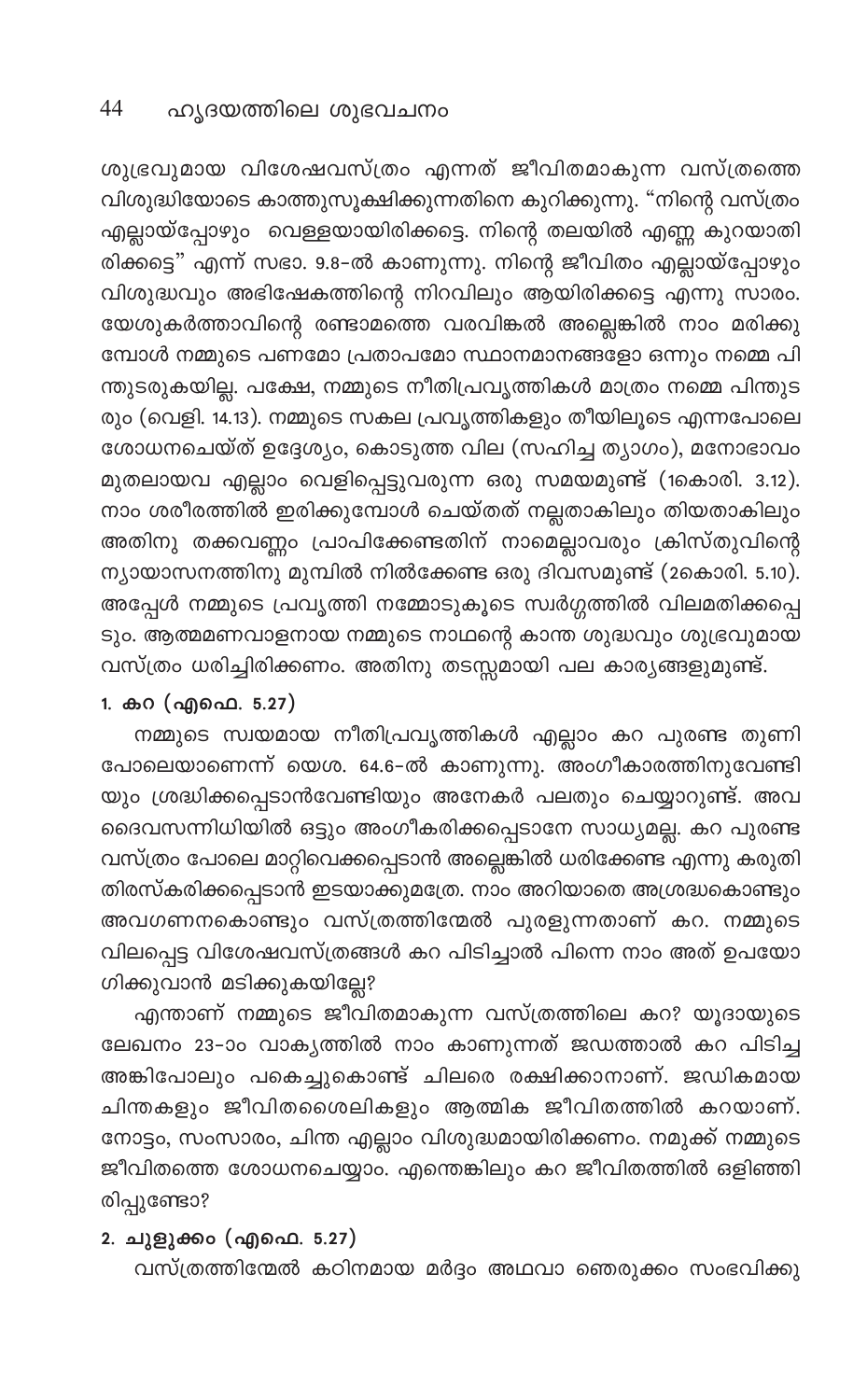മ്പോഴാണ് ചുളുക്കം സംഭവിക്കുന്നത്. നല്ല നേർമ്മയുള്ള തുണികൾ വാ ഷിംഗ് മെഷീനിൽ നനച്ചു പിഴിഞ്ഞെടുക്കുമ്പോൾ ഒരിക്കലും നേരെയാ ക്കാൻ പറ്റാത്തവിധം ചുളുക്കം സംഭവിക്കുന്നത് പ്രായോഗിക ജീവിത ത്തിൽ നാം കണ്ടുവരാറുണ്ട്. കഠിനമായ പ്രഷറിന് വിധേയപ്പെടുമ്പോഴാണ് ഇങ്ങനെ ചുളുക്കം സംഭവിക്കുന്നത്.

ഈ ലോകത്തിന്റെ ചിന്തകളും ജഡികചിന്തകളും കൂടെ ഞെരുക്കിയിട്ട് വിതെച്ച വചനം ഫലം പുറപ്പെടുവിക്കാൻ സാധിക്കാതെപോകുന്നു എന്ന് യേശുകർത്താവ് ഒരു ഉപമയിലൂടെ പഠിപ്പിച്ചു (മത്താ. 13.22; ലൂക്കോ. 8.14). വിലയേറിയതിലേക്കുള്ള ശ്രദ്ധ മാറിപ്പോയിട്ട് ഫലം കൊടുക്കാത്ത അനുഭവത്തിൽ അനേകർ ഇന്ന് എത്തുന്നുണ്ട്. മറ്റു സമ്മർദ്ദങ്ങൾക്കു വഴങ്ങി ജീവിതവസ്ത്രത്തിൽ ചുളുക്കം പറ്റുന്നവർ അനേകരാണ്. വല്ലാത്ത ചുളുക്കം പറ്റിയാൽ വസ്ത്രം പാഴായിപ്പോകും. യാതൊരു തരത്തിലും ശരി യാക്കാനാകാതെ കളയുക മാത്രമേ നിർവ്വാഹമുള്ളൂ. അങ്ങനെ ഒരവസ്ഥ നമ്മുടെ ആരുടെയും ജീവിതത്തിൽ സംഭവിക്കാതിരിക്കട്ടെ. (Beware of the barrenness of a busy life.)

#### 3. ക്ഷയം (1പക്രോ. 1.4)

പഴകുമ്പോഴാണ് ക്ഷയം സംഭവിക്കുന്നത്. ഏതു വസ്തുവിനും ഒരു എക്സ്പയറി ഡേറ്റ് ഉണ്ട്. അതിനപ്പുറം അതിന്റെ ഗുണമേന്മ നഷ്ടപ്പെട്ടു കൊണ്ടിരിക്കും. എത്ര മനോഹരമായി നിർമ്മിച്ച ഭവനമായാലും വർഷ ങ്ങൾ കഴിയുമ്പോൾ വല്ലാത്ത ക്ഷയം സംഭവിച്ച അവസ്ഥയിലായിപ്പോ കുന്നത് കണ്ടിട്ടില്ലേ? വസ്ത്രം പഴകുമ്പോൾ പിഞ്ചിക്കീറുന്ന അവസ്ഥയി ലായിപ്പോകും. ഒരു കാലത്ത് ദൈവിക ദർശനം പ്രാപിച്ച് വളരെ ദൈവകൃപ അനുഭവിച്ച ദൈവമക്കൾ വളരെ കരുതലോടെയിരിക്കേണ്ടത് ഏറ്റവും അത്യാവശ്യം! തങ്ങൾ പ്രാപിച്ച കൃപ നഷ്ടപ്പെടാതെയും കൃപയിൽനിന്ന് വീണുപോകാതെയും കൃപ പഴകിപ്പോകാതെയും ശ്രദ്ധിക്കണം. ഒരിക്കൽ ലഭിച്ച കൃപയുടെ ബലത്തിൽ ജീവിതാവസാനം വരെ മുന്നോട്ടു പോകാം എന്ന് വ്യാമോഹിക്കരുത്. ഒരു സന്ദർഭത്തിൽ ലഭിച്ച കൃപ ആ സന്ദർഭ ത്തിനു മാത്രമേ ഉതകുകയുള്ളൂ. അതുകൊണ്ടാണ് വലിയവനാ യ ദൈവം ഓരോ ദിവസവും രാവിലെ തോറും പുതിയ ദയയും പുതിയ വിശ്വസ്ത തയും ഒരുക്കിവെച്ചിട്ട് നമ്മെ ഉണർത്തി എഴുന്നേൽപ്പിക്കുന്നത് (വിലാ. 3.23). എന്തിനേറെ യിസ്രായേൽമക്കൾക്ക് ഭക്ഷിക്കണമെങ്കിൽ അവരവർ തന്നെ ഓരോ ദിവസവും അതിരാവിലെ സൂര്യൻ ഉദിക്കുന്നതിനു മുമ്പ് പാ ളയത്തിനു പുറത്തിറങ്ങി മണൽത്തരികളുടെയിടയിൽനിന്ന് മന്നാ പെറു ക്കണമായിരുന്നു. പിറ്റെന്നാളേക്ക് അത് കൃമിച്ചു നാറിപ്പോകുമായിരുന്നു. പുതിയ മന്നാ പുതിയ ദിവസത്തേക്ക് ദൈവം അവർക്കായി കരുതിയി രുന്നു. അതുപോലെ തന്നെ ദിനം തോറും അവിടന്ന് ഒരുക്കുന്ന പുതിയ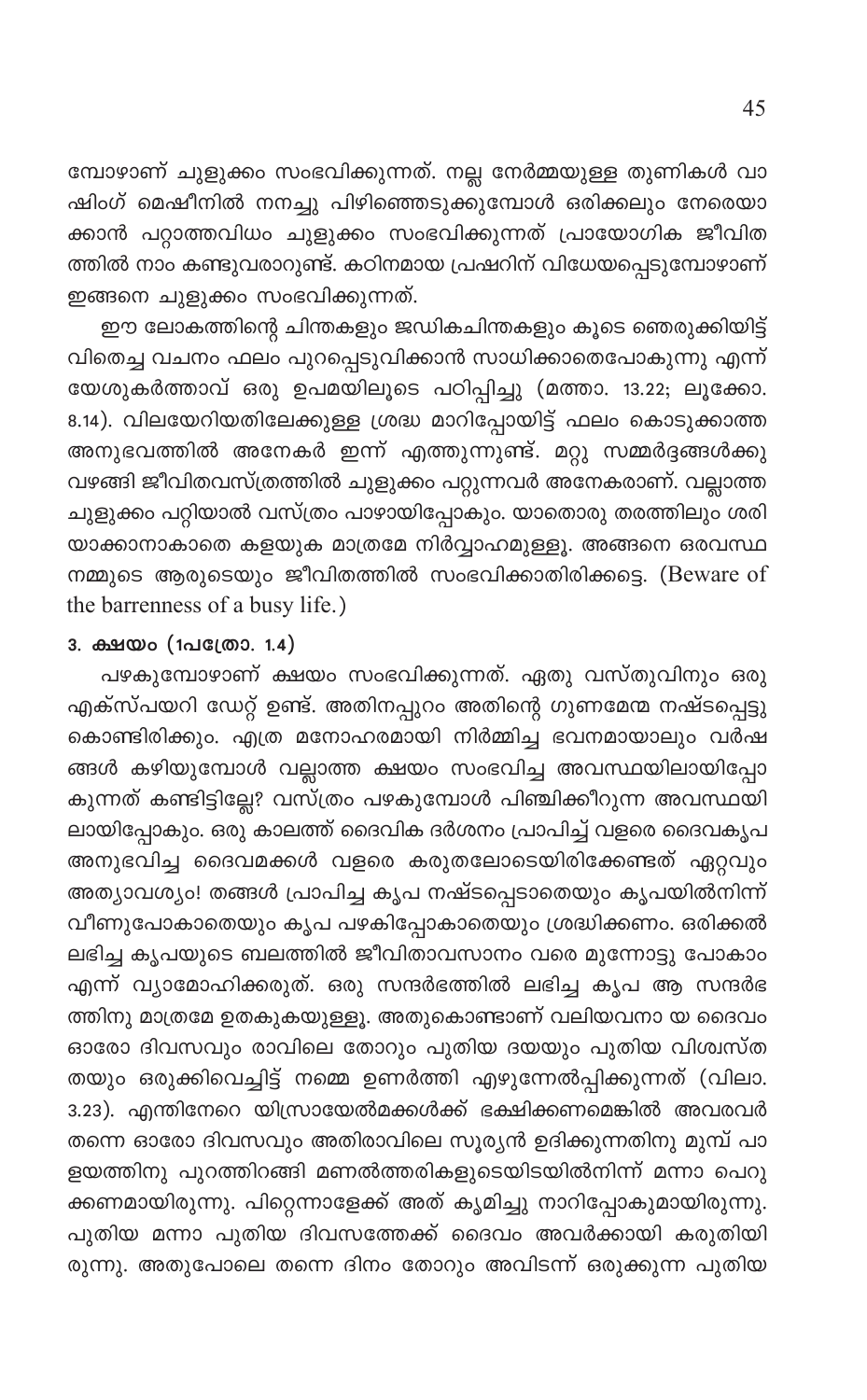കൃപകൾ ഏറ്റെടുത്ത് ജീവിതത്തെ എന്നും പുതുമയോടെ കാക്കുവാൻ ദൈവം നമുക്ക് ഇടയാക്കട്ടെ.

#### 4. വാട്ടം (1പക്രോ. 1.4)

ചൂടു കൂടുമ്പോൾ സസ്യങ്ങൾക്കു വാട്ടം തട്ടുന്നതു കണ്ടിട്ടില്ലേ? ആത്മിക ജീവിതത്തിലും കഠിനപരിശോധനയിൽ വാട്ടംതട്ടാൻ സാദ്ധ്യത യുണ്ട്. വീണ്ടെടുക്കപ്പെട്ടവർ മരുഭൂമിയിലൂടെ നടക്കുമ്പോൾ വാട്ടംതട്ടാൻ എല്ലാ സാദ്ധ്യതയുമുണ്ട്. അതുകൊണ്ട് നാം എന്തുചെയ്യണം? അതിനുള്ള ഉത്തരം ഉത്തമഗീതത്തിൽ നാം കാണുന്നു. ഉത്തമ. 8.5-ൽ "മരുഭൂമിയിൽ നിന്ന് പ്രിയന്റെ മേൽ ചാരിക്കൊണ്ടു വരുന്നോരിവൾ ആര്" എന്ന ഒരു ചോദ്യം കാണുന്നു. ഈ മരുഭൂമിയാത്ര പ്രിയന്റെ മേൽ ചാരിക്കൊണ്ടു നിർവ്വഹിക്കണം. നാരകത്തിന്റെ ചുവട്ടിൽ ആർക്കും കനിവ് തോന്നാത്ത സമയത്ത് കനിവുതോന്നി തന്റെതാക്കി മാറ്റുവാനായി ഉണർത്തിയ ഒരുവ നുണ്ട് (ഉത്ത. 2.2-5). അവിടന്ന് ചൂടടിക്കാതെ സ്നേഹക്കൊടിക്കീഴിൽ പിടിച്ച് ആനന്ദം പൊഴിയുന്ന വീഞ്ഞുവീട്ടിലേക്ക് കൂട്ടിക്കൊണ്ടുവന്നു! ഇതാണ് അവളുടെ ഭൂതകാലം. ഇന്ന് അവൾ ആ പ്രിയന്റെ മാറിൽ ചാരി മരുഭൂമിയിലൂടെ മുന്നോട്ട് യാത്രചെയ്യുകയാണ്. ഇതാണ് അവളുടെ വർത്ത മാനകാലം. ഇനി അവൾക്ക് അതിമനോഹരമായ ഒരു ഭാവികാലവുമുണ്ട്. അതെന്താണെന്ന് ഉത്തമഗീതം 6.10-ൽ നാം കാണുന്നു. അരുണോദയം പോലെ ശോഭയും ചന്ദ്രനെപ്പോലെ സൗന്ദര്യവും സൂര്യനെപ്പോലെ നിർ മ്മലതയും കൊടികളോടുകൂടിയ സൈന്യം പോലെ ഭയങ്കരത്വവും ഉള്ളോ രിവൾ ആര്? ഇതാണ് വാട്ടമേൽക്കാതെ പ്രിയന്റെ മേൽ ചാരിക്കൊണ്ടു വരുന്നവളുടെ ഭാഗ്യാവസ്ഥ. നീ ഇത് വാസ്തവമായി ആഗ്രഹിക്കുന്നുവോ? എങ്കിൽ ഇന്ന് പ്രിയന്റെമേൽ ചാരി യാത്രചെയ്യാനായി നീ തീരുമാനിക്കുക. എങ്കിൽ ജയാളിയായും മനോഹരിയായും നീ അവസാനിക്കുക തന്നേ ചെയ്യും.

### 5. മാലിന്യം (1പത്രോ. 1.5)

ഏതൊരു വസ്തുവും മാലിന്യമില്ലാതായേ മതിയാകൂ. പൊന്ന് സകല കറയും തീർത്ത് ശുദ്ധീകരിച്ചിട്ടാണ് ഉപയോഗിക്കുന്നത്. നിലത്ത് ഉലയിൽ ഏഴു പ്രാവശ്യം ശുദ്ധിചെയ്തിട്ടാണ് വെള്ളിയെ മാലിന്യരഹിതമാക്കു ന്നത്. യോഹന്നാൻ അപ്പൊസ്തലൻ സർദ്ദീസിലെ സഭയ്ക്ക് എഴുതുന്ന കത്തിൽ അവരുടെ പ്രവൃത്തി പൂർണ്ണതയുള്ളതായി കണ്ടില്ല എന്ന് ഒരു കൂട്ടരോട് പറയുന്നതായി കാണാം (വെളി. 3.2-4). അതോടൊപ്പം തന്നെ ഉടുപ്പ് മലിനമാകാത്ത ചിലരുണ്ടെന്നും എടുത്ത് പറഞ്ഞിരിക്കുന്നു. ജയി ക്കുന്നവർ വെള്ളയുടുപ്പ് ധരിക്കും എന്നു കൂടി പറഞ്ഞ് ആ സഭയ്ക്കുള്ള ദൂത് അവസാനിപ്പിക്കുന്നു. അശ്രദ്ധകൊണ്ടും നിശ്ചിന്തകൊണ്ടും നിർവ്വി ചാരത കൊണ്ടും മാലിന്യം ജീവിതത്തിൽ കയറിപ്പറ്റുന്നു. എങ്കിലും ഭാര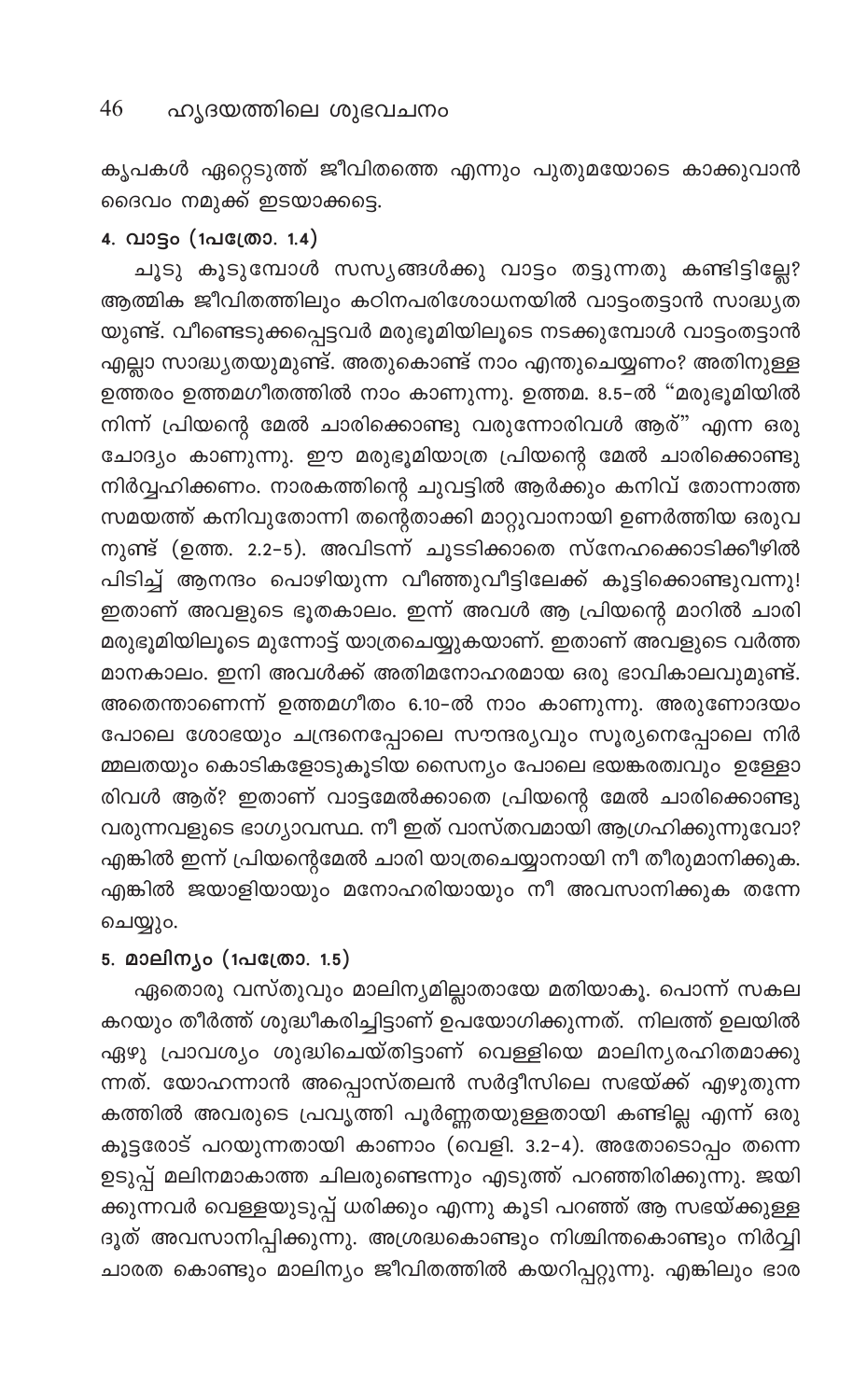പ്പെടേണ്ട. മാലിന്യപരിഹാരത്തിനായി ക്രൂശിൽ തുറന്ന ഒരു ഉറവയുണ്ട്. " അന്നാളിൽ…പാപത്തിന്റെയും മാലിന്യത്തിന്റെയും പരിഹാരത്തിനായി ഒരു ഉറവ തുറന്നിരിക്കും" (സെഖ. 13.1).

ആ ഉറവയിൽ ചെന്ന് കഴുകി മാലിന്യം മാറ്റാൻ അവിടന്ന് അലിവോടെ നമ്മെ ഉദ്ബോധിപ്പിക്കുന്നു.

പ്രിയ ദൈവപൈതലേ, കറ, ചുളുക്കം, ക്ഷയം, വാട്ടം, മാലിന്യം തുട ങ്ങിയവ ഒന്നുമില്ലാതെ ശുദ്ധവും ശുഭ്രവും നിഷ്കളങ്കവുമായി നമ്മുടെ ജീവിതം കാണപ്പെടുവാൻ അവിടന്ന് ഇടയാക്കട്ടെ.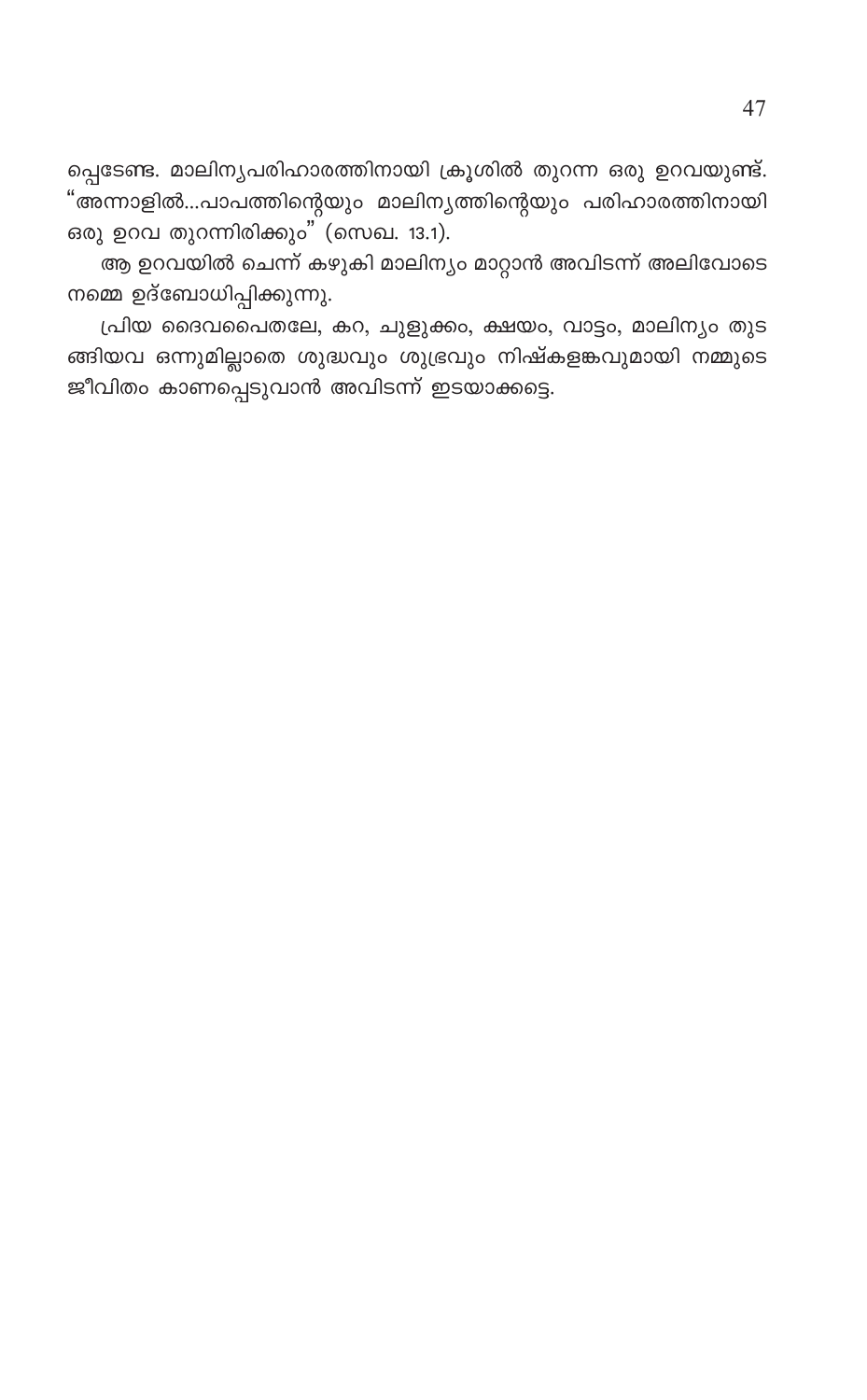# 48 ഹൃദയത്തിലെ ശുഭവചനം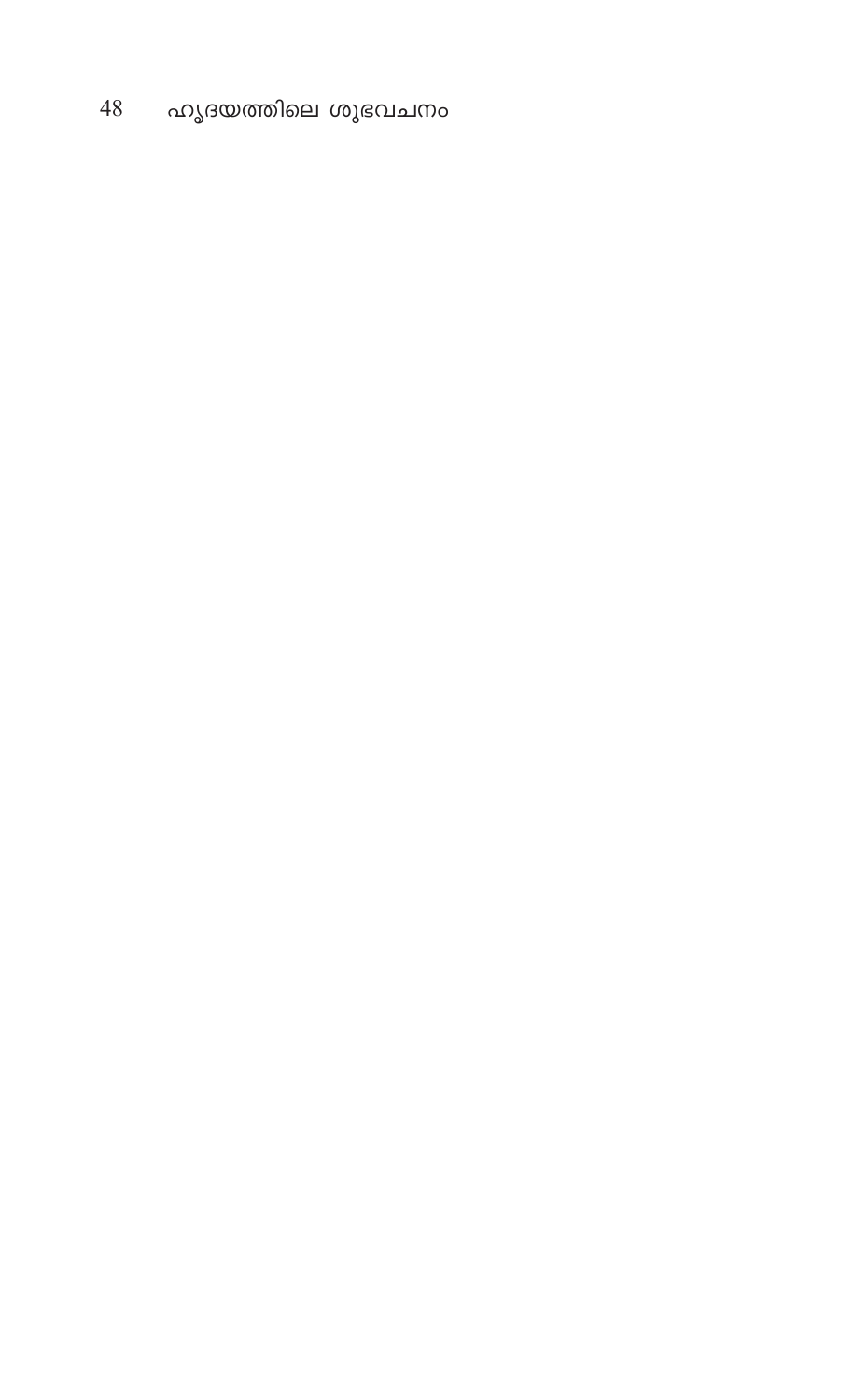5

# എന്റെ ഹൃദയം ശുഭവചനത്താൽ കവിയുന്നു

എന്റെ ഹൃദയം ശുഭവചനത്താൽ കവിയുന്നു. എന്റെ കൃതി രാജാവിനു വേണ്ടിയുള്ളത് എന്ന് ഞാൻ പറയുന്നു. എന്റെ നാവ് സമർത്ഥനായ ലേഖ കന്റെ എഴുത്തുകോൽ ആകുന്നു. നീ മനുഷ്യ പുത്രന്മാരിൽ അതിസുന്ദ രൻ. ലാവണ്യം നിന്റെ അധരങ്ങളിന്മേൽ പകർന്നിരിക്കുന്നു. അതുകൊണ്ട് ദൈവം നിന്നെ എന്നേക്കും അനു ഗ്രഹിച്ചിരിക്കുന്നു. വീരനായുള്ളോവേ, നിന്റെ വാൾ അരെക്ക് കെട്ടുക. നിന്റെതേജസ്സും നിന്റെ മഹിമയും തന്നേ. സത്യവും സൗമ്യതയും നീതിയും പാലിക്കേണ്ടതിന് നീ മഹിമയോടെ കൃതാർത്ഥനായി വാഹനമേറി എഴുന്നെള്ളുക, നിന്റെ വലങ്കൈ ഭയങ്കര കാര്യങ്ങളെ നിനക്ക് ഉപദേശിച്ച് തരുമാറാകട്ടെ (സങ്കീ. 45.1-4).

മനോഹരമായ ഈ സങ്കീർത്തനത്തിലെ ആദ്യത്തെ നാലു വാക്യങ്ങൾ മാത്രം ചിന്തിക്കാനായി തിരഞ്ഞെടുക്കുകയാണ്. ഇത് എഴുതിയത് കോ രഹ്പുത്രന്മാരാണ്. അവരുടെ അവസ്ഥ എന്താണെന്നും അത് എങ്ങനെ സംഭവിച്ചു എന്നുമൊക്കെ സംഖ്യ 16–ാമദ്ധ്യായത്തിൽ കാണുന്നുണ്ട്. കോര ഹിന്റെ നേതൃത്വത്തിൽ ഒരു വലിയ മത്സരം മോശെക്കു വിരോധമായി നടന്നു. ദാഥാൻ, അബീരാം എന്നിവരും കൂട്ടത്തിൽ കൂടി. ദൈവം ഒരു അപൂർവ്വകാര്യം ചെയ്ത് ആ മത്സരം അമർത്തി. ഭൂമി വായ് പിളർന്ന് ആ മൂന്നു പേരെയും അവരുടെ കുടുംബങ്ങളെയും അവരോടു ചേർന്നിട്ടുള്ള എല്ലാവരെയും അവരുടെ സർവ്വസമ്പത്തോടും കൂടെ വിഴുങ്ങിക്കളഞ്ഞു. എന്നാൽ കോരഹിന്റെ പുത്രന്മാർ മാത്രം ആ കൂട്ടത്തിൽ ചേരാതെ മാറിക്ക ളഞ്ഞു. സംഖ്യ 26.11-ൽ പറയുന്നത് അവർ ഒരു അടയാളമായിത്തീർന്നു എന്നത്രേ. അതായത് അവരെക്കാണുമ്പോൾ ദൈവത്തോട് മത്സരിച്ചാൽ ഇങ്ങനെയിരിക്കും എന്ന് എല്ലാവരും മനസ്സിലാക്കി. മാതാപിതാക്കളും ഉറ്റ വരും സമ്പത്തും എല്ലാം നഷ്ടപ്പെട്ട് അനാഥരായി ദൈവത്തെ മാത്രം ആശ്ര യിച്ചുവന്ന ആ കോരെഹ്പുത്രന്മാരുടെ ജോലി എന്താണെന്നോ? സമാഗ മനകൂടാരത്തിന്റെ വാതിൽകാവൽക്കാർ എന്നതായിരുന്നു. ഇന്നത്തെ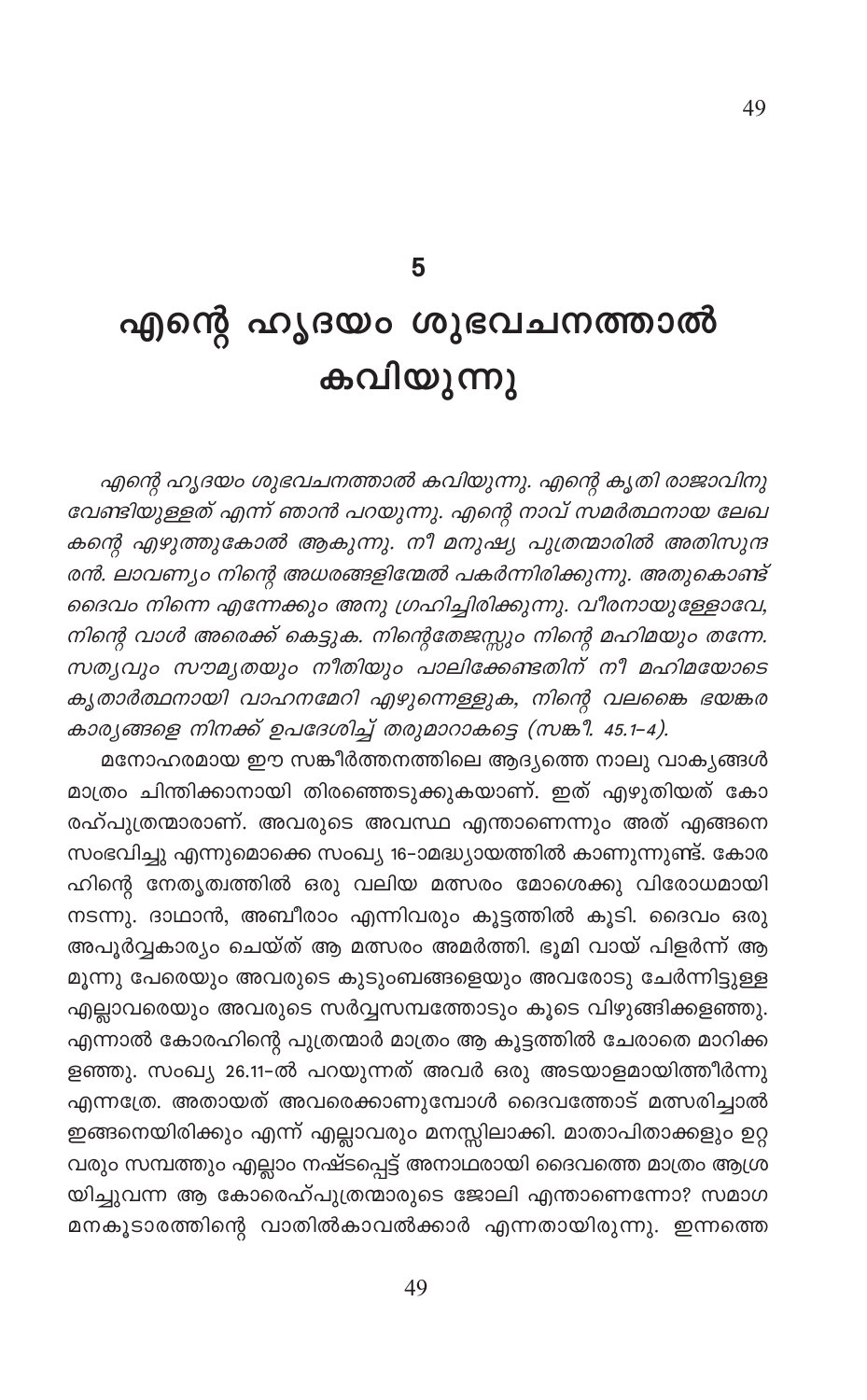കാലത്തെ ഭാഷയിൽ പറഞ്ഞാൽ സെക്യൂരിറ്റിപ്പണി! ഒരു സ്ഥാപനത്തിലെ ഏറ്റവും ശമ്പളം കുറവുള്ള ജോലി കാവൽക്കാർക്കാണ്. പക്ഷേ, അവരുടെ സേവനം വളരെ വിലപ്പെട്ടതാണു താനും! അകത്തു നടക്കുന്ന യാതൊരു പരിപാടിയിലും നേരിട്ട് പങ്കെടുക്കാൻ അവർക്കാകുകയുമില്ല. എങ്കിലും കോരഹ്പുത്രന്മാരുടെ ആത്മാവിന്റെ ദാഹവും ആരാധനയുമെല്ലാം അവർ രചിച്ച സങ്കീർത്തനങ്ങളിൽ നിഴലിച്ചു കാണാം. അവയിലൊന്നാണ് 45–ാം സങ്കീർത്തനം.

45-ാം സങ്കീർത്തനം തുടങ്ങുന്നതുതന്നെ *എന്റെ ഹൃദയം ശുഭവച നത്താൽ കവിയുന്നു* എന്ന മുഖവുരയോടെയാണ്. വാസ്തവത്തിൽ അവരുടെ അനുഭവവും പറയാനുള്ള കാര്യങ്ങളുമെല്ലാം ഒരു ട്രാജഡി യല്ലേ? പക്ഷേ, അവരുടെ ഹൃദയം നിറഞ്ഞുകവിയുന്നതാണ് അവരുടെ വായ് പ്രസ്താവിക്കുന്നത്. അത് ശുഭവചനമാണ്. അനേകരെ ധൈര്യ പ്പെടുത്തുന്നതും സന്തോഷിപ്പിക്കുന്നതും ബലപ്പെടുത്തുന്നതുമായ ദൈവ വചനമാണ് അവർക്കു പറയാനുള്ളത്. അവരുടെ അധരങ്ങളിൽനിന്ന് പുറപ്പെടുന്നത് മുഴുവൻ രാജാവിനുവേണ്ടി മാത്രമുള്ള വചനമാണ്. അവ രുടെ നാവ് ദൈവമഹത്വത്തിനായി മാത്രം മാറ്റിവെച്ചിരിക്കുകയുമാണ്. മൂന്ന് വാക്കുകൾ ശ്രദ്ധിച്ചാലും.

| കവിയുന്നു | -- | Think God's Word |
|-----------|----|------------------|
| പറയുന്നു  | -- | Speak God's Word |

Act on God's Word ആകുന്നു

അപ്പോൾ ഏതൊരു വ്യക്തിക്കും ദൈവത്തിന്റെ ഏറ്റവും നല്ലത് അനു ഭവിക്കാൻ സാധിക്കും.

ദൈവവചനം സംസാരിക്കുന്നത് ഏറ്റവും നല്ലത്. ദൈവം ഇസ്രായേൽ മക്കൾക്ക് കൊടുത്ത കൽപ്പന ആവർത്തനം 6.6,7,8,9 വാക്യങ്ങളിൽ നാം കാണുന്നു. *ഇന്ന് നിന്നോടു കൽപ്പിക്കുന്ന ഈ വചനങ്ങൾ നിന്റെ ഹൃദയ* ത്തിൽ ഇരിക്കേണം. നീ അവയെ നിന്റെ മക്കൾക്ക് ഉപദേശിച്ച് കൊടുക്കു കയും നീ വീട്ടിൽ ഇരിക്കുമ്പോഴും വഴി നടക്കുമ്പോഴും കിടക്കുമ്പോഴും എഴുന്നേൽക്കുമ്പോഴും അവയെക്കുറിച്ച് സംസാരിക്കുകയും വേണം. അവയെ അടയാളമായി നിന്റെ കൈ മേൽ കെട്ടേണം. അവ നിന്റെ കണ്ണുകൾക്കു മദ്ധ്യേ പട്ടമായി ഇരിക്കേണം. അവയെ നിന്റെ വീട്ടിന്റെ 

(1) കോരഹ്പുത്രന്മാർക്കു പറയാനുള്ളത് അവരുടെ ഹൃദയത്തിൽ തട്ടിയാണ് അവർ പറയുന്നത്. തങ്ങളുടെ തകർച്ചയുടെ മദ്ധ്യത്തിൽ ഒരു കാര്യം അവർ കണ്ടെത്തി. പിറുപിറുത്ത്, കുശുമ്പു പറഞ്ഞ് യാതൊരു പ്രശ്നവും അനുഭവിച്ചിട്ടില്ലാത്ത മറ്റുള്ളവരെ നോക്കി സ്വയസഹതാപം പറഞ്ഞു പരിതപിക്കാനല്ല ദൈവം അവർക്ക് ജീവിതം നൽകിയത് എന്ന് അവർ കണ്ടെത്തി. പിന്നെയോ ഹൃദയം നിറഞ്ഞ നന്ദിയോടെ ആമോദ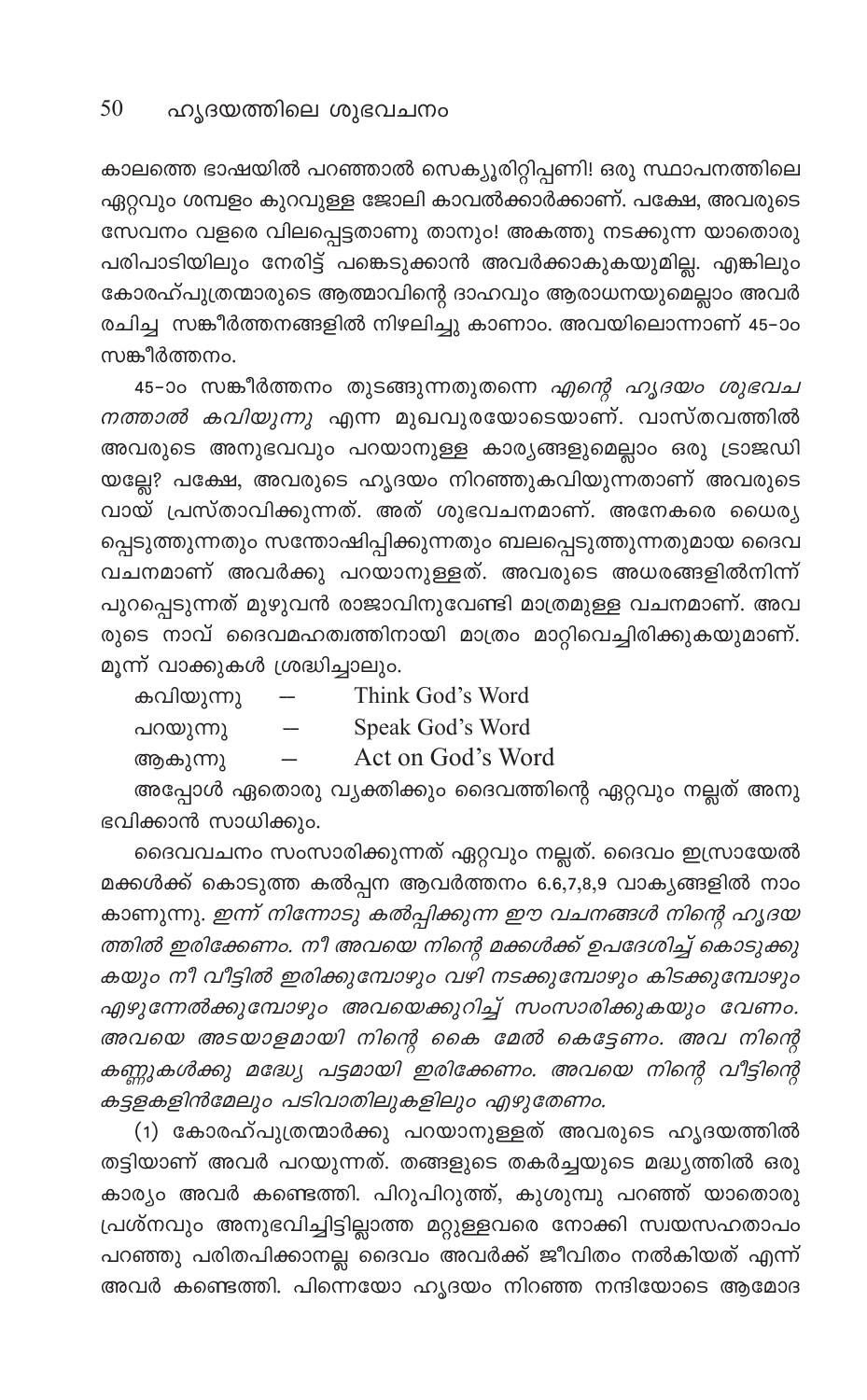ത്തോടെ ആനന്ദത്തോടെ ദൈവത്തെ സ്തുതിക്കാനാണ് ദൈവം ആയു സ്സ് തന്നത് എന്ന കണ്ടെത്തൽ അവരെ പുതിയ വ്യക്തിത്വമുള്ളവരാക്കി ത്തീർത്തു. അങ്ങനെ സ്തുതിക്കാൻ തുടങ്ങിയപ്പോൾ ഹൃദയം നിറഞ്ഞു കവിയാൻ തുടങ്ങി.

(2) അങ്ങനെ ഹൃദയം നിറഞ്ഞുകവിയാൻ തുടങ്ങിയപ്പോൾ അവർ ഒരു വസ്തുത മനസ്സിലാക്കി. അതായത് തങ്ങളുടെ കൃതി രാജാവിനുവേണ്ടി മാത്രമുള്ളതാണ്. തങ്ങളുടെ അധരങ്ങളിൽനിന്ന് പുറപ്പെടുന്നതൊക്കെ ദൈവത്തെ മഹത്വപ്പെടുത്താൻ മാത്രമുള്ളതാണ്.

(3) തങ്ങളുടെ നാവ് തങ്ങളെ വീണ്ടെടുത്തു നടത്തുന്ന പരിശുദ്ധാത്മാ വിന്റെ ഉപകരണം മാത്രമാണ്. പരിശുദ്ധാത്മാവിന്റെ പൂർണ്ണനിയന്ത്രണ ത്തിലുള്ള നാവാണ്.

ഇപ്രകാരമുള്ള കാഴ്ചപ്പാട് കിട്ടിയപ്പോൾ, അവർ പൂർണ്ണമായും ദൈ വത്തിന് തങ്ങളെത്തന്നെ സമർപ്പിച്ചു. അപ്പോൾ അനർഗ്ഗളമായ ഒരു ഒഴുക്കു പോലെ തങ്ങളുടെ ദൈവത്തെക്കുറിച്ച് മനോഹരമായ കാര്യങ്ങളാണ് തങ്ങളുടെ നാവിലൂടെ ഒഴുകിവന്നത്. നമ്മുടെ ദൈവത്തിന്റെ മഹത്വത്തെ ക്കുറിച്ച് വിലയേറിയ ആറു കാര്യങ്ങൾ അവർ കണ്ടെത്തി.

 $(i)$  നീ മനുഷ്യപുത്രന്മാരിൽ അതിസുന്ദരൻ. ഉത്തമഗീതത്തിൽ ശൂനേം കാരത്തിയോട് യെരുശലേം പുത്രിമാർ ഇവളുടെ പ്രിയന് എന്തു വിശേ ഷതയാണുള്ളത് എന്ന് അത്ഭുതത്തോടെ ചോദിക്കുന്നതായി കാണുന്നു. അപ്പോൾ അവൾക്കു പറയാനുള്ളത് തന്റെ പ്രിയൻ വെണ്മയും ചുവപ്പും ഉള്ളവൻ. പതിനായിരം പേരിൽ അതിശ്രേഷ്ഠനാണ് എന്നത്രേ (ഉത്ത. 5.10). വിശുദ്ധിയും വീണ്ടെടുപ്പും മുഖമുദ്രയാക്കിയ ശ്രേഷ്ഠനായവനാണ് നമ്മു ടെ ദൈവം! സ്വഭാവത്തിൽ, വിശുദ്ധിയിൽ, സ്നേഹത്തിൽ, കൃപയിൽ, കരു ണയിൽ എല്ലാം ശ്രേഷ്ഠനായവൻ അവിടന്നാണ്. ആ ദിവ്യസൗന്ദര്യത്തോട് കിടപിടിക്കുവാൻ ലോകത്തിൽ മറ്റാർക്കും സാദ്ധ്യമല്ല തന്നെ.

ദാവീദിന് ഒരേ ഒരു കാര്യം മാത്രമേ ആഗ്രഹമുള്ളൂ. തന്റെ ദൈവത്തിന്റെ മനോഹരത്വം കാണണം (സങ്കീ. 27.4). ജീവിതത്തിൽ ചില തീരുമാനങ്ങ ളെടുത്ത് ക്രമപ്പെടുത്തുന്നവർക്ക് രാജാവിനെ അവിടത്തെ സൗന്ദര്യത്തോടെ ദർശിക്കാം (യെശ. 33.15–17) എന്നും നാം വചനത്തിൽ കാണുന്നു. വെളിപ്പാട് ഒന്നാമദ്ധ്യായത്തിൽ അതിസുന്ദരനും തേജോമയനുമായ കർത്താവിന്റെ അംഗപ്രത്യംഗവർണ്ണനയുണ്ട്. അവിടന്ന് ജീവിതങ്ങളെ പണിതെടുക്കുന്ന വനും ഹൃദയങ്ങളെ തണുപ്പിക്കുന്നവനും വ്യക്തിത്വങ്ങളെ പുഷ്ടിപ്പെടു ത്തുന്നവനുമാണ്.

 $(i)$  ലാവണ്യം നിന്റെ അധരങ്ങളിന്മേൽ പകർന്നിരിക്കുന്നു. യേശു വിന്റെ വായിൽനിന്നു പുറപ്പെട്ട ലാവണ്യവാക്കുകൾ എന്ന് ലൂക്കോസ് 4.22-ൽ നാം കാണുന്നു. ഏതുതരത്തിലുള്ള വ്യക്തികളോടും ഇടപെടാൻ തക്കതായ കൃപയുള്ള വാക്കുകളാണ് യേശു സംസാരിക്കുന്നത്.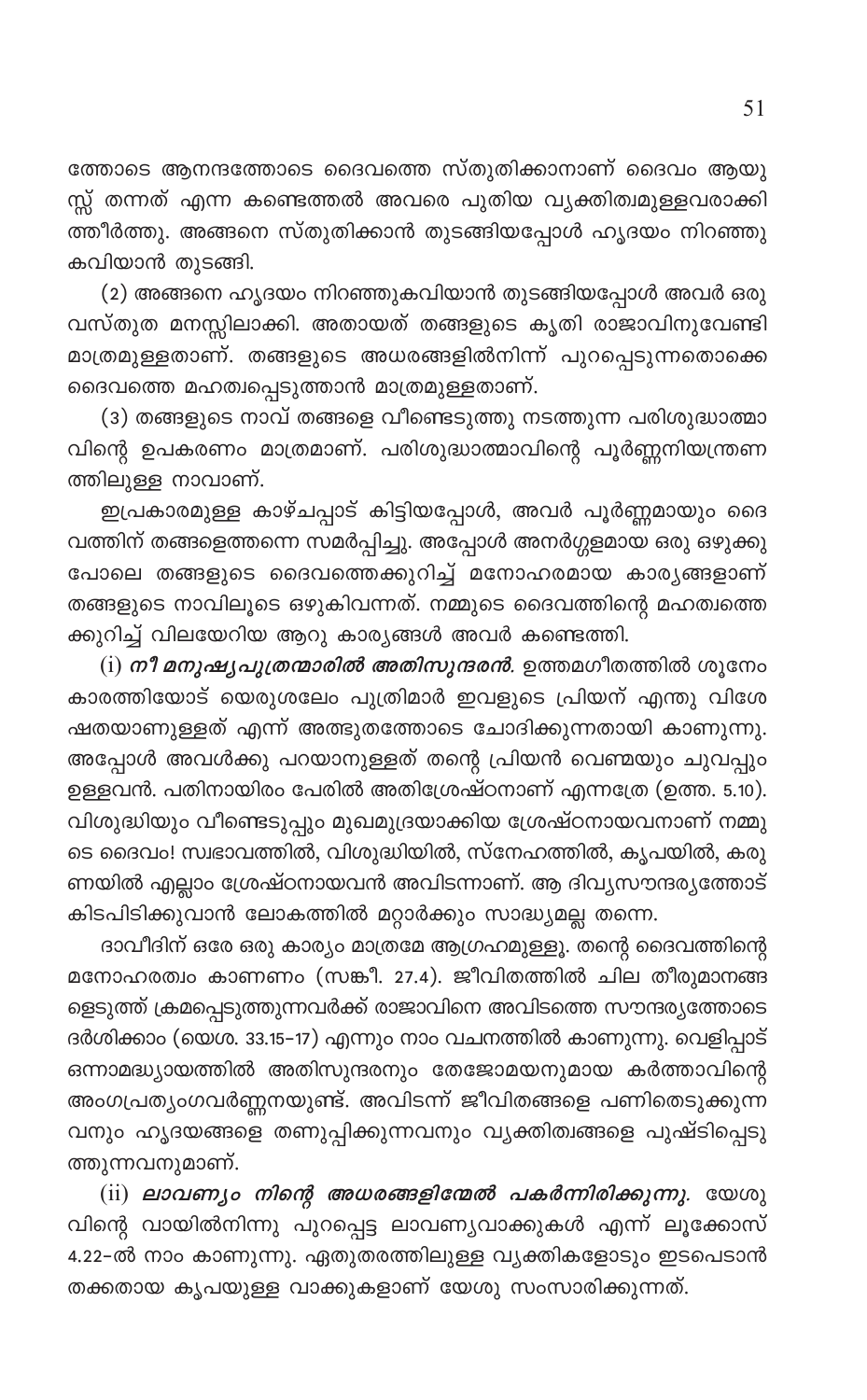തന്നെ സ്നേഹിക്കുന്നവരോട് ലാവണ്യവാക്കുകൾ. അശരണരോട് സാന്ത്വനവാക്കുകൾ. മനസ്താപമുള്ളവരോട് ധൈര്യപ്പെടുത്തുന്ന വാക്കുകൾ. ദുഃഖിക്കുന്നവരോട് ആശ്വാസത്തിന്റെ വാക്കുകൾ.

തന്നെ പരീക്ഷിക്കാനായി മാത്രം അടുത്തുവരുന്നവരോട് അതിനു തക്കതായ വാക്കുകൾ ബുദ്ധിയോടെ ഉപയോഗിക്കുന്നതായും നാം കാണു ന്നുണ്ട്. ചുരുക്കിപ്പറഞ്ഞാൽ ഏത് അവസരത്തിനും വേണ്ടിയതായ മനോ ഹരവാക്കുകൾ അവിടത്തേക്കുണ്ട്.

(iii) മൈ**വം നിന്നെ എന്നേക്കും അനുഗ്രഹിച്ചിരിക്കുന്നു**. എന്റെ രാജാ വായ കർത്താവ് എന്നും എന്നേക്കും ദൈവത്താൽ അഭിഷിക്ത നാണ്. അനുഗ്രഹിക്കപ്പെട്ടവനാണ്. അൽഫയും ഒമേഗയുമാണ്. ആദിയും അന്ത വുമാണ്. മരിച്ചവനായിരുന്ന് എന്നേക്കും ജീവിക്കു ന്നവനാണ്. മരണ ത്തിന്റെയും പാതാളത്തിന്റെയും താക്കോൽ അവിടന്നിനുണ്ട്. ഭൂമിയിലെ സകല ഉന്നതന്മാർക്കും മീതെ ജാഗരിക്കുന്ന അത്യുന്നതനാണ് (സഭാ. 5.8). നിത്യരാജത്വം അവിടത്തേക്കുള്ളത്. ഈ ലോകത്തിലും അധോലോകത്തി ലുമുള്ള സകല മുഴങ്കാലും മടങ്ങുന്ന നാമമാണ് (ഫിലി. 2.10).

 $(iv)$  സാക്ഷാൽ വീരനായിട്ടുള്ളവനാണ്. അവിടന്ന് വാളെടുക്കുന്ന വീരനാണ്. തേജസ്സും മഹിമയും അവിടത്തെ ചുറ്റിയിരിക്കുകയാണ്. തേജസ്സിന്റെ പ്രഭയും തത്വത്തിന്റെ മുദ്രയും അവിടന്നാണ്. (എബ്രാ. 1.3) സകലത്തെയും തന്റെ ശക്തിയുള്ള വചനത്താൽ വഹിക്കുന്നവനാണ്. മഹത്വവും ബഹുമാനവും അണിഞ്ഞവനാണ്. (എബ്രാ. 2.9).

 $(v)$  അവിടത്തെ സ്വഭാവവിശേഷം—സതൃവും സൗമൃതയും നീതിയും *പാലിക്കുന്നവൻ.* വഴിയും സത്യവും ജീവനുമായവൻ അവിടന്നു മാത്രം. സത്യത്തിനു സാക്ഷി നിൽക്കാൻ വന്നവൻ അവിടന്നു മാത്രം (യോഹ. 18.37). കൊല്ലുവാൻ കൊണ്ടുപോകുന്ന കുഞ്ഞാടിന്റെ സൗമൃത അവസാന ...<br>ത്തോളവും പ്രകടിപ്പിച്ചവനാണ് അവിടന്ന് (യെശ. 53.7). താൻ സൗമ്യതയും താഴ്മയുമുള്ളവനാകയാൽ തന്റെ നുകം ഏറ്റുകൊണ്ട് തന്നോടു പഠിപ്പിൻ എന്ന് ആഹ്വാനം ചെയ്തവനാണ് അവിടന്ന് (മത്താ. 11.29).

 $(vii)$  ഭയങ്കരകാര്യങ്ങളെ ഉപദേശിച്ചുതരുന്ന ഒരു വലക്കൈ അവിട *ത്തേക്കുണ്ട്.* അവിടത്തെ വലങ്കൈ മഹത്വമുള്ള വലങ്കൈയാണ് (പുറ. 15.6; സങ്കീ. 98.1). താങ്ങുന്ന വലങ്കൈയാണ് (സങ്കീ. 18.35). നിന്റെ വലങ്കൈ എന്നെ താങ്ങി, നിന്റെ സൗമൃത എന്നെ വലിയവനാക്കിയിരിക്കുന്നു. ദൈവം താങ്ങിയെങ്കിലേ വലിയവനാകുകയുള്ളൂ. സ്വയം വലിയവനാ കാൻ എല്ലാവരും മത്സരിക്കുന്ന കാലഘട്ടത്തിൽ എളിയവരെ വലിയവരാ ക്കാൻ മഹത്വമുള്ള ഭുജം ജാഗരിക്കുന്നു. അവിടന്ന് ഉറക്കത്തിൽ താങ്ങുന്ന ദൈവമാണ് (സങ്കീ. 3.5). സമാധാനത്തോടെ ഉണർന്നെഴുന്നേൽക്കുന്നത് അവിടത്തെ കൃപയാണ്. നീതിയുള്ള വലങ്കൈകൊണ്ട് താങ്ങും ശക്തീക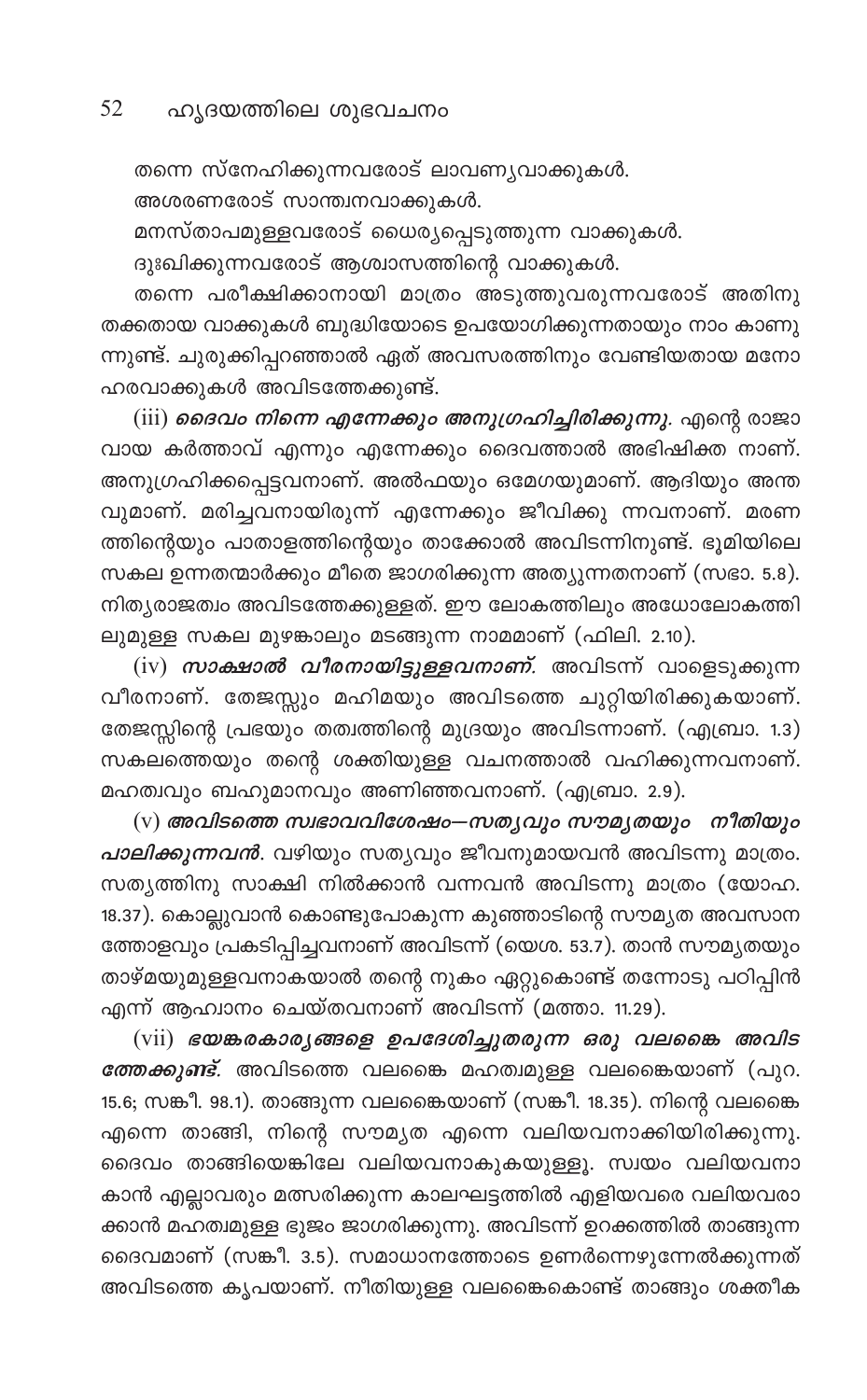രിക്കും. ഒറ്റക്കാരണം മാത്രം! നീ എന്റെ ദാസൻ, ഞാൻ നിന്നെ തിരഞ്ഞെ ടുത്തിരിക്കുന്നു! (യെശ. 41.10). അവിടന്ന് വലങ്കൈക്കു പിടിച്ചു നടത്തുന്ന ദൈവമാണ് (സങ്കീ. 73.23). അവിടത്തെ വലങ്കൈയിൽ ദീർഘായുസ്സു ണ്ടത്രേ (സദൃ. 3.16). അവിടത്തെ വലങ്കൈ രക്ഷിക്കുന്ന വലങ്കൈയാണ്. (സങ്കീ. 138.7). മോശയുടെ വലങ്കൈക്ക് അത്ഭുതം ഒന്നും പ്രവർത്തിക്കാൻ കഴിവില്ല. പക്ഷേ, തന്റെ മഹത്വമുള്ള ഭുജം മോശയുടെ വലങ്കൈക്കൽ അവിടന്ന് ചെല്ലുമാറാക്കി (യെശ. 63.12). പിന്നെ അത്ഭുതം നടന്നതിൽ എന്തെങ്കിലും അതിശയമുദോ?

അതേ, "എന്റെ ഹൃദയം ശുഭവചനത്താൽ കവിയുന്നു. എന്റെ കൃതി രാജാവിനുവേണ്ടിയുള്ളത് എന്ന് ഞാൻ പറയുന്നു. എന്റെ നാവ് സമർ ത്ഥനായ ലേഖകന്റെ എഴുത്തുകോൽ ആകുന്നു."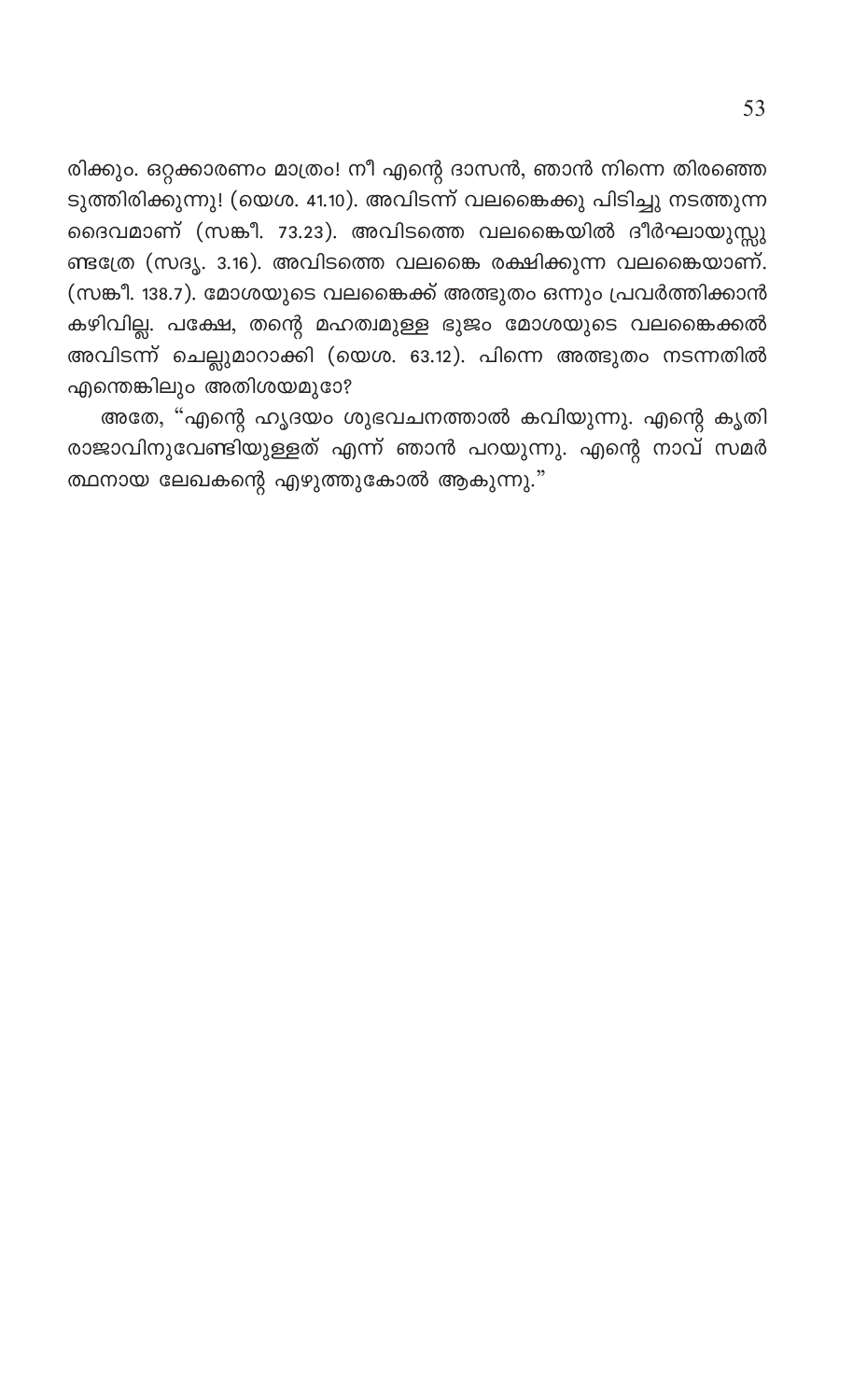# 54 ഹൃദയത്തിലെ ശുഭവചനം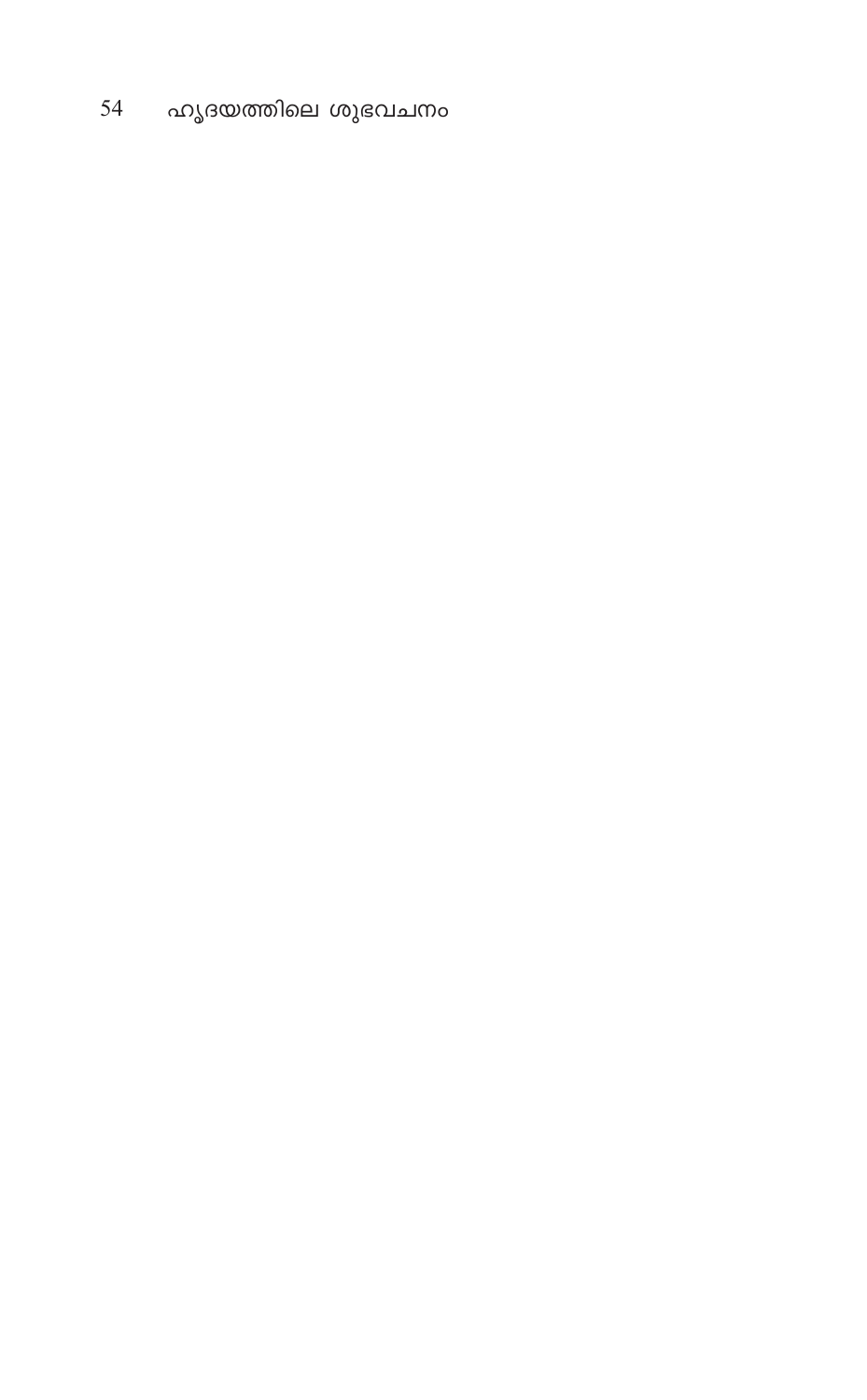6

# വശീകരിച്ച് മരുഭൂമിയിൽ കൊണ്ടുചെല്ലും

അതുകൊണ്ട് ഞാൻ അവളെ വശീകരിച്ച് മരുഭൂമിയിൽ കൊണ്ടു ചെന്ന് അവളോട് ഹൃദ്യമായി സംസാരിക്കും. അവിടെനിന്ന് ഞാൻ അവൾക്ക് മുന്തിരിത്തോട്ടങ്ങളെയും പ്രത്യാശയുടെ വാതിലായ ആഖോർതാഴ്വര യെയും കൊടുക്കും. അവൾ അവിടെ അവളുടെ യൗവ്വനകാലത്തിലെ ന്നപോലെയും അവൾ മിസ്രയീംദേശത്തുനിന്ന് പുറപ്പെട്ടുവന്ന നാളിലെ ന്നപോലെയും വിധേയ ആകും. അന്നാളിൽ നീ എന്നെ ബാലീ (ഉടയവൻ) എന്നല്ല ഈശീ (ഭർത്താവേ) എന്ന് വിളിക്കും എന്ന് യഹോവയുടെ അരു ളപ്പാട് (ഹോശേയ 2.14-16).

ഇവിടെ നാം യഥാസ്ഥാനത്തിന്റെ മനോഹരമായ ഒരു വാഗ്ദത്തം കാണുന്നു. ദൈവത്തെ വിട്ടകന്നുപോയ ജനത്തെ ഏതുവിധേനയും തന്നി ലേക്ക് വീണ്ടും അടുപ്പിക്കാൻ വെമ്പൽകൊള്ളുന്ന ഒരു ദീർഘക്ഷമയുള്ള ദൈവത്തെയാണ് ഹോശേയപ്രവാചകൻ നമ്മെ പരിചയപ്പെടുത്തുന്നത്. 

- 1. വശീകരിക്കും
- 2. മരുഭൂമിയിൽ കൊണ്ടുചെല്ലും.
- 3. ഹൃദ്യമായി സംസാരിക്കും.
- 4. അവൾക്ക് കൊടുക്കുന്ന പ്രതിഫലം
- 5. അവൾ പത്തെപ്പോലെയാകും

ഇവ ഓരോന്നോരോന്നായി നമുക്ക് ചിന്തിച്ചാലോ?

# 1. വശീകരിക്കും

ക്രിസ്തുവിന്റ സ്നേഹം ആകർഷിക്കുന്ന സ്നേഹമാണ്. അത് അനുഭ വിച്ചവർക്കു മാത്രമേ അതിന്റെ പ്രത്യേകത മനസ്സിലാകുകയുള്ളൂ. അല്ലാ .<br>അവർക്ക് ഇത് വലിയ വിഡ്ഢിത്തമായിട്ടു മാത്രമേ തോന്നുകയുള്ളൂ.

ഉത്തമഗീതം 1.4 ശ്രദ്ധിച്ചാലും. *നിന്റെ പിന്നാലെ എന്നെ വലിക്ക. നാം ഓടിപ്പോക!* ആകർഷണത്തിന്റെ തീവ്രത<sup>്</sup>വെളിപ്പെടുത്തുന്ന വരികളാണിവ.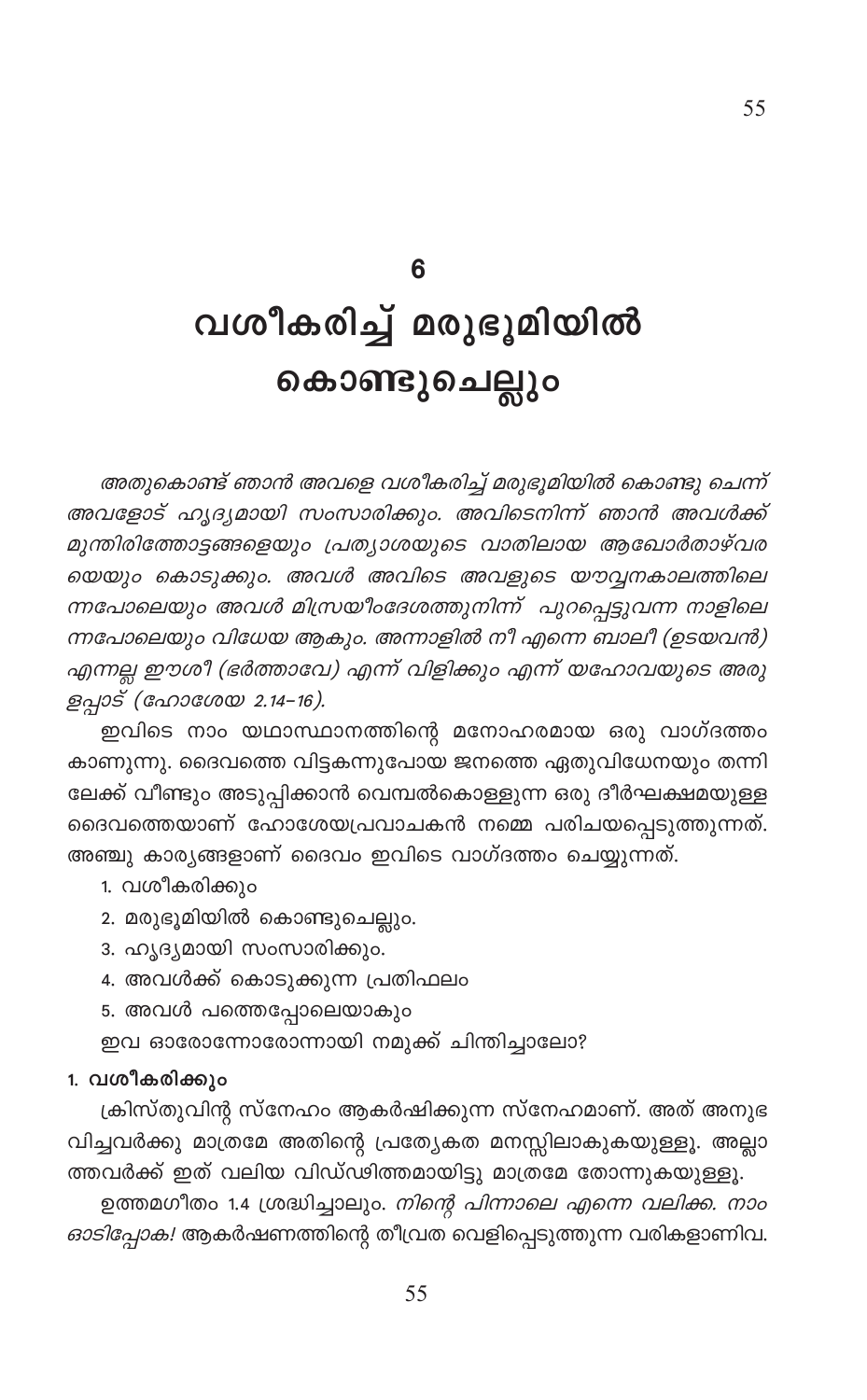ശലോമോന്റെ സകല സമ്പത്തിനും പ്രൗഢിക്കും അപ്പുറമായ ആകർഷണ മാണ് ശൂനേംകാരത്തിക്ക് ഇടയച്ചെറുക്കനോടുള്ളത്.

യിരെമ്യാവ് 31.3 ശ്രദ്ധിക്കുക. യിസ്രായേലിനെ നിത്യസ്നേഹം കൊണ്ട് സ്നേഹിച്ചിരിക്കുന്നതിനെ അവിടെ വർണ്ണിച്ചിരിക്കുന്നു. ഒരു സാഹചര്യ .<br>ത്തിനും വേർപെടുത്താൻ സാധിക്കാത്ത സ്നേഹമാണ് നിത്യസ്നേഹം. ഇതാണ് സ്രഷ്ടാവിനു നമ്മോടുള്ള സ്നേഹം.

വീണ്ടും ഹോശേയ 11.4 ശ്രദ്ധിച്ചാലും. മനുഷ്യപാശങ്ങൾകൊണ്ട് സ്നേഹ ബന്ധനങ്ങൾകൊണ്ട് തന്നെ ഞാൻ അവരെ വലിച്ചു. അതേ അദ്ധ്യായം 1 മുതൽ 4 വരെയുള്ള വാക്യങ്ങൾ നോക്കിയാൽ ഈ മഹാദൈവം വളരെ വലിയ കാര്യമാണുചെയ്തത്. (1) സ്നേഹത്തിന് പ്രതികരിക്കാൻ അറിയുന്ന തിനു മുൻപേ അവിടന്ന് സ്നേഹിച്ചു. (2) ബന്ധനത്തിൽനിന്ന് സ്വതന്ത്രരാകാൻ വിളിച്ചു. (3) നടപ്പാൻ ശീലിപ്പിച്ചു. (4) ഭുജങ്ങളിൽ എടുത്തു. (5) സൗഖ്യമാക്കി. (6) നുകം മാറ്റി തീനിട്ട് കൊടുത്തു. (7) അടിമച്ചങ്ങല നീക്കി സ്വതന്ത്രരാക്കി. (8) ആർത്തി തീർത്തു കൊടുത്തു. ഇതൊക്കെയായിട്ടും ഈ ദൈവത്തെ അവർ അറിഞ്ഞില്ല.

യോഹന്നാൻ 6.44 നോക്കുക. സ്വർഗ്ഗസ്ഥനായ പിതാവ് ആകർഷിച്ചിട്ട ല്ലാതെ ആർക്കും പുത്രന്റെ അടുക്കൽ വരുവാൻ കഴിയുകയില്ല. അപ്പോൾ ഒരു ആകർഷണം ഉണ്ടെന്നല്ലേ ധ്വനിക്കുന്നത്?

യോഹന്നാൻ 12-ന്റെ 32 ശ്രദ്ധിക്കുക. ഭൂമിയിൽനിന്ന് ഉയർത്തപ്പെ .<br>ട്ടാൽ എല്ലാവരെയും തങ്കലേക്ക് ആകർഷിക്കും എന്ന് പുത്രനായ യേശുകർത്താവ് പറയുന്നു. നൂറ്റാണ്ടുകളായി ഈ യാഥാർത്ഥ്യം നാം കണ്ടുകൊണ്ടിരിക്കുകയാണ്. അന്ധകാരത്തിന്റെയും മൂഢതയുടെയും അന്ധവിശ്വാസത്തിന്റെയും നടുവിൽ ബന്ധിതരായിരിക്കുന്ന അനേകരെ ആകർഷിച്ചുകൊണ്ടിരിക്കുന്ന ക്രിസ്തുവിന്റെ സ്നേഹം പോലെ ഒന്ന് ഈ ലോകത്തിൽ ഇല്ല. ലോകത്തിൽ ലഭ്യമായിരിക്കുന്ന സകലത്തിലും വലു താണ് ക്രിസ്തുവിന്റെ സ്നേഹം.

# 2. മരുഭൂമിയിൽ കൊണ്ടുചെല്ലും

(1) മരുഭൂമിയിൽ: മരുഭൂമിയുടെ അനുഭവം ജീവിതത്തിൽ അനിവാര്യ മാണ്. ഈ ഭൂമിയിൽ ആരും അത് സ്വതവേ ആഗ്രഹിക്കുന്നില്ല. എന്നിരു ന്നാലും ദൈവം തിരഞ്ഞെടുത്തവരും ദൈവം ഉപയോഗിച്ചിട്ടുള്ളവരുമായ എല്ലാവരും തന്നെ ജീവിതത്തിൽ മരുഭൂമിയുടെ അനുഭവത്തിൽക്കൂടെ .<br>എന്നെങ്കിലുമൊക്കെ കടന്നുപോയിട്ടുണ്ട്. യിസ്രായേല്യർ മിസ്രയീമിൽ നിന്ന് വിജയശ്രീലാളിതരായി പുറപ്പെട്ടപ്പോൾ കനാനിൽ ചെല്ലാൻ എളുപ്പ വഴികൾ പലതുണ്ടായിരുന്നു. എന്നാൽ ദൈവം നടത്തിയത് മരുഭൂമിയി ലൂടെ തന്നെയാണ്. അവർക്ക് എങ്ങനെയെങ്കിലും പാലും തേനും ഒഴു കുന്ന ദേശത്ത് എത്രയും പെട്ടെന്ന് എത്തിയാൽ മാത്രം മതി! ഇത്രയും മഹാത്ഭുതങ്ങൾ ചെയ്ത മഹാദൈവത്തിന് മരുഭൂമിയിലൂടെ നടത്താതെ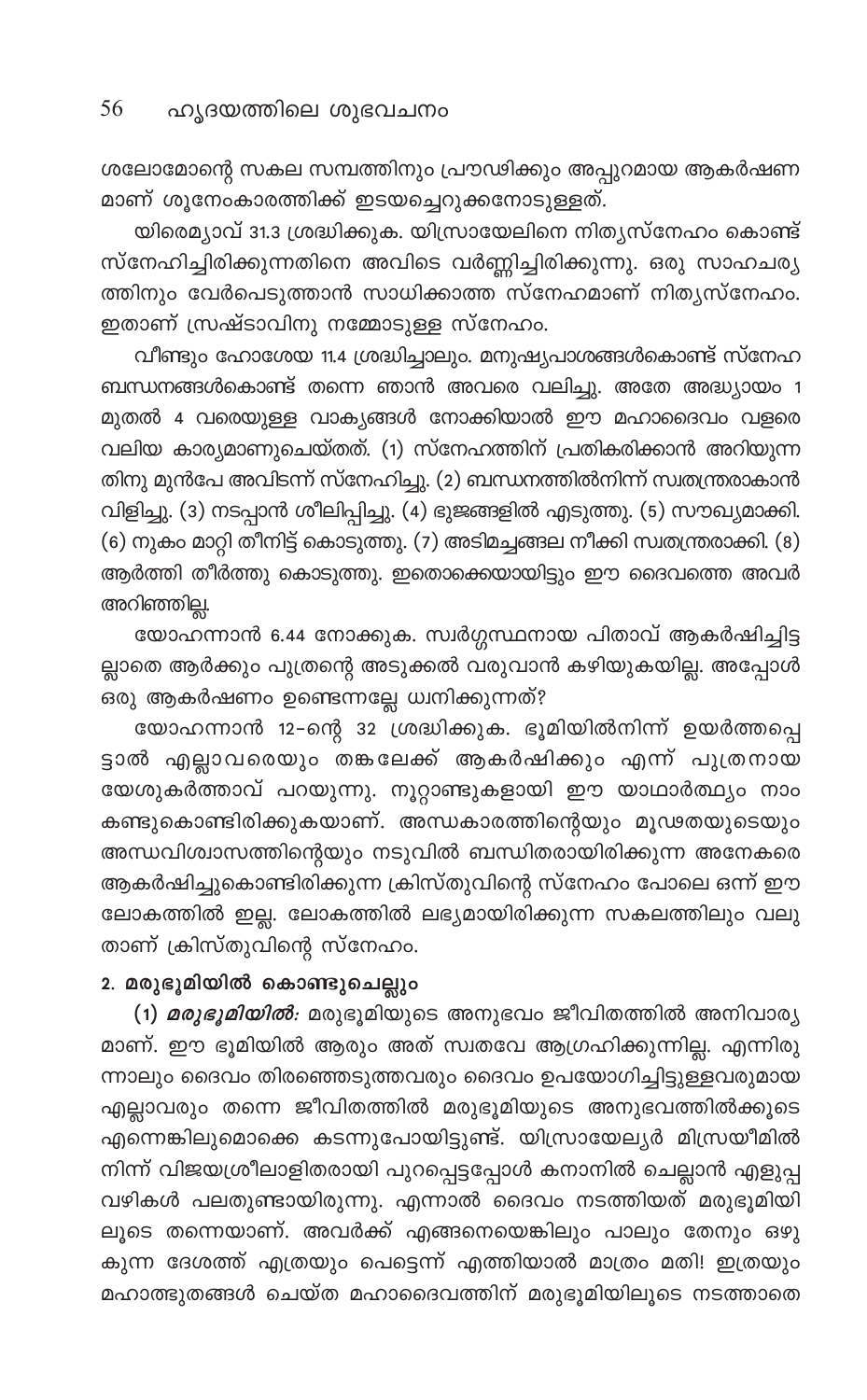വേഗം അവരെ കനാനിൽ കൊണ്ടുവന്നുകൂടേണ്ട എന്ന് ആരും ചിന്തിച്ചു പോകും. നീ വർഷങ്ങൾ അടിമകളായി കഷ്ടപ്പെട്ട് ജീവിച്ച അവർക്ക് നാ ളിതുവരെയും ജീവിതത്തിൽ ഒരു ക്രമീകരണമോ അഭ്യസനമോ ഒന്നും எருர்திது.

മാത്രവുമല്ല, മിസ്രയീം ദേശത്തെ മ്ലേച്ഛതകൾ എല്ലാം കണ്ടും കേട്ടും അവയുടെ ഭാഗഭാക്കായും തീർന്ന അവർക്ക് തെറ്റും ശരിയും എന്തെന്ന് ആരും പഠിപ്പിച്ചു കൊടുത്തിട്ടില്ല. ദൈവാനുഗ്രഹം പ്രാപിക്കത്തക്ക പ ക്വതയും പരിജ്ഞാനവും ഒന്നും പ്രാപിച്ചിട്ടേയില്ല. അനുഗ്രഹം അനുഭവി ക്കുന്നതിനു മുൻപേ അവരെ അതിനായി ഒരുക്കേണ്ടത് അത്യാവശ്യമല്ലേ? തന്റെ ജനത്തെ താൻ തിരഞ്ഞെടുത്തത് ഒരു പ്രത്യേക ഉദ്ദേശ്യത്തിനായി ട്ടാണ്. അവരെ തനിക്കായി വേർതിരിച്ചത് സ്വന്തജനവും ശ്രേഷ്ഠജനവും വിശുദ്ധജനവും ആയിത്തീരാനാണ്. അങ്ങനെയായിത്തീരാൻ വേണ്ടി അവർക്ക് അഭ്യസനം കൊടുത്തേ മതിയാകൂ. അതിന് പറ്റിയ കളരി മരു ഭൂമി തന്നെയാണ്.

വലിയ അനുഭവങ്ങൾ എല്ലായ്പ്പോഴും ഉത്തുംഗത്തിൽ തന്നെ തുടര ണമെന്നില്ല. മറുരൂപമലയിലെ അനുഭവം കഴിഞ്ഞ് താമസിയാതെ യേശു കർത്താവ് ക്രൂശിനെ അഭിമുഖീകരിച്ചു എന്ന് ഓർക്കുക. കെരീത്തിലെയും സാരെഫാത്തിലെയും കർമ്മേലിലെയും ശ്രേഷ്ഠമായ നടത്തിപ്പ് കഴിഞ്ഞ ഏലിയാവ് ചൂരച്ചെടിയുടെ തണലിൽ മരണം ആഗ്രഹിച്ചുപോകുന്ന സാഹ ചര്യത്തിലും എത്തിപ്പെടുന്നു. ദൈവത്തോട് പെനീയേലിൽവെച്ച് മല്ലു പിടിച്ച് ജയിച്ച യാക്കോബ് താമസിയാതെ ശേഖേമിൽ വളരെയധികം ന ഷ്ടം ഭവിച്ചവനായിത്തീരുന്നില്ലേ? സമൃദ്ധിയുടെ നടുവിൽ ദൈവശബ്ദം കേൾക്കാൻ വഴങ്ങാത്തവർ മരുഭൂമിയുടെ അനുഭവത്തിൽ അതിനായി കേഴുന്നവരായിത്തീരുന്നത് കണ്ടുവരാറില്ലേ?

(2) കൊണ്ടുചെല്ലും. ദൈവമക്കൾ ഏതു മരുഭൂമിയിലും തനിച്ചല്ല. മരുഭൂമിയിലേക്ക് അയച്ചു എന്നല്ല പറഞ്ഞിരിക്കുന്നത്. കർത്താവ് തന്നെ യാണ് കൊണ്ടുപോയത്. "നീ പൊയ്ക്കോ" എന്നു പറഞ്ഞ് മരുഭൂമിയിൽ തള്ളിവിടുന്ന അനുഭവമല്ല. മരുഭൂമിയുടെ അനുഭവം ഒരു പ്രത്യേക ഉദ്ദേ ശ്യത്തോടെ ദൈവത്താൽ നിയന്ത്രിക്കപ്പെട്ടിരിക്കുകയാണ്. നദികളിൽ കൂടെ കടക്കുമ്പോൾ നദി കവിയാതെ കരുതുന്നവനും തീയിലൂടെ കട ക്കുമ്പോൾ വെന്തുപോകാതെ കരുതുന്നവനുമായ ദൈവം മരുഭൂമിയിലും കൂടെയുണ്ട്. മരുഭൂമിയിൽ പകൽസമയം കഠിനചൂടാണെന്നും രാത്രി കൊടും തണുപ്പാണെന്നും അവിടന്നറിയുന്നു. ദാഹം ശമിപ്പിക്കാൻ മരു ഭൂമിയിൽ ഒരു വഴിയുമില്ലെന്നും അവിടത്തേക്കറിയാം. എന്നാൽ തന്റെ ജനം—തിരഞ്ഞെടുക്കപ്പട്ട തന്റെ ജനം—മരുഭൂമിയിലൂടെ നാൽപ്പതു വർഷം നടന്നപ്പോൾ അവിടന്ന് മരുഭൂമിയെ ജലതടാകമാക്കിമാറ്റി. അവരെ അനു ഗമിച്ച പാറയിൽനിന്ന് ദൈവം നദികളെ ഒഴുക്കിക്കൊടുത്തു! പകൽ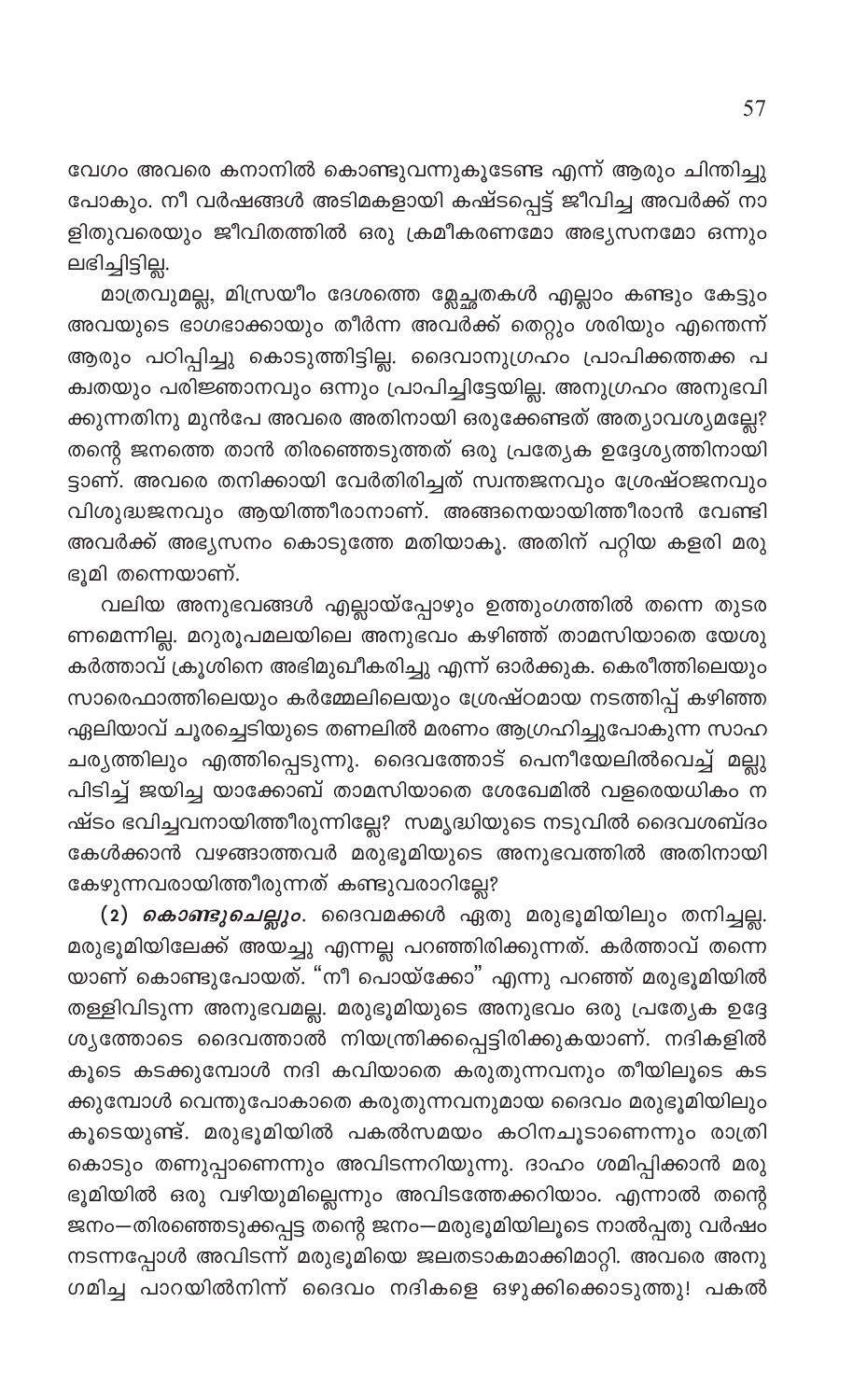മേഘസ്തംഭം ഒരു കുടപോലെ സൂര്യന്റെ കൊടും ചൂടിൽനിന്ന് അവരെ സംരക്ഷിച്ചു. രാത്രിയിൽ ദീപമായും പുതപ്പായും അവിടത്തെ സാന്നിദ്ധ്യം ദീപസ്തംഭമായി അവരോടുകൂടെയുായിരുന്നു.

## 3. ഹൃദ്യമായി സംസാരിക്കും

യാതൊരു ആശ്വാസവും തരാത്ത മരുഭൂമിയിൽ തണുപ്പിക്കുന്നത് ഒന്നുമില്ല. അങ്ങനെയുള്ള അന്തരീക്ഷത്തിലാണ് കുളിർമയുടെ വിലയറി യുന്നത്. സാധാരണ സമൃദ്ധിയുടെയും സന്തോഷത്തിന്റയും നടുവിൽ ദൈവശബ്ദം കേൾക്കാൻ ഒരുക്കമോ താൽപ്പര്യമോ സമയമോ ഇല്ല എന്നു ള്ളത് ഒരു യാഥാർത്ഥ്യം അല്ലേ? ദൈവശബ്ദം കേട്ടാൽ മാത്രം മതി എന്ന ഒരു മനോഭാവവും വരാറില്ലല്ലോ. ദൈവം ഇതറിഞ്ഞ് അവിടത്തേക്ക് നമ്മോട് ഇടപെടാൻ വേണ്ടി മാത്രമാണ് മരുഭൂമിയുടെ അനുഭവത്തിലേക്ക് നയിക്കുന്നത്.

ഏലിയാവ് ഏകനായി മരുഭൂമിയുടെ അനുഭവത്തിൽ ദുഃഖിച്ചും നിരാ ശപ്പെട്ടും നിന്നപ്പോൾ ആ മൃദുസ്വരം കേട്ടു. താൻ മരുഭൂമിയിൽ കിടന്നു മരിക്കേണ്ടവനല്ല എന്നും തന്റെ ശുശ്രൂഷ അവസാനിച്ചിട്ടില്ല എന്നും ഇനി യും പലതും ചെയ്തുതീർക്കാനുണ്ടെന്നും ദൈവം തന്നെ ഗ്രഹിപ്പിച്ചു. അവൻ ധൈര്യം പ്രാപിച്ച് മടങ്ങിവന്ന് പൂർവ്വാധികം ശക്തിയോടെ വേല ചയ്തു. മഗ്ദലനമറിയ ദുഃഖത്തോടെ കരഞ്ഞപ്പോൾ മറിയയേ എന്നുള്ള ഇമ്പസ്വരം കേട്ടു. അബ്രഹാം ഏകനായി ഇറങ്ങിത്തിരിച്ചപ്പോൾ പല തവണ ആ ശബ്ദം കേട്ടു. മരുഭൂമിയിൽ ഹാഗാർ ഏകയായി നിലവിളിച്ചപ്പോൾ, അതും ഒന്നല്ല രണ്ടു തവണ, അവളോട് ഇമ്പമായി സംസാരിക്കാൻവേണ്ടി വലിയവനായ ദൈവം തന്റെ ദൂതനെ അയച്ചില്ലേ? അവൾക്കുവേണ്ടി മാത്രം ഒരു ഉറവ തുറന്നുകൊടുത്ത് തണുപ്പിച്ചില്ലേ? കഴിഞ്ഞകാലത്ത് നീ യും എത്രയോ തവണ ആ ഇമ്പസ്വരം കേട്ടിരിക്കുന്നു. തന്റെ ജനം മരു ഭൂമിയിലൂടെ പോകുന്നത് അവിടന്ന് വീക്ഷിച്ചുകൊണ്ടിരിക്കുകയാണ്. പ്ര ശ്നങ്ങളുടെ നടുവിൽ ഭയപ്പെടുത്താനല്ല, ആശ്വസിപ്പിക്കാനും വിടുവിക്കാ നും ഒരുങ്ങിയിരിക്കുന്ന ഒരു ദൈവമത്രേ നമ്മുടെ ദൈവം. മരുഭൂമിയുടെ അവസ്ഥയിൽ മാത്രമേ ആ ഇമ്പസ്വരത്തിന്റെ ഹൃദ്യത മനസ്സിലാക്കാനും അംഗീകരിക്കാനും സാധ്യമാകുകയുള്ളൂ. ഈ ലോകത്തിൽ നമുക്ക് അനു ഭവിക്കാവുന്ന ഏറ്റവും ഭാഗ്യമേറിയ അനുഭവം ആ ഇമ്പസ്വരം കേൾക്കുന്ന താണ് എന്ന് ഓർക്കുക.

## 4. അവൾക്ക് കൊടുക്കുന്ന പ്രതിഫലം

എന്നും മരുഭൂമിയുടെ അനുഭവത്തിൽ സംസാരിച്ചുകൊണ്ടേയിരി ക്കുകയല്ല. അവിടന്നു മാത്രം അറിയുന്ന ഒരു കാലപരിധി മരുഭൂമിയുടെ അനുഭവത്തിനുണ്ട്. തനിക്ക് സംസാരിക്കാനുള്ളത് എല്ലാം അവളോടു പറഞ്ഞു. പഠിപ്പിക്കാനുള്ളതെല്ലാം പഠിപ്പിച്ചു. അവൾ ആ സന്ദർഭത്തിൽ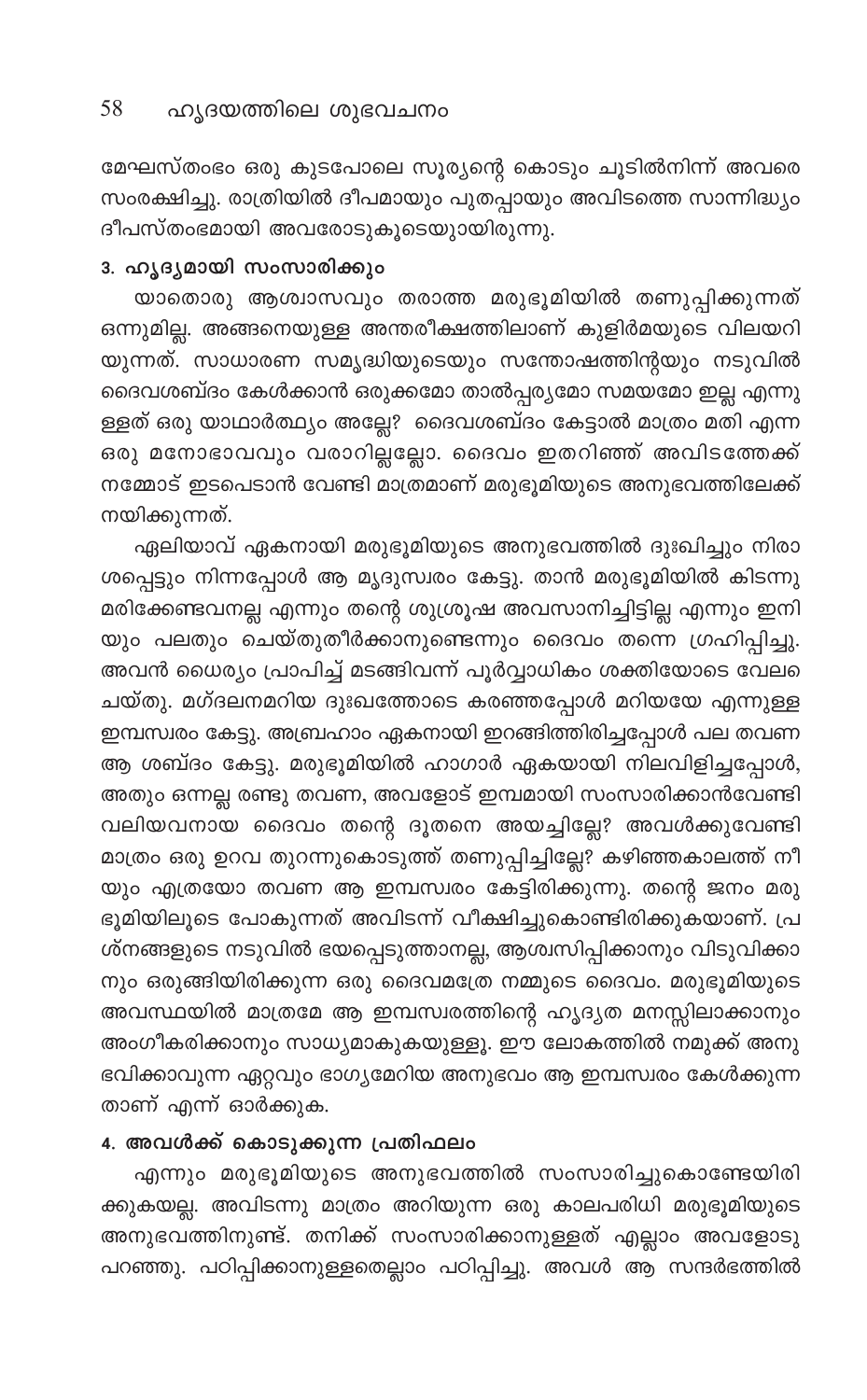പൂർണ്ണമായും വിധേയപ്പെട്ട് അവിടന്ന് സംസാരിച്ചതും പഠിപ്പിച്ചതും എല്ലാം ഹൃദയത്തിൽ ഒപ്പിയെടുത്തു. ഇനി അവളെ മരുഭൂമിയിൽനിന്ന് പുറത്തുകൊ ണ്ടുവരിക എന്നതാണ് അവിടന്നു ചെയ്യുന്നത്. നിരാശയിൽനിന്ന് ഉയർത്തി മുന്തിരിത്തോട്ടങ്ങളെയും ആഖോർതാഴ്വരയെയും കൊടുക്കുന്നു. കുളിർമ യുടെയും സമൃദ്ധിയുടെയും ഫലപുഷ്ടിയുടെയും പ്രതീകമായ മുന്തിരി ത്തോട്ടങ്ങളുടെ ഉടമസ്ഥാവകാശം കൊടുക്കുകയാണ്. നഷ്ടപ്പെട്ടത് മുഴു വൻ തിരിച്ചുനൽകുന്ന ദൈവമാണ് നമ്മുടെ ദൈവം. ഇനിയും അവൾക്ക് ഉത്തരവാദിത്വങ്ങളും ചുമതലകളുമുണ്ട്. അവയൊക്കെ അവൾ ഈ പുതിയ ബലത്തോടെ നിറവേറ്റട്ടെ. തീർന്നില്ല അവൾക്കുവേണ്ടി ഒരു പ്രത്യാശയുടെ വാതിൽ തുറന്നുകൊടുത്തു. ആഖോർതാഴ്വരയെ അവൾക്ക് കൊടുത്തു. യോശുവയുടെ നേതൃത്വത്തിൽ ജനം യോർദ്ദാൻ കടന്ന് ദൈവികപദ്ധതിയും ദൈവികനിയോഗവും അനുസരിച്ച് യെരീഹോപട്ടണം പിടിച്ചെടുത്തു. എങ്കിലും ആ പട്ടണം പൂർണ്ണമായി നശിപ്പിച്ച് ശപഥാർപ്പിതമാക്കാനാണ് ദൈവം കൽപ്പിച്ചത്. ആഖാൻ എന്നൊരാൾ ചില വസ്തുക്കൾ മോഷ്ടിച്ച് പാപം ചെയ്യുകയാൽ ദൈവകോപം ജനത്തിന്മേലുണ്ടായി. അടുത്ത യുദ്ധ ത്തിൽ അവർ പരാജിതരായി. തുടർന്ന് അവർ തങ്ങളെ ശോധന ചെയ്ത് ആഖാനെ പിടികൂടി കല്ലെറിഞ്ഞ് കൊന്നു. അവിടെ വളരെ കല്ല് കൂട്ടിവെച്ച് ആ സ്ഥലത്തിന് ആഖോർതാഴ്വര എന്ന് പേരും നൽകി. അങ്ങനെ യഹോ വയുടെ ഉഗ്രകോപം മാറി അവരോടൊപ്പം തന്റെ സാന്നിധ്യം അവർക്കു നൽകി. അവിടത്തെ സാന്നിധ്യവും സഹായവും മടക്കിനൽകാൻ നിമിത്ത മായതാണ് ആഖോർതാഴ്വര. ഇവിടെ ഇതാ മരുഭൂമിയിൽനിന്ന് അവൾക്ക് പ്രത്യാശയുടെ വാതിൽ തുറന്നുകൊടുക്കുന്നു. നീ എന്നും മരുഭൂമിയിൽ കിടക്കേണ്ടവളല്ല. നിന്നെക്കുറിച്ച് നിന്റെ ദൈവത്തിനു വലിയ പദ്ധതിയുണ്ട് എന്നല്ലേ അതിന്റെയർത്ഥം?

## 5. അവൾ പണ്ടത്തെപ്പോലെയാകും.

അവിടെ അവൾ തന്റെ യൗവ്വനകാലത്തെന്നപോലെയും മിസ്രയീ മിൽനിന്ന് പുറപ്പെട്ടുവന്ന നാളിലെന്നപോലെയും പാട്ടുപാടും എന്നത്രേ ഇംഗ്ലീഷിൽ കൊടുത്തിരിക്കുന്നത് (KJV). ചെങ്കടൽ കടന്നപ്പോൾ യിസ്രാ യേല്യരെല്ലാവരും സന്തോഷത്തോടെ പാട്ടു പാടി സ്തുതിച്ചത് പുറപ്പാട് 15-ാമദ്ധ്യായത്തിൽ കാണുന്നു. അന്ന് കഠിനമായ ബന്ധനത്തിൽനിന്ന് വിടുവിക്കപ്പെട്ടപ്പോൾ അവർക്ക് പാട്ടും സ്തുതിയും നൃത്തവും ഒക്കെ ഉണ്ടായിരുന്നു. പിന്നീട് എന്നോ അത് നഷ്ടപ്പെട്ടുപോയി. വീണ്ടും അതു പോലെ അവൾ സന്തോഷത്തിന്റെയും ആനന്ദത്തിന്റെയും പ്രകടനമായ പാട്ടുകൾ പാടുന്നത് മരുഭൂമിയുടെ അനുഭവത്തിൽ ദൈവവുമായി കൂട്ടിമു ട്ടിയ പ്പോൾ മാത്രമാണത്രേ! സന്തോഷം വരുമ്പോഴാണ് പാട്ടുകൾ വരുന്ന ത്. അവിടന്നുമായി ഏകാന്തതയിൽ സമയം ചെലവഴിച്ചപ്പോൾ നഷ്ടപ്പെട്ട പാട്ടും സന്തോഷവും ആനന്ദവും എല്ലാം തിരിച്ചുകിട്ടി.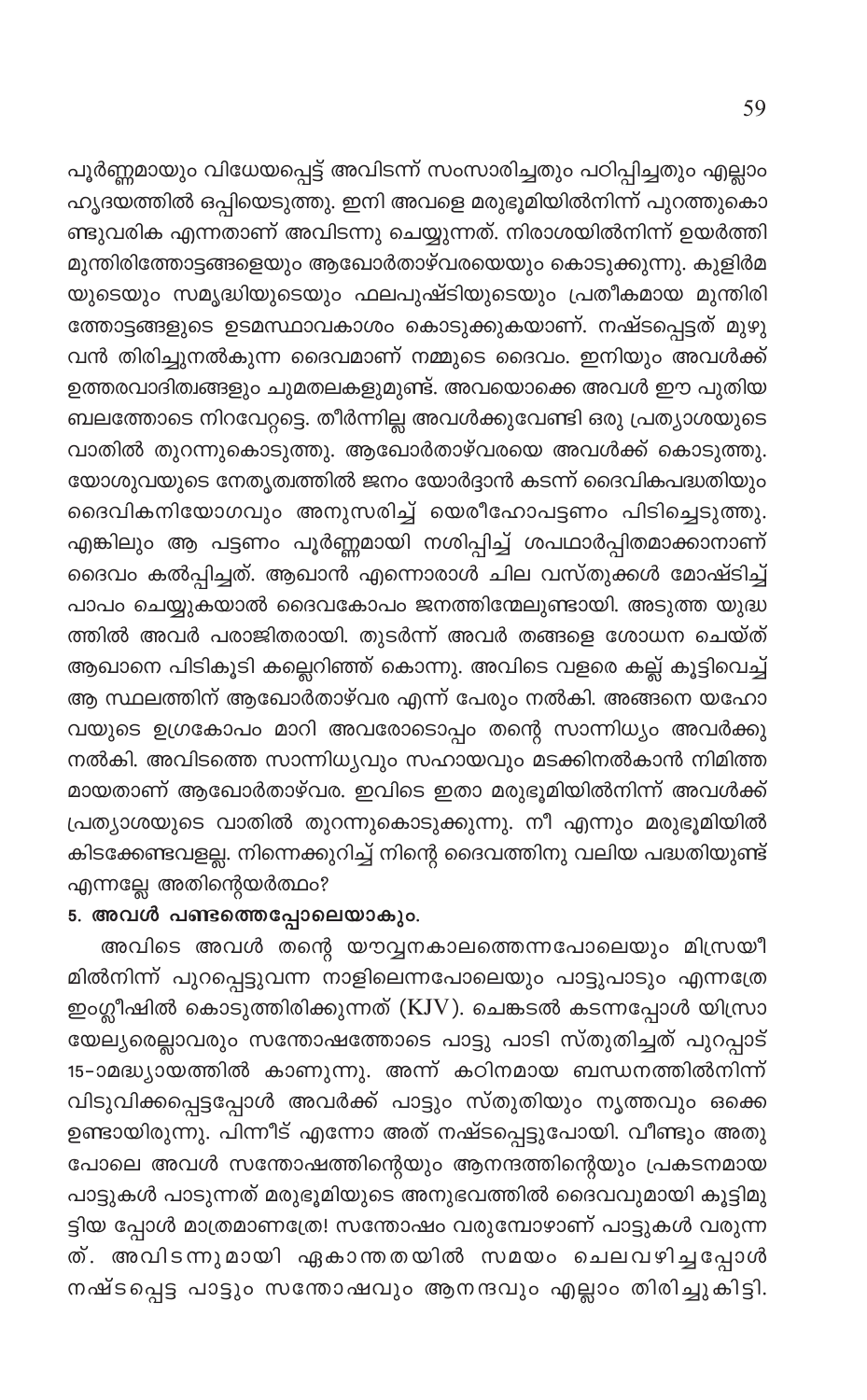ഇനിയവൾ പുതിയ അനുഭവങ്ങളിലൂടെ ദൈവത്തെ ഗാഢമായി രുചി ച്ചറിഞ്ഞുകഴിഞ്ഞു. ഇനിയവൾക്ക് യജമാനനോടുള്ള ദാസ്യമനോഭാവ മല്ല ദൈവത്തോട്. പിന്നെയോ വളരെ സ്നേഹിക്കുകയും കരുതുകയും ചെയ്യുന്ന ഭർത്താവിനോടെന്നപോലെയുള്ള ഗാഢവും വ്യക്തിപരവും ആഴത്തിലുമുള്ള പ്രേമബന്ധമാണ് ദൈവത്തോടുള്ളത്. ഇവിടെ ഇതാ ഒരു പരിപൂർണ്ണമായ യഥാസ്ഥാനത്തിന്റെ വഴികൾ ഒരുക്കിക്കിട്ടുന്നതായി നാം കാണുന്നുണ്ട്.

പ്രിയപ്പെട്ട ദൈവപൈതലേ, ഇന്ന് നീ മരുഭൂമിയുടെ അനുഭവത്തി ലാണോ? ഭയപ്പെടേണ്ട. നീ യഥാർത്ഥമായും അവിടത്തെ അനുഭവിച്ചറി .<br>യാനും നിന്നെ ആത്മികമായി പുതുക്കാനും ഉള്ള ഒരു അവസരമാണ് ഇത് എന്നോർത്ത് ധൈര്യപ്പെടുക.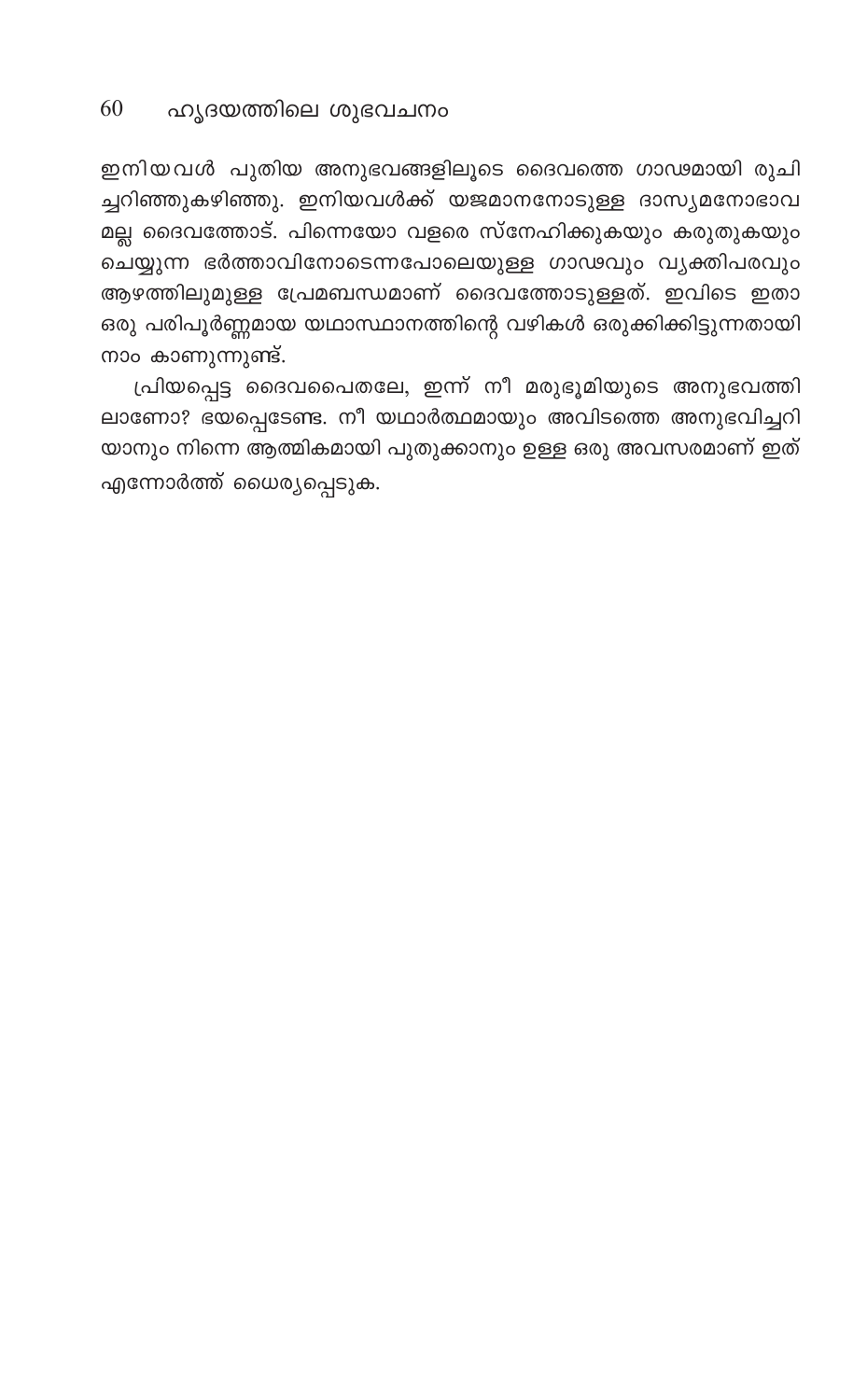$\overline{7}$ 

# നിന്നെത്തന്നെ സൂക്ഷിച്ചുകൊൾക

ദൈവം നമ്മുടെ ഉറങ്ങാത്തകാവൽക്കാരനായി രാത്രിയും പകലും നമ്മെ സൂക്ഷിക്കുന്നു എന്ന് തിരുവചനം പഠിപ്പിക്കുന്നു. വീഴാതെ വണ്ണം .<br>നമ്മെ കാത്ത് അവിടത്തെ മഹിമാസന്നിധിയിൽ കളങ്കമില്ലാത്തവരായി ആനന്ദത്തോടെ നിർത്തുവാൻ പ്രാപ്തനാണ് അവിടന്ന് (യൂദാ 24). ദൈവം നമ്മെ സൂക്ഷിക്കുന്നത് ഒരു വലിയ പദവിയാണെങ്കിലും ആ പദവി നാം പ്രാപിച്ചെടുക്കുവാൻ അൽപ്പമല്ലാത്ത ഒരുത്തരവാദിത്വം നമു ക്കുണ്ട്. ദൈവം നമുക്ക് തന്നിരിക്കുന്നത് സ്വതന്ത്രമായ ഇച്ഛാശക്തിയാണ്. തിരുഹിതം അവിടന്ന് നമ്മുടെമേൽ അടിച്ചേൽപ്പിക്കുകയില്ല. തിരുഹിത വുമായി നാം സഹകരിച്ചാൽ മഹാത്ഭുതങ്ങൾ നമ്മുടെ ജീവിതത്തിൽ നിവർത്തിക്കുവാൻ അവിടന്ന് ഒരുങ്ങിയിരിക്കുന്നു.

# 1. സകല ജാഗ്രതയോടും കൂടെ നിന്റെ ഹൃദയത്തെ കാത്തുകൊൾക  $(mg_{\lambda}$ . 4.23)

സദൃ. 4.21-ൽ ദൈവവചനങ്ങളെ ഹൃദയത്തിൽ നിറച്ചു സൂക്ഷിക്കു വാൻ പറഞ്ഞിരിക്കുന്നു. അവയെ കിട്ടുന്നവർക്ക് ജീവനും സർവ്വ ദേഹ ത്തിനും സൗഖ്യവും ആകുന്നു എന്നത്രേ പറഞ്ഞിരിക്കുന്നത്. വിലപ്പെട്ട ദൈവവചനങ്ങളെ നിന്റെ ഹൃദയത്തിൽ ശേഖരിച്ച് സകല ജാഗ്രതയോടും കൂടെ അതിനെ കാത്തുകൊൾക. ധൈര്യപ്പെടുത്തുന്നതും ബലപ്പെടു ത്തുന്നതും ആശ്വസിപ്പിക്കുന്നതും പ്രോത്സാഹിപ്പിക്കുന്നതും പണിതെടു ക്കുന്നതുമായ ദൈവവചനം കൊണ്ട് ഹൃദയം നിറയ്ക്കേണം. അപ്പോൾ ഭയവും ആകുലചിന്തയും നിന്നെ അലട്ടുകയില്ല. ജാഗ്രതയോടെ എന്ന് എടുത്തുപറയുന്നതിൽനിന്നും അവ നഷ്ടപ്പെടുവാനുള്ള സാദ്ധ്യതയുണ്ട് എന്നു ധ്വനിക്കുന്നില്ലേ? കയ്പ്പ് ഹൃദയത്തിൽ നിറയുമ്പോൾ ഹൃദയത്തെ ഭരിച്ചിരുന്ന ദൈവകൃപ നഷ്ടപ്പെട്ട് പോകുന്നു. ഇതിന് ഇടം കൊടുക്കാതെ കയ്പ്പുള്ള ചിന്ത വരുമ്പോൾ തന്നെ എല്ലാവരോടും സമാധാനം ആചരിച്ച്... എന്നു തുടങ്ങി ആരും ദൈവകൃപ വിട്ട് പിന്മാറുകയും വല്ല കൈപ്പുള്ള വേരും മുളെച്ച് കലക്കമുണ്ടാക്കി...കരുതിക്കൊൾവിൻ (എബ്രാ. 12.14–16)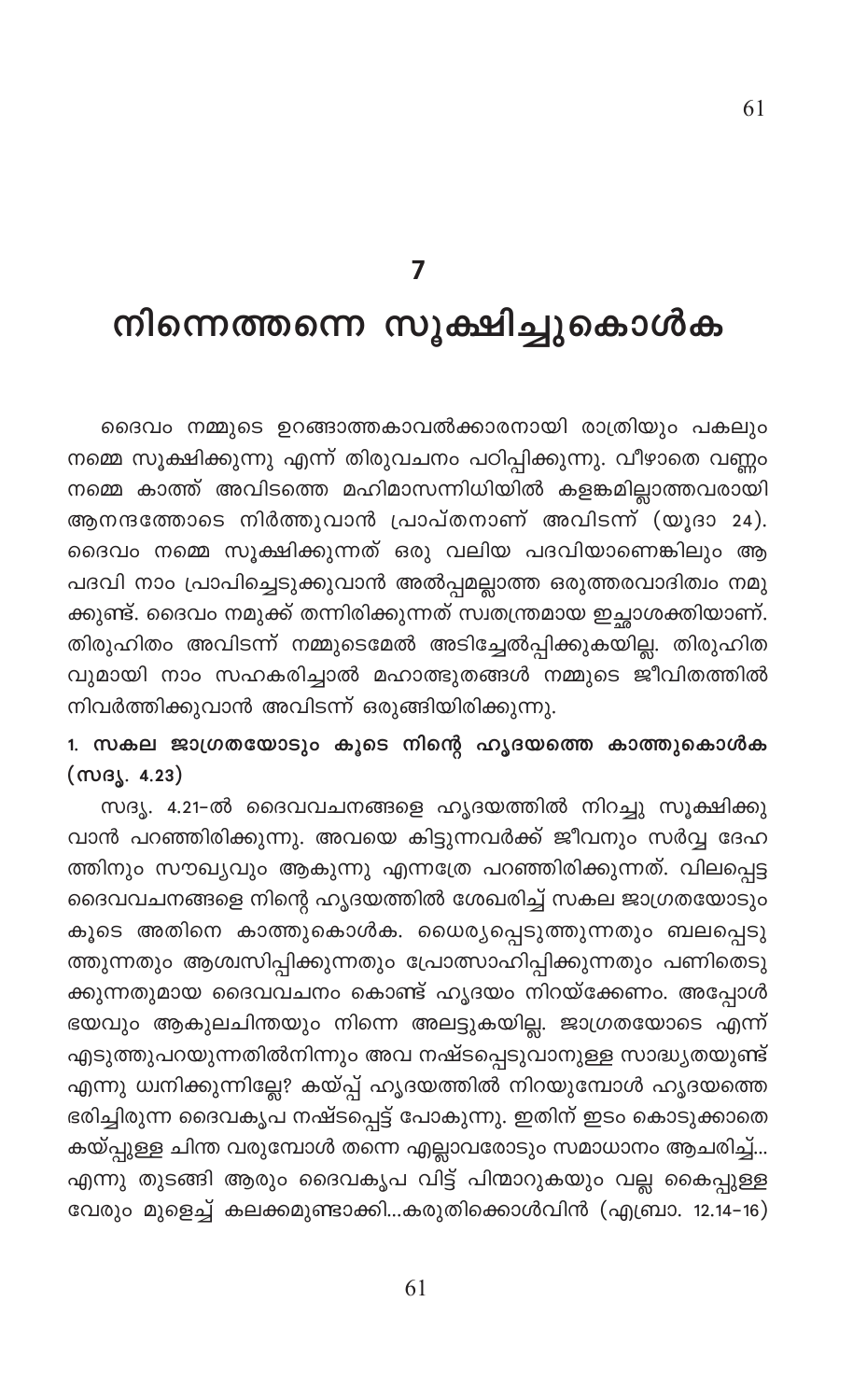എന്ന വചനംകൊണ്ട് ഹൃദയം നിറയ്ക്കണം. ഏകാന്തത തോന്നുമ്പോഴേ ഞാൻ നിന്നെ ഒരുനാളും കൈവെടിയുകയില്ല, ഉപേക്ഷിക്കുകയുമില്ല (എബ്രാ. 13.5) എന്ന ദൈവവചനം ധ്യാനിക്കണം. അപകർഷബോധം തളർത്തുമ്പോൾ ഞാൻ നിന്നെ വിലയേറിയവ നും മാന്യനുമായി സ്നേ ഹിച്ചിരിക്കയാൽ... (യെശ. 43.4) എന്ന വചനം കൊണ്ട് ഹൃദയം നിറയ്ക്ക ണം. ദൈവവചനത്തിലുള്ള മുറുകെപ്പറ്റുന്ന ആശ്രയത്താലല്ലാതെ നമുക്ക് ഹൃദയത്തെ ധൈര്യപ്പെടുത്തി മുമ്പോട്ടു ജീവിക്കാൻ സാധ്യമല്ല.

# 2. നിന്നെത്തന്നെ (നിന്റെ മനസ്സിനെ) ജാഗ്രതയോടെ കാത്തുകൊൾക (ആവ. 4.9) (Keep thy soul diligently-KJV)

കണ്ണാലെ കണ്ടിട്ടുള്ള കാര്യങ്ങൾ നീ മറക്കാതെയും നിന്റെ ആയുഷ് കാലത്തൊരിക്കലും അവ നിന്റെ മനസ്സിൽനിന്നു വിട്ടുപോകാതെയും ഇരി പ്പാൻ മാത്രം സൂക്ഷിച്ച് നിന്നെത്തന്നെ ജാഗ്രതയോടെ കാത്തുകൊൾക. ചിന്താശക്തിയുടെയും വിചാരത്തിന്റെയും ഇരിപ്പിടമായ മനസ്സിനെ അതു പോലെ കാക്കുക. ഓർമ്മയുടെ ഇരിപ്പിടം മനസ്സാണല്ലോ. നിന്റെ കഴിഞ്ഞ കാല ജീവിതത്തിൽ നീ അനുഭവിക്കുകയും പ്രാപിക്കുകയും ചെയ്ത സകല നന്മകളും മറക്കാതെയിരിപ്പാൻ പ്രത്യേകം സൂക്ഷിക്കുക. വലിയ വനായ ദൈവം അനവധി അത്ഭുതങ്ങളും അടയാളങ്ങളും പ്രവർത്തി ച്ചാണ് മിസ്രയീമിൽനിന്ന് ജനത്തെ പുറപ്പെടുവിച്ചത്. ലോകത്ത് ഇന്നു വരെ ഒരു ജാതിയും അനുഭവിച്ചിട്ടില്ലാത്ത അത്ഭുതകരമായ കരുതലാണ് അവർ അനുഭവിച്ചത്. അവരെ മുഴുവൻ കനാനിൽ കൊണ്ടുപോകാൻവേ ണ്ടിത്തന്നെയാണ് ദൈവം അവരെ മിസ്രയീമിൽനിന്ന് പുറപ്പെടുവിച്ചത്. ദൈവത്തിൽനിന്ന് അനുഭവിച്ച സകല നന്മകളും മറക്കുന്ന സ്വഭാവം വച്ചു പുലർത്തിയതുകൊണ്ട് അവരിൽ രണ്ടു പേർക്കു മാത്രമേ കനാനിൽ പ്ര വേശിക്കാൻ സാധിച്ചുള്ളൂ.

### 3. നിന്റെ അധരത്തെ സൂക്ഷിച്ചുകൊൾക (മീഖാ 7.5; സങ്കീ. 39.1)

ഒരു കടിഞ്ഞാണിട്ട് അധരത്തെ സൂക്ഷിച്ചുകൊൾക. നാം മിക്കപ്പോഴും പാപം ചെയ്യുന്നത് അധരംകൊണ്ടാണ്. നമ്മുടെ ധ്യാനത്തിങ്കൽ തീ കത്ത ണമെങ്കിൽ (സങ്കീ. 39.3) അധരങ്ങൾക്കു കടിഞ്ഞാണിടണം. ധ്യാനത്തിങ്കൽ തീ കത്തുമ്പോൾ നീ നാവെടുത്തു സംസാരിക്കണം. നിനക്കു കിട്ടിയ പു തിയ മർമ്മങ്ങളെ പ്രസ്താവിക്കണം. ഒരു വിടുവായന് ഒരിക്കലും ദൈവം ഉപയോഗിക്കുന്ന ഒരു മനുഷ്യനായിത്തീരാൻ സാധ്യമല്ല.

#### 4. നിന്റെ പ്രവൃത്തികളെ സൂക്ഷിച്ചുകൊൾക

ശത്രുക്കൾക്കു നേരെ പാളയമിറങ്ങുമ്പോൾ കൊള്ളരുതാത്ത കാര്യമൊ ന്നും ചെയ്യാതിരിപ്പാൻ നീ സൂക്ഷിച്ചുകൊള്ളണം (ആവ. 23.9).

ശത്രുക്കൾക്കുനേരെ പാളയമിറങ്ങുമ്പോൾ യുദ്ധംചെയ്യാൻ അതീവ ബലവും തയാറെടുപ്പും ആവശ്യമാണ്. നാം എന്നും ഒരു യുദ്ധക്കള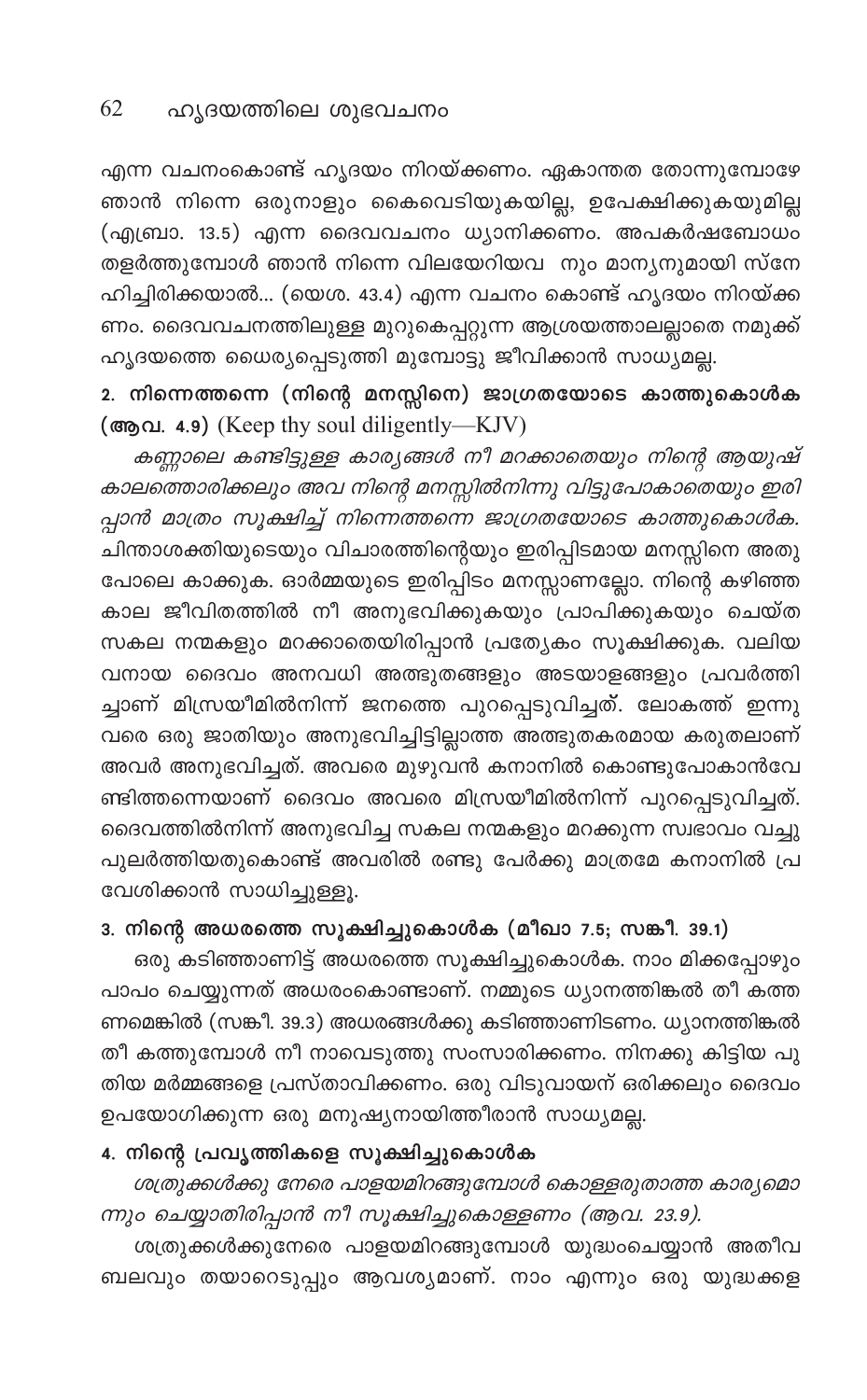ത്തിലാണ്. ലോകം, ജഡം, പിശാച് എന്നിവയോട് നിരന്തരമായ യുദ്ധം നമുക്കുണ്ട്. പ്രാർത്ഥനാജീവിതവും വിശ്വാസജീവിതവും ഇതിന് ഏറ്റവും അത്യാവശ്യമത്രേ. പ്രാർത്ഥനാ ജീവിതത്തിന് തുരങ്കംവെക്കുന്ന യാതൊരു പ്രവൃത്തിയും നിന്നിലുണ്ടാകാതെയിരിപ്പാൻ സൂക്ഷിച്ചുകൊൾക. പ്രാർത്ഥ നക്കോട്ടയിൽ വിടവുകൾ ഉണ്ടാകരുത്.

# 5. അവന്റെ കൽപ്പനകളെ പ്രമാണിപ്പാൻ സൂക്ഷിച്ചുകൊൾക (യോഹ. 14.15, 23; 10000 . 2.3; 5.3)

അനുസരണത്തിന്റെ പാതയിൽ നടക്കാൻ ഒട്ടും വൈമുഖ്യം കാ ണി ക്കരുത്. അനുസരണത്തിന്റെയും ആശ്രയത്തിന്റെയും പാതയിൽ എന്നും അനുഗ്രഹമുണ്ട്. "നിങ്ങൾ എന്റെ വചനത്തിൽ നിലനിൽക്കുന്നു എങ്കിൽ നിങ്ങൾ വാസ്തവമായി എന്റെ ശിഷ്യന്മാരായി സത്യം അറി യുകയും സത്യം നിങ്ങളെ സ്വതന്ത്രന്മാരാക്കുകയും ചെയ്യും" (യോഹ. 8.31). നിലനിൽക്കുന്ന സ്വാതന്ത്ര്യം അനുഭവിക്കണമെങ്കിൽ സത്യത്തിൽ നിലനിൽക്കണം. സത്യത്തിൽ നിലനിൽക്കണമെങ്കിൽ വചനത്തിൽ നില നിൽക്കണം. ആശ്രയവും അനുസരണവുമില്ലാതെ സ്വാതന്ത്ര്യം അനുഭ വിക്കാൻ സാധ്യമല്ല.

6. നിന്നെത്തന്നെ നിർമ്മലനായി സൂക്ഷിച്ചുകൊൾക (1തിമോ. 5. 23)

അവിടന്ന് വിശുദ്ധനാകുന്നതുകൊണ്ട് നാമും വിശുദ്ധരാകേണം എന്നാണ് ദൈവം നമ്മെക്കുറിച്ച് ആഗ്രഹിക്കുന്നത്. വിശുദ്ധമായി ജീവി ക്കുന്നതിന് ഒരു താൽപ്പര്യവും സാഹചര്യവും തരാത്ത ലോകത്തിൽ നാം ജീവിക്കുമ്പോൾ അവിടന്നിനോടുകൂടെ. അവിടന്നിൽ, അവിടന്നിനു വേണ്ടി ജീവിച്ചെങ്കിലേ വിശുദ്ധമായി ജീവിക്കാൻ സാധ്യമാകുകയുള്ളൂ. ഇത് നമ്മുടെ പൂർണ്ണ ഉത്തരവാദിത്തത്തിൽ പെട്ട കാര്യമാണ്. നിർമ്മലനാ യി ജീവിക്കുവാൻ ഹൃദയത്തിൽ ഒരു വാഞ്ഛ ഉണ്ടാകേണ്ടിയിരിക്കുന്നു. രാജാവിന്റെ ഭോജനം കൊണ്ടും അവൻ കുടിക്കുന്ന വീഞ്ഞുകൊണ്ടും തന്നെത്താൻ അശുദ്ധമാക്കുകയില്ല എന്ന് ദാനീയേൽ തന്നെത്താൻ ഹൃദയത്തിൽ നിശ്ചയിച്ചുവത്രേ (ദാനീ. 1.8). ദാനീയേലും സ്നേഹിതരും അങ്ങനെ നിശ്ചയിച്ചുറച്ചപ്പോൾ ദൈവം അവരെ മാനിച്ച് അത്ഭുതകരമായി ഉയർത്തി.

# 7. ദൈവത്തിൽനിന്ന് ജനിച്ചവൻ തന്നെത്താൻ സൂക്ഷിക്കുന്നു ദുഷ്ടൻ അവനെ തൊടുന്നതുമില്ല (1യോഹ. 5.18)

നമ്മുടെ പ്രതിയോഗിയായ പിശാച് അലറുന്ന സിംഹം എന്ന പോലെ ആരെ വിഴുങ്ങേണ്ടൂ എന്ന് തിരഞ്ഞ് ചുറ്റി നടക്കുന്നത്രേ (1പത്രോ. 5.8). അപ്പോൾ സംരക്ഷണമില്ലാതെ നിർവിചാരികളായി നടക്കുന്നവരാണ് ആദ്യം അവന് ഇരയാകുന്നത്. അതുകൊണ്ട് എപ്പോഴും അത്യുന്നതന്റെ മറവിൽ അഥവാ കുഞ്ഞാടിന്റെ രക്തവളപ്പിൽ തന്നെയായിരിക്കുവാൻ നീ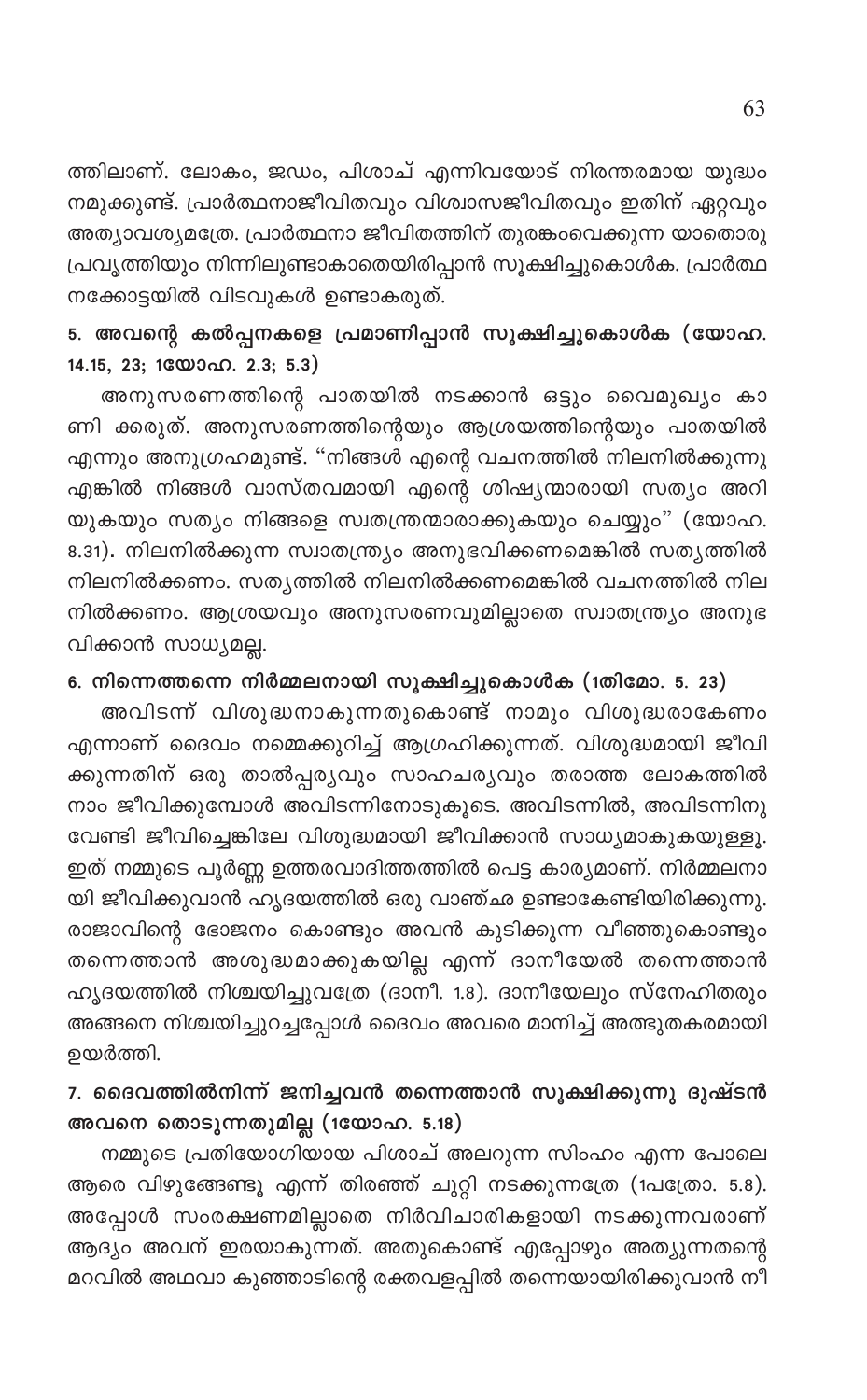പ്രത്യേകം ഉത്സാഹിക്കുകയും ശ്രദ്ധിക്കുകയും ചെയ്യുക. ഒരു ബാധയും അടുത്തുവരാത്ത മറവിൽ നിന്നെത്തന്നെ ഒളിപ്പിക്കുക. പിന്നെ ഒരിക്കലും ദുഷ്ടനു നിന്നെ തൊടുവാനേ സാധ്യമല്ലാ.

# 8. ലോകത്താലുള്ള കളങ്കം പറ്റാതെ നിന്നെത്തന്നെ കാത്തുകൊൾക (യാക്കോ. 1.27)

ശുദ്ധവും നിർമ്മലവുമായ ഭക്തി, ജീവിതത്തിൽ കൈവരിക്കാൻ ഉത്സാഹിക്കുക. പൗലോസ് തിമോഥെയോസിന് എഴുതുമ്പോൾ നമു ക്കെല്ലാവർക്കും അനുകരിക്കാൻ സാധ്യമായ ഒരു കാര്യം പറയുന്നത് ശ്രദ്ധിച്ചിട്ടുണ്ടോ? അതായത് ശുദ്ധഹൃദയം, നല്ല മനസ്സാക്ഷി, നിർ വ്യാ ജവിശ്വാസം എന്നിവയാൽ ഉളവാകുന്ന സ്നേഹമാണ് ജീവിത ത്തിൽ കാതലായി കാണേണ്ടത് എന്ന് എടുത്തു പറഞ്ഞിരിക്കുന്നു (1തിമോഥി. 1.5). ഈ കാര്യത്തിന് ജീവിതത്തിൽ ഊന്നൽകൊടുത്താൽ ജീവിതം അനുഗ്രഹസംപൂർണ്ണമായിരിക്കുമെന്നതിനു സംശയമേവേണ്ട. വീണ്ടും യാക്കോബ് പറയുന്നത് ശ്രദ്ധിക്കുക. അനാഥരെയും വിധവമാരെയും അവരുടെ സങ്കടത്തിൽ ചെന്നു കാണുകയും സഹായിക്കുകയും ചെയ്യുക (യാക്കൊ. 1.27). അവരിൽനിന്ന് നിനക്ക് തിരിച്ച് ഒന്നും പ്രതീക്ഷിക്കാൻ വകയില്ലല്ലോ. തിരിച്ചു കിട്ടുന്ന ഇടങ്ങളിൽ പ്രവർത്തിക്കാൻ എല്ലാവർക്കും താൽപ്പര്യമുണ്ട്. എന്നാൽ സ്വർഗ്ഗസ്ഥനയ പിതാവിന്റെ മുമ്പിൽ എത്തുന്ന പ്രവൃത്തിയാണ് ഒന്നുമില്ലാത്തവരെ സഹായിക്കുക എന്നത്. ഇപ്രകാരം പ്രവർത്തിക്കുന്നതിനോടൊപ്പം തന്നെ ലോകത്താലുള്ള കളങ്കം പറ്റാതെ തന്നെത്തന്നെ സൂക്ഷിക്കുക. നിഗളത്തിനും സ്വയപ്രശംസയ്ക്കും ഇടം കൊടുക്കരുത്.

### 9. വിഗ്രഹങ്ങളോട് അകന്ന് സൂക്ഷിച്ചുകൊൾവിൻ (1യോഹ. 5.21)

ദൈവത്തിനും നമുക്കും മദ്ധ്യേയുള്ള അനർഗ്ഗളമായ കൂട്ടായ്മയ്ക്കും സ്നേഹത്തിനും ഇടയ്ക്ക് യാതൊരു തടങ്കൽപാറയും വരരുത്. ദൈവത്തെ ക്കാളധികം ആരെയെങ്കിലുമോ എന്തിനെയെങ്കിലുമോ സ്നേഹിക്കുന്നു എങ്കിൽ അതു വിഗ്രഹമാണ്. സകല വിഗ്രഹങ്ങളെയും വിട്ടകന്ന് സൂക്ഷി ക്കണം എന്ന് പ്രത്യേകം എടുത്തു പറഞ്ഞിരിക്കുന്നു.

#### 10. ദൈവസ്നേഹത്തിൽ നിങ്ങളെ സൂക്ഷിച്ചുകൊൾക (യൂദാ 21)

വിശ്വാസത്തിൽ നമ്മെത്തന്നെ പണിതുയർത്തി ആത്മാവിൽ പ്രാർത്ഥിച്ച് മുന്നോട്ടു പോകണം എന്ന് ദൈവം നമ്മെക്കുറിച്ച് ആഗ്രഹി ക്കുന്നു. എന്നാൽ വിശ്വാസവും ആരാധനയും ദൈവസ്നേഹമില്ല എങ്കിൽ പൂർണ്ണമാകുകയില്ല. നമ്മെത്തന്നെ ദൈവസ്നേഹത്തിൽ മുമ്പോട്ടു പണി തുയർത്താൻ നമ്മുടെ ഭാഗത്ത് ബോധപൂർവ്വമായ ഒരു ശ്രമവും ഉത്സാഹ വും നാം തന്നെ കാണിക്കേണ്ടതുണ്ട്. ഇന്നത്തെ കാലത്ത് ദൈവസ്നേ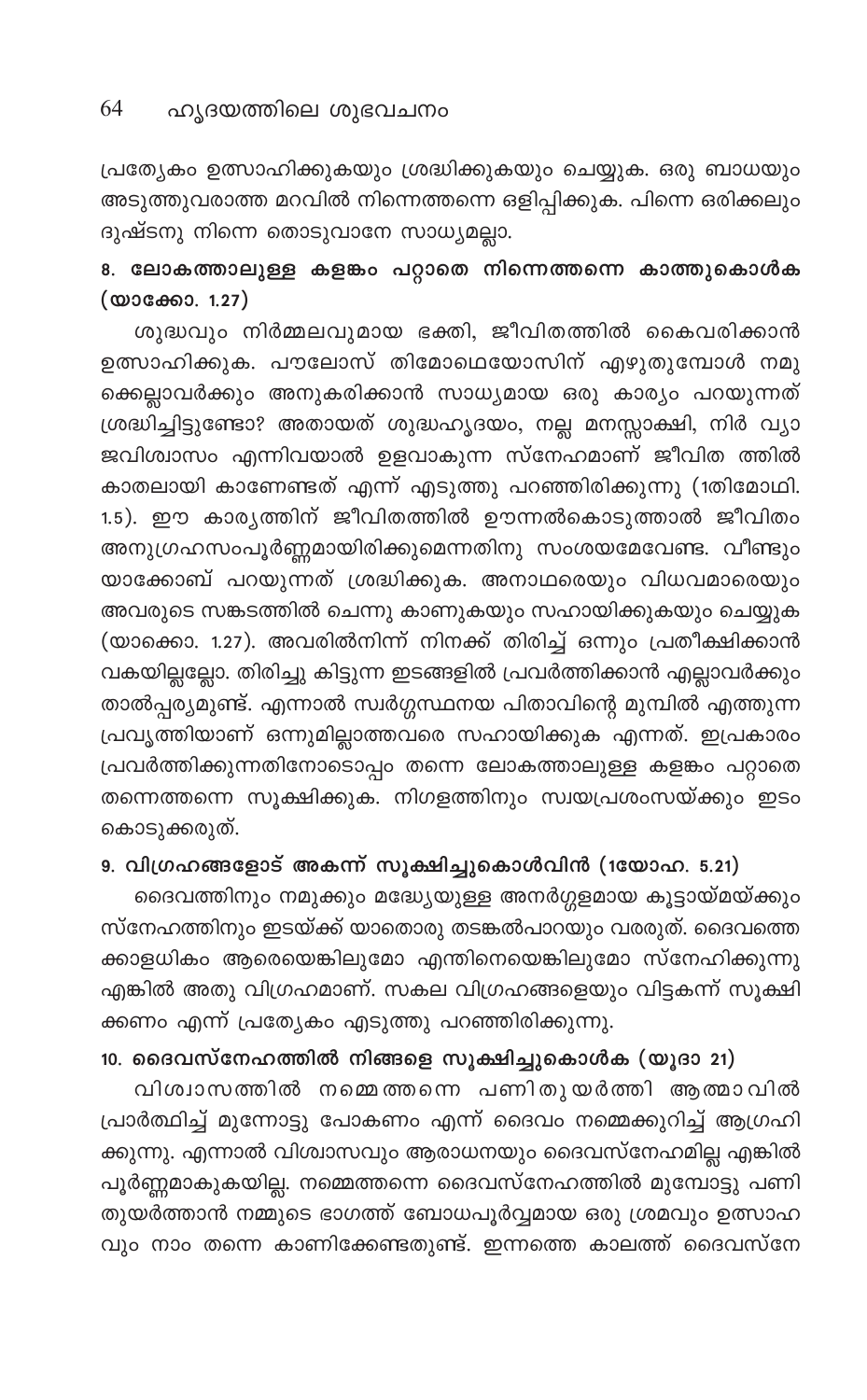ഹം ശിഥിലമായിക്കൊണ്ടിരിക്കുന്നതുകൊണ്ടാണ് സാത്താൻ ജീവിതങ്ങ ളെയും കൂട്ടായ്മകളെയും തകർക്കുന്നത്.

മേൽപ്പറഞ്ഞ ഭാഗങ്ങളിൽ നിന്നെല്ലാം വ്യക്തമാകുന്നത് ക്രിസ് തീയ ജീവിതത്തിൽ മുന്നേറുന്നതിനും വിജയകരമായി മുമ്പോട്ടു പോകുന്നതി നും നാം നമ്മുടെ ജീവിതത്തിൽ ഒരു വില കൊടുക്കേണ്ടിയിരിക്കുന്നു. .<br>സ്വയമായി നിയന്ത്രണം പാലിച്ച് ദൈവകരങ്ങളിൽ നമ്മെത്തന്നെ അർപ്പിച്ച് അവിടത്തെ കരങ്ങളിൽ താണിരുന്ന് വിനയത്തോടെയും താഴ്മയോടെയും നമുക്കു മുന്നേറാം. അതിന് ദൈവം നമ്മെ സഹായിക്കട്ടെ.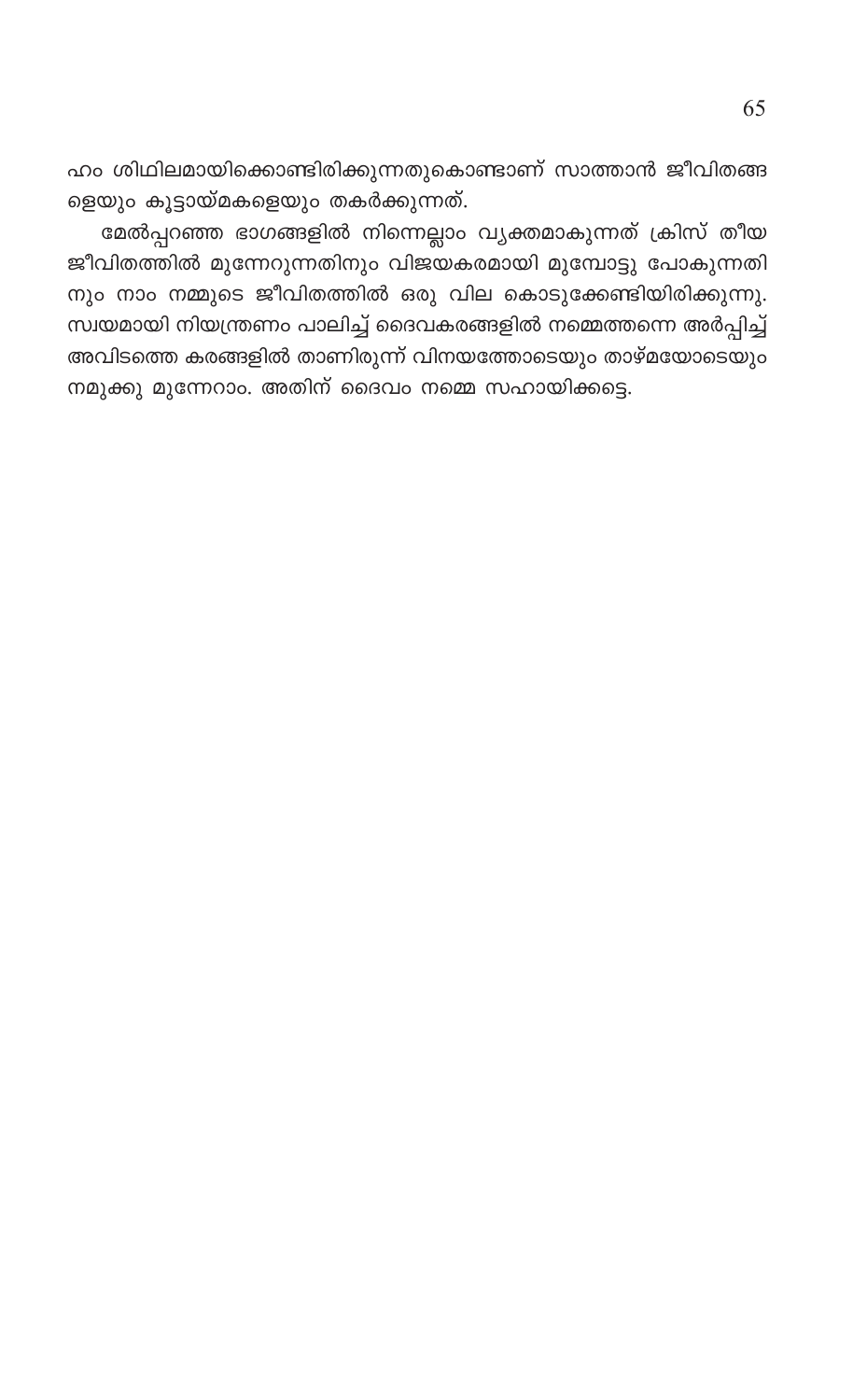66 ഹൃദയത്തിലെ ശുഭവചനം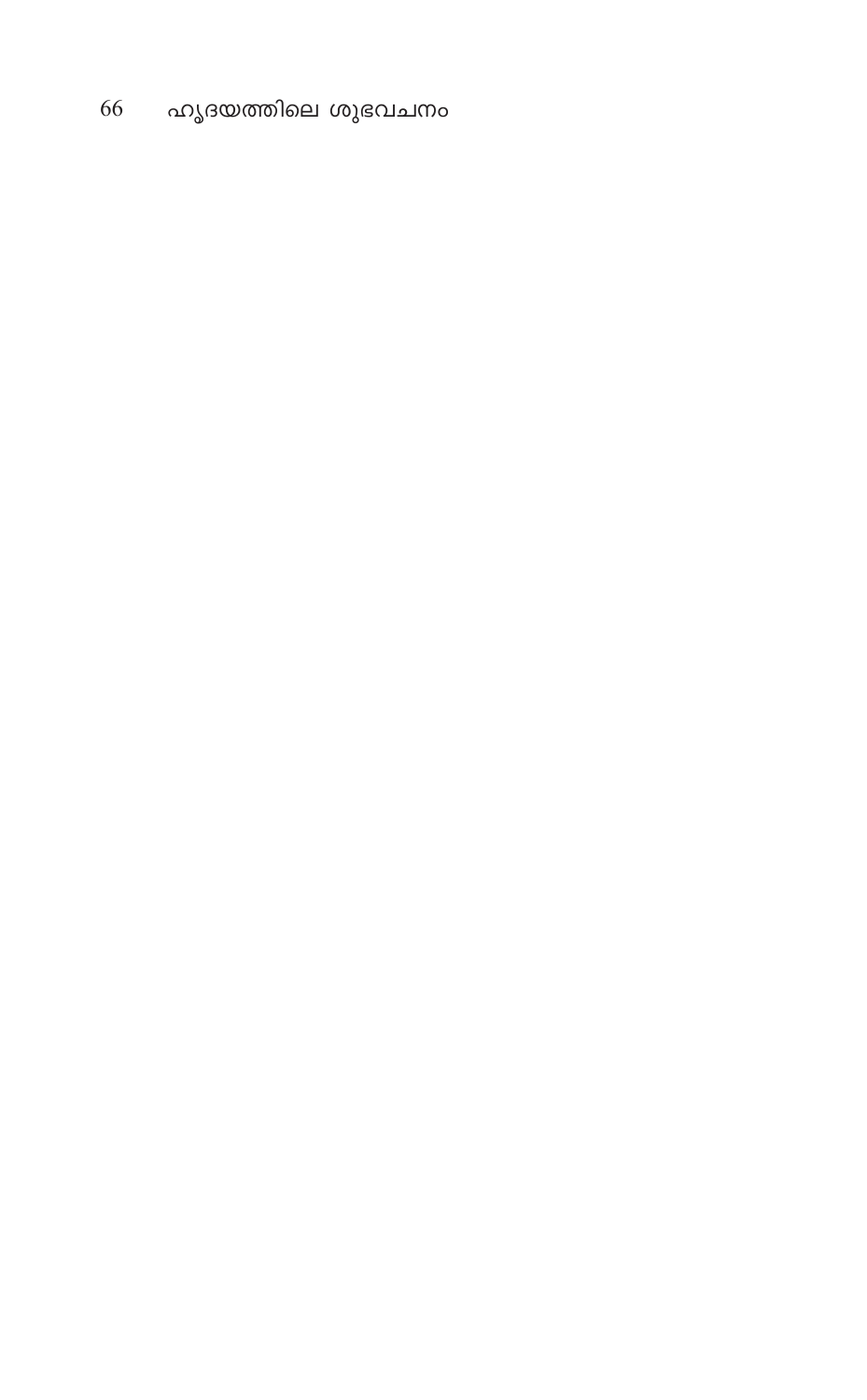8

# നീ കിടക്കുന്നത് എവിടെ?

ദൈവകൃപ അനുഭവിച്ചവരും അല്ലാത്തവരും പല ഘട്ടങ്ങളിലാണ് അഥവാ അവസ്ഥകളിലാണ് നിലകൊള്ളുന്നത്. എല്ലാവരും ഒരേ നിലവാ രത്തിലല്ല ജീവിക്കുന്നത്. ദൈവം അവനവന് വിശ്വാസത്തിന്റെ അളവ് പങ്കിട്ടതുപോലെ എല്ലാവരും സ്ഥിതിചെയ്യുന്നു എന്നതാണ് വാസ്തവം. കൂടുതൽ കൃപ അനുഭവിക്കുന്നവൻ ശ്രേഷ്ഠമായ ഒരു പദ്ധതിയിലാകാം. പക്വത കുറയുന്നവർ അതനുസരിച്ചാകാം ദൈവിക പദ്ധതിയിൽ നിൽക്കു ന്നത്. തിരുവചനത്തിന്റെ വെളിച്ചത്തിൽ നമ്മുടെ യഥാർത്ഥ അവസ്ഥ ഒന്നു കണ്ടെത്താൻ ശ്രമിക്കാം.

# 1. ക്രിസ്തീയ ജീവിതത്തിന്റെ ആരംഭത്തിന് തൊട്ടുമുൻപുള്ള അവസ്ഥ— നാശകരമായ കുഴിയിലും കുഴഞ്ഞചേറ്റിലും കിടന്നു.

നാശകരമായ കുഴിയിലും കുഴഞ്ഞചേറ്റിൽനിന്നും അവൻ എന്നെ *കയറ്റി* (സങ്കീ. 40.2).

ഈ വിലപ്പെട്ട നാഥനെ കണ്ടെത്തുന്നതിനു മുൻപ് ഞാനും നിങ്ങളും നാശകരമായ കുഴിയിലും കുഴഞ്ഞചേറ്റിലുമാണ് കിടന്നിരുന്നത്. അന്നു നമ്മുടെ വായിൽ ഉണ്ടായിരുന്നത് നിലവിളി മാത്രം! ഈ ചേറ്റിൽനിന്ന് എങ്ങനെയെങ്കിലും ഒന്നു രക്ഷപ്പെടണം. സ്വയമായി രക്ഷപ്പെടാൻ ശ്രമി ക്കുന്തോറും കൂടുതൽ ആഴത്തിൽ താണുപോകുന്നു. എന്നാൽ എന്റെയും നിന്റെയും നിലവിളി കേട്ട് ചാഞ്ഞുവരുവാൻ ഒരേ ഒരുവൻ മാത്രമുണ്ടായി രുന്നു. അതു മാത്രമാണ് എന്റെയും നിന്റെയും ജീവിതത്തിന്റെ വിജയം.

അവിടന്ന് താഴോട്ട് ആണ്ടുപോയ എന്നെ വലിച്ചുകയറ്റി. പുറത്തു നിന്ന് ഒരു സഹായമില്ലാതെ ആരും ചേറ്റിൽനിന്ന് ഇന്നുവരെയും രക്ഷപ്പെ ട്ടിട്ടില്ല. അവിടന്ന് എന്റെ വായിൽ പുതിയ ഒരു പാട്ട് തന്നു. അത് നമ്മുടെ ദൈവത്തിനുള്ള സ്തുതിയായിരുന്നു. കുഴഞ്ഞ ചേറ്റിൽ പുതഞ്ഞ എന്റെ കാലുകളെ ഒരു പാറമേൽ ഉറപ്പിച്ചു നിർത്തി. ആ പാറ ക്രിസ്തുവായിരു ന്നു. ആർക്കും കനിവു തോന്നാത്ത രണ്ടു കൂട്ടരാണ് എളിയവരും ദരിദ്ര രും. *ഞാൻ എളിയവനും ദരിദ്രനും ആയിരുന്നു* (സങ്കീ. 40.17). കനിവു തോന്നിയ ഒരുവൻ ഉണ്ടായിരുന്നതുകൊണ്ടു മാത്രം എന്റെ അവസ്ഥയ്ക്കു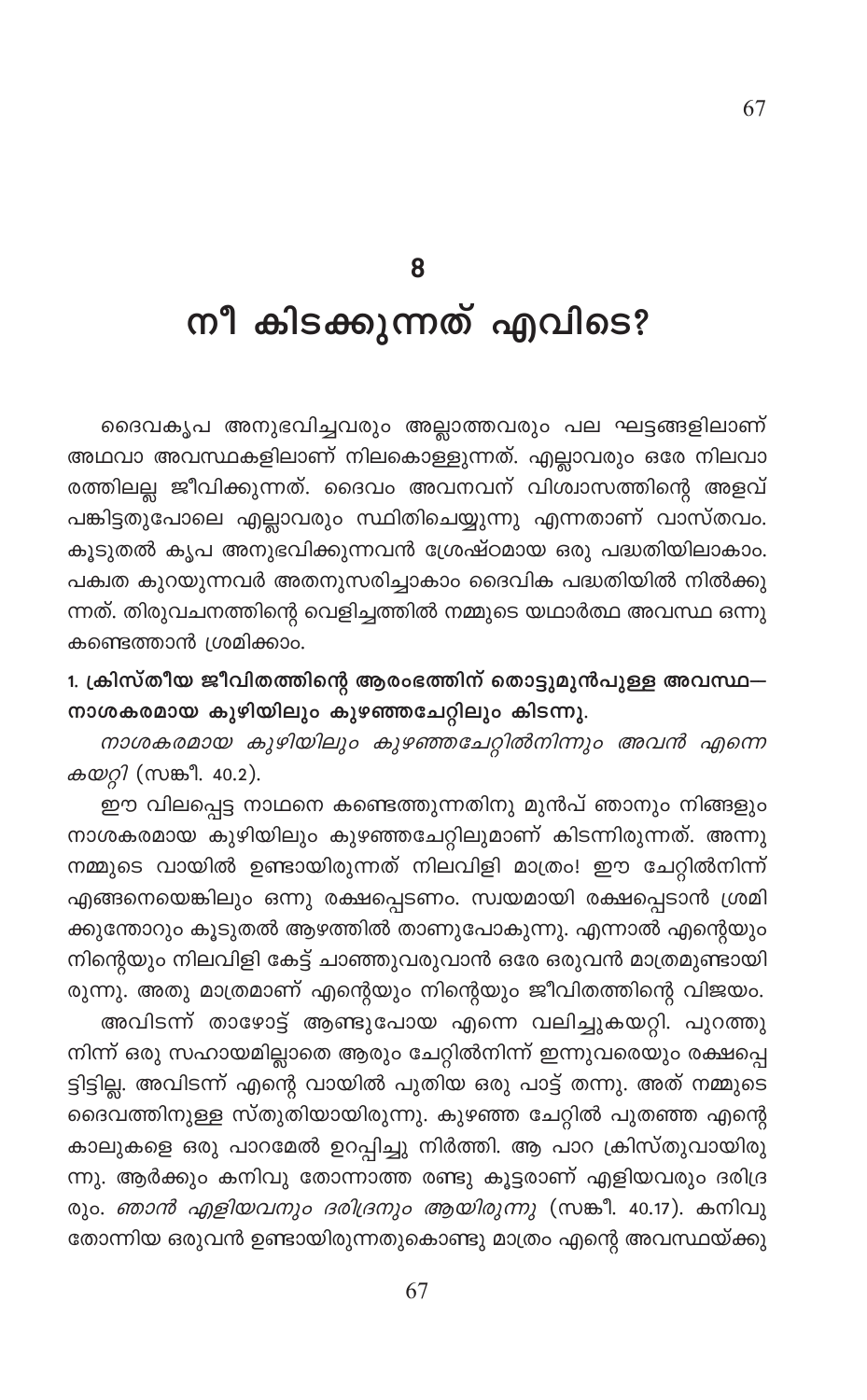മാറ്റം വന്നു. എന്നോടുള്ള അവിടത്തെ ഇടപെടൽ ഇതുകൊണ്ടൊന്നും അവസാനിച്ചില്ല. എന്റെ ചെവികളെ തിരുമൊഴികൾ കേൾക്കാനായി തുറ ന്നു (സങ്കീ. 40.6). എന്റെ ഉള്ളിൽ ന്യായപ്രമാണം തന്നു (സങ്കീ. 40.8). അവിടന്നിൽനിന്നു കേട്ടു പ്രാപിച്ചതുകൊണ്ടു മാത്രം എന്റെ അധരങ്ങളെ അടക്കാതെ മഹാസഭയിൽ അവിടത്തെ നീതിയെ ധൈര്യ പൂർവ്വം പ്രസം ഗിച്ചു (സങ്കീ. 40.8–10). ഞാൻ അനുഭവിച്ചറിഞ്ഞതും രുചിച്ചറിഞ്ഞതുമായ ദയയും സതൃവും വിശ്വസ്തതയും രക്ഷയും പ്രസ്താവിക്കാൻ എനിക്ക് കൃപ ലഭിച്ചു.

#### 2. അജ്ഞതയിൽ കിടക്കുന്നു

ശമൂവേൽ...ദൈവത്തിന്റെ വിളക്ക് കെടുന്നതിനു മുമ്പേ ചെന്നു കിട ന്നു...ശമൂവേൽ അന്നുവരെ യഹോവയെ അറിഞ്ഞിരുന്നില്ല (1ശമൂ. 3.3-7). ശമൂവേൽ അന്നുവരെ യഹോവയെ അറിഞ്ഞിരുന്നില്ല എന്നുള്ളത് അത്ഭു തമല്ലേ? അവൻ ജനിക്കുന്നതിന് മുൻപേ യഹോവയ്ക്കായി പ്രതിഷ്ഠിക്ക പ്പെട്ടവനായിരുന്നു. മുലകൂടി മാറിയപ്പോഴേ ദൈവാലയത്തിൽ അവനെ കൊണ്ടുവിട്ടു. അന്നു മുതൽ എല്ലാ അനുഷ്ഠാനങ്ങളും യാഗങ്ങളും പാ ട്ടും ആരാധനയും കണ്ട് പ്രാർത്ഥനയുടെ അന്തരീക്ഷത്തിൽ ദിനംതോറും വസിച്ചവനാണ്. മന്ദിരത്തിൽ തന്നേ കിടന്നുറങ്ങിയവനുമാണ്. പക്ഷേ, ദൈവം അവനെ വ്യക്തിപരമായി വിളിച്ചപ്പോൾ മാത്രമാണ് സംസാരി ക്കുന്ന, ജീവിക്കുന്ന ഒരു ദൈവമുണ്ടെന്ന് അവൻ ഗ്രഹിച്ചത്. അന്നുവരെ ദൈവത്തെപ്പറ്റിയുള്ള അജ്ഞതയിലാണ് അവൻ കിടന്നിരുന്നത്. ദൈവവി ളിക്ക് പ്രതികരിച്ചപ്പോൾ അത് അനുഗ്രഹമായി മാറി.

ഇന്നത്തെ കാലത്ത് എല്ലാവർക്കും എല്ലാ സാഹചര്യങ്ങളും ഉണ്ട്. ടി.വി., റേഡിയോ തുടങ്ങിയവയിലൂടെ ധാരാളം പ്രസംഗങ്ങൾ കേൾക്കാനുള്ള സാഹചര്യങ്ങളുണ്ട്. ഒരു ദിനചര്യപോലെ പ്രാർത്ഥനയും കൂട്ടായ്മയും ഉണ്ട്. പക്ഷേ, വ്യക്തിപരമായി ഈ ദൈവത്തെ നേരിട്ടറിഞ്ഞിട്ടില്ല. ആ അറിവാണ് രൂപാന്തരപ്പെടുത്തുന്ന അറിവ്! നമ്മിൽ പലരും ദൈവിക സാ ഹചര്യങ്ങൾ ധാരാളമുണ്ടായിട്ടും അജ്ഞതയിലല്ലേ കിടക്കുന്നത്? ഇന്നു നമ്മുടെ ദൈവം മുൻകൈ എടുത്ത് ഹൃദയവാതിലിൽ മുട്ടിക്കൊണ്ടേയി രിക്കുകയാണ്. പ്രതികരിക്കാമോ? എങ്കിൽ നാം ധന്യരായി.

#### 3. വനാന്തരത്തിൽ കിടക്കുന്നു

അവൻ ആ സ്ഥലത്തെ കല്ലുകളിൽ...എടുത്ത് തലയിണയായി വെച്ച് കിട*ന്നുറങ്ങി (ഉൽപ്പ. 28.11).* യാക്കോബ് വലിയ സമ്പത്തിന്റെ അവകാ ശിയാണ്. ഏശാവിന്റെ പക്കൽനിന്നു ജ്യേഷ്ഠാവകാശം സൂത്രത്തിൽ കൈക്കലാക്കി. കൗശലത്തോടെ അപ്പന്റെ അനുഗ്രഹവും തട്ടിയെടുത്തു. യാക്കോബ് ജനനത്തിനു മുൻപേ ദൈവ ത്താൽ തിരഞ്ഞെടുക്കപ്പെട്ടവ നാണ്. ദൈവത്തിന്റെ സമയത്ത് ഈ അനുഗ്രഹങ്ങളൊക്കെ പ്രാപിക്കാൻ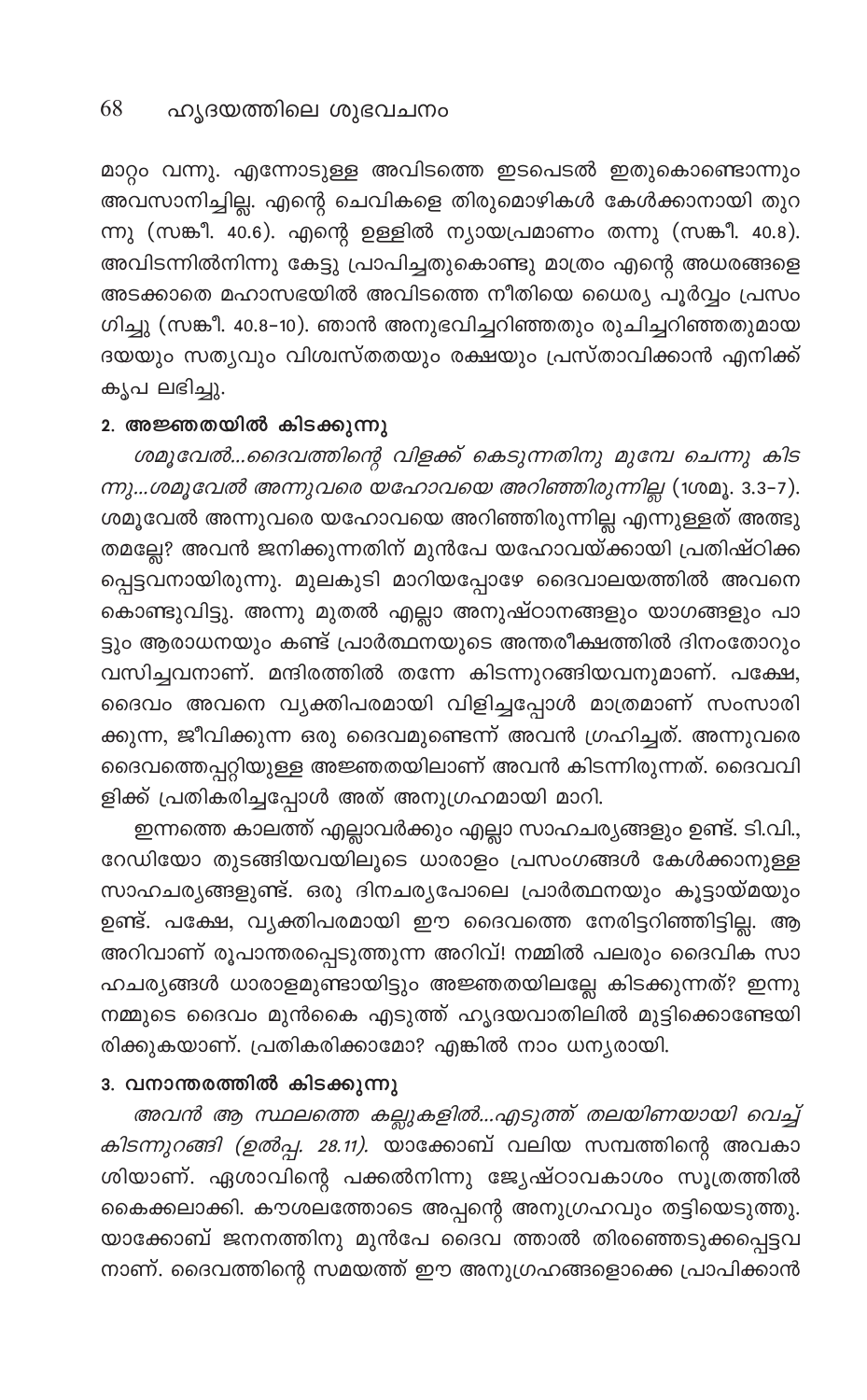ദൈവം അവനുവേണ്ടി പ്രവർത്തിക്കുക തന്നേ ചെയ്യും. അവൻ ഇത്രമാത്രം തത്രപ്പെടേണ്ട കാര്യമൊന്നുമില്ല. അവന്റെ ഈ വക പ്രവൃത്തികളൊന്നും ഒരു ദൈവപൈതലിനു ചേർന്നതല്ല. അവൻ വീടു വിട്ട് ഓടിപ്പോകേണ്ടി വന്നു. ഏകനായി വനാന്തരത്തിൽ ഒരു കല്ല് തലയിണയായിവെച്ച് കിടന്നു റങ്ങു മ്പോൾ അവനു കാവലായി ദൈവദൂതന്മാരുടെ ഒരു ഗണം തന്നെ യുണ്ട്. പരിശുദ്ധനായ ദൈവസന്നിധിയിൽനിന്ന് ഒരു നീണ്ട ഗോവേണി പാപിയായ താൻ കിടക്കുന്നിടത്തേക്ക് വെച്ചിട്ട് ദൈവം പ്രത്യക്ഷനായി തന്നോടു പല കാര്യങ്ങളും അരുളിച്ചെയ്യുന്നതായി നാം കാണുന്നു. ഏഴ് അനുഗ്രഹങ്ങളാണ് അവനു വാഗ്ദത്തം ചെയ്യുന്നത്. അവ എന്തൊക്കെ യാണെന്നോ? (ഉൽപ്പ. 28.12-15).

1. നീ കിടക്കുന്ന ഭൂമിയെ ഞാൻ നിനക്കും നിന്റെ സന്തതിക്കും തരും.

2. നിന്റെ സന്തതി ഭൂമിയിലെ പൊടിപോലെ ആകും.

3. നീ പടിഞ്ഞാറോട്ടും കിഴക്കോട്ടും വടക്കോട്ടും തെക്കോട്ടും പര ക്കും.

4. നീ മുഖാന്തരവും നിന്റെ സന്തതി മുഖാന്തരവും ഭൂമിയിലെ സകല വംശങ്ങളും അനുഗ്രഹിക്കപ്പെടും.

5. ഇതാ, ഞാൻ നിന്നോടുകൂടെയുണ്ട്.

6. നീ പോകുന്നേടത്തൊക്കെയും നിന്നെ കാത്ത് ഈ രാജ്യത്തേ ക്കു നിന്നെ മടക്കിവരുത്തും.

7. ഞാൻ നിന്നെ കൈവിടാതെ നിന്നോട് അരുളിച്ചെയ്തത് നിവർത്തി ക്കും.

ശ്രേഷ്ഠമായ പല കാര്യങ്ങളും ദൈവം തന്നോട് അരുളിച്ചെയ്തു എങ്കിലും അവ ഏറ്റെടുക്കാനുള്ള പരിജ്ഞാനമോ പക്വതയോ അവന് അപ്പോൾ ഇല്ലാ യിരുന്നു. അന്ന് അവന്റെ ജീവിതത്തിൽ അവൻ വിലപ്പെട്ടതായി കണ്ടത് എന്തെന്ന് ഉൽപ്പ. 28.20–22 വരെ നാം കാണുന്നു.

1. ദൈവം എന്നോടുകൂടെ ഇരിക്കണം.

2. ഞാൻ പോകുന്ന ഈ യാത്രയിൽ എന്നെ കാക്കണം.

3. ഭക്ഷിപ്പാൻ ആഹാരം വേണം.

4. ധരിപ്പാൻ വസ്ത്രം തരണം.

5. എന്നെ എന്റെ അപ്പന്റെ വീട്ടിലേക്ക് സൗഖ്യത്തോടെ മടക്കി വരു ത്തണം.

6. ഇത്രയുമൊക്കെ ചെയ്തുതന്നാൽ യഹോവ എനിക്ക് ദൈവമായി രിക്കും.

7. ഈ കല്ല് ദൈവത്തിന്റെ ആലയമായിരിക്കും.

8. നീ എനിക്കു തരുന്ന സകലത്തിലും ഞാൻ നിനക്കു ദശാംശം തരും.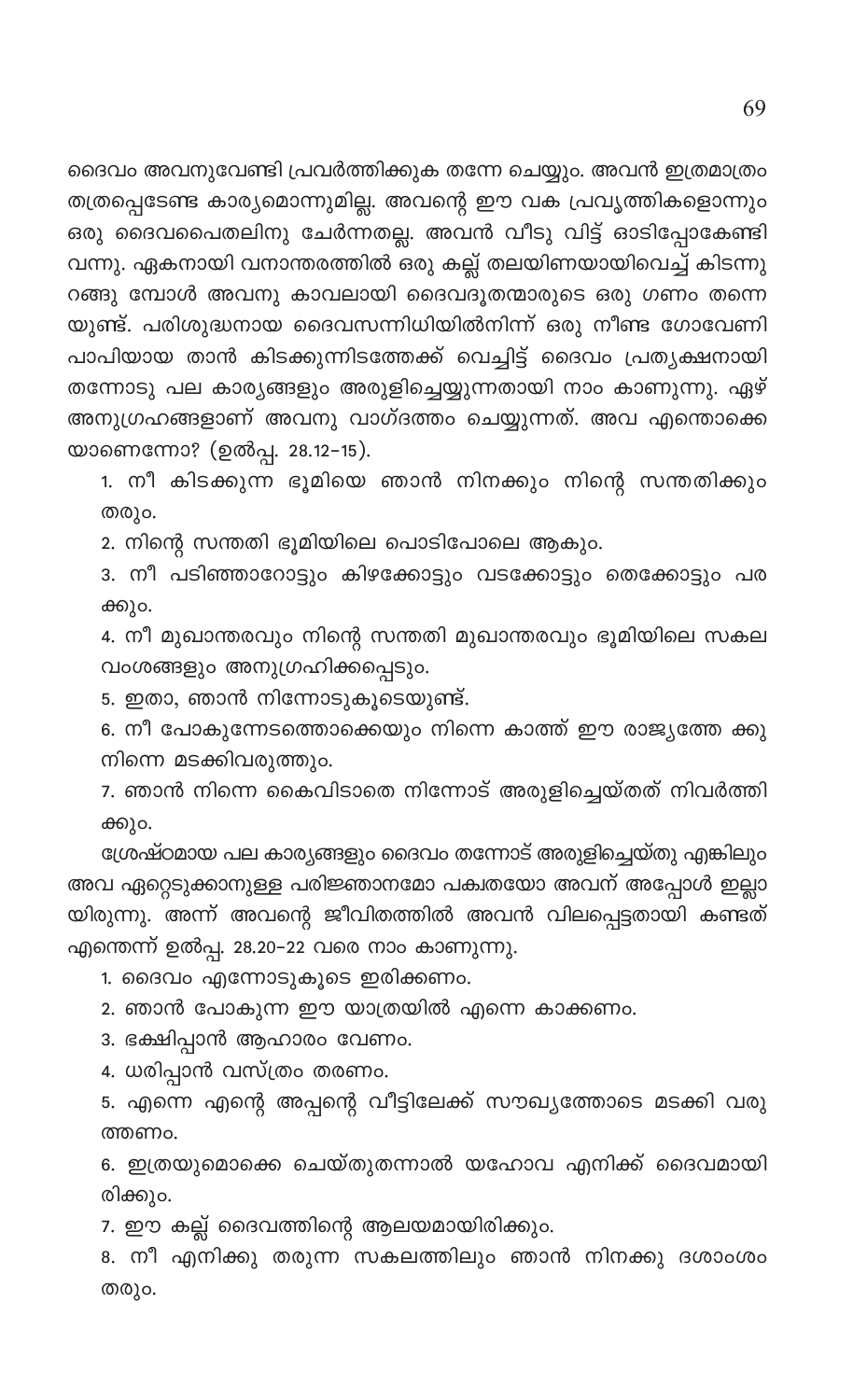#### ഹ്യദയത്തിലെ ശുഭവചനം 70

നോക്കണേ! ദൈവം ചില കാര്യങ്ങൾ സാധിപ്പിച്ചു തന്നാൽ ഈ ദൈ വത്തെ താൻ അംഗീകരിച്ച് ദശാംശം കൊടുക്കുമത്രേ. അവൻ ചോദിച്ച സകല കാര്യങ്ങളും ദൈവത്തിന്റെ വാഗ്ദത്തത്തിലുണ്ട്. ദൈവവിളിയുടെ ഗൗരവം മനസ്സിലാക്കാനുള്ള ഒരുക്കം ആ സമയത്ത് യാക്കോബിന് ഇല്ലാതെപോയി. അതുകൊണ്ട് അനുഗ്രഹം കുറെക്കാലത്തേക്ക് അവനെ .<br>വിട്ടുപോയി. യഥാർത്ഥമായി തകർന്ന് ഒരു ദൈവപൈതലാകുവാൻ വീ ണ്ടും ഇരുപതു വർഷം അവന് കാത്തിരിക്കേണ്ടി വന്നു.

നീ തിരഞ്ഞെടുക്കപ്പെട്ട ഒരു ദൈവപൈതലാണെങ്കിൽ നീ എവിടെയാ യാലും ഏതവസ്ഥയിലായാലും നിന്നെ കാത്തുസൂക്ഷിക്കുന്ന അദൃശ്യകര ങ്ങളുണ്ട്. നിന്റെമേൽനിന്ന് ദൃഷ്ടി മാറ്റാതെ നിന്നെ കാത്തുസൂക്ഷിക്കുന്ന ദൈവത്തിനു സ്തോത്രം. ശ്രേഷ്ഠമായ ഉദ്ദേശ്യങ്ങളും പദ്ധതികളും അവിട ത്തേക്ക് നിന്നെക്കുറിച്ചുണ്ട്. ദൈവികപദ്ധതിക്ക് സമർപ്പിക്കുവാൻ ദൈവം നിന്നെക്കുറിച്ച് ആഗ്രഹിക്കുന്നു. പക്ഷേ, നീ അതിനെക്കുറിച്ചു ചിന്തയി ല്ലാതെ താൽക്കാലികമായ അനുഗ്രഹങ്ങളിൽ മാത്രം കണ്ണും ചിന്തയു<mark>ം</mark> .<br>ഉടക്കി ജീവിക്കാൻ ഒരുമ്പെടുകയാണോ?

# 4. ഉണങ്ങിവരണ്ട അനുഭവം—മരിച്ചവരുടെ ഇടയിൽ

ഉറങ്ങുന്നവനേ, ഉണർന്ന് മരിച്ചവരുടെ ഇടയിൽനിന്ന് എഴുന്നേൽ ക്ക. എന്നാൽ ക്രിസ്തു നിന്റെമേൽ പ്രകാശിക്കും (എഫെ. 5.14). രക്ഷയുടെ സന്തോഷം അനുഭവിച്ച് തുള്ളിച്ചാടി നടന്നവർ ഇന്ന് മരിച്ചവരുടെ ഇടയിൽ ഉറങ്ങിക്കിടക്കുകയാണ്. എഫെ. 5.2-ൽ സ്നേഹത്തിൽ നടപ്പിൻ എന്ന് പ്ര ത്യേകിച്ച് ഉൽബോധിപ്പിച്ചിരിക്കുന്നു. എഫെസ്യർ 5.9–10 വാക്യങ്ങളിൽ *വെളിച്ചത്തിൽ നടപ്പിൻ* എന്നും എടുത്തുപറഞ്ഞിരിക്കുന്നു. സ്നേഹത്തി ലും ലഭിച്ച വെളിച്ചത്തിലും നടക്കാതെയിരുന്നാൽ ഇരുട്ടിന്റെ മക്കളുമായി .<br>കൂട്ടാളികൾ ആയിത്തീരുക സ്വാഭാവികമാണ്. വൃർത്ഥവാക്കുകളാൽ ചതിക്കപ്പെട്ട് ആയിരിക്കേണ്ട അവസ്ഥയിൽനിന്ന് അന്യപ്പെട്ട് പോകുന്ന അനുഭവ മുള്ളവരായി മാറും. നിന്നിലുള്ള വെളിച്ചം ഇരുട്ടായാൽ പിന്നെ നിന്റെ വാസം മരിച്ചവരുടെ ഇടയിലാണ്. ജീവനുള്ള നീ ഇന്ന് ശവങ്ങളുടെ ഇടയിലാണോ കിടക്കുന്നത്? പക്ഷേ, നിനക്ക് ഒരു വാഗ്ദത്തം തന്നിരിക്കു .<br>ന്നു. ക്രിസ്തു നിന്റെ മേൽ പ്രകാശിക്കും. ദൈവത്തിനു നിന്നെ അങ്ങനെ കൈവിടാൻ ഒരു ഉദ്ദേശ്യവുമില്ല. അതിനു മുൻപ് നിന്റെ ഭാഗത്തുനിന്ന് ബോധപൂർവ്വമായ ഒരു ശ്രമം വേണം. എങ്കിലേ നിന്റെമേൽ ക്രിസ്തു പ്ര കാശിക്കുകയുള്ളൂ. നീ മനഃപൂർവ്വം ഉണർന്നിട്ട് ഇപ്പോൾ കിടക്കുന്ന അവ സ്ഥയിൽനിന്ന് എഴുന്നേൽക്കണം. ദൈവം നമ്മെ അനുഗ്രഹിക്കണമെങ്കിൽ നമ്മുടെ ഭാഗത്ത് എന്നും ബോധപൂർണ്ണമായ ഒരു ശ്രമം വേണം.

# 5. ചൂരച്ചെടിത്തണലിൽ (പിന്മാറ്റാവസ്ഥയിൽ)

അവൻ ആ ചൂരച്ചെടിയുടെ തണലിൽ കിടന്നുറങ്ങുമ്പോൾ...(1 രാജാ. 19.5).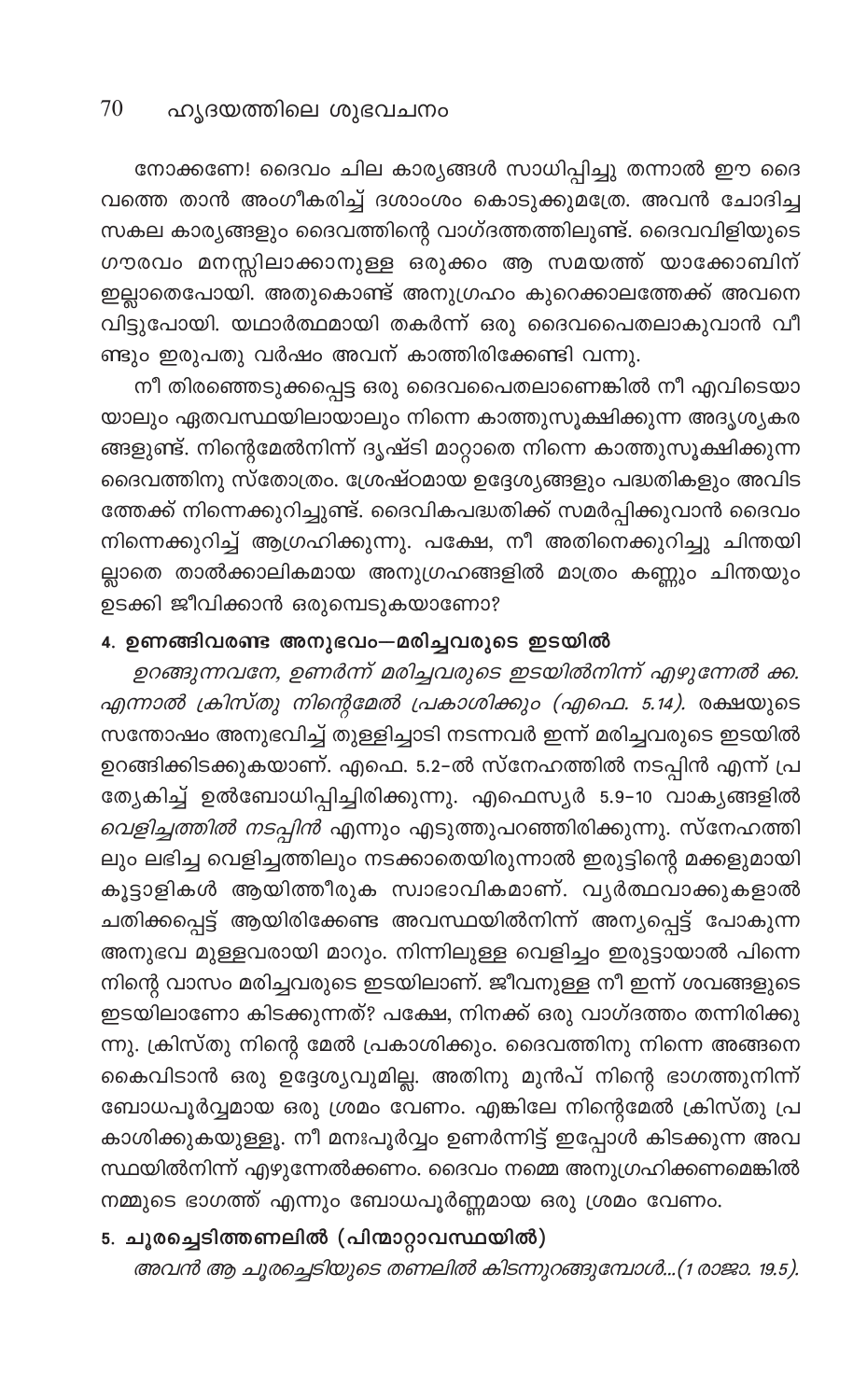ഏലിയാവ് ദൈവവുമായി തനിച്ച് കെരീത്ത്തോട്ടിലും സാരെഫാത്തിലും കഴിഞ്ഞ കാലമുണ്ടായിരുന്നു. അന്നൊക്കെ ആത്മികമായി താൻ ജ്വലിച്ചുനി ന്നിരുന്നു. ആ വർദ്ധിച്ച ആത്മശക്തിയോടെ കർമ്മേലിൽ തിളങ്ങി. അസാ ദ്ധ്യമായ കാര്യങ്ങൾ കർമ്മേലിൽ സംഭവിച്ചു. പ്രാർത്ഥന കേൾക്കുന്ന ഒരു ദൈവമുണ്ടെന്ന് പരസ്യമായി തെളിയിച്ചു. ബാലിന്റെ നാനൂറ്റി അമ്പത് പ്ര വാചകന്മാരെയും വെട്ടിക്കൊന്ന് ഒരു വലിയ ശുദ്ധീകരണത്തിനു തുടക്കമിട്ടു. താമസിയാതെ മുഴങ്കാലിന്മേൽനിന്ന് പ്രാർത്ഥനയിൽ പോരാടി. കാർമേഘം കടലിൽനിന്ന് പൊങ്ങുന്നതുവരെ പ്രാർത്ഥിച്ചു. ആത്മശക്തിയാൽ നിറഞ്ഞ് ആഹാബിന്റെ രാജകീയ രഥത്തിനു മുൻപേ നാൽപ്പതു കിലോമീറ്ററോളം ഓടി. ഇത്രയും വലിയ നേട്ടങ്ങളൊക്കെ കൈവരിച്ച താൻ എത്ര പെട്ടെന്നാണു വാടിത്തളർന്നത്! ഇസബേൽ ഭീഷണിപ്പെടുത്തിയപ്പോൾ താൻ എല്ലാം മറന്ന് മരുഭൂമിയിലേക്ക് ഓടിപ്പോയി. ഏകനായി ഒരു ദിവസത്തെ വഴി ദൂരം മരുഭൂ മിയിലേക്ക് നടന്നുചെന്ന് ഒരു ചൂരച്ചെടിയുടെ തണലിൽ കിടക്കുകയാണ്. ശാരീരികമായും മാനസികമായും തളർന്ന് അവശനായി കിടക്കുകയാണ്. ശരീരം ജഡമാണല്ലോ. അതിന് ഇവയെല്ലാം കൂടെ താങ്ങാനുള്ള കഴിവില്ല. ശരീരം ക്ഷീണിച്ച അവസ്ഥയിൽ ഇസബേലിന്റെ ഭീഷണിയും കൂടി ആയ പ്പോൾ താങ്ങാൻ കരുത്തില്ലാതെ ഭയന്നു വിറെച്ചുപോയി. തിരിഞ്ഞുനോക്കി ദൈവം പരിപാലിച്ച വിധങ്ങൾ ധ്യാനിക്കാൻ മറന്നുപോയി. സ്വമേധയാ മരു ഭൂമിയി ലേക്ക് ഓടിപ്പോയി മരിക്കാനാശിച്ച് കിടന്ന് ഉറങ്ങിപ്പോയി.

ദൈവം തന്റെ ദാസന്റെ ക്ഷീണം മനസ്സിലാക്കി. രണ്ടു പ്രാവശ്യം അപ്പവും വെള്ളവും എത്തിച്ചു, ക്ഷീണമകറ്റി. അവനെ താങ്ങാൻ ആരും ഉണ്ടായിരുന്നില്ല, പട്ടിണിയായിരുന്നിരിക്കണം. സകലവും മനസ്സിലാക്കുന്ന ദൈവം അവനുവേണ്ടി സ്വർഗ്ഗീയരഥങ്ങളെ ഒരുക്കിക്കൊണ്ടിരിക്കുമ്പോൾ താനിവിടെ മരുഭൂമിയിൽ കിടന്നു മരിക്കാനൊരുമ്പെടുകയാണോ?

നിന്റെ ശുശ്രൂഷയിൽ അത്ഭുതങ്ങൾ ഉളവാക്കി ദൈവം നിന്നെ ഉപ യോഗിച്ചെങ്കിൽ എന്നും എപ്പോഴും അങ്ങനെ സ്വാഭാവികമായി പരിണ മിക്കും എന്ന് ചിന്തിച്ചുപോകരുത്. ജഡമായ നിന്നിലൂടെ തന്റെ മഹത്വക രമായ ശുശ്രൂഷ നിവർത്തിക്കുമ്പോൾ നിന്റെ ശാരീരികവും മാനസിക വുമായ അവസ്ഥ നിന്റെ ശുശ്രൂഷയെ ഒരു അളവു വരെ സ്വാധീനിക്കും. കരുണയുള്ള വലിയ ദൈവം നമ്മുടെ അവസ്ഥ മനസ്സിലാക്കി നമ്മെ കൈവിടാതെ അവിടത്തെ വേല നിന്നിലൂടെ തുടർന്നും നിവർത്തിക്കും. ബലഹീനതയിൽ പുതുശക്തി പകർന്ന് മുന്നോട്ട് നടത്തുക തന്നെ ചെയ്യും. നിന്റെ ശുശ്രൂഷ തികെച്ചശേഷ മേ നിന്നെ എടുക്കുകയുള്ളൂ.

ഇവിടെ ഇതാ ഏലിയാവിനെ ശക്തിപ്പെടുത്തി മുന്നോട്ട് നടത്തുക യാണ്. തന്റെ ശുശ്രൂഷ ഇനിയും പൂർത്തിയാക്കാനുണ്ട്. അതുകൊ ണ്ട് ദൂതനെ അയച്ച് ഭക്ഷണം നൽകി. ആ പുതുബലത്തിൽ അവൻ ദൈവത്തോടു മുഖാമുഖം സംസാരിക്കാൻ ദൈവത്തിന്റെ പർവ്വതമായ ഹോരേബുവരെ പോയി. ദൈവം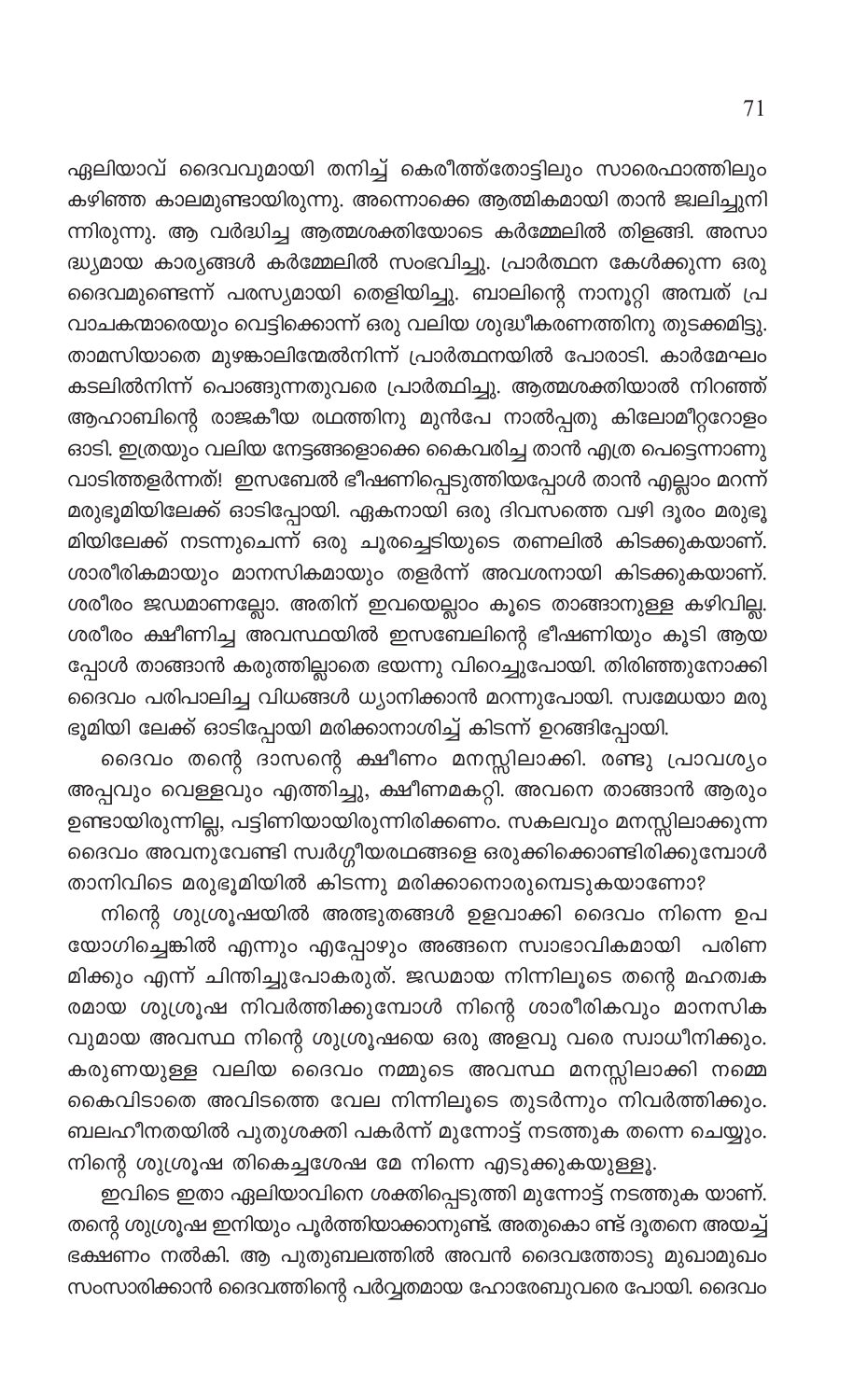അവനെ ആശ്വസിപ്പിച്ച് ധൈര്യപ്പെടുത്തി. താൻ ഏകനല്ല എന്നും ഏഴായിരം പേർ ഇസ്രായേലിൽ ബാലിനെ നമസ്കരിക്കാത്തവരായിട്ട് ഉണ്ട് എന്നും വെളി പ്പെടുത്തി ധൈര്യപ്പെടുത്തി. മൂന്നു പുതിയ ദൗത്യങ്ങൾ ഏൽപ്പിച്ച് തിരികെ വിട്ടു. മൂന്നാമത്തെ ദൗത്യമാണ് താൻ ആദ്യം നിവർത്തിക്കുന്നത്. തനിക്ക് ഒരു കൂട്ടായ്മ അത്യാവശ്യമെന്ന് അവൻ കണ്ടെത്തി എലീശയെ ആദ്യം ശുശ്രൂഷ യ്ക്കായി തിരഞ്ഞെടുത്തു എന്നു വേണം അനുമാനിക്കാൻ!

# 6. തൊഴുത്തുകളുടെ ഇടയിൽ കിടക്കുന്നു—പ്രതികൂലസാഹചര്യങ്ങ ളിൽ

നിങ്ങൾ തൊഴുത്തുകളുടെ ഇടയിൽ കിടക്കുമ്പോൾ പ്രാവിന്റെ ചിറക് വെള്ളികൊണ്ടും അതിന്റെ തൂവലുകൾ പൈമ്പാന്നുകൊണ്ടും പൊതി ഞ്ഞിരിക്കുന്നതുപോലെ ആകുന്നു (സങ്കീ. 68.13). ആരും താമസിക്കാനും കിടക്കാനും ഇഷ്ടപ്പെടാത്ത ഇടമാണ് തൊഴുത്തുകൾ. എത്ര വൃത്തിയാക്കി യാലും ദുർഗന്ധം തീർത്തും പോകുകയില്ല. എങ്കിലും ഇതുപോലെയുള്ള പ്രതികൂലസാഹചര്യങ്ങളിലായിരിക്കാൻ എന്തുകൊണ്ടോ ചിലർ നിർബ ന്ധിതരാകുന്നു. ദൈവം അങ്ങനെയുള്ളവരുടെ അവസ്ഥയും അറിയുന്നു. ദൈവം അവരെ കാണുന്നത് തന്റെ പ്രാവായിട്ടാണ്. അതും വെള്ളികൊ ണ്ടും പൊന്നുകൊണ്ടും പൊതിഞ്ഞിരിക്കുന്ന ചിറകുകൾ ഉള്ള പ്രാവായി ട്ടാണ്. വെള്ളി വീണ്ടെടുപ്പിനെയും പൊന്ന് രാജത്വത്തെയും കാണിക്കുന്നു. നീ ദൈവപൈതലാണെങ്കിൽ നീ ഏതു സാഹചര്യത്തിലായിരുന്നാലും ദൈവം നിന്നെ കാണുന്നത് വീണ്ടെടുക്കപ്പെട്ടവളായും രാജകീയ കുലീന ത്വം പ്രാപിച്ചവളുമായിട്ടാണ് (1പത്രോ. 1.19; 2.9).

### 7. നിന്റെ വാസം—ബോവസിന്റെ കാൽക്കൽ

അവളും പതുക്കെ ചെന്ന് അവന്റെ കാലിന്മേലുള്ള പുതപ്പു പൊക്കി അവിടെ കിടന്നു (രൂത്ത് 3.7). അമ്മാവിയമ്മയുടെ ഉപദേശം രൂത്ത് അനു സരിച്ചു. തന്റെ വീണ്ടെടുപ്പുകാരൻ ബോവസാണെന്ന് മനസ്സിലാക്കി. പൂർണ്ണമായി അവനിൽ ആശ്രയിച്ച് അവന്റെ പുതപ്പിൻ കീഴിൽ പാർക്കാൻ അവൾ ഒരുങ്ങി. അമ്മാവിയമ്മയുടെ ആലോചന പരിശുദ്ധാത്മാവിന്റെ ആലോചനയെ കുറിക്കുന്നു. ബോവസ് നമ്മുടെ നല്ല വീണ്ടെടുപ്പുകാരനാ യ യേശുകർത്താവിനെ കുറിക്കുന്നു. നമ്മുടെ നല്ല ബോവസിന്റെ ചിറകിൻ കീഴിൽ—പുതപ്പിൻകീഴിൽ നിനക്ക് പൂർണ്ണസുരക്ഷിതത്വമുണ്ട്. അവിടെ ത്തന്നെ രാവിലെ സൂര്യൻ ഉദിക്കുന്നതുവരെ നീ വിശ്രമിച്ചുകൊൾക. നീ തിസൂര്യനായ യേശുകർത്താവ് ഉദിച്ചുയരുന്ന—വീണ്ടും വരുന്ന—ദിവസം വരെ ആ പുതപ്പിൻകീഴിൽ തന്നെ ആയിരിക്കാൻ പ്രത്യേകം ശ്രദ്ധിക്കുക. ആ പുതപ്പ് നിന്നെ മൂടുമ്പോൾ നീ അവിടന്നിൽ മറഞ്ഞിരിക്കും.

### 8. നിന്റെ കിടപ്പ്—അവിടത്തെ മാർവ്വിൽ

ബെന്യാമീൻ യഹോവെക്കു പ്രിയൻ...അവന്റെ ഗിരികളുടെ മദ്ധ്യേ അധി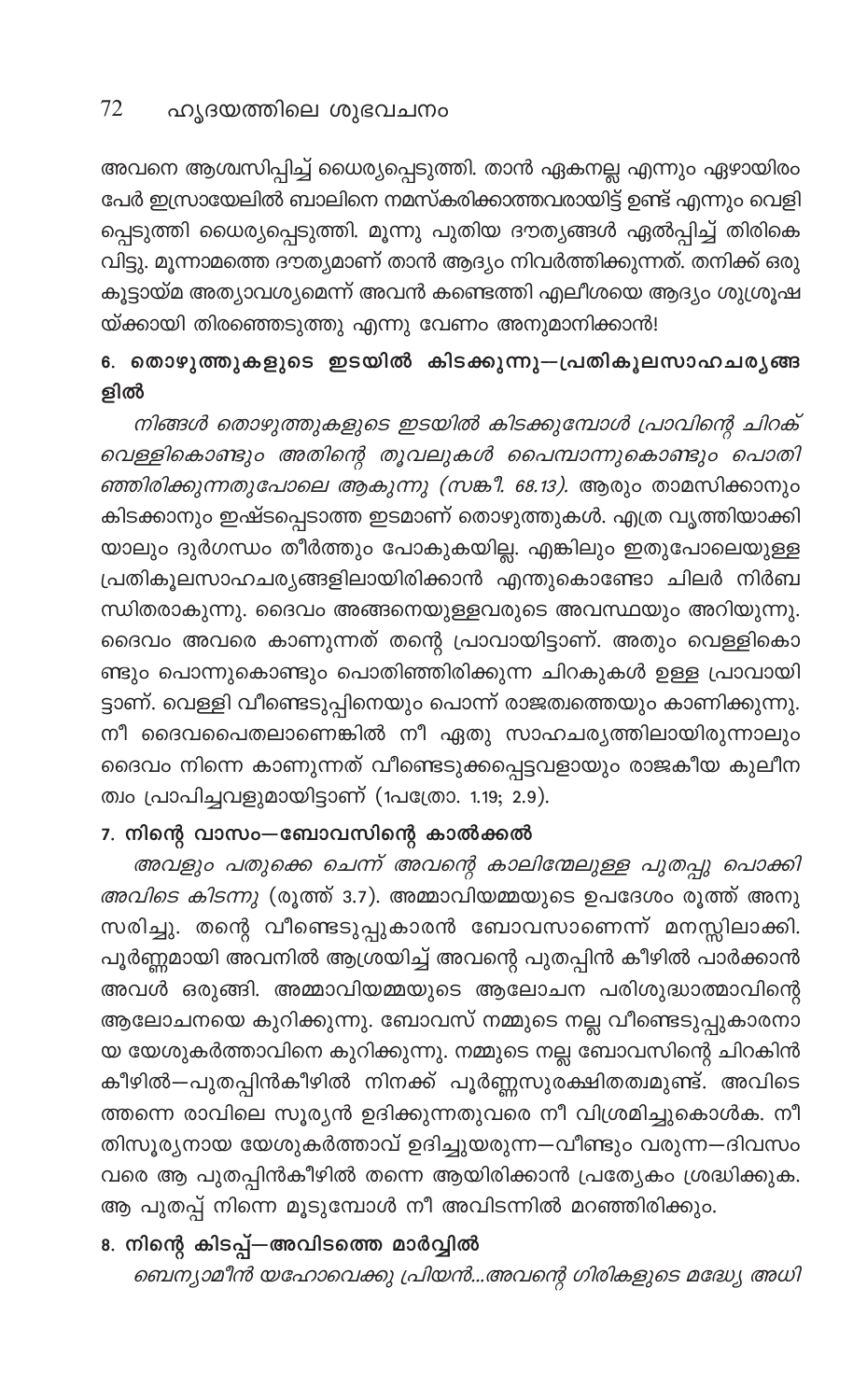വസിക്കുന്നു (ആവ. 33.12). മോശ ജീവിതാവസാനത്തിൽ യിസ്രായേൽ .<br>മക്കളെ ഗോത്രം ഗോത്രമായി അനുഗ്രഹിക്കുന്ന ഭാഗമാണ് ആവർത്ത നപ്പുസ്തകം മുപ്പത്തി മൂന്നാമത്തെ അദ്ധ്യായം മുഴുവൻ. ബെന്യാമീൻ ം...<br>ഗോത്രത്തിനുള്ള അനുഗ്രഹമാണ് മേലുദ്ധരിച്ച വേദഭാഗം. ബെന്യാമീൻ യാക്കോബിന്റെ മക്കളിൽ ഏറ്റവും ഇളയവനായിരുന്നു. അവന്റെ മാതാ വായ റാഹേൽ അവൻ ജനിച്ചപ്പോൾ തന്നെ മരിച്ചുപോയി. യോസേഫ് മരിച്ചു എന്ന് യാക്കോബ് ധരിച്ചപ്പോൾ പിന്നെ ബെന്യാമീൻ അപ്പന്റെ ഓമ നപ്പുത്രനായി മാറി. പിതാവിന്റെ മാത്രമല്ല, സ്വർഗ്ഗസ്ഥനായ പിതാവിന്റെ യും ഓമനപ്പുത്രനാണ് ബെന്യാമീൻ എന്നാണ് നാം ഈ വേദഭാഗത്തുനി ന്ന് മനസ്സിലാക്കുന്നത്.

(1) അവൻ യഹോവെക്കു പ്രിയനായവനാണ്.

(2) നിർഭയം വസിക്കുന്നവനാണ്.

(3) ദൈവം അവനെ എല്ലായ്പ്പോഴും മറെച്ചുകൊള്ളുന്നു.

(4) ഗിരികളുടെ മദ്ധ്യേ വസിക്കുന്നു.(...he shall dwell between his shoulders—KJV ഇംഗ്ലിഷ് നോക്കുക.)

അതായത് യഹോവയാം ദൈവത്തിന്റെ മാറോടു ചേർന്ന് ഏറ്റവും പ്രിയനായ ബെന്യാമീൻ നിർഭയം വസിക്കുന്നത്രേ. ഏതൊരു ദൈവ പൈതലിന്റെയും ഏറ്റവും അഭികാമ്യമായ അവസ്ഥയാണ് ഇത്. ഏറ്റവും സുരക്ഷിതവും ഹൃദ്യവും ആനന്ദകരവും ആസ്വാദ്യകരവുമായ അനുഭ ം<br>വമാണ് ഇത്. യോഹന്നാൻ യേശുവിന്റെ മാറോട് ചാരിയിരുന്ന് ഏറ്റവും പ്രിയനായി മാറി. യേശുകർത്താവിന്റെ ഹൃദയത്തുടിപ്പുകൾ ഏറ്റെടുത്ത് .<br>സ്നേഹത്തിന്റെ അപ്പോസ്തലനായി മാറി. നിന്റെ വാസം അവിടത്തെ കൃപ .<br>യിലും സാന്നിദ്ധ്യത്തിലും ചിറകിൻ മറവിലും എന്നും ആയിരിക്കുവാൻ ശ്രമിക്കുക. അങ്ങനെ നീ ഏറ്റവും പ്രിയനായി അവിടത്തെ ദിവ്യസ്വഭാവ ത്തിന് കുട്ടാളിയായി മാറും.

ഇന്ന് നീ എങ്ങനെയാണ് ജീവിക്കുന്നത് എന്ന് ശോധനചെയ്യുക. മേൽപ്പറഞ്ഞ ഏതെങ്കിലും ഒരു അവസ്ഥയിലാകാൻ സാദ്ധ്യതയുണ്ട്. നിന്റെ വിശ്രമവും നിന്റെ വാസവും ക്രമപ്പെടുത്തി മുന്നേറുവാൻ ദൈവം നിന്നെ സഹായിക്കടെ.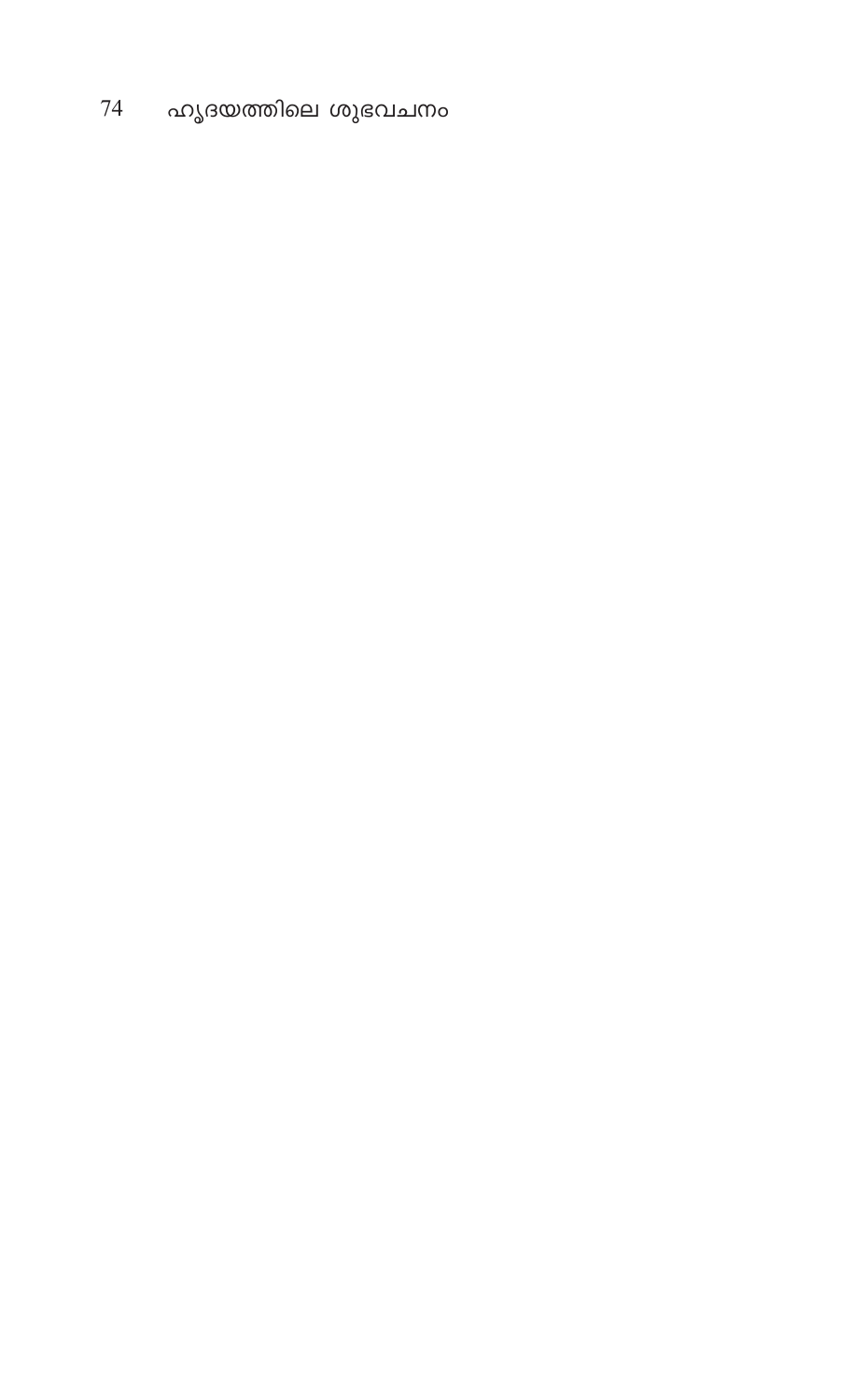9 ഒരു ഉറപ്പ് 75

എന്റെ ഉടയവനും ഞാൻ സേവിച്ചുവരുന്നവനുമായ എന്റെ ദൈവ ത്തിന്റെ ദൂതൻ ഈ രാത്രിയിൽ എന്റെ അടുക്കൽനിന്നു പൗലോസേ, ഭയ പ്പെടരുത്. നീ കൈസരുടെ മുമ്പിൽ നിൽക്കേണ്ടതാകുന്നു. നിന്നോടുകൂടെ യാത്രചെയ്തവരെ ഒക്കെയും ദൈവം നിനക്കു ദാനം ചെയ്തിരിക്കുന്നു എന്ന് പറഞ്ഞു. അതുകൊണ്ട് പുരുഷന്മാരേ, ധൈര്യപ്പെടുവിൻ എന്നോട് അരുളിച്ചെയ്തതുപോലെ തന്നേ സംഭവിക്കും എന്ന് ഞാൻ വിശ്വസിക്കു ന്നു (അപ്പൊ. 27.23-25).

ഏറ്റവും പ്രതികൂലമായ സാഹചര്യങ്ങളിൽ ഒറ്റയ്ക്ക് ഒരു മനുഷ്യൻ നടത്തുന്ന പ്രഖ്യാപനമാണ് ഇത്. ബന്ധിതനായ പൗലോസ് മറ്റു തടവു കാരോടുകൂടെ കപ്പലിൽ യാത്രയിലാണ്. കൂനിന്മേൽ കുരു എന്നപോലെ കഠിനമായ കൊടുങ്കാറ്റിൽ കപ്പൽ അകപ്പെട്ടു. ഭയം കൊണ്ട് എല്ലാവരും ആടിയുലഞ്ഞു. കപ്പലിലെ ചരക്കും മറ്റു സാധനങ്ങളുമെല്ലാം കടലിൽ കള ഞ്ഞ്, പട്ടിണികൊണ്ട് ദിവസങ്ങളായി വലഞ്ഞ ഒരു ജനക്കൂട്ടം ഒരു പ്രത്യാ ശയ്ക്കും വകയില്ല എന്ന മട്ടിൽ മരണത്തെ പുൽകുവാൻ തയാറെടുത്തി രിക്കുകയാണ്. രക്ഷപ്പെടുമെന്നുള്ളത് ഒരു സ്വപ്നം മാത്രമായി ശേഷിച്ച സമയത്ത് ഇതാ ഒരുവൻ പ്രത്യാശയുടെ സന്ദേശവുമായി അവരുടെ ഇട യിൽ എഴുന്നേറ്റ് നിൽക്കുന്നു. ഇത്രയും ഉറപ്പോടെ ധൈര്യപ്പെടുത്തുന്ന ഒരു സന്ദേശം പ്രസ്താവിക്കുവാൻ മതിയായ കാരണങ്ങൾ അവനുണ്ട്.

#### 1. എന്റെ ഉടയവനായ ഒരുവനുണ്ട്

അഡ്രസ്സുപോലമില്ലാതെ ആർക്കും വേണ്ടാതെ, ആർക്കും വിലയില്ലാതെ അങ്ങോട്ടും ഇങ്ങോട്ടും ഇട്ടു തട്ടുന്ന ഒരു വ്യക്തിത്വമല്ല എന്റേത്. ഏന്നെ വിലയേറിയവനും മാന്യനുമായി കണ്ട്, സ്നേഹിച്ച്, ഉയർത്തിയ ഒരു ഉട യവൻ എനിക്കുണ്ട്. ഞാൻ അവിടന്നിന്റെ സ്വന്തമാണ് (യെശ. 43.1,3,4). പൗലോസ് തനിക്കുവേണ്ടി പ്രത്യേക ഉദ്ദേശ്യത്തോടെ തെരഞ്ഞെടുത്ത പാത്രമാണെന്നാണ് കർത്താവ് അനന്യാസിനോട് അപ്പോസ്തലപ്ര വൃത്തി 9.15–ൽ പറയുന്നത്. 2തിമോഥെയോസ് 2.21–ൽ സൂചിപ്പിക്കുന്നത്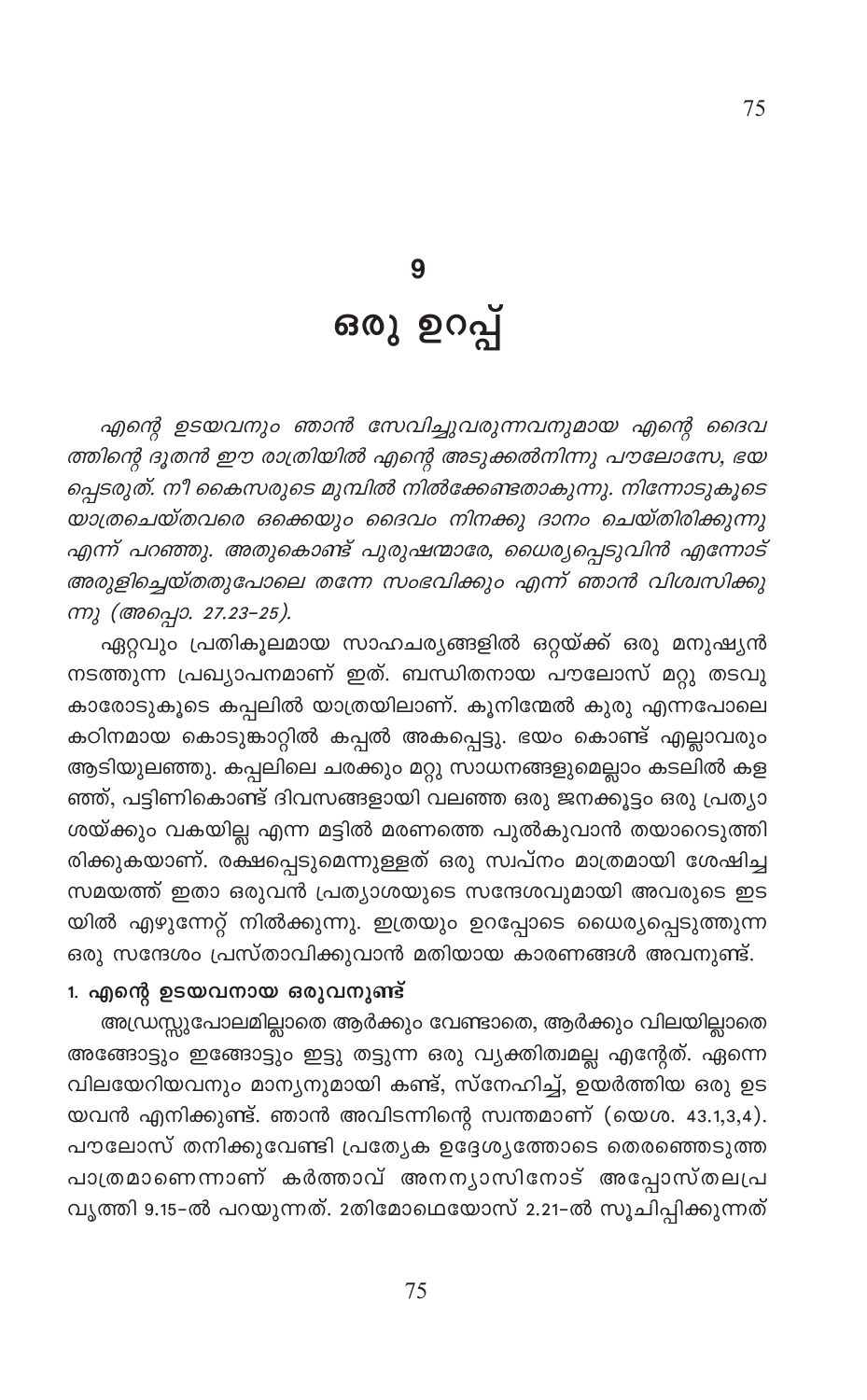താൻ ഉടമസ്ഥന് ഉപയോഗമുള്ള മാനപാത്രമാണ് എന്നത്രേ. അതേ എനിക്ക് ഒരു ഉടയവനുണ്ട്.

#### 2. അവിടത്തെ ഞാൻ സേവിക്കുന്നു

തന്റെ ഭക്തന്മാരെ തനിക്കുവേണ്ടി വേർതിരിച്ചിരിക്കുന്ന ദൈവമുണ്ട് (സങ്കീ. 4.3). നമുക്ക് നമ്മുടെ ജീവിതത്തെ ശോധനചെയ്യാം. "സ്വന്തജന വും ശ്രേഷ്ഠജനവും വിശുദ്ധജന"വുമായി ഇരിക്കേണ്ടതിനാണ് തന്റെ മക്കളെ അവിടന്നു വേർതിരിച്ചിരിക്കുന്നത്. "അപ്പന് മക്കളോട് കരുണ തോന്നുന്നതുപോലെ" (സങ്കീ. 103.13) നമ്മോടു കരുണ തോന്നുന്ന ദൈവ മത്രേ നമ്മുടെ ദൈവം. കൂടാതെ തനിക്കുള്ളവയെ അറിയുന്ന (യോഹ. 10.14) എല്ലാത്തരത്തിലും വ്യക്തിപരമായി എന്നെ അറിയുന്ന ഒരു വലിയ ദൈവത്തെയാണു ഞാൻ സേവിക്കുന്നത്.

# 3. എന്റെ തകർച്ചയുടെ നേരത്ത് അവിടന്ന് തന്റെ ദൂതനെ അയച്ചു

എപ്പോഴൊക്കെ ഞാൻ തളരുന്നുവോ അപ്പോഴെല്ലാം എന്നെ ശക്തിപ്പെ ടുത്താൻ മനസ്സുവെക്കുന്ന ദൈവമാണ് അവിടന്ന്. ഏലിയാവ് തളർന്നു ചൂരച്ചെടിയുടെ തണലിൽ മരിക്കാൻ ഇച്ഛിച്ചപ്പോൾ ആ സമയത്തെ ശാരീ രികക്സേശം മനസ്സിലാക്കി തന്റെ ദൂതനെ ചൂടടയും വെള്ളവുമായി അയച്ച ദൈവമാണ് എന്റേത്. പിന്മാറ്റത്തിൽ പോയ ശിഷ്യന്മാർ മീൻ പിടിച്ച് ക്ലേശി ച്ചുവന്നപ്പോൾ "കുഞ്ഞുങ്ങളേ" എന്നു വിളിച്ച് ചൂടപ്പവുമായി കാത്തിരുന്ന ഒരു ദൈവമാണ് എന്റേത്. ഇസ്രായേൽമക്കൾ അടിമനുകത്തിൻ കീഴിൽ കഷ്ടപ്പെട്ടത് "കണ്ടു, കണ്ടു, കേട്ടു" എന്നു പറഞ്ഞ ദൈവമാണ് എന്റേത്. എലീശായെ പിടിക്കാൻ ശത്രുരാജാവ് സൈന്യത്തെ അയച്ചപ്പോൾ ചുറ്റും അഗ്നിരഥങ്ങളെയും കുതിരകളെയും നിരത്തിയ ദൈവമാണ് എന്റേത്. ആരോരുമില്ലാത്ത ഹാഗാർ വാവിട്ടു നിലവിളിച്ചപ്പോൾ അവൾക്കു വേണ്ടി മാത്രം വറ്റാത്ത ഒരു നീരുറവയെ തുറന്നവനാണ് എന്റെ ദൈവം. അങ്ങനെ എത്ര എത്ര സന്ദർഭങ്ങൾ!

# 4. എന്നെക്കുറിച്ചുള്ള പ്ലാൻ വെളിപ്പെടുത്തി

നീ കൈസരുടെ മുമ്പിൽ നിൽക്കേണ്ടവനാണ്, നശിച്ചുപോകേണ്ടവ നല്ല എന്ന് എനിക്ക് വെളിപ്പെടുത്തിത്തന്നു. ലോകജനങ്ങൾ നശിച്ചുപോ കുന്ന തരത്തിലുള്ള കഷ്ടത ഒരു ദൈവപൈതലിനുണ്ടാ യാൽ അവൻ നശിച്ചുപോകുന്നില്ല എന്നത് ഒരു യാഥാർത്ഥ്യം മാത്രമാണ്. നിന്റെയും എന്റെയും ജീവിതത്തെക്കുറിച്ച് അവിടത്തേക്ക് ഒരു പദ്ധതിയുണ്ട്. നാം പിണ്ഡാകാരമായിരുന്നപ്പോഴും നിയമിക്കപ്പെട്ട നാളുകൾ ഒന്നും ഇല്ലാതിരു ന്നപ്പോഴും തുടങ്ങി നിനക്കുവേണ്ടി പലതും പ്ലാൻ ചെയ്തെടുത്ത ദൈവ മാണ് അവിടന്ന്. പക്ഷേ, അതു വെളിപ്പെടുത്തിയതും തികച്ചെടുത്തതു<mark>ം</mark> നിന്റെ ഗതിമുട്ടിയ സന്ദർഭത്തിലാണെന്നു മാത്രം!

ഏലിയാവിനോട് നിനക്കു ദൂരയാത്ര ചെയ്യാനുണ്ടല്ലോ എന്നു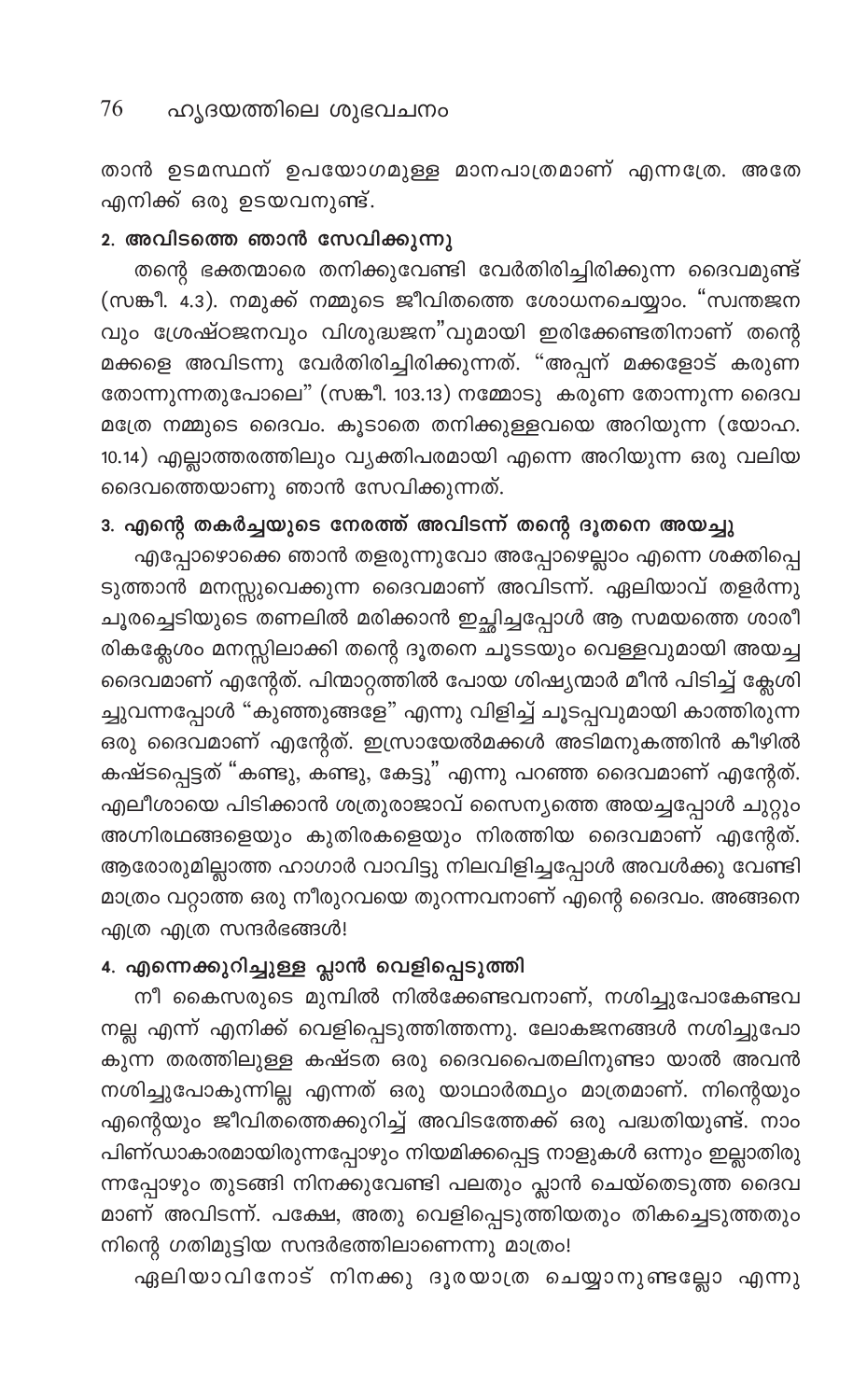പറഞ്ഞാണു ശക്തീകരിച്ചത്. തന്റെ ശുശ്രൂഷ അവസാനിച്ചു എന്ന് കരുതി യിരുന്ന നിമിഷത്തിൽ ഇനിയും ശ്രേഷ്ഠമായ ശുശ്രൂഷയും മഹത്വപൂർണ്ണ മായ അവസാനവും തനിക്കായി കരുതിയിട്ടുണ്ട് എന്ന് വെളിപ്പെടുത്തി ക്കൊടുത്തു. പക്ഷേ, ആ വെളിപ്പെടുത്തൽ ചുണ യോടെ ശുശ്രൂഷചെയ്ത നിമിഷങ്ങളിലല്ല വെളിപ്പെടുത്തിക്കൊടുത്തത്. ഗതിമുട്ടി തളർന്ന അവസര ത്തിലാണ്. മോശ തന്റെ നല്ല കാല മെല്ലാം അവസാനിച്ചു എന്ന് കരുതിയ പ്പോഴാണ് ദൈവം ഒരുക്കിവെച്ച ശുശ്രൂഷ കണ്ടെത്തിയത്.

#### 5. എനിക്ക് പുതിയ വാഗ്ദത്തം തന്നു

നശിച്ചുപോകുമെന്നും കടൽ വിഴുങ്ങുമെന്നും കരുതിയപ്പോൾ എന്റെ ജീവൻ എനിക്കു തിരിച്ചുതന്ന ദൈവം എന്നെ ഒരു അനുഗ്രഹകാരണം കൂടെ ആക്കിത്തീർത്തു. ആ കപ്പലിൽ എല്ലാവരും മരിക്കാൻ ഒരുങ്ങിയിരു ന്നപ്പോൾ പൗലോസ് കാരണം ആ ഇരുനൂ റ്റിഎഴുപത്തിയാറു പേരെയും ദൈവം പൗലോസിന് ദാനമായി നൽകിയത്രേ. നീ ഒരാൾ മൂലം അവരെല്ലാം രക്ഷപ്പെടാനും ദൈവത്തെ അറിയാനും കാരണമാക്കിയിരിക്കുകയാണ്. അബ്രഹാമിനോട് അവിടന്ന് അരുളിച്ചെയ്തതെന്താണെന്ന് ശ്രദ്ധിക്കുക: നീ മുഖാന്തരം (അതായത് നിന്റെ അനുസരണം മൂലം) ഭൂമിയിലെ സകല വംശങ്ങളും അനുഗ്രഹിക്കപ്പെടും എന്നാണ്. തന്റെ മക്കളെ ലോകത്തിന് ഉപ്പായും വെളിച്ചമായും അനുഗ്രഹമായും തീരാനാണ് അവിടന്നു വിളി ച്ചിരിക്കുന്നത്.

## 6. എന്നോട് അരുളിച്ചെയ്തതുപോലെ തന്നെ സംഭവിക്കും എന്ന് ഞാൻ ദൈവത്തെ വിശ്വസിക്കുന്നു

വാഗ്ദത്തം ചെയ്തവനിലുള്ള പൂർണ്ണമായ ഉറപ്പു ശ്രദ്ധിച്ചാലും. അബ്രഹാം സാഹചര്യങ്ങളെ നോക്കാതെ ഓരോ ദിവസവും ഉറച്ചു വിശ്വ സിച്ചു (റോമ. 4.19). അസംഭവ്യമായതു വിശ്വസിക്കാനുള്ള ഒറ്റക്കാരണം വാഗ്ദത്തം ചെയ്തവന്റെ വിശ്വാസ്യതയെക്കുറിച്ച് ഉറപ്പുണ്ടായിരുന്നതു കൊണ്ടാണ്. "ഞാൻ ആരെ വിശ്വസിച്ചിരിക്കുന്നു എന്ന് ഞാൻ അറിയുന്നു" (2തിമോ. 1.12) എന്ന ഉറപ്പാണ് ഏതു സാഹചര്യത്തിലും കർത്താവിനു വേണ്ടി നേരെ നിൽക്കാൻ പൗലോസിന് ഉറപ്പുനൽകിയത്. ഇത് തലമുറക ളായി നാം കണ്ടും അനുഭവിച്ചും പോരുന്ന ഒരു യാഥാർത്ഥ്യമത്രേ.

### 7. എനിക്ക് ഒരു ദൂത് ഉണ്ട്

അതുകൊണ്ട് നിങ്ങൾക്കു തരുവാൻ ഞാൻ ഒരു ദൂത് പ്രാപിച്ചിട്ടുണ്ട്. എല്ലാവർക്കും ദൂതില്ല. പലർക്കും വിഷയമേ ഉള്ളൂ. ദൂത് ആർക്കാണുള്ളത്? തന്റെ ഉടയവൻ ആരാണെന്ന് അനുഭവിച്ചറിഞ്ഞവർക്കും താൻ സേവിക്കു ന്നത് വിശ്വസ്തനായ ദൈവത്തെയാണ് എന്ന് ഉറപ്പുള്ളവർക്കും മാത്രമാണ് മറ്റുള്ളവർക്ക് കൊടുക്കുവാൻ ദൈവത്തിൽനിന്ന് പ്രാപിച്ച ദൂതുള്ളത്. "നിങ്ങൾ ധൈര്യപ്പെടുവിൻ, ഭയപ്പെടേണ്ട."

77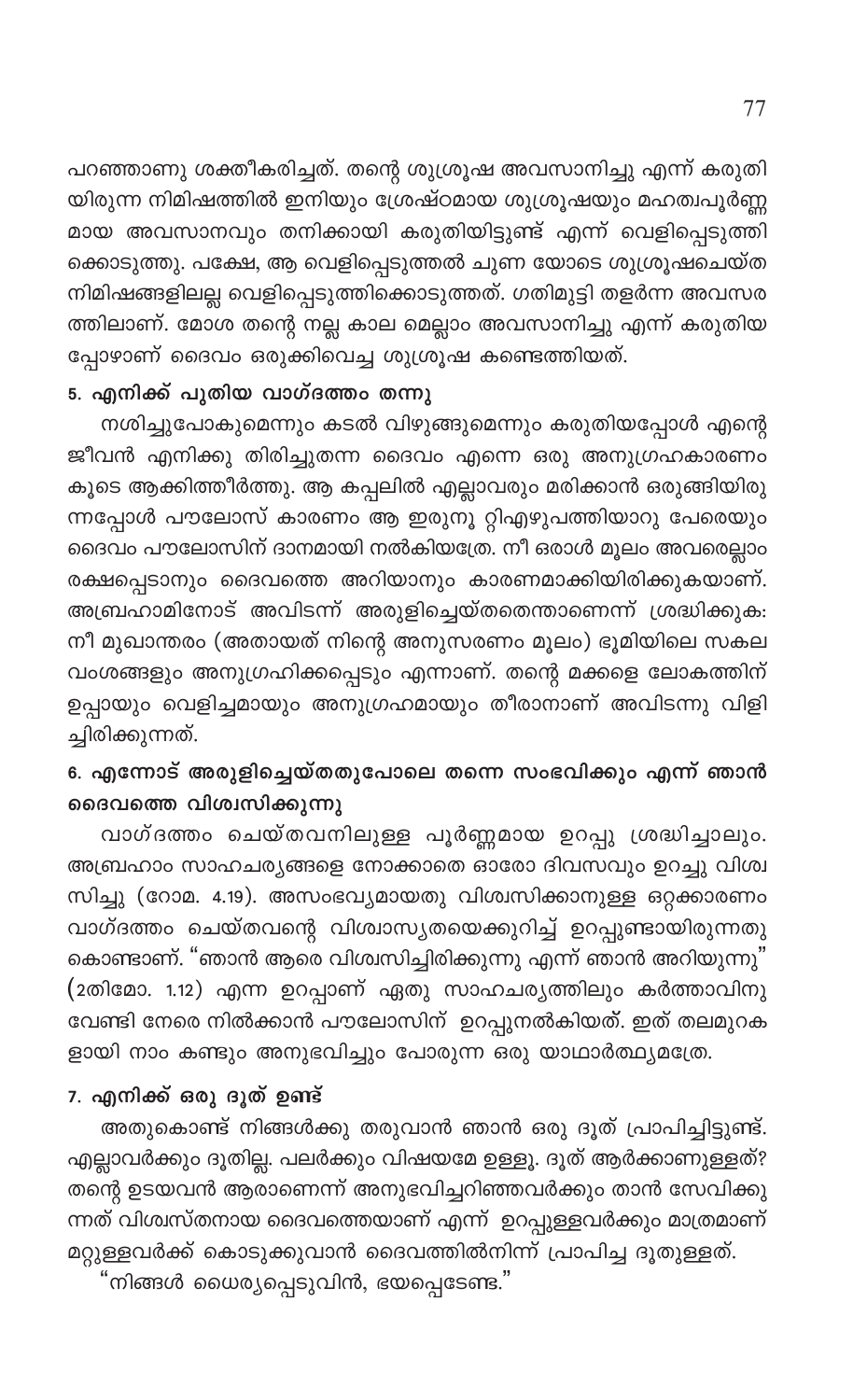ഭയം കൊണ്ട് വിറളി പിടിച്ച് സകല ധൈര്യവും കെട്ടുകിടക്കുന്ന ഒരു സമൂഹത്തിന്റെ മദ്ധ്യത്തിൽ എഴുന്നേറ്റു നിന്ന് ഇപ്രകാരം ദൂത് പറയണമെ .<br>ങ്കിൽ ദൈവത്തിൽനിന്ന് നേരിട്ടു പ്രാപിച്ചെങ്കിലേ സാധ്യമാകൂ. ലോത്ത്, നോഹ എന്നിവരുടെ കാലത്തെ പോലെയുള്ള തലമുറയുടെ മദ്ധ്യത്തിൽ ഒരു അംഗീകാരവും ലഭിക്കാൻ ഇടയില്ലാത്ത ദൂതുമായി നിൽക്കണമെങ്കിൽ നീ സ്വയമേവ പ്രാപിച്ചേ മതിയാകുകയുള്ളൂ. അല്ലെങ്കിൽ മറ്റാരെങ്കിലും പറഞ്ഞ ദൂതിന്റെ അനുകരണമായ വെറും വിഷയമായി നിന്റെ ശുശ്രൂഷ തീർന്നുപോയേക്കാം.

ഇന്ന് ജീവിതത്തെ ശോധനചെയ്യാം. ഉടയവനായ ദൈവത്തെ നീ വാസ് തവമായി വിശ്വസിക്കുകയും സേവിക്കുകയും ചെയ്യുന്നുണ്ടോ? അവിട ന്നിൽനിന്നു നേരിട്ടു പ്രാപിച്ച ദൂതും ശുശ്രൂഷയും നിനക്കുണ്ടോ?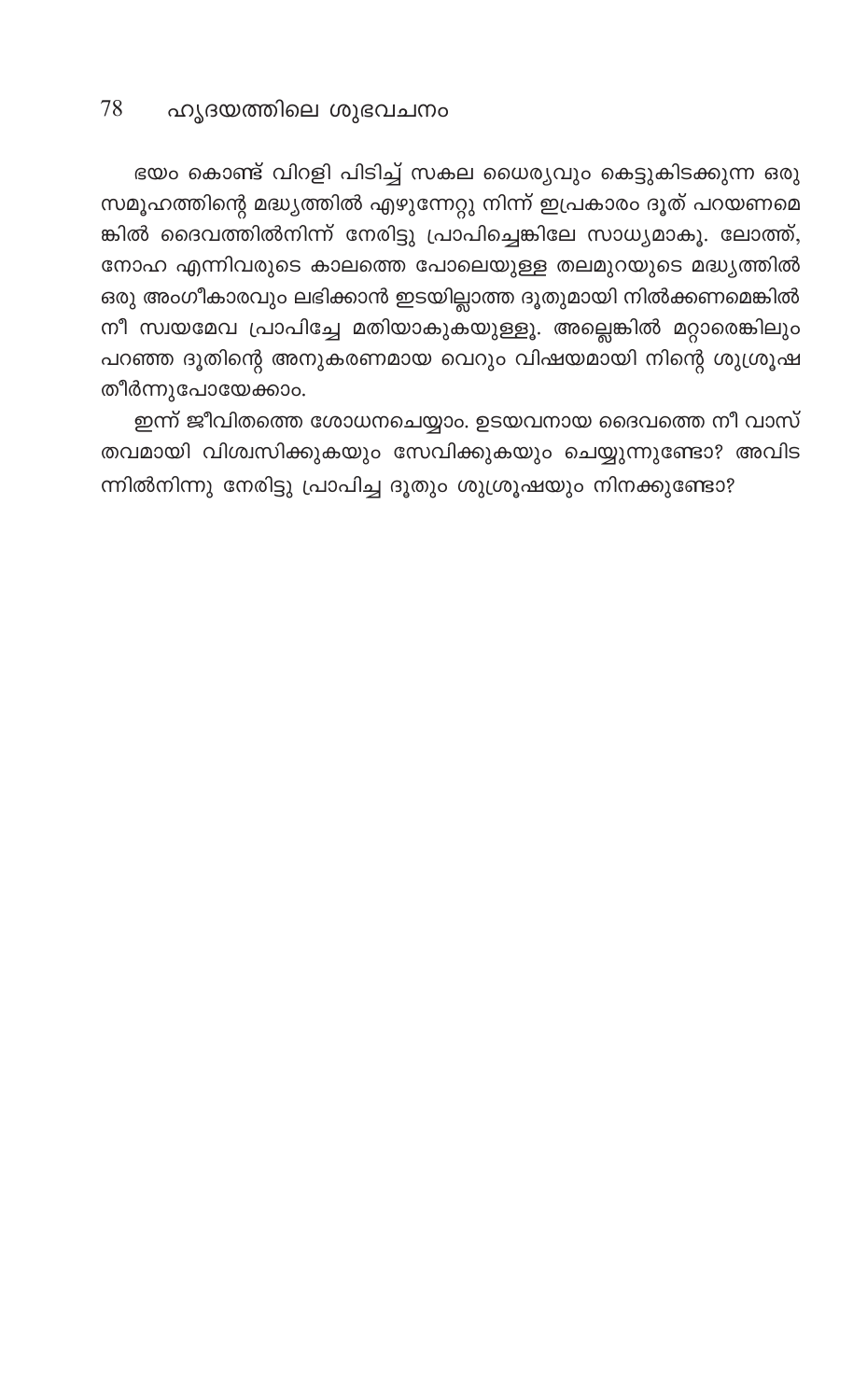# 10 ഏകനായി

മനുഷ്യൻ ഏകനായിരിക്കുന്നതു നന്നല്ല എന്ന് കണ്ടുകൊണ്ടാണ് ദൈവം ആദാമിന് തക്കതുണയെ ഒരുക്കിക്കൊടുത്തത്. ഏതു വ്യക്തി യാണെങ്കിലും ഏകനായി ദീർഘനാൾ വസിക്കുന്നത് ആരോഗ്യകരമോ അഭിലഷണീയമോ അല്ല. എന്നാൽ ചില സന്ദർഭങ്ങളിൽ ദൈവസന്നി ധിയിൽ ഏകനായിരിക്കുന്നത് ഏറ്റവും അനുഗ്രഹകരവും പ്രയോജനക രവും ആണെന്ന് അനുഭവസ്ഥർ പറയുന്നു. ദൈവം ഉപയോഗിച്ചിട്ടുള്ള എല്ലാവരുടെയും ജീവിതത്തിൽ ഇങ്ങനെയുള്ള അനവധി സന്ദർഭങ്ങൾ കുറച്ചു കാലത്തേക്ക് കാണാൻ സാധിക്കും. ഏകനായി നിന്ന് ദൈവസ ന്നിധിയിൽ അനുഗ്രഹിക്കപ്പെട്ട അനേകരെ നാം ദൈവവചനത്തിലുട നീളം കാണുന്നുണ്ട്. അങ്ങനെയുള്ള ചിലരെപ്പറ്റി നമുക്കു ചിന്തിക്കാം. ഈ വിഷയം നമുക്ക് ഏറ്റവും അനുഗ്രഹകരമായി അനുഭവപ്പെടുമെന്നുള്ളത് നിസ്തർക്കമാണ്. നാം എല്ലാവരും പല സന്ദർഭങ്ങളിലും ഏകരായിത്തീ രുന്ന അനുഭവങ്ങളിൽ എത്തിപ്പെടാറുണ്ട്. ആ സന്ദർഭങ്ങളെ നമുക്ക് ഏറ്റവും മനോഹരമായ അവസരങ്ങളാക്കി മാറ്റാനും സാധിക്കും.

#### 1. ഏകനായി ദൈവത്തോടുകൂടെ നടന്ന ഹാനോക്ക്

ഒരു ദുഷിച്ച തലമുറയിൽ കൂട്ടിനാരും ഇല്ലാതെ ദൈവത്തോടുകൂടി നടക്കാൻ ധൈര്യപ്പെട്ട ഒരുവനായിരുന്നു ഹാനോക്ക്. വെറും സാധാരണ ക്കാരനായ ഒരുവൻ! അവൻ മുന്നൂറു വർഷം ദൈവത്തോടുകൂടെ നടന്നു. ഒരു ദിവസം ദൈവം അവനെ കൂടെ കൊണ്ടുപോയി—ഇനി ഒരിക്കലും പിരിഞ്ഞിരിക്കേണ്ടാത്ത വിധത്തിൽ! സിനിമ, പിക്നിക്ക്, ഷോപ്പിംഗ് തുട ങ്ങിയവയ്ക്ക് പോകാനൊക്കെ കൂട്ടു കിട്ടും. എന്നാൽ ദൈവത്തോടുകൂടെ നടക്കാൻ കൂട്ടു കിട്ടുകയേയില്ല. ദൈവത്തോടുകൂടെ നടക്കാൻ ധൈര്യപ്പെ ടുന്ന തന്റെ ഭക്തന്മാർക്ക് യഹോവയുടെ സഖിത്വം അവിടന്ന് നൽകുന്നു. അവിടത്തെ സകല രഹസ്യങ്ങളും പങ്കുവെക്കുന്നു (സങ്കീ. 25.12). താൻ തിരഞ്ഞെടുക്കേണ്ടുന്ന വഴിയും കാണിച്ചുകൊടുക്കുന്നു. ഒരു ഹാനോ ക്കായി ഈ തലമുറയിൽ ജീവിക്കാൻ ഒരുക്കമാണോ?

79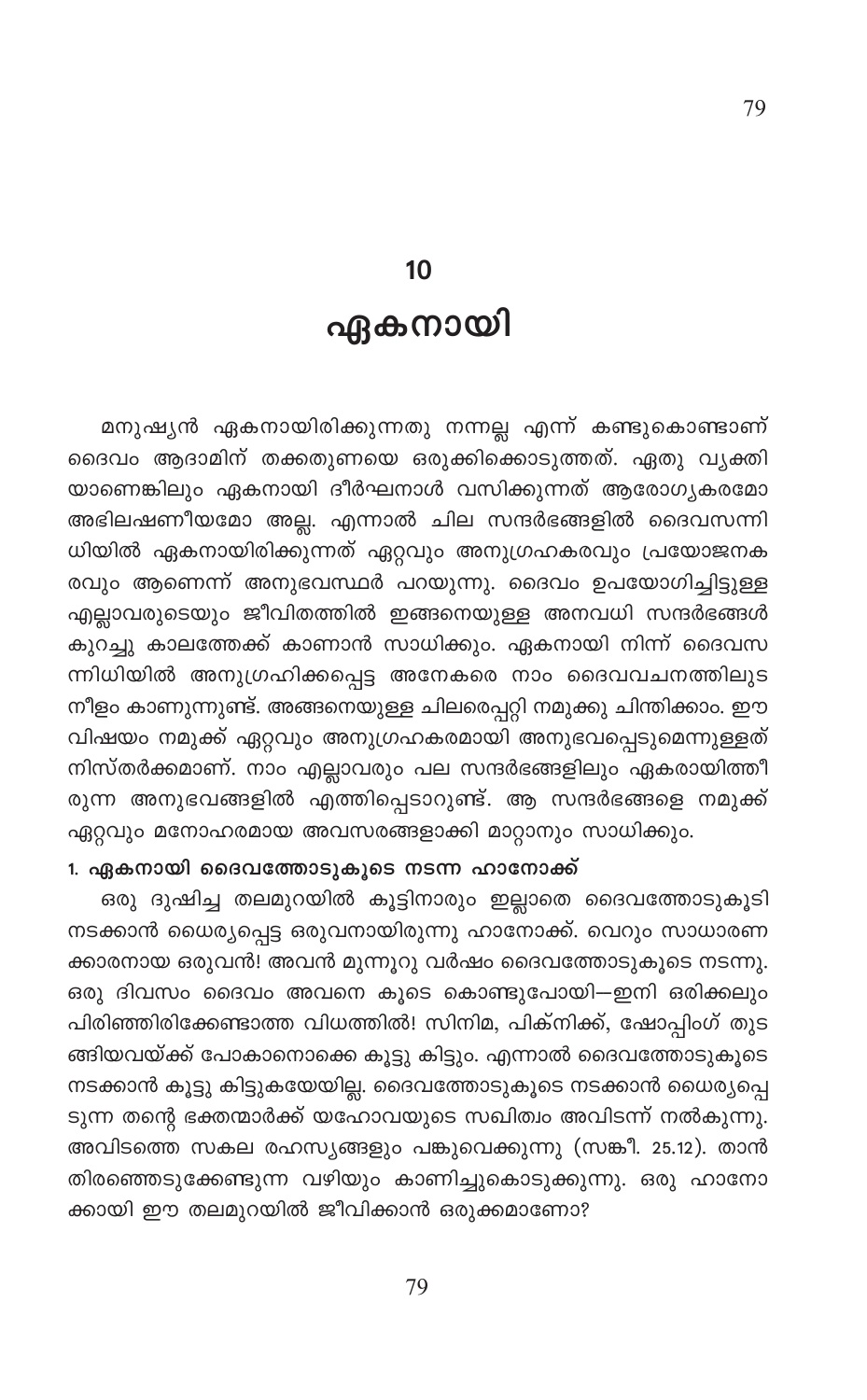#### 2.ഏകനായി നടന്ന അബ്രഹാം

അബ്രഹാമിന്റെ ജീവിതം പരിശോധിച്ചാൽ ഏകനായിരുന്നതിന്റെ ഒരു പട്ടിക തന്നെ കാണാം.

#### (1) ഏകനായി വിളിക്കപ്പെട്ടവൻ

ദൈവം വ്യക്തികളെയാണു വിളിക്കുന്നത്, ആൾക്കൂട്ടങ്ങളെയല്ല. തന്റെ ഭവനത്തെയും ദേശത്തെയും ചാർച്ചക്കാരെയും വിട്ട് കാണിപ്പാനിരിക്കുന്ന ദേശത്തേക്കു വിളിക്കപ്പെട്ടവനാണ് അബ്രഹാം.

#### (2) ഏകനായി അനുസരിച്ചവൻ

എങ്ങോട്ട് പോകുന്നു എന്നറിയാതെ പുറപ്പെട്ടവനാണ് അബ്രഹാം (എബ്രാ. 11.8).

# (3) ഏകനായി പരീക്ഷിക്കപ്പെട്ടവൻ

ഏറ്റവും വലിയ പരീക്ഷയിലും പൂർണ്ണവിജയം നേടിയവനാണ്. മറ്റാരും കടന്നുപോയിട്ടില്ലാത്ത പ്രത്യേകതകളുടെ നീളുന്ന നിര തന്നെ അവന്റെ ജീവിതത്തിലുണ്ട്.

#### (4) ഏകനായി മദ്ധ്യസ്ഥതചെയ്തവൻ

സോദോമിനും ഗോമോറെയ്ക്കും വേണ്ടി ദൈവസന്നിധിയിൽ നിന്നു കൊണ്ട് മദ്ധ്യസഥത ചെയ്തവൻ ആണ്. അമ്പത് നീതിമാന്മാരുങ്കിൽ നശി പ്പിക്കുമോ എന്നു ചോദിച്ചുകൊണ്ട് അവൻ മദ്ധ്യസ്ഥത ചെയ്യാൻ തുടങ്ങി. .<del>..</del><br>അവസാനം പത്തു നീതിമാന്മാർ എന്ന സംഖ്യ എത്തുന്നതുവരെ അത് തുടർന്നുകൊണ്ടേയിരുന്നു.

#### (5) ഏകനായി ദൈവശബ്ദം കേട്ടവൻ

പല പ്രാവശ്യം ദൈവശബ്ദം കേട്ടവനാണ്. തന്നെ ഉറപ്പിക്കാനും ധൈ ര്യപ്പെടുത്താനും താൻ കേട്ട ദൈവശബ്ദം അല്ലാതെ മറ്റൊന്നും ഇല്ലായി രുന്നു. ഇന്നു നമുക്കാണെങ്കിൽ ഉറപ്പിനും ബലത്തിനും എഴുതപ്പെട്ട ദൈവ വചനമുണ്ട്. ദൃഷ്ടാന്തങ്ങളായി ഈ വിശുദ്ധന്മാരുടെ അനുഭവങ്ങളുണ്ട്. കൂട്ടായ്മയുണ്ട്. അബ്രഹാമിന് ഇതൊന്നും ഇല്ലായിരുന്നു. ദൈവശബ്ദം കേട്ടപ്പോൾ ഒക്കെ താൻ ഏകനായിരുന്നു.

#### (6) ഏകനായി വിശ്വസിച്ചവൻ

സാഹചര്യങ്ങൾ മുഴുവൻ പ്രതികൂലമായിരുന്നിട്ടും ധൈര്യപ്പെടത്തു വാൻ ആരും ഇല്ലാതിരുന്നിട്ടും വാഗ്ദത്തം ചെയ്തവൻ വിശ്വസ്തൻ (റോമ. 4.19) എന്നു കണ്ട് മുറുകെ പിടിച്ച് വിശ്വസിച്ചവനാണ് അബ്രഹാം. ദൈവം എന്തു പറഞ്ഞുവോ അത് അതേ പടി വിശ്വസിച്ചു.

#### (7) ഏകനായി നീതീകരിക്കപ്പെട്ടവൻ (യാക്കോ. 2.21)

ജീവിതത്തിലെ ഏറ്റവും കാഠിന്യമേറിയ പരീക്ഷണവും താൻ വിജയ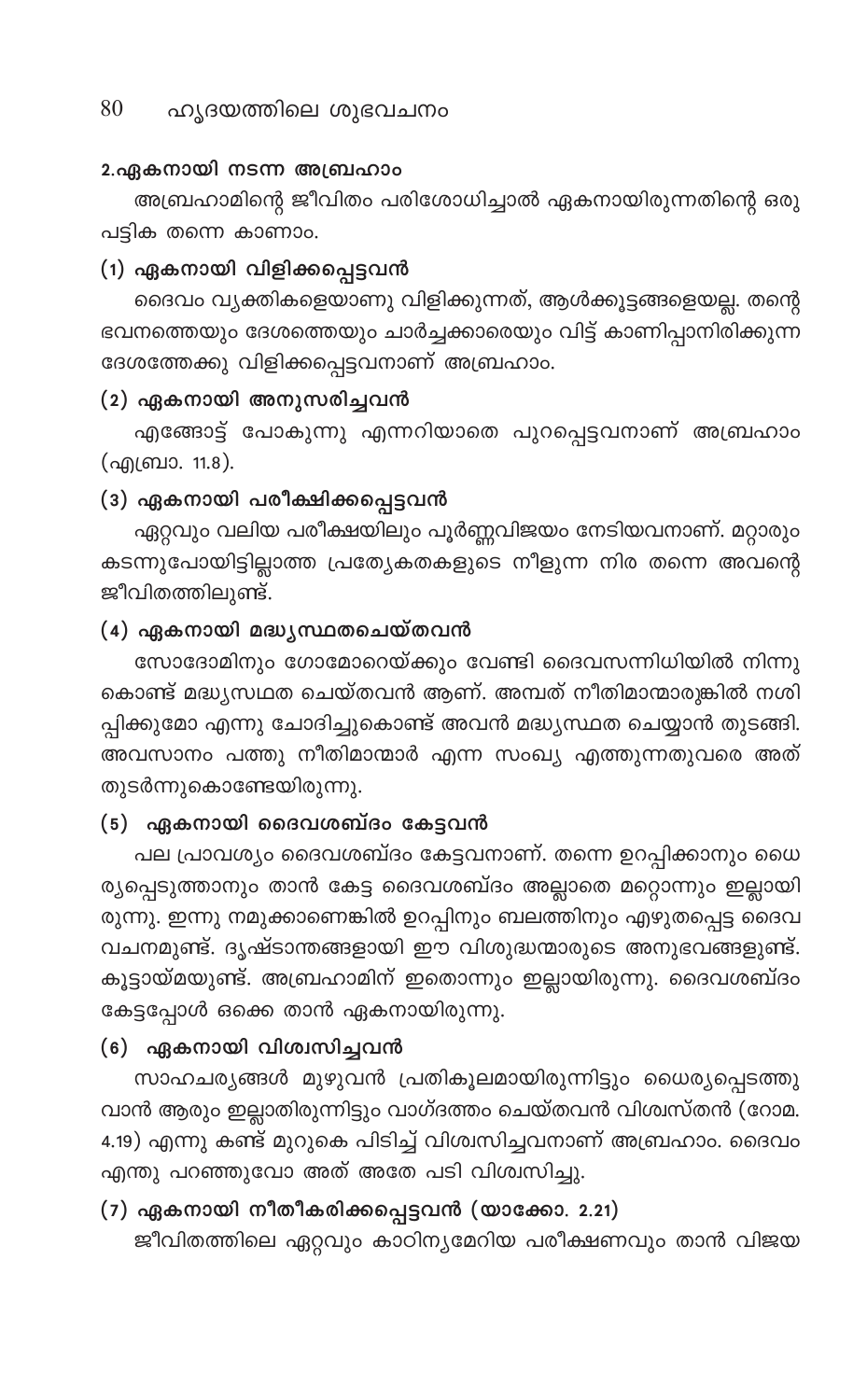കരമായി തരണം ചെയ്തു. ദൈവസന്നിധിയിൽ നീതീകരിക്കപ്പെട്ടവനായി അംഗീകരിക്കപ്പെട്ടു.

#### 3. ഏകനായി നടന്ന യാക്കോബ്

യാക്കോബ് ഏകനായി രണ്ടു പ്രാവശ്യം ദൈവസന്നിധിയിൽ നിൽ ക്കേണ്ടി വന്നു. അവൻ ദൈവത്തെ അന്വേഷിച്ചുവന്നതല്ല, യാദൃച്ഛിക മായി എത്തിയതാണ്. ഒരിക്കൽ വനാന്തരത്തിൽ കല്ല് തലയിണയായി വെച്ച് ഉറങ്ങുമ്പോൾ ദൈവം തന്നെക്കുറിച്ചുള്ള വലിയ ദർശനം അവന് കൊടുത്തു. അപ്പനെയും ജ്യേഷ്ഠനെയും ഒക്കെ സൂത്രത്തിൽ കബളിപ്പിച്ച് അനുഗ്രഹം കൈക്കലാക്കാനുള്ള തത്രപ്പാടിൽ മുമ്പോട്ടു പോ യി. ദൈവിക ദർശനത്തെക്കുറിച്ചുള്ള യാതൊരു അറിവും തനിക്ക് ആ സമയത്ത് ഇല്ലാ യിരുന്നു. ദൈവം തന്റെ ജീവിതത്തെക്കുറിച്ചുള്ള ദീർഘമായ പദ്ധതി വെളിപ്പെടുത്തിയപ്പോൾ അത് ഉൾക്കൊള്ളാനുള്ള മനോഭാവമോ ചിന്താഗ തിയോ നിർഭാഗ്യവശാൽ അവന് ഇല്ലായിരുന്നു. അവന്റെ വീക്ഷണം അന്ന് തനിക്കു വേണ്ടുന്ന മൂന്നു കാര്യങ്ങളിൽ മാത്രം ഒതുങ്ങിനിന്നു. തനിക്കു വേണ്ടിയിരുന്നത് ഭക്ഷിപ്പാൻ ആഹാരവും ധരിപ്പാൻ വസ്ത്രവും അപ്പന്റെ വീട്ടിൽ തിരിച്ചെത്തിക്കുന്ന ഒരു ശുഭയാത്രയും നൽകാൻ കഴിവുള്ള ഒരു ദൈവത്തെ ആയിരുന്നു. ദൈവത്തിന് തന്നെക്കുറിച്ചുള്ള ശ്രേഷ്ഠ മായ പ്ലാൻ ഗ്രഹിക്കാനോ അതിനു വിധേയപ്പെടുത്തിക്കൊടുക്കാനോ അവന് ഒരു താൽപ്പര്യവുമില്ലായിരുന്നു. അതുകൊണ്ട് കുറച്ചുനാളത്തേക്ക് യഥാർത്ഥ അനുഗ്രഹം അവനെ വിട്ട് മാറി നിന്നു. ദൈവവും അവനെ സ്വന്തമായ രീതിയിൽ തന്റെ ജീവിതം മുന്നോട്ടു നയിക്കാനായി വിട്ടു. ഏക ദേശം ഇരുപത് വർഷങ്ങൾക്കുശേഷം യാക്കോബിന്റെ കനാനിലേക്കുള്ള മടക്കയാത്രയിൽ വീണ്ടും ദൈവം അവനോട് നേരിട്ട് ഇടപെട്ടു. ആ യാത്ര യിലെ ഒരു രാത്രിയിൽ സകലവും ആറ്റിനക്കരെ കടത്തിയ ശേഷം അവൻ മാത്രമായി കരയിൽ ശേഷിച്ചു. ആ സമയത്ത് യഹോവയുടെ ദൂതനു മായി തനിക്ക് മല്ലുപിടിക്കേണ്ടി വന്നു. യഥാർത്ഥ അനുഗ്രഹമാണ് ഇപ്പോൾ തനിക്കാവശ്യം. തനിക്കു വേണ്ടിയതെന്ന് താൻ മുമ്പു കരുതിയിരുന്ന മൂന്നു കാര്യങ്ങളും തനിക്ക് ഇന്നൊരു വിഷയമല്ല. അവൻ ദൈവസന്നിധി യിൽ ഹൃദയം തകർന്നു കരഞ്ഞ് അപേക്ഷിച്ചു എന്ന് ഹോശേയ 12.4–ൽ നാം കാണുന്നു. യഹോവയുടെ ദൂതനെ അനുഗ്രഹം ലഭിക്കുന്നതു വരെ മുറുകെ പിടിച്ചു. ഫലമോ ചതിയനായിരുന്ന യാക്കോബ് ദൈവത്തിന്റെ പ്രഭുവായ അന്തസ്സുള്ളവനായി മാറി. അനുഗ്രഹിക്കപ്പെട്ട ഇസ്രായേലായി. പിന്നെ തുടർന്ന് അനുഗ്രഹിക്കപ്പെട്ട വിശ്വാസജീവിതം പൂർത്തിയാക്കി ജീവിതം അവസാനിപ്പിച്ചു. എബ്രായർ 11-ാം അദ്ധ്യായത്തിലെ വിശ്വാസ വീരന്മാരുടെ പട്ടികയിലും കടന്നുകൂടി (എബ്രാ. 11.21).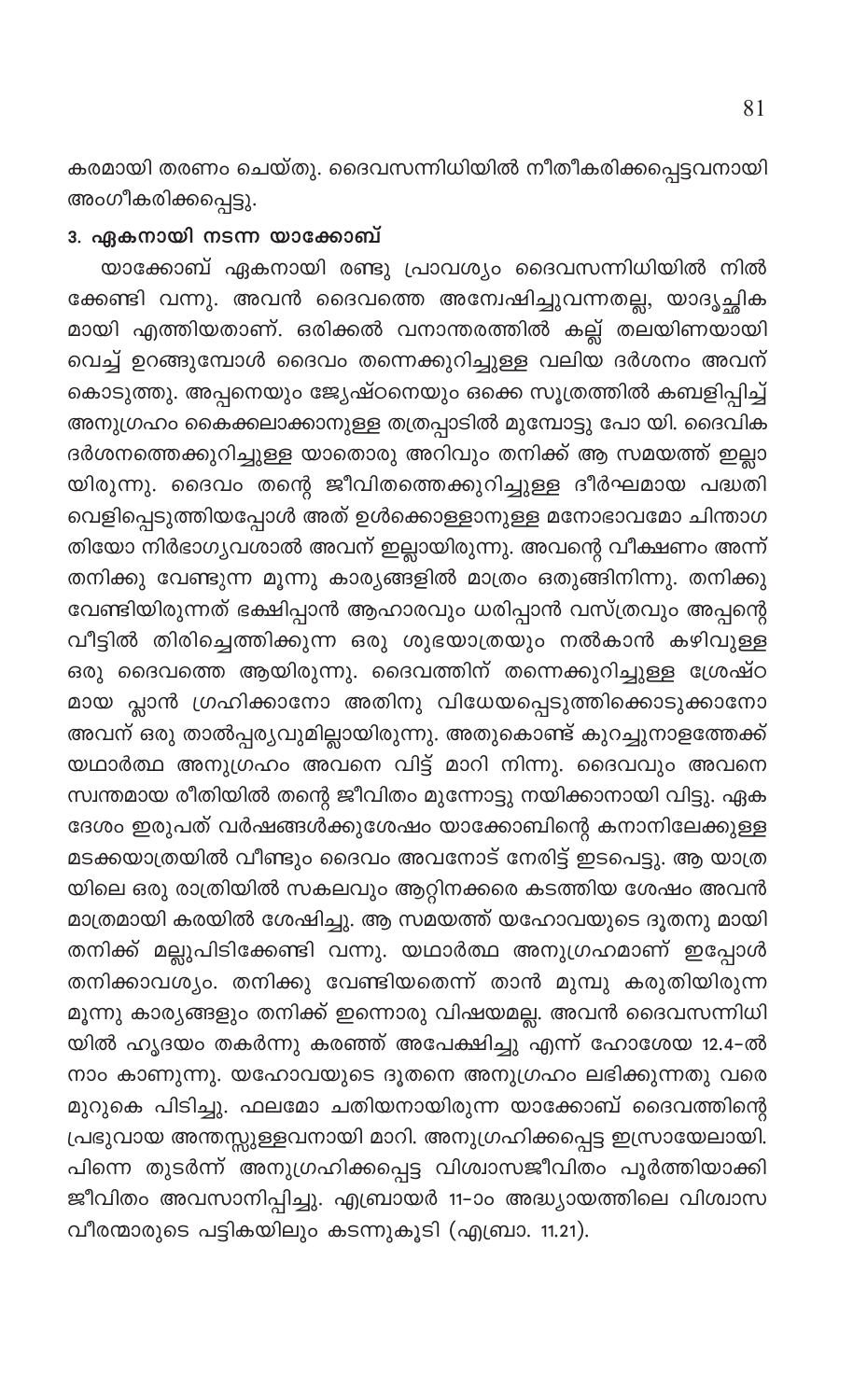#### 4. ഏകനായിരുന്ന യോസേഫ്

ഏകനായി കഷ്ടതയുടെ തീച്ചൂളയിലൂടെ നടന്നവനായ യോസേഫിനു ജീവിതത്തിലെ ഏറ്റവും നല്ല കാലം മുഴുവൻ ഏകനായി എല്ലാവരിൽ നിന്നും ഒറ്റപ്പെട്ട് കഴിച്ചുകൂട്ടേണ്ടിവന്നു. ഏകാന്തത ധാരാളം അനുഭവിച്ച ജയിൽജീവിതത്തിൽ അവൻ പൂർണ്ണമായും ദൈവത്തോട് ചേർന്നിരുന്നു. യഹോവ അവനോടുകൂടെ ഇരുന്നു എന്നത്രേ നാം വായിക്കുന്നത്. അവന് ചെറുപ്രായത്തിൽ ലഭിച്ച ദർശനം അവൻ കഷ്ടതയുടെ നടുവിലും കൈവി ട്ടില്ല എന്ന് സങ്കീർത്തനം 105.17,18 വാകൃങ്ങളിൽ നാം കാണുന്നു. അപ്പന്റെ വീട്ടിൽ ദുശ്രുതി കേൾപ്പിച്ച സഹോദരന്മാരുടെ ഇടയിലും അവൻ ഒറ്റപ്പെ ട്ടവനായി ജീവിച്ചു. പോരെങ്കിൽ അപ്പൻ ഏറ്റവും കൂടുതൽ അവനെ സ്നേഹിച്ചിരുന്നതുകൊണ്ട് സഹോദരന്മാർ അവനെ ഏറ്റവും വെറുത്തു. പൊത്തിഫേറിന്റെ വീട്ടിലും ജയിലിലും ഫറവോന്റെ കൊട്ടാരത്തിലും, എല്ലായിടത്തും അവൻ ഏകനായിരുന്നു. എങ്കിലും അവൻ എപ്പോഴും ദൈവത്തോടുകൂടെ ആയിരുന്നു. അതുകൊണ്ട് മറ്റാർക്കും ലഭിക്കാത്ത ജ്ഞാനമാണ് ദൈവം അവനു നൽകിയത്.

#### 5. ഏകനായിരുന്ന മോശ

ജനിച്ചപ്പോഴേ ദൈവം അവനെ കണ്ടിരുന്നു. അനേകം ആൺകുഞ്ഞു ങ്ങൾ നൈൽനദിയിൽ എറിയപ്പെട്ടപ്പോൾ ഇവനു മാത്രം വിടുതൽ കിട്ടി. ഇവനു മാത്രം കൊട്ടാരത്തിൽ വളരാൻ ദൈവം വഴിയൊരുക്കി. വേറെ ഒരു ഇസ്രായേല്യനും ലഭിക്കാത്ത പദവിയത്രേ ഇത്. മിസ്രയീമിലെ സകല ജ്ഞാനവും അഭ്യസിച്ച് വാക്കിലും പ്രവൃത്തിയിലും നിപുണനാ യിത്തീർന്നു. സാഹചര്യങ്ങൾ അവനെ മരുഭൂമിയിലേക്ക് നടത്തി. മരുഭൂമി യിൽ ആടിനെ മേയിച്ചുകൊണ്ടു നടന്നപ്പോൾ ഏകനായി ദൈവശബ്ദവും ദൈവികദർശനവും ലഭിച്ചു. ആരും കണ്ടിട്ടില്ലാത്ത വിധത്തിൽ ദൈവത്തെ കാണാനും അടുത്തറിയാനും മോശയ്ക്കു മാത്രം അനവധി അവസരങ്ങൾ ലഭിച്ചു. എന്റെ അടുക്കൽ പർവ്വതത്തിൽ കയറിവന്ന് അവിടെ ഇരിക്ക (പുറ. 24.12) എന്നാണ് ദൈവം ഒരു അവസരത്തിൽ മോശയോട് പറയു ന്നത്. കൂട്ടുകാർ ഒന്നിച്ചിരുന്ന് സസാരിക്കുന്നതുപോലെ ദൈവവുമായിട്ട് ഒന്നിച്ചിരുന്നു സംസാരിക്കാൻ മോശ ധൈര്യപ്പെട്ടു. ഏകനായി ദൈവസാന്നി ദ്ധ്യവും ദൈവികസ്വസ്ഥതയും അനുഭവിച്ചു (പുറ. 33.14). ദൈവവചനം പരി ശോധിച്ചാൽ ഏകനായി പല പ്രാവശ്യം ദൈവസന്നിധിയിൽ നിൽക്കുന്നത് നമുക്കു കാണാം.

### (1) ഹോരേബിൽ ദൈവം വിളിച്ചു (പുറപ്പാട് 3.4)

ദൈവം വലിയ ശുശ്രൂഷയ്ക്കു വിളിച്ചപ്പോൾ തന്നെ ഈ ജോലിക്ക് കൊള്ളുകയില്ല എന്നു പറഞ്ഞ് വാദിച്ചവനോട് തന്റെ സാന്നിദ്ധ്യം കൂടെ പോരാം എന്നുള്ള വാഗ്ദത്തം നൽകി പറഞ്ഞയച്ചു. മോശ പറഞ്ഞ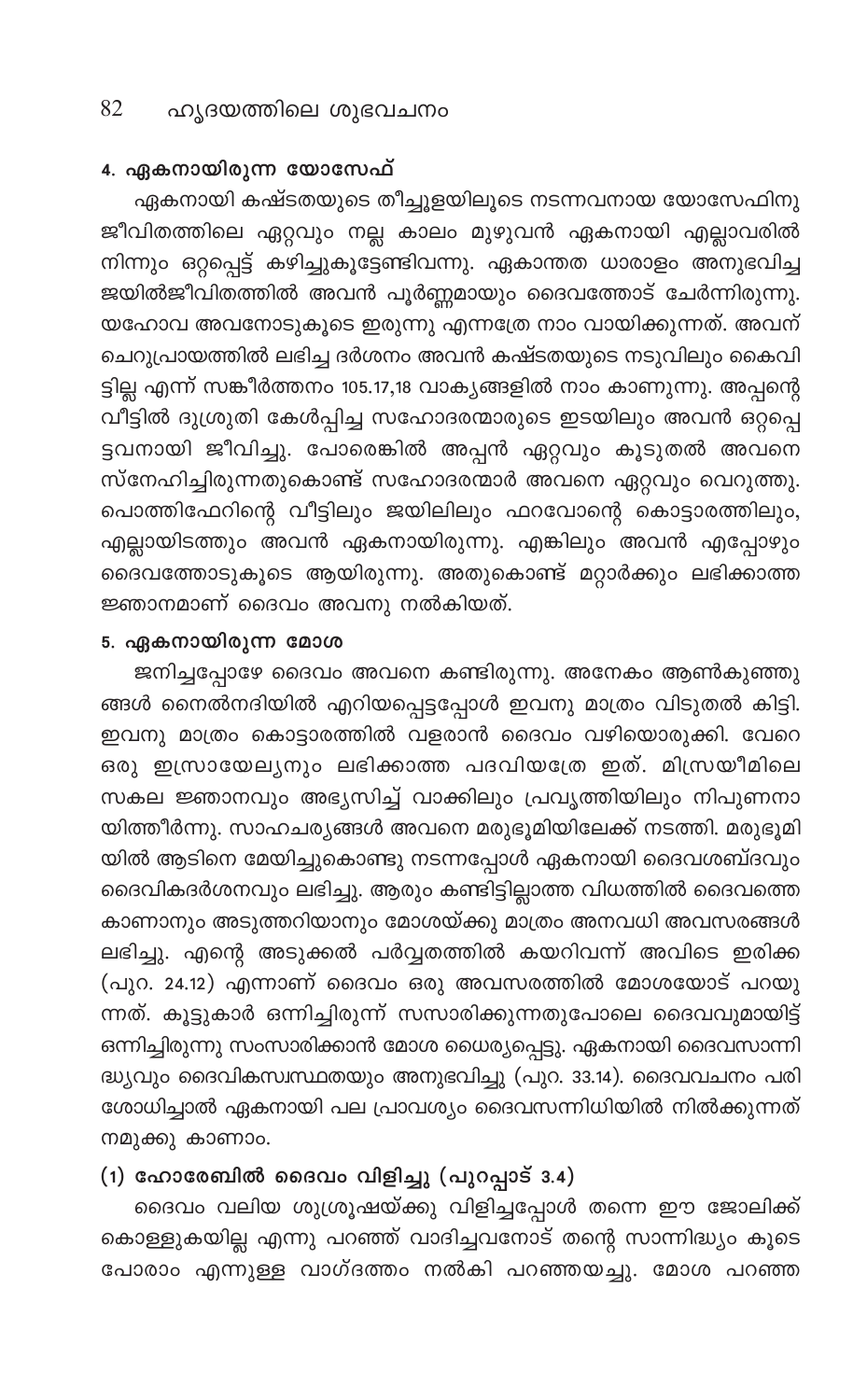സകല വാദമുഖങ്ങളും തട്ടിക്കളഞ്ഞ് ദൈവം അവനെത്തന്നെ തിരഞ്ഞെ ടുത്തു. ദൈവത്തിന്റെ വലിയ പദ്ധതിയിൽ നായകസ്ഥാനം വഹിക്കാൻ മോശയ്ക്കു പദവി ലഭിച്ചു.

### (2) സീനായി പർവ്വതത്തിൽ തനിച്ച് (പല തവണ)

ആദ്യത്തെ തവണ സീനായിയിൽ കയറിയ സന്ദർഭം പുറപ്പാട് 19.3-5 വരെ കാണുന്നു. കഴിഞ്ഞ കാലത്തെ അനുഭവങ്ങളെ ഓർപ്പിച്ചു. വർത്തമാ നകാലത്ത് ചെയ്യേണ്ടത് ശ്രദ്ധയോടെ ദൈവത്തെ അനു സരിക്കണം എന്നു ള്ളതാണ് എന്ന് കാണിച്ചു. അങ്ങനെ അവർ അനുസരിച്ചു ജീവിക്കാൻ ശ്രദ്ധവെക്കുന്നു എങ്കിൽ ഭാവികാലത്ത് ഇസ്രായേൽ പ്രത്യേക സമ്പത്തും പുരോഹിതരാജത്വവും വിശുദ്ധജനവും ആയിരിക്കും എന്നും അവർക്ക് പ്രത്യേകമായ ഒരു വാഗ്ദത്തം കൊടുത്തതായി കാണുന്നു.

രണ്ടാമത്തെ തവണ സീനായിയിൽ കയറിയപ്പോൾ പ്രത്യേക നിർദ്ദേശ ങ്ങൾ കൊടുക്കുന്നതായി കാണുന്നുണ്ട് (പുറ. 19.9-13). ദൈവം സീനായി യിൽ സകല ജനവും കാൺകെ ഇറങ്ങുമ്പോൾ വളരെ ശ്രദ്ധയോടെ പാ ലിക്കേണ്ട കാര്യങ്ങളെക്കുറിച്ച് പ്രത്യേക നിർദ്ദേശം കൊടുത്തു.

മൂന്നാമത്തെ തവണ മോശയും ദൈവവുമായി തനിച്ചിരുന്നപ്പോൾ പത്തു കൽപ്പനകളും പ്രമാണങ്ങളും കൊടുത്തു (പുറ. 20).

സീനായിപർവ്വതത്തിൽ നാലാമതു കയറിച്ചെന്നത് പുറപ്പാട് 24.9-11 വരെ നാം കാണുന്നു. മോശെയോടുകൂടെ ഈ സന്ദർഭത്തിൽ അഹരോ നും നാദാബും അബീഹൂവും എഴുപതു മൂപ്പന്മാരുമുണ്ടായിരുന്നു. അവർ ദൈവത്തെ കണ്ട് ഭക്ഷണപാനീയങ്ങൾ കഴിച്ചുവത്രേ.

മോശെ ദൈവത്തോടുകൂടെ തനിച്ചിരുന്ന അഞ്ചാം പ്രാവശ്യം നീ എന്റെ അടുക്കൽ കയറി വന്ന് അവിടെ ഇരിക്ക എന്ന് പറഞ്ഞു (പുറ. 24.12-14). ഇത്തവണ ദൈവസാന്നിദ്ധ്യത്തിൽ നാൽപ്പതു രാവും നാൽപ്പതു പകലും മോശ ഇരുന്നു. അപ്പോഴേക്കും ജനം താഴ്വര യിൽ ദൈവത്തെ മറന്ന് കാളക്കുട്ടിയെ ഉണ്ടാക്കി. മോശ തനിച്ചിറങ്ങി വന്ന് ശിക്ഷണനടപടികളു മായി മുന്നോട്ടു നീങ്ങി.

ആറാമത്തെ തവണ മോശെ തനിച്ചു കയറിച്ചെന്നത് പുറപ്പാട്. 32.30-32 വരെ നാം കണുന്നു. ദൈവത്തോട് തന്റെ ജനത്തിന്റെ പാപങ്ങൾക്കുവേണ്ടി മദ്ധ്യസ്ഥതചെയ്യുന്നത് നാം കാണുന്നു.

ഏഴാമത്തെ തവണ ദൈവസന്നിധിയിൽ ഏകനായി നിന്നത് പുറപ്പാട് 33.12-23 വരെ നാം കാണുന്നു. ആ സമയത്ത് ദൈവം മോശെക്കു ദൈവ ത്തിന്റെ സ്വഭാവം എന്തെന്നുള്ള വെളിപ്പാടും പ്രതൃക്ഷതയുടെ വാഗ്ദ ത്തവും നൽകുന്നു. മോശയ്ക്ക് ദൈവത്തെ കാണണമെന്നുള്ള അദമ്യമായ ആഗ്രഹവും സാധിപ്പിച്ചു കൊടുത്തു. അതായത്, ദൈവം അനുവദിച്ച അളവുവരെ ദൈവമഹത്വം കാണാൻ ഭാഗ്യം ഉണ്ടായി.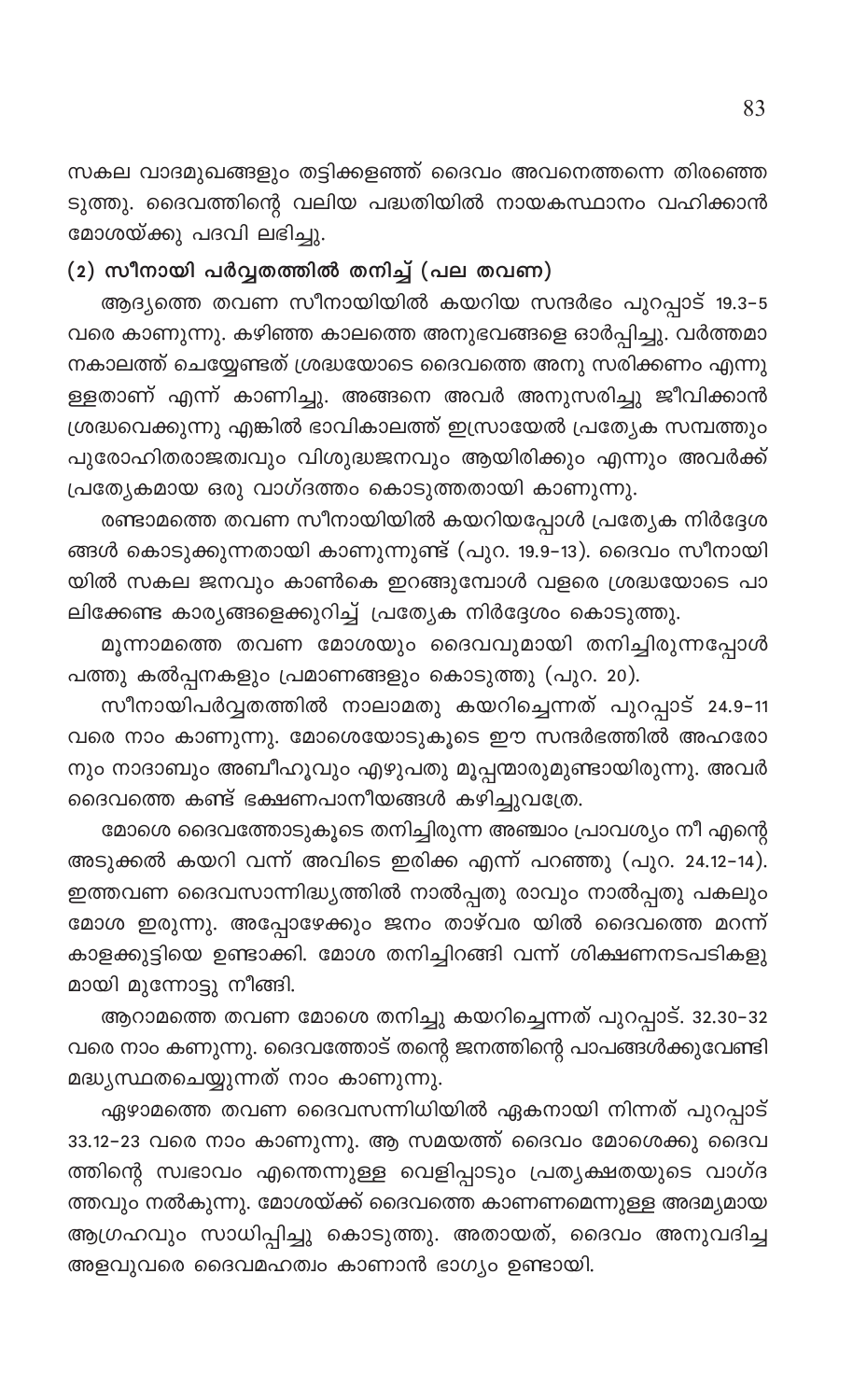എട്ടാമതു സീനായയിൽ കയറുന്നത് പുറപ്പാട് 34.1-28 വരെയുള്ള ഭാഗ ങ്ങളിൽ വിശദീകരിച്ചിട്ടുണ്ട്. മോശയും ദൈവവും തനിച്ചു സംഭാഷിക്കു ന്നതു കാണാം. ദൈവം ഇറങ്ങിവന്ന് അവനോടുകൂടെ നിന്നു. അവിടത്തെ നാമത്തെ സുദീർഘമായി ഘോഷിച്ചു. ലഭിച്ച അവസരങ്ങളെല്ലാം മോശ തന്റെ ജനത്തിനുവേണ്ടി മദ്ധ്യസ്ഥത ചെയ്യാൻ ഉപയോഗിച്ചു.

അവസാനമായി ഒൻപതാമത്തെ തവണ മോശ ദൈവവുമായി തനിച്ചു നെബോപർവ്വതത്തിൽ നിൽക്കുന്നതായി കാണുന്നു. ആവർത്തനം 34.1-5 വരെ നാമിത് വായിക്കുന്നു. ദൈവം അവനെ വാഗ്ദത്തനാട് കാണിച്ചു. അതിനുശേഷം അവൻ തൃപ്തനായി ദൈവകരങ്ങളിൽ കിടന്ന് ജീവിത യാത്ര പൂർത്തിയാക്കി. അപ്പോഴും അവൻ ദൈവത്തോടുകൂടെ ഏകനാ യിരുന്നു. ഏകനായി ദൈവത്തോടുകൂടെ ദീർഘനാൾ ചെലവഴിച്ച മോശ ദൈവത്തിന്റെ സ്നേഹിതൻ എന്ന് അറിയപ്പെട്ടു. ഭൂതലത്തിലേക്കും അതി സൗമ്യൻ എന്നുള്ള പേരും ലഭിച്ചു. ദൈവവുമായുള്ള നിരന്തരസമ്പർക്ക ത്തിൽ മുഖത്തിന്റെ ത്വക്ക് പ്രകാശിച്ചു.

#### 6. ഏകനായിരുന്ന ദാനീയേൽ (ദാനീയേൽ 10.7,8)

ദാനീയേൽ തനിച്ച് ദൈവസന്നിധിയിൽ ദർശനം കണ്ടു. ചെറുപ്രായം മുതല്ക്കേ കൂട്ടിനാരും ഇല്ലെങ്കിലും നിശ്ചയദാർഢ്യത്തോടെ, ഉറച്ചുനിൽ ക്കാൻ ധൈര്യം കാണിച്ചവനാണു ദാനീയേൽ. രാജകുടുംബത്തിൽനിന്ന് അടിമയായി തീരെ ചെറുപ്രായത്തിൽ ബാബേലിലേക്ക് അവനെ പിടിച്ചു കൊണ്ടുപോയി. രാജകൊട്ടാരത്തിൽ പ്രത്യേക അഭ്യസനത്തിനായി തിര ഞ്ഞെടുക്കപ്പെടാനുള്ള നിയോഗവും അവനു ലഭിച്ചു. രാജാവിന്റെ ഭോജനം കൊണ്ടും താൻ കുടിക്കുന്ന വീഞ്ഞുകൊണ്ടും തന്നെത്താൻ അശുദ്ധമാ ക്കുകയില്ല എന്ന് ദാനീയേൽ ഹൃദയത്തിൽ നിശ്ചയിച്ചു (ദാനീ. 1.8). കൂട്ടിന് മൂന്നു യെഹൂദാബാലന്മാരെയും കിട്ടി. എന്നിരുന്നാലും പിന്നെയങ്ങോട്ട് പ്രധാനമായും ദാനീയേലിന്റെ കഥയാണ്. ദാനീയേൽ ബാലനായിരുന്ന പ്പോഴേ ദൈവത്തോടുകൂടെ നടക്കാൻ തീരുമാനിച്ചവനാണ്. തന്റെ ജന ത്തിനുവേണ്ടി ദാനീയേൽ ഏകനായി മദ്ധ്യസ്ഥതചെയ്തു. ദൈവം അവനെ വിളിക്കുന്നത് "ഏറ്റവും പ്രിയനായ ദാനീയേലേ" എന്നാണ്. ഏറ്റവും പ്രി യനായ ദാനീയേലിനും ഏറ്റവും പ്രിയനായ അപ്പൊസ്തലനായ യോഹ .<br>ന്നാനും മാത്രമാണ് ഒരുപോലെ യെശുകർത്താവിനെ അവിടത്തെ പൂർണ്ണ മഹത്വത്തിൽ ദർശനം കാണാൻ ഭാഗ്യം ലഭിച്ചത് (ദാനീ. 10.5,6; വെളി. 1.16). ഇവർ രണ്ടുപേരും യേശുകർത്താവിനെ തങ്ങളുടെ ദർശനത്തിൽ മഹത്വത്തോടെ കണ്ടു. ഒരേ വർണ്ണനയാണ് രണ്ടുപേരും നൽകുന്നത്. ഒറ്റ വ്യത്യാസം മാത്രം! ദാനീയേൽ കണ്ട മഹത്വപുരുഷൻ അരയിൽ പൊൻ കച്ച കെട്ടിയിരിക്കുമ്പോൾ യോഹന്നാൻ കണ്ട മഹത്വപുരുഷൻ മാറത്ത് പൊൻകച്ച കെട്ടിയിരിക്കുന്നു. ദാസന്മാരാണു സാധാരണ അരയ്ക്കു കച്ചകെട്ടുന്നത്. രാജാക്കന്മാരാണ് മാറത്തു പൊൻകച്ചകെട്ടുന്നത്. അതാ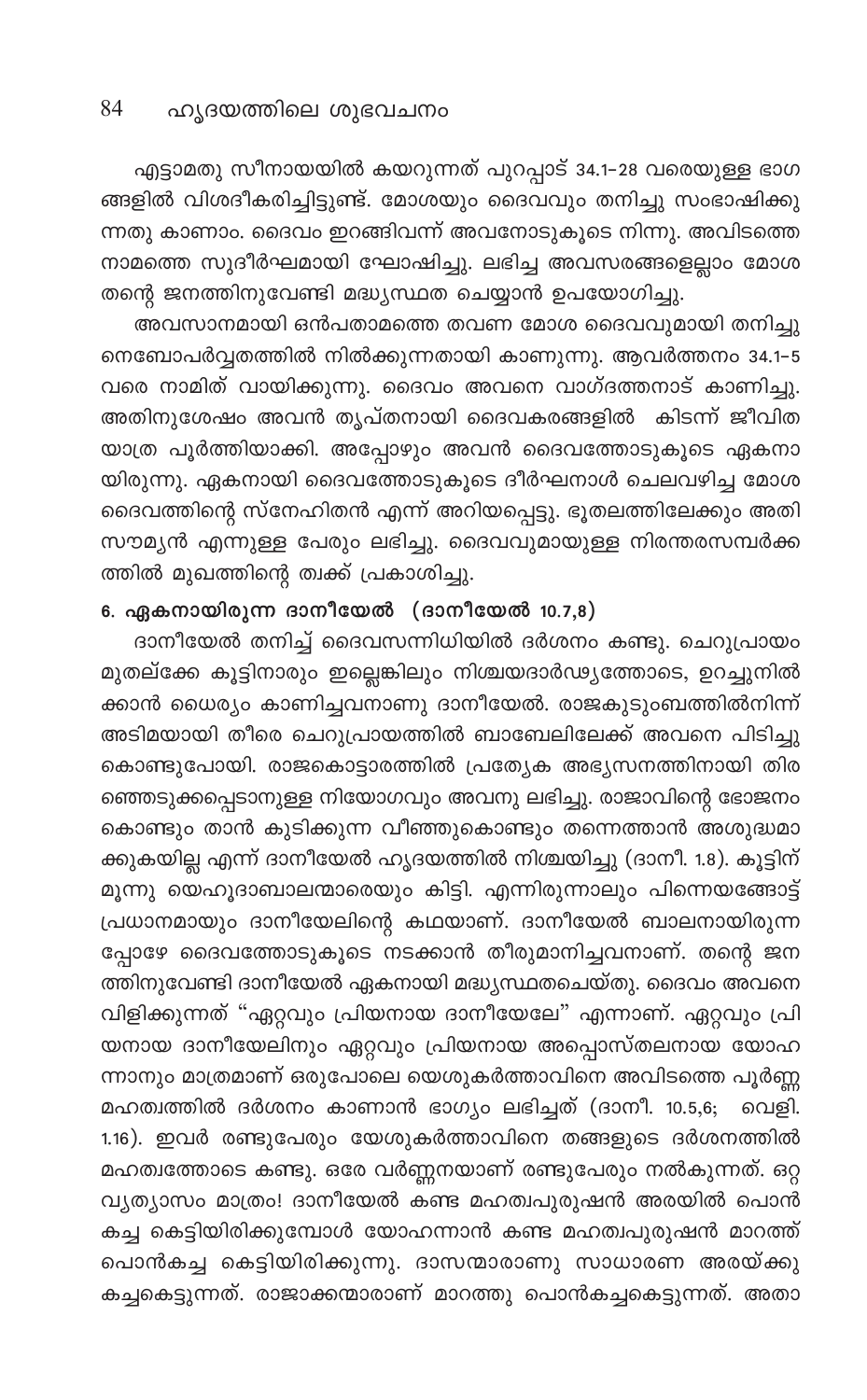യത് ദാനീയേൽ കണ്ടത് ദാസനായി വരാൻപോകുന്ന മനുഷ്യപുത്രനെ യും യോഹന്നാൻ കണ്ടത് രാജാധിരാജാവായി വരാൻപോകുന്ന മനുഷ്യ പുത്രനെയും ആയിരുന്നു എന്നു വേണം അനുമാനിക്കാൻ. ആരും കൂട്ടിനില്ലെങ്കിലും ദാനീയേൽ തന്റെ ജനത്തിനുവേണ്ടി ഏകനായി മദ്ധ്യ സ്ഥത ചെയ്തു. സംഭവിക്കാൻ പോകുന്ന കാര്യങ്ങളെ ദൈവം തനിക്ക് വെളിപ്പെടുത്തിക്കൊടുത്തു.

#### 7. ഏകനായി യെശയ്യാവ് (യെശയ്യാവ് 6.1-6)

പ്രതികൂലങ്ങളുടെ മദ്ധ്യേ ദൈവാലയത്തിൽ പോയി. ഉസ്സീയാരാജാവു മരിച്ച ആണ്ടിൽ ആകുലചിത്തനായി ഇനിയെന്ത് എന്ന ചിന്താഭാരത്തോടെ ഏകനായി യെശയ്യാവു നിന്നപ്പോൾ വലിയ ഒരു ദർശനം കണ്ടു. അത് അവന്റെ ജീവിതത്തിലെ ഒരു നാഴികക്കല്ല് ആയിത്തീർന്നു. ദൈവമഹത്വം അവൻ ഏകനായി കണ്ടു. അഞ്ചാമദ്ധ്യായത്തിൽ ആറു പ്രാവശ്യം (വാ. 9,12,19,20,21,24) ജനത്തെ നോക്കി "നിങ്ങൾക്ക് അയ്യോ കഷ്ടം" എന്നു പ്ര വചിച്ച യെശയ്യാവ് ദൈവമഹത്വം കണ്ടപ്പോൾ തന്റെ അശുദ്ധിയെക്കുറിച്ച് ബോധവാനായി. എനിക്ക് അയ്യോ കഷ്ടം എന്ന വീണ്ടുവിചാരം അപ്പോ ഴാണ് ഉണ്ടായത്. തീർന്നില്ല, ദൈവവേലയ്ക്കായി അവൻ സ്വയം സമർപ്പി ച്ചു. "ആർ നമുക്കുവേണ്ടി പോകും" എന്ന ദൈവശബ്ദത്തിനു മുമ്പിൽ "അടിയൻ ഇതാ, അടിയനെ അയയ്ക്കേണമേ" എന്ന് പ്രതികരിച്ചു.

#### 8. ഏകനായിരുന്ന യിരെമ്യാവ് (യിരെമ്യാവ് 15.15–21)

മറ്റുള്ളവരുടെ നിന്ദയിലും പഴിയിലും മനസ്സു നൊന്ത് ഏകനായി ദുഃഖിച്ചും കരഞ്ഞും സമയം ചെലവഴിച്ച കണ്ണുനീരിന്റെ പ്രവാചകനാണ് യിരെമ്യാവ്. ഏകനായി ദൈവസന്നിധിയിലിരുന്ന് അവന്റെ ജീവിതത്തിന്റെ ആനന്ദം അതാണെന്ന് സ്വയം മനസ്സിലാക്കുന്നു. അങ്ങനെ ഏകനായി ദൈവസന്നിധിയിലിരുന്നപ്പോൾ

- 1. അവൻ ദൈവവചനങ്ങളെ കണ്ടെത്തി.
- 2. അവയെ ഭക്ഷിച്ചു.
- 3. അവയെ അവന്റെ ആനന്ദവും സന്തോഷവുമായി അനുഭവിച്ചു.
- 4. ദൈവത്തിന്റെ നാമത്തിൽ വിളിക്കപ്പെടുന്നത് പദവിയായി കണ്ടു.
- .<br>5. പരിഹാസികളുടെ അടുത്ത് ഇരിക്കാൻ പറ്റുന്നില്ല എന്ന് കണ്ടു.

വലിയവനായ ദൈവം അവന്റെ ജീവിതത്തെക്കുറിച്ചുള്ള പ്ലാനും പദ്ധതിയും ഉദ്ദേശ്യവും അവന് വെളിപ്പെടുത്തിക്കൊടുത്തു. പുതിയ വാഗ്ദ ത്തങ്ങളെ കൊടുത്തു.

1. ഞാൻ നിന്റെ അടുക്കൽ വരും. നീ എന്റെ മുമ്പിൽ നിൽക്കും.

- 2. നീ എന്റെ വായ് പോലെ ആകും.
- 3. നീ ഉറപ്പുള്ള താമ്രഭിത്തിയായി ജനത്തിന്റെ മദ്ധ്യേ നിൽക്കും.
- 4. അവർ യുദ്ധം ചെയ്താലും നിന്നെ ജയിക്കുകയില്ല.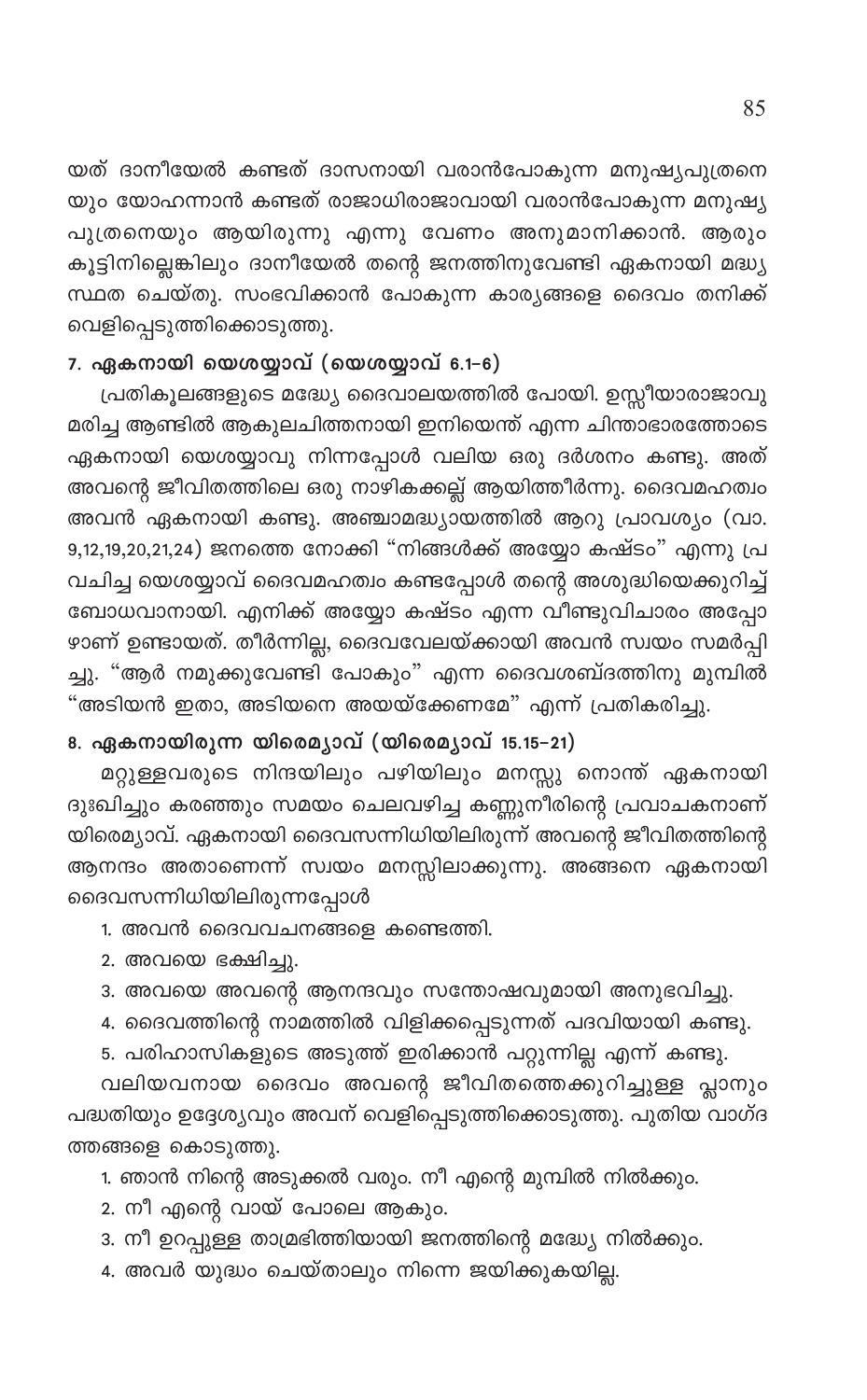5. ഞാൻ നിന്നോട് കൂടെയിരുന്ന് അവരുടെ കയ്യിൽനിന്ന് വിടുവി ക്കും.

6. ദുഷ്ടന്മാരുടെ കയ്യിൽനിന്നും ഭയങ്കരന്മാരുടെ കയ്യിൽനിന്നും വിടു വിക്കും.

ഏകനായി ദൈവസന്നിധിയിൽ നിൽക്കുന്നവരുടെ സംസാരശൈലിക്കു വ്യത്യാസമുണ്ട്. ദൈവസാന്നിദ്ധ്യം അവരോടുകൂടെയുണ്ട്. അവരെ രക്ഷി ക്കാനും വിടുവിക്കാനും ദൈവസാന്നിധ്യം ജാഗരിക്കും.

### 9. തനിയെയായിരുന്ന ഏലിയാവ്

മുഴു സമയവും ഒറ്റയാനായി കഴിഞ്ഞയാളാണ് ഏലിയാവ്. ധൈ ര്യ ത്തോടെ ഏകനായി ഒരു രാജ്യത്തിലെ രാജാവിനും ജനങ്ങൾക്കുമെതി രായി നിന്ന് ദൈവത്തിനുവേണ്ടി വൻകാര്യങ്ങൾ നിവർത്തിച്ചു. തന്നെ ഏൽപ്പിച്ച ശുശ്രൂഷ നിറവേറ്റി. ഒടുവിൽ അഗ്നിരഥങ്ങൾ വന്ന് ഏലിയാ വിനെ സ്വർഗ്ഗത്തിലേക്ക് കൊണ്ടുപോയി. ഏറ്റവും നന്നായി അവസാനിച്ച ഒരു ജീവിതമായിരുന്നു അവന്റേത്.

#### 10. ഏകനായിരുന്ന ഹബക്കുക്ക് (ഹബക്കുക്ക് 2.1)

ഹബക്കുക്കിന്റെ ഒന്നാമദ്ധ്യായത്തിൽ അവൻ ദൈവസന്നിധിയിൽ സമർപ്പിച്ച ആവലാതികളും (ഹബ. 1.1-4) അവയ്ക്കു ദൈവം കൊടു ത്ത മറുപടിയും (ഹബ. 1.5–11) കാണാം. വീണ്ടും 1 ന്റെ 12 മുതൽ 17 വരെ ഹബ ക്കുക്കിന്റെ സംശയങ്ങളാണ്. തന്റെ ജാതിക്കുവേണ്ടി നിരന്തരം മദ്ധ്യസ്ഥത ചെയ്യുന്ന ഹൃദയത്തിൽനിന്നും പൊങ്ങിവരുന്ന സംശയങ്ങൾക്കൊന്നും തൃപ്തികരമായ മറുപടി ലഭിക്കാതെ അവൻ ഒരു തീരുമാനം പ്രസ്താവി ക്കുന്നതാണ് രണ്ടാമദ്ധ്യായം ഒന്നാം വാകൃത്തിൽ നാം കാണുന്നത്.

– ഞാൻ ഏകനായി

ശത്രു കാണാതെ ഒളിച്ചിരുന്ന് – കൊത്തളത്തിൽ

- കാവൽ ചെയ്തുകൊണ്ട് ഏകാഗ്രതയോടെ

ദൈവത്തിന്റെ ഉത്തരത്തിനായി ദൃഷ്ടിവെക്കും എന്നാണ് അവൻ പറ യുന്നത്. പ്രാർത്ഥനയ്ക്കുള്ള മറുപടി ലഭിക്കാനുള്ള മൂന്നു യോഗ്യതകൾ ഇവിടെ കാണുന്നുണ്ട്. അവ എന്താണെന്നു നോക്കാം.

(1) ഏകനായി ദൈവസന്നിധിയിൽ ഇരിക്കുന്നവർക്ക്, (2) ശത്രു കാണാതെ അവിടത്തെ സുരക്ഷിതവലയത്തിൽ തന്നെ ഇരിക്കുന്നവർക്ക്, (3) ഏകാഗ്രതയോടെ ശ്രദ്ധിക്കുന്നവർക്ക് (ദൈവശബ്ദത്തിനായി കാത് കൂർപ്പിച്ചിരിക്കുന്നവർക്ക്).

ഇങ്ങനെ കാത്തിരുന്നപ്പോൾ ദൈവം മനോഹരമായ മറുപടി കൊടു ത്തു. ഒരു വലിയ മർമ്മമാണ് മനസ്സിലാക്കിക്കൊടുത്തത്. അതായത് ദർശനം ഒരു പ്രത്യേക സമയത്ത് വെളിപ്പെടാനായി ഉറപ്പിച്ചു വെച്ചിരി ക്കുകയാണ്. വൈകിയാലും അത് തീർച്ചയായും സംഭവിക്കും. തുടർന്ന്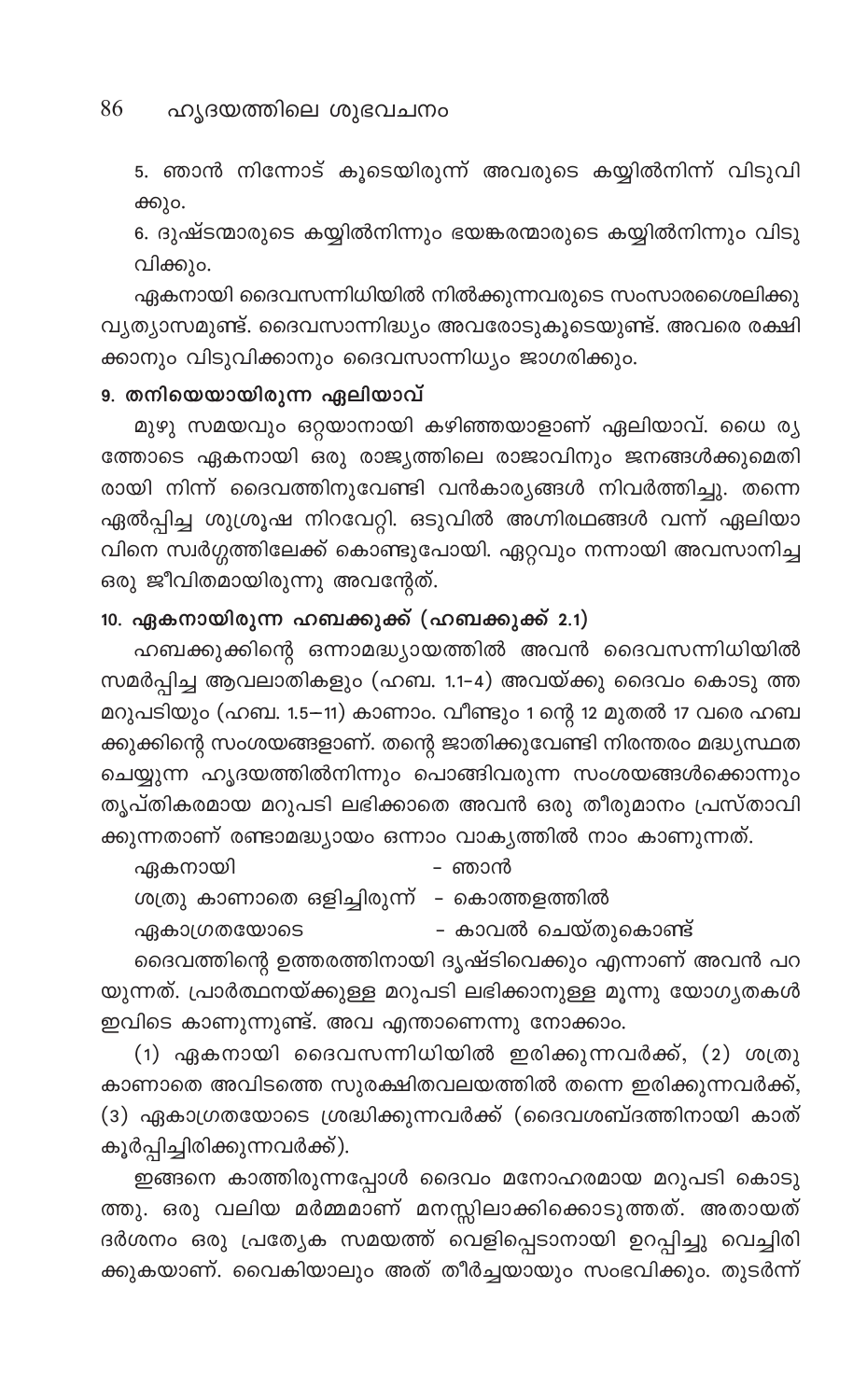ദൈവം അവന് ഒരു പാട്ടു കൊടുക്കുന്നത് മൂന്നാം അദ്ധ്യായത്തിൽ നാം കാണുന്നു. എക്കാലത്തെയും ദൈവമക്കളുടെ ലക്ഷ്യമായിരിക്കേണ്ട വരി കളോടെയാണ് അവൻ അത് അവസാനിപ്പിക്കുന്നത്.

അത്തിവൃക്ഷം തളിർക്കുകയില്ല. മുന്തിരിവള്ളിയിൽ അനുഭവം ഉണ്ടാ കുകയില്ല. ഒലിവുമരത്തിന്റെ പ്രയത്നം നിഷ്ഫലമായിപ്പോകും. നിലങ്ങൾ ആഹാരം വിളയിക്കുകയില്ല. ആട്ടിൻകൂട്ടം തൊഴു ത്തിൽനിന്ന് നശിച്ചുപേ ാകും. ഗോശാലകളിൽ കന്നുകാലി ഉണ്ടായിരിക്കുകയില്ല. എങ്കിലും ഞാൻ യഹോവയിൽ ആനന്ദിക്കും. എന്റെ രക്ഷയുടെ ദൈവത്തിൽ ഘോഷിച്ചു ല്ലസിക്കും (ഹബ. 3.17,18).

അതായത് ഭൗമിക സാഹചര്യങ്ങൾ അല്ല എന്റെ ദൈവത്തിൽ ഞാൻ കണ്ടെത്തുന്ന സന്തോഷത്തിനാധാരം എന്ന് പ്രവാചകൻ അടിവരയിട്ടു പറയുകയാണ്.

#### 11. ഏകനായിരുന്ന സ്നാപകയോഹന്നാൻ

പഴയനിയമത്തിലെ ഏലിയാവിനെപ്പോലെ പുതിയനിയമ കാലത്ത് ജീവി ച്ചിരുന്ന ആളാണ് യോഹന്നാൻസ്നാപകൻ. ഒരു പ്രത്യേക ശുശ്രൂഷയ് ക്കായിട്ടാണ് അവൻ അയയ്ക്കപ്പെട്ടത്. അത് ഏറ്റവും ഭംഗിയായി ചെയ്തു. ശുശ്രൂഷയെ തികെച്ചു. എങ്കിലും അവൻ എന്നും ഏകനായി ദൈവത്തോ ടുകൂടെ ആയിരുന്നു.

#### 12. തനിയെയായിരുന്ന യേശു (മർക്കോസ് 4.10)

തനിയെയായിരിക്കുമ്പോൾ യേശു ശിഷ്യന്മാരെ പഠിപ്പിച്ചു. മർമ്മ ങ്ങൾ വിശദീകരിച്ചു കൊടുത്തു. തനിച്ചു പ്രാർത്ഥിച്ച ശീലമുണ്ടായിരുന്ന യേശുവിനെയും വചനം നമ്മെ പരിചയപ്പെടുത്തുന്നു (മർക്കോ. 6.46; യോഹ. 6.15; ലൂക്കോ. 9.18). നേരം വെളുക്കുന്നതിനു മുമ്പ് നിർജ്ജന പ്രദേശത്ത് ഏകനായി പോയി പ്രാർത്ഥിക്കുന്ന സ്വഭാവം അവിടത്തേ ക്കുായിരുന്നു. തനിച്ച് രൂപാന്തരപ്പെട്ട യേശുവിനെ ലൂക്കോസ് 9.36-ൽ നാം കാണുന്നു. തന്റെ കൊടിയ പരീക്ഷണവേളയിൽ തന്നെ ഏകനായി എല്ലാവരും കൈവിടുമെന്ന് യേശുവിന് നേരത്തെ അറിയാമായിരുന്നു (യോഹ. 16.32).

#### 13. ഏകനായിരുന്ന പൗലോസ്

പൗലോസ് കർത്താവിനുവേണ്ടി വളരെ ആത്മാർത്ഥതയോടും ആവേ ശത്തോടും കൂടെ പ്രവർത്തിച്ചു. വളരെ ഫലപ്രദമായ വേലയായിരുന്നു അവന്റേത്. എങ്കിലും ഒരു സമയത്ത് അവൻ യാതൊരു കൂട്ടായ്മയുമി ല്ലാതെ, കൂട്ടുകാരില്ലാതെ ഏകനായി വസിക്കാൻ നിർബന്ധിതനായതായി നാം വചനത്തിൽ വായിക്കുന്നു. പൗലോസിനോട് ദൈവം ഇടപെട്ട നാലു സന്ദർഭങ്ങൾ ആണ് ഇവിടെ പ്രതിപാദ്യ വിഷയമാക്കിയിരിക്കുന്നത്. പൗലോ സിനെ ദൈവം ദമസ്ക്കോസിന്റെ പടിവാതിൽക്കൽവെച്ചു കണ്ടുമുട്ടിയ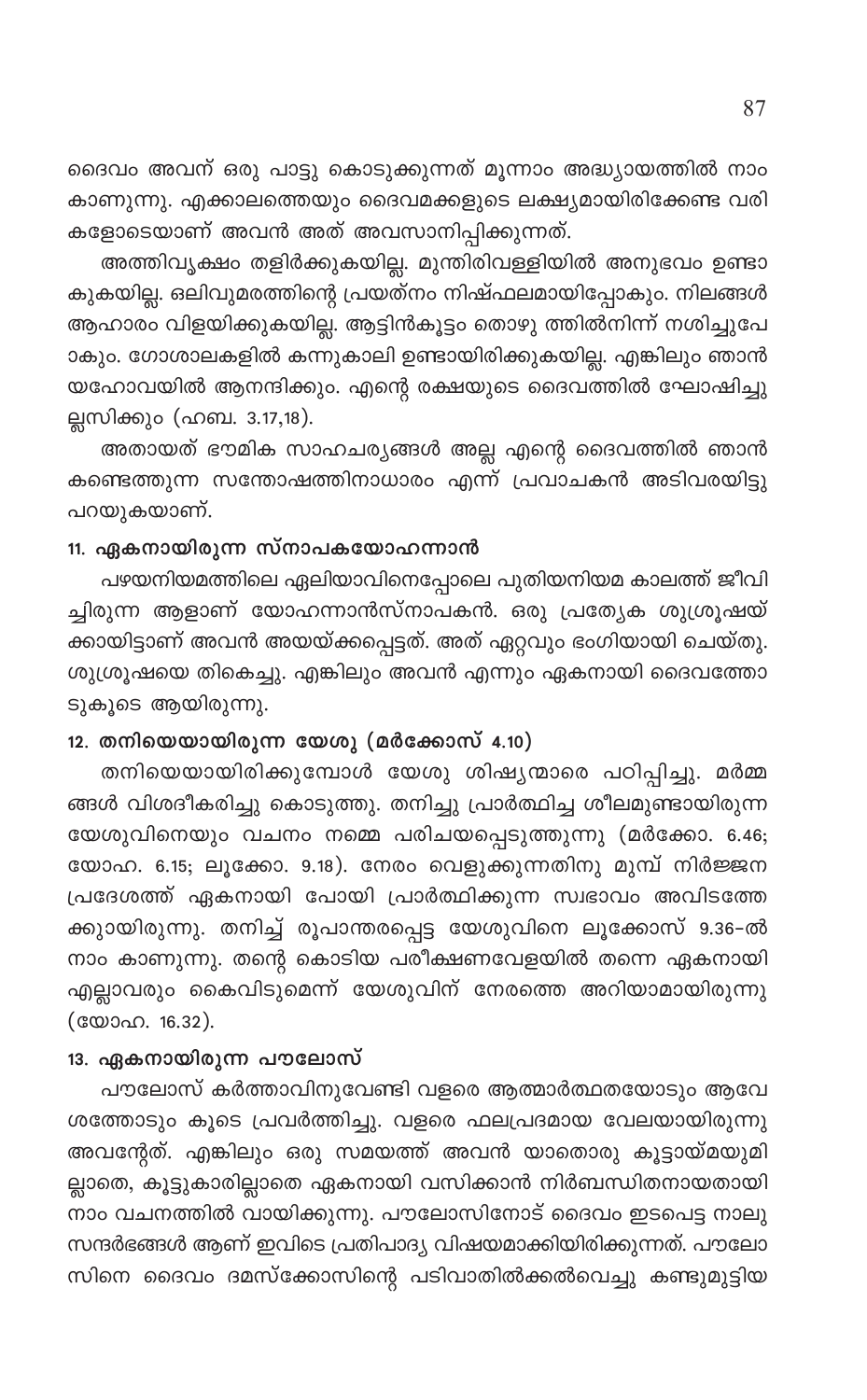നിമിഷം മുതൽ എല്ലായിടത്തും തന്നോടുകൂടെ ദൈവസാന്നിധ്യം ഉണ്ടായിരുന്നു. ഫിലിപ്പ്യയിലെ കാരാഗൃഹത്തിൽ ദൈവം അത്ഭുതകര മായി ഇടപെട്ടു. അന്നു രാത്രിയിൽ അവിടെ ഒരു സഭ ഉണ്ടായി (അപ്പൊ.  $16.25 - 28$ ).

കൊരിന്തിൽ കർത്താവിനുവേണ്ടി തുറക്കപ്പെട്ട ഒരു വാതിൽ ഉണ്ടാ യിരുന്നു. കർത്താവ് പൗലോസിന് ഒരു ദർശനം കൊടുത്തു (അപ്പൊ. 18.10). അവനെ പ്രോത്സാഹിപ്പിച്ചു. ഭയപ്പെടാതെ പ്രസംഗിക്കുവാൻ പ്രത്യേ കം പറഞ്ഞു. തന്റെ സാന്നിധ്യം വാഗ്ദാനം ചെയ് തു. ആരും തനിക്ക് ഒരു ദോഷവും ചെയ്യില്ല എന്നും കൂടെ ഉറപ്പിച്ചുകൊടുത്തു.

വീണ്ടും അപ്പൊ. 23.11-ൽ കർത്താവ് തന്റെ അടുക്കൽ നിൽ ക്കുന്നതായി നാം വായിക്കുന്നു. പൗലോസിനെ അറസ്റ്റുചെയ്ത സമയമാണ് അത്. കർത്താവ് ജയിലിൽ അടുത്തു നിന്നാൽ പിന്നെ ഫിലിപ്പിയയിലെ കാരാഗൃഹത്തിലെപ്പോലെ വിടുതൽ നൽകിക്കൂടേ എന്ന് ഒരു ചിന്ത ന്യായമായും വരാം. മുമ്പ് കൂടെയിരുന്നു വിടുവിച്ചെങ്കിലും ഇന്ന് ദൈവത്തിനു വേറെ പദ്ധതിയാണുള്ളത്. കഠിനാ ദ്ധ്വാനം ചെയ്ത് ഓടി ന ടന്ന പൗലോസ് കുറെ നാൾ ഏകനായി ദൈ വവുമായിട്ടിരുന്ന് ശാന്തമായി വിശ്രമിക്കുവാൻ അവസരമൊരുക്കി എന്നുള്ളത് ഒരു ദൈവികപ്ലാനാ യിരുന്നു. തൽഫലമായിട്ട് നൂറ്റാണ്ടുകൾ കഴിഞ്ഞിട്ടും നമുക്ക് ഏവർക്കും അനുഗ്രഹകരമായ ലേഖനങ്ങൾ ഉളവായി.

വീണ്ടും (അപ്പൊ. 27.23-25) കർത്താവ് അടുക്കൽ നിന്നതായി പൗലോസ് പറയുന്നതു ശ്രദ്ധിച്ചാലും. കപ്പലിലുള്ള ഇരുനൂറ്റി എഴുപത്തി ആറു പേരും കൊടുങ്കാറ്റിൽ വലഞ്ഞ് രക്ഷപ്പെടുമെന്നുള്ള പ്രതീക്ഷ നഷ്ടപ്പെട്ട സന്ദർഭത്തിൽ പൗലോസ് എല്ലാവരെയും ധൈര്യപ്പെടുത്തുന്നു. ദൈവം തന്റെ അടുക്കൽനിന്ന് തന്നോടു സംസാരിച്ചു എന്നും തന്റെ സഹയാത്രികരെ മുഴുവൻ തനിക്കു തന്നിരിക്കുന്നു എന്നും ഉറപ്പിച്ചുപ റയുന്നു. ആ സമയത്തും അവൻ തന്റെ ഉറച്ച വിശ്വാസത്തിലും ഉറപ്പിലും ഏകനായിരുന്നു. ആൾക്കൂട്ട ത്തിന്റെ നടുവിലും താൻ ഏകനായിരുന്നു! ഏകനായി ദൈവവുമായി കാരാഗൃഹത്തിൽ ചെലവഴിച്ച നാളുകൾ നമുക്ക് എല്ലാവർക്കും-ലോകമെമ്പാടുമുള്ള സകല വിശ്വാസികൾക്കും വേണ്ടി —ദൈവം ഒരുക്കിക്കൊടുത്ത പ്രത്യേക നാളുകൾ ആയിരുന്നു.

പ്രിയപ്പെട്ട ദൈവപൈതലേ, ദൈവസന്നിധിയിൽ ഏകമായും ഏകാ ഗ്രമായും ചെലവഴിക്കുന്ന ഒരു നിമിഷവും പാഴായിപ്പോകുകയില്ല. അവിടത്തെ ഇമ്പസ്വരം കേൾക്കുവാനും അവിടന്നുമായി സ്നേഹസല്ലാ പം ചെയ്യാനുമായി ദിനം തോറും ജീവിതത്തിൽ സമയം വേർതിരിക്കുക. ഏകനായി ആ നിമിഷങ്ങളിൽ കർത്താവുമായി സമയം ചെലവിടുക. എങ്കിൽ നീ മനോഹരമായ വ്യക്തിത്വത്തിന് ഉടമയായിത്തീരും. വയോധിക ന്മാരിലും ജ്ഞാനവും വിവേകവും ഏറിയവനായി നീ തീരും. നിന്റെ മുഖം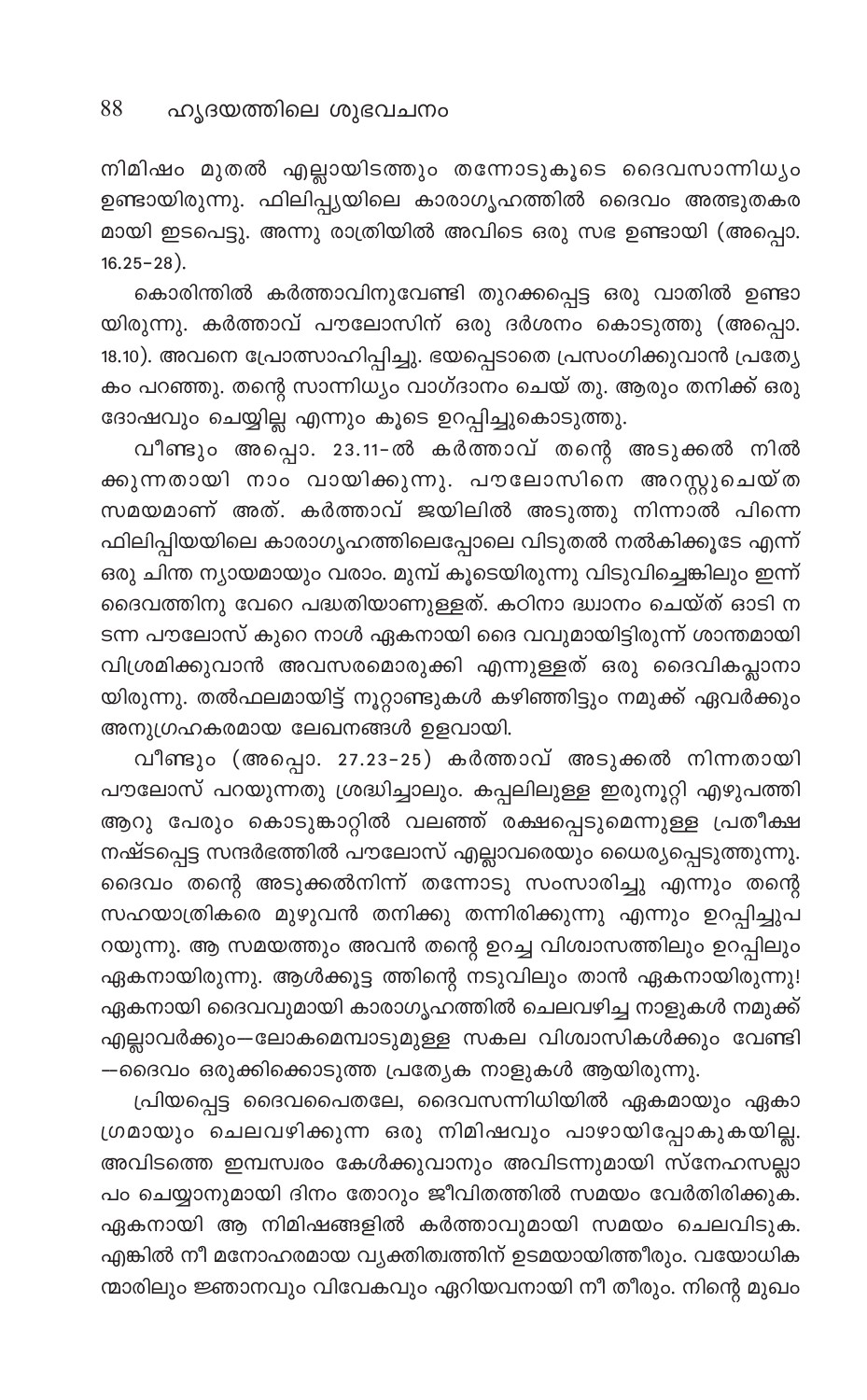ദൈവതേജസ്സും തിരുസാന്നിദ്ധ്യവുംകൊണ്ട് പ്രകാശിക്കും. ക്രിസ്തുവിന്റെ സ്നേഹത്താൽ നി റയപ്പെട്ട ഒരു ഹൃദയം നിന്നിൽ ത്രസിക്കും! അവിട ന്നിന്റെ സാക്ഷിയാകാനും വേലചെയ്യാനും കൊതിക്കുന്ന ഒരു ഹൃദയം നി ന്നിൽ സ്ഥായിയായി വരും. അതിസൗമ്യമായ ഒരു വിശേഷസ്വഭാവത്തിന് നീ ഉടമയായിത്തീരും. ഹാ! എത്ര മനോഹരമായ അവസ്ഥ! ഇത് സ്വായത്ത മാക്കാൻ ദൈവം നമ്മെ സഹായിക്കട്ടെ.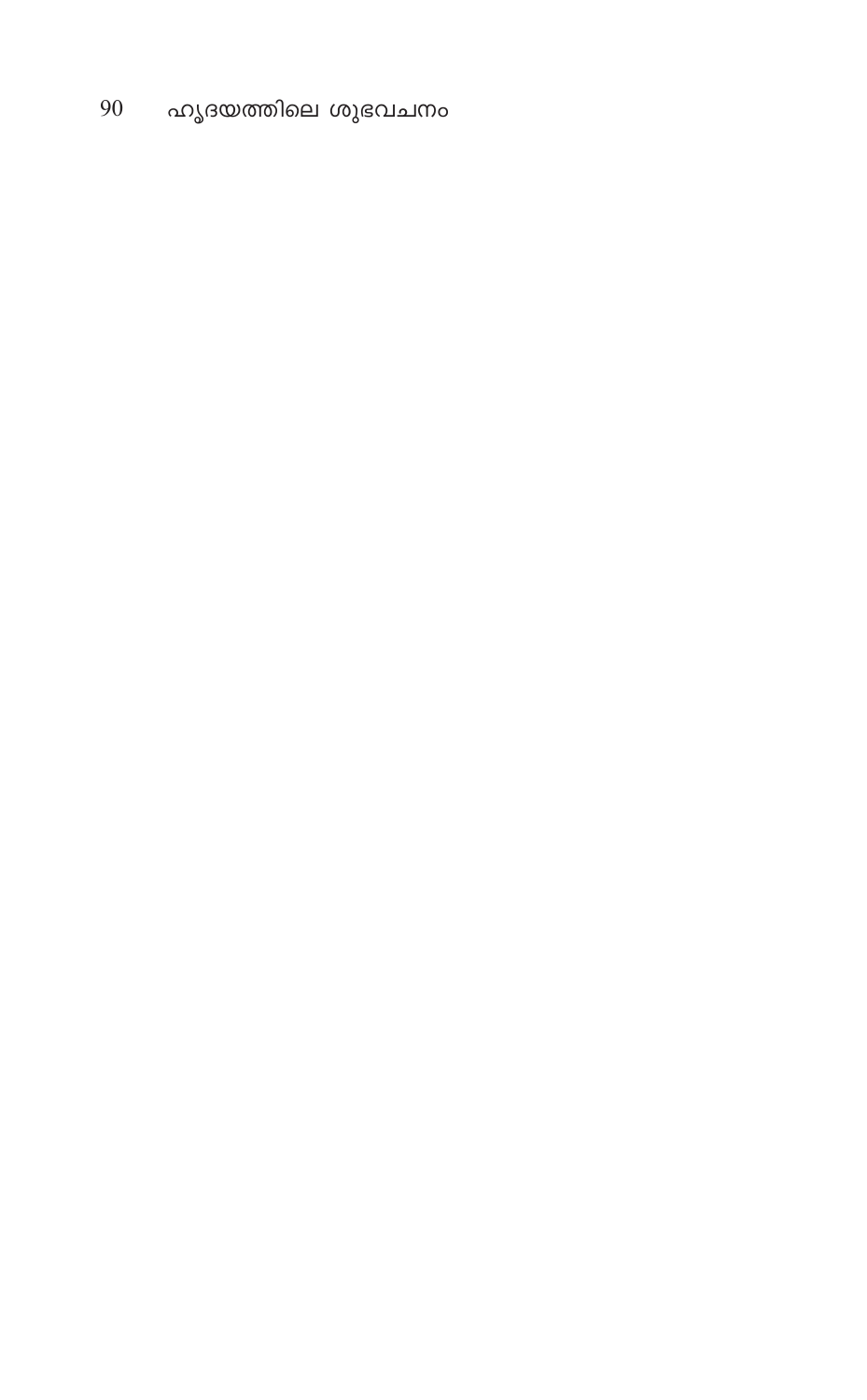$11$ 

# യഹോവയുടെ കണ്ണ്

യഹോവയുടെ കണ്ണ് തങ്കൽ ഏകാഗ്രചിത്തന്മാരായിരിക്കുന്നവർ ക്കുവേണ്ടി തന്നെത്താൻ ബലവാൻ എന്ന് കാണിക്കേണ്ടതിന് ഭൂമിയിലൊ ക്കെയും ഊടാടിക്കൊണ്ടിരിക്കുന്നു (2ദിനവൃത്താന്തം 16.9).

വലിയവനായ ദൈവത്തിന്റെ കണ്ണ്, എനിക്ക് ആരിൽകൂടി ബലവാനാ കാൻ കഴിയും ആരിൽകൂടി മഹത്വം എടുക്കാൻ കഴിയും എന്ന് അറിയാൻ ഭൂമിയിലൊക്കെയും ഊടാടി സഞ്ചരിച്ചുകൊണ്ടിരിക്കുന്നു എന്ന് നാം ഈ ഭാഗത്ത് വായിക്കുന്നു. ഉപവസിക്കുന്നവരാരൊക്കെയുണ്ടെന്നു കാണാ നല്ല, പ്രാർത്ഥിക്കുന്നവരാരൊക്കെയുണ്ടെന്നു കാണാനല്ല, പിന്നെയോ നീ അല്ലാതെ എനിക്കാരുമില്ല, ഒരു നന്മയുമില്ല (സങ്കീ. 16.2) എന്ന മനോഭാവ മുള്ളവരെ കാണാനായാണു തിരയുന്നത്. യേശുകർത്താവിന് പങ്കാളിത്ത ബിസിനസ്സ് ഇല്ല (partnership). ഉടമസ്ഥാവകാശം (Ownership) മാത്രമേ അവിടന്ന് ആഗ്രഹിക്കുന്നുള്ളൂ. പൂർണ്ണമായും ഉടമസ്ഥാവകാശം മാത്രം ചോദിക്കുന്നു.

പല വിഷയങ്ങളുടെ മുമ്പിൽ നീ ക്ഷീണിതനാണെങ്കിലും അവിടന്നു ബലവാനാണ്. "ബലവാനും വീരനുമായ യഹോവ, യുദ്ധവീരനായ യഹോവ" എന്ന് പറഞ്ഞിരിക്കുന്നു (സങ്കീ. 24.8). യെശയ്യാവ് 40.28-ൽ ഒരു ചോദ്യമുണ്ട്. തളർന്നുപോകുന്ന സന്ദർഭങ്ങളിൽ സ്വയം ചോദിക്കാൻ പറ്റിയ ചോദ്യമത്രേ ഇത്. "നിനക്കറിഞ്ഞുകൂടെയോ? നീ കേട്ടിട്ടില്ലയോ? യഹോവ നിത്യഭൈവം. ഭൂമിയുടെ അറുതികളെ സൃഷ്ടിച്ചവൻ തന്നേ. അവൻ ക്ഷീണിക്കുന്നില്ല, തളർന്നുപോകുന്നില്ല. അവന്റെ ബുദ്ധി അപ്രമേയ മത്രേ. അവൻ ക്ഷീണിച്ചിരിക്കുന്നവന് ശക്തി നൽകുന്നു. ബലമില്ലാത്തവന് ബലം വർദ്ധിപ്പിക്കുന്നു." ജീവിതത്തെ ഭാരപ്പെടുത്തുന്ന അനവധി വിഷയ ങ്ങളുടെ മുമ്പിൽ മനോബലം ക്ഷയിക്കുന്നവർ ഉണ്ട്. അവയ്ക്ക് വിടുതൽ ഉണ്ടെങ്കിൽ മാത്രമേ മനോവീര്യം ലഭിക്കുകയുള്ളൂ.

സ്വർഗ്ഗാധിസ്വർഗ്ഗത്തിലെ സകല മഹിമയും വലിച്ചെറിഞ്ഞിട്ട് ഭൂമിയി ലേക്കു വരുവാൻ തന്റെ പുത്രനെ ദൈവം അനുവദിച്ചു. എല്ലാം വിട്ടുകൊടു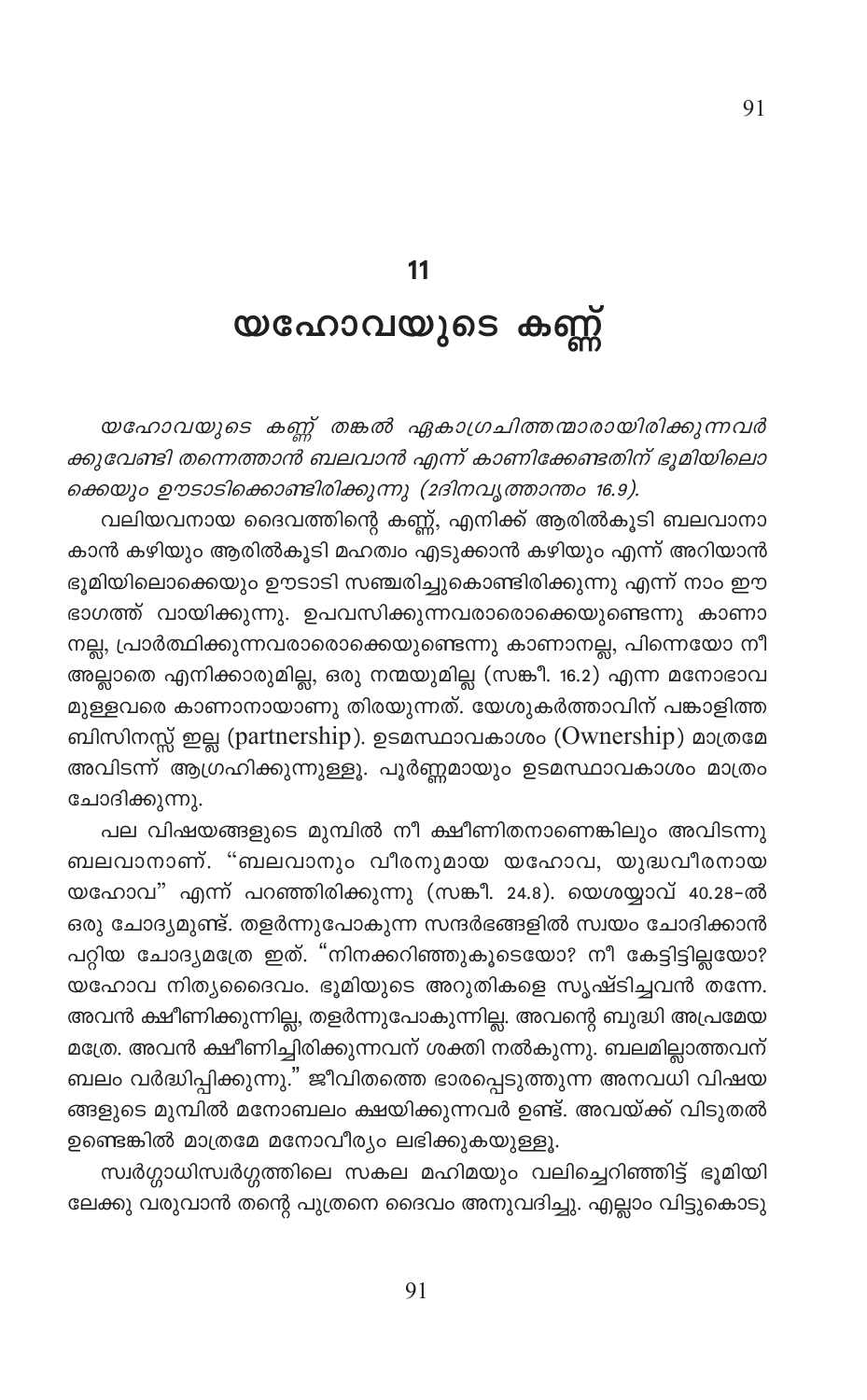ത്തു. എന്നാൽ തന്റെ മഹത്വം മാത്രം മറ്റൊരുവനും വിട്ടുകൊടുക്കുകയില്ല എന്ന് അവിടന്ന് അരുളിച്ചെയ്തു (യെശ. 42.8).

മനുഷ്യർ അന്യോന്യം ജീവിതങ്ങളെ തൂക്കിനോക്കുമ്പോൾ ദൈവം ഹൃദയങ്ങളെ തൂക്കിനോക്കുന്നു (സദൃ. 21.2). ആത്മാക്കളെയും തൂക്കി നോക്കുന്നു (സദൃ. 16.2). സകല ആശ്രയങ്ങളുടെയും കൊമ്പൊടിഞ്ഞിട്ടേ തമ്പുരാൻ പ്രവർത്തിക്കുകയുള്ളൂ. കരയ്ക്കടുത്ത് കറങ്ങുന്നതു ബുദ്ധി യാണ് എന്ന് കരുതുന്നവരാണ് മിക്കവരും. എന്നാൽ പടക് കര വിട്ട് പല നാഴിക ദൂരത്തായപ്പോൾ ആടി ഉലഞ്ഞു. എന്തു ചെയ്യണമെന്നറിയാതെ വലഞ്ഞലയുന്ന ശിഷ്യന്മാരെ നാം കാണുന്നു. ആഴത്തിലേക്ക് പോകു മ്പോൾ-കര വിട്ട് ഉള്ളിലേക്ക് പോകുമ്പോൾ എത്തിപ്പിടിക്കാൻ ഒന്നുമില്ല. കരയ്ക്കു നിന്നവർക്ക് പരിഹസിക്കാനും ഭയപ്പെടുത്താനും കുറ്റപ്പെടുത്താ നും അവസരമുണ്ടു താനും. കര വിട്ടതിന്റെ നിലവിളി, കാറ്റ് പ്രതികൂലമായ തിന്റെ നിലവിളി, കടലിലെ തിരമാലയിൽ മുങ്ങിത്താഴാൻ തുടങ്ങുമ്പോഴു ള്ള നിലവിളി ഇതൊന്നും പോരാഞ്ഞ് കടലിന്മേൽ നടക്കുന്ന ഭൂതത്തെ കണ്ടതിന്റെ നിലവിളി എല്ലാം കൂടെ ചിന്തിച്ചാൽ ഒരു അന്തവുമില്ല തന്നെ. .<br>എന്നാൽ നിന്റെ അവസ്ഥ കണ്ട് കടലിന്മേൽ നടന്നുവന്ന് നിന്നെ രക്ഷി ക്കാൻ കടന്നുവന്ന യേശുവിനെ നീ ശ്രദ്ധിച്ചുവോ? നിന്നെ മുക്കുന്ന പ്ര തികൂലത്തിന്റെ മേൽ ജയമെടുത്ത് നിന്നെ പുറത്തു കൊണ്ടുവരാൻ അധി കാരമുള്ളവനാണ് യേശു. വിഷമിച്ചും തകർന്നും ഇരിക്കുമ്പോൾ നിന്റെ .<br>അടുത്തേക്ക് വരുന്നവനാണ് യേശു. അവന്റെ കയ്യിൽനിന്ന് വിടുവിക്കാ കുന്നവൻ ആരുമില്ല തന്നെ.

തങ്കൽ ഏകാഗ്രചിത്തന്മാരായിരിക്കുന്നവർക്കുവേണ്ടി

ആശ്രയിക്കുന്നവർക്കുവേണ്ടി

പൂർണ്ണസമർപ്പണത്തോടെ ആയിരിക്കുന്നവർക്കുവേണ്ടി

പ്രവർത്തിക്കാൻ വെമ്പൽകൊള്ളുന്നവനാണ് അവിടന്ന്.

ഉൽപ്പത്തി 17.1-ൽ ദൈവം പറയുന്നത് ശ്രദ്ധിക്കുക, "ഞാൻ സർവ്വ ശക്തിയുള്ള ദൈവം." അതായത് എനിക്കിപ്പോഴും പ്രവർത്തിക്കുവാൻ കഴിയും. യാതൊരു പ്രതികൂലത്തിനും പ്രതിപക്ഷത്തിനും എതിർത്തു പ്ര വർത്തിക്കാൻ കഴിയാത്ത കരം ഒന്നേയുള്ളൂ. കാഴ്ചയ്ക്കു വലുത് ബലമു ള്ള കരമല്ല. നീ എന്തിനുവേണ്ടി വന്നു എന്ന് ഒന്ന് ചിന്തിക്കുക. വിളിച്ചു നോക്കാൻ വന്നതാണോ? പലയിടത്തും വിളിച്ചു നോക്കി. കൂട്ടത്തിൽ ഇവി ടെയും വിളിച്ചു നോക്കിക്കളയാം എന്ന് ചിന്തിച്ചു വന്നതാണോ? അതോ ആ സുറഫൊയ്നീകൃക്കാരത്തിയെപ്പോലെയും രക്തസ്രവക്കാരിയെപ്പോ ലെയും വിടുതൽ പ്രാപിക്കാനായി ഉന്നം വെച്ചു വന്നതാണോ?

നിന്റെ ആഗ്രഹവും താൽപ്പര്യവും നിവർത്തിക്കാൻ അതീവതൽപ്പര നായിരിക്കുന്ന ഒരു ദൈവമുണ്ട് (സങ്കീ. 20.4). ദൈവത്തിൽ ആശ്രയിച്ച് ദൈവവചനം ഞാൻ ധ്യാനിച്ചപ്പോൾ ഞാൻ ബുദ്ധിമാനായിത്തീർന്നു.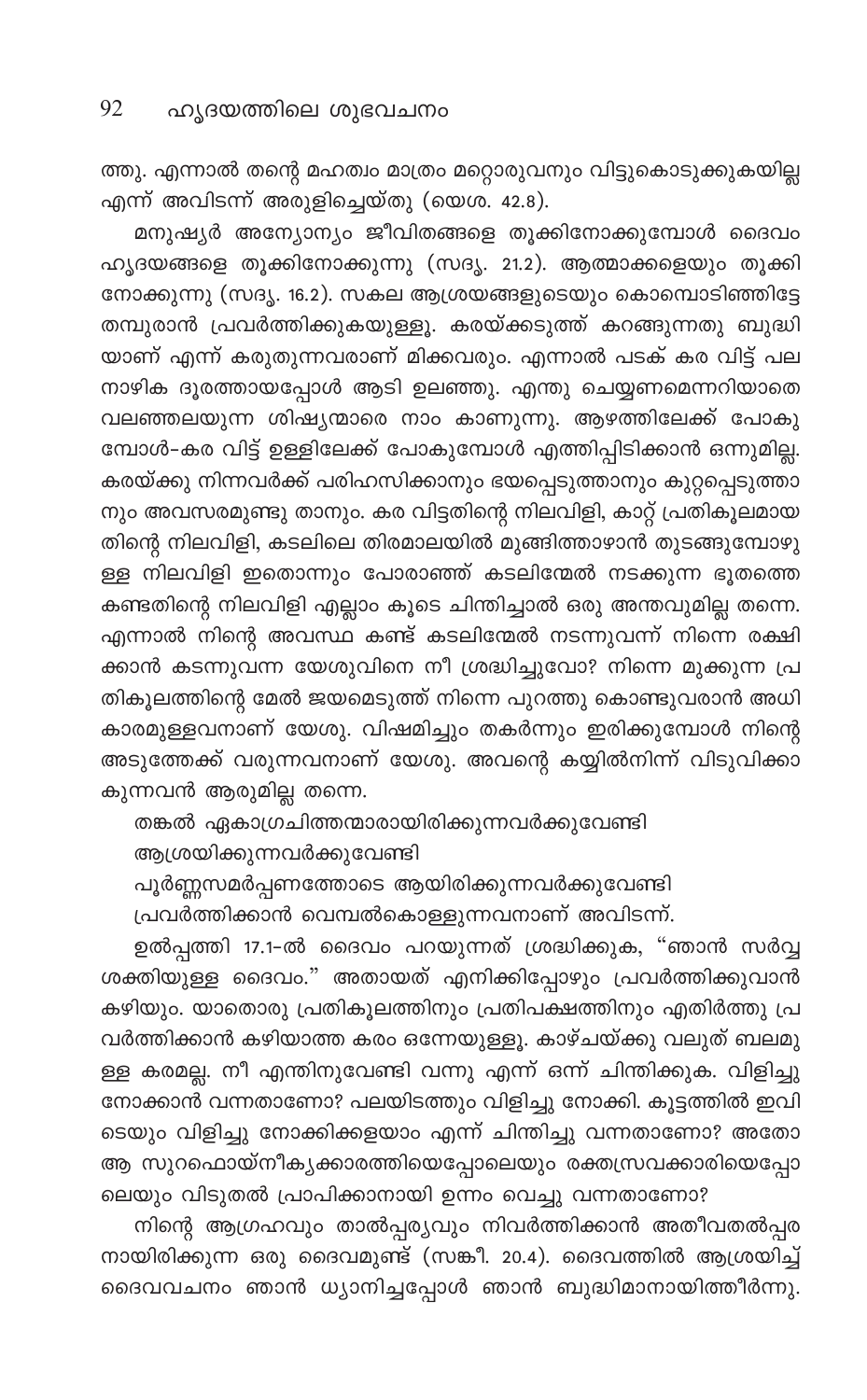അനുസരിച്ചപ്പോൾ വിവേകമേറിയവനായി മാറി (സങ്കീ. 119.99,100). ഇല്ലാത്ത വരുടെ കുറവ് നികത്തുന്ന ദൈവമത്രേ അവിടന്ന്. കാനാവിലെ കല്യണ .<br>ത്തിന്റെ വേളയിൽ അവിടന്ന് പ്രവർത്തിച്ചത് എങ്ങനെ എന്ന് ചിന്തിച്ചു നോക്കൂ. ഒട്ടും ഇല്ലാ എങ്കിൽ പുതിയത് ഉണ്ടാക്കുമത്രേ!!

ഇത് ഏറ്റെടുക്കാമോ?

അംഗീകരിക്കാമോ?

വിശ്വസിക്കാമോ?

യെശയ്യാവ് 66.2 ശ്രദ്ധിക്കുമോ? എന്റെ കൈ ഇതൊക്കെയും ഉണ്ടാക്കി. അങ്ങനെയാകുന്നു ഇതൊക്കെയും ഉളവായത് എന്ന് യഹോവ അരുളിച്ചെ യ്യുന്നു. എങ്കിലും അരിഷ്ടനും മനസ്സു തകർന്നവനും എന്റെ വചനത്തിങ്കൽ വിറയ്ക്കുന്നവനുമായ മനുഷ്യനെ ഞാൻ കടാക്ഷിക്കും. അതേ അനുഗ്ര ഹിക്കപ്പെട്ട വാഗ്ദത്തമത്രേ ഇത്.

യഹോവയുടെ കണ്ണ് ഭൂമിയിലെല്ലാടവും ഊടാടിക്കൊണ്ടിരിക്കുമ്പോൾ, ആ കണ്ണിൽ പെടാനുള്ള യോഗ്യത നിനക്കുണ്ടോ എന്ന് സ്വയം ശോധന ചെയ്യുക.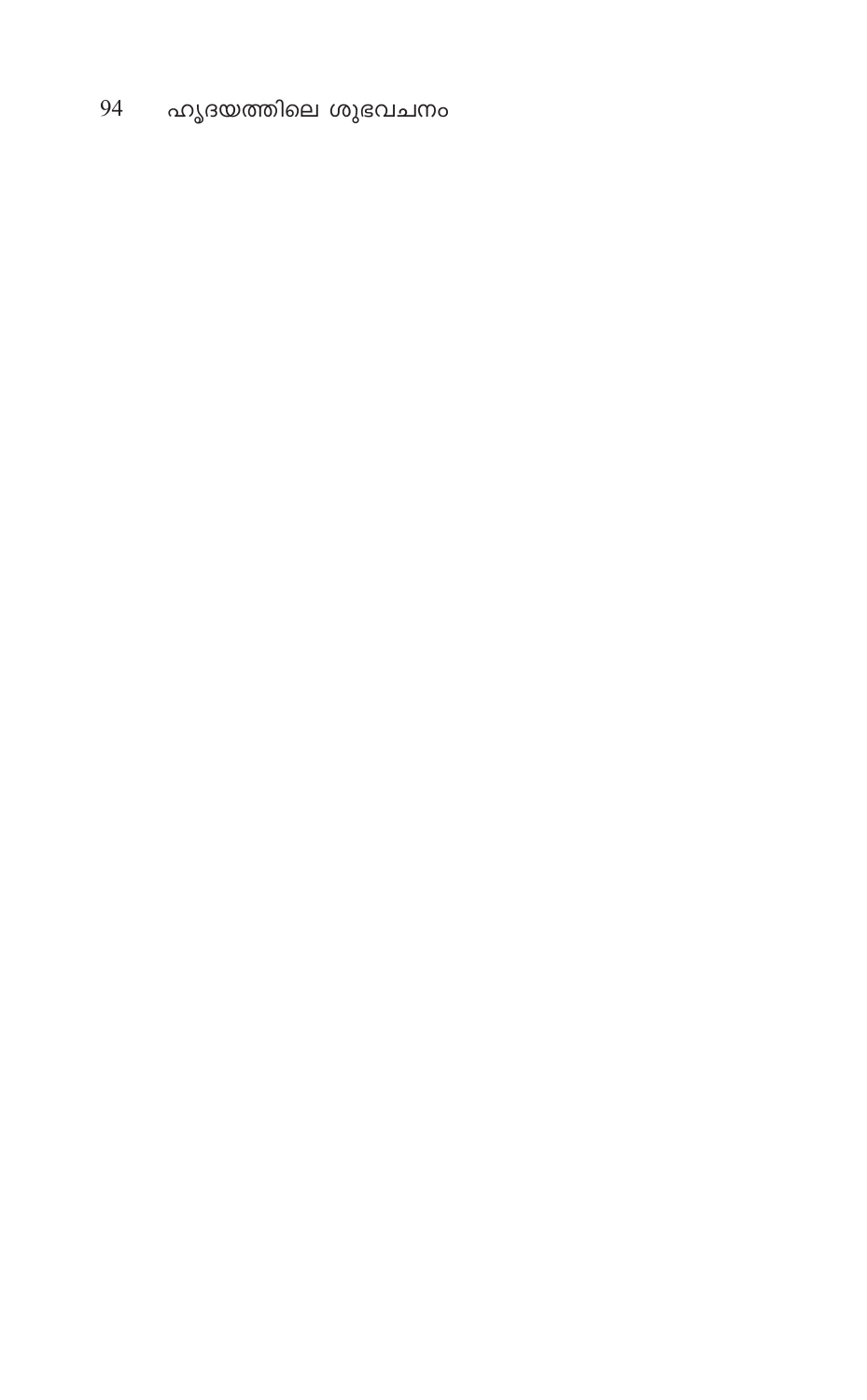# $12$ സമർപ്പണം

95

ദൈവസന്നിധിയിൽ യാഗം അർപ്പിക്കുന്നത് സമർപ്പണത്തിന്റെ ഒരു നിഴലാണ്. തങ്ങൾക്കുള്ളതിനെയും തങ്ങളെയും സമർപ്പിക്കുന്നതുപേ ാലെയാണ് ഓരോ യാഗത്തെയും കണക്കാക്കുന്നത്. സമർപ്പണമില്ലാതെ അനുഗ്രഹമില്ല. ആത്മികമായി ചിറകടിച്ചുയരണമെങ്കിൽ രണ്ടു ചിറകുകൾ ഒരുപോലെ ആരോഗ്യമുള്ളതും ഉയരത്തിൽ പറക്കത്തക്കതുമായിരിക്കണം. അവയാണ് സമർപ്പണവും ആശ്രയവും. സമർപ്പണമില്ലാതെ ആശ്രയിച്ചാൽ ഒരു ചിറകുകൊണ്ട് പറക്കാൻ ശ്രമിക്കുന്നതുപോലെയാണ്. ആശ്രയമില്ലാ ത്ത സമർപ്പണവും അതുപോലെയാണ്. പൂർണ്ണസമർപ്പണം എന്നു പറയു ന്നത് പടിപടിയായി എത്തുന്ന ഒരു അനുഭവമത്രേ. വിശ്വാസജീവിതത്തിന്റെ ആദ്യനാളുകളിലെ സമർപ്പണവും പക്വത വന്ന ആത്മികജീവിതത്തിന്റെ സമർപ്പണവും രണ്ടും അതതിന്റെ സാഹചര്യത്തിലും അളവിലും പൂർണ്ണ സമർപ്പണം തന്നെ. ദൈവവചനത്തിൽ വേരൂന്നി വളർന്നുവരുന്ന ഒരോ ഘട്ടത്തിലും പണ്ടത്തെ സമർപ്പണം പുതുക്കേണ്ടിവരും. നേരത്തെയുള്ള സമർപ്പണം അപൂർണ്ണമായതുകൊണ്ടല്ല ഇത്. സംഭവിക്കുന്നത്. പ്രത്യുത ആദ്യകാലത്തെ സമർപ്പണം അന്നത്തെ പരിജ്ഞാനത്തിനും വിശ്വാസ ത്തിനും വേദപുസ്തകപരിചയത്തിനും അടിസ്ഥാനമാക്കിയായിരിക്കും. ദൈവവചനം ഹൃദയങ്ങളിൽ പ്രവർത്തിച്ച് ഹൃദയത്തിന്റെ വ്യാപ്തി വലു താകുന്തോറും പരിശുദ്ധാത്മാവ് വ്യാപ്തിയെ നിറയ്ക്കുകയും സമ്പുഷ്ട മാക്കുകയും പുതിയ അനുഭവങ്ങളിലേക്ക് നടത്തുകയും ചെയ്തുകൊ ണ്ടയിരിക്കും. അതുകൊണ്ട് ഇന്നലത്തെ സമർപ്പണം അപൂർണ്ണമായിരിക്ക ണമെന്നില്ല. ഇന്നത്തേത് പൂർണ്ണമാകണമെന്നുമില്ല. നാളത്തേത് കുറെക്കൂ ടെ ആഴമേറിയ സമർപ്പണമായിരിക്കാം!

#### 1. ഹന്നായുടെ സമർപ്പണം

അവൾ ഒരു നേർച്ച നേർന്നു. സൈന്യങ്ങളുടെ യഹോവേ, അടിയന്റെ സങ്കടം നോക്കി അടിയനെ ഓർക്കയും അടിയനെ മറക്കാതെ ഒരു പുരുഷ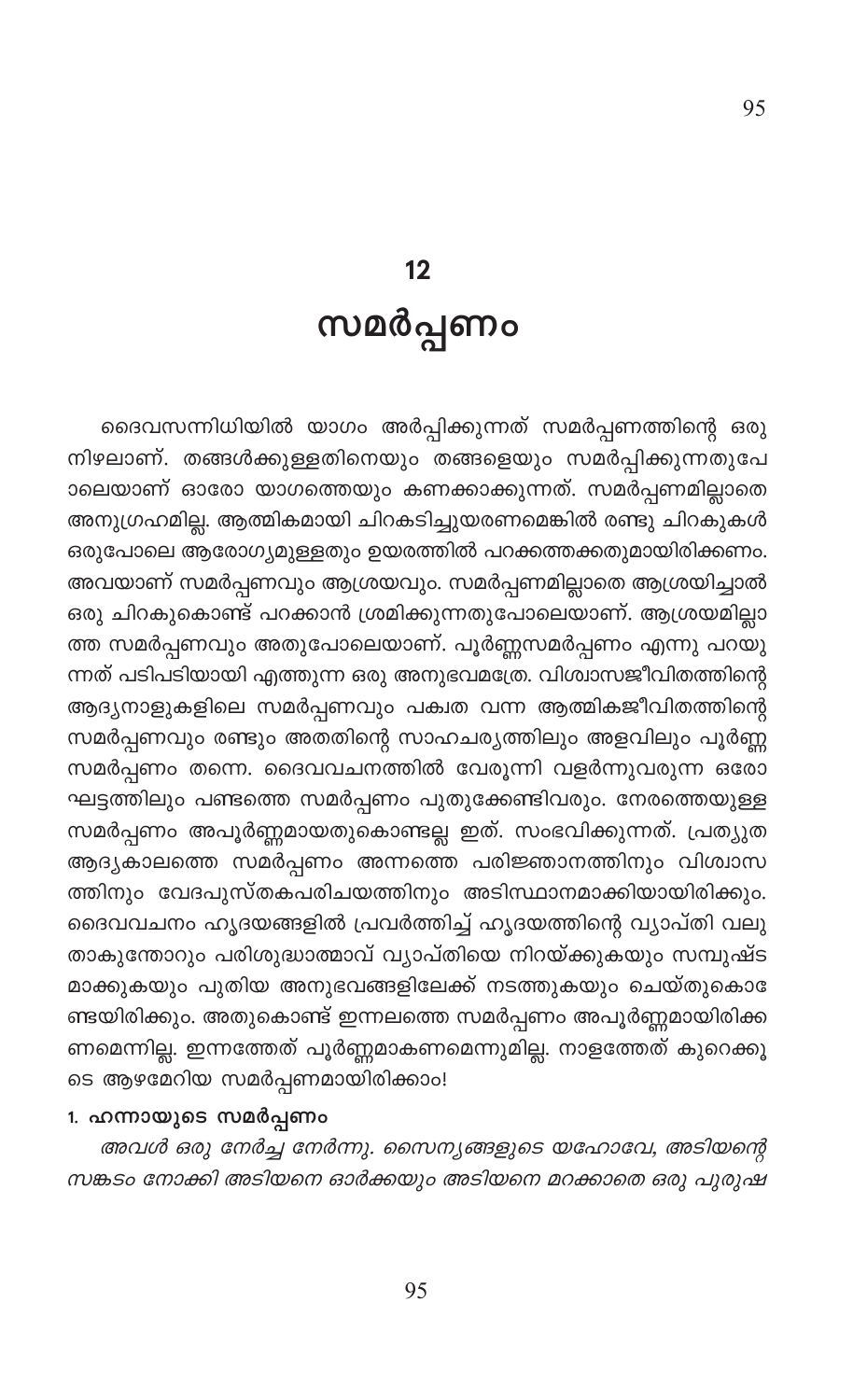സന്താനത്തെ നൽകുകയും ചെയ്താൽ അടിയൻ അവനെ അവന്റെ ജീവ പര്യന്തം യഹോവയ്ക്ക് കൊടുക്കും. അവന്റെ തലയിൽ ക്ഷൗരക്കത്തി തൊടുകയുമില്ല എന്നു പറഞ്ഞു (1ശമൂ. 1.11).

മനോവ്യസനമുള്ള ഒരു സ്ത്രീയായിട്ടാണ് ഹന്നാ അവളെത്തന്നെ കാണുന്നത്. മനോവ്യസനം ഹേതുവായി ബലം ക്ഷയിക്കുന്നു എന്ന് വചന ത്തിൽ നാം കാണുന്നു. തകർന്നമനസ്സ് അസ്ഥികളെ ഉണക്കുന്നു (സദൃ. 17.22). വീണ്ടും നാം സദൃശ. 18. 14-ൽ "തകർന്ന മനസ്സിനെയോ ആർക്കു സഹിക്കാം" എന്നും കാണുന്നു. മനോവ്യസനം സഹിക്കാവുന്നതിനപ്പുറമാ യപ്പോൾ അവൾ യഹോവയുടെ സന്നിധിയിൽ ചെന്ന് അവളുടെ ഹൃദയം പകർന്നു. ഹൃദയത്തിന്റെ ആഴത്തിൽനിന്ന് തകർച്ചയോടെ അവൾ തനി ക്കുണ്ടാകാൻ പോകുന്ന പുരുഷസന്താനത്തെ ദൈവത്തിന് സമർപ്പിച്ചു. തന്റെ പൈതൽ നാസീർവ്രതസ്ഥനായി ദൈവവേലചെയ്യുന്നത് വിശ്വാസ ക്കണ്ണാൽ അവൾ കണ്ടു. എത്ര അത്ഭുതകരമായിട്ടാണ് ദൈവം അവളുടെ അപേക്ഷ കേട്ടത്! തകർന്ന ഹൃദയത്തോടെയുള്ള പ്രാർത്ഥന ദൈവം കേൾ ക്കുക തന്നെ ചെയ്യും. കാത്തിരുന്നുണ്ടായ ദൈവപൈതലിനെ അവൾ ദൈവത്തിനു സമർപ്പിച്ചു. ചെറുപൈതലിനെ പരിചിതമല്ലാത്ത ചുറ്റുപാടിൽ അതും ധാരാളം ആൾക്കാർ ദിവസേന വരുന്ന ആലയത്തിൽ, ദുഷ്ടരായ യുവപുരോഹിതന്മാരുടെ കൂടെ വിട്ടേച്ചു പോകുമ്പോൾ അവളുടെ ഹൃദയം എന്തുമാത്രം വിങ്ങിയിരിക്കും! ഒന്ന് ഓർത്തുനോക്കൂ. എന്നാൽ ദൈവസ ന്നിധിയിൽ പൂർ ണ്ണഹൃദയത്തോടെ സമർപ്പിക്കുന്ന സകലവും അംഗീക രിച്ച് അഞ്ചിര ട്ടി പകരം കൊടുക്കുന്ന ദൈവം അത്ഭുതകരമായി അവളെ വീണ്ടും അനുഗ്രഹിച്ചു. ശമൂവേൽ ബാലനെപ്പറ്റി ചിന്തിക്കാൻ നേരമില്ലാ തെ വരത്തക്കവണ്ണം അഞ്ചു കുഞ്ഞുങ്ങളെക്കൂടി നൽകി ദൈവം അവളെ ഏറ്റവും തിരക്കുള്ളവളാക്കി.

താൻ ജനിക്കുന്നതിനു മുമ്പേയുള്ള മാതാവിന്റെ സമർപ്പണവും കണ്ണുനീരും ദൈവം ആദരിച്ചതിന്റെ ഫലമായിട്ടാണ് ചെറുപ്പത്തിലേ ദൈവ ശബ്ദം കേൾക്കാനുള്ള ഭാഗ്യം ശമൂവേലിനു ലഭിച്ചത്.

#### 2. യാക്കോബിന്റെ സമർപ്പണം

ദൈവം എന്നോടുകൂടെ ഇരിക്കുകയും ഞാൻ പോകുന്ന യാത്രയിൽ എന്നെ കാക്കുകയും ഭക്ഷിപ്പാൻ ആഹാരവും ധരിപ്പാൻ വസ്ത്രവും എനിക്കു തരികയും എന്നെ എന്റെ അപ്പന്റെ വീട്ടിലേക്ക് സൗഖ്യത്തോടെ മടക്കിവരുത്തുകയും ചെയ്യുമെങ്കിൽ യഹോവ എനിക്കു ദൈവമായിരി ക്കും... (ഉൽപ്പ. 28.20).

ചെറുപ്രായത്തിലേ ചെയ്യാവുന്ന കുരുത്തക്കേടുകളൊക്കെ ചെയ് തിട്ട് യാക്കോബു തന്റെ നല്ല യൗവ്വനകാലത്ത് എങ്ങോട്ടു പോകണമെന്നറി യാതെ യാത്രപുറപ്പെടുകയാണ്. അതിസാമർത്ഥ്യവും ദുസ്സാമർത്ഥ്യവും കൊണ്ട് അവൻ പലതും നേടി. ഉറങ്ങുമ്പോൾ അവനെ സംരക്ഷിക്കുവാ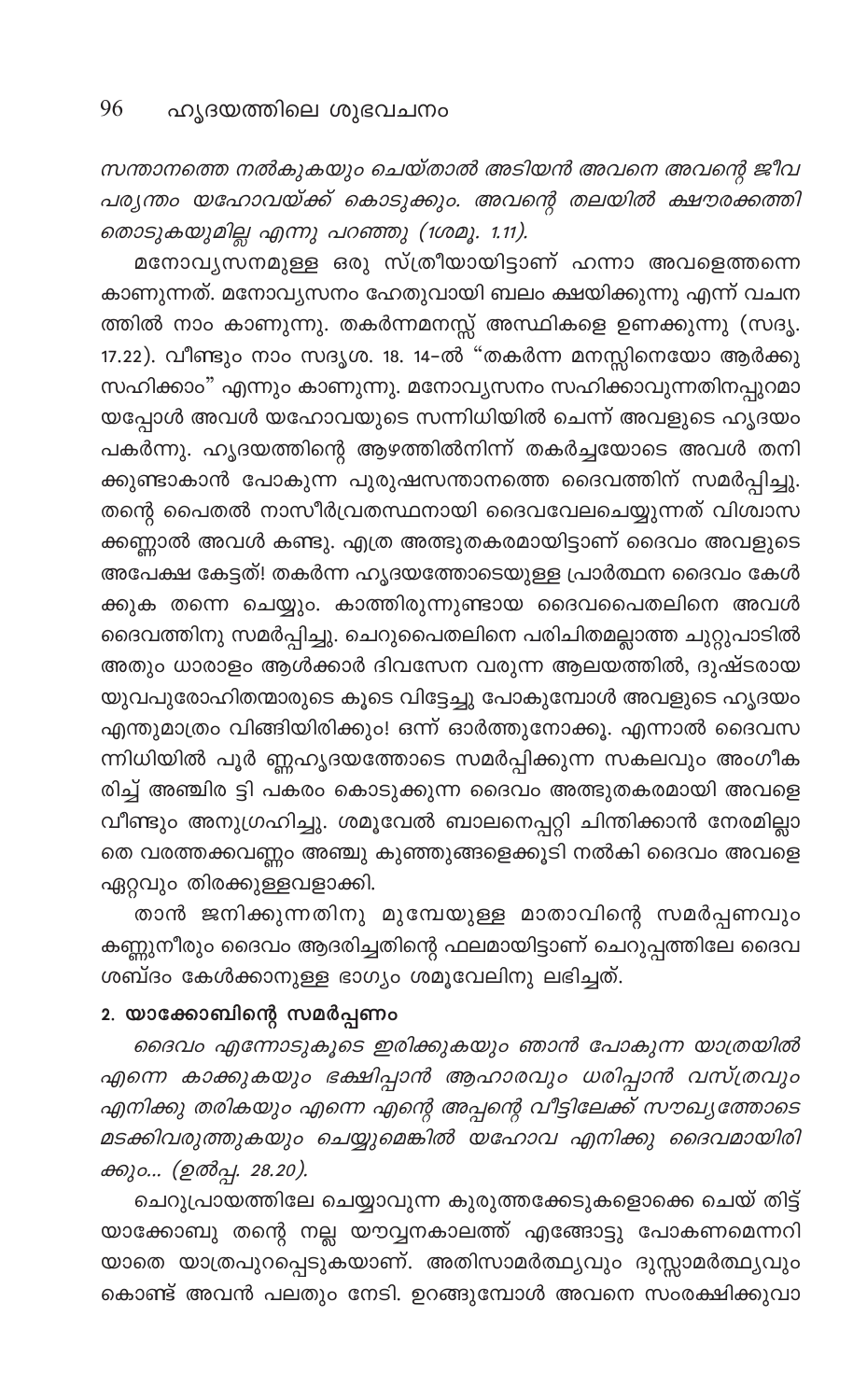നും അവനോട് സംഭാഷിക്കുവാനുമായി ഉയരത്തിലെ ദൈവം അവന്റെ അടുക്കലേക്ക് ഇറങ്ങിവന്നു. അതിമഹത്തായുള്ളതും ശ്രേഷ്ഠവുമായ വലിയ കാര്യങ്ങളെ അവനെ അറിയിച്ചു. അവൻ ചതിയനും ദുരുപായി യും ആയിട്ടും അവനോട് കരുണ തോന്നി വാഗ്ദത്തങ്ങളെ കൊടുത്തു. എന്നാൽ അവയുടെ വൈശിഷ്ട്യം ഗ്രഹിക്കാനുള്ള ശേഷിയോ താൽപ്പര്യ മോ അവന് ആ സമയത്ത് ഇല്ലാതെപോയി. അവന്റെ ഹൃദയത്തെ മഥിച്ചി രുന്നത് താനെന്തു ഭക്ഷിക്കും എന്ത് ഉടുക്കും എന്ന് ഇനിയും അപ്പന്റെ വീട്ടിലേക്ക് എത്തിച്ചേരും എന്നൊക്കെയുള്ള ചിന്തകളാണ്. അതുകൊണ്ട് ദൈവിക വാഗ്ദത്തങ്ങളോട് പ്രതികരിക്കേണ്ട വിധം പ്രതികരിക്കാൻ സാധി ച്ചില്ല. അതുകൊണ്ട് വ്യവസ്ഥകൾക്ക് അധിഷ്ഠിതമായിട്ടുള്ള സമർപ്പണ മാണ് അവൻ ചെയ്യുന്നത്. അവന്റെ സമർപ്പണത്തിലെ അഞ്ചു വ്യവസ്ഥ കൾ ശ്രദ്ധിച്ചാലും.

- 1. ദൈവസാന്നിദ്ധ്യം തന്നോടു കൂടെ വേണം.
- 2. എന്റെ യാത്രയിൽ തന്നെ കാക്കണം.
- 3. ധരിപ്പാൻ വസ്ത്രം വേണം.
- 4. ഭക്ഷിപ്പാൻ ആഹാരം വേണം.
- 5, അവന്റെ വീട്ടിൽ തന്നെ സൗഖ്യത്തോടെ മടക്കി വരുത്തണം.

ഇവ തന്റെ ജീവിതത്തിൽ ഈ വലിയ ദൈവം നിവർത്തിച്ചാൽ ഈ ദൈവം എന്നും തന്റെ ദൈവമായിരിക്കുമത്രേ! അല്ലെങ്കിൽ എന്താണ് തന്റെ ഉദ്ദേശ്യം എന്ന് എടുത്തുപറഞ്ഞിട്ടില്ല. ദൈവത്തോടുള്ള നന്ദിയും കടപ്പാടും എല്ലാം ദശാംശത്തിൽ ഒതുക്കാം എന്നും അവൻ കരുതി. കാര്യസാദ്ധ്യത്തിനുവേണ്ടി മാത്രം ദൈവത്തെ പിൻപറ്റുന്നവരുടെ പ്രതി നിധിയാണ് യാക്കോബ്. ഈ ലോകത്തിലെ തങ്ങളുടെ കാര്യങ്ങളെല്ലാം ഭംഗിയായി നടക്കണം. അല്ലലറിയാതെ ജീവിക്കണം. ഇങ്ങനെയുള്ള ഒരു ജീവിതം തരാൻ കഴിവുള്ള ഒരു ദൈവം തങ്ങളുടെ ദൈവമായിരിക്കണം എന്ന് അനേകർ ഇന്നും ശഠിക്കുന്നു. ഇൻഷുറൻസ് നൽകുന്ന സംരക്ഷണം പോലെ ഒരു മറ നൽകാൻ കഴിവുള്ള ദൈവത്തെയാണ് ഇന്ന് അനേകർക്ക് വേണ്ടിയത്. യാക്കോബിന്റെ സമർപ്പണം വളരെ അപൂർണ്ണവും അപക്വവും ആണെന്ന് നമുക്കു തോന്നാമെങ്കിലും അന്നത്തെ അവന്റെ യാതൊരു ഭദ്ര തയുമില്ലാത്ത ഭാവിയെ കണ്ടുകൊണ്ട് അവൻ ചെയ്യുന്ന പൂർണ്ണസമർപ്പണം തന്നെയായിരുന്നു അത്. ദൈവം അത് തള്ളിക്കളഞ്ഞില്ല. എങ്കലും തന്റെ ശ്രേഷ്ഠമായ പദ്ധതി നീ ഇരുപതു വർഷത്തേക്ക് ദൈവം മാറ്റിവെച്ചു. ആ ഇരുപതു വർഷങ്ങൾക്കുള്ളിൽ ജീവിതത്തിലെ പരുപരുത്ത യാഥാർത്ഥ്യ ങ്ങൾ യാക്കോബിനെ പാകപ്പെടുത്തിയെടുത്തു എന്നു വേണം വിചാരി ക്കുവാൻ. ഒടുവിൽ തനിക്കെല്ലാമുണ്ട് പക്ഷേ, യഥാർത്ഥമായ ദൈവിക അ നുഗ്രഹം മാത്രമില്ല എന്ന് താൻ മനസ്സിലാക്കി ദൈവത്തെ മുറുകെപ്പിടിച്ചു. അനുഗ്രഹിച്ചല്ലാതെ ദൈവത്തെ വിടുകയില്ല എന്ന് യാബ്ബോക്ക് കടവിൽ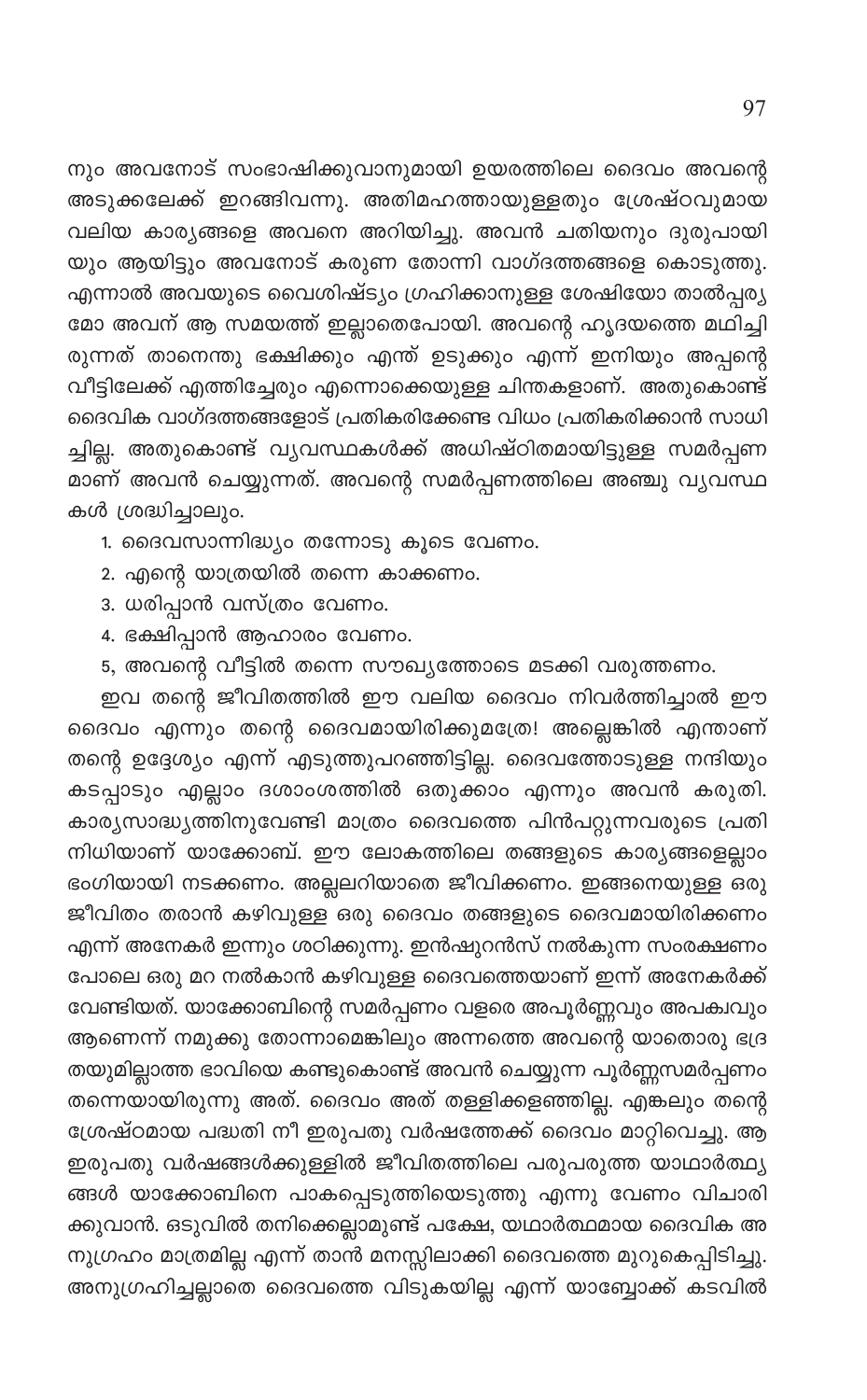യാക്കോബ് കരഞ്ഞു പ്രാർത്ഥിച്ചു. കണ്ണുനീരിനെ മറികടക്കാത്ത ദൈവം തന്നെ യഥാർത്ഥമായും അനുഗ്രഹിച്ചു.

തന്നെത്താൻ ശോധനചെയ്യുക. യഥാർത്ഥ അനുഗ്രഹം അനുഭവിച്ചി ട്ടില്ല എങ്കിൽ നിന്റെ പ്രതിഷ്ഠയുടെയും സമർപ്പണത്തിന്റെയും നിലവാരം പുനഃപരിശോധനചെയ്യുക. ഇൻഷുറൻസ് പദ്ധതി നൽകുന്ന സംരക്ഷണം മാത്രമേ നീ ദൈവത്തിൽനിന്ന് ആഗ്രഹിക്കുന്നുള്ളോ?

#### 3. ശദ്രക്ക്, മേശക്ക്, അബേദ്നെഗോ എന്നിവരുടെ സമർപ്പണം

....ഈ കാര്യത്തിൽ ഉത്തരം പറവാൻ ആവശ്യമില്ല. ഞങ്ങൾ സേവി ക്കുന്ന ദൈവത്തിന് ഞങ്ങളെ വിടുവിപ്പാൻ കഴിയുമെങ്കിൽ അവൻ ഞങ്ങളെ എരിയുന്ന തീച്ചൂളയിൽനിന്നും രാജാവിന്റെ കയ്യിൽ നിന്നും രക്ഷിക്കും. അല്ലെങ്കിലും ഞങ്ങൾ രാജാവിന്റെ ദേവന്മാരെ സേവിക്കുക യില്ല. രാജാവ് നിർത്തിയ സ്വർണ്ണബിംബത്തെ നമസ്കരിക്കുകയുമില്ല എന്ന് അറിഞ്ഞാലും (ദാനീ. 3.16,17,18).

ഒരു വലിയ സാമ്രാജ്യത്തിന്റെ ചക്രവർത്തിയുടെ മുമ്പാകെ ധൈര്യ പൂർവ്വം നിൽക്കാൻ തന്റേടം കാട്ടിയ മൂന്നു ചെറുപ്പക്കാരുടെ മൊഴികളാണ് നാം ഇവിടെ വായിക്കുന്നത്. തന്റെ പ്രജകൾ ഏതു ദൈവത്തെ നമസ്കരി ക്കണമെന്ന് തന്റെ ഗാംഭീര്യത്തിന്റെ പ്രതാപത്തിൽ സ്വയം നിശ്ചയിക്കാൻ ധാർഷ്ഠ്യത്തോടെ ഒരുമ്പെടുന്ന ഒരു രാജാവിനെ നാം ഇവിടെ കാണുന്നു. തന്റെ ആജ്ഞ അനുസാരിക്കാൻ കൂട്ടാക്കാത്തവരുടെ അന്തം താൻ തന്നെ തീരുമാനിച്ചുകഴിഞ്ഞു. എന്തും പ്രവർത്തിക്കാൻ തനിക്ക് അധികാരമുണ്ട ല്ലോ. എന്നാൽ മൂന്ന് എബ്രായബാലന്മാർക്ക് ഒരു കാര്യം തീർച്ചയാണ്. ജീവിച്ചാലും മരിച്ചാലും തങ്ങൾക്ക് ഒരു ദൈവമേയുള്ളൂ. അത് സർവ്വ വല്ലഭനായ യഹോവ മാത്രം! അവിടന്ന് പ്രാർത്ഥന കേൾക്കുമോ അതോ .<br>തങ്ങൾക്കുവേണ്ടി ഇതുവരെ കേട്ടുകേൾവി പോലുമില്ലാത്ത അത്ഭുതം പ്ര വർത്തിക്കുമോ എന്നൊന്നും അവർക്കു തീർച്ചയില്ല. നാളിതുവരെ എരി യുന്ന തീച്ചൂളയിൽനിന്ന് ആരും രക്ഷപ്പെട്ട ചരിത്ര വുമില്ല. എങ്കിലും അവർ ഉറെച്ചുനിന്നു. ഈ രാജാവ് ശക്തനാണ്. ബാബേൽരാജ്യവും തങ്ങളും മുഴുവൻ അവന്റെ അധീനത്തിലുമാണ്. എങ്കിലും തങ്ങളുടെ ദൈവം സർവ്വശക്തനും സർവ്വലോകത്തിന്റെയും അധിപതിയുമാണ് അവിടത്തെ കരുണയ്ക്കായി അവിടത്തെ കരങ്ങളിലേക്ക് എറിഞ്ഞുകൊടുത്ത ഈ മൂന്നു ജീവിതങ്ങളിൽ മഹത്വം എടുക്കാൻ അവിടന്നു ബാധ്യസ്ഥനാണ്. അതുകൊണ്ടു മാത്രം അതിനു മുമ്പും അതിനു ശേഷവും നടന്നിട്ടില്ലാത്ത ഒരു മഹാത്ഭുതം അവിടെ നടന്നു. അതിമഹത്തായ തന്റെ സംരക്ഷണം എന്തെന്ന് അവരെയും നമ്മെയും പഠിപ്പിച്ചു. അഗ്നിയിൽ നാലാമനായി തിരു സാന്നിധ്യം അവരോടൊപ്പം ഇറങ്ങി പുതപ്പുപോലെ അവരെ മൂടിക്കളഞ്ഞു. അതുകൊണ്ട് തീയുടെ ചൂടോ മണമോ പോലും അവരെ ഏശിയില്ല.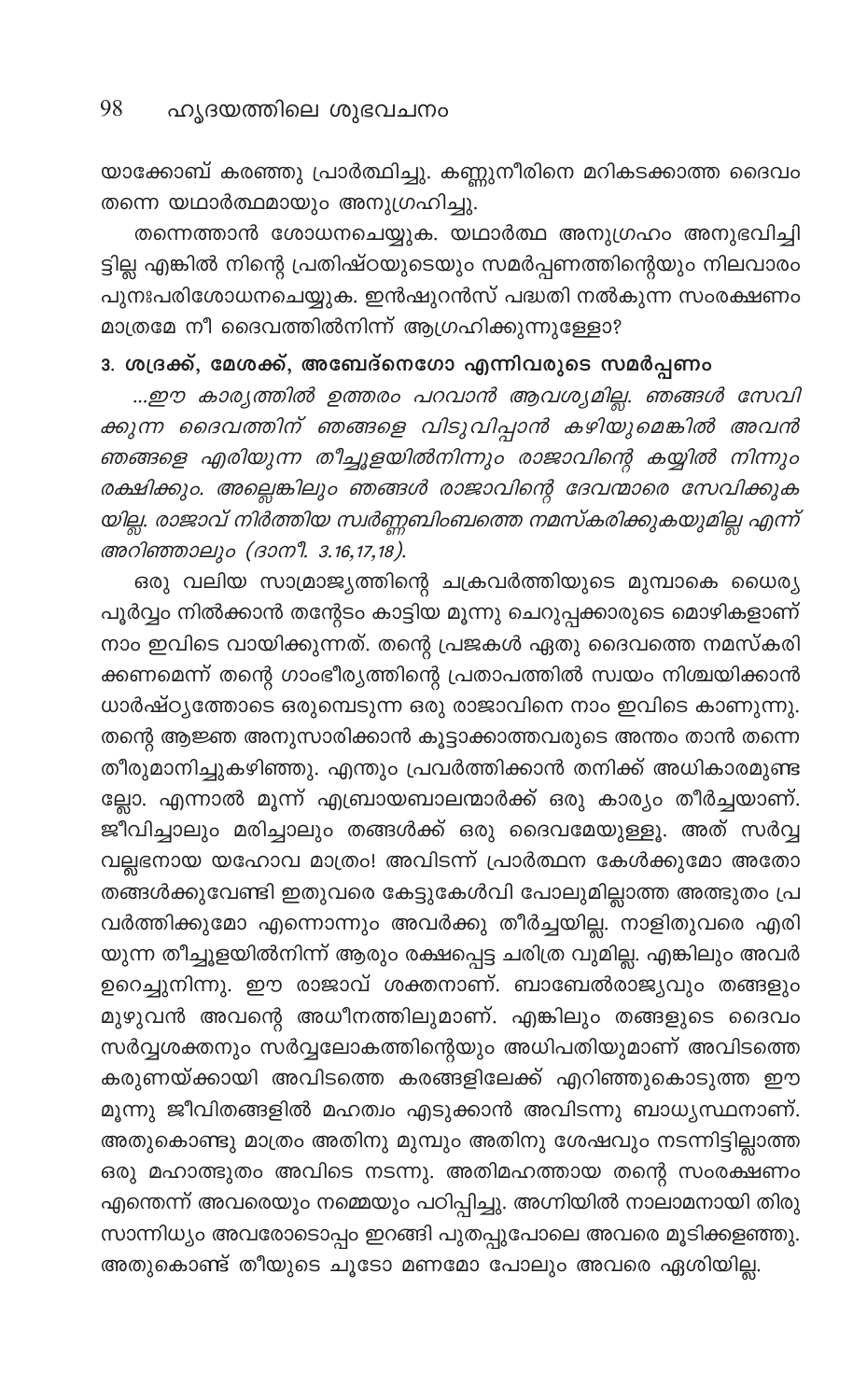ഇന്നും അതുപോലെ ഏൽപ്പിച്ചുകൊടുക്കുന്ന ജീവിതങ്ങളിൽ പ്രവർ ത്തിക്കാൻ നമ്മുടെ ദൈവം ശക്തനാണ്, ഒരുങ്ങുന്നവനാണ്. തനിക്ക് ആരിൽക്കൂടെ ബലവാനാകാൻ കഴിയും എന്നു കാണിക്കേതിന് തന്റെ ദൃഷ്ടി തങ്കൽ ഏകാഗ്രചിത്തന്മാരായവർക്കുവേണ്ടി ഭൂമിയിലൊക്കെയും ഊടാടിക്കൊണ്ടിരിക്കുന്നു (2ദിന. 16.9). തങ്കൽ ആശ്രയിക്കുന്നവർക്കുവേ ണ്ടി മനുഷ്യപുത്രന്മാർ കാൺകെ വലിയ നന്മ അവിടന്ന് പ്രവർത്തിക്കുക തന്നെ ചെയ്യും. ഒന്നേ വേണ്ടൂ. എന്തെല്ലാം വന്നാലും ഈ ദൈവത്തിന്റെ കൂടെ തന്നെ ഞാൻ ഉറെച്ചുനിൽക്കും എന്ന് തീരുമാനിക്കുക. ദൈവം അങ്ങനെയുള്ളവരെ തീർച്ചയായും മാനിക്കുക തന്നെ ചെയ്യും.

#### 4. ഹബക്കുക്കിന്റെ സമർപ്പണം

അത്തിവൃക്ഷം തളിർക്കുകയില്ല, മുന്തിരിവള്ളിയിൽ അനുഭവം ഉണ്ടാ കുകയില്ല. ഒലിവുമരത്തിന്റെ പ്രയത്നം നിഷ്ഫലമായിപ്പോകും. നിലങ്ങൾ ആഹാരം വിളയിക്കുകയില്ല. ആട്ടിൻകൂട്ടം തൊഴുത്തിൽ നിന്ന് നശിച്ചുപോ കും. ഗോശാലകളിൽ കന്നുകാലി ഉണ്ടായിരിക്കുകയില്ല. എങ്കിലും ഞാൻ യഹോവയിൽ ആനന്ദിക്കും. എന്റെ രക്ഷയുടെ ദൈവത്തിൽ ഘോഷിച്ചു ല്ലസിക്കും (ഹബ. 3.17,18).

പലസ്തീൻനാട്ടിലെ പുഷ്ടി മുഴുവൻ ഇവിടെ വർണ്ണിച്ചിരിക്കുകയാണ്. അത്തിവൃക്ഷവും മുന്തിരിവള്ളിയും ഒലിവുമരവും ആ നാട്ടിലെ ഫലം പുറപ്പെടുവിക്കുന്ന പ്രാധാന വിളകളാണ്. നിലങ്ങളിൽനിന്ന് ധാന്യം ശേഖ രിക്കുന്നു. കന്നുകാലികളും ആട്ടിൻകൂട്ടവും പാലും മാംസവും തരുന്നു. ഭൗമിക സമൃദ്ധിയുടെ എല്ലാ വശങ്ങളും ഇവിടെ വിശദമായി പറഞ്ഞിരി ക്കുന്നു. സങ്കീർത്തനം 4.7 നോക്കുക. *ധാന്യവും വീഞ്ഞും വർദ്ധിച്ചപ്പോൾ* അവർ ക്കുണ്ടായതിലും അധികം സന്തോഷം നീ എന്റെ ഹൃദയത്തിൽ നൽ *കിയിരിക്കുന്നു.* ധാന്യവും വീഞ്ഞും വർദ്ധിക്കുമ്പോൾ ഒരു സന്തോഷം ഉണ്ടെന്നല്ലേ ഇതിന്റെ അർത്ഥം. ഇവയെല്ലാം നഷ്ടപ്പെടുമ്പോൾ ദുഃഖവും സ്വാഭാവികമായും ഉണ്ട്. ഹബക്കുക്ക് തന്റെ സന്തോഷം കണ്ടെത്തുന്നത് തന്റെ രക്ഷിതാവായ ദൈവത്തിലാണ്. അതുകൊണ്ട് ഇവ ഉണ്ടെങ്കിലും ഇവയെല്ലാം നഷ്ടപ്പെട്ടാലും തനിക്ക് സന്തോഷത്തിന് ഒരു കുറവുമില്ല തന്നെ. തനിക്കു ലഭിച്ച നന്മകൾ ദൈവം നൽകിയ ദാനം. അവ എല്ലാം ന ഷ്ടപ്പെട്ടാലും നാഥൻ തന്റെ കൂടെയുണ്ട് എന്ന സന്തോഷവും ധൈര്യവും അവന് എപ്പോഴും ആശ്വാസം നൽകുന്നു.

ഒന്നു ചിന്തിക്കൂ. നിന്റെ സന്തോഷം നിന്റെ ഭൗമികസമൃദ്ധിയിലാണോ നീ കണ്ടെത്തിയിരിക്കുന്നത്? അവ മുഴുവൻ നഷ്ടപ്പെട്ടാൽ നിനക്ക് നിന്റെ ദൈവത്തിൽ ഘോഷിച്ചുല്ലസിക്കാൻ സാധിക്കുമോ?

#### 5. ഇയ്യോബിന്റെ സമർപ്പണം

അവൻ എന്നെ കൊന്നാലും ഞാൻ അവനെത്തന്നെ കാത്തിരിക്കും.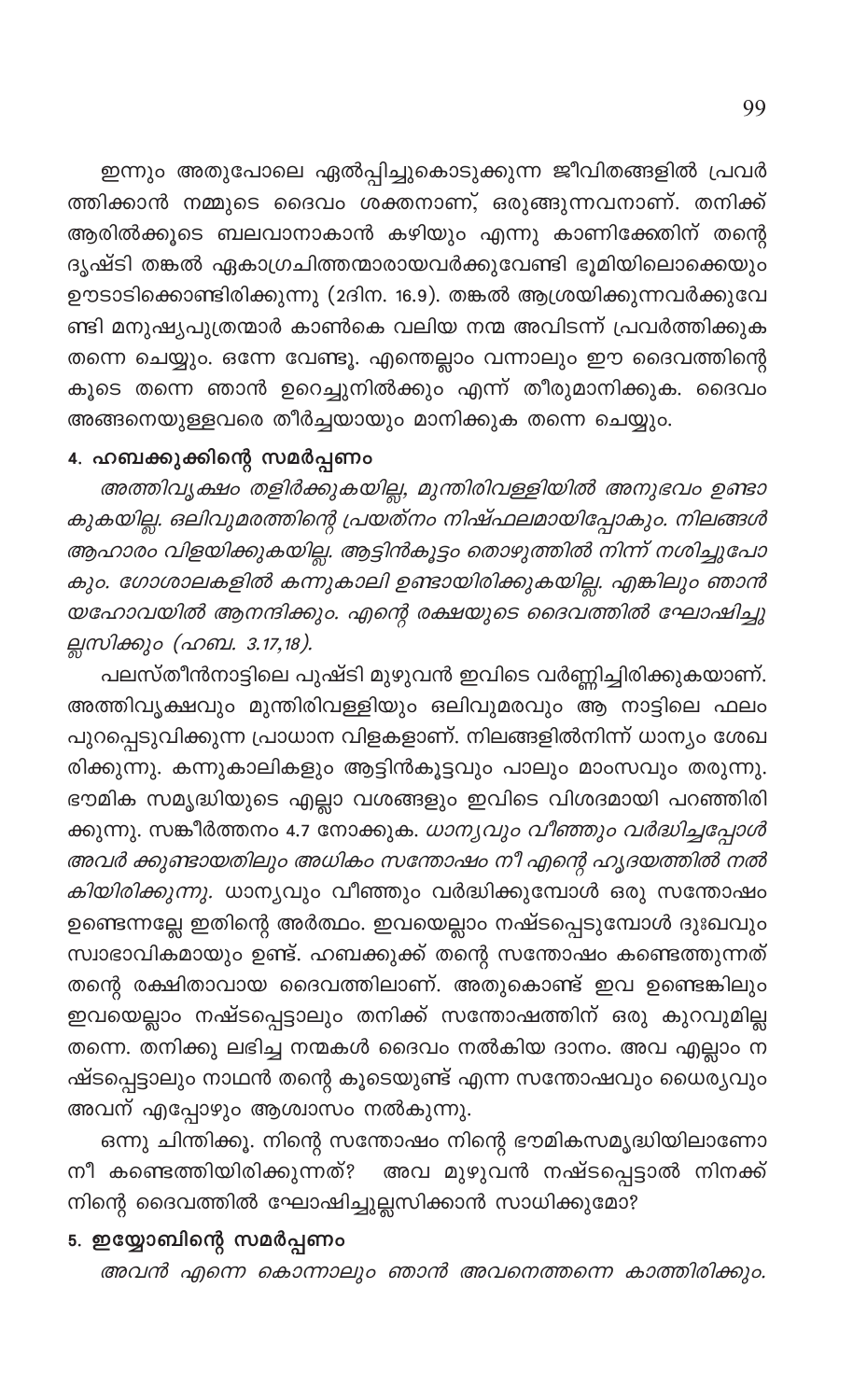എന്റെ നടപ്പ് അവന്റെ മുമ്പാകെ തെളിയിക്കും (ഇയ്യോ. 13.15).

എന്നെ വീണ്ടെടുക്കുന്നവൻ ജീവിച്ചിരിക്കുന്നു എന്നും ഒടുവിൽ പൊടിമേൽ നിൽക്കുമെന്നും ഞാൻ അറിയുന്നു. എന്റെ ത്വക്ക് ഇങ്ങ നെ നശിച്ചശേഷം ഞാൻ ദേഹസഹിതനായി ദൈവത്തെ കാണും. ഞാൻ തന്നെ അവനെ കാണും. അന്യനല്ല എന്റെ സ്വന്തകണ്ണ് അവനെ കാണും (றழை). 19.25-27).

സകലവും നഷ്ടപ്പെട്ട് എല്ലാവരാലും പരിതൃജിക്കപ്പെട്ട് ഒരു ശ്വാസം മാത്രം സമ്പത്തായിട്ടുള്ള ഒരു മനുഷ്യന്റെ നിശ്ചയദാർഢ്യമാണ് നാം ഈ വരികളിൽ കാണുന്നത്. എല്ലാ നന്മയുടെയും വിളനിലമായിരുന്ന ഇയ്യോബിന് യാതൊന്നിന്റെയും കുറവുണ്ടായിരുന്നില്ല എന്നു തന്നെയല്ല, എല്ലാം സമൃദ്ധിയായിട്ടും ഉണ്ടായിരുന്നു. ഓരോന്നായി എല്ലാം ശത്രുവായ സാത്താൻ തട്ടിക്കൊണ്ടുപോയി. ദൈവം അറിഞ്ഞും അനുവദിച്ചുമാണ് ഇവയെല്ലാം സാത്താന് അപഹരിക്കാൻ സാധിച്ചത്. അടുത്തപടിയായി തന്റെ ആരോഗ്യവും പുഷ്ടിയും നഷ്ടപ്പെട്ട് ഒന്നിനും കൊള്ളാത്ത അവ സ്ഥയിൽ എത്തിയപ്പോൾ കൂടെ ഉണ്ടായിരുന്ന ഭാര്യയും തള്ളിപ്പറഞ്ഞു. ഇവയെല്ലാം കേട്ടറിഞ്ഞ് ആശ്വസിപ്പിക്കാൻ വന്ന സുഹൃത്തുക്കൾ എന്തു പറയണമെന്നറിയാതെ ആദ്യം മിണ്ടാതിരുന്നു. പിന്നീട് ആശ്വസിപ്പിക്കാൻ ശ്രമിച്ചപ്പോൾ അതു മുഴുവൻ കലക്കവെള്ളം പോലെയായി! ഇയ്യോബിന്റെ ഹൃദയത്തെ ധൈര്യപ്പെടുത്തുകയും ആശ്വസിപ്പിക്കുകയും ചെയ്യുന്ന വാക്കുകൾ അവർക്കില്ലാതെ പോയി. പകരം ഇയ്യോബിന്റെ ജീവിതവി ശുദ്ധിയെ ചോദ്യം ചെയ്യുന്ന വാക്കുകളാണ് അവരിൽനിന്നു പുറപ്പെട്ടത്. ശവത്തെ കുത്തുന്നതുപോലെ നിഷ്ഠൂരമായ ഒരു പ്രവൃത്തിയായിരുന്നു അത്. ഈ സന്ദർഭത്തിൽ ഇയ്യോബ് പ്രസ്താവിക്കുന്ന വാക്കുകളാണ് മുക ളിൽ ഉദ്ധരിച്ചവ. യാതൊരു ദൈവവചനമോ ദൈവശബ്ദമോ തനിക്കില്ല. ദൈവം തന്റെ കഷ്ടത കാണുന്നുവോ തന്റെ കരച്ചിൽ കേൾക്കുന്നുവോ എന്നു പോലും ചിന്തിക്കാനാവാത്ത ആ സന്ദർഭത്തിൽ താൻ പ്രസ്താ വിക്കുന്ന വാക്കുകൾ എക്കാലവും ഏത് ദൈവപൈതലിനും ആശ്വാസം പകരുന്നവയത്രേ. അവ എന്താണെന്ന് ശ്രദ്ധിക്കൂ.

1. ഇപ്പോഴും എന്റെ സാക്ഷി സ്വർഗ്ഗത്തിലും എന്റെ ജാമ്യക്കാരൻ ഉയര ത്തിലും ഇരിക്കുന്നു (ഇയ്യോ. 16.19). അതായത് എല്ലാവരും തനിക്കെതിരാ യാലും തനിക്കു വിശ്വസ്തനായ ഒരു സാക്ഷിയും ജാമ്യക്കാരനുമുണ്ട്.

2. അവൻ എന്നെ കൊന്നാലും ഞാൻ അവനെത്തന്നെ കാത്തിരിക്കും (ഇയ്യോ. 13.15). എല്ലാം തനിക്ക് നഷ്ടപ്പെട്ടു. അങ്ങേയറ്റം ഇതു കൂടെ മാത്ര മേ സംഭവിക്കാനുള്ളൂ. എങ്കിലും ഞാൻ അവനെത്തന്നെ കാത്തിരിക്കും.

3. എനിക്ക് ഒരു വീണ്ടെടുപ്പുകാരൻ ഉണ്ട്. അവൻ ഇന്നും ജീവി ച്ചിരിക്കുന്നു. അവൻ ഈ പൊടിമേൽ നിൽക്കുന്ന ഒരു ദിവസമുണ്ട്. അന്ന് ഒരുപക്ഷേ, എന്റെ ഈ ത്വക്ക് എല്ലാം നശിച്ചുകഴിഞ്ഞിരിക്കും.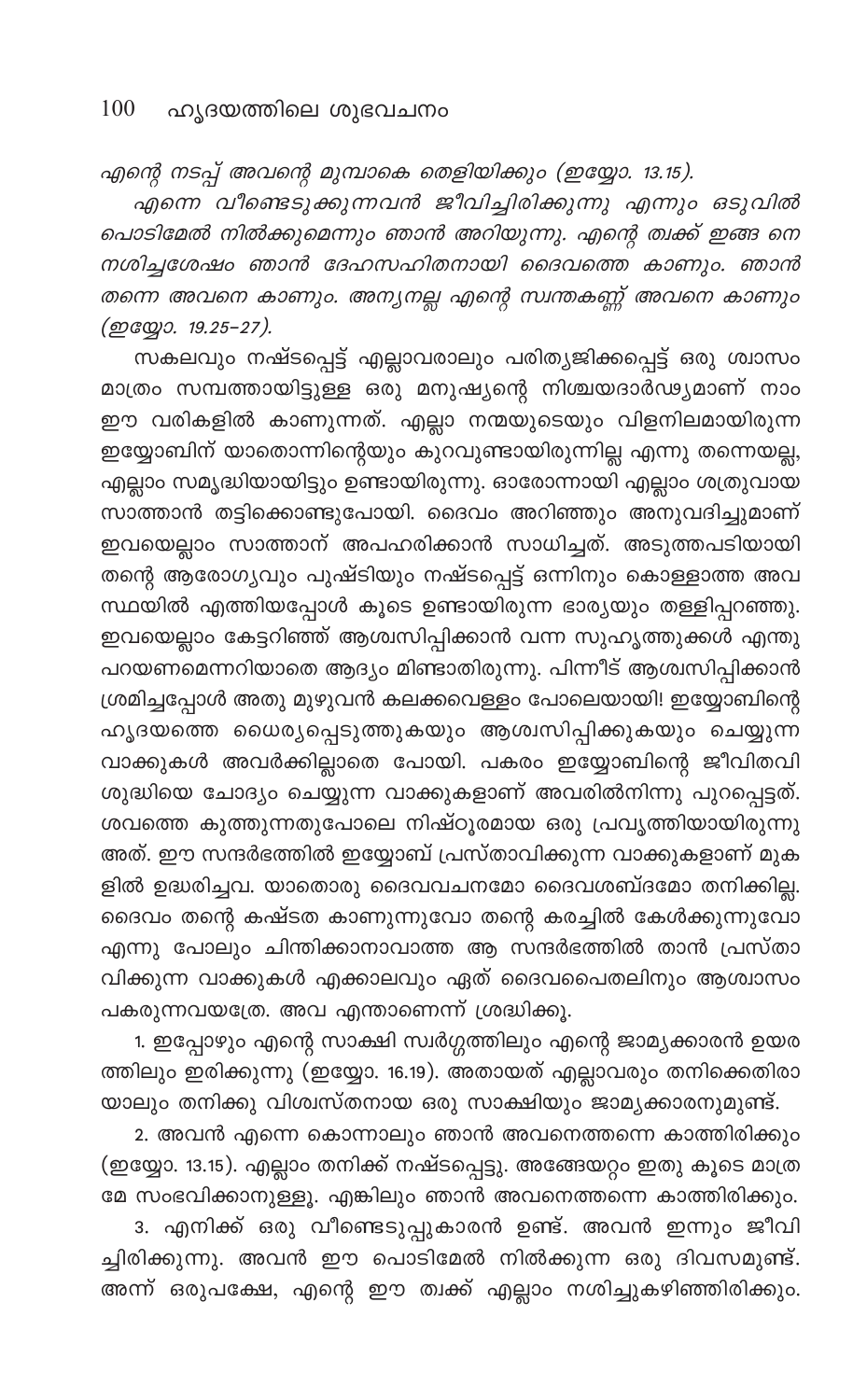എന്നാലും ഞാൻ ദേഹസഹിതനായി—പുതിയ ദേഹത്തോടെ—എന്റെ സ്വന്തം കണ്ണുകൊണ്ടു തന്നേ അവനെ കാണും (ഇയ്യോ. 19.25-27). എത്ര വലിയ ഉറപ്!

ഇത്ര വലിയ പ്രതിഷ്ഠയെയും സമർപ്പണത്തെയും മറികടക്കാൻ സർവ്വ വല്ലനോയ ദൈവത്തിനു സാധിക്കുമോ? ഒരുനാളും ഇല്ല. ഇവയെല്ലാം ശ്രദ്ധിച്ചുകൊണ്ടിരുന്ന ദൈവത്തിനു പ്രവർത്തിക്കാതെ വയ്യ. ഇനിയും ഇയ്യോബിനുവേണ്ടി പ്രവർത്തിക്കേണ്ടത് അവിടത്തെ ബാദ്ധ്യതയായി മാറി. ദൈവം അത്ഭുതകരമായി നേരിട്ടിറങ്ങിവന്ന് ഇയ്യോബിനോട് സംഭാ ഷിക്കാൻ ആരംഭിച്ചു. തന്റെ മഹത്വം മുഴുവൻ അവന് വെളിപ്പെടുത്തി ക്കൊടുത്തു. അവയുടെ വർണ്ണന കേട്ടിരുന്ന ഇയ്യോബ് നവചൈതനൃവും അത്ഭുതസൗഖ്യവും പ്രാപിച്ചു. നഷ്ടപ്പെട്ടതു മുഴുവൻ ദൈവം അവന് ഇരട്ടിയായി നൽകി. അവൻ വിശ്വസിച്ച് ഏറ്റുപറഞ്ഞതു തന്നേ അവനു സംഭവിച്ചു.

പ്രിയ ദൈവപൈതലേ, നീ ഇന്ന് നിന്റെ സമർപ്പണത്തെ ഒന്നു പരിശോ ധിക്കുമോ? ധൈര്യമായി നിന്നെ ദൈവകരങ്ങളിൽ അർപ്പിക്കുക. നിന്റെ പ്രാപ്തിക്കു മീതെ നിന്നെ പ്രാപ്തനാക്കാനും അസാദ്ധ്യമായവ നിന്റെ ജീവിതത്തിൽ പ്രവർത്തിക്കാനും തൽപ്പരനായിരിക്കുന്ന ഈ ദൈവത്തെ .<br>നിന്റെ ജീവിതം ഏൽപ്പിക്കുക. ആ മുഖത്തേക്ക് നോക്കിയവരാരും ഇന്നു വരെ ലജ്ജിച്ചുപോയിട്ടില്ല.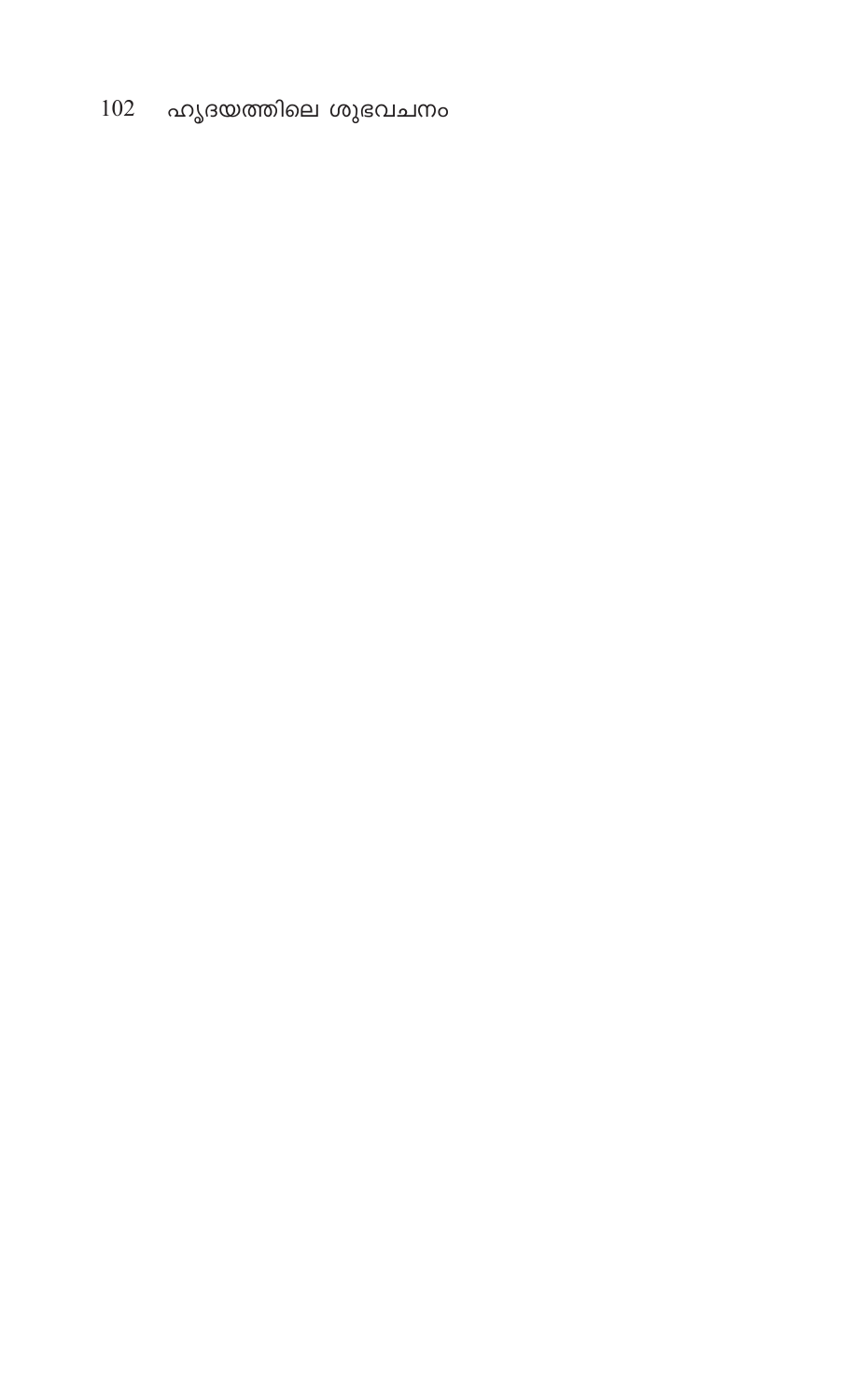13

# ദൈവിക ദർശനം

ദർശനത്തിന് ഒരു അവധി വെച്ചിരിക്കുന്നു. അത് സമാപ്തിയിലേക്ക് ബദ്ധപ്പെടുന്നു. സമയം തെറ്റുകയുമില്ല. അത് വൈകിയാലും അതിനായി കാത്തിരിക്കുക. അത് വരും നിശ്ചയം. താമസിക്കുകയുമില്ല (ഹബക്കുക്ക്  $2.3,4$ ).

"ദർശനം കണ്ടു" എന്നു പറഞ്ഞ് പരക്കം പായുന്ന ഒരു തലമുറയുടെ നടുവിലാണ് നാം ഇന്നു ജീവിക്കുന്നത്. ദർശനത്തിനായി ആഗ്രഹിക്കുക യും ദർശനം കണ്ടു എന്നു പറഞ്ഞ് തെറ്റിദ്ധരിപ്പിക്കുന്നവരും അനേകമുണ്ട്. ദൈവവചനത്തിൽ ദർശനത്തിന് ആധാരമുണ്ട്. എന്നാൽ അവയിലൊക്കെ ശ്രേഷ്ഠമായ ഒരു ഉദ്ദേശ്യവും അനുഗ്രഹവും നടത്തിപ്പും അടങ്ങിയി രിക്കുന്നു എന്നത് ഒരു വാസ്തവമാണ്.

## 1. യഥാർത്ഥദർശനം ദൈവത്താൽ ആരംഭിക്കപ്പെട്ടതാണ്

സാധാരണജീവിതത്തിൽ ദൈനംദിനകാര്യങ്ങൾക്കുപോലും ഒരു ദർശനം ആവശ്യമാണ്. പരീക്ഷയ്ക്ക് തയ്യാറെടുക്കുന്ന കുട്ടിക്ക് ജയിച്ചു കഴിഞ്ഞ് കിട്ടുന്ന ഭാവിയെപ്പറ്റി ഒരു ദർശനമുള്ളവനായിരിക്കേണ്ട താണ്. ഒരു വലിയ പദ്ധതി, കെട്ടിടം തുടങ്ങിയവ ആരംഭിക്കുന്നതിനുമുമ്പേ അവ ഭാവിയിൽ എങ്ങനെയായിരിക്കണം എന്ന് ഉടമസ്ഥർ ഭാവനയിൽ ദർശന മുള്ളവരായിരിക്കേണ്ടവരാണ്.

ദൈവവചനത്തിൽ ദൈവം വ്യക്തിപരമായി ദർശനം നൽകിയ അനേ കരെക്കുറിച്ച് നാം വായിക്കുന്നുണ്ട്. അബ്രഹാമിനെ ദൈവം വിളിച്ചപ്പോൾ .<br>ഞാൻ നിന്നെ ബഹുജാതികൾക്ക് പിതാവാക്കിയിരിക്കയാൽ എന്നാണ് പറയുന്നത് (ഉൽപ്പ. 17.5). അതു കഴിഞ്ഞ് എത്രയോ വർഷം കഴിഞ്ഞി ട്ടാണ് ഇസഹാക്ക് ജനിച്ചത്. ഇല്ലാത്തതിനെ ഉള്ളതിനെപ്പോലെ കാണുന്ന ദർശനമാണ് ദൈവത്തിന്റെ ദർശനം! ദൈവിക ദൃഷ്ടിയിൽ അബ്രഹാമും സാറായും എന്നേ ബഹുജാതികൾക്ക് പിതാവും മാതാവുമായിക്കഴിഞ്ഞു! യോസേഫ് വെറുമൊരു ബാലനായിരിക്കുമ്പോൾ തന്നെ ദൈവം അവനു ദർശനം നൽകി. അവന്റെ ഭാവിയിൽ ദൈവം ഒരുക്കിവെച്ച കാര്യങ്ങ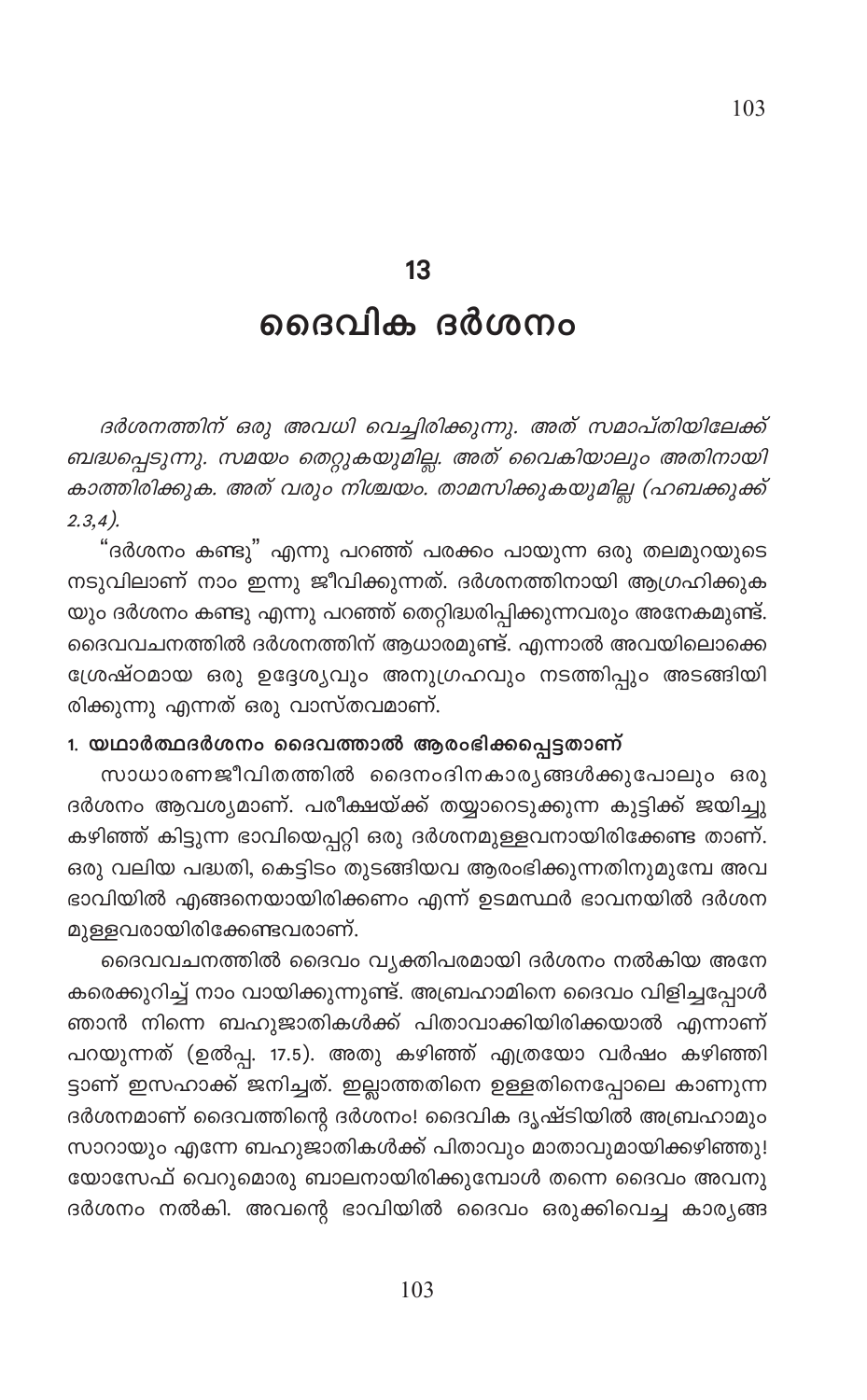ളൊന്നും അവൻ സ്വപ്നേപി ചിന്തിച്ചിരുന്ന കാര്യങ്ങളല്ലല്ലോ. ദാവീദ് ഒരു ഇടയനായി ആടിപ്പാടി നടന്ന കാലത്ത് ഒരിക്കലും പ്രതീക്ഷിക്കാത്ത ദർശനമാണ് ദൈവം അവനു കൊടുത്തത്. ഭാവിരാജാവാകുന്നത് തന്റെ ഊഴമാണെന്നുള്ളത് അവന് അവിശ്വസനീയമായിരുന്നു. യഥാർത്ഥദർശനം എപ്പോഴും ദൈവത്താൽ പ്രചോദിതമായിരിക്കും.

#### 2. ദർശനം പറയേണ്ടതാണ്

ദർശനം എഴുതുക. ഓടിച്ചുവായിപ്പാൻ തക്കവണ്ണം പലകയിൽ തെളി വായി വരയ്ക്കുക (ഹബ. 2.2). ദൈവം ഒരു ദർശനം തന്നു എന്ന് ഉറപ്പാ ണെങ്കിൽ അത് ഒളിച്ചുവെക്കാനുള്ളതല്ല. മറ്റുള്ളവരോട് പങ്കുവെക്കാനു ള്ളതാണ്. യോസേഫ് തന്റെ ദർശനം പങ്കുവെച്ചു. രൂത്ത് തന്റെ ദർശനം (ഹൃദയത്തിലെ ഉറപ്പ് അതായത്, നിന്റെ ദൈവം എന്റെ ദൈവം) പറഞ്ഞു. ദാവീദും അതുപോലെ ദൈവം കൊടുത്ത സകല ദർശനങ്ങളും പങ്കുവെച്ച തായി ദൈവവചനത്തിൽ വായിക്കുന്നു.

#### 3. ദർശനത്തിന് ഒരു നിശ്ചിതസമയമുണ്ട്

മരുഭൂമിയിലെ ഇസ്രായേൽമക്കളെപ്പോലെയാണ് നാമെല്ലാവരും. .<br>അവർക്ക് മിസ്രയീമിൽനിന്ന് പുറപ്പെട്ട ഉടനെ തന്നെ കഴിയുമെങ്കിൽ പിറ്റെ ദിവസം തന്നെ കനാനിലെത്താനുള്ള വെമ്പലായിരുന്നു. അവർക്കു പാലും തേനും ഉള്ള ദേശം അവകാശമായി കൊടുക്കാമെന്നുള്ളത് ദൈവം കൊടുത്ത വാഗ്ദത്തം അഥവാ ദർശനം ആണ്. പക്ഷേ, ആ ദർ ശനം പ്രാപിക്കുന്നതിനു മുമ്പ് അവർ ഒരുക്കപ്പെടേണ്ടതും അത്യാവശ്യ മാണ്. പാകതയും പക്വതയുമില്ലാത്തവർക്ക് ദൈവിക അനുഗ്രഹങ്ങൾ കൈകാര്യം ചെയ്യാൻ അറിഞ്ഞുകൂടാ. സമയത്തിനു മുമ്പേ വിരിയുന്ന പൂ മൊട്ടിനോ ചിത്രശലഭത്തിനോ കോഴിക്കുഞ്ഞിനോ പൂർണ്ണത കൈവരിക്കാ നാകുകയില്ല എന്നത് പ്രകൃതിയിൽ നാം കാണുന്ന ഒരു വാസ്തവമല്ലേ? .<br>അനേക പർവ്വത നിരകൾ ഒന്നിനു പുറകിൽ ഒന്നായി അടുത്തുനിൽക്കു ന്നത് ദൂരെനിന്ന് കാണുമ്പോൾ ഒരു കൊടുമുടിയിൽനിന്ന് മറ്റൊന്നിലേക്ക് പോ കുവാൻ ഒറ്റച്ചാട്ടം മതി എന്ന് തോന്നും. പക്ഷേ, അവയ്ക്കിടയിലുള്ള താഴ്വര ഇറങ്ങി വീണ്ടും കൊടുമുടി കയറാതെ അതിന്റെ മുകളിൽ എത്താൻ സാധ്യമല്ലല്ലോ. പ്രകൃതിയിലെ സസ്യങ്ങൾക്കും സകല ജീവജാ ലങ്ങൾക്കും എല്ലാ പ്രവർത്തനങ്ങൾക്കും അതിന്റേതായ കാലങ്ങൾ ഉണ്ട്. അതുപോലെതന്നെയാണ് ദൈവികപ്ലാനിലും. ദാവീദിനും യോസേഫി നും ബാല്യത്തിൽ ഏകദേശം പതിനേഴു വയസ്സുള്ളപ്പോൾ ദർശനം ലഭിച്ചു എന്നു വേണം കരുതാൻ. എങ്കിലും അത് നിവർത്തിക്കപ്പെട്ടത് അനേക വർഷങ്ങൾ കഴിഞ്ഞ് ദൈവികസമയത്ത് മാത്രമാണ്. ആ ഇടവേളയിൽ ദൈവം അവരെ ഒരുക്കുകയായിരുന്നു എന്നു വേണം കരുതാൻ. ഒരുക്ക പ്പെടാതെ ദൈവം അനുഗ്രഹം പകരുകയില്ല. സകല ജാതികളും നിന്റെ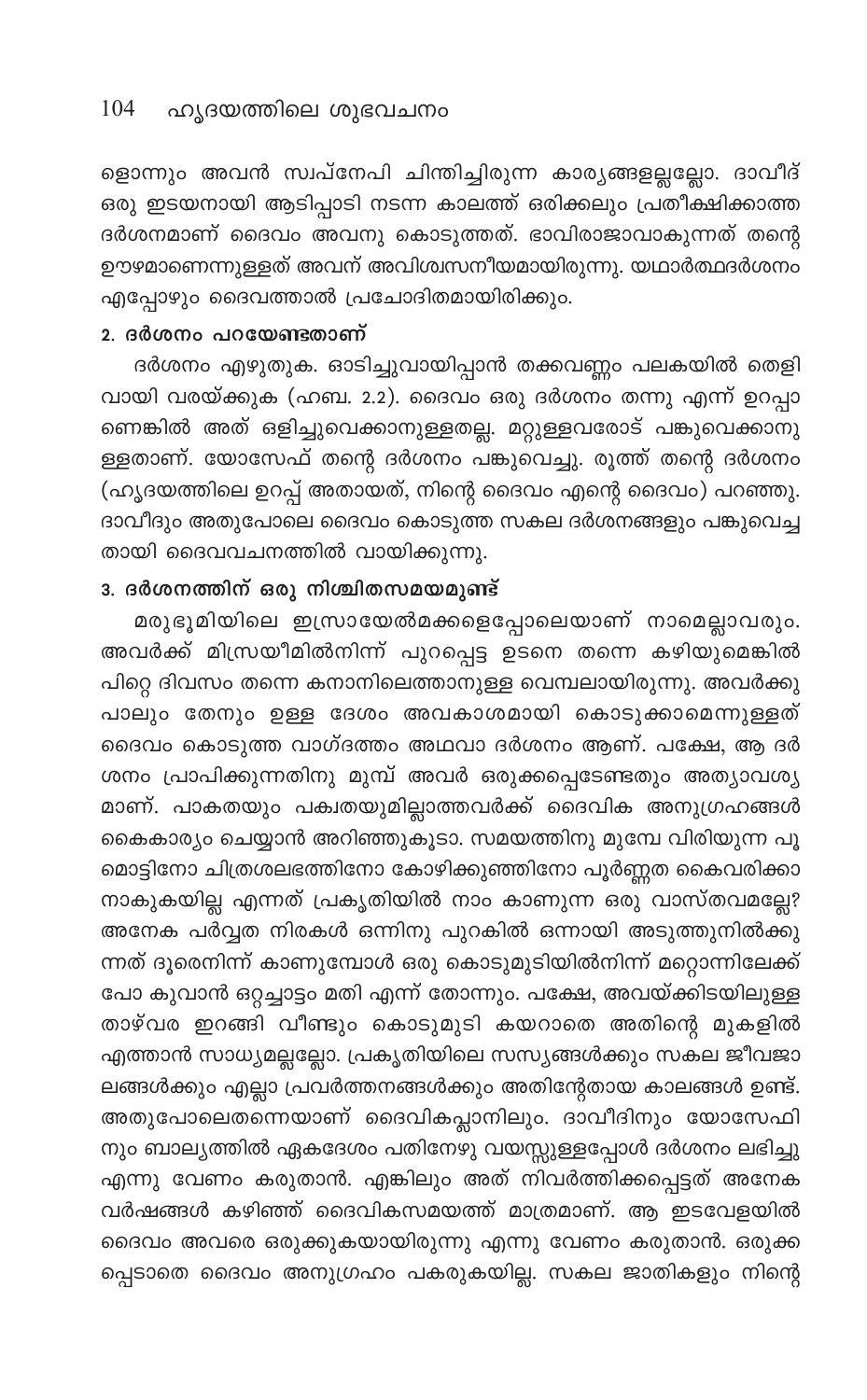സന്തതി മുഖാന്തരം അനുഗ്രഹിക്കപ്പെടും എന്ന് ദൈവം അബ്രഹാമിനോ ടും യാക്കോബിനോടും അരുളിച്ചെയ്തുവല്ലോ. എങ്കിലും അതിനു നിവൃ ത്തി വന്നത് രണ്ടായിരം വർഷങ്ങൾക്കുശേഷം യേശുക്രിസ്തുവിലൂടെ യല്ലേ? ദൈവത്തിന് ഒരു ദിവസം ആയിരം വർഷം പോലെയും ആയിരം വർഷം ഒരു ദിവസം പോലെയുമാണ്. സമയത്താൽ അവിടന്നു ബന്ധി തനല്ല. അതുകൊണ്ട് ദൈവം ഇന്നു നിന്നോട് സംസാരിക്കുന്നത് ഇന്നോ നാളെയോ തന്നെ നിവൃത്തി വരണമെന്നില്ല. നാം ഒരുക്കപ്പെടാനായി അവി ടന്ന് കാത്തിരിക്കുന്നു. ഒരുക്കപ്പെട്ടു കഴിഞ്ഞാൽ പിന്നെ അനുഗ്രഹത്തിന് താമസം ഒട്ടുമില്ല. അവിടന്ന് സകലവും അതതിന്റെ സമയത്ത് ഭംഗിയായി ചെയ്യുന്ന ദൈവമാണ്. അവിടന്ന് ഒരിക്കലും നേരത്തെയല്ല, ഒരിക്കലും വൈകുകയുമില്ല. എല്ലായ്പ്പോഴും തക്ക സമയം പാലിക്കുന്നു.

#### 4. ദർശനം തീർച്ചയായും ശോധന ചെയ്യപ്പെടും

ദർശനം ലഭിച്ചവരെല്ലാവരും നേരെ ചെന്ന് പ്രാപിക്കുകയല്ലായി രുന്നു. ശോധനയിലൂടെ കടന്നുപോയിട്ടാണ് എല്ലാവരും ദർശനം പ്രാപിച്ചെടു ത്തത്. ശോധനയില്ലാതെ ഒരുത്തരും ഒരു ദൈവിക അനുഗ്രഹവും പ്രാപി ച്ചിട്ടില്ല. അബ്രഹാം വാഗ്ദത്തം ലഭിച്ചുകഴിഞ്ഞിട്ട് എത്ര വർഷം കാത്തിരു ന്നു! യോസേഫ് കാലുകൾ ആമത്തിൽ ബന്ധിക്കപ്പെട്ട് കാരാഗൃഹത്തിൽ കിടന്ന കാലത്ത് (സങ്കീ. 105.18) അവനനുഭവിച്ച കഷ്ടതയുടെ ആധികൃമോ ഏകാന്തതയോ ഒന്നുമല്ല അവനെ വിഷമിപ്പിച്ചത്. യഹോവയുടെ വചനം അവനെ ശോധനചെയ്തു എന്നാണ് എഴുതിയിരിക്കുന്നത്. താൻ പണ്ടു കേട്ടതും കണ്ടതും ദൈവിക ശബ്ദവും ദൈവിക ആലോചനയും ആയി രുന്നോ? അതോ അവ തന്റെ തോന്നലായിരുന്നോ എന്നുള്ള മാനസിക പീഡകൾ താൻ അനുഭവിച്ചിരുന്നിരിക്കണം.

## 5. ദർശനം പൂർത്തീകരണത്തിനായി ബദ്ധപ്പെടുന്നു. അത് തീർച്ചയായ കാര്യമാണ്

ദൈവം എന്നും എന്നും വാക്കു മാറിപ്പറയുന്നവനല്ല. അവിടന്ന് ഒരി ക്കൽ പറഞ്ഞാൽ അത് സംഭവിക്കുക തന്നെ ചെയ്യും. അവിടന്ന് അരുളി ച്ചെയ്തതൊന്നും ഇതുവരെ നിഷ്ഫലമായിട്ടില്ലല്ലോ.

## 6. അത് ചിലപ്പോൾ താമസിച്ചേക്കും. എങ്കിലും അതിനായി കാത്തിരിക്കേ ണം

താമസം പല കാരണങ്ങൾ കൊണ്ടുണ്ടാകാം. ദൈവത്തിന്റെ സമയ മാകാത്തതുകൊണ്ട് താമസിച്ചേക്കാം. ഒരുപക്ഷേ, നമ്മുടെ ഉപേക്ഷയോ ഒരുക്കക്കുറവോ അനുസരണക്കേടോ ഒക്കെ കാരണമായിക്കൂടെന്നില്ല. ദൈവം ഇസ്രായേൽമക്കളെ മിസ്രയീമിൽനിന്ന് പുറപ്പെടുവിച്ചപ്പോൾ എല്ലാവരെയും കനാൻനാട്ടിൽ കൊണ്ടെത്തിക്കാൻ തന്നെയാണു പദ്ധതി യിട്ടത്. എന്നാൽ അവരുടെ കുഴപ്പംകൊണ്ടു മാത്രമാണ് അനുഗ്രഹം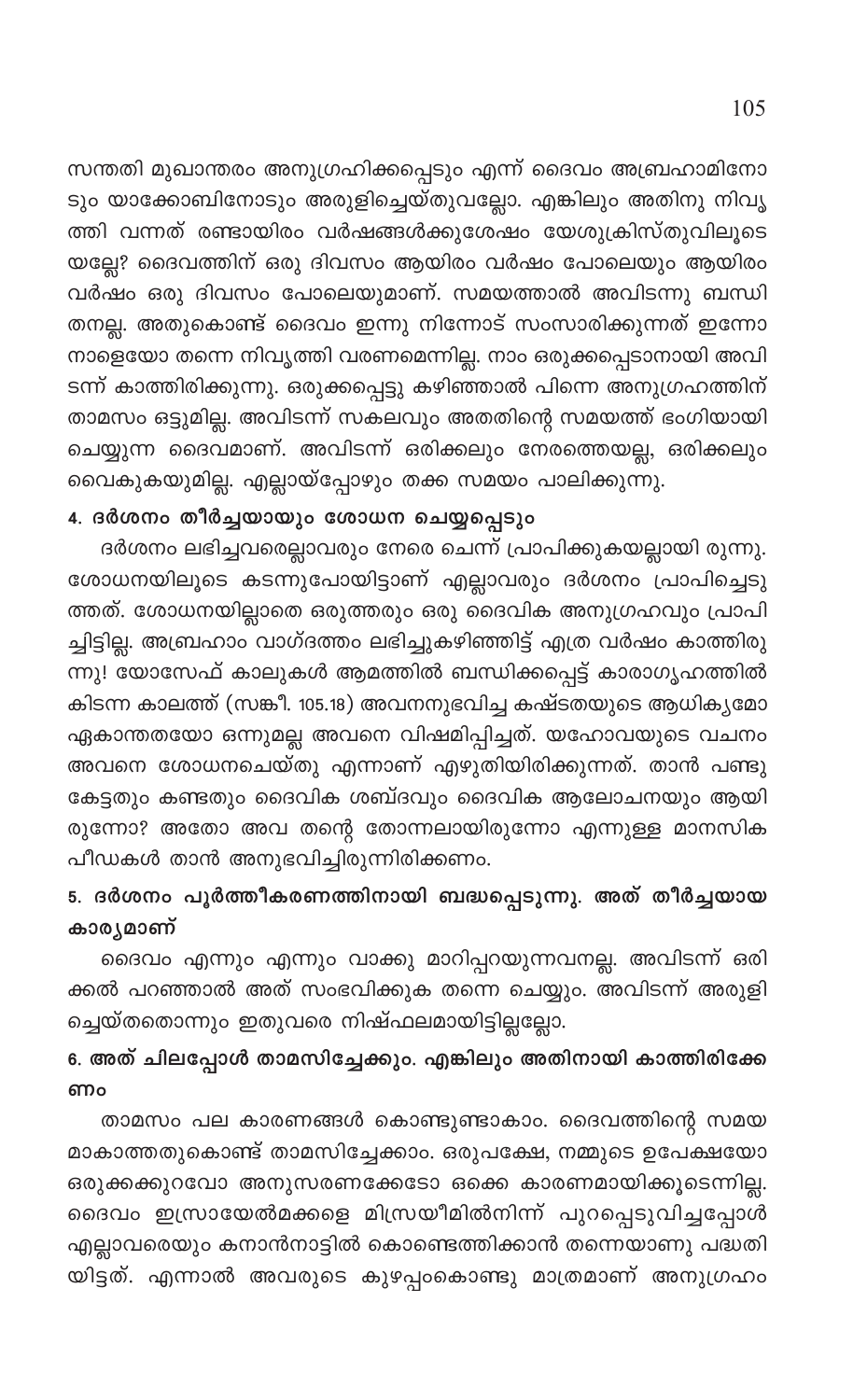പ്രാപിക്കാൻ അവർക്കു സാധിക്കാതെ പോയത്.

സാഹചര്യങ്ങളെല്ലാം പ്രതികൂലമാണെങ്കിലും ദൈവികദർശനത്തിനാ യി കാത്തിരിക്കണം. അബ്രഹാം ഒരു മകനുവേണ്ടി വാഗ്ദത്തം ലഭിച്ചുക ഴിഞ്ഞിട്ടും ഇരുപത്തി അഞ്ചു വർഷങ്ങൾ കാത്തിരിക്കേണ്ടിവന്നു. തന്റെ തലമുറയ്ക്ക് മിസ്രയീമിൽനിന്നുള്ള വിടുതൽ ദൈവം അബ്രഹാമിന് വെളിപ്പെടുത്തിക്കൊടുത്തെങ്കിലും (ഉൽപ്പ. 15.14) ജനത്തിന് നാനൂറ് വർഷം അടിമത്തത്തിൽ കഴിയേണ്ടിവന്നു (പുറ. 12.40). ദൈവത്തിന് എല്ലാക്കാര്യ ങ്ങൾക്കും നിശ്ചിതസമയമുണ്ട്. നാനൂറ്റി മുപ്പതു സംവത്സരം കഴിഞ്ഞിട്ട് "ആ ദിവസം തന്നെ" പുറപ്പെട്ടു. കനാൻദേശത്ത് പ്രവേശിക്കാനുള്ള വാഗ്ദ ...<br>അം ഇസ്രായേൽമക്കളുടെ അവിശ്വാസവും അനുസരണക്കേടും കാര ണം നാൽപ്പതു വർഷം വീണ്ടും നീണ്ടുപോയി. യാക്കോബ് ദൈവിക അനുഗ്രഹത്തെ ഇരുപതു വർഷം വീണ്ടും ദീർഘിപ്പിച്ചു. മോശയാകട്ടെ നാൽപ്പതു വർഷം മരുഭൂമിയിൽ വലഞ്ഞലഞ്ഞതിനുശേഷ മാണ് അവന്റെ ജീവിതത്തെക്കുറിച്ചുള്ള ദർശനം പ്രാപിച്ചത്. അപ്പോഴേക്കും എൺപത് വയസ്സുള്ള വൃദ്ധനായി അവൻ തീർന്നു എങ്കിലും ദർശനം പ്രാപിക്കാൻ ദൈവം അവനെ സഹായിച്ചു. ദൈവത്തിന്റെ സമയവും നമ്മുടെ ഒരുക്ക ത്തിന്റെ പൂർണ്ണതയും നമ്മുടെ വിധേയത്വത്തിന്റെ അനുഭവവും കൂട്ടിമു ട്ടുമ്പോൾ ദർശനം പൂർത്തീകരിക്കപ്പെടുകയായി.

#### 7. ദർശനത്തിന്റെ ഉദ്ദേശ്യം

ദൈവിക ദർശനത്തോടുകൂടെ അനിവാര്യമായ കാര്യമാണ് ദൈവിക ശുശ്രുഷ എന്നത്. വെറുതെ തമാശയ്ക്കുവേണ്ടിയോ സ്വയത്തെ തൃപ് തിപ്പെടുത്താനോ ഒന്നുമല്ല ദർശനം തരുന്നത്. (There is always a mission with a vision.) ചില ഉദാഹരണങ്ങൾ ശ്രദ്ധിച്ചാലും.

# (1) മോശയുടെ ദർശനം

ആഗ്രഹങ്ങളെയെല്ലാം കുഴിച്ചിട്ട് പണ്ടത്തെ സമർപ്പണമെല്ലാം ബോധ പൂർവ്വം മറന്ന് ഇനി തന്നെക്കൊണ്ട് ഒന്നിനും കൊള്ളുകയില്ല എന്ന് സ്വയം അംഗീകരിച്ച് ആട്ടിടയനായി ജീവിതം അവസാനി പ്പിക്കാൻ ഒരുങ്ങിയിരുന്ന മോശയ്ക്കു ദൈവം ദർശനം നൽകി. ദൈവിക പദ്ധതി നിവർത്തിക്കുവാൻ തന്റെ പ്രാപ്തിയല്ല ആധാരം എന്ന് ഗ്രഹിപ്പിച്ചുകൊടുത്തു. ഞാനാകുന്ന വൻ ഞാനാകുന്നു എന്ന് അരുളിച്ചെയ്തവൻ സകല കാര്യങ്ങളെയും ഭരിക്കുന്നവനും നിയന്ത്രിക്കുന്നവനുമാണെന്ന് അവനു വെളിപ്പെടുത്തി ക്കൊടുത്തു. അവിടത്തെ സമയമായി. ഈ ഒരുക്കപ്പെട്ട സമയത്ത് അതി നായി മാത്രം ഒരുക്കപ്പെട്ട മോശയെ തന്റെ പദ്ധതിക്കായി വിട്ടുകൊടുക്കേ ണ്ടതു മാത്രമേ മോശയിൽനിന്നു ദൈവം പ്രതീക്ഷിച്ചുള്ളൂ.

# (2) യെശയ്യാവിനുായ ദർശനം

പാപം അതിന്റെ മൂർദ്ധന്യാവസ്ഥയിൽ കൊടികുത്തി വാഴുമ്പോൾ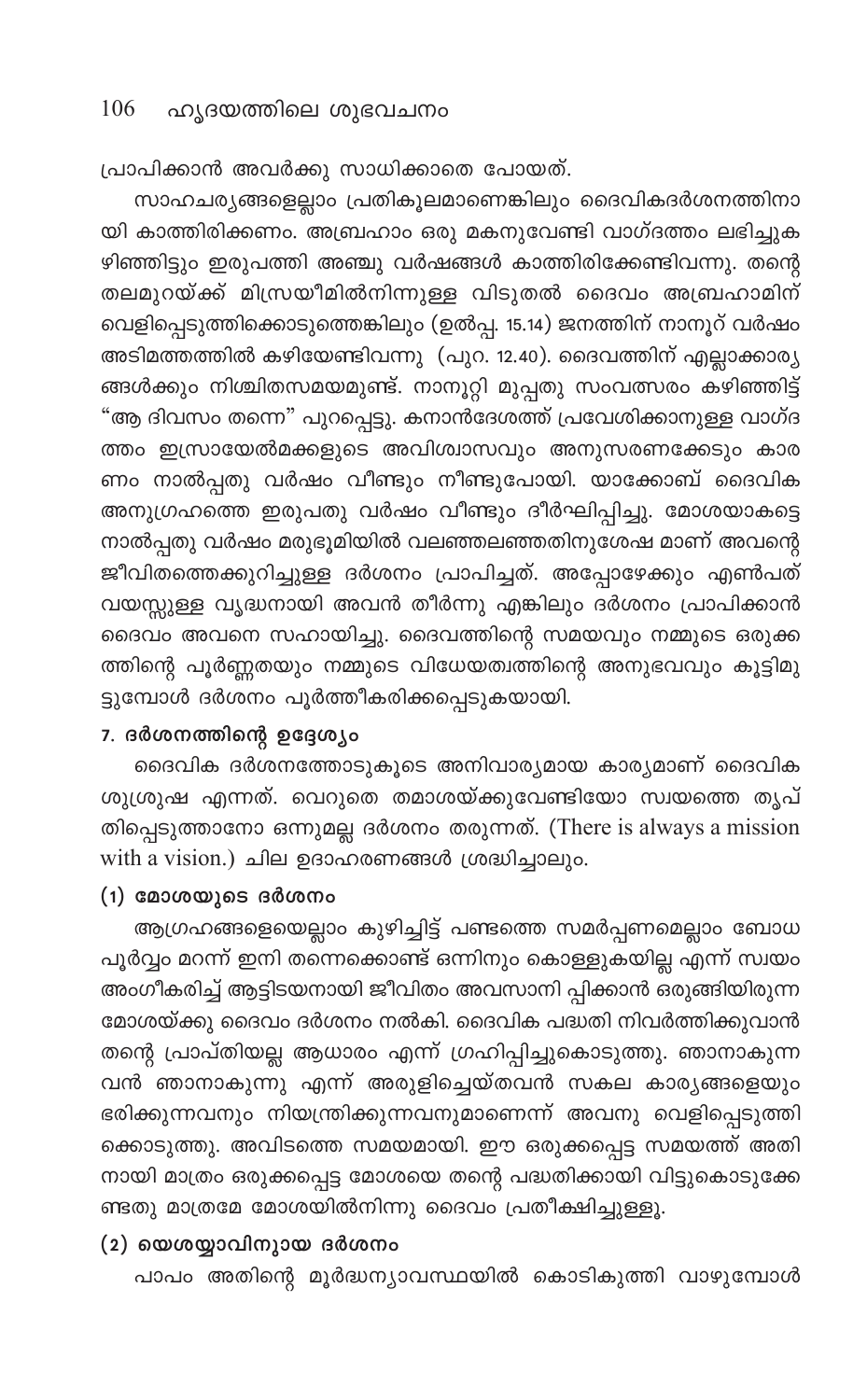ദൈവം ഒരു വലിയ ഭാരം പ്രകടമാക്കുന്നു. ആർ നമുക്കു വേണ്ടി പോ കും? ഞാൻ ആരെ അയയ്ക്കേണ്ടൂ? യെശയ്യാവ് മനസ്സു നുറുങ്ങി ദൈവ സന്നിധിയിൽ കാത്തിരുന്നപ്പോൾ ദൈവം തന്റെ മഹത്വത്തിന്റെ ദർശനം അവന് കൊടുത്തു. ആ ദർശനത്തിനു മുമ്പിൽ അവൻ തന്റെ അയോഗ്യത മനസ്സിലാക്കി. ദൈവശബ്ദത്തിനു മനോഹരമായി പ്രതികരിച്ചു. "അടിയൻ ദർശനമുണ്ടോ അവിടെയൊക്കെ ഓരോ ശുശ്രൂഷയ്ക്കുള്ള വിളിയും ഉണ്ട്. ദൈവവിളിക്ക് പ്രതികരിക്കുന്നത് ജീവിതത്തിന്റെ ഭാഗ്യാവസ്ഥയാണ് എന്നതിനു സംശയമില്ല.

#### (3) മറുരൂപമലയിലെ ദർശനം

കർത്താവിന്റെ മഹിമ കണ്ട സാക്ഷികളായിത്തീരാനുള്ള വിളി ആ ദർശ നത്തിൽ പത്രോസിന് ലഭിച്ചു (2പത്രോ. 1.16). തന്റെ സാമീപ്യം ഏറ്റവും പ്രിയങ്കരവും ആ സാന്നിദ്ധ്യത്തിൽ തന്നെ വസിക്കുന്നത് ഏറ്റവും അഭി കാമൃവുമാണ് എന്ന് അവനു തോന്നി.

# (4) തോമസിന്റെ ദർശനം

"എന്റെ കർത്താവും എന്റെ ദൈവവുമേ" എന്ന് അവൻ സ്വയം ക ണ്ടെത്തി. ഭാരതത്തിലെ ജനസഹസ്രങ്ങൾക്ക് പ്രയോജനപ്പെടാനാ യി അവൻ സ്വയം അർപ്പിച്ചു. രക്ഷകനായി കർത്താവിനെ സ്വീകരിക്കാൻ വലിയ ബുദ്ധിമുട്ടില്ല. എന്നാൽ ജീവിതത്തിന്റെ മുഴുവൻ കർത്താവും അധി .<br>കാരിയുമായി സ്വീകരിക്കാൻ വലിയ വില കൊടുക്കേണ്ടതുണ്ട്. അതിന് ഒരുക്കമാണോ?

#### (5) പൗലോസിന്റെ ദർശനം

മോശയെയല്ല, പ്രവാചകന്മാരെയല്ല, ന്യായപ്രമാണത്തെയല്ല, പുത്രനെ യാണ് ചുംബിക്കേണ്ടത് എന്ന് വൃക്തമായ കാഴ്ചപ്പാട് നൽകിയ ദർശന മാണ് പൗലോസിന്റെ ദർശനം. ദൈവനാമമഹത്വത്തിനുവേണ്ടി തിരഞ്ഞെടു .<br>ക്കപ്പെട്ട ഒരു പാത്രമായി താൻ മാറിയത് ദമസ്കോസിന്റെ പടിവാതിൽക്കൽ വെച്ചുള്ള ആ ദർശനത്തോടെയാണ്. ആ സ്വർഗ്ഗീയദർശനത്തിനു മുമ്പിൽ സകലവും അവൻ അടിയറ വെച്ചു മുമ്പോട്ടു നീങ്ങി. തിരിഞ്ഞുനോക്കു മ്പോൾ അവന് ഒന്നേ പറയാനുള്ളൂ. "ഞാൻ ആരെ വിശ്വസിച്ചിരിക്കുന്നു എന്ന് ഞാൻ അറിയുന്നു. അവൻ എന്റെ ഉപനിധി അവസാനത്തോളം കാപ്പാൻ ശക്തനാണ്!" (2തിമൊ. 1.12).

# (6) അനന്യാസിന്റെ ദർശനം

ശൗലിനെ ആദ്യമായി സഹായിക്കാനായി ദൈവം അനന്യാസിനെ വിളിച്ചു. ദർശനത്തിൽ എന്തു ചെയ്യണമെന്ന് കൽപ്പനയും കൊടുത്തു. പഴയ ശിഷ്യനായ അനന്യാസിനെക്കാളും ശ്രേഷ്ഠനായത് പൗലോസ് ആണല്ലോ.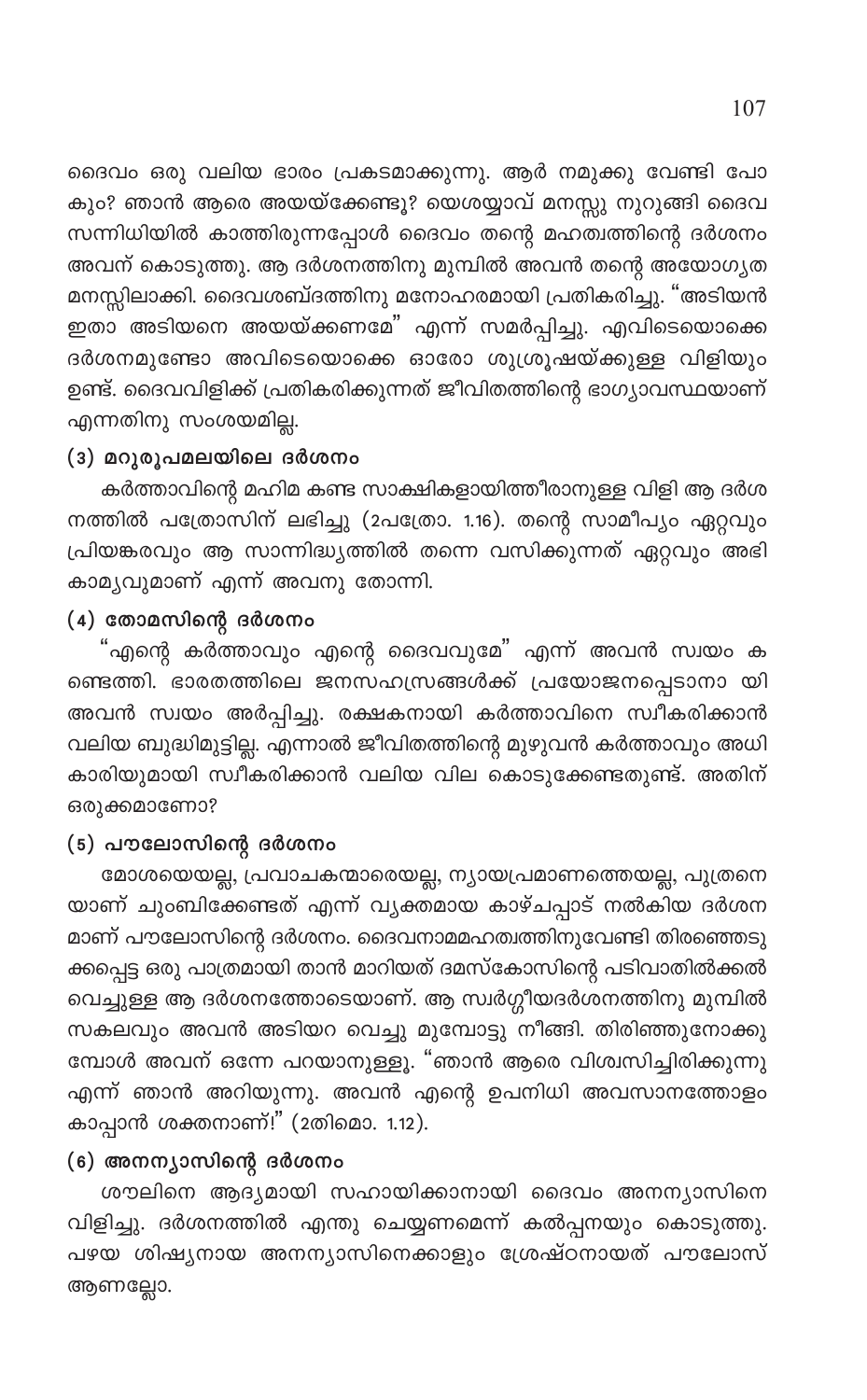#### (7) യോഹന്നാനുള്ള ദർശനം

ആദ്യനും അന്ത്യനുമായവൻ തന്റെ പൂർണ്ണമഹത്വത്തോടെ ഏകനായി രിക്കുന്ന യോഹന്നാന് പ്രത്യക്ഷപ്പെട്ടു. സഭയെക്കുറിച്ചുള്ള വലിയ ദർശന വും കാഴ്ചപ്പാടും സഭയ്ക്കുള്ള പ്രത്യേകം പത്യേകമായ ദൂതും കൊടു .<br>ത്തു. ദൈവസഭ അതതു സാഹചര്യങ്ങളിൽ കിടന്ന് അടിയാനുള്ളതല്ല. വിളിക്കപ്പെട്ട സഭയ്ക്ക് കാലാതീതമായി വെളിപ്പെടേണ്ട ഒരു രൂപഭംഗിയും മികവും ദൈവികപദ്ധതിയും അവിടന്ന് കൽപ്പിച്ചിരിക്കുന്നു. ഈ വലിയ .<br>ഉൾക്കാഴ്ച അവിടന്ന് യോഹന്നാന് ഗ്രഹിപ്പിച്ചുകൊടുത്തു.

പ്രിയ ദൈവപൈതലേ, നീ പ്രാപിച്ച ദർശനത്തിന്റെ ഉദ്ദേശ്യം എന്തെന്ന് നീ ചിന്തിച്ചിട്ടുണ്ടോ? ദൈവവിളി സ്പഷ്ടമായി ലഭിച്ചിട്ട് ഒഴിഞ്ഞുമാറുക യാണോ? നിന്നെ വിളിച്ചത് എന്തിന് എന്ന് ആഴമായി ചിന്തിക്കുക, അംഗീക രിക്കുക, ഏറ്റെടുക്കുക. അത് നിനക്ക് വലിയ അനുഗ്രഹമായിരിക്കും.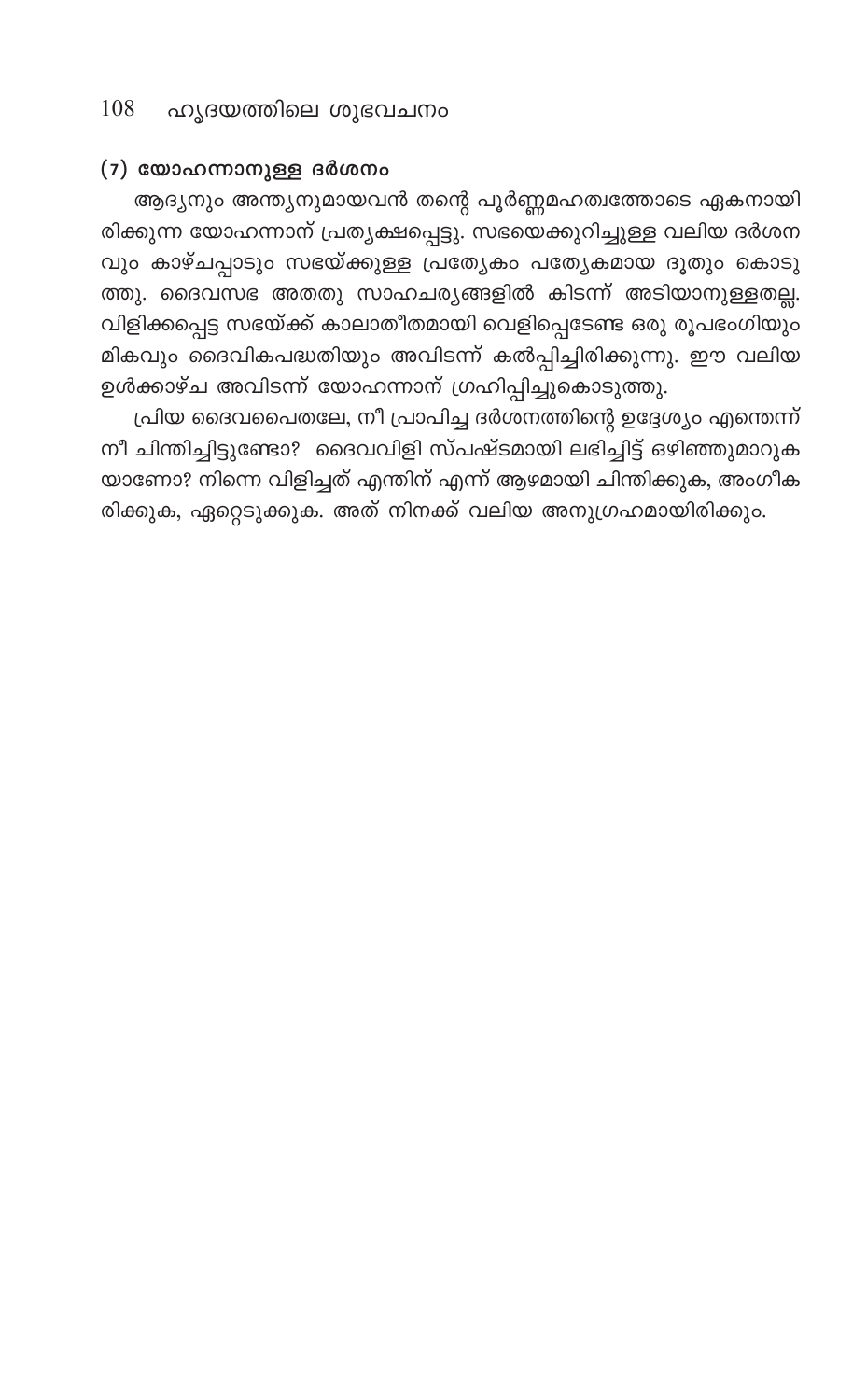14

# ദൈവത്തെ അറിയുന്ന ജനം

എങ്കിലും തങ്ങളുടെ ദൈവത്തെ അറിയുന്ന ജനം ഉറെച്ചുനിന്ന് വീര്യം പ്രവർത്തിക്കും (ദാനീ. 11.32).

ബിൽക്വിസ് ഷെയ്ക്ക് എന്ന ഉന്നതകുലജാതയായ പാകിസ്ഥാനി വനിത "ദൈവം എന്റെ പിതാവായപ്പോൾ" എന്ന തന്റെ ആത്മകഥയിൽ ഒരു സംഭവം വിവരിക്കുന്നുണ്ട്. താൻ ഒരു സ്വപ്നത്തിലൂടെയാണ് യേശു കർത്താവിങ്കലേക്ക് ആകർഷിക്കപ്പെട്ടത്. എങ്കിലും തനിക്ക് യേശുവിനെ പ്പറ്റി ഒന്നുമറിയുകയില്ലായിരുന്നു. വളരെ ചിന്തിച്ചശേഷം താൻ ഒറ്റയ്ക്ക് ്ച്യ<br>ഒരു സന്ധ്യാവേളയിൽ പാകിസ്ഥാനിൽ ഉണ്ടായിരുന്ന ഒരു അമേരിക്കൻ മിഷനറിക്കുടുംബത്തെ കാണാൻ പോയി. ആ സമയത്ത് അവിടെ മിഷന റിയുടെ ഭാര്യ മാത്രമേ ഭവനത്തിലുണ്ടായിരുന്നുള്ളൂ. തെല്ല് ഇച്ഛാഭംഗ ത്തോടെ അവർ ആ മദാമ്മയോട് ചോദിച്ചു, "താങ്കൾക്ക് ദൈവത്തെപ്പറ്റി എന്തെങ്കിലും അറിയാമോ?" അവരുടെ മറുപടി മാഡം ഷെയ്ക്കിനെ ഞെട്ടിച്ചു. "എനിക്ക് ദൈവത്തെപ്പറ്റി ഒന്നും അറിയുകയില്ല. പക്ഷേ, എനിക്ക് ദൈവത്തെ അറിയാം." തുടർന്ന് അവരിലൂടെ താൻ യേശുകർത്താവിനെ കണ്ടെത്തി.

ദൈവം തന്റെ ജനത്തെ അറിയുന്നു, അവർക്കുവേണ്ടി അത്ഭുത ങ്ങളെ ചെയ്യുന്നു, അവർക്കായി കരുതുന്നു എന്നുള്ളത് ചോദ്യം ചെയ്യാനാ വാത്ത ഒരു കാര്യമാണ്. എന്നാൽ അതികഠിനമായ ദുർഘടസമയങ്ങൾ ലോകം മുഴുവൻ വ്യാപിക്കുമ്പോൾ അതിന്റെ നടുവിൽ ഉറെച്ചുനിൽക്കാ നും വീര്യം പ്രവർത്തിക്കാനും ദൈവത്തെ അറിയുന്ന ജനത്തെക്കൊണ്ടു മാത്രമേ സാധിക്കുകയുള്ളൂ. ദാനീയേൽ 11.32-ൽ ഒരു ചെറിയ വാക്കുണ്ട്, "എങ്കിലും." ഒരു തരത്തിലും മുമ്പോട്ടു പോകാൻ കഴിയാത്ത കഠിന ശോധനയുടെ നടുവിൽ ഒരു കൂട്ടം ആളുകൾ ബലപ്പെട്ട് ഉറെച്ചുനിന്ന് ചിലതൊക്കെ സാധിച്ചെടുക്കുന്നു! അവർ ബലപ്പെടാൻ കാരണം അവർ യഥാർത്ഥമായി ദൈവത്തെ അറിയുന്നു എന്നതുകൊണ്ടു മാത്രമാണ്.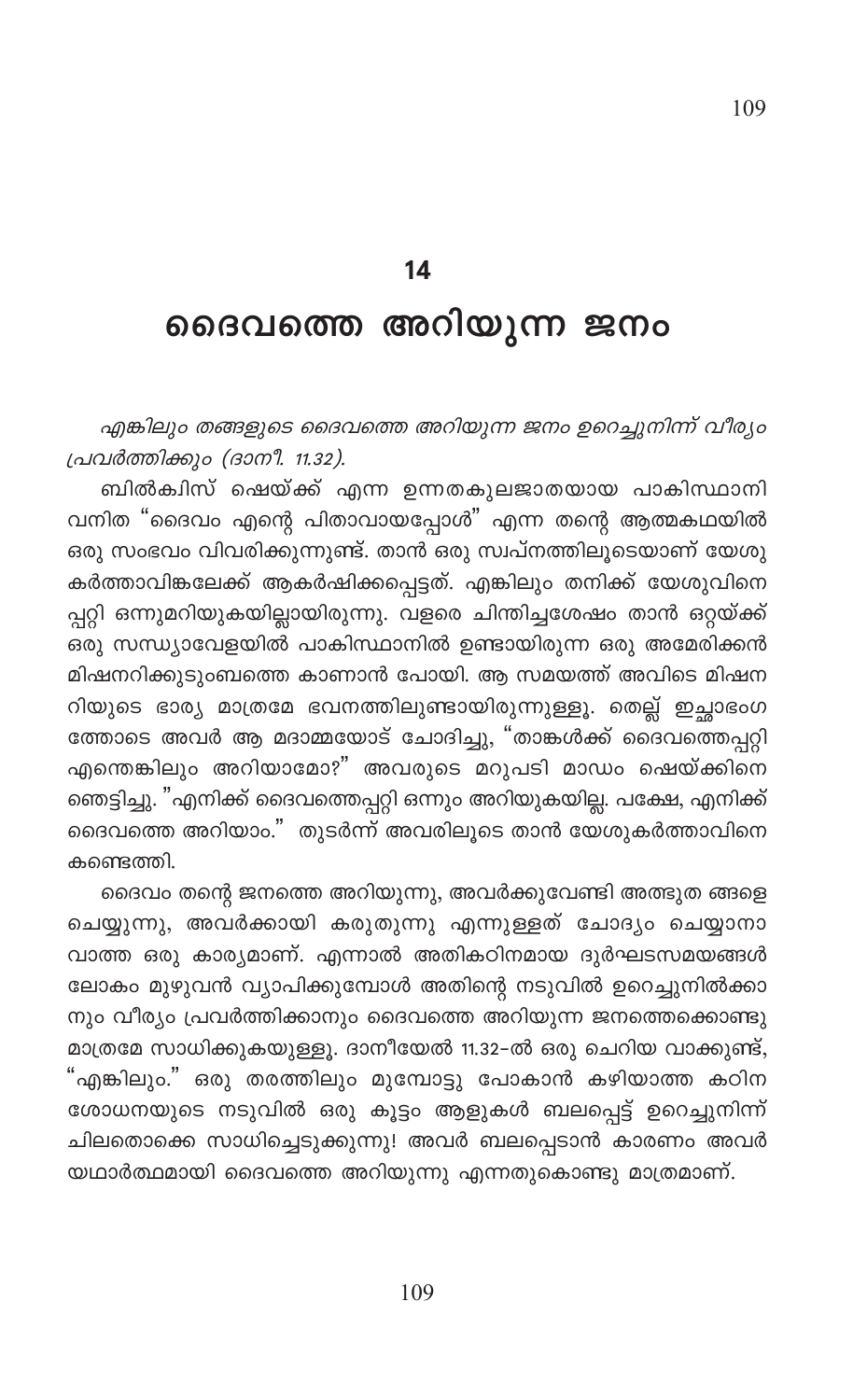ഒരു വ്യക്തിയെ അറിയുന്നത് പല തരത്തിലും പല നിലകളിലുമാണ്. മാതാപിതാക്കൾ അറിയുന്നതും കുഞ്ഞുങ്ങൾ അറിയുന്നതും ഭാര്യ അറി യുന്നതും സ്നേഹിതർ അറിയുന്നതും സഹോദരങ്ങൾ അറിയുന്നതും എല്ലാം അറിവു തന്നെയാണ്. പക്ഷേ, അവ എല്ലാം പല തട്ടുകളിലും വൃത്യസ്തനിലകളിലുമാണ്. ഇങ്ങനെയുള്ള അറിവുകൾ ആഴത്തിലുള്ള അറിവാകണമെന്നില്ല. ഇതുപോലെ ദൈവത്തെയും പല തട്ടുകളിൽ അറി യുന്ന ജനമുണ്ട്.

ഭയത്തോടെ മാറിനിന്ന് ദൈവത്തെ അറിയുന്ന കൂട്ടരുണ്ട്. ഒരു പരി ധിക്കപ്പുറം ദൈവവുമായി ബന്ധപ്പെടാൻ താൽപ്പര്യമേയില്ല. പഴയനിയമ അതിവിശുദ്ധസ്ഥലത്തു മാത്രമേ ഉണ്ടായിരുന്നുള്ളൂ. ആ സ്ഥലത്തേക്ക് ആണ്ടിൽ ഒരിക്കൽ മാത്രമാണ് മഹാപുരോഹിതൻ സർവ്വജനത്തിന്റെ യും പാപപരിഹാരത്തിനായി ധൂപം അർപ്പിക്കുവാൻ കടന്നുചെന്നിരുന്ന ത്. അതും അനേക മുൻകരുതലുകളോടെയും പ്രത്യേക വേഷവിധാനങ്ങ ളോടും കൂടിയാണ് കടന്നുചെന്നിരുന്നത്. പഴയനിയമകാലത്ത് ഭക്തന്മാർ ദൈവത്തെ അഭിസംബോധന ചെയ്തിരുന്നത് സൈന്യങ്ങളുടെ ദൈവമേ, അബ്രഹാമിന്റെ ദൈവമേ, യാക്കോബിന്റെ ദൈവമേ, ഞങ്ങളുടെ പിതാ ക്കന്മാരുടെ ദൈവമേ എന്നും മറ്റുമായിരുന്നു എന്ന് നാം വചനത്തിൽ വായിക്കുന്നു. യേശുകർത്താവ് ഭൂമിയിൽ വന്നപ്പോഴാണ് ഒരു പുതിയ ബ ന്ധം പ്രകടമായതും സ്ഥാപിച്ചതും. സ്വർഗ്ഗസ്ഥനായ ഞങ്ങളുടെ പിതാവേ എന്നും എന്റെ അപ്പാ എന്നും ഏതു നേരത്തും എവിടെയും ദൈവത്തെ വിളിക്കാനുള്ള പദവിയും സ്വാതന്ത്ര്യവും നമുക്ക് അവിടന്ന് ലഭ്യമാക്കിത്ത ന്നു. ഇന്ന് നമുക്ക് ഒരു പുത്രന്റെ അവകാശത്തോടും സ്വാതന്ത്ര്യത്തോടും അധികാരത്തോടും കൂടെ എപ്പോൾ വേണമെങ്കിലും ദൈവസന്നിധിയിൽ കടന്നുചെല്ലാൻ ക്രിസ്തുവിലൂടെ അവിടന്ന് വഴിയൊരുക്കിക്കഴിഞ്ഞു. ദൈവത്തെ അനുഭവിച്ചറിയണമെങ്കിൽ യേശുക്രിസ്തുവിലൂടെയല്ലാതെ വേറെ ഒരു മാർഗ്ഗവുമില്ല.

എന്നെ കണ്ടവൻ പിതാവിനെ കണ്ടിരിക്കുന്നു എന്നാണ് യേശു കർത്താവ് പറഞ്ഞിരിക്കുന്നത് (യോഹ. 14.9). പിതാവിനോടു കേട്ടത് എല്ലാം അവിടന്ന് നമ്മോട് അറിയിച്ചിരിക്കുന്നു. പിതാവിനെ ആരും ഒരു നാളും കണ്ടിട്ടില്ല. പിതാവ് എങ്ങനെയാണെന്ന് പൂർണ്ണമായും പുത്രൻ നമുക്ക് വെളിപ്പെടുത്തിയിരിക്കുന്നു. പിതാവിനെ പൂർണ്ണമായി അറിയാൻ യേശു കർത്താവിനെ അനുഭവിച്ചറിഞ്ഞാൽ മാത്രം മതി.

#### കണ്ടറിഞ്ഞവർ

അവന്റെ മഹിമ കണ്ട സാക്ഷികളായിത്തീർന്നിട്ടത്രേ (2പത്രോ. 1.16).

പത്രോസ് സാക്ഷിക്കുന്നത് ശ്രദ്ധിക്കുക. തങ്ങൾ യേശുവിനെ അറി ഞ്ഞത് വല്ലവരും പറഞ്ഞു കേട്ടതോ കഥ കേട്ടതോ മൂലമുണ്ടായ ഒരു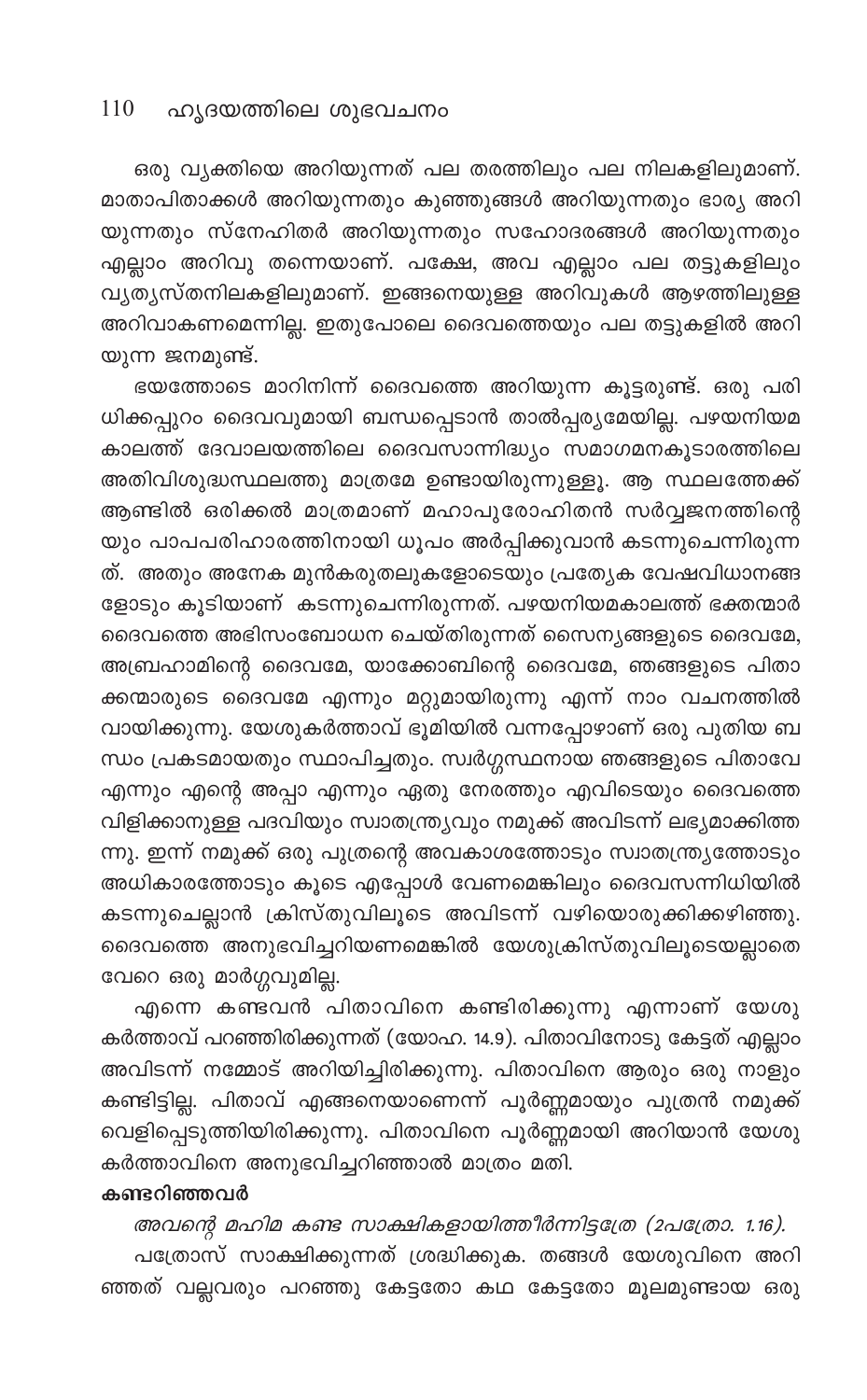അനുഭവമല്ല, പിന്നെയോ യഥാർത്ഥമായും അവിടത്തെ മഹിമ കണ്ട സാക്ഷികളാണു തങ്ങൾ എന്നാണ്. മറുരൂപമലയിൽ വെച്ചും പിന്നെ മൂന്നര വർഷക്കാലം കൂടെ നടന്നപ്പോഴുമെല്ലാം അവിടത്തെ മഹത്വം തങ്ങൾ നേ രിൽ കണ്ടു, അനുഭവിച്ചറിഞ്ഞു. പിതാവിൽനിന്നു ലഭിച്ച മാനവും തേജ സ്സും സ്വന്ത കണ്ണാലെ കണ്ടു. യോഹന്നാൻ അപ്പോസ്തോലൻ "ഞങ്ങൾ ...<br>കണ്ടതും" എന്ന് (1യോഹ. 1.1) സാക്ഷീകരിക്കുന്നുണ്ട്. യഥാർത്ഥ സാക്ഷി നേരിൽ കണ്ട സാക്ഷിയാണ്. അവൻ കണ്ടതിനെ ചോദ്യം ചെയ്യാൻ ആരാ ലും സാദ്ധ്യമല്ല തന്നെ.

#### കേട്ടറിഞ്ഞവർ

ഞങ്ങൾ അവനോടുകൂടെ വിശുദ്ധപർവ്വതത്തിൽ ഇരിക്കുമ്പോൾ സ്വർഗ്ഗ ത്തിൽനിന്ന് ഈ ശബ്ദം ഉണ്ടായത് കേട്ടു (2പക്രോ. 1.18).

സ്വർഗ്ഗത്തിൽനിന്ന് ഒരു ശബ്ദം ഉണ്ടായത് സ്വന്തചെവിയാൽ കേട്ടു. ഞങ്ങൾ കേട്ടത് എന്ന് (1യോഹ. 1.1) യോഹന്നാൻ അപ്പോസ്തലനും പറ യുന്നത് ശ്രദ്ധിക്കുക. സ്വന്തകാതുകളെ വിശ്വസിക്കാമല്ലോ. വ്യക്തിപരമായ അനുഭവമാണ് ഉള്ളതും കണ്ടതും കേട്ടതും. ആ അനുഭവത്തെ ചോദ്യം ചെയ്യാൻ ആരാലും സാദ്ധ്യമല്ലല്ലോ.

#### തൊട്ടറിഞ്ഞവർ

ആദി മുതലുള്ളതും...ഞങ്ങളുടെ കൈ തൊട്ടതുമായ ജീവന്റെ വചനം (100000. 1.1).

തങ്ങളുടെ കൈ തൊട്ടറിഞ്ഞതാണ്. യഥാർത്ഥമാണോ എന്ന് സംശയി ക്കേണ്ട കാര്യമില്ല. പോരെങ്കിൽ മാറത്ത് ചാരിയിരുന്നി ട്ടുമുണ്ട്. ഉയർത്തെ ഴുന്നേറ്റശേഷവും തൊട്ടുനോക്കിയിട്ടുണ്ട്. ആ തുടിപ്പ് അനുഭവിച്ചറിഞ്ഞ തുകൊണ്ടു മാത്രമാണ് ഇടിമക്കൾ എന്ന് പേരു കേട്ടവരിൽ ഒരുവനായ താനിന്ന് സ്നേഹത്തിന്റെ അപ്പൊസ് തൊലനായി മാറിയത്.

# രുചിച്ചറിഞ്ഞവർ

# യഹോവ നല്ലവൻ എന്ന് രുചിച്ചറിവിൻ (സങ്കീ. 34.8).

കണ്ടറിവിനെക്കാളും കേട്ടറിവിനെക്കാളും തൊട്ടറിവിനെക്കാളും വളരെ വൃത്യസ്തവും ശ്രേഷ്ഠവുമാണ് രുചിച്ചറിവ്. ഉള്ളിലേക്ക് എടുത്ത് ആഹ രിച്ച് ശരീരത്തിന്റെ വിവിധഭാഗങ്ങളിൽ എത്തിച്ച് ബലവും ഗുണവും നൽ കുന്നതാണ് രുചിച്ചറിവ്. അനുഭവത്തിന്റെ വെളിച്ചത്തിലാണ് ജീവിക്കു ന്നത്. ഈ ശ്രേഷ്ഠദൈവത്തെ അറിഞ്ഞവർക്കെല്ലാം പറയാനുള്ളത് ഒന്നു മാത്രം. യഹോവ നല്ലവൻ തന്നേ. അത് രുചിച്ചറിഞ്ഞവർക്കെല്ലാം പറയാനു ള്ള ഒരു വാസ്തവമാണു താനും!

#### നോക്കിയറിഞ്ഞവർ

അവങ്കലേക്ക് നോക്കിയവർ പ്രകാശിതരായി. അവരുടെ മുഖം ലജ്ജിച്ചു പോയില്ല (സങ്കീ. 34.10).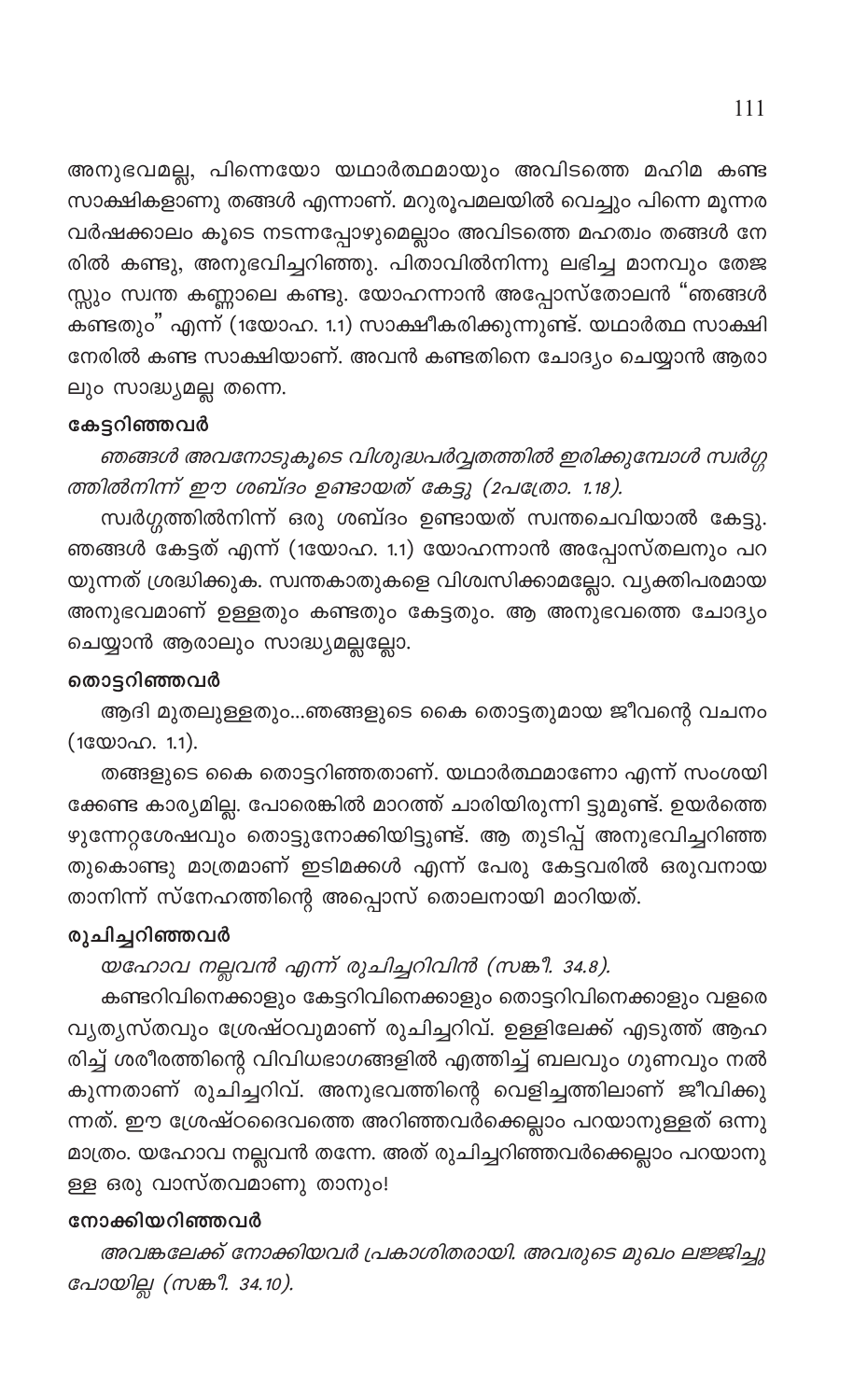അങ്ങനെയും ഒരു അറിവുണ്ട്. കാണുന്നതും നോക്കുന്നതും അർത്ഥ ത്തിൽ ഒന്നു തന്നെയാണ്. എങ്കിലും അവയുടെ പിന്നിലുള്ള ഉദ്യമത്തിൽ വൃത്യാസമുണ്ട്. കാണുന്നത് സ്വാഭാവികമായും യാദൃച്ഛികമായും ആണ്. എന്നാൽ നോക്കുന്നതിന്റെ പിന്നിൽ ബോധപൂർവ്വമായ ഒരു പരിശ്രമ മുണ്ട്. അവനവൻ വിചാരിച്ചാൽ മാത്രമേ നോക്കാനൊക്കുകയുള്ളൂ. ഒരാൾക്കുവേണ്ടി വേറൊരാൾക്ക് അതുചെയ്യാൻ സാദ്ധ്യമല്ല. സ്വമനസ്സാലെ ആ തിരുമുഖത്തേക്ക് ആരൊക്കെ എന്നൊക്കെ നോക്കിയിട്ടുണ്ടോ അവ രെല്ലാം ഇന്നുവരെ ജീവൻ പ്രാപിച്ചിട്ടുണ്ട്. പ്രകാശിപ്പിക്കപ്പെട്ടിട്ടുമുണ്ട്. അവരാരും ഇന്നുവരെ അതേ ഇന്നത്തെ തീയതി വരെ ലജ്ജിച്ചുപോയി ട്ടില്ല. നോട്ടം എന്ന വിഷയം ചിന്തിച്ചപ്പോൾ തന്നെ ധാരാളം ചിന്തകളാണ് ഉരുത്തിരിഞ്ഞത്. അവയെല്ലാം ഇവിടെ വിസ്തരിക്കുന്നില്ല. (ഈ വിഷയം കൂടുതൽ വിശദമായി 'ആഴത്തിന്റെ അനുഗ്രഹം' എന്ന എന്റെ മറ്റൊരു പുസ്തകത്തിലെ 21-ാമത്തെ അദ്ധ്യായത്തിൽ പ്രതിപാദിച്ചിട്ടുണ്ട്.)

# ഈ അറിവ് പ്രശംസിക്കാനുള്ളതാണ്

പ്രശംസിക്കുന്നവനോ യഹോവയായ ഞാൻ ഭൂമിയിൽ ദയയും ന്യായവും നീതിയും പ്രവർത്തിക്കുന്നു എന്നിങ്ങനെ എന്നെ ഗ്രഹിച്ചറിയു ന്നതിൽ തന്നെ പ്രശംസിക്കട്ടെ (യിരെമ്യാ. 9.24).

വലിയവനായ ദൈവത്തെ ആഗ്രഹിക്കുന്നതും അറിയുന്നതും ജീവിത ത്തിലെ പരമഭാഗ്യമായ അവസ്ഥ ആണ്. ഈ നശ്വരമായ ലോകത്തിൽ എന്തിലെങ്കിലും പ്രശംസിക്കാനുണ്ടെങ്കിൽ അതിൽ മാത്രമേയുള്ളൂ.

അപ്പോസ്തൊലനായ പൗലോസിന് ജഡികമായി പ്രശംസിക്കാൻ ധാരാളം ഉണ്ടായിരുന്നു. എങ്കിലും താൻ അവയെല്ലാം ചേതമെന്ന് എണ്ണി .<br>എന്നാണ് തിരുവചനം നമ്മോടു പറയുന്നത് (ഫിലി. 3.7,8). അവനു ജീവി തത്തിൽ പ്രശംസിക്കാൻ കർത്താവായ ക്രിസ്തുവിന്റെ ക്രൂശു മാത്രമേ അവൻ കണ്ടുള്ളൂ.

#### ഈ അറിവ് നേടാൻ ഉത്സാഹിക്കണം

നാം അറിഞ്ഞുകൊൾക. യഹോവയെ അറിവാൻ നാം ഉത്സാഹിക്ക (GODOGLO. 6.3).

അവിടന്ന് ഉദിച്ചുവരുന്ന പ്രഭാതംപോലെ നിശ്ചയമായും അനുഗ്രഹി ക്കുന്ന ദൈവമാണ്. രാത്രിയിലെ കൂരിരുട്ടു കഴിഞ്ഞാൽ തീർച്ചയാ യും ഒരുക്കപ്പെട്ടതും ശോഭയേറിയതുമായ ഒരു ഉഷസ്സ് ഉണ്ടെന്നുള്ളത് തീർച്ച യാണ്. അതുപോലെ തന്നെ നമ്മുടെ അന്ധകാരനിമിഷങ്ങളെ ശോഭയേറി യവയാക്കാൻ അവിടന്നു മതിയായവൻ തന്നേ. അതുകൊണ്ട് ഈ വലിയ ദൈവത്തെ അറിവാൻ നാം മനസ്സുവെച്ച് ഉത്സാഹിക്കണം.

# ഈ അറിവ് സ്വാതന്ത്ര്യം വരുത്തുന്ന അറിവാണ്

എന്റെ വചനത്തിൽ നിലനിൽക്കുന്നു എങ്കിൽ നിങ്ങൾ വാസ്തവമായി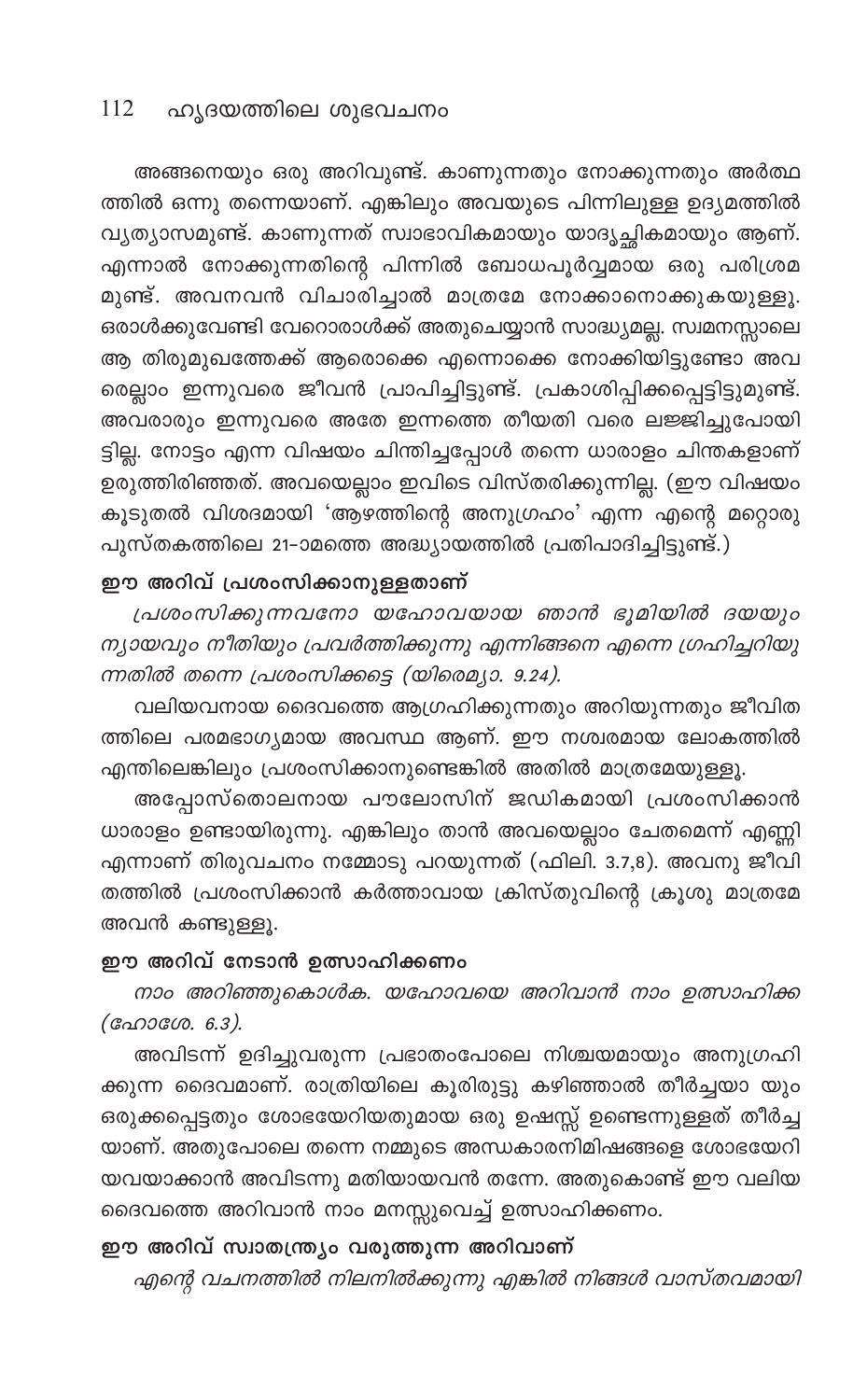എന്റെ ശിഷ്യന്മാരായി സത്യം അറികയും സത്യം നിങ്ങളെ സ്വതന്ത്രന്മാ രാക്കുകയും ചെയ്യും (യോഹ. 8.31).

അവിടത്തെ നാമത്തിൽ വിശ്വസിക്കുന്നത് ഒരു ആരംഭമാണ്. പിന്നീട് ആ വിശ്വാസത്തിലും വചനത്തിലും നിലനിൽക്കേണ്ടിയിരിക്കുന്നു. എങ്കിൽ മാത്രമേ നാം ഉറപ്പുള്ളവരും കുലുങ്ങാത്തവരുമായിത്തീരാൻ സാധിക്കുക യുള്ളൂ. ആ അറിവിൽ നിലനിൽക്കുന്തോറും നാം കൂടുതൽ കൂടുതൽ പ്ര കാശത്തിലേക്കും സ്വാതന്ത്ര്യത്തിലേക്കും നയിക്കപ്പെടും. ആത്മികമായി പിശാചിന്റെ അടിമത്തത്തിലായിരുന്ന നമ്മെ അവിടന്നു സ്വതന്ത്രരാക്കി. എങ്കിലും മാനസികമായും ബുദ്ധിപരമായും ജഡികമായും ഇന്നും അനേ കർ അടിമത്തത്തിലാണ്. എല്ലാ തലത്തിലും പൂർണ്ണസ്വാതന്ത്ര്യം പ്രാപി ച്ച് അനുഗൃഹീത വ്യക്തിത്വം പ്രാപിക്കാൻ ദൈവം നമ്മെക്കുറിച്ച് ആഗ്രഹി ക്കുന്നു. അതിന് അവിടന്നു വെച്ച ഉപാധി അവിടത്തെ വചനത്തിൽ നില നിൽക്കുക എന്നതാണ്. അവിടത്തെ വചനത്തിലെ പാലും പിന്നീടു കട്ടി യായ ആഹാരവും ഭക്ഷിച്ച് ബലപ്പെട്ട് വളരേണ്ടിയിരിക്കുന്നു. അവിടത്തെ വചനം അറിയണം, അതിൽ നിലനിൽക്കണം.

വചനത്തിലെ അറിവ്—Knowledge of the Word of God.

ആ അറിവിൽ നില നിൽക്കുന്ന അനുഭവം—Continuance in the Word of God.

ആ അറിവിന്റെ സ്വാതന്ത്ര്യം അനുഭവിക്കുന്ന അനുഭവം—Experience of the Word of God.

ഇങ്ങനെ പടിപടിയായിട്ടാണ് നാം പൂർണസ്വാതന്ത്ര്യം പ്രാപിക്കു ന്നത്.

# ഈ അറിവ് വലിയ ഉറപ്പുതരുന്നു

എന്റെ വീണ്ടെടുപ്പുകാരൻ ജീവിച്ചിരിക്കുന്നു എന്നും അവൻ ഒടുവിൽ പൊടിമേൽ നിൽക്കും എന്നും ഞാൻ അറിയുന്നു. എന്റെ ത്വക്ക് ഇങ്ങനെ നശിച്ചശേഷം...ഞാൻ അവനെ കാണും (ഇയ്യോ. 19.25,26).

സകലവും പ്രതികൂലമായപ്പോഴും കൂട്ടുകാർ അകാരണമായി കുറ്റ പ്പെടുത്തിയപ്പോഴും എല്ലാം ഇയ്യോബ് ഉറെച്ചുനിന്നത് ഈ ഒരു ഉറപ്പിന്റെ ബലത്തിൽ മാത്രമാണ്. തനിക്കൊരു വീണ്ടെടുപ്പുകാരൻ ഉണ്ട് എന്ന അറി വ് തന്നെ ധൈര്യപ്പെടുത്തി. തന്റെ ത്വക്ക് ഇങ്ങനെ നശിച്ചശേഷം തന്റെ കണ്ണുകൊണ്ടു തന്നെ തന്റെ വീണ്ടെടുപ്പുകാരനെ ഈ പൊടിമേൽവെച്ചു തന്നെ താൻ കാണും എന്ന് അവൻ ഉറപ്പിച്ചു പ്രസ്താവിക്കുന്നു. അവൻ വിശ്വസിച്ചതുപോലെ തന്നെ ദൈവം തന്റെ അടുക്കലേക്ക് ഇറങ്ങിവന്നു എന്ന് ഓർക്കുക. അവന്റെ ഉറപ്പുപോലെ തന്നെ അവിടന്ന് അവനു സക ലവും മടക്കിക്കൊടുത്തുവല്ലോ.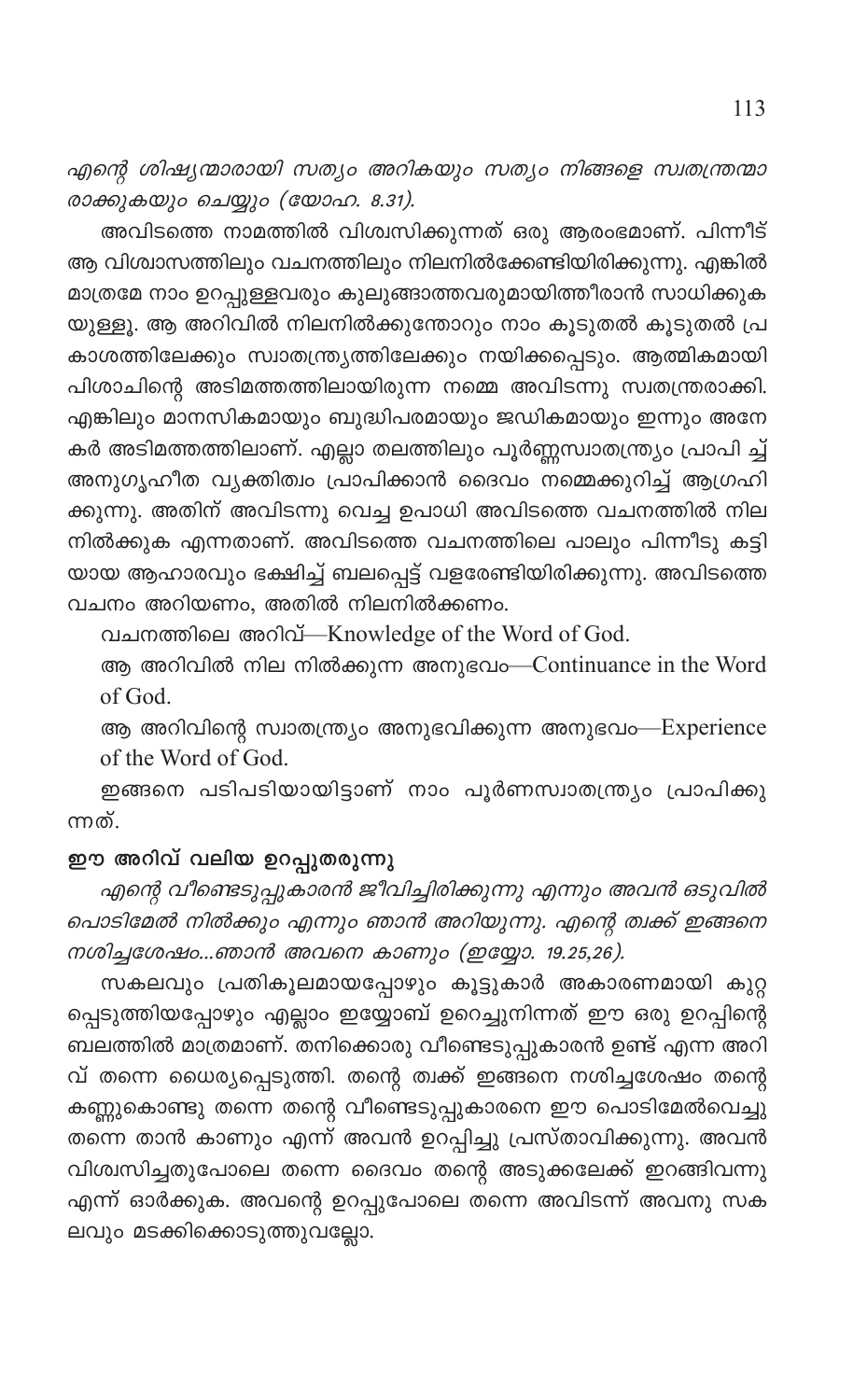### ഈ അറിവ് ആശ്രയം തരുന്നു

നിന്റെ നാമത്തെ അറിയുന്നവർ നിങ്കൽ ആശ്രയിക്കും. യഹോവേ, നിന്റെ നാമത്തെ അന്വേഷിക്കുന്നവരെ നീ ഉപേക്ഷിക്കുന്നില്ലല്ലോ (സങ്കീ.  $9.10$ ).

ദൈവത്തെ ആരൊക്കെ ഏതെല്ലാം കാലഘട്ടത്തിൽ ആശ്രയിച്ചിട്ടു ണ്ടോ അവരാരും ആലംബഹീനരായിത്തീർന്നിട്ടില്ല. അവിടന്ന് അവരുടെ അടുത്തേക്ക് കടന്നുവരുന്ന ദൈവമാണ്. ഒരിക്കലും ഉപേക്ഷിക്കാത്തതും തള്ളിക്കളയാത്തതുമായ പ്രത്യേക കരുതൽ അവിടന്ന് ഇവർക്കുവേണ്ടി സംഗ്രഹിച്ചിട്ടുണ്ട്.

# ഈ അറിവ് ശാന്തമായിരുന്ന് പ്രാപിക്കേണ്ട അറിവാണ്

മിണ്ടാതിരുന്ന് ഞാൻ ദൈവമെന്ന് അറിഞ്ഞുകൊൾവിൻ (സങ്കീ. 46.10).

ചിറകടി നിർത്തിയിട്ട് ശാന്തമായി ശ്രദ്ധിക്കുക. അപ്പോൾ മാത്രമേ മധുരവും മൃദുവുമായുള്ള അവിടത്തെ ഇമ്പസ്വരം കേൾക്കാൻ സാധിക്കു .<br>കയുള്ളൂ. എപ്പോഴും ചിറകടിച്ച് പറക്കുന്ന പക്ഷിയെപ്പോ ലെ അവിടെയും ഇവിടെയും ഓടി നടന്ന് ഊർജ്ജം നഷ്ടപ്പെടുത്തിക്കളയുന്ന സ്വഭാവമാണ് നമ്മിലനേകർക്കുമുള്ളത്. ശാന്തമായി അവിടന്നിൽ വിശ്രമിക്കുമ്പോൾ അതിശയകരമായ കാര്യങ്ങൾ നമുക്കുവേണ്ടി നിവർത്തിക്കപ്പെടുന്നത് നമുക്ക് അനുഭവിച്ചറിയാൻ സാധിക്കും.

# ഇതു കാതലായ അറിവാണ്

യഹോവ തന്നേ ദൈവം എന്ന് അറിവിൻ. അവൻ നമ്മെ ഉണ്ടാക്കി. നാം അവനുള്ളവർ ആകുന്നു. അവന്റെ ജനവും അവൻ മേയിക്കുന്ന ആടുകളും തന്നേ (സങ്കീ. 100.3).

അനേകം ദേവന്മാരും കുട്ടിദൈവങ്ങളും മനുഷ്യദൈവങ്ങളും യഥേ ഷ്ടം വിഹരിക്കുന്ന ഒരു കാലഘട്ടത്തിലാണ് നാം ഇന്നു ജീവിക്കുന്നത്. എന്നാൽ നമ്മുടെ ദൈവം നിസ്തുല്യനാണെന്നും അവിടത്തെപ്പോലെ ആരും വേറെയില്ല എന്നുമുള്ള അറിവ് നാം പ്രാപിച്ചെങ്കിൽ മാത്രമേ നാം ലക്ഷ്യപ്രാപ്തിയിലെത്തുകയുള്ളൂ. ഈ ദൈവം നമ്മെ സൃഷ്ടിച്ചവ നും ഉരുവാക്കിയവനും നിർമ്മിച്ചവനുമാണെന്നുള്ള അറിവ് പ്രാപിക്കാനു ള്ള ഭാഗ്യം നമുക്കുണ്ടാകട്ടെ. നമ്മുടെ ആരാധ്യപുരുഷനായ യേശുകർത്താ വിന്റെ വിശിഷ്യഗുണങ്ങൾ മറ്റാർക്കുമില്ല എന്നത് ഗ്രഹിക്കുവാൻ അവിടന്ന് നമ്മുടെ ഹൃദയദൃഷ്ടിയെ പ്രകാശിപ്പിക്കട്ടെ.

# വ്യക്തിപരമായ അറിവ്

ഞാൻ ആരെ വിശ്വസിച്ചിരിക്കുന്നു എന്നറിയുന്നു. അവൻ എന്റെ ഉപ നിധി ആ ദിവസം വരെ സൂക്ഷിപ്പാൻ ശക്തൻ എന്ന് ഉറെച്ചുമിരിക്കുന്നു  $(200)$  $(200)$ ,  $1.12$ ).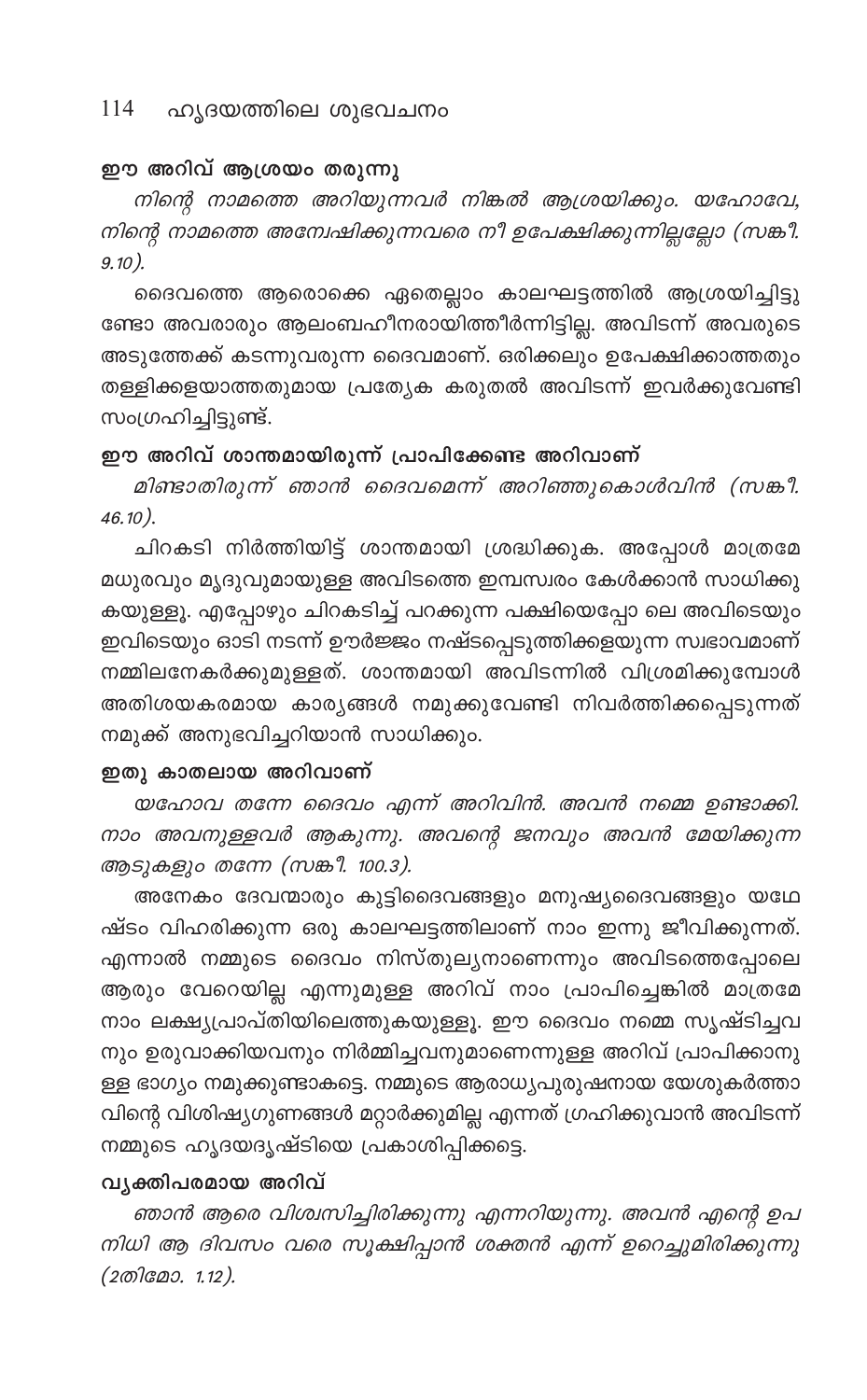പൗലോസിനു താൻ വിശ്വസിച്ച ആ ദൈവത്തിന്റെ സർവ്വശക്തിയിലും ബലത്തിലും പൂർണ്ണമായ ഉറപ്പും വിശ്വാസവുമുണ്ടായിരുന്നു. ഈ അറി വ് ഓരോ വ്യക്തിയും വ്യക്തിപരമായി അനുഭവിച്ചറിയേണ്ടതാണ്. താൻ എന്തൊക്കെ ആ ദൈവത്തെ വിശ്വസിച്ചേൽപ്പിച്ചിട്ടുണ്ടോ അവയൊക്കെ അവസാനം വരെ സൂക്ഷിക്കുവാൻ അവിടന്ന് ശക്തനാണ് എന്ന ഉറപ്പും .<br>അവനുണ്ടായിരുന്നു. ഈ വാകൃങ്ങളുടെ ഇംഗ്ലീഷ് കുറെക്കൂടെ വൃക്ത മാണ്—for I know whom I have believed and am persuaded that he is able to keep that which I have committed to him against that day (KJV). നമുക്ക് നമ്മുടെ ജീവിതത്തെയും ഭാവിയെയും സ്വപ്നങ്ങളെയും കുടുംബ ത്തെയും ആരോഗ്യത്തെയും ആരോടും ഇന്നുവരെ പങ്കിട്ടിട്ടില്ലാത്ത രഹ സ്യങ്ങളെയും എല്ലാം അവിടത്തെ കരങ്ങളിൽ പൂർണ്ണമായി വിശ്വസിച്ച് ഏൽപ്പിക്കാം. അവിടന്ന് അവ കാത്തുസൂക്ഷിക്കാനും പ്രവർത്തിക്കാനുമെ ല്ലാം പൂർണ്ണമായും വിശ്വസ്തൻ തന്നേ. സംശയിക്കുകയേ വേണ്ടാ.

# അറിയുന്നവൻ കൽപ്പനകളെ പ്രമാണിക്കും

അവന്റെ കൽപ്പനകളെ പ്രമാണിക്കുന്നു എങ്കിൽ നാം അവനെ അറി ഞ്ഞിരിക്കുന്നു എന്ന് അതിനാൽ അറിയാം (1യോഹ. 2.3).

നാം ഈ വലിയ ദൈവത്തിന്റെ മഹത്വവും വലിപ്പവും വിശ്വസ്ത തയും യഥാർത്ഥമായി അറിഞ്ഞു എങ്കിൽ അനുസരണത്തിന്റെ പാതയിൽ നടക്കാൻ ഒരു മടിയും കാണിക്കുകയില്ലായിരുന്നു. അവിടന്നിൽ ആശ്രയി ക്കുകയും വിശ്വസിക്കുകയും അവിടത്തെ പൂർണ്ണമായി അനുസരിക്കു കയും ചെയ്യുന്നവരിൽക്കൂടെ വലിയ കാര്യങ്ങൾ ചെയ്യാൻ അവിടത്തേക്കു കഴിയും.

പ്രിയ ദൈവപൈതലേ, ഈ ദൈവത്തെ നീ അറിഞ്ഞിട്ടുണ്ടോ? വിശ്വാസ ക്കണ്ണാൽ കണ്ടിട്ടുണ്ടോ? ഹൃദയപൂർവ്വം അനുസരിച്ചിട്ടുണ്ടോ? അവിടത്തെ ഇമ്പശബ്ദം കേൾപ്പാൻ കാതുകളെ ഒരുക്കിയിട്ടുണ്ടോ? അവിടന്നിനെ വിശ്വാസത്താൽ തൊട്ടിട്ടുണ്ടോ? അവിടന്ന് എത്ര നല്ലവൻ എന്ന് രുചിച്ച .<br>റിഞ്ഞിട്ടുണ്ടോ? എങ്കിൽ ഈ അറിവ് നിന്നെ എല്ലാത്തരത്തിലും സ്വതന്ത്ര നാക്കും. വൻകാര്യങ്ങൾ നിന്നിലൂടെ നിവർത്തിച്ച് എടുക്കും.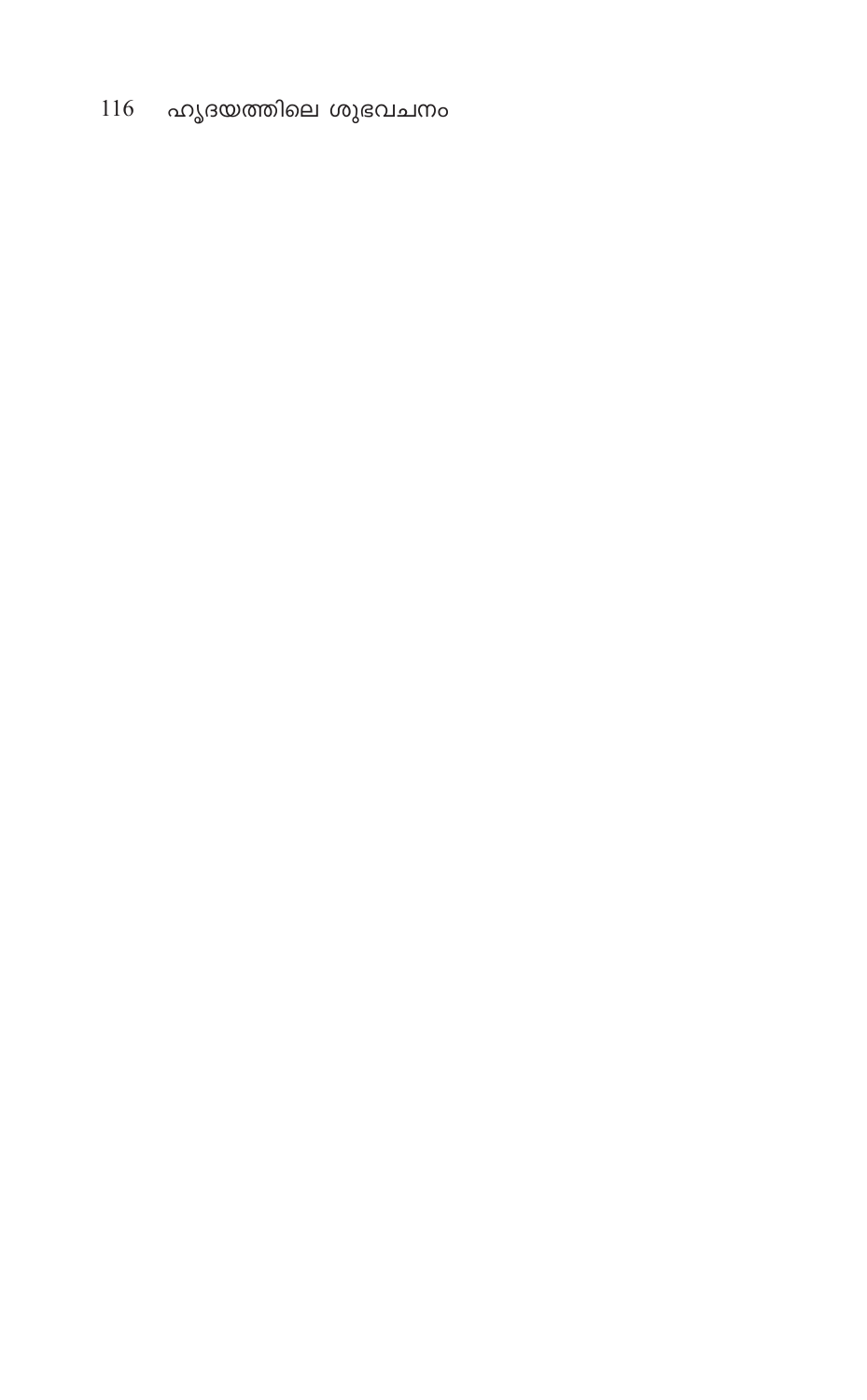#### 15

# ദാവീദിന്റെ നിശ്ചലകൃപകൾ

ദാവീദിന്റെനിശ്ചലകൃപകൾ എന്ന ഒരു ശാശ്വതനിയമം ഞാൻ നിങ്ങ ളോടു ചെയ്യും (യെശ. 55.3).

ഈ വാകൃത്തിന്റെ ശരിയായ തർജ്ജമപ്രകാരം ''നിശ്ചയകൃപ കൾ" (Sure mercies of David) എന്നാണു വേണ്ടത്. ദാവീദ് തന്റെ തലമുറയിൽ ദൈവത്തിന്റെ ആലോചനയ്ക്ക് ശുശ്രൂഷചെയ്തു. ഭയങ്കരമായ തെറ്റിൽ ഒരിക്കൽ അകപ്പെട്ടു എങ്കിലും ദൈവം അതു ക്ഷമിച്ച് തന്നെ യഥാസ്ഥാനപ്പെടുത്തി. തന്റെ തലമുറയിൽ ദൈവ ത്തോടുകൂടി നടന്ന് ദൈവേഷ്ടം പ്രവർത്തിച്ചവനായി ദൈവം അവനെ കണക്കാക്കി. ദൈവം അവനോട് ദാവീദിന്റ നിശ്ചലകൃപകൾ എന്ന ഒരു ഉടമ്പടിയും ചെയ്തു. എന്നേക്കും ദാവീദിന്റെ സിംഹാസനത്തിൽ ഇരിക്കാൻ ദൈവപുത്രനെയും ഒരുക്കി. ഇന്നത്തെ തലമുറയിലും ദൈവ ഇഷ്ടം നിവർത്തിച്ച് പ്രവർത്തിക്കാൻ തയ്യാറുള്ളവർക്കായി ദൈവഹൃദയം വെമ്പുന്നു. ഇങ്ങനെയുള്ളവരോടുള്ള ദൈവത്തിന്റെ നിയമം ശാശ്വതവും ഇളക്കമില്ലാത്തതുമമാണ്.

### രാവിനോടും പകലിനോടുമുള്ള നിയമം (യിരെ. 33.20)

യുഗങ്ങളുടെ ആരംഭത്തിൽ ദൈവം രാവും പകലും നിയമിച്ചു. എന്നേക്കും സ്ഥിരപ്പെടുത്തി. അവയെ ദുർബ്ബലമാക്കുവാൻ ആരെക്കൊ ണ്ടും ഒരിക്കലും കഴിയുകയില്ല. അതുപോലെ തന്നെയാണ് ദൈവം ദാവീദി നോടു നിയമം ചെയ്തത്. ആടിപ്പാടി ആടിനെയും മേയിച്ചുനടന്നപ്പോൾ ദൈവം തന്നെ രാജാവാകാനായി തിരഞ്ഞെടുത്തു എന്ന് ദാവീദ് അറി ഞ്ഞില്ല. എന്നാൽ വലിയവനായ ദൈവം അവനെ കണ്ടെത്തി, തിരഞ്ഞെടു ത്തു, അഭ്യസിപ്പിച്ചു, അർഹിക്കാത്ത പദവി കൊടുത്തു. അവനോടുള്ള നിയമം ഓർത്ത് പിൻതലമുറകളോട് കരുണകാണിച്ചു. ഇന്നും ദൈവം ആ നിയമം പുതുക്കുവാൻ ആത്മാക്കളെ തേടുന്നു. ദാവീദിന്റെ ജീവിതം മുഴുവൻ പരിശോധിച്ചാൽ അവന് ഒരിക്കലും താനനുഭവിച്ച ദൈവകൃപ കൊണ്ട് തൃപ്തി വന്നിരുന്നില്ല എന്നു കാണാം. എന്നും എപ്പോഴും രാത്രി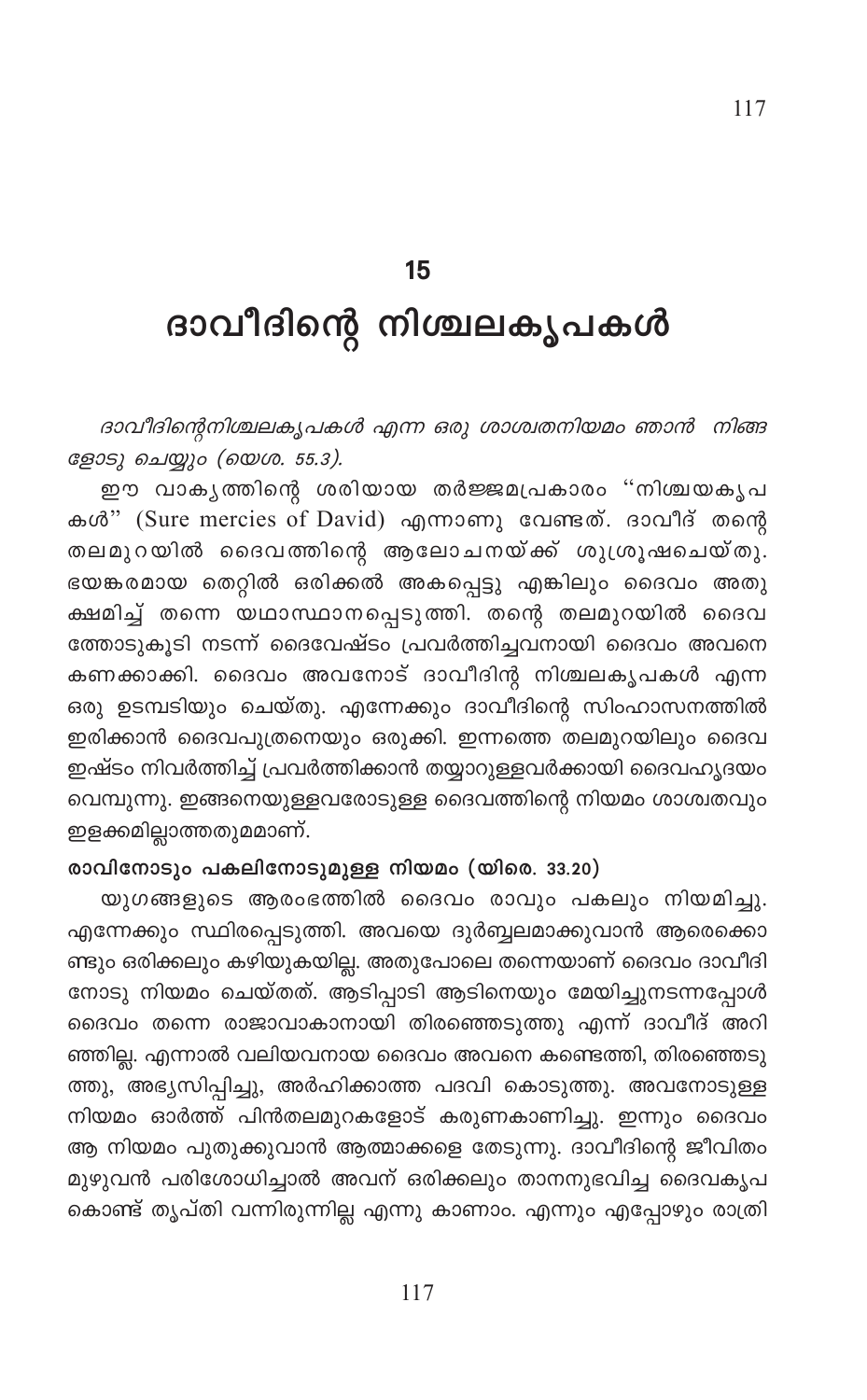യുടെ യാമങ്ങളിലും ദൈവത്തിനായി ദാഹിക്കുന്ന ഹൃദയം അവന്റെ പ്ര ത്യേകതയായിരുന്നു. ദൈവത്തിന്റെ മനോഹരത്വം കണ്ടുകൊണ്ട് ദേവാ ലയത്തിൽ പാർക്കുന്നത് ഏറ്റവും വലിയ ആഗ്രഹമായി അവൻ കണ്ടു. എന്നും എപ്പോഴും ദൈവത്തിനായി വാഞ്ഛിച്ചുകൊണ്ടേയിരുന്നു. ഒന്നു ചോദിക്കട്ടെ. ഇന്ന് നിന്റെ ദാഹം എങ്ങനെ? ശോധനചെയ്യുക. ദാഹി ക്കുന്ന ഏവരെയും വിളിച്ച് നിശ്ചല അഥവാ നിശ്ചയ കൃപകൾ എന്ന നിയമം ചെയ്യുവാൻ വെമ്പുന്ന ഒരു ദൈവത്തെ യെശയ്യാവ് 55.1-ൽ നാം കാണുന്നു.

### ആർക്കു വേണ്ടിയാണ് ഈ നിശ്ചലകൃപകൾ?

ദാഹിക്കുന്നവർക്കുവേണ്ടി മാത്രം! ദൈവം എല്ലാവരെയും വിളിക്കുന്നു. പക്ഷേ, തന്റെ ക്ഷണം ആരിലും അടിച്ചേൽപ്പിക്കുകയില്ല തന്നെ. അവി .<br>ടന്ന് മനുഷ്യന്റെ സ്വതന്ത്രബുദ്ധിയെ എന്നും മാനിക്കുന്നു. അവിടത്തെ ആത്മാവ് സദാകാലവും വാദിച്ചുകൊണ്ടിരിക്കുകയുമില്ല. ദാഹമുണ്ടോ എങ്കിൽ കൊതി തീരുന്നതുവരെ നമ്മെ തൃപ്തരാക്കുവാൻ അവിടത്തേക്കു പദ്ധതിയുണ്ട്.

#### സൗജന്യമായ ദൈവകൃപ

പകരം ഒന്നും കൊടുക്കാനില്ല എന്ന് അറിഞ്ഞുകൊണ്ടുതന്നെ അവിടന്ന് വിളിക്കുന്നു. ഇന്നത്തെ ലോകത്തിൽ ഒന്നും സൗജന്യമായി ലഭിക്കുകയില്ല. വിശേഷിച്ചും വിലപ്പെട്ടവ! ഒന്നുകിൽ പണം, അല്ലെങ്കിൽ സമയം, അല്ലെ ങ്കിൽ സേവനം തുടങ്ങിയവ ഒന്നും നൽ കാതെ യാതൊന്നും നൽകാത്ത ഈ ലോകത്ത് വിലയേറിയതും ശ്രേഷ്ഠമായതും തരുവാൻ അതും സൗജ ന്യമായി തരുവാൻ ഒഴിഞ്ഞ ജീവിതങ്ങളെ നമ്മുടെ ദൈവം ക്ഷണിക്കുന്നു. ഭോഷത്തമായതിനെയും ബലഹീനമായതിനെയും കുലഹീനമായതിനെ യും നികൃഷ്ടമായതിനെയും ഏതുമില്ലാത്തതിനെയും (1കൊരി. 1.27) പ്ര ത്യേക ഉദ്ദേശ്യത്തോടെ തിരഞ്ഞെടുക്കുന്ന വലിയ ദൈവമാണ് നമ്മുടെ ദൈവം. യെശയ്യാവ് 55–ൽ നാലു പ്രാവശ്യം വരുവിൻ എന്നു പറഞ്ഞ് വിളിക്കുന്നത് നാം കാണുന്നു. വരിക എന്ന് ആവർത്തിച്ച് വിളിക്കുന്നു.

# $(a)$  സാർവ്വർത്രികമായ വിളി

സകലർക്കും ലഭ്യമായ ദൈവകൃപയെയാണ് ഇത് സൂചിപ്പിക്കുന്നത്. "ദാഹിക്കുന്ന ഏവരും ദ്രവ്യമില്ലാത്തവരുമേ" എന്നാണ് വിളിക്കുന്നത്. സമൃദ്ധമായ ജലധോരണിയുടെ അടുത്തേക്കാണ് വിളിക്കുന്നത്. ഇഷ്ടം പോലെ പാനം ചെയ്യാനാണ് വിളിക്കുന്നത്. വ്യവസ്ഥ ഒന്നേയുള്ളൂ. ദാഹ മുണ്ടായിരിക്കണം. നീ ആരാണെന്നോ എങ്ങനെയുള്ളവനെന്നോ ചോദി ക്കുന്നില്ല. ഇതുവരെ വരാത്തതിന് കുറ്റം പറയുന്നുമില്ല

# $(b)$  വന്നു വാങ്ങിത്തിന്നുവിൻ

വരിക, വാങ്ങുക, അനുഭവിക്കുക. പൂർണ്ണസ്വാതന്ത്ര്യം ക്ഷണിതാ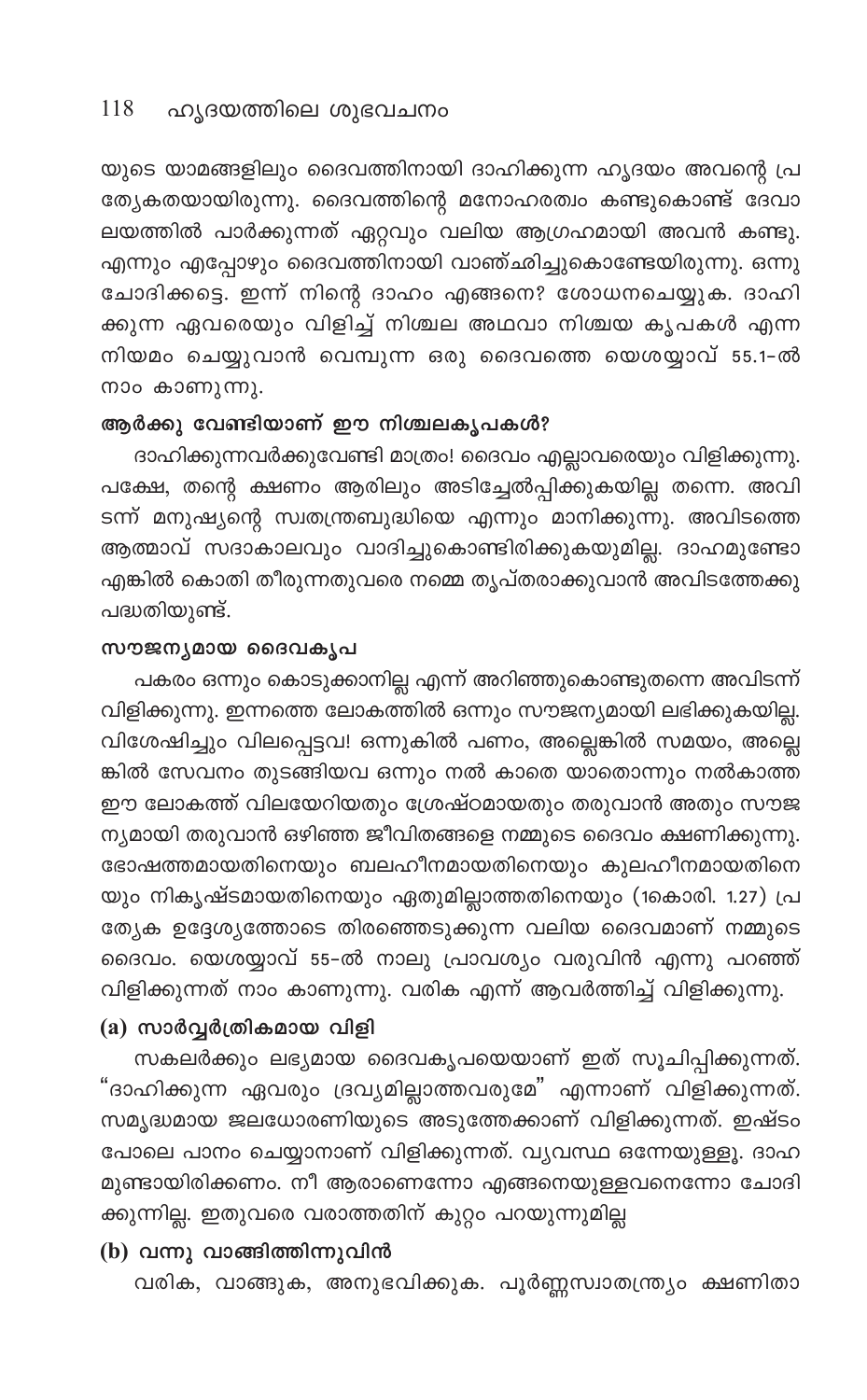ക്കൾക്ക് നൽകുകയാണ്. അരുടെ മേലും അടിച്ചേൽപ്പിക്കുന്നില്ല. ഇങ്ങ നെയൊരു ക്ഷണം ഇന്നത്തെ ലോകത്തിൽ ആർക്കെങ്കിലും സ്വപ്നം കാണാൻ സാധിക്കുമോ?

#### $(c)$  ക്ഷണം വളരെ വൃക്തമാക്കുകയാണ്

വിശേഷമായതാണു നൽകുന്നത് എന്നു പ്രസ്താവിക്കുകയാണ്. ദ്രവ്യവും വിലയും കൂടാതെ വിലയേറിയ വീഞ്ഞും പാലും വാങ്ങുവാൻ ക്ഷണിക്കുകയാണ്. വിലയേറിയവ പൂർണ്ണമായും സൗജന്യമായിട്ടാണു ന ൽകുന്നത് എന്ന് വെളിപ്പെടുത്തുകയാണ്.

# (d) വ്യക്തമായി വീണ്ടും ക്ഷണിക്കുന്നു

മേൽപ്പറഞ്ഞ കാര്യങ്ങളൊന്നും മനസ്സിലായില്ലയോ എന്ന് സംശ യം ആർക്കെങ്കിലും ഉണ്ടെങ്കിൽ വീണ്ടും വിളിക്കുകയാണ്. "എന്റെ വാക്കു ശ്രദ്ധിച്ചു കേട്ട് നന്മ അനുഭവിപ്പിൻ. പുഷ്ടഭോജനം കഴിച്ച് മോദിച്ചു കൊൾവിൻ. നിങ്ങൾ ചെവിചായിച്ച് എന്റെ അടുക്കൽ വരുവിൻ. ജീവനു ണ്ടാകേണ്ടതിന് കേട്ടുകൊൾവിൻ." അവിടത്തെ അടുക്കൽ വരണം. വേറെ ആരും ആശ്വാസമോ തണലോ ബലമോ സമാധാനമോ നൽകുകയില്ല. ജീവൻ ഉണ്ടാകുവാനും അത് സമൃദ്ധിയായി ഉണ്ടാകുവാനുമാണ് അവി ടന്നു വന്നിരിക്കുന്നത്.

അവിടത്തെ വാക്ക് ശ്രദ്ധിച്ചു കേൾക്കണം. അവിടത്തെ വചനങ്ങളും മൊഴികളും ഹൃദയത്തിന്റെ നടുവിൽ സൂക്ഷിച്ചുവെക്കണം. അവയെ കിട്ടു ന്നത് ജീവനും സർവ്വദേഹത്തിനും സൗഖ്യവും ആകുന്നു എന്ന് വചനം അടിവരയിട്ട് നമ്മെ പഠിപ്പിക്കുന്നു (സദൃ. 4.22). അങ്ങനെ മാത്രമേ നന്മ അനുഭവിക്കാൻ സാധ്യമാകൂ.

ഒരിക്കലും വറ്റാത്ത ഉറവയാണ് നമുക്കായി തുറന്നുതന്നിരിക്കുന്നത്. ജീവനും ഭക്തിക്കും വേണ്ടിയത് സർവ്വവും അവിടെയുണ്ട്. പുഷ്ടഭോജനം കഴിച്ച് സന്തോഷിക്കാൻ വേറെ ഒരിടവും തിരക്കേണ്ട.

വചനം വൃക്തമായി നമ്മോടു പറയുന്നത് തിരുവായ്മൊഴികൾക്ക് ജീവിതത്തിൽ പ്രഥമസ്ഥാനം നൽകേണം എന്നാണ്. നമ്മുടെ എല്ലാ വഴിക ളിലും കൃതാർത്ഥനാകേണ്ടതിന് ഇത് രാവും പകലം ധ്യാനിക്കണം (യോ ശു. 1.8). അവിടന്ന് നമ്മോടു സംസാരിച്ച വചനങ്ങൾ ആത്മാവും ജീവ നും ആണ് (യോഹ. 6.63). ഇവിടെ ഒരു കാര്യം വൃക്തമാണ്. നാം സ്വമ നസ്സാലെ ചെയ്യേണ്ട കാര്യങ്ങളാണു പറഞ്ഞിരിക്കുന്നത്. നമുക്കുവേണ്ടി വേറെ ഒരാൾ ഇതു ചെയ്യാൻ സാധ്യമല്ല. ശ്രദ്ധിച്ചു കേൾക്കുന്നതും ധ്യാനി ക്കുന്നതും ചെവി ചായിച്ച് അവിടത്തെ അടുത്ത് പോകേണ്ടതുമൊക്കെ നാം സ്വമേധയാ ചെയ്യേണ്ട കാര്യങ്ങളാണല്ലോ. അങ്ങനെ ശ്രദ്ധവെച്ചു കേൾക്കുന്നവരെ പ്രത്യേകം എടുത്തുപറഞ്ഞ് ക്ഷണിച്ച് ദാവീദിന്റെ നിശ്ചലകൃപകൾ എന്ന വാഗ്ദത്തം ശാശ്വതമാക്കിക്കൊടുക്കുകയാണ്.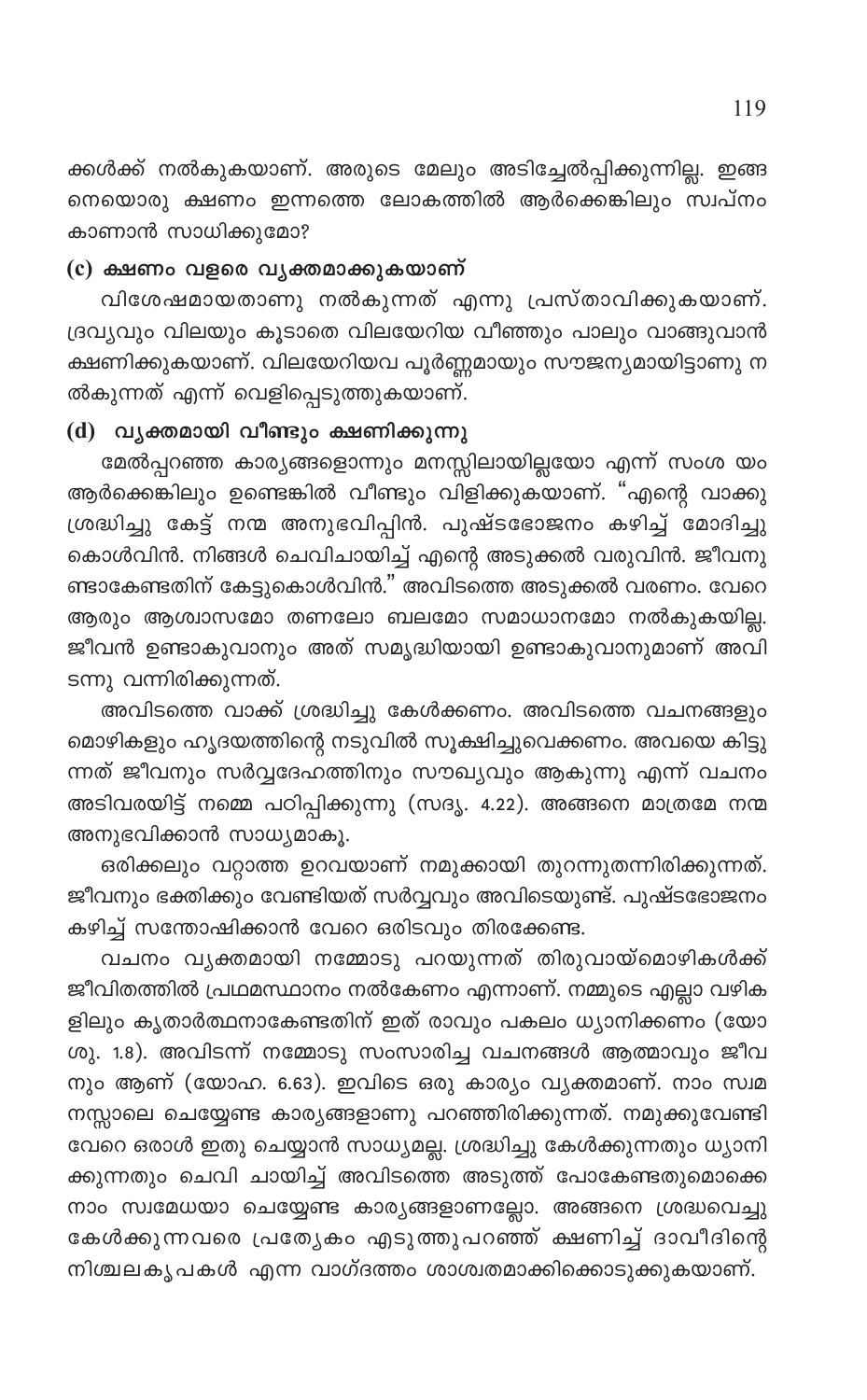ഇന്ന് അനേകർ ഈ നാലു കൂട്ടത്തിലുമുണ്ട്. എന്തിനോ വേണ്ടി ദാഹി ക്കുന്ന ഒരു കൂട്ടരുണ്ട്. ദാഹമുണ്ട് പക്ഷേ, എങ്ങനെ ശമിപ്പിക്കണം എന്ന് അറിയുന്നില്ല. ദൈവത്തെ കണ്ടുമുട്ടാനും സാധ്യതയുണ്ട്. എങ്കിലും ആ മഹത്വവും ആളത്വവും ശ്രേഷ്ഠതയും ഒന്നും ഗ്രഹിക്കാനുള്ള ത്രാണി അവർക്കില്ല. കുറെക്കൂടെ ദൈവത്തോട് അടുക്കാൻ ശ്രമിക്കുമ്പോഴാണ് ഈ ദൈവം തങ്ങൾക്കുള്ളതൊന്നും ചോദിക്കുകയോ പിടിച്ചുവാങ്ങിക്കു .<br>കയോ ചെയ്യുന്നവനല്ല എന്നു മനസ്സിലാക്കുന്നത്. പകരം അവിടത്തെ ഏറ്റവും നല്ലതു മുഴുവൻ സൗജന്യമായി അവർക്കായി ദാനം ചെയ്തിരിക്കു .<br>കയാണ് എന്ന് അവർ ഗ്രഹിക്കുന്നത്. ഈദൈവത്തിന്റെ ചുമട് ലഘുവും നുകം മൃദുവും ആണ് എന്നും തങ്ങളുടെ ആത്മാക്കൾക്ക് ആശ്വാസം കണ്ടെത്തുന്നു എന്നും അവർ അനുഭവിച്ചറിയുന്നു. ഈ ദൈവത്തിന്റെ വാക്കുകൾ ആത്മാവും ജീവനും ആകുന്നു എന്നും അവർ കണ്ടെത്തുന്നു. മോദിച്ചുകൊൾവിൻ എന്ന ആഹ്വാനമാണ് കേൾക്കുന്നത്. അവിടത്തെ സന്നിധിയിൽ സന്തോഷപരിപൂർണ്ണതയും എന്നും പ്രമോദങ്ങളും ഉണ്ടെന്ന് അവർ ഗ്രഹിക്കുന്നു. ജീവനുണ്ടാകേണ്ടതിനും സമൃദ്ധിയായുണ്ടാകേണ്ട തിനുമുള്ള ശ്രേഷ്ഠവിളിയുടെ പൊരുൾ അപ്പോൾ മാത്രമാണ് അവർ ഗ്രഹിക്കുന്നത്. ഇത് ക്രിസ്തീയ ജീവിതത്തിന്റെ ശ്രേഷ്ഠമായ ലക്ഷ്യവും ഉയർന്നനിലവാരവുമാണ്.

ജീവിപ്പിക്കുന്ന "വെള്ളങ്ങൾ" (come to the waters) എല്ലാവർക്കും ഒരു പോലെ നൽകപ്പെട്ടിരിക്കുന്നു എങ്കിലും അനുഭവിക്കുന്ന ആളിന്റെ താൽ പ്പര്യത്തിനനുസരിച്ച് അനുഭവത്തിനും വൈവിധ്യമുണ്ട്.

എന്തു താൽപ്പര്യത്തോടെ നീ ദൈവസന്നിധിയിലേക്ക് വരുന്നുവോ ആ താൽപ്പര്യവും വിധേയത്വവും അനുസരിച്ചു മാത്രമേ നിനക്ക് ദൈവത്തിൽ നിന്നു പ്രാപിക്കാനാവു.

### $(A)$  വഴിയരികെയുള്ള തോട്ടിൽനിന്നു കൂടിക്കുന്നവർ

അവൻ വഴിയരികെയുള്ള തോട്ടിൽനിന്ന് കുടിക്കും (സങ്കീ. 110.7). വഴിപോക്കരുടെ ഉദ്ദേശ്യം അവരുടെ ലക്ഷ്യസ്ഥാനത്ത് എത്തുവാനാണ്. യാത്രചെയ്തു പോകുന്ന വഴിയിൽ അവർ ക്ഷീണിതരാകാനുള്ള സാധൃത യുണ്ട്. അപ്പോൾ അവർ ദാഹം ശമിപ്പിക്കാനായി അമ്പേഷണം തുടങ്ങും. അപ്പോഴാണ് വഴിയരികെ തോടു കാണുന്നത്. വളരെ സന്തോഷത്തോടെ .<br>കുടിച്ച് ദാഹം ശമിപ്പിക്കുന്നു. എന്നിട്ട് ഒരു ഭാവവ്യത്യാസവുമില്ലാതെ യാത്ര തുടരുന്നു. അവർക്ക് തോട്ടിലെ വെള്ളത്തെപ്പറ്റി ചിന്തയോ കരുതലോ ഒന്നുമില്ല. തൽക്കാലത്തേക്ക് അവർക്ക് ഉപകരിച്ചു എന്നു മാത്രം. ഇതു .<br>വോലെയുള്ള ഒരു കൂട്ടരുണ്ട്. ജീവിതയാത്രയിൽ പരിക്ഷീണരാകുമ്പോൾ താൽക്കാലികആശ്വാസത്തിനും വിടുതലിനുമായി ദൈവസന്നിധിയിൽ വരുന്നു. അവിടെനിന്ന് പ്രാപിച്ച അനുഗ്രഹത്തോടും വിടുതലോടുംകൂടി വീണ്ടും തികെച്ചും നിർവ്വിചാരികളായി ജീവിതയാത്ര തുടരുന്നു.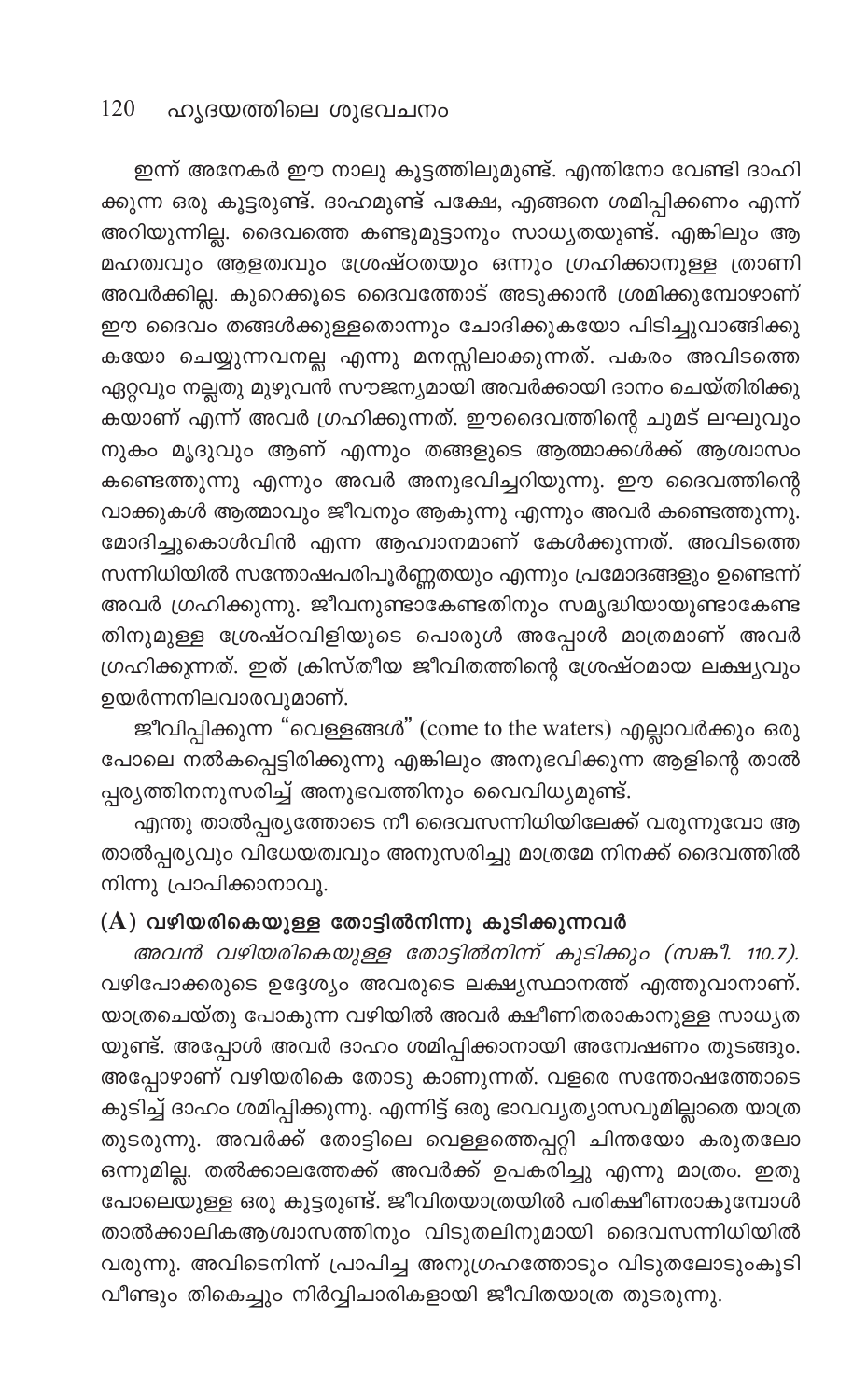# $(B)$  സന്തോഷത്തോടെ രക്ഷയുടെ ഉറവുകളിൽനിന്ന് വെള്ളം കോരു ന്നവർ

അതുകൊണ്ട് നിങ്ങൾ സന്തോഷത്തോടെ രക്ഷയുടെ ഉറവുകളിൽ *നിന്ന് വെള്ളം കോരും (യെശ. 12.4).* ഈ വാകൃത്തിന്റെ മുൻ പിലത്തെ വാകൃത്തിൽ യഹോവയെപ്പറ്റി നാലു പ്രാവശ്യം പറഞ്ഞ് പ്രവാചകൻ സന്തോഷിക്കുന്നതായി കാണാം. യഹോവ എന്റെ രക്ഷ, യാഹ് എന്റെ ബലം, എന്റെ ഗീതം, വീണ്ടും എന്റെ രക്ഷ എന്നിങ്ങനെ നാലു പ്രാവശ്യം പറഞ്ഞ് സന്തോഷിക്കുന്ന വാക്കുകളാണ് മേൽ ഉദ്ധരിച്ച വാക്കുകൾ. അതു .<br>കൊണ്ട് "ഞാൻ സ്തോത്രം ചെയ്യും", "ഞാൻ ആശ്രയിക്കും", "രക്ഷയു ടെ ഉറവുകളിൽനിന്ന് ഞാൻ വെള്ളം കോരും." അവർ വ്യക്തിപരമായി ദൈവത്തെയും അവിടത്തെ സന്തോഷത്തെയും രുചിച്ചറിഞ്ഞവരാണ്. സന്തോഷമുണ്ട്, പാട്ടുണ്ട്, എന്നും ആനന്ദിക്കാൻ ഉറവയുമുണ്ട്. എന്നാൽ അവരുടെ സന്തോഷം രക്ഷയുടെ സന്തോഷത്തിൽ മാത്രം ഒതുങ്ങി നിൽക്കുകയാണ്. സ്വന്തം വീട്ടിലെ വറ്റാത്ത കിണറ്റിൽനിന്ന് വെള്ളം കോരി സ്വയമായി അനുഭവിക്കുന്ന തൃപ്തിയും സന്തോഷവുമാണ് അവരുടേത്. അനുഭവങ്ങൾ വളരെ പരിമിതപ്പെടുത്തിയിരിക്കുകയാണ്. വീഞ്ഞും പാലും വാങ്ങി സ്വയം മോദിക്കുന്ന അനുഭവമാണ്. മറ്റുള്ളവർക്ക് പ്രയോജനപ്പെ ടുന്നില്ല. മറാറാരെയും കുറിച്ച് ആത്മഭാരമോ ചിന്താഭാരമോ ഇല്ല.

# $(C)$  ജീവിതത്തിൽനിന്ന് പുറപ്പെടുന്ന നദികളുടെ അനുഭവം ഉള്ളവർ

എന്നിൽ വിശ്വസിക്കുന്നവന്റെ ഉള്ളിൽനിന്ന് തിരുവെഴുത്ത് പറയുന്ന തുപോലെ ജീവജലത്തിന്റെ നദികൾ ഒഴുകും (യോഹ. 7.37). ഒരിടത്തു നിന്ന് നദികൾ ഒഴുകിത്തുടങ്ങിയാൽ അവയുടെ പ്രവാഹ ത്തെ ആർക്കും നിയന്ത്രിക്കാനാവില്ല. അവയുടെ ഉപയോഗവും പ്രയോജനവും വർണ്ണി ക്കാൻ സാദ്ധ്യമല്ല. അനേകശതം മൈലുകളിലു ള്ളവർക്കെല്ലാം അവയുടെ പ്രയോജനം അനുഭവിക്കാൻ ഇടയാകും. അനേകർക്ക് അനുഗ്രഹമായും പ്രയോജനപ്രദമായും നദികൾ ഒഴുകിക്കൊണ്ടേയിരിക്കും.

ശ്രദ്ധവെച്ചു കേൾക്കുന്നവരുടെ ഒടുങ്ങാത്ത ചുമതലയും അനുഗ്ര ഹവുമാണ് ഇവിടെക്കാണുന്നത്. അവരുടെ ഉള്ളിൽനിന്ന് പരിശുദ്ധാ ത്മാവാം നദിയുടെ ഉറവകൾ അനർഗ്ഗളമായി ഒഴുകിക്കൊണ്ടേയിരിക്കും. .<br>അവർക്കാണ് ദാവീദിന്റെ നിശ്ചല അഥവാ നിശ്ചയകൃപകൾ എന്ന ശാശ്വത നിയമം നൽകുന്നത്. അവിടന്ന് ഉണ്ടാക്കുവാനുള്ള ദിവസത്തിൽ അവർ അവിടത്തേക്ക് ഒരു നിക്ഷേപം ആയിരിക്കും (മലാഖി 3.17). എത്ര മനോ ഹരമായ അനുഭവം, അല്ലേ? ഇതു കാംക്ഷിക്കുവാനും അനുഭവിക്കുവാ നും ദൈവം നമ്മെ പ്രാപ്തരാക്കട്ടെ.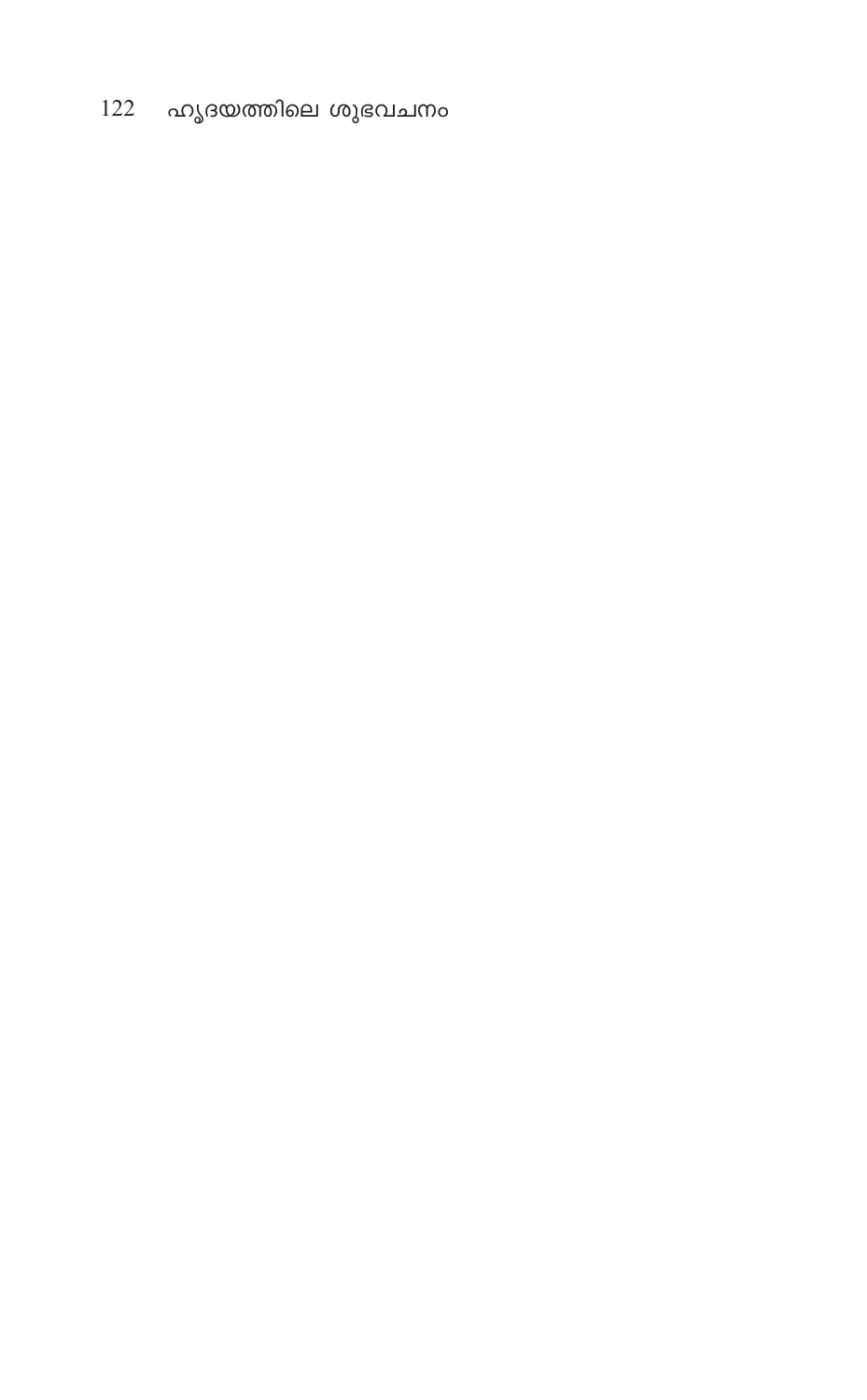# 16

# മരുഭൂമിയും വരണ്ട നിലവും ശൂനൃപ്രദേശവും

ദൈവവചനം ആദിയോടന്തം പരിശോധിച്ചാൽ ഒരു കാര്യം വ്യക്തമാ കും അതായത്, ദൈവത്തിന്റെ സമ്പൂർണ്ണഹിതമായ പ്ലാനിൽ ഒരിക്കലും ഒരു മരുഭൂമി ഉണ്ടായിരുന്നില്ല. ശാപം കാരണമോ ശിക്ഷ കാരണമോ ആണ് മരുഭൂമിയും ശൂന്യപ്രദേശവും ഉണ്ടായത്. "യഹോവ ഭൂമിയെ നിർജ്ജന വും ശൂന്യപ്രദേശവും ആക്കി കീഴ്മേൽ മറിക്കുകയും അതിലെ നിവാസി കളെ ചിതറിക്കുകയും ചെയ്യും" (യെശ. 24.1). ഇന്നും മരുഭൂമിയുടെ അനു ഭവം ദൈവത്തിന്റെ പദ്ധതിയേ അല്ലാ. ഇത് ആത്മികമായ അർത്ഥത്തിൽ ചിന്തിക്കുമ്പോൾ ജീവിതത്തിന്റെ അവസ്ഥയെ കുറിക്കുന്ന വാക്കുകളാണ്. വരൾച്ച ദൈവികപ്ലാനിലേ ഇല്ല. ജീവൻ ഉണ്ടാകുവാനും സമൃദ്ധിയായിട്ട് ഉണ്ടാ കുവാനുമാണ് യേശുകർത്താവ് വന്നത്. അവിടന്ന് തണുപ്പിക്കുന്ന ദൈവവും സ്വസ്ഥതയുള്ള വെള്ളത്തിന്നരികത്തേക്ക് നടത്തുന്ന ദൈവ വുമാണല്ലോ. നനവുള്ള തോട്ടം പോലെ ഒരു ദൈവപൈതൽ ആയിരി ക്കാൻ ദൈവം ആഗ്രഹിക്കുന്നു (യെശ. 58.11). ദൈവാനുഗ്രഹമുള്ളവർ ആറ്റരികത്ത് നട്ട വൃക്ഷം പോലെയാണ് (സങ്കീ. 1.3) നമ്മുടെ ജീവിതങ്ങൾ അനേകരെ തണുപ്പിക്കുന്നതും തഴെച്ചുവളരുന്നതും ആയിരിക്കണമെന്ന് അവിടന്ന് ആഗ്രഹിക്കുന്നു. നിന്റെ ഇന്നത്തെ അവസ്ഥ എന്ത്? മരുഭൂമി യുടെ അവസ്ഥ ആണോ?

മരുഭൂമിയും വരണ്ട നിലവും ശൂന്യപ്രദേശവും ദൈവത്തിന്റെ ശിക്ഷയോ ശാപമോ ആണെന്നുള്ളതിന് അനേകം വാകൃങ്ങൾ നമുക്ക് കാണാൻ സാധിക്കും. ഉറപ്പുള്ള പട്ടണം ഏകാന്തവും മരുഭൂമിപോലെ നിർജ്ജനവും ശൂന്യവുമായിരിക്കും (യെശ. 27.10). ശാരോൻ മരുഭൂമി പോലെ ആയിരിക്കും (യെശ. 33.9). മനോഹരമായ പനിനീർപുഷ്പത്തിന് പേരു കേട്ട സഥലമാണ് ശാരോൻ. എന്നാൽ ഇന്നത്തെ അവസ്ഥ മരുഭൂ മിയുടെ അവസ്ഥയാണ്. ..*.മരുഭൂമിയും വരണ്ടനിലവും പോലെയാക്കി...* (ഹോശേ. 2.3). ദേശത്തെ പാഴും ശൂനൃവുമാക്കി (യെഹെ. 33. 28)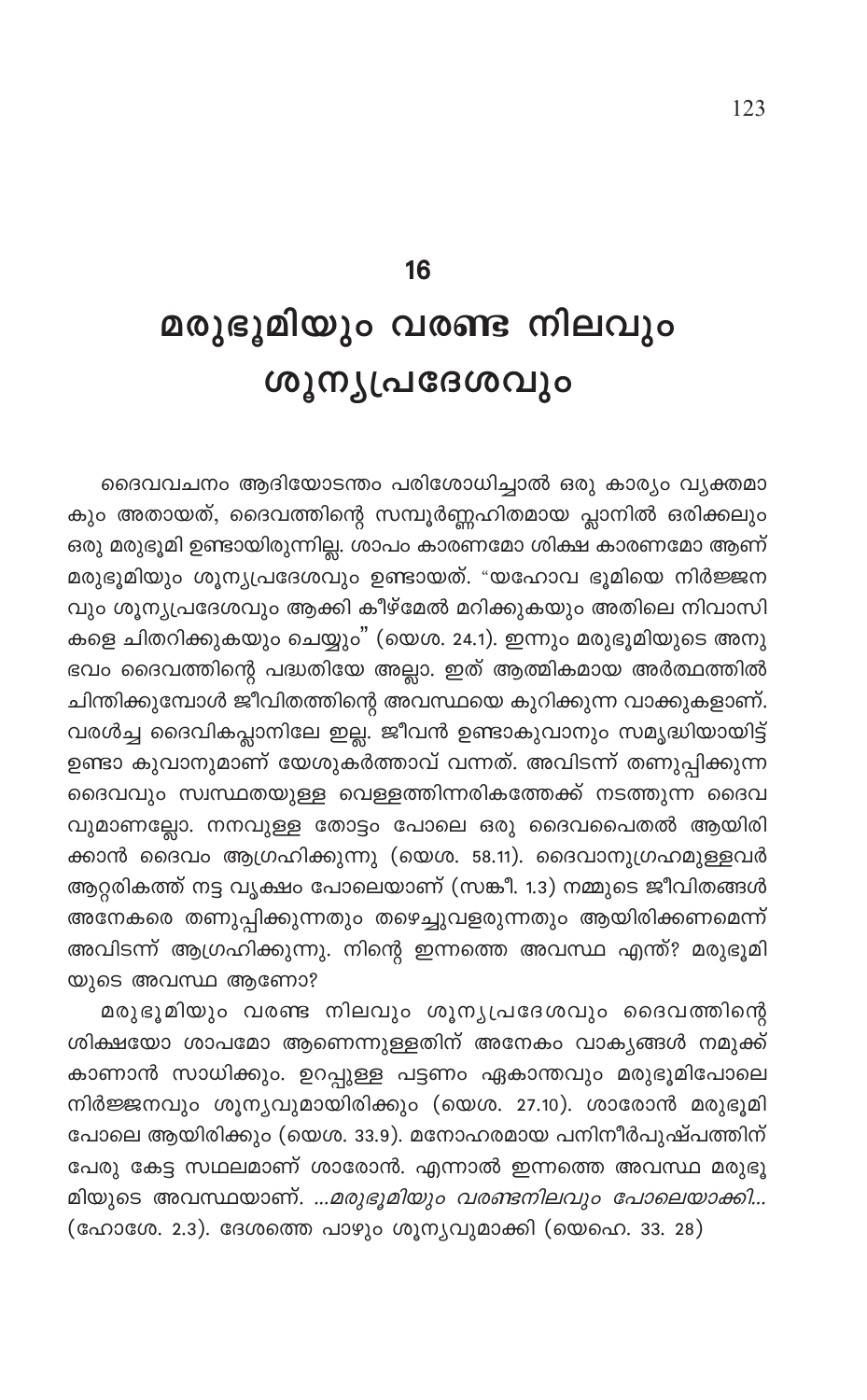ഒരു കാലത്ത് ജലം ലഭിച്ച ഭൂമി ക്രമേണ വരണ്ടുപോയി. ലഭിച്ച ജലം ഉപയോഗിക്കാതെ ഭൂമിയുടെ ആഴത്തിലേക്കു താണ് മുകൾ ഭാഗം മുഴുവൻ വിണ്ടുകീറി വരണ്ടനിലമായി. നട്ടിട്ടും ഫലമില്ല. അൽപ്പാൽപ്പം നനച്ചിട്ടും .<br>ഫലമില്ല. വിണ്ടുകീറിയ വയൽ ഫലവത്താക്കണമെങ്കിൽ മുഴുവൻ ഉഴു തുമറിച്ച് പേമാരി തന്നെ പെയ്യണം. അതുപോലെ അനേക ജീവിതങ്ങൾ ലഭിച്ച പ്രകാശം ഒട്ടും ഉപയോഗിക്കാതെ ഉണങ്ങിവരണ്ട അനുഭവത്തിലാ യിപ്പോയി. വീണ്ടും തളിർക്കണമെങ്കിൽ അവയ്ക്ക് ആത്മമാരിയുടെ സ്പർശനം തന്നെ വേണം.

മരുഭൂമിയിൽ ചൂടിന്റെയും തണുപ്പിന്റെയും ഘോരകാഠിന്യമുണ്ട്. സാഹചര്യങ്ങളുടെ സമ്മർദ്ദം കൊണ്ട് ഊഷരഭൂമിയായിപ്പോയി. മുൾച്ചടി കൾ മാത്രമേ മരുഭൂമിയിൽ ഉണ്ടാകുകയുള്ളൂ. ഒരുത്തർക്കും പ്രയോജന മില്ലാത്ത ഈ ചെടികൾ പിടിച്ചാൽ കൈ മുറിയും. തണലും ഇല്ല. ഇതു പോലെയുള്ള ധാരാളം ജീവിതങ്ങൾ നമ്മുടെ ചുറ്റിലും ഉണ്ട്.

നിർജ്ജനപ്രദേശം മനുഷ്യരാരും പാർക്കാൻ ഇഷ്ടപ്പെടാത്ത സ്ഥല മാണ്. ദുഷ്ടമൃഗങ്ങളും വിഷപ്പാമ്പുകളും യഥേഷ്ടം വിഹരിക്കുന്ന ഈ സ്ഥലം ഒരാശ്വാസവും തരികയില്ല എന്നു തന്നെയല്ല വളരെ ഭയപ്പെടു .<br>ത്തുന്ന അന്തരീക്ഷമാണ് അവിടെയുള്ളത്. ഇന്നത്തെ ചില ജീവിതങ്ങളുടെ അവസ്ഥ ഇതാണ്.

എന്നാൽ ദൈവത്തിന്റെ പ്ലാനിൽ ഒരു യഥാസ്ഥാനവും (restoration) ഉൾക്കൊള്ളിച്ചിട്ടുണ്ട്. നഷ്ടപ്പെട്ടതെല്ലാം തിരിച്ചു നൽകാമെന്ന് വാഗ്ദത്തം ചെയ്തിരിക്കുന്നു. പുതിയ അവസ്ഥ മനോഹരമായതും തഴെച്ചുവളരുന്ന തും നയനാനന്ദവുമായിരിക്കും. പഴയ അവസ്ഥയിൽനിന്ന് എങ്ങനെ ഈ അവസ്ഥയിലെത്തി എന്ന് സകലരും അത്ഭുത പ്പെടത്തക്കവണ്ണം പ്രവർത്തി ക്കാൻ ദൈവം ഒരുങ്ങിയിരിക്കുന്നു. മരുഭൂമി ഉദ്യാനമായിത്തീരും. ഉയര ത്തിൽനിന്ന് ആത്മാവിനെ പകരുവോളം നിർജ്ജനപ്രദേശമായിരിക്കും എന്ന് യെശെയ്യാവ് 32.15–ൽ നാം കാണുന്നു. ആത്മാവിനെ പകരുന്നത് ജീവിതങ്ങളുടെമേൽ ആണെന്നുള്ളത് നിസ്തർക്കമാണല്ലോ. അതുകൊണ്ട് ദൈവം അവസ്ഥയ്ക്ക് മാറ്റമുണ്ടാക്കുന്നത് തന്റെ ആത്മാവിനെ പകരുന്ന തുകൊണ്ടാണ്. സൈന്യത്താലല്ല, ശക്തിയാലല്ല തന്റെ ആത്മാവിനാ ലാണ് അത്ഭുതം നടക്കുന്നത്. ഉണങ്ങിയ അസ്ഥികൂടങ്ങൾ (യെഹെ. 37) ജീവിച്ചെഴുന്നേറ്റ് ഒരു മഹാസൈന്യമായി നിലകൊണ്ടത് ദൈവാത്മാവും ദൈവവചനവും ഒന്നിച്ചു പ്രവർത്തിച്ചപ്പോഴാണല്ലോ.

യെശയ്യാവ് 35.1 മുതൽ 3 വരെയുള്ള വാകൃങ്ങളിലും ഇതേ കാര്യം തന്നെയാണു പറഞ്ഞിരിക്കുന്നത്. മരുഭൂമി ഉദ്യാനമായി പൂത്ത് ഉല്ലസിച്ച് ശോഭയേറിയതായിരിക്കുമത്രേ. അതിനുള്ള വ്യവസ്ഥയും മൂന്നാം വാകൃ ത്തിലും നാലാം വാകൃത്തിലും നാം കാണുന്നു. "തളർന്ന കൈകളെ ബല പ്പെടുത്തുവിൻ. കുഴഞ്ഞ മുഴങ്കാലുകളെ ഉറപ്പിപ്പിൻ. മനോഭീതിയുള്ളവ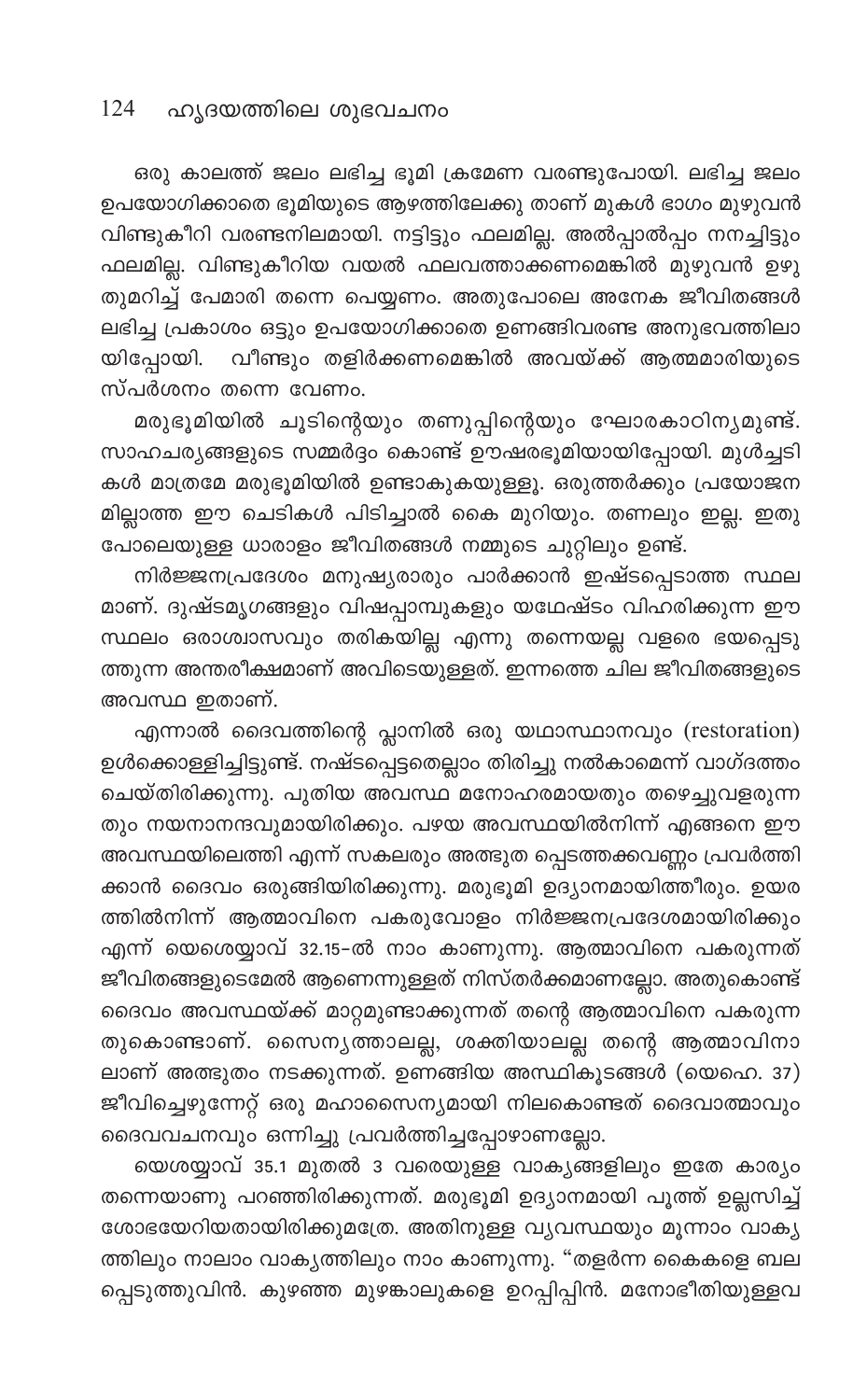രോട് മനോഭീതിയുള്ളവരോട് ധൈര്യപ്പെടുവിൻ, ഭയപ്പെടേണ്ട...അവൻ വന്ന് നിങ്ങളെ രക്ഷിക്കും എന്നു പറവിൻ."

1. ബലപ്പെടുത്തുവിൻ, 2. ഉറപ്പിപ്പിൻ, 3. പറവിൻ. ദൈവവചനം കൊണ്ട് ഉറപ്പിച്ച് വാഗ്ദത്തങ്ങളെ സ്വയം ഏറ്റുപറഞ്ഞ് അവകാശമാക്കി ദൈവാ മാറ്റമുണ്ടാകുന്നു. അങ്ങനെ അവസ്ഥയ്ക്ക് മാറ്റമുണ്ടാകുമ്പോൾ വലിയ സന്തോഷവും ആനന്ദവും പാട്ടും ശ്രേഷ്ഠതയും ജീവിതത്തിലുണ്ടാകും. അസാധ്യമായതെന്ന് കരുതിയിരുന്ന അനവധി കാര്യങ്ങൾ സംഭവിക്കും. കുരുടർ കാണും. ഊമർ സംസാരിക്കും. മുടന്തർ തുള്ളിച്ചാടും.

പുതിയ അവസ്ഥയിൽ ശ്രദ്ധേയമായ അനവധി മാറ്റങ്ങൾ സംഭവിക്കും എന്ന് എടുത്തുപറഞ്ഞിരുക്കുന്നത് ശ്രദ്ധിക്കുക.

### (1) അവരുടെ വഴി വിശുദ്ധവഴിയായിത്തീരും (യെശ. 35.8)

ദൈവത്തിന്റെ സാന്നിധ്യവും സഖിത്വവുമുള്ള വിശുദ്ധമായ വഴിയിൽ അവിടന്ന് നമ്മെ വഴികാട്ടിയായി നടത്തും.

# (2) ദാഹമുള്ള എളിയവരും ദരിദ്രരും ദൈവപ്രവൃത്തിയെ കണ്ട് അറിഞ്ഞ് വിചാരിച്ച് ഗ്രഹിക്കേണ്ടതിന് മരുഭൂമിയെ ഉദ്യാനമാക്കുന്നു (യെശ. 41.20)

നിർജ്ജനപ്രദേശത്ത് അത്ഭുതകരമായ വിധത്തിൽ ശ്രേഷ്ഠമായ വൃക്ഷ ങ്ങളെ ഉളവാക്കുന്നു (യെശ. 41.18–20). അനേകർ കാണുന്നുണ്ട് പക്ഷേ, അറിയുന്നില്ല. അറിയുന്നവർ വിചാരിക്കുകയോ ധ്യാനിക്കുകയോ ചെയ്യു .<br>ന്നില്ല. കണ്ട് അറിഞ്ഞ് ധ്യാനിച്ചെങ്കിലേ വലിയവന്റെ പ്രവൃത്തി ഗ്രഹിക്കാൻ സാധിക്കുകയുള്ളൂ.

# (3) തന്റെ ജനം തന്നെ സ്തുതിക്കേണ്ടതിന് ദൈവം പുതിയത് ചെയ്യു ന്നു (യെശ. 43.19-21)

താൻ യഹോവ, തന്റെ ജനത്തെ സൃഷ്ടിച്ചവൻ! അംഗീകരിച്ചാ ലും ഇല്ലെങ്കിലും നമ്മുടെ ജീവിതത്തിൽ എന്തും പ്രവർത്തിക്കുവാൻ അവിട ത്തേക്ക് അധികാരവും അവകാശവുമുണ്ട്. അതു ഗ്രഹിച്ച് അംഗീകരിച്ച് ഏൽപ്പിച്ചുകൊടുത്താൽ നമുക്ക് അനുഗ്രഹമായിരിക്കും സമൃദ്ധിയായി രിക്കും. ഏൽപ്പിച്ചുകൊടുക്കുന്ന ജീവിതങ്ങളിൽ എന്തെങ്കിലും കാട്ടിക്കൂ ട്ടുന്ന ദൈവമല്ല അവിടന്ന്. പഴയതിനെ ഗണ്യമാക്കാതെ പൂർണ്ണമായും പുതിയതുചെയ്യുന്ന ദൈവമത്രേ അവിടന്ന്. ഉണങ്ങിവരണ്ട ജീവിതങ്ങളും അനുഭവങ്ങളും മനോഹരമായി രൂപാന്തരപ്പെടുത്തുന്നവനായ ഒരു ദൈവം നമുക്കുണ്ട്. വെറുതെ ദൈവം പുതുതാക്കുകയില്ല. അവിടന്ന് നമ്മെ തൊട്ടു എങ്കിൽ പിമ്പിൽ ഒരു ഉദ്ദേശ്യം ഉണ്ട്. തിരഞ്ഞെടുക്കപ്പെട്ട ഒരു കൂട്ടം ജന ത്തിന് അനുഗ്രഹമാകേണ്ടതിനും പ്രയോജനമാകേണ്ടതിനും മാത്രമാണ് അവിടന്ന് മരുഭൂമിയിൽ നദികളും ഉറവകളും തുറക്കുന്നത്. അങ്ങനെ ദൈവം തന്റെ ജനത്തെ അനുഗ്രഹിക്കുന്ന കൂട്ടത്തിൽ പുറത്തുള്ള അർഹ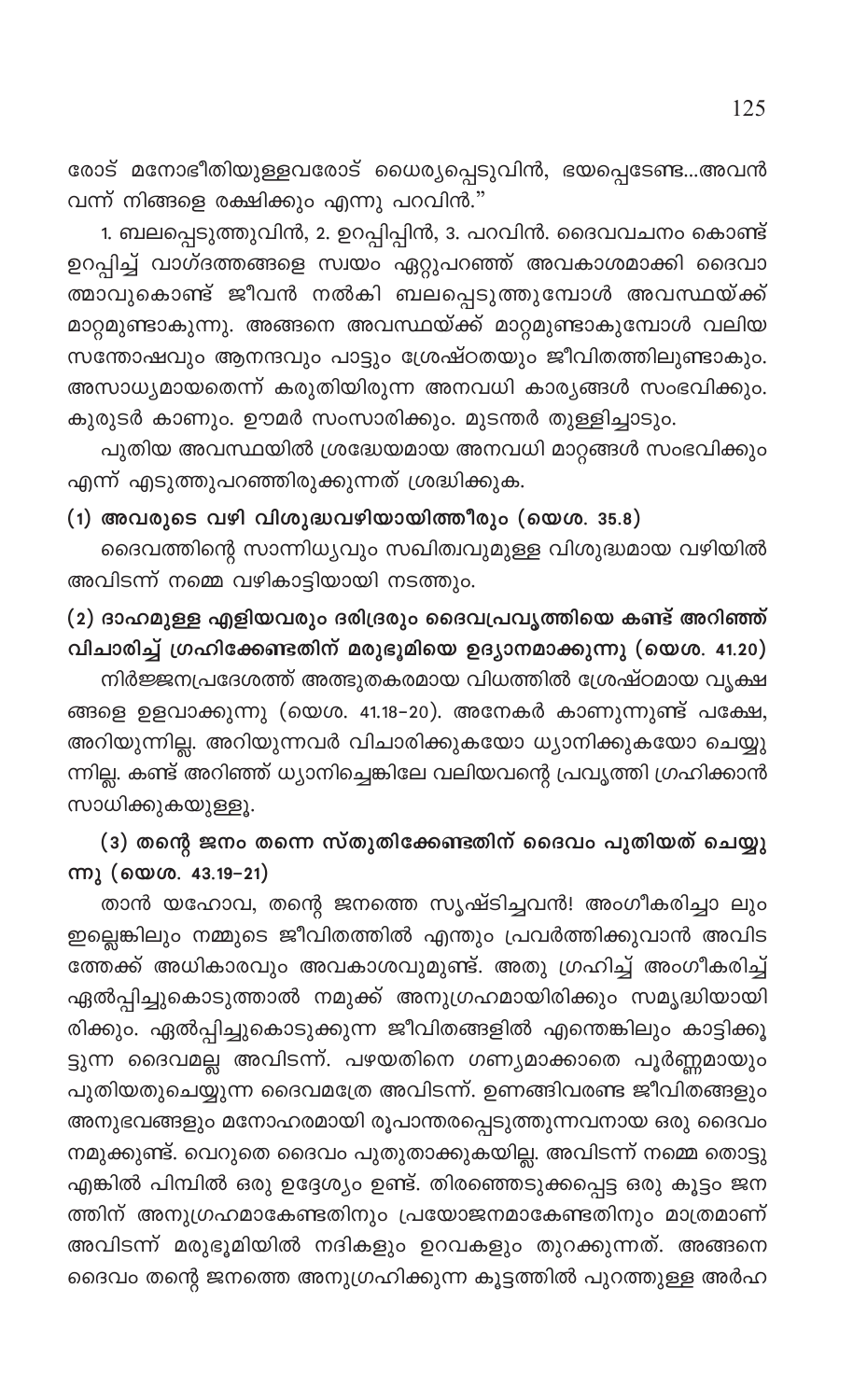തയോ അവകാശമോ ഇല്ലാത്തവർക്കും മെരുക്കമില്ലാത്തവയ്ക്കും (കാട്ടു മൃഗങ്ങൾ) ചതിക്കുന്ന സ്വഭാവമുള്ളവർക്കും (എല്ലാം തട്ടിയെ ടുക്കുന്ന കുറുക്കന്മാർ) ചിന്തയും കരുണയുമില്ലാത്തവർ (ഒട്ടകപ്പക്ഷികൾ—കുഞ്ഞു ങ്ങളോട് ഇടപെടുന്ന രീതി ഇയ്യോ. 39.13–17 വരെ വർണ്ണിച്ചിട്ടുണ്ട്) എന്നി വർക്കും പ്രയോജനപ്പെടുന്നതായി കണ്ടുവരാറുണ്ട്. ഈ ഉപമകളൊക്കെ വ്യത്യസ്തസ്വഭാവമുള്ള മനുഷ്യരെയാണ് കാണിക്കുന്നത്. അങ്ങനെയു ള്ളവർ ദൈവത്തെ ബഹുമാനിക്കും. ദൈവത്തിന്റെ മഹിമയിൽ അത്ഭുതം കൂറും. പക്ഷേ, തനിക്കുവേണ്ടി നിർമ്മിക്കപ്പെട്ട തന്റെ ജനം മാത്രമാണ് അവിടത്തെ സ്തുതിക്കുന്നത്. അവരിൽനിന്നും അവിടന്നു പ്രതീക്ഷിക്കു ന്നത് സ്തുതിയും ഗീതവും പാട്ടുമാണ്. ദൈവവുമായി ബന്ധമില്ലാത്തവർ അമ്പരന്ന് അനുഗ്രഹങ്ങൾ അനുഭവിക്കുമ്പോൾ ദൈവത്തെ ബഹുമാനി ക്കും. എന്നാൽ അവിടത്തെ ജനം അടക്കാൻ കഴിയാത്ത നന്ദിയോടെയും ആനന്ദത്തോടെയും അവിടത്തെ സ്തുതിക്കും. രണ്ടു കൂട്ടരുടെയും സമീ പനത്തിലുള്ള വ്യത്യാസം ശ്രദ്ധിച്ചുവോ?

#### (4)പരിമിതിയില്ലാതെ അനുഗ്രഹിക്കുന്ന ദൈവം (യെശ. 48.21)

ദൈവം അനുഗ്രഹിക്കാൻ തുടങ്ങുമ്പോൾ റേഷനിംഗ് ഇല്ല. എന്നും സമൃദ്ധിയാണ്. ജീവൻ സമൃദ്ധിയായിട്ടാണു നൽകുന്നത്. അവിടന്ന് നൽ കുന്ന സമാധാനം ലോകത്തിന് തരാനോ എടുത്തുകളയാനോ സാദ്ധ്യ മല്ല. പാപം ക്ഷമിക്കുമ്പോൾ അത് എന്നെന്നേക്കുമായി സമുദ്രത്തിന്റെ അഗാധതയിലേക്ക് എറിഞ്ഞുകളയുകയാണ്. പാപം എത്ര കഠോരമാ യിരുന്നാലും രക്താംബരം പോലെ ചുവപ്പായിരുന്നാലും ഹിമം പോലെ വെളുപ്പിക്കുകയാണ്. ഇങ്ങനെയൊക്കയുള്ള സമൃദ്ധിയാണ് ദൈവം നൽ കുന്നത്. അനുഗ്രഹമാണെങ്കിൽ പൊട്ടിപ്പുറപ്പെടുന്ന നദിപോലെ അനർ ഗ്ഗളമാണു താനും.

# (5) അവിടന്ന് കരുണയുള്ളവൻ ആയതുകൊണ്ട് യഥാസഥാനപ്പെടുത്തു ന്നു (യെശ. 49.10)

ശൂന്യസ്ഥലങ്ങളും പാഴിടങ്ങളും നാശം ഭവിച്ച ദേശവുമായി എഴുതിത്ത ള്ളിയിരിക്കുകയാണ്. എങ്കിലും കരുണയുള്ള ദൈവത്തിന് അവയെ നിസ്സാ രമായി തള്ളിക്കളയാൻ സാദ്ധ്യമല്ല. വലിയ പ്രതീക്ഷയോടെയാണ് ദൈവം നനെച്ചത്. ഇങ്ങനെയൊക്കെയായിപ്പോയെങ്കിലും യഥാസ്ഥാനപ്പെടുത്താൻ വെമ്പുന്ന അവിടന്ന് മഹാകരുണയോടെ നീരുറവുകളുടെ അരികത്തേക്ക് നടത്തുന്ന ദൈവമാണ് (യെശ. 49.10). പിന്നെ സമൃദ്ധിയായ അനുഗ്രഹം കൊണ്ട് നിറെക്കുന്ന ദൈവവുമാണ്.

| സമ്മതിക്കാമോ? |  | – നിന്റെ ഇന്നത്തെ അവസ്ഥ |  |
|---------------|--|-------------------------|--|
|               |  |                         |  |

വിട്ടുകൊടുക്കാമോ? – വ്യവസ്ഥ കൂടാതെ - അവിടന്ന് നൽകുന്ന ഉത്തരവാദിത്വം ഏറ്റെടുക്കാമോ?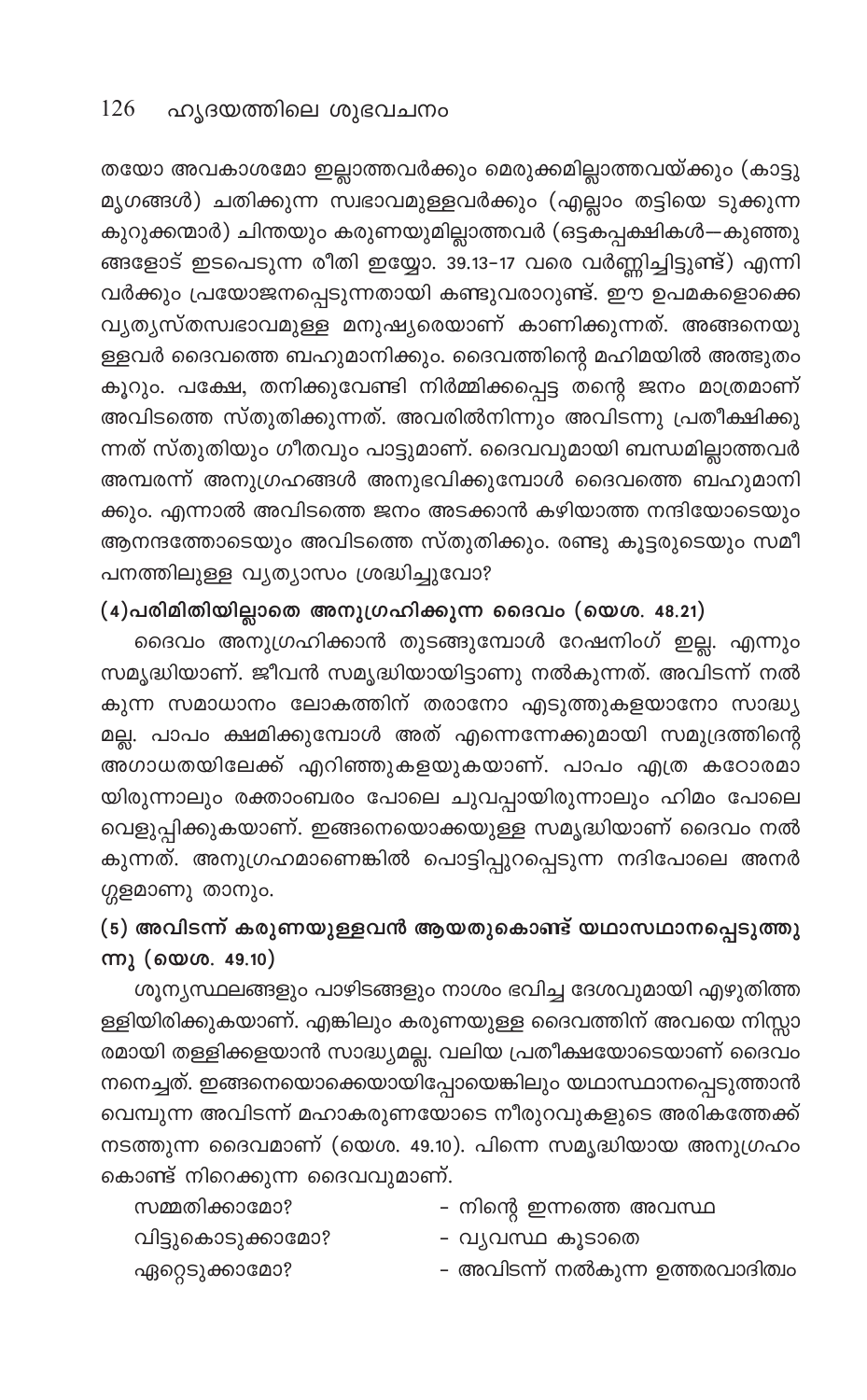പിടി വിടാമോ? – സകലത്തിന്റെയും .\_.\_. \_\_\_\_\_\_\_.<br>ഏൽപ്പിച്ചുകൊടുക്കാമോ? നിരുപാധികം എങ്കിൽ നീ വലിയ തണുപ്പ് നിന്റെ ജീവിതത്തിൽ അനുഭവിക്കാൻ പോകുകയാണ്. നിന്റെ ജീവിതം അനേകരെ തണുപ്പിക്കുന്നതും ഉടമ സ്ഥന് ഏറ്റവും പ്രിയങ്കരവുമായ ഉദ്യാനമായി മാറാൻ പോകുകയാണ്. സ്തുതിയും സ്തോത്രവും സംഗീതവും അനർഗ്ഗളമായി പ്രവഹിക്കുവാൻ പോകുകയാണ്. ദൈവം അതിന് ഇടയാക്കട്ടെ.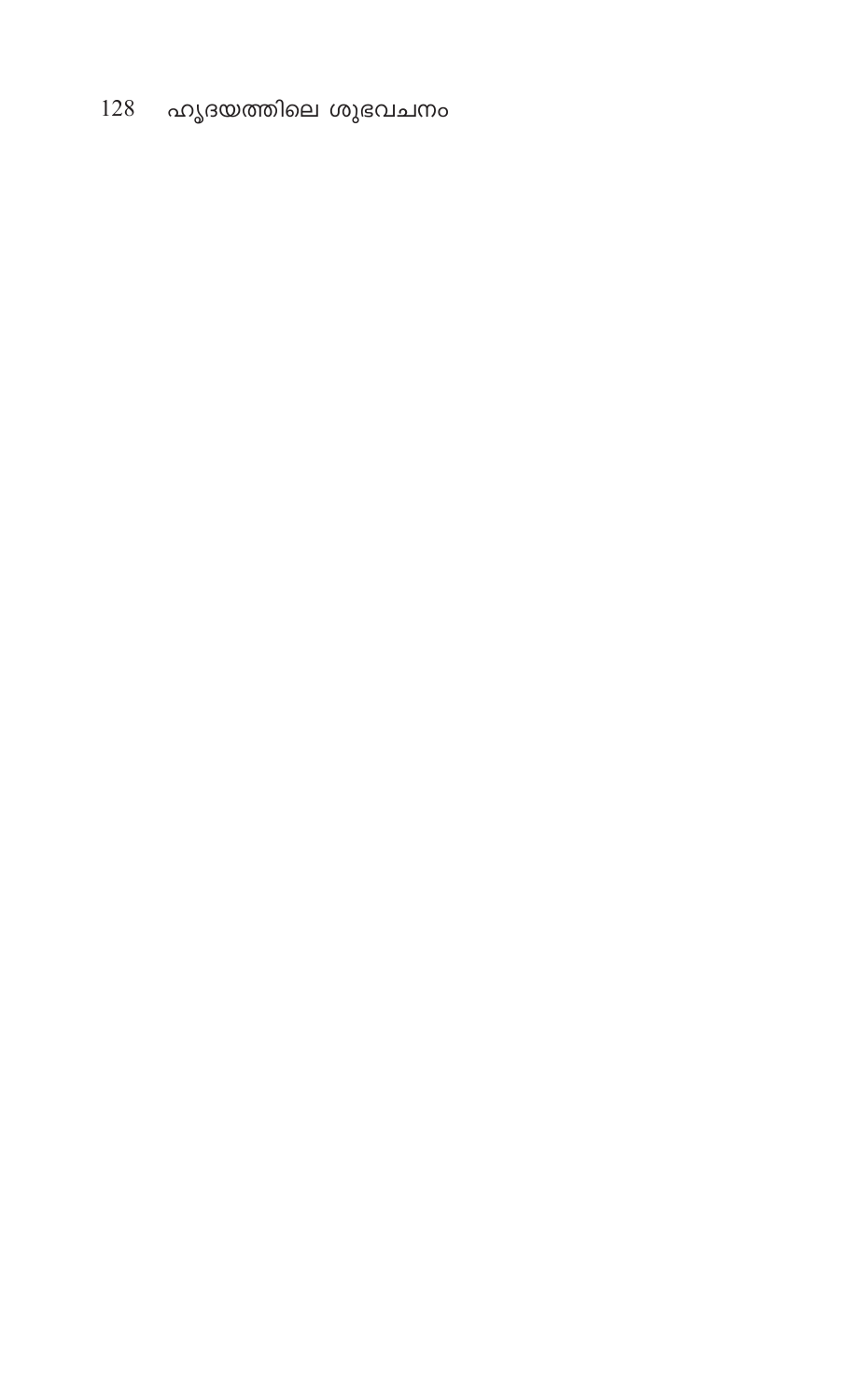### $17$

# ഞാൻ പ്രവർത്തിക്കും ആർ അത് തടുക്കും?

വലിയവനായ ദൈവം ഒരു വലിയ വെല്ലുവിളി സർവ്വലോകത്തി നും മുമ്പാകെ ഇടുകയാണ്. അവിടന്ന് പ്രവർത്തിക്കാൻ ഒരുമ്പെടുകയാണ്. അത് തടയുവാൻ ആർക്ക് ധൈര്യമുണ്ട്? (യെശ. 43.13)

### 1. പ്രവർത്തിക്കുന്നവൻ ആര്?

സർവ്വശക്തനായ ദൈവം—എൽഷഡായി എന്ന പേരിൽ വെളിപ്പെട്ട വൻ. അവിടത്തെ വിവരണങ്ങൾ എന്നും മനസ്സിനെയും ഹൃദയത്തെയും ഒരുപോലെ ജീവിപ്പിക്കുന്നതാണ്.

ഇല്ലാത്തതിനെ ഉള്ളതിനെപ്പോലെ വിളിച്ചുവരുത്തുന്നവൻ സകലത്തെയും ജീവിപ്പിക്കുന്നവൻ മരിച്ചവരെ ഉയർത്തെഴുന്നേൽപ്പിക്കുന്നവൻ ധന്യനായ ഏകാധിപതി താൻ മാത്രം അമർത്യതയുള്ളവൻ മനുഷ്യർ ആരും കാണാത്തവൻ കാണ്മാൻ കഴിയാത്തവൻ അടുത്തുകൂടാത്ത വെളിച്ചത്തിൽ വസിക്കുന്നവൻ കർത്താധികർത്താവ് രാജാധിരാജാവ് അതിമഹത്തായ പ്രതിഫലം പരിച, പാറ, സകലത്തെയും ഉളവാക്കുന്നവൻ സകല മഹിമയും നിറഞ്ഞവൻ സകല അധികാരവും ഉള്ളവൻ പുതിയത് ചെയ്യുവാൻ കഴിയുന്നവൻ സകലത്തെയും പുതുതാക്കുന്നവൻ ആഴിക്ക് കതകും ഓടാമ്പലും വെച്ചവൻ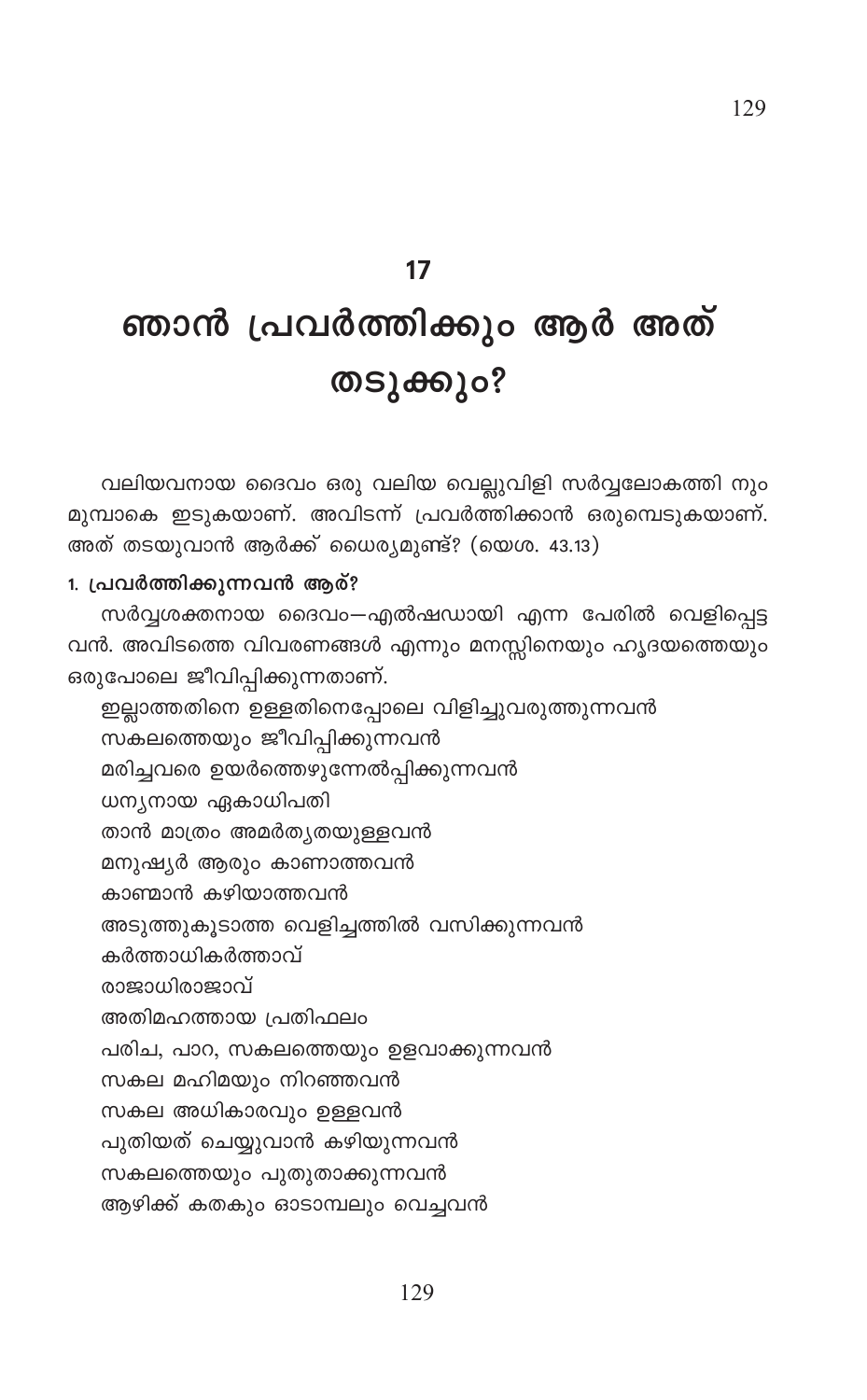സകല സൃഷ്ടികളോടും കരുണ തോന്നുന്നവൻ സകലവും തന്നെ നോക്കി കാത്തിരിക്കുന്നവൻ സകലത്തിനും തക്കസമയത്ത് തീൻ എത്തിച്ചുകൊടുക്കുന്നവൻ ബദ്ധന്മാരെ അഴിച്ചുവിടുന്നവൻ കുനിഞ്ഞിരിക്കുന്നവരെ ഒക്കെയും നിവിർക്കുന്നവൻ വീഴുന്നവരെ ഒക്കെയും താങ്ങുന്നവൻ കഴുകൻചിറകിന്മേൽ വഹിക്കുന്നവൻ തന്നെ സ്നേഹിക്കുന്ന ഏവരെയും പരിപാലിക്കുന്നവൻ തന്റെ മുഖത്തേക്ക് നോക്കുന്നവരെ ലജ്ജിപ്പിക്കാത്തവൻ .<br>തന്നെ കാത്തിരിക്കുന്നവരെ ലജ്ജിപ്പിക്കാത്തവൻ സകലവും തിരിച്ചുതരുന്നവൻ നഷ്ടപ്പെട്ട വർഷങ്ങൾ തിരിച്ചുതരുന്നവൻ നഷ്ടപ്പെട്ട സന്തോഷം തിരിച്ചുതരുന്നവൻ മനസ്സു തകർന്നവരെ നിരസിക്കാത്തവൻ ഹൃദയം നുറുങ്ങിയവർക്ക് സമീപസ്ഥൻ ചതഞ്ഞ ഓട ഒടിച്ചുകളയാത്തവൻ പുകയുന്ന തിരി കെടുത്തിക്കളയാത്തവൻ നിർമ്മിച്ചവൻ, സൃഷ്ടിച്ചവൻ, ഉരുവാക്കിയവൻ ഇരിക്കുന്നതും എഴുന്നേൽക്കുന്നതും അറിയുന്നവൻ പിണ്ഡാകാരമായപ്പോഴേ കണ്ടവൻ പുസ്തകത്തിൽ എല്ലാം കുറിച്ചുവെച്ചവൻ തന്നിൽ ആശ്രയിക്കുന്നവരെ അറിയുന്നവൻ ഒരുനാളും കൈവിടാത്തവൻ, ഉപേക്ഷിക്കാത്തവൻ ലോകാവസാനത്തോളം എല്ലാ നാളും കൂടെയുള്ളവൻ എല്ലായ്പ്പോഴും നടത്തുന്നവൻ ഏറ്റവും പ്രിയ സ്നേഹിതൻ നല്ല ആലോചനക്കാരൻ നല്ല വഴികാട്ടി കുടെയിരിക്കുന്നവൻ മറെക്കുന്നവൻ വിടുവിക്കുന്നവൻ പാറയായവൻ ജ്ഞാനത്തിന്റെയും പരിജ്ഞാനത്തിന്റെയും ഉറവവിടമായവൻ സൗഖ്യമാക്കുന്നവൻ വിശ്വസ്തനായവൻ കരുണയുള്ളവൻ തീരാത്ത ദയയുള്ളവൻ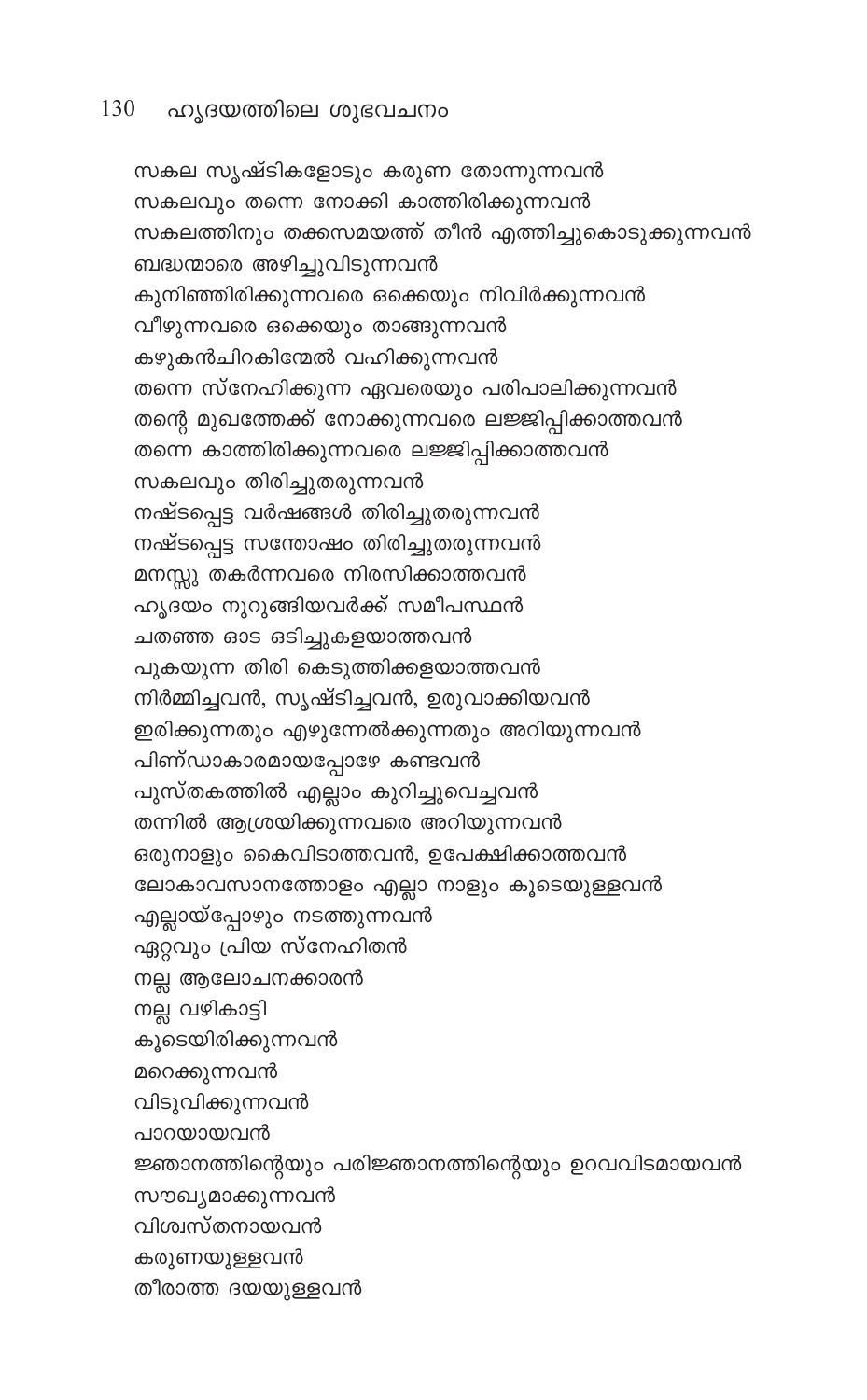സകല രോഗങ്ങളെയും സൗഖ്യമാക്കുന്നവൻ സകല അകൃത്യവും ക്ഷമിക്കുന്നവൻ ബലമായവൻ ശക്തി ബലഹീനതയിൽതികെഞ്ഞുവരുത്തുന്നവൻ സ്തുതൃനായവൻ മാറാത്തവൻ മാറ്റമില്ലാത്തവൻ കരച്ചിലിന്റെ ശബ്ദം കേൾക്കുന്നവൻ അനർത്ഥത്തിൽനിന്ന് വിടുവിക്കുന്നവൻ തന്നെ മാനിക്കുന്നവരെ മാനിക്കുന്നവൻ തന്റെ ഭക്തന്മാരെ ആദരിക്കുന്നവൻ തന്റെ ഭക്തന്മാരായ ചെറിയവരെയും വലിയവരെയും അനുഗ്രഹിക്കു ന്നവൻ കോട്ടയായവൻ സങ്കേതമായവൻ താമ്രക്കതകുകളെ തകർക്കുന്നവൻ

ഇരുമ്പോടാമ്പലുകളെ ഖണ്ഡിച്ചുകളയുന്നവൻ....

അങ്ങനെ എത്ര എത്ര വിശേഷണങ്ങൾ! അവ എണ്ണിയാൽ തീരുകയില്ല തന്നെ.

#### 2. ആർക്കുവേണ്ടിയാണ് പ്രവർത്തിക്കുന്നത്?

യൗവ്വനം പുതുക്കുന്നവൻ

ആരും അടയ്ക്കാതെ വണ്ണം തുറക്കുകയും ആരും തുറക്കാതെവണ്ണം അടയ്ക്കുകയും ചെയ്യുവാൻ അധികാരവും കഴിവും ഉള്ളവൻ ചോദി ക്കുന്ന ചോദ്യത്തിന് ഒറ്റ ഉത്തരമേയുള്ളൂ. ആ പദവി ലഭിച്ചിരിക്കുന്നവ രുടെ പട്ടികയും പ്രത്യേക വിശേഷണങ്ങളും യെശയ്യാവ് 43. 1 മുതൽ 12 വരെയുള്ള വാകൃങ്ങളിൽ നാം കാണുന്നു.

ഈ ചോദ്യം ചോദിക്കാൻ അവിടത്തേക്ക് അധികാരമുണ്ട്. അവിടന്ന് സ്രഷ്ടാവാണ്. സകലത്തെയും ഉണ്ടാക്കിയവനാണ്. യാക്കോബായിട്ട് സൃഷ്ടിച്ച് യിസ്രായേലാക്കി രൂപപ്പെടുത്തിയെടുത്തവനാണ് (യെശ. 43.1). ഇപ്പോഴത്തെ അവസ്ഥയ്ക്കു പിന്നിൽ ഒരു പരിശീലന ത്തിന്റെയും നടത്തി പ്പിന്റെയും ദൈവികഇടപെടലിന്റെയും ഒരു നീണ്ട ചരിത്രമുണ്ട്.

ഇന്ന് നിന്റെ അവസ്ഥ എത്ര മനോഹരം! പണ്ടു നീ യാക്കോബായി രുന്നു. ചതിയനും അവിശ്വസ്തനും കുരുട്ടുബുദ്ധിക്കാരനും ആയിരുന്നു. ഇന്ന് നീ ഇസ്രായേലാണ്. തിരഞ്ഞെടുക്കപ്പെട്ടവനും വൈശിഷ്ട്യമുള്ളവനു മാണ്. യെശയ്യാവ് 43.1 മുതൽ 3 വരെയുള്ള വാകൃങ്ങൾ ശ്രദ്ധിച്ചാലും.

- 1. നീ ഇന്നു വീണ്ടെടുക്കപ്പെട്ടവൻ
- 2. നീ ഇന്നു പേർ വിളിക്കപ്പെട്ടവൻ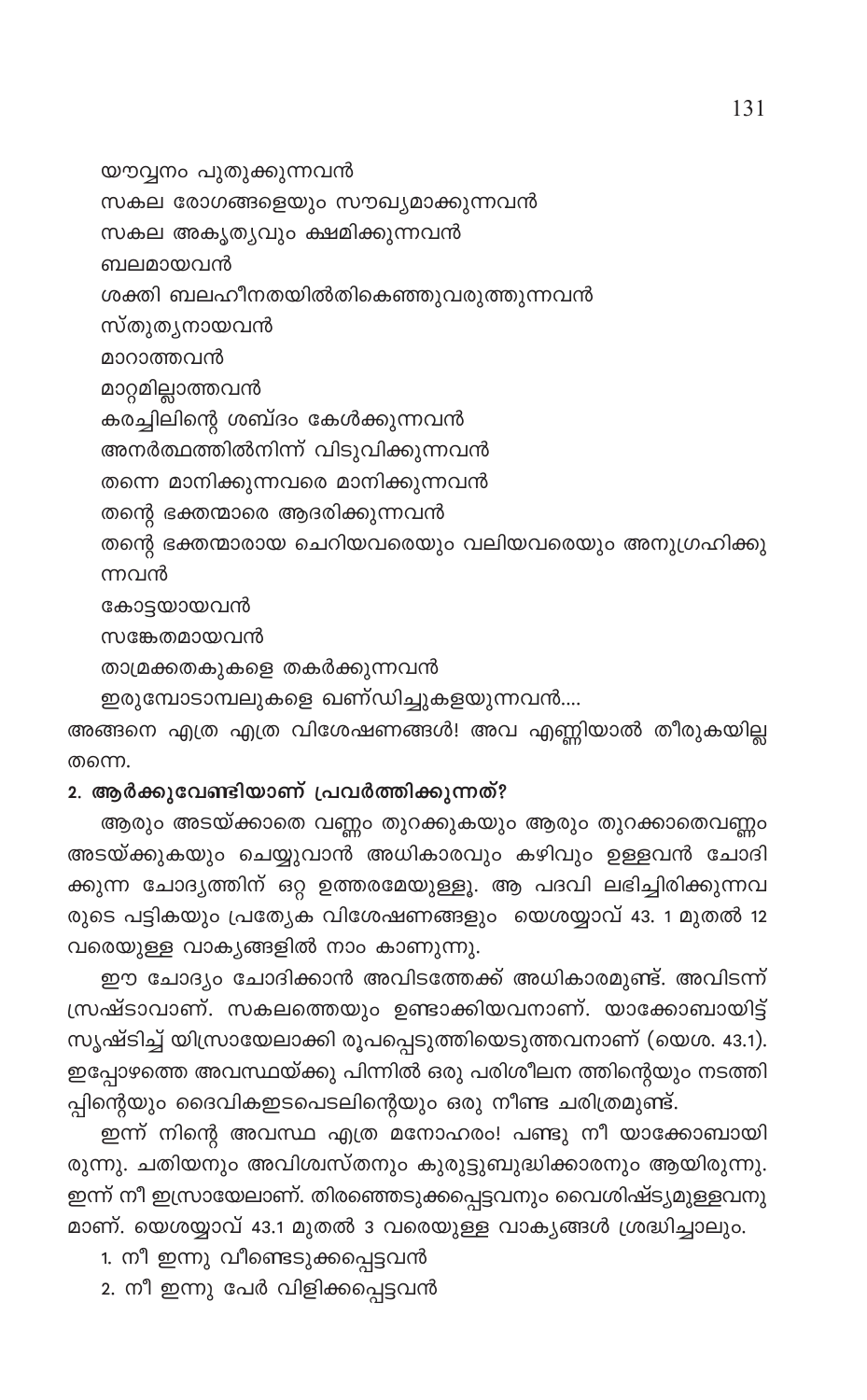- 3. നീ ഇന്നു എന്റെ സ്വന്തമാണ്.
- 4. നീ ഇന്നു വിലയേറിയവനാണ്.
- 5. നീ ഇന്നു മാന്യനാണ്.
- 6. നീ ഇന്നു ദൈവത്താൽ സ്നേഹിക്കപ്പെട്ടവൻ ആണ്.
- 7. നീ ഇന്നു എന്റെ ദാസൻ.
- 8. നിനക്ക് ഇന്ന് ഒരു രക്ഷകൻ ഉണ്ട്.
- 9. നീ ഇന്ന് എന്റെ സാക്ഷി (യെശ. 43.10).

മേൽപ്പറഞ്ഞ വാക്യങ്ങളിൽ നീ ആരാണെന്നു വിവരിച്ചിട്ട് അവിട ത്തെ മഹത്വം മുഴുവൻ ഒരു വാകൃത്തിൽ സംഗ്രഹിച്ചിരിക്കുന്നത് ശ്രദ്ധിക്കുക (യെശ. 43.11,12).

ഞാൻ തന്നെ യഹോവ

ഞാൻ തന്നെ ദൈവം

ഞാനല്ലാതെ ഒരു രക്ഷിതാവുമില്ല

ഞാൻ അനന്യൻ തന്നേ. ഈ നിത്യനായ ദൈവം—ഞാനാകുന്നവൻ ഞാനാകുന്നു എന്ന് അരുളിച്ചെയ്ത മാറ്റമില്ലാത്ത ദൈവം പ്രസ് താവി ക്കുന്ന ഒരു വലിയ വസ്തുതയാണ് "ഞാൻ പ്രവർത്തിക്കും". അതേ ഞാൻ പ്രവർത്തിക്കുക തന്നെ ചെയ്യും.

ഇത്രയേറെ പ്രത്യേകതകളോടെ വിളിച്ചു വേർതിരിച്ച തന്റെ ജനത്തിന് വലിയ രണ്ടു ശോധനയിലൂടെ കടന്നുപോകേണ്ടി വന്നു. തീയിലും വെള്ള ത്തിലും കൂടെ കടക്കേണ്ടി വന്നു. അത് ദുർഗ്രാഹ്യമല്ലേ? ഈ കഷ്ടതയിൽ നിന്ന് ഒഴിവാക്കിക്കൂടായിരുന്നോ? ന്യായമായ ഒരു ചോദ്യമാണ്. പക്ഷേ, ഒന്ന് ഓർക്കുക!

അവിടന്ന് നിന്നെ പ്രത്യേകം സ്നേഹിച്ച് വേർതിരിച്ചതായതുകൊണ്ടു മാത്രമാണ് നീ ഈ തീയിൽനിന്നും പുറത്തുവന്നത്. അല്ലെങ്കിൽ നീ എന്നേ ദഹിച്ചു ചാമ്പലായേനെ! പ്രവാഹങ്ങൾ നിന്നെ ഒഴുക്കിക്കളയേണ്ട .<br>സ്ഥാ നത്ത് നീ രക്ഷപ്പെട്ടത് നിന്നെ ദൈവം വിലയേറിയവനായി കണ്ടതു കൊണ്ടു മാത്രമാണ് എന്ന് ഓർക്കുക. ദൈവമക്കൾ കഷ്ടതയിൽ നശി ച്ചുപോകുന്നില്ല തന്നെ. നീതിമാന്റെ അനർത്ഥങ്ങൾ <mark>അസംഖ്യമാകുന്നു</mark>. അവ **എല്ലാറ്റിൽ**നിന്നും യഹോവ അവനെ വിടുവിക്കുന്നു (സങ്കീ. 34.19). മുമ്പോട്ട് പോകുന്തോറും അനർത്ഥം കൂടിക്കൂടി വരികയാണ്. ആദ്യം വെറും വെള്ളത്തിലൂടെയാണ് കടക്കുന്നത്. പിന്നീട് ഒഴുക്കിക്കളയുന്ന പ്ര വാഹങ്ങളുള്ള നദിയിലൂടെയാണ് കടക്കേണ്ടി വരുന്നത്. പിന്നീട് തീയിലൂ ടെയാണ് കടക്കുന്നത്. അടുത്ത പടി ദഹിപ്പിക്കുന്ന കഠോരമായ അഗ്നി ജ്വാലയാണ് താനും! ഇങ്ങനെയുള്ള കഷ്ടത്തിലൂടെ കടന്നുപോകുന്ന സാധാരണ മനുഷ്യർ തീർച്ചയായും വിടുതലില്ലാതെ അസ്തമിച്ചിരിക്കും. പക്ഷേ, നീ പ്രത്യേകമായി തെരഞ്ഞടുക്കപ്പെട്ടവനായതുകൊണ്ട് ദൈവ ത്തിന്റെ വിശ്വസ്തത നീ അനുഭവിക്കുക തന്നെ ചെയ്യും.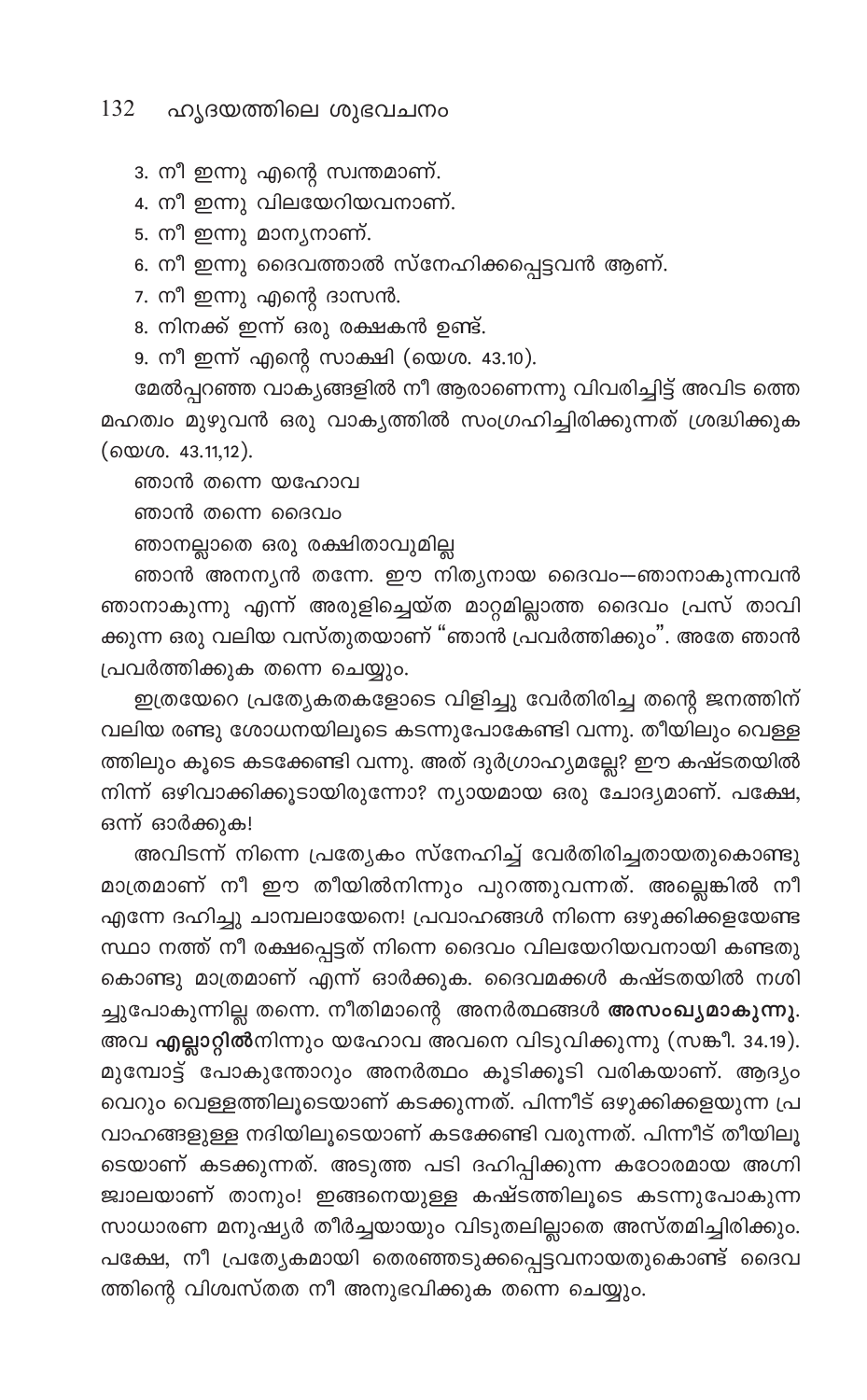ഇത് അനുഭവിച്ചവർ എല്ലാ തലമുറയിലും കാലഘട്ടത്തിലുമുണ്ട്. നിനക്ക് സകലവും സാധിക്കും. നിന്റെ ഉദ്ദേശ്യങ്ങളൊന്നും അസാദ്ധ്യമല്ല. .<br>(ഇയ്യോ. 42. 2). ഇത് ഗ്രഹിക്കാനായി ഇയ്യോബിന് കഠിനശോധനയിലൂടെ പോകേണ്ടി വന്നു. എങ്കിലും നഷ്ടപ്പെട്ട സകലവും ദൈവം അവന് ഇര ട്ടിയായി മടക്കിക്കൊടുത്തു. നമ്മുടെ ദൈവം സ്വർഗ്ഗത്തിലുണ്ട്. തനിക്ക് .<br>ഇഷ്ടമുള്ളതൊക്കെയും അവൻ ചെയ്യുന്നു (സങ്കീ. 115.3). നിർജ്ജീവ പാത്ര ങ്ങൾക്ക് ജീവൻ നൽകാൻ കഴിവും മനസ്സും ഉള്ളവൻ അവിടന്നു മാത്രം. ഇതാണ് എക്കാലത്തും ഏതു നേരത്തിലും നമുക്കുള്ള ഏക പ്രത്യാശ.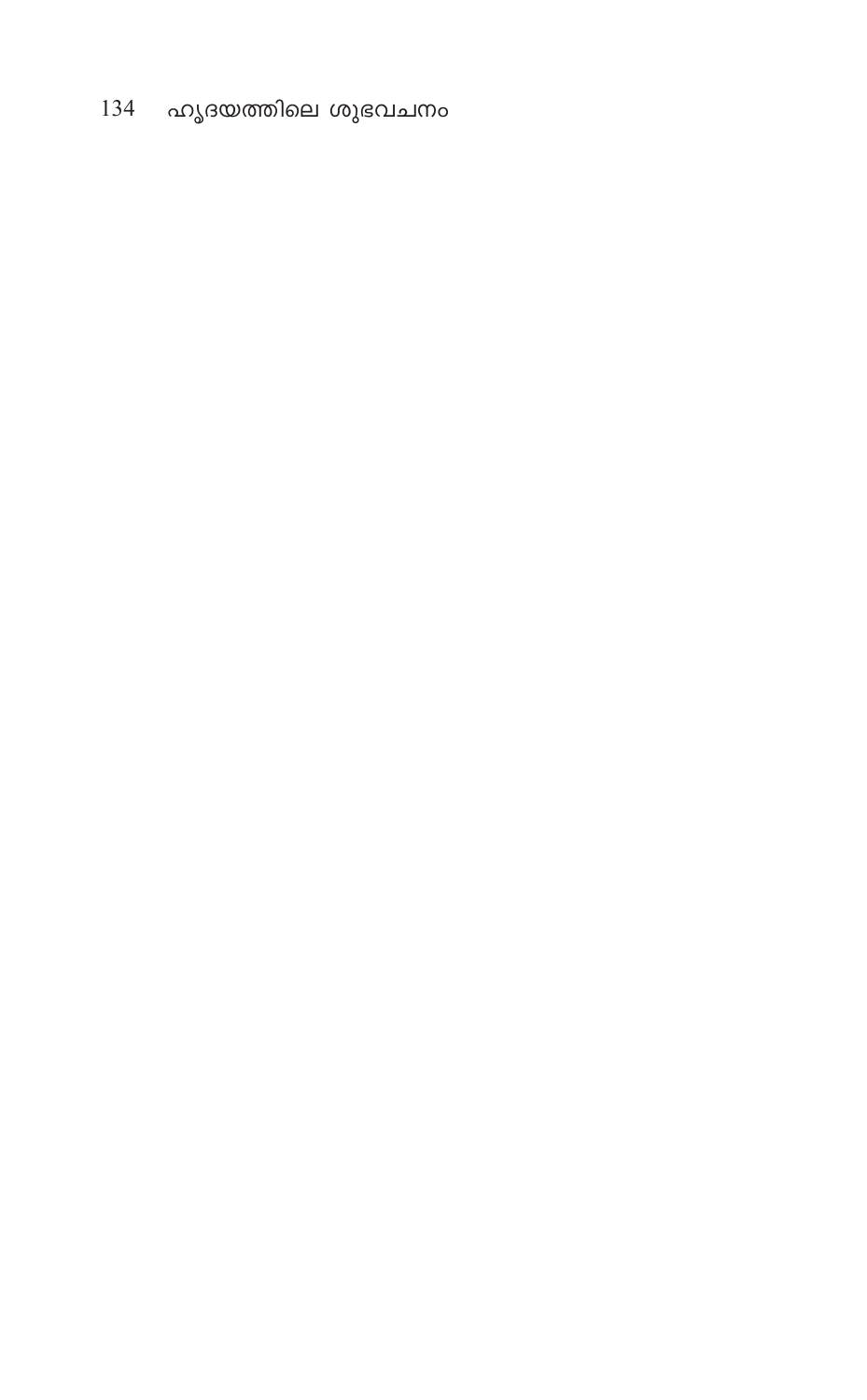18

# രാത്രിയിലെ ധ്യാനം

രാത്രി അധികമാരും പ്രവർത്തിക്കാൻ ഇഷ്ടപ്പെടാത്ത സമയമാണ്. ഇരുട്ടും അന്ധകാരവുമാണ് രാത്രിയുടെ മുഖമുദ്ര. കള്ളന്മാർക്കും സാമൂ ഹ്യവിരുദ്ധർക്കും പ്രിയങ്കരമായ സമയം രാത്രിയാണ്!

ഉറങ്ങാനായി മാത്രം രാത്രികളെ ഇഷ്ടപ്പെടുന്നവരുണ്ട്. ഒരു ദൈവ പൈതൽ ഇരുട്ടിന്റെ അനുഭവത്തിൽക്കൂടെ പലപ്പോഴും കടന്നുപോകാൻ നിർബന്ധിതനാകാറുണ്ട്. പക്ഷേ, അവനു രാത്രിയിൽ സ്തോത്രഗീതമുണ്ട് (ഇയ്യോ. 35.10). രാത്രിയിൽ ദൈവികസന്ദർശനമുണ്ട് (സങ്കീ. 17.3). അവനു രാത്രിയിൽ ധ്യാനവുമുണ്ട് (സങ്കീ. 63.5).

ശാന്തമായി ഇരുന്ന് ആഹാരം ചവച്ചരച്ചു ഭക്ഷിക്കണം എന്നുള്ളത് ആരോഗ്യത്തിന് അത്യന്താപേക്ഷിതമാണെന്നാണ് അറിവുള്ളവരുടെ അഭിപ്രായം. അതുപോലെ ദൈവവചനം ഭക്ഷിച്ചപ്പോഴാണ് സന്തോഷവും ആനന്ദവും കണ്ടെത്തിയതെന്ന് യിരെമ്യാപ്രവാചകൻ പറയുന്നു (യിരെ. 15.16). ജീവനും ഭക്തിക്കും വേണ്ടുന്ന സർവ്വവും വിശേഷവാഗ്ദത്തങ്ങളാൽ വചനത്തിൽ നൽകപ്പെട്ടിരിക്കുന്നു (2പത്രോ. 1.3,4). ആ വൈശിഷ്ട്യമേറിയ വാഗ്ദത്തങ്ങൾ നമ്മുടെ ജീവനും ഭക്തിക്കും ഉതകണമെങ്കിൽ അഥവാ പ്രയോജനപ്പെടണ മെന്നുണ്ടെങ്കിൽ വെറുതെ വായിച്ചു വിട്ടാൽ പോരാ, അവയെ ധ്യാനിക്കണം. ദൈവം തന്നെ യോശുവായോടു പറയുന്നത് താൻ പോകുന്നേടത്തെല്ലാം ശുഭമായും കൃതാർത്ഥനായും ഇരിക്കേണ്ടതിന് ദൈവവചനം രാവും പകലും ധ്യാനിക്കണം എന്നാണ് (യോശു. 1.8). കഷ്ടതയിൽ ആശ്വസിപ്പിക്കാനും സന്തോഷവേളയിൽ സ്തുതിക്കാനും നന്ദി കരേറ്റാനുമൊക്കെ ദൈവം നമ്മെ ഉദ്ബോധിപ്പിക്കുന്നു. ആലോചന വേണ്ടിയപ്പോൾ ആലോചന നൽകാനും പരീക്ഷകളിൽ വിജയിക്കാനും യുദ്ധത്തിൽ ബലം തരുവാനും ഒഴുക്കിനെതിരെ നീന്തേണ്ടിയ സന്ദർഭങ്ങളെ അഭിമുഖീകരിക്കാനും ഒക്കെ തിരുവചനം നമുക്ക് ബുദ്ധിയുപദേശിക്കു ന്നു. തീരുമാനങ്ങളെടുക്കേണ്ടപ്പോഴും വചനം നമുക്ക് ദീപമാണ്. ഏതു പ്രായത്തിലുള്ളവർക്കും ഇതു ഹൃദ്യമാണ്.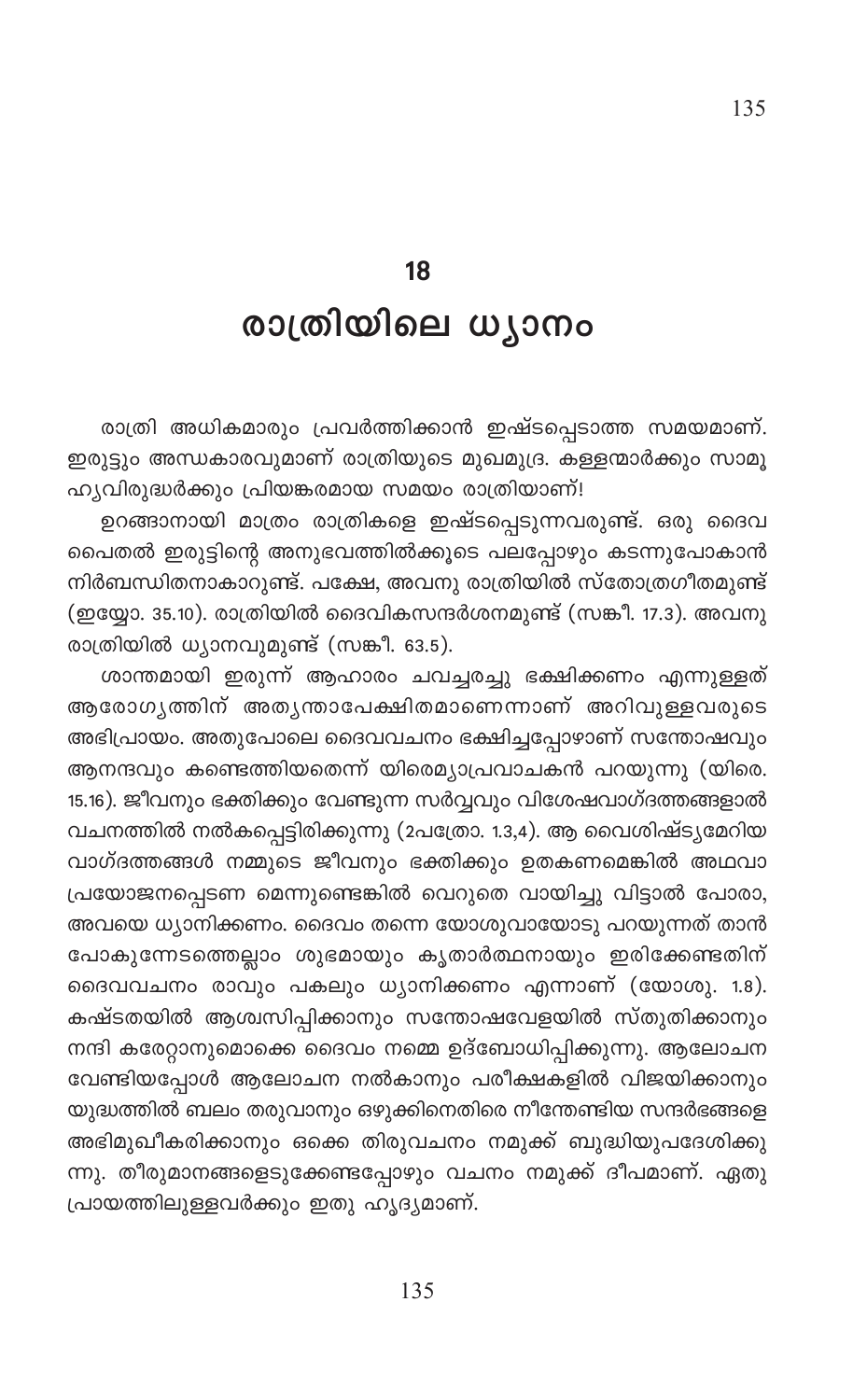നല്ല ഇടയൻ വചനത്തിന്റെ വിശാലതയിലേക്ക് നയിക്കുമ്പോൾ നമ്മുടെ പ്രാപ്തിയറിഞ്ഞ് അതനുസരിച്ചാണ് നടത്തുന്നത്. തള്ളകളെ പതുക്കെയും കുഞ്ഞാടുകളെ ഭുജത്തിൽ എടുത്തുകൊണ്ടും കോലാടു കളെ കോൽകൊണ്ടു മേയിച്ചുമാണ് ഒരു നല്ല ഇടയൻ പരിപാലിക്കുന്നത് .<br>(യെശ. 40.11). അതുപോലെ വിശ്വാസത്തിൽ ശൈശവമായ അവസ്ഥയി ലുള്ളവരുണ്ട്. അവരെ കുഞ്ഞാടുകളെപ്പോലെ വാത്സല്യത്തോടുകൂടെ നയിക്കും. പക്വത വന്ന വിശ്വാസികളെ കോലാടുകളെപ്പോലെയും ബല ഹീനരായ വൃദ്ധരെ അതിനനുസരണമായും പ്രത്യേക കരുതലോടെയാണ് അവിടന്ന് പരിപാലിക്കുന്നത്.

### 1. വചനം ഹൃദ്യമായി ഇടപെടുന്നു

വചനം ഹൃദ്യമായി ഇടപെടുന്നതിനെ മാരിയോട് ഉപമിച്ചിട്ടുണ്ട്. ഒരേ വചനം ഇടപെടുന്നത് നാലു തരത്തിലാണ് (ആവ. 32.2).

മാരിപോലെ

മഞ്ഞുപോലെ

പൊടിമഴപോലെ

093010601

സ്വീകരിക്കാനുള്ള ചെടിയുടെ കഴിവും വിധേയത്വവുമനുസരിച്ചു മാത്രമേ വചനം ഹൃദയങ്ങളോട് ഇടപെടുകയുള്ളൂ. മരുഭൂമിയിലെ മുൾച്ചെ ടികൾക്ക് മഞ്ഞുതുള്ളികൾ മാത്രമേ സ്വീകരിക്കാനാവുകയുള്ളൂ. ഘോര മായ മഴയിൽ അവ പട്ടുപോകും. ഇളംപുല്ലിനും ഘോരമാരി താങ്ങാൻ ആവുകയില്ല. അവയ്ക്ക് പൊടിമഴ മാത്രം മതി. എന്നാൽ അരിഞ്ഞു തയാ .<br>റാക്കിയിരിക്കുന്ന പുൽപ്പുറങ്ങൾക്ക് ഘോരമാരി തന്നെയാണ് ആവശ്യമാ യിരിക്കുന്നത്. ചെത്തിവെടിപ്പാക്കി തഴെച്ചുവളരാനായി ഒരുക്കപ്പെട്ട ഹൃദയ ങ്ങളുണ്ട് (സങ്കീ. 72.6). ഭൂമിയെ നനയ്ക്കണം എങ്കിൽ വന്മഴ തന്നെ വേണം. ദൈവം ഒരേ രീതിയിലല്ല ഹൃദയങ്ങളോട് ഇടപെടുന്നത്. അതുകൊണ്ടാണ് ദൈവം നമ്മോട് തിരുവചനം ധ്യാനിക്കണം എന്ന് കൽപ്പിച്ചിരിക്കുന്നത്. പകൽ നടക്കുമ്പോൾ മറിഞ്ഞുവീഴാനും തട്ടിവീഴാനും സാദ്ധ്യതയുണ്ട്. രാത്രയിലാണെങ്കിൽ പ്രകാശം കൂടിയേ തീരൂ. അതുകൊണ്ടാണ് രാത്രി യിലും പകലിലും ധ്യാനിക്കേണം എന്നു പറഞ്ഞിരിക്കുന്നത്.

### 2. രാപകൽ ധ്യാനിക്കുന്നവൻ ഭാഗൃവാൻ (സങ്കീ. 1.2)

വചനത്തിൽ സന്തോഷിക്കുന്നവർക്കു മാത്രമേ വചനം ധ്യാനിക്കാൻ സാധിക്കുകയുള്ളൂ. തിരുവചനം ധ്യാനിക്കുന്നവർക്ക് ഇരിക്കേണ്ടിയ ഇടത്തും നിൽക്കേണ്ടിയ ഇടത്തും നടക്കേണ്ടിയ ഇടത്തുമെല്ലാം ദൈവിക ആലോചനയുണ്ട്. തക്കകാലത്തു ഫലം കായ്ക്കുന്ന വൃക്ഷംപോലെ പ്ര തീക്ഷകൾക്ക് ഭംഗം വരാത്ത ജീവിതമാണ്. ആറ്റരികത്ത് നട്ടിരിക്കുന്ന വൃക്ഷത്തിന്റെ ഇല എപ്പോഴും പച്ചയായും പുഷ്ടിയായും നിൽക്കുന്ന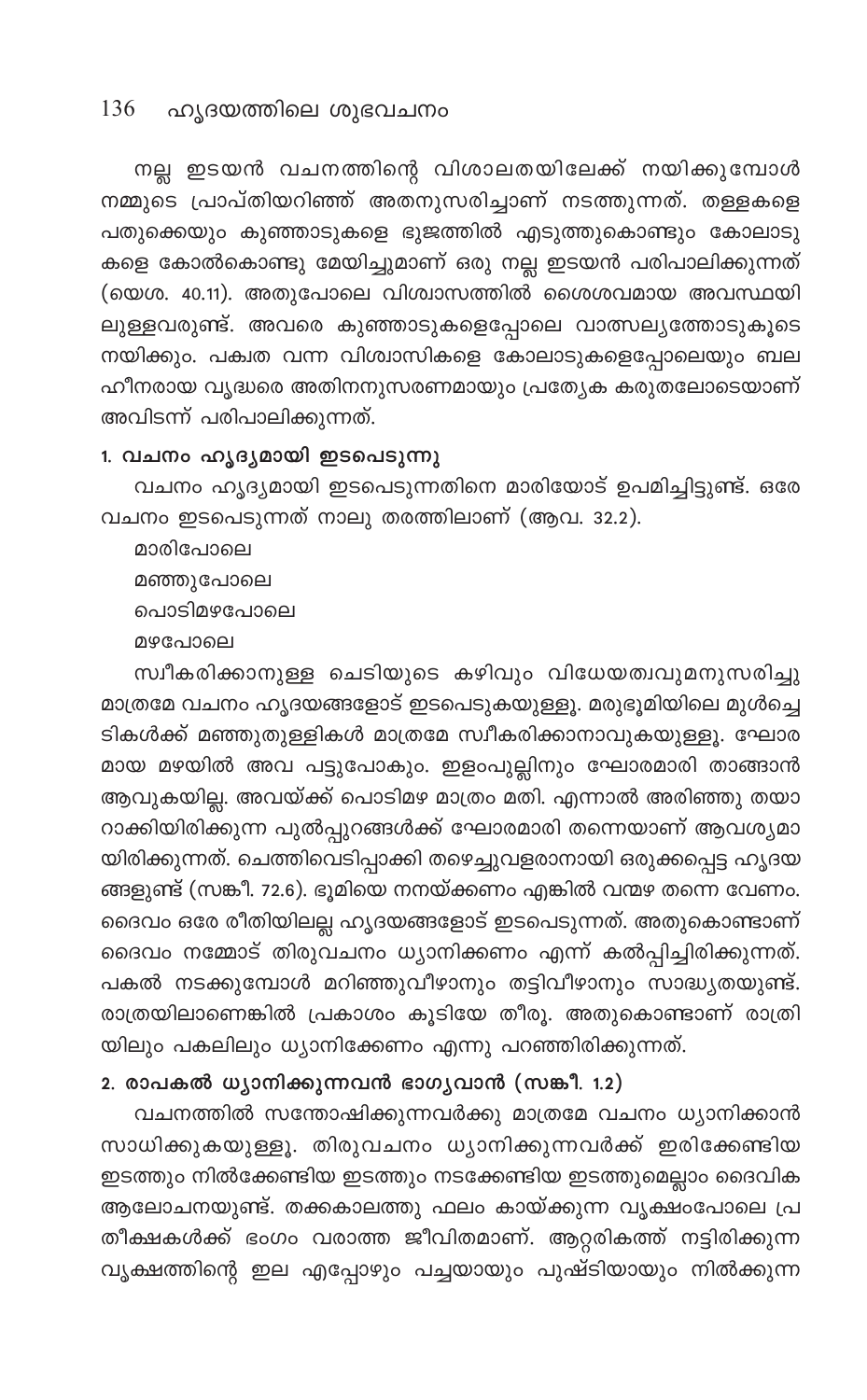തുപോലെ എപ്പോഴും പുതുമയും ആത്മിക പുഷ്ടിയും നിലനിർത്തുന്ന ജീവിതമായിരിക്കും അങ്ങനെയുള്ളവർക്ക്!

# 3. എന്റെ കിടക്കയിൽ നിന്നെ ഓർക്കുകയും രാത്രിയാമങ്ങളിൽ നിന്നെ ധ്യാനിക്കുകയും ചെയ്യുമ്പോൾ (സങ്കീ. 63.5)

പ്രാണനു തൃപ്തി വരുന്നത് വചനം ധ്യാനിക്കുമ്പോഴാണ്. നിഷ്ക്രി യത്വത്തിന്റെ സമയമാണ് രാത്രികാലം. കിടക്കയിലായിരിക്കുമ്പോൾ പിന്നെ സമയം ഇഴഞ്ഞ് നീങ്ങിക്കൊണ്ടിരിക്കും. ഓർക്കാനും ചിന്തിക്കാ നും ധ്യാനിക്കാനും ധാരാളം സമയമുണ്ട്. വചനം ധ്യാ നിക്കാനുള്ള ഏകാ ന്തതയും ഏകാഗ്രതയും പ്രവർത്തനനിരതരായി ഓടിനടക്കുമ്പോൾ ലഭി ക്കുകയില്ല. എന്റെ പ്രാണന് തൃപ്തിയും വായിൽ സ്തുതിയും അധര ങ്ങളിൽ സന്തോഷത്തിന്റെ ബഹിർസ്ഫുരണവും സമൃദ്ധിയായിട്ടുള്ളത് തിരുവചനത്തെ ധ്യാനിക്കുമ്പോൾ മാത്രമാണ്.

### 4. പുതിയ കാഴ്ചപ്പാട് ലഭിക്കുന്നു

രാത്രിയിൽ ഞാൻ എന്റെ സംഗീതം ഓർക്കുന്നു. എന്റെ ഹൃദയം കൊണ്ട് ഞാൻ ധ്യാനിക്കുന്നു. എന്റെ ആത്മാവും ശോധനകഴിക്കുന്നു  $(m\omega_0)$ , 77.6).

ഞാൻ പണ്ടത്തെ നാളുകളെ ഓർക്കുന്നു. നിന്റെ സകല പ്രവൃത്തിക ളെയും ഞാൻ ധ്യാനിക്കുന്നു (സങ്കീ. 143.5).

ജാഗ്രതയോടെ തന്നെത്താൻ ശോധനകഴിക്കുന്നതിനുള്ള ഒരു മനസ്സൊ രുക്കം രാത്രിയിലാണ് ഉണ്ടാകുന്നത്. നമുക്കെല്ലാവർക്കും നമ്മെക്കുറിച്ച് വലിയ മതിപ്പും നല്ല അഭിപ്രായവുമാണ്. നമ്മുടെ പരാധീനതകളും പരാ ജയങ്ങളും ഒരു പരിധി വരെ നമ്മുടെ തന്നെ കുഴപ്പം കൊണ്ടാണ് സംഭവി ക്കുന്നത് എന്നുള്ള യാഥാർത്ഥ്യം അംഗീകരിക്കാൻ മിക്കപ്പോഴും നമുക്കു വിമുഖതയാണ്. എന്നാൽ രാത്രിയുടെ അനുഭവങ്ങളിൽ നാം പലപ്പോഴും നമ്മെത്തന്നെ ശോധന ചെയ്യാൻ ദൈവം അവസരം ഒരുക്കിത്തരുന്നു. ഈ വേദഭാഗത്തു പറയുന്ന മൂന്നു വിശേഷണങ്ങൾ ശ്രദ്ധിച്ചാലും.

മനം ഉള്ളിൽ വിഷാദിച്ചിരിക്കുന്നു—Spirit overwhelmed

ഹൃദയം സ്തംഭിച്ചിരിക്കുന്നു—Heart in distress

പ്രാണൻ വരണ്ട നിലം പോലെ ദാഹിക്കുന്നു—Soul longs

ഇങ്ങനെയുള്ള സന്ദർഭങ്ങൾ ജീവിതത്തിൽ ഒരിക്കലെങ്കിലും അനു ഭവിച്ചിട്ടില്ലാത്തവർ വിരളമാണ്. അപ്പോഴൊക്കെ ഒന്നേ ചെയ്യാനുള്ളൂ. തിരുവചനം ധ്യാനിക്കുക. പരിണിതഫലം വളരെ പ്രകടമായിട്ടു തന്നെ സങ്കീർത്തനക്കാരൻ കണ്ടെത്തുന്നു. അതായതത് അവിടത്തെ വഴി വിശുദ്ധ മാകുന്നു (സങ്കീ. 77.13) എന്നും അവിടത്തെ വഴി സമുദ്രത്തിലും പാതകൾ പെരുവെള്ളത്തിലും ആയിരുന്നു എന്നും അവൻ കണ്ടെത്തുന്നു (സങ്കീ. 77.19). ഈ വലിയ കാഴ്ചപ്പാട് ലഭിച്ചത് രാത്രിയിൽ ധ്യാനിച്ചപ്പോഴാണ്.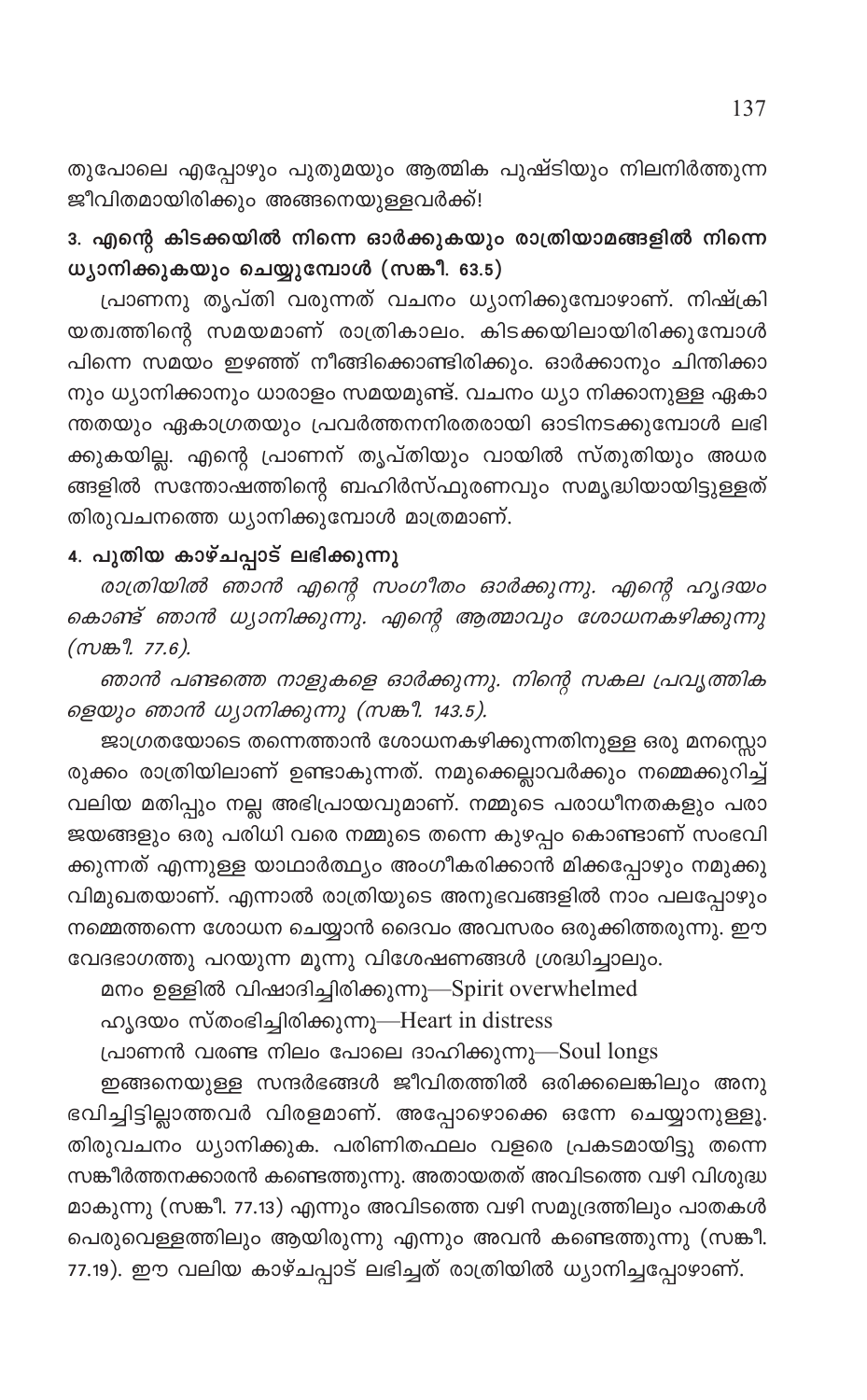### 5 രാത്രികാലങ്ങളിൽ അന്തരംഗം ഉപദേശിക്കുന്നു (സങ്കീ. 16.7)

ബുദ്ധി ഉപദേശിക്കുന്ന ദൈവമാണ് നമ്മുടെ ദൈവം. ശ്രദ്ധിക്കാനു ള്ള മനസ്സുള്ളവർക്ക് ആലോചന പറഞ്ഞുകൊടുക്കുന്ന ദൈവമാണ് .<br>നമ്മുടെ ദൈവം. അവിടത്തെ നല്ല ആത്മാവ് തന്നിൽ ആശ്രയിക്കുന്നവരെ സകല സത്യത്തിലും വഴി നടത്തും. ആരൊക്കെ എന്നൊക്കെ ആലോച നയ്ക്കായി ആ നല്ല മുഖത്തേക്ക് നോക്കിയിട്ടുണ്ടോ അവരെയൊക്കെ പ്രകാശിപ്പിക്കുകയും ദൈവിക ജ്ഞാനത്താൽ നിറയ്ക്കുകയും ചെയ്ത ദൈവമാണ് അവിടന്ന്.

# 6. നമ്മുടെ അഭിവൃദ്ധിക്ക് അത്യാവശ്യമായത് (1തിമോ. 4.15)

നിന്റെ അഭിവൃദ്ധി എല്ലാവർക്കും പ്രസിദ്ധമായിത്തീരേണ്ടതിന്... (1തി GDO. 4.15).

തിരുവചനം ധ്യാനിക്കുകയും അതിൽ പൂർണ്ണമായി അർപ്പിച്ചിരി ക്കു ത്താലും നിറഞ്ഞ ഒരു വ്യക്തിയായി ക്രമേണ രൂപാന്തരപ്പെടും. തിരുവചനം ധ്യാനിക്കുന്ന ഒരു വിശ്വാസിക്കു മാത്രമേ സാക്ഷിക്കാനും ബലത്തോടെ ഉറെച്ചുനിൽക്കാനും കഴിയുകയുള്ളൂ. അങ്ങനെയുള്ളവരുടെ അഭിവൃദ്ധി എല്ലാവർക്കും പ്രകടമായിരിക്കും. വെളിച്ചം ഉണ്ടെങ്കിൽ പ്രകാശിക്കാതിരി ക്കാൻ സാധ്യമല്ലല്ലോ.

പ്രിയപ്പെട്ട വായനക്കാരാ, നീ ഇന്ന് രാത്രിയുടെ അനുഭവത്തി ലാണോ? ധൈര്യപ്പെടുക. തിരുവചനം ധ്യാനിച്ച് ബലപ്പെടുവാൻ .<br>ഇതിലും പറ്റിയതായ ഒരു സമയം നിനക്ക് ഈ ജീവിതത്തിൽ ലഭിക്കാ നില്ല. അങ്ങനെ നീ ശ്രദ്ധയോടെ നിന്നെത്തന്നെ വിധേയപ്പെടുത്തു മ്പോൾ നീ സ്വർഗ്ഗീയബല ത്താൽ നിറയും. അങ്ങനെ ബലപ്പെടുമ്പോൾ നിനക്ക് സന്തോഷത്തോടെയും സ്തുതിയോടും കൂടെ ഈ രാത്രിയുടെ അനുഭവത്തിൽനിന്ന് പുറത്തിറങ്ങി വരാൻ സാധിക്കും. നിന്റെ ജീവിതം ഒരു വലിയ അനുഗ്രഹമായി അനേകർക്ക് അനുഭവമാകും.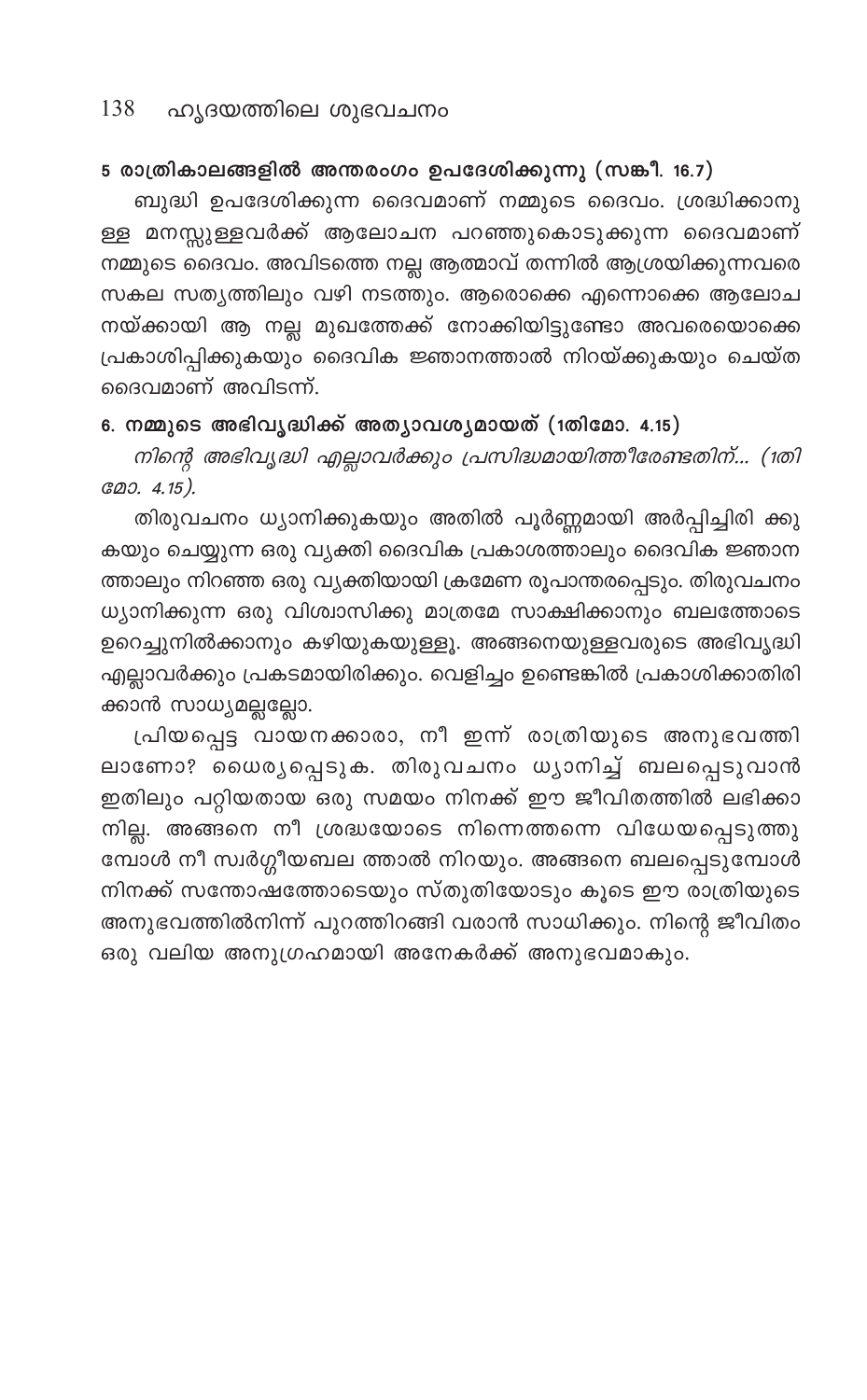### 19

# നിന്നെത്തന്നെ നല്ലവണ്ണം ശക്തീകരിക്ക

സംഹാരകൻ നിനക്കെതിരെ കയറിവരുന്നു. കോട്ട കാത്തുകൊൾക, വഴി സൂക്ഷിച്ചുനോക്കുക, അര മുറുക്കുക, നിന്നെത്തന്നെ നല്ലവണ്ണം ശക്തീകരിക്ക (നഹൂം 2.1,2).

ഈ നിർദ്ദേശത്തിന്റെ പൂർണ്ണഗൗരവം വ്യക്തമാക്കാനായി King James Version-ൽ കാണുന്ന വിവർത്തനം ഒന്നു പകർത്തട്ടെ, He that dasheth into pieces is come up before thy face. Keep the munition, watch the way. Make thy loins strong, fortify thy power mightly.

ഇത്രയും ശക്തമായ മുന്നറിയിപ്പു തരുന്ന വേദഭാഗം ദൈവവചനത്തിൽ വേറെയുണ്ടോ എന്ന് സംശയമാണ്. ഈ വാക്യത്തിലെ കാതലായ ഭാഗം നിന്നെത്തന്നെ നല്ലവണ്ണം ശക്തീകരിക്ക എന്നുള്ള താണ്. സാധാരണ തയാറെടുപ്പുകൊണ്ട് ഒരു പ്രയോജനവും ചെയ്യാ ത്തവിധം ഗൗരവമേറിയ ഒരു പ്രതിയോഗിയാണ് നിനക്കെതിരെ വരുന്നത്. സംഹാരകൻ അഥവാ കഷണങ്ങളായി തകർക്കാൻ ഒരുമ്പെടുന്നവനാണ് നിനക്കെതിരെ കയറി വരുന്നത്. അങ്ങനെ ഛിന്നഭിന്നമായി നീ തകർക്കപ്പെട്ടാൽ പിന്നെ പൂർവ്വ സ്ഥിതിയിലാകുക എന്നത് അസാദ്ധ്യം. അങ്ങനെ ഒരു പ്രതിയോഗിയെ നേരിടാൻ സാധാരണ തയ്യാറെടുപ്പുകൾ മതിയാകുകയില്ല. വളരെയധികം ശ്രദ്ധയോടെ വേണം നീ പോരാടേണ്ടത്. നിന്റെ ജീവിതത്തിൽ സമൂലമായ അഴിച്ചുപണി നടത്തണം. എല്ലാ വശങ്ങളും പരിശോധിക്കണം. ശത്രുവിന് പ്രവർത്തിക്കാൻ അവസരം കൊടുക്കുന്ന ഒരു ബലഹീനവശവും നിന്റെ ജീവിതത്തിൽ ഉണ്ടാകാൻ പാടില്ല. ഈ വേദഭാഗത്ത് നാലു വിധത്തിലുള്ള തയാറെടുപ്പുകളെക്കുറിച്ചാണു പറയുന്നത്.

#### 1. കോട്ട കാത്തുകൊൾക

നിന്നെയും നിനക്കുള്ളതിനെയും ചുറ്റി ഭദ്രമാക്കി ഉറപ്പിക്കുന്ന ഒരു ചുറ്റുമതിലുണ്ട്. അതാണ് പ്രാർത്ഥനക്കോട്ട. ഇയ്യോബിനെതിരെ കുറ്റം ചുമ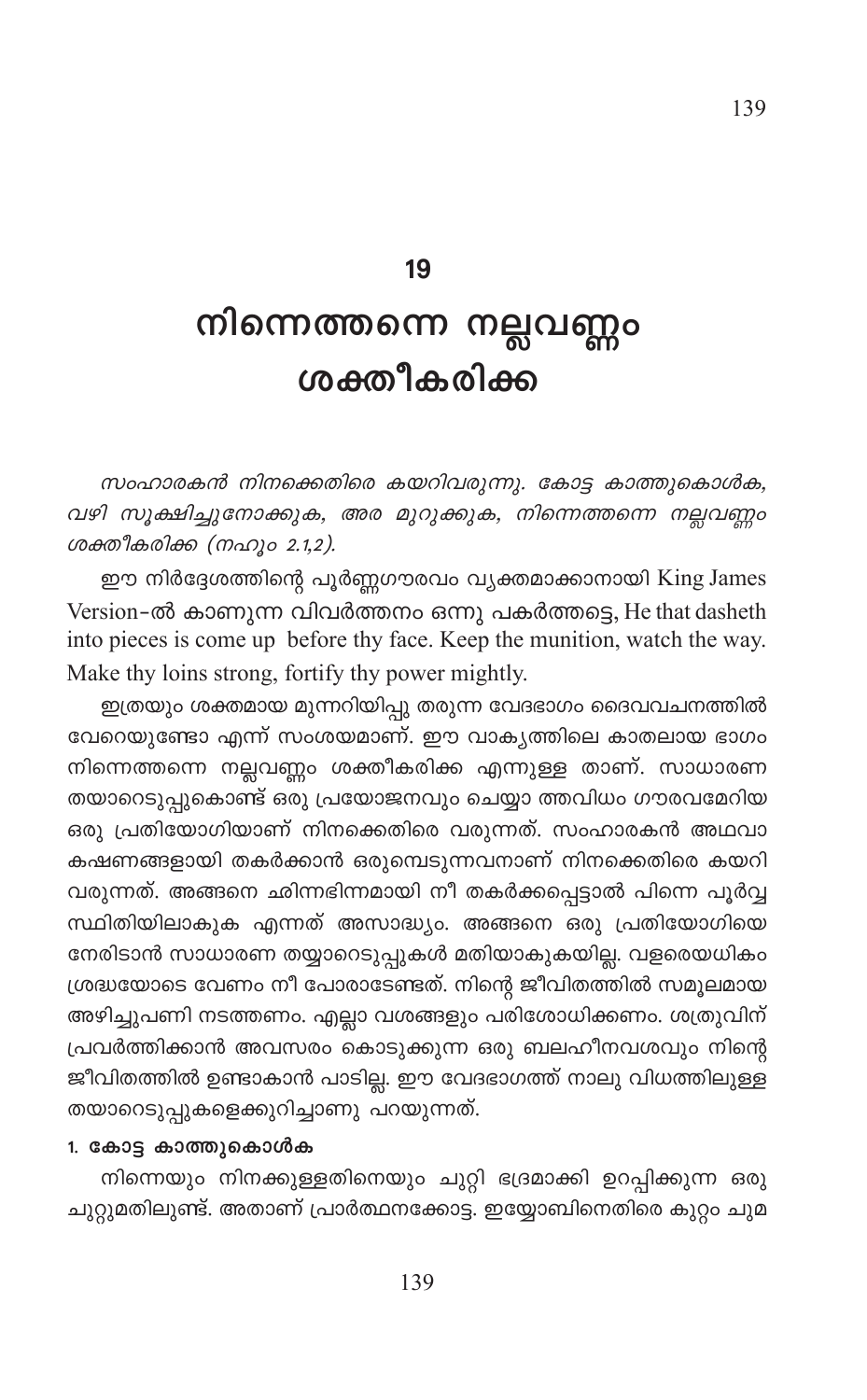ത്താൻ സാത്താൻ ദൈവസന്നിധിയിൽ ചെന്നപ്പോൾ പറയുന്ന ആദ്യത്തെ വാചകം ശ്രദ്ധിച്ചുവോ? നീ അവനും അവന്റെ വീട്ടിനും അവനുള്ള സകല ത്തിനും ചുറ്റും വേലി കെട്ടീട്ടില്ലയോ? നീ അവന്റെ പ്രവൃത്തിയെ ആനുഗ്ര ഹിച്ചിരിക്കുന്നു. ആ ഒറ്റക്കാരണം കൊണ്ടു മാത്രം ഇയ്യോബിനെ തൊടു വാൻ സാത്താന് സാധിക്കുന്നില്ല! യെശയ്യാവ് 60.18 ശ്രദ്ധിക്കുക, "നിന്റെ മതിലുകൾക്ക് രക്ഷ എന്നും നിന്റെ വാതിലുകൾക്ക് സ്തുതി എന്നും പേർ പറയും." രക്ഷയാം മതിലിനുള്ളിൽ സ്തുതിയാകുന്ന വാതിലുക ളാൽ ചുറ്റപ്പെട്ടു പാർക്കുമ്പോൾ നീയും നിനക്കുള്ള സകലവും സുര ക്ഷിതമാണ്. നിന്റെ കോട്ട ഒന്നു പരിശോധിക്കുമോ? എവിടെയെങ്കിലും വിടവുണ്ടോ? അറിയാതെ ഇടിഞ്ഞുകിടപ്പുണ്ടോ? അങ്ങനെയുള്ള അശ്ര ദ്ധമായ വിടവുകളിലൂടെയാണ് ശത്രു അകത്തു കയറുന്നത്.

പണ്ടു നല്ല നിലയിലായിരുന്ന കോട്ട കാലപ്പഴക്കംകൊണ്ടും അശ്രദ്ധകൊ ണ്ടും അവിടവിടെ ദ്രവിച്ചും ഇടിഞ്ഞും ഇരിക്കുന്നുവോ? പൂർണ്ണമായും ശോധനചെയ്ത് പ്രാർത്ഥനക്കോട്ടയിലെ വിടവുകൾ അടയ്ക്കുക. കയ്പി നും അസൂയയ്ക്കും വാശിക്കുമൊക്കെ സ്ഥാനം കൊടുത്ത് അവിടവിടെ വിടവുകൾ നീ അറിയാതെ തന്നെ ഉണ്ടായെന്നിരിക്കും. യഹോവയുടെ നാമം ബലമുള്ള ഗോപുരം. നീ തിമാൻ അതിലേക്ക് ഓടിച്ചെന്ന് അഭയം പ്രാപിക്കും (സദൃ. 18.10). ഓടിച്ചെന്ന് അഭയം പ്രാപിക്കത്തക്കവണ്ണം യേശുകർത്താവാം കോട്ടയുമായുള്ള അടുപ്പം എങ്ങനെയിരിക്കുന്നു? അതോ, ഹൃദയം ക്ഷീണിച്ച് ഭൂമിയു ടെ അറ്റത്ത് സ്ഥിതിചെയ്യുന്ന അവസ്ഥ യാണോ ഇന്നു നിനക്കുള്ളത്? രക്ഷയാം കോട്ട, പ്രാർത്ഥനക്കോട്ട, യേശു കർത്താവാം കോട്ട എല്ലാമായും നിന്റെ ഇന്നത്തെ ബന്ധം എങ്ങനെ?

#### 2. വഴി സൂക്ഷിച്ചു നോക്കുക

നാം പോകേണ്ടുന്ന വഴിയിലാണോ ഇന്നു പോകുന്നത്? പരിപൂർണ്ണമാ യും ദൈവഹിതത്തിന് വിധേയപ്പെടുത്തിയാണോ ഇന്ന് നീ നിന്റെ വഴി ക്രമീകരിച്ചിരിക്കുന്നത്? ദൈവം അനുഗ്രഹിച്ചു വിട്ട വഴിയാണോ? ഉദാഹ രണമായി അബ്രഹാം ഏലെയാസറിനെ യിസ്ഹാക്കിനുവേണ്ടി ഒരു പെൺ കുട്ടിയെ കണ്ടുപിടിക്കാൻ അയച്ചു. അത് ദൈവം അനുഗ്രഹിച്ചു വിട്ട വഴി തന്നെയായിരുന്നു. അതോ ദൈവം അനുവദിച്ചു വിട്ട വഴിയിലൂടെയാണോ നീ പോകുന്നത്? ബിലെയാമിനോട് ആദ്യമേ ദൈവം തന്റെ ഹിതം വെളി പ്പെടുത്തിക്കഴിഞ്ഞു. എങ്കിലും അവന്റെ കടുത്ത ദ്രവ്യാഗ്രഹവും നിർബ ന്ധവും കാരണം ദൈവം അവനെ പോകാൻ അനുവദിച്ചു. ഈ രണ്ടും തമ്മിലുള്ള അന്തരം വ്യക്തമാണല്ലോ. ആദ്യത്തേതിന്റെ അന്ത്യം സമാധാന വും അനുഗ്രഹവും നിറഞ്ഞത്. രണ്ടാമത്തേതിന്റെ അന്ത്യം ശാപവും അസമാധാനവും നിറഞ്ഞത്! നിന്റെ വഴി ഏതാണെന്ന് യഥാർത്ഥമായും ശോധനചെയ്യുക. ആലോചനയിൽ അതിശയവും ജ്ഞാനത്തിൽ ഉൽകൃ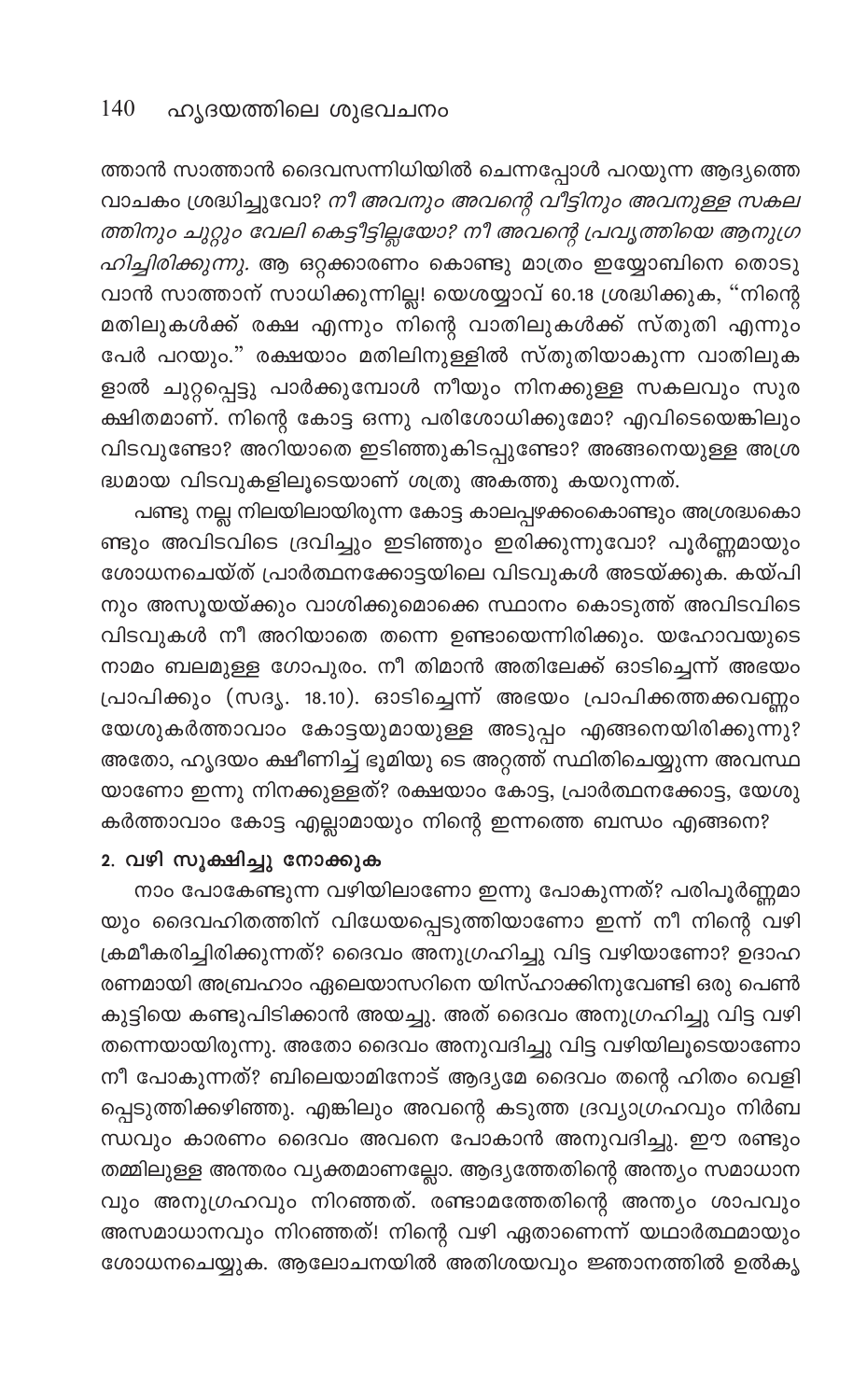ഷ്ടതയുമുള്ളവനാണോ (യെശ. 28.29) നിന്റെ വഴികളെ രൂപപ്പെടുത്തി യിരിക്കുന്നത്? വഴി ഇതാകുന്നു, ഇതിലേ നടന്നുകൊൾവിൻ എന്നുള്ള സ്വരം (യെശ. 30.21) പിമ്പിൽനിന്ന് നിന്നെ കേൾപ്പിക്കുന്നുണ്ടോ? നിന്റെ വചനം എന്റെ കാലിനു ദീപവും പാതയ്ക്ക് പ്രകാശവും ആകുന്നു എന്ന് അരുളിച്ചെയ്തവന്റെ പ്രകാശം പോകുന്ന വഴിയിലെല്ലാം അനുഭവിക്കു ന്നുവോ എന്ന് സൂക്ഷിച്ച് നോക്കുക. അനേകർ ദൈവത്താൽ തെരഞ്ഞ ടുക്കപ്പെട്ടു എങ്കിലും തങ്ങളുടെ ജീവിതയാത്രയിൽ അവർ തന്നെ തിര ഞ്ഞെടുത്ത വഴി കാരണം വിളി നഷ്ടപ്പെടുത്തിയതായി നാം കാണുന്നു. തിരുവചനത്തിൽ തന്നെ ശിംശോൻ, ശലോമോൻ, ബിലെയാം, ദേമാസ്, ഇസ്ക്കര്യോത്തായൂദാ തുടങ്ങി ദർശനവും വിളിയും നഷ്ടപ്പെടുത്തിയ അനേകരെക്കുറിച്ച് നാം വായിക്കുന്നു. അതുകൊണ്ട് നീ തിരഞ്ഞെടുക്ക പ്പെട്ടവൾ എന്ന് നിനക്ക് ഉറപ്പുണ്ടെങ്കിലും നിന്റെ വഴിയെ യഥാർത്ഥമായും സൂക്ഷിച്ചു നോക്കുക.

### 3. നിന്റെ അര മുറുക്കുക

നിന്റെ അര മുറുക്കുക എന്ന് വലിയവനായ ദൈവം കൽപ്പിക്കുന്നു. എപ്പോഴൊക്കെയാണ് അര മുറുക്കുക എന്ന് വചനത്തിൽ പറഞ്ഞിട്ടുള്ളത് എന്ന് ശ്രദ്ധിക്കുക.

### $(1)$  ഒരു യാത്ര ആരംഭിക്കുമ്പോൾ  $($ പുറ. 12.11)

യിസ്രായേൽമക്കൾ മിസ്രയീമിൽനിന്ന് പുറപ്പെടുന്നതിനു മുമ്പായി ദൈവം അവരെല്ലാവരും പെസഹാ ആചരിക്കണം എന്ന് കൽപ്പിച്ചു. വസ്ത്രം ധരിച്ച് കാലിൽ ചെരുപ്പിട്ട് അര മുറുക്കി വടിയും പിടിച്ച് അതായത്, ഒരു ദീർഘയാത്രയ്ക്കുള്ള സകല വിധ സന്നാഹങ്ങളോടും കൂടെയാണ് പെസഹാ കഴിക്കാൻ ദൈവം കൽപ്പിച്ചത്. അവർ അങ്ങനെ തന്നെ അനു സരിച്ചു. അന്നു രാത്രി തന്നെ അവർക്ക് യാത്ര പുറപ്പെടേണ്ടി വന്നു.

# (2) യുദ്ധത്തിനായി തയ്യാറെടുക്കുമ്പോൾ (സങ്കീ. 18.39)

ധരിച്ചിരിക്കുന്ന എല്ലാ വസ്ത്രങ്ങളെയും ഒതുക്കി മുറുക്കി യഥാസ്ഥാന ത്ത് ഉറപ്പിച്ച് നിർത്തുന്നത് അര കെട്ടുമ്പോഴാണ്. യുദ്ധത്തിനിടയ്ക്ക് ഇതൊന്നും ശ്രദ്ധിക്കാൻ സമയവും ഏകാഗ്രതയും ലഭിക്കാൻ ഒരു സാദ്ധ്യ തയുമില്ല.

#### (3) ഓടാൻ തയ്യാറെടുക്കുമ്പോൾ (1രാജാ. 18.46)

ഏലിയാവ് മഴ പെയ്യുന്നതിനു മുമ്പായി ആഹാബിന്റെ രാജരഥങ്ങ ളുടെ മുമ്പായി ആത്മശക്തിയോടെ ഏകദേശം നാൽപ്പതു കിലോമീറ്റർ ഓടിയത്രേ. ആ ഓട്ടത്തിനു മുമ്പായി അവൻ അര മുറുക്കി എന്ന് നാം വായിക്കുന്നു.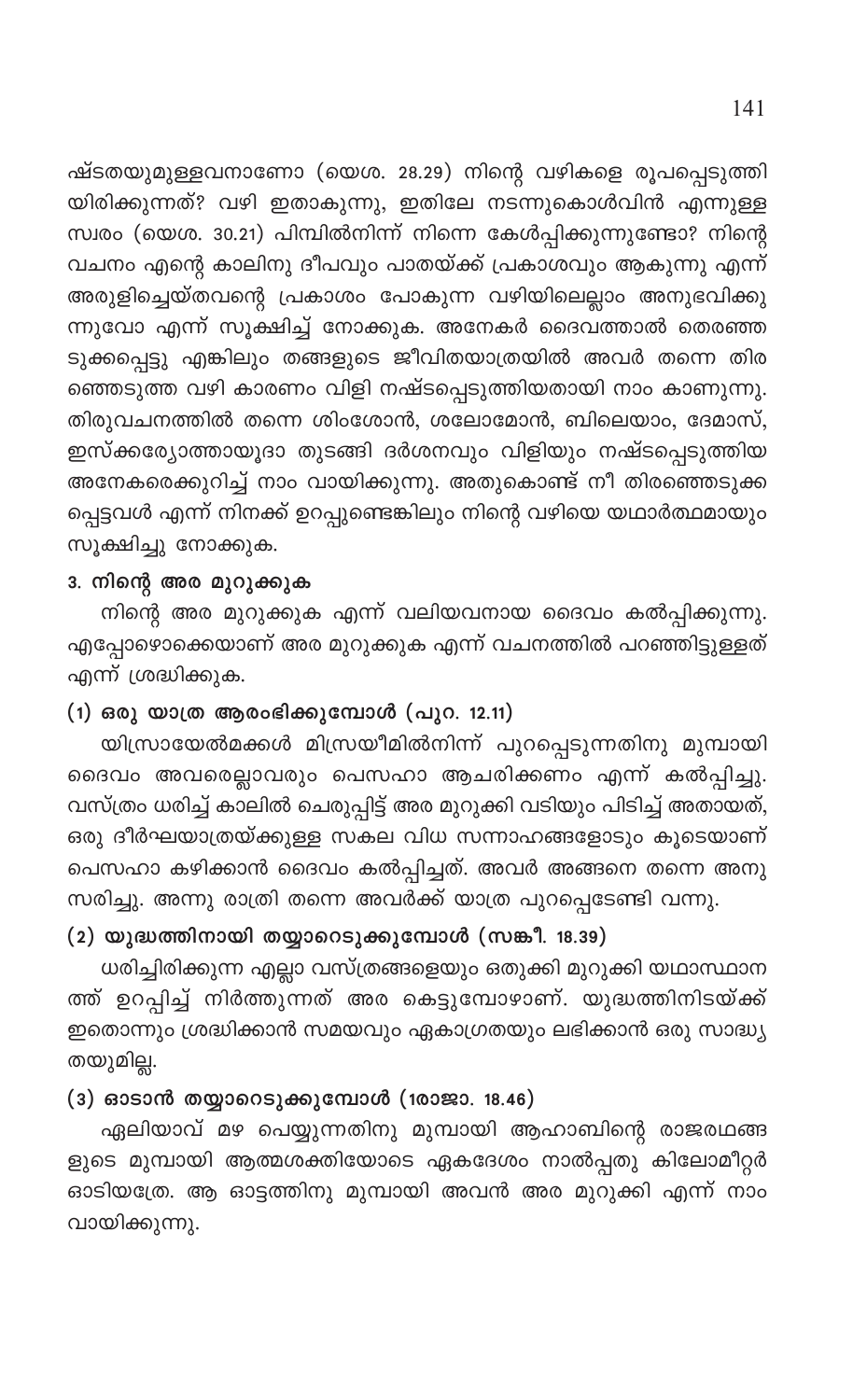# (4) ശുശ്രൂഷയ്ക്കായി ഒരുങ്ങിനിൽക്കുമ്പോൾ (ലൂക്കോ. 12.35)

യജമാനൻ എപ്പോൾ വരും എന്ന് തീർച്ചയില്ലാത്തതുകൊണ്ട് എപ്പോഴും നല്ല തയാറെടുപ്പോടെ വിളക്കും കത്തിച്ച് അരകെട്ടി തയാറായിരിക്കാൻ യേശുകർത്താവ് ഉദ്ബോധിപ്പിക്കുന്നു. ശുശ്രൂഷ ചെയ്യാനായി ഒരുങ്ങുന്ന വർ അര കെട്ടി നിൽക്കുന്ന സമ്പ്രദായം പണ്ടേ നമ്മുടെ നാട്ടിൽ ന ിലവിലുണ്ടായിരുന്നു. പണ്ടൊക്കെ നമ്മുടെ നാട്ടിൽ വിവാഹാഘോഷങ്ങൾ ഇന്നത്തെപ്പോലെ ഹാളുകളിൽ കേറ്ററേഴ്സിനെ വെച്ചല്ലായിരുന്നു നടത്തി യിരുന്നത്. ഒരു വീട്ടിലെ വിവാഹാഘോഷം ആ നാട്ടിൽ ചുറ്റുവട്ടത്തുള്ള എല്ലാവീട്ടുകാരും കൂടെ മുഴുകി ആഘോഷിക്കുന്ന ഒരു സംഭവമായിരുന്ന ല്ലോ. ആ കാലത്ത് സദ്യ വിളമ്പാൻ തയാറെടുക്കുന്നവരെല്ലാവരും അര യിൽ ഒരു തോർത്തുമുണ്ടു കെട്ടുന്ന പതിവുണ്ടായിരുന്നു.

യഥാർത്ഥക്രിസ്തീയ ജീവിതം ഒരു യാത്രയും ഒരു യുദ്ധവും ഒരു ഓട്ടവും ഒരു ശുശ്രൂഷയുമാണ്. നിന്നെ ഏതു റോളിലേക്കാണ് വിളിച്ചിരി ക്കുന്നത് അഥവാ വിളിക്കേണ്ടത് എന്നുള്ളത് യജമാനന് അറിയാം. നിന്റെ പ്രാപ്തിയും മികവും നിന്നെ മെനഞ്ഞവന് നന്നായിട്ടറിയാം. അവിടന്ന് നൽകിയിരിക്കുന്ന ശുശ്രൂഷ നീ ഏറ്റെടുക്കുക. അത് എന്താണെന്നു കണ്ടുപിടിച്ച് (find), അതു പിൻപറ്റി (follow), അതു പൂർത്തീകരിക്കാൻ (finish) ദൈവത്തിന് നിന്നെക്കുറിച്ച് പദ്ധതിയുണ്ട്. സമയത്തും അസമ യത്തും തയ്യാറായിട്ടിരിക്കുക. അര മുറുക്കി തയ്യാറെടുത്ത് നിന്നെക്കുറിച്ച് ഉദ്ദേശിക്കുന്നതെന്താണോ അതു മാത്രം ചെയ്യാനായി ഒരുങ്ങുക.

# 4. നിന്നെത്തന്നെ നല്ലവണ്ണം ശക്തീകരിക്കുക

അതിഘോരനായ ഒരു ശത്രുവിനോട് യുദ്ധം ഉണ്ടെന്ന് മുന്നറിയിപ്പു ലഭിച്ചിരിക്കുകയാണ്. ഈ യുദ്ധത്തിന് എങ്ങനെയാണ് തയ്യാറെടുക്കുന്നത് എന്ന് ഒരിക്കലെങ്കിലും ചിന്തിച്ചിട്ടുണ്ടോ? നിർവ്വിചാരിയായും നിസ്സംഗനാ യും ഇരുന്നാൽ നീ കഷണങ്ങളായി ചീന്തപ്പെടുക തന്നേ ചെയ്യും. ഭൗമിക മായും ഒരു യുദ്ധത്തിന് ഒരുമ്പെടുകയാണെങ്കിൽ എങ്ങനെ തയ്യാറെടുക്കു മെന്ന് ഒന്ന് ചിന്തിച്ചുനോക്കുക.

(1) ശരീരത്തെ യോഗ്യമാക്കുക. ആരോഗ്യപരിപാലനത്തിൽ പ്രത്യേകം ശ്രദ്ധവെച്ച് ശരീരം പുഷ്ടിപ്പെടുത്തുക. അതായത്, പോ ഷകഗുണമുള്ള ആഹാരം കഴിക്കാനും വ്യായാമം ചെയ്യാനും പ്രത്യേകം ശ്രദ്ധിക്കുക.

(2) ആയുധങ്ങൾ മൂർച്ച കൂട്ടുകയും പുതുക്കുകയും ചെയ്യുക. ആധു നികവും കൂടുതൽ മെച്ചവുമായ ആയുധങ്ങൾ സജ്ജമാക്കുക.

(3) തക്കതായ പരിശീലനം നേടുക.

(4) ലക്ഷ്യബോധം മനസ്സിലുറപ്പിക്കുക.

അതുപോലെ തന്നെ ആത്മികമായ യുദ്ധത്തിന് ഒരുങ്ങുമ്പോഴും പ്ര ത്യേകമായ തയ്യാറെടുപ്പുകൾ അത്യാവശ്യമാണ്. ആത്മികാഹാരം അഥവാ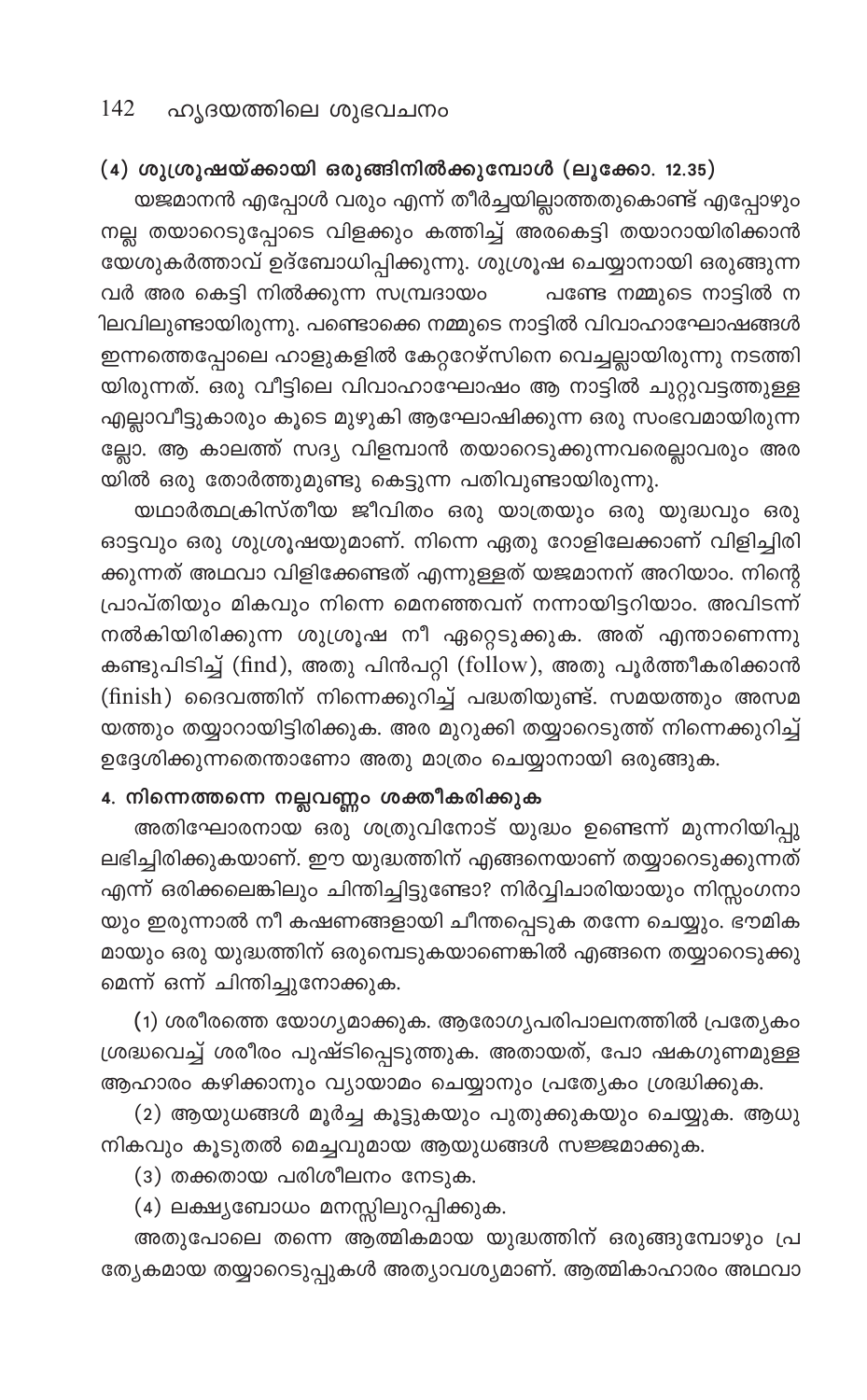ദൈവവചനം ഭക്ഷിച്ച് ബലപ്പെടേണ്ടിയിരിക്കുന്നു (സദൃ. 4.22). ആത്മാവും മനസ്സും ശരീരവും ഒരുപോലെ ബലപ്പെടാനും ആരോഗ്യം പ്രാപിക്കാ നും ദൈവവചനം നമ്മെ പ്രാപ്തരാക്കും. ജീവിതത്തിന്റെ എല്ലാ വശങ്ങ ളെയും മനോഭാവങ്ങളെയും തീരുമാനങ്ങളെയും ശക്തിപ്പെടുത്തുന്ന ആത്മിക ഭക്ഷണമാണ് തിരുവചനം. ദൈവപുത്രനോടുകൂടെ ഉയിർത്തെഴു ന്നേൽപ്പിച്ച് നമ്മെ ഇരുത്തിയിരിക്കുന്നു എന്ന് (എഫെ. 2.7) വചനം പറയു ന്നു. അങ്ങനെയെങ്കിൽ നാം അനുഭവിക്കേണ്ടിയ പദവികൾ എന്താണെന്ന് ഗ്രഹിക്കുക. വാഗ്ദത്തങ്ങൾ സ്വായത്തമാക്കി അതിന്മേൽ പ്രവർത്തിക്കുക. ശത്രുവുമായി മല്ലിടുമ്പോൾ എതിർത്ത് തോൽപ്പിച്ച് കീഴടക്കുക എന്നുള്ള തല്ലാതെ യാതൊരു നീക്കുപോക്കും നമ്മുടെ ഭാഗത്തില്ല. സാത്താൻ പല്ലു തകർക്കപ്പെട്ടവനും തല ചതഞ്ഞു തോൽപ്പിക്കപ്പെട്ടവനുമായ ശത്രു ആണ്. ഈ യാഥാർത്ഥ്യം പൂർണ്ണമായി ഗ്രഹിക്കാത്തതുകൊണ്ടാണ് ഇന്ന് ദൈവമ ക്കൾ സാത്താനെ ഭയപ്പെടുന്നത്. ശത്രുവിന്റെ ആക്രമണത്തെ തടയാനു ള്ള ആയുധങ്ങൾ ശരീരത്തിൽ അണിയേണം. സമാധാനസുവിശേഷത്തി നായുള്ള ഒരുക്കം കാലിന് ചെരുപ്പാക്കിയും, അരയ്ക്കു സത്യം കെട്ടിയും, വിശ്വാസം എന്ന പരിചയും നീതി എന്ന കവചവും ധരിച്ചും, രക്ഷ എന്ന ശിരസ്ത്രവും അണിഞ്ഞും കൊണ്ടാണ് യുദ്ധക്കളത്തിൽ ഇറങ്ങേണ്ടത്. ശരീരം മുഴുവനായി മൂടപ്പെട്ട അവസ്ഥയിൽ ശത്രുവിന് ഉന്നം വെക്കാൻ ഒരു ഭാഗവും നമ്മുടെ ജീവിതത്തിൽ ഇല്ലാതെയിരിക്കട്ടെ. അതുപോലെ ശത്രു വിനെ കീഴടക്കാനുള്ള ആയുധങ്ങളും വേണം. അവ ദൈവവചനം എന്ന വാളും ആത്മാവിലുള്ള പ്രാർത്ഥനയുമാണ്. ഏകനാണ് എന്നുള്ള തോന്നൽ എന്നും ശത്രുവിന്റെ ഒരു തീയമ്പാണ്. "ഞാൻ നിന്നെ ഒരുനാളും കൈവിടു കയില്ല, ഉപേക്ഷിക്കുകയുമില്ല;" "ഞാൻ ലോകാവസാനത്തോളവും എല്ലാ നാളും നിങ്ങളോടുകൂടിയുണ്ട്" എന്നീ വാഗ്ദത്തങ്ങൾകൊണ്ടു മാത്രമേ ആ ചിന്ത കൊണ്ടുവരുന്ന ശത്രുവിനെ നേരിടാൻ സാധിക്കുകയുള്ളൂ. നിന്നെ ഒന്നിനും കൊള്ളുകയില്ല എന്ന് ശത്രു എപ്പോഴും ഓർമ്മിപ്പിച്ച് നിന്നിൽ അപകർഷബോധം കുത്തിവെക്കാൻ ശ്രമിച്ചേക്കാം. അതിനു പറ്റിയ വാഗ്ദത്തങ്ങൾ തന്നെ പെറുക്കിയെടുത്ത് ശത്രുവിനെ നേ രിടുക. ഞങ്ങളുടെ പ്രാപ്തി ദൈവത്തിന്റെ ദാനമത്രേ, ഞാൻ നിന്നെ വിലയേറിയവനും മാന്യനുമായി സ്നേഹിച്ചിരിക്കുന്നു തുടങ്ങിയ വാഗ്ദ ത്തങ്ങൾ കൊണ്ട് ആ ശത്രുവിനെ നേരിടുക. ക്രിസ്തുവിൽ നിനക്കുള്ള സുരക്ഷിതത്വവും പദവിയും എത്ര വലുതാണ് എന്ന ബോദ്ധ്യം നിനക്കു ണ്ടാകണം. അപ്പോൾ നീ പതറുകയില്ല. ദൈവവചനത്തിൽ ആശവെച്ച് ദൈവവാഗ്ദത്തങ്ങൾ ഹൃദിസ്ഥമാക്കുക. യുദ്ധം ചെയ്യുന്നവർ വെറുതെ അവിടെയും ഇവിടെയും ആയുധം ഉപയോഗിച്ച് മൂർച്ചകളയുന്നവരല്ല. അവരുടെ ലക്ഷ്യം ഒന്നേയുള്ളു. ഏതു വിധേനയും ശത്രുവിനെ തകർക്ക ണം. നമുക്ക് നമ്മെ അടിപ്പെടുത്തുന്ന ഭാരങ്ങളും കെട്ടിവലിക്കുന്ന ചിന്താ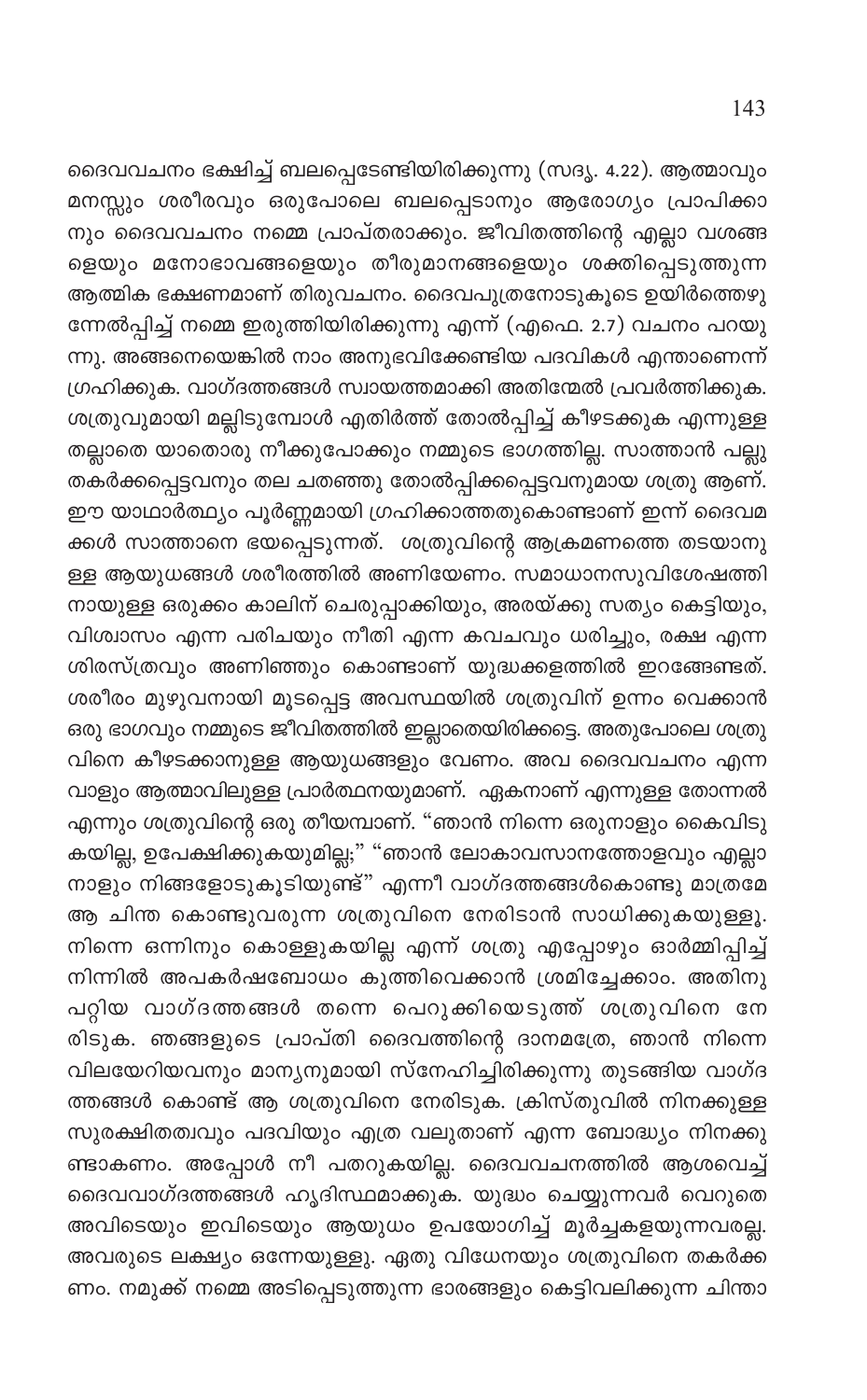കുലങ്ങങ്ങളുമെ ല്ലാം എറിഞ്ഞുകളഞ്ഞിട്ട് വിശ്വാസത്തിന്റെ നായകനും പൂർത്തിവരുത്തുന്നവനുമായ നമ്മുടെ കർത്താവിനെത്തന്നെ ധ്യാനിക്കാം. ആ അതിശയ നാമത്തെ ധ്യാനിച്ച് നമ്മുടെ പദവികളെ ഏറ്റെടുക്കാം. കാല ഹരണപ്പെട്ട ആയുധങ്ങളെ ഉപേക്ഷിക്കാം. പുതിയ മൂർച്ചയുള്ള ആയുധങ്ങ ളെ തിരഞ്ഞെടുക്കാം. പണ്ടു നമ്മുടെ പൂർവ്വപിതാക്കന്മാർ ഉപയോഗിച്ച ആയുധങ്ങൾ മതി എന്ന് കടിച്ചുതൂങ്ങി അവരുടെ അനുഭവങ്ങളിന്മേലും സാക്ഷ്യങ്ങളിന്മേലും നമ്മുടെ വിശ്വാസജീവിതം മുന്നോട്ട് കൊണ്ടുപോകാ മെന്ന് വിചാരിക്കേണ്ട. ഓരോ യുദ്ധത്തിന്റെയും തന്ത്രങ്ങളും സമയവും കാലവും വ്യത്യസ്തമാണ്. പണ്ടത്തെ യുദ്ധം ജയിച്ച ആയുധം ഇന്നത്തെ യുദ്ധത്തിന് തീരെ അപര്യാപ്തമായി എന്നു വന്നേക്കാം. ഓരോ കാല ഘട്ടത്തിനും അതിന്റേതായ ദൂതും വാഗ്ദത്തങ്ങളും ദൈവവചനത്തിൽ നൽകപ്പെട്ടിരിക്കുന്നു. വചനത്തിലെ വാഗ്ദത്തങ്ങൾ നിനക്ക് ഇന്ന് ആത്യാ വശ്യമായിരിക്കുന്നത് എന്താണോ അത് നീ തന്നെ ശേഖരിച്ച് ബലപ്പെട്ട് ദൈവാത്മാവിൽ ശക്തിപ്പെടുക. ശത്രുവിനെ നിഷ്പ്രയാസം തകർക്കാൻ അപ്പോൾ ദൈവം നിന്നെ ഉപയോഗിക്കും.

കൂട്ടായ്മയിൽ ബലപ്പെടുക. നീയുമായി ഐക്യത്തോടെ ഒരുമനസ്സായി ബന്ധപ്പെടാൻ കഴിയുന്നവരുമായി കൂട്ടായ്മയിൽ ബലപ്പെടുക. നമ്മുടെ അകത്തെ മനുഷ്യൻ ശക്തിയോടെ ബലപ്പെടട്ടെ. അപ്പോൾ മാത്രമാണ് ക്രിസ്തു ഹൃദയങ്ങളിൽ വസിക്കുകയും വാഴുകയും ദൈവസ്നേഹത്താൽ നിറയപ്പെടുകയും ചെയ്യുന്നത്.

യഹോവയെ കാത്തിരിക്കുമ്പോഴാണ് ശക്തി പുതുക്കപ്പെടുന്നത് (യെശ. 40.31). ഉയരത്തിൽ പറക്കണമെങ്കിൽ പുതുശക്തി വേണം. യാതൊരു അല്ലലുമില്ലാത്ത സുഖകരമായ ക്രിസ്തീയ ജീവിതം മെല്ലെപ്പറക്കുന്ന ജീവിതമാണ്. തടസ്സങ്ങളിൽ തട്ടി ഉരുണ്ടുവീണ് വീണ്ടും പിടഞ്ഞ് തപ്പി മുന്നോട്ടു കൊണ്ടുപോകുന്ന ആ ജീവിതം ആർക്കും ഒരു പ്രയോജന വും നൽകാത്ത ഉല്ലാസരഹിതമായ ജീവിതമാണ്. പക്ഷേ, തടസ്സങ്ങളെ അതിജീവിച്ച് ശക്തിയോടെ മുന്നോട്ടു പോകണമെങ്കിൽ കാത്തിരിക്കുക തന്നെ വേണം. ദൈവസന്നിധിയിൽ കാത്തിരിക്കുമ്പോൾ ജീവിതത്തിലെ ബലഹീനതകൾ കർത്താവ് കാണിച്ചുതരും. തിരുശക്തി നമ്മുടെ ജീവിത ത്തിൽ പകരപ്പെടുന്നതിനു മുമ്പേ നാം ഒരുക്കപ്പെടേണ്ടിയിരിക്കുന്നു. കഴു കൻ പറന്നു പറന്ന് ശക്തി ക്ഷയിക്കാറാകുമ്പോൾ വളരെ ഉയരത്തിൽ വിശ്രമം കണ്ടെത്തുന്നു. അവിടെ ഏകനായി സമയം ചെലവഴിക്കുന്നത് പ്ര കൃതിയിൽ നാം കണ്ടുവരുന്ന ഒരു വസ്തുതയാണ്. അപ്പോൾ പഴ യ തൂവ ലൊക്കെ പൊഴിഞ്ഞുപോയി വികൃതരൂപിയായി മാറുന്നത് പ്രകൃതിയിൽ നാം കാണുന്നു. പുതിയ ജീവിതം തുടങ്ങുന്നതിനു മുമ്പേ അത് ഒരുക്ക പ്പെടുന്ന പ്രക്രിയയാണത്. ആ സമയത്ത് അതിനെ കണ്ടാൽ അയ്യോ പാ വം അതിന്റെ ഊർജ്ജസ്വലതയെല്ലാം പോയല്ലോ ഇനി ഇതിനെക്കൊണ്ട്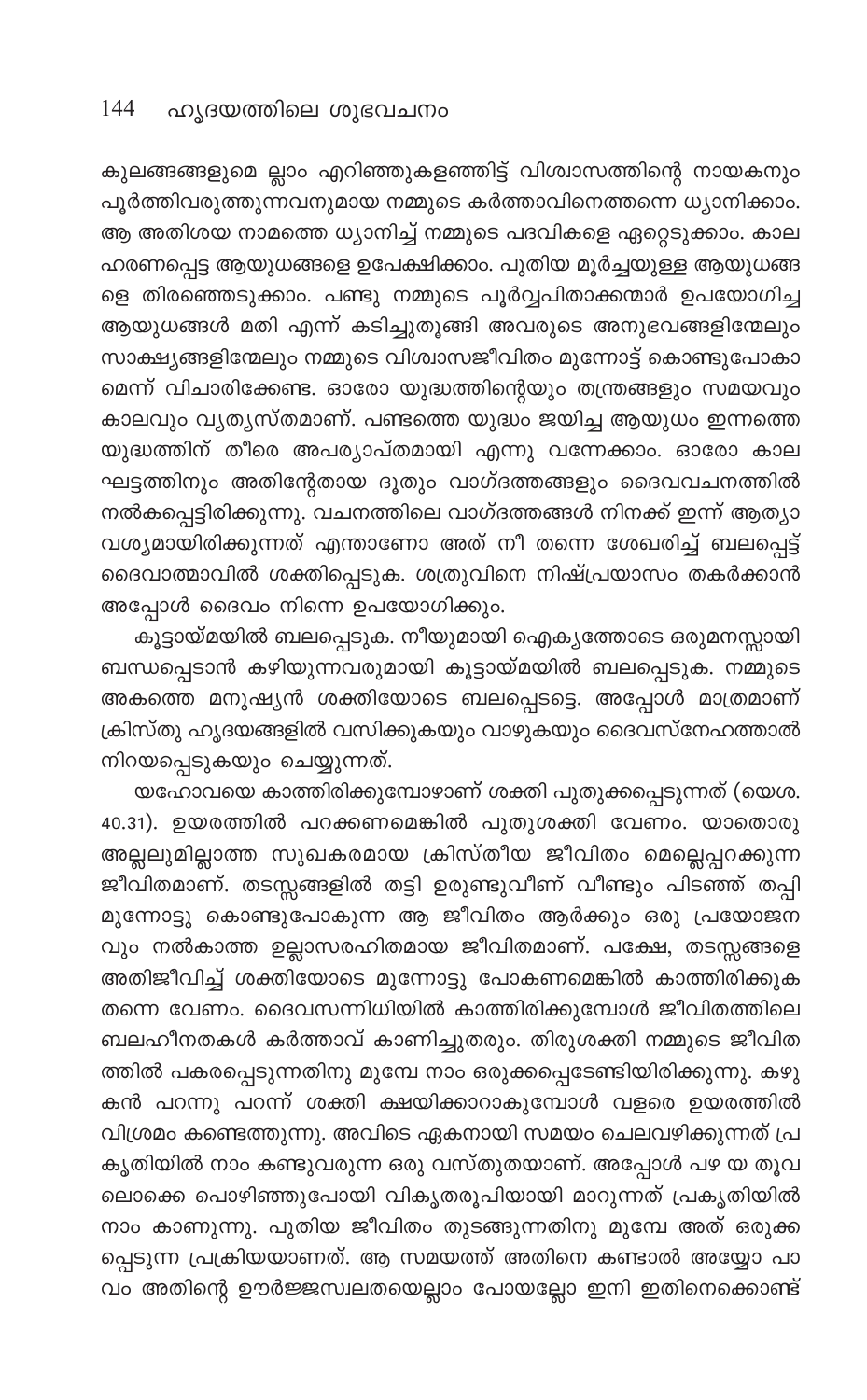ഒന്നിനും കൊള്ളുകയില്ലല്ലോ എന്ന് തോന്നിപ്പോകും. എന്നാൽ അതിനു പുതിയ തൂവൽ കിളിർത്ത് പുതുശക്തിയോടെ ഉയരത്തിൽ പറക്കാനു ള്ള ബലം ആ സമയത്ത് അത് പ്രാപിക്കുന്നതിനുള്ള മുന്നോടിയാണ് ആ ഏകാന്തവാസം. അത് വീണ്ടും ഉയരങ്ങളിലേക്ക് പറന്നുയരുമ്പോഴാണ് വീണ്ടും ശക്തി ഇരട്ടിയായി എന്നു കാണുന്നത്.

ഉയർന്നു പറക്കാൻ രണ്ടു ചിറകുകൾ വേണം. അവ ആശ്രയവും സമർ പ്പണവും ആണ്. ഒരു ചിറക് ബലഹീനമായിരുന്നാലോ പ്രവർത്തിക്കാതി രുന്നാലോ ഉയരങ്ങളിൽ പറക്കുവാൻ സാധിക്കുകയില്ല. അതുകൊണ്ട് പുതുശക്തി പ്രാപിക്കാനായി ഒരുക്കപ്പെട്ട്, പുതുക്കപ്പെട്ട് കഴുകനെപ്പോലെ ഉയർന്നു പറക്കാൻ ഒരുങ്ങിക്കൊൾക. നടക്കുന്നവർക്കും ഓടുന്നവർക്കം അനേകം തടസ്സങ്ങളെയും വേലിക്കെട്ടുകളെയും നേരിടേണ്ടതുണ്ടെന്നു ള്ളത് ഒരു യാഥാർത്ഥ്യമല്ലേ? എന്നാൽ പറക്കുന്നവർക്ക് അനന്തവിഹായ സ്സാണു മുന്നിൽ. തടസ്സങ്ങളേ ഇല്ല. അങ്ങനെ പുതുശക്തി പ്രാപിച്ചാൽ തീർച്ചയായും നിന്നെ തകർക്കാൻ വരുന്നതിനെ നീ തകർക്കുക തന്നെ ചെയ്യും. അതേ, നീ നിന്നെത്തന്നെ നല്ലവണ്ണം ശക്തീകരിക്ക.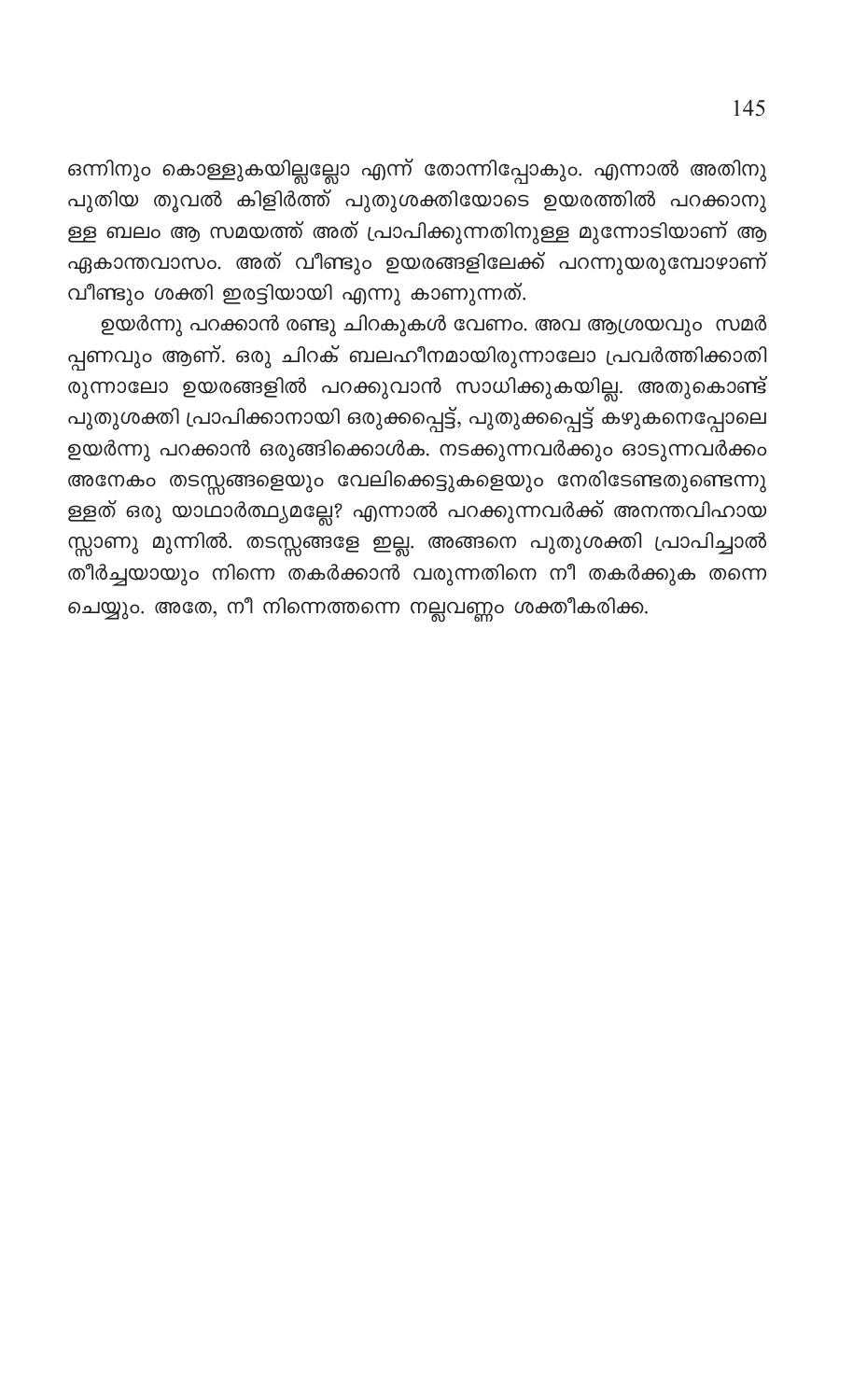# 146 ഹൃദയത്തിലെ ശുഭവചനം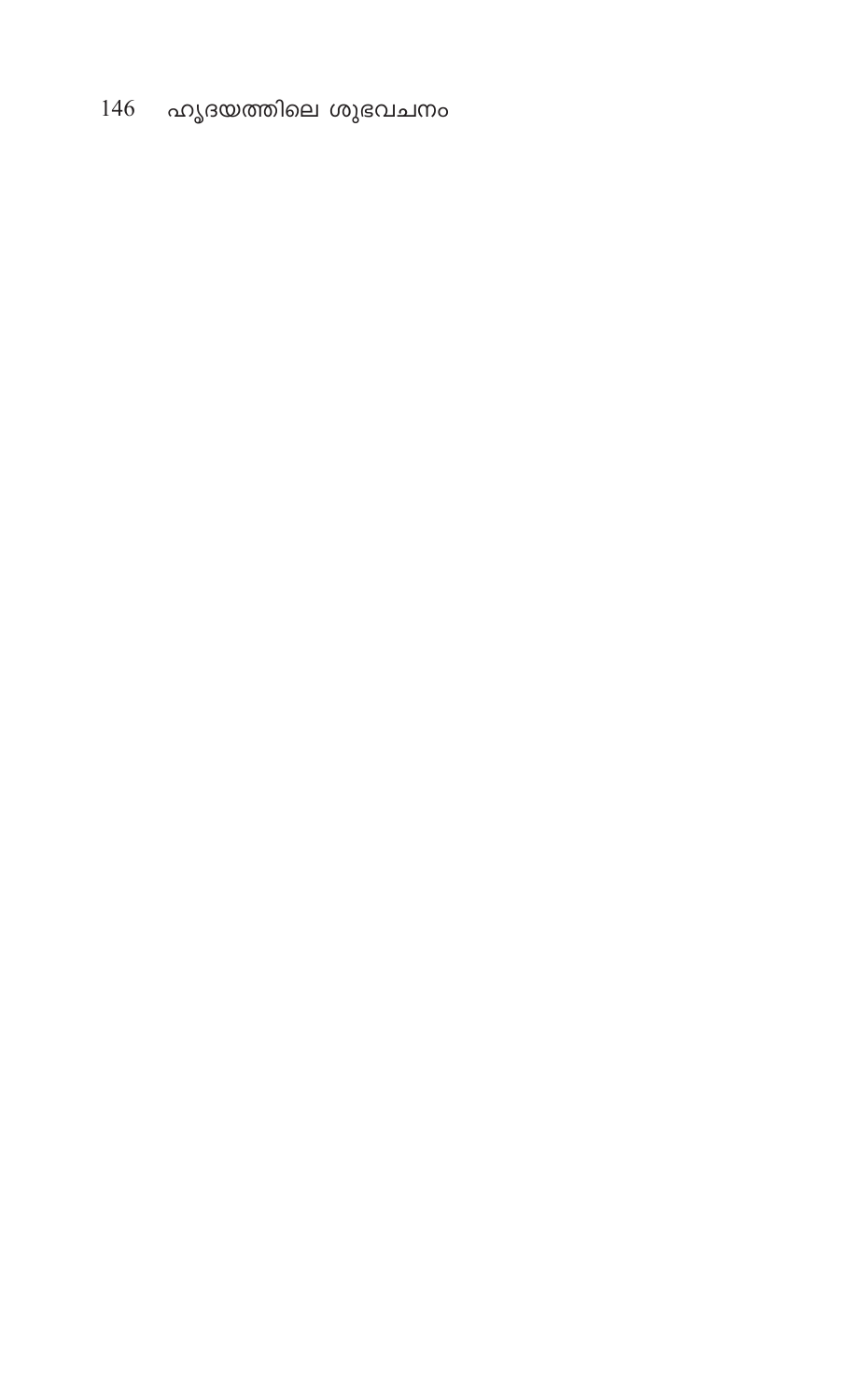# 20 തീയിൽനിന്ന് വലിച്ചെടുക്കപ്പ<mark>െ</mark>ട്ട കൊള്ളി

ഇവൻ തീയിൽനിന്ന് വലിച്ചെടുക്കപ്പെട്ട കൊള്ളിയല്ലയോ? (സെഖ ര്യാവ് 3.2).

വെന്തുപോകാനായി വിധിക്കപ്പെട്ട് ചാരമാകാനായി കിടന്ന അവസ്ഥ യിൽനിന്ന് വിടുവിക്കപ്പെട്ട അനുഭവമാണ് വലിച്ചെടുക്കപ്പെട്ട കൊള്ളിയുടെ അനുഭവം. തീ കത്തിക്കുമ്പോൾ നന്നായി കത്തുവാൻ നാം താൽപ്പര്യപ്പെ ടുന്നു. അതിൽ നിന്നുള്ള ചൂടും പ്രയോജനവും നമ്മുടെ ശ്രദ്ധയാകർഷി ക്കുന്ന വിഷയങ്ങളാണ്. ഒരിക്കലും അടുപ്പിലിരിക്കുന്ന കൊള്ളിയെപ്പറ്റി നാം ആരും കരുതാറേയില്ല. ഒരു കാര്യത്തിന്റെ പ്രയോജനം നാം അനു ഭവിക്കുമ്പോൾ അതിനുവേണ്ടി ത്യാഗം സഹിച്ച് കത്തിത്തീരുന്ന ജീവിത ങ്ങളെക്കുറിച്ചോ എരിഞ്ഞുതീരുന്ന ജീവിതങ്ങളെക്കുറിച്ചോ ആർക്കും ചിന്തയോ കരുതലോ ഇല്ല എന്നതു വാസ്തവമാണ്. എന്നാൽ കത്തിയെ രിയുന്ന കൊള്ളികളെ കാണുമ്പോൾ മനസ്സലിയുന്ന ഒരുവൻ ഉണ്ട്. അവി ടന്ന് കത്തിച്ചാരമായിപ്പോകാതെ തീയിൽനിന്ന് വലിച്ചെടുത്ത് രക്ഷിക്കാൻ തൽപ്പരനും മനസ്സുള്ളവനുമാണ്.

# 1. ഇവൻ തീയിൽനിന്ന് വലിച്ചെടുക്കപ്പെട്ട കൊള്ളിയല്ലയോ? (സെഖ.  $3.2)$

ബാബേലിൽനിന്ന് ഒരു കൂട്ടം പ്രവാസികൾ മടങ്ങിയെത്തിയപ്പോൾ അവരുടെ കൂട്ടത്തിലുണ്ടായിരുന്ന മഹാപുരോഹിതനായിരുന്നു യോശുവ. ആലയം പണിയാനായി സെരുബ്ബാബേലിനെയും യോശുവയെയും ദൈവം ഉണർത്തി. അവർ പണിയും ആരംഭിച്ചു. അവർ നൂറുകൂട്ടം പരിമിതിക ളുടെയും ഇടുക്കങ്ങളുടെയും നടുവിലാണ് ദൈവശുശ്രൂഷ ചെയ്തത്. യോശുവയെ കുറ്റം ചുമത്തുവാൻ സാത്താൻ ദൈവസന്നിധിയിൽ ചെന്നു. എങ്കിലും ദൈവം സാത്താനെ അനുവദിച്ചില്ല എന്നു മാത്രമല്ല, അവനെ

147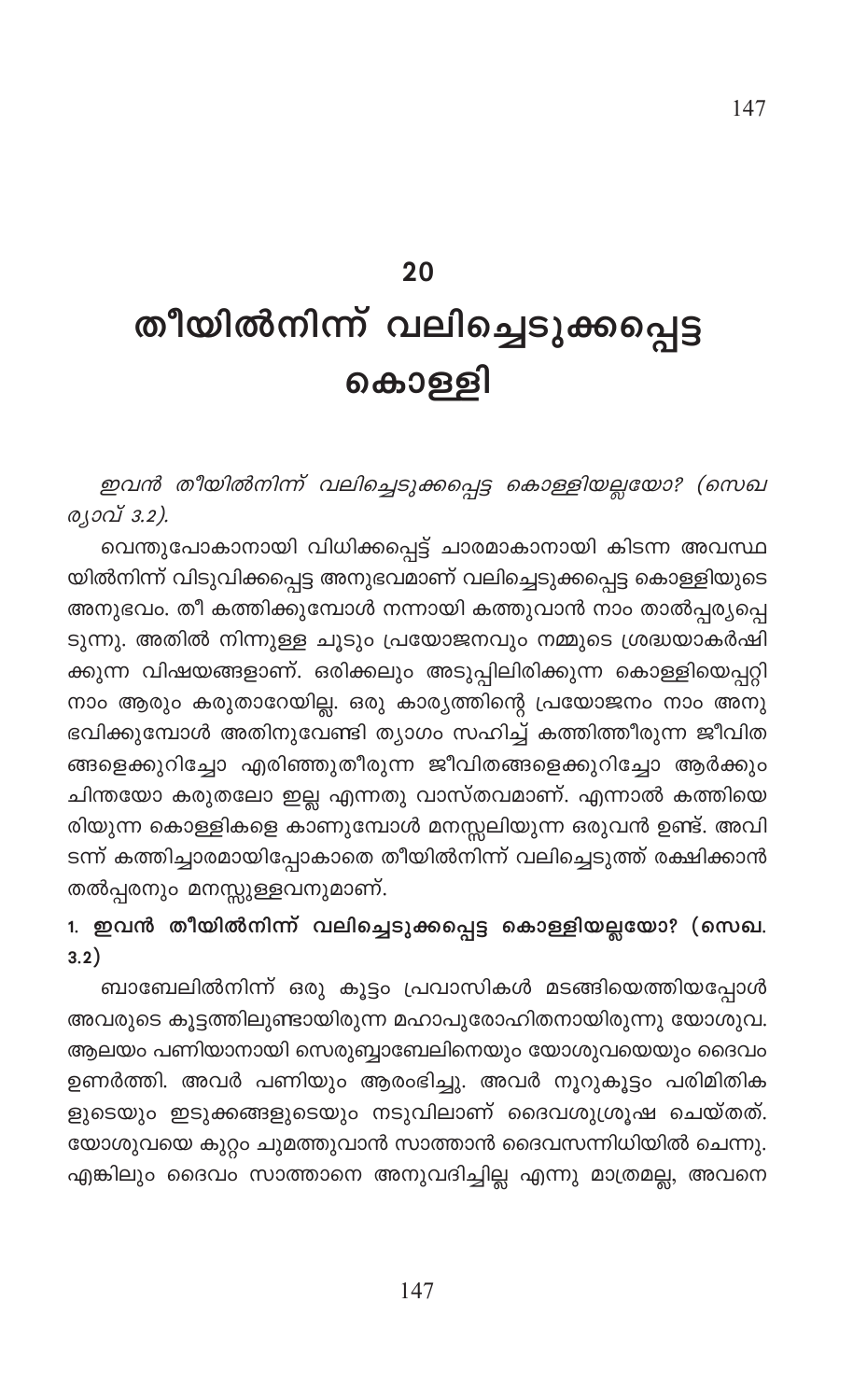ഭർത്സിച്ച് അകറ്റി. കുറ്റം ചുമത്തുവാനും വല്ലവിധേനയും തകർക്കുവാനു മല്ലാതെ ദൈവമക്കളിൽ സാത്താന് ഒരു താൽപ്പര്യവും ഇല്ല. നമ്മുടെ പേ ാരായ്മകളും കുറ്റങ്ങളും പറഞ്ഞ് ദൈവസന്നിധിയിൽ പോലും അവൻ കടന്നുചെല്ലാൻ ശ്രമിക്കും. ഒരു നാൾ ഇയ്യോബിനെയും കുറ്റം ചുമത്തു വാൻ അവൻ പോയല്ലോ. എങ്കിലും തന്റെ മക്കളുടെ അവസ്ഥയും പരി മിതികളും കോട്ടവും അറിയാവുന്ന നമ്മുടെ ദൈവം അലിവോടെ നമ്മെ കാക്കുന്നതുകൊണ്ടാണ് നാമിന്ന് തകർന്നു പോകാതെ നിൽക്കുന്നത് എന്ന് ഓർത്തുകൊൾക. ഈ കാലഘട്ടത്തിന്റെ ഒരു പ്രത്യേകതയാണ് ആവശ്യം കഴിഞ്ഞാൽ വലിച്ചെറിയുക എന്ന ഫാഷൻ. അത് വസ്തുക്കളായാലും ബന്ധങ്ങളായാലും എല്ലാം ഒന്നുപോലെ! സ്വാർത്ഥതാൽപ്പര്യത്തിനായി ആവോളം ഉപയോഗിക്കുക, എന്നിട്ട് വലിച്ചെറിയുക! ആയുസ്സു മുഴുവൻ മക്കൾക്കുവേണ്ടി അദ്ധ്വാനിച്ചിട്ട് വയസ്സാകുമ്പോൾ മാതാപിതാക്കന്മാർ അധികപ്പറ്റായിത്തീർന്നിട്ട് തള്ളപ്പെടുന്ന കാഴ്ച നാം നമ്മുടെ ചുറ്റും ധാരാ ളം കാണുന്നില്ലേ? പണ്ടുള്ളതുപോലെ വസ്തുക്കളുടെയും ബന്ധങ്ങളു ടെയും കേടുപാടുകൾ നീക്കി പൂർവ്വസ്ഥിതിയിലാക്കാൻ ആരും ബദ്ധപ്പെ ടാറില്ല തന്നെ.

## 2. നിങ്ങൾ കത്തുന്ന തീയിൽനിന്ന് വലിച്ചെടുക്കപ്പെട്ട ഒരു കൊള്ളി പോലെ ആയിരുന്നു. എങ്കിലും നിങ്ങൾ എങ്കലേക്കു തിരിഞ്ഞില്ല (ആ മോസ് 4.11)

തീയിൽനിന്ന് വലിച്ചെടുക്കപ്പെട്ട തീക്കൊള്ളിക്ക് ഒരു കടപ്പാടുണ്ട്. കത്തിപ്പോകേണ്ട അവസ്ഥയിൽനിന്ന് വിടുവിച്ചവങ്കലേക്ക് തിരിഞ്ഞ് വിധേയത്വത്തോടെ ജീവിക്കണം. ആമോസ് നാലാമത്തെ അദ്ധ്യായ ത്തിൽ അഞ്ചു പ്രാവശ്യം (ആമോ. 4.6,8,9,10,11) *നിങ്ങൾ എങ്കലേക്ക് തിരി ഞ്ഞില്ല* എന്ന് പറയുന്നതായി നാം കാണുന്നു. സോദോമും ഗോമോറയും നൂറ്റാണ്ടുകളായി ചാവുകടലായി ശേഷിക്കുന്നു. നിഷ്പ്രയോജനമായി ഒരു ശാപത്തിന്റെ ഓർമ്മയായി ഇന്നും അത് കിടക്കുന്നു. അതുപോലെ ശാപമായിത്തീരേണ്ട അനുഭവത്തിൽനിന്ന് ദൈവം ചില ജീവിതങ്ങളെ തന്റെ കൃപയാൽ വിടുവിക്കുന്നു. അങ്ങനെയുള്ളവരുടെ ഉത്തരവാദിത്വം വീണ്ടും പഴയ ജീവിതശൈലി തുടരാനല്ല, പിന്നെയോ അന്ധകാരത്തിൽ നിന്ന് തന്റെ അത്ഭുതപ്രകാശത്തിലേക്ക് വിളിച്ചവന്റെ സൽഗുണങ്ങളെ ഘോഷിക്കുക (1പത്രോ. 2.9) എന്നുള്ളതാണ്. അബ്രഹാമിനെ ഓർത്ത് ദൈവം നേരിട്ട് സോദോമിൽനിന്നു രക്ഷിച്ച ലോത്തിന് ഒരു ഉത്തരവാദിത്വ മുണ്ടായിരുന്നു. തീയിൽനിന്ന് വലിച്ചെടുക്കപ്പെട്ട കൊള്ളിപോലെ അവന് ജീവിതം വീണ്ടും ആരംഭിക്കാൻ അവസരം ദൈവം ഒരുക്കിക്കൊടുത്തു. ദൈവികകൂട്ടായ്മയിൽ നിലനിന്ന് അനുഗ്രഹമായിത്തീരേണ്ട അവന്റെ ജീവിതം ലജ്ജാവഹമായി അവസാനിച്ചില്ലേ? ശാപയോഗ്യരായ തലമുറ യുണ്ടായില്ലേ? അവന്റെ നാശത്തിന് അവൻ തന്നെയാണ് കാരണക്കാരൻ.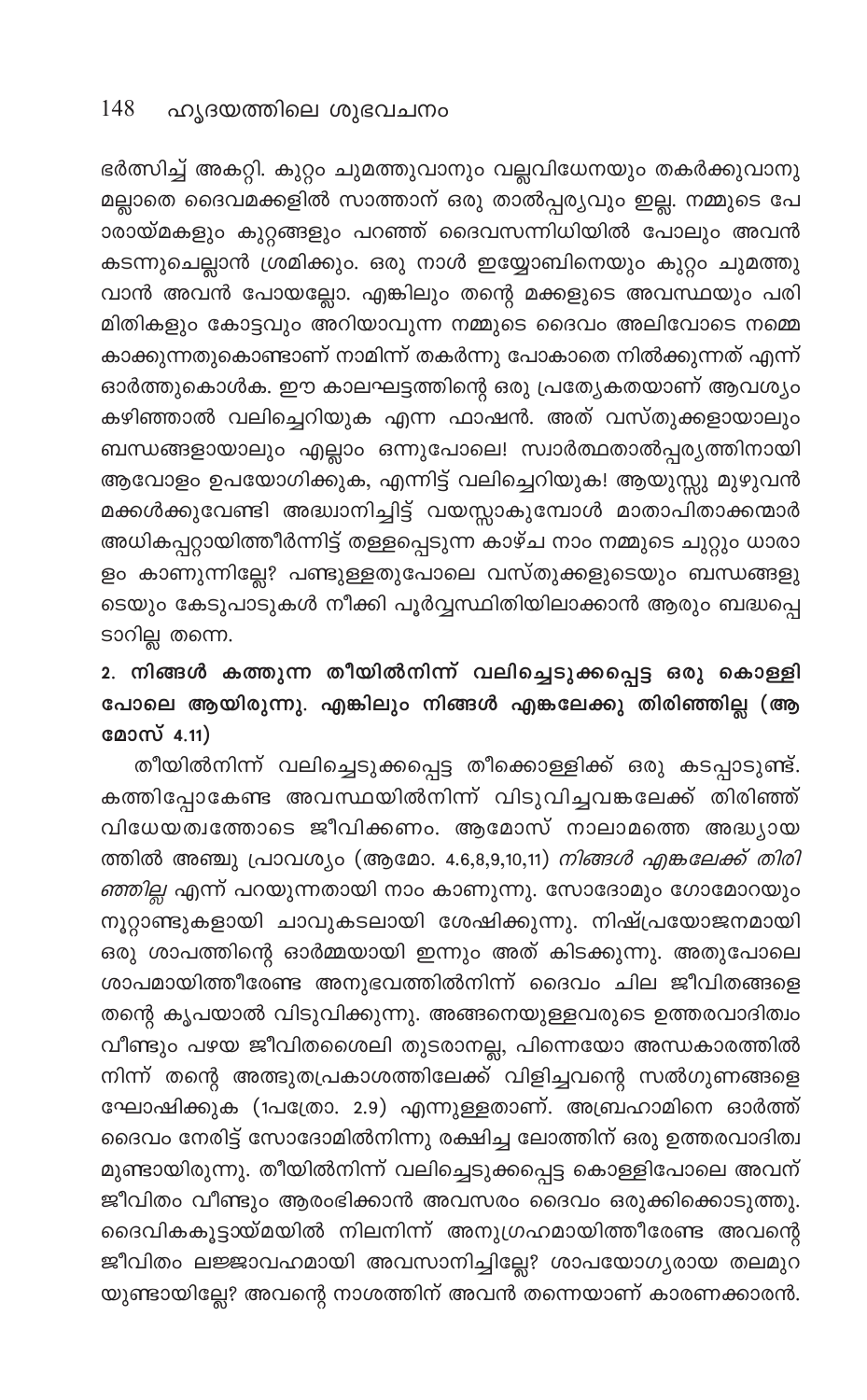വലിച്ചെടുക്കപ്പെട്ട തീക്കൊള്ളി തന്നെ രക്ഷിച്ചവനോടുള്ള യഥാർത്ഥനന്ദി യിലും സന്തോഷത്തിലും മുമ്പോട്ടു പോകേണ്ടതായിരുന്നു. കർത്താവ് പറഞ്ഞ ഒരു ഉപമ ശ്രദ്ധിച്ചുവോ? അശുദ്ധാത്മാവ് ഒരു മനുഷ്യനെ വിട്ടു പിരിഞ്ഞശേഷം തണുപ്പന്വേഷിച്ച് നടക്കുന്നു. പറ്റിയ സ്ഥലം കിട്ടാതെ വീണ്ടും പഴയ സ്ഥലത്തേക്ക് ചെല്ലുമ്പോൾ ആ പാർപ്പിടം അടിച്ചു വാരി അലങ്കരിച്ചതും ഒഴിഞ്ഞതുമായി (മത്താ. 12.44) കാണുന്നത്രേ. ഒഴിഞ്ഞ തായി കണ്ടില്ലായിരുന്നെങ്കിൽ കുഴപ്പമില്ലായിരുന്നു. പിന്നെ അതു ചെന്ന് തന്നോടൊപ്പം പാർക്കാൻ തന്നിലും ദുഷ്ടതയേറിയ ഏഴാത്മാക്കളെയും കൊണ്ടുവന്നത്രേ. വിടുതൽ പ്രാപിച്ച ജീവിതം അപ്പോൾ തന്നെ വിടുവിച്ച വന് പൂർണ്ണമായും വിധേയപ്പെടുത്തിയിരുന്നെങ്കിൽ ഈ അത്യാഹിതം ഒഴിവാക്കാമായിരുന്നില്ലേ?

## 3. അവൻ ഊതിക്കഴിക്കുന്നവനെപ്പോലെയും വെള്ളി ശുദ്ധീകരിക്കുന്നവ നെപ്പോലെയും ഇരുന്നുകൊണ്ട് ലേവിപുത്രന്മാരെ ശുദ്ധീകരിച്ച് പൊന്നു പോലെയും വെള്ളിപോലെയും ശുദ്ധീകരിക്കും (മലാഖി 3.3)

അവിടത്തേക്ക് ശുദ്ധീകരിക്കുന്ന തീയുണ്ട്. അത് എരിഞ്ഞ് ചാരമാക്കി ത്തീർക്കാനുള്ള തീയല്ല. ശുദ്ധീകരിച്ച് മാറ്റേറിയതാക്കിത്തീർക്കാനുള്ള തീയാണ്. തീയിൽ പോന്ന് ഉരുക്കാൻ ഇട്ടിട്ട് തട്ടാൻ വേറെ ഏതെങ്കിലും വഴിക്കു പോകാറില്ല. അടുത്തിരുന്ന് സ്വർണ്ണത്തിൽ കണ്ണും നട്ട് ഇരിക്കുക യാണു ചെയ്യുന്നത്. പൊന്ന് ഉരുകി നിശ്ചിത പാകമായി തട്ടാന്റെ മുഖം പ്രതിബിംബിക്കുന്ന സ്ഥിതിയാകുമ്പോൾ തക്കസമയത്ത് അത് തീയിൽ നിന്നും മാറ്റും. അല്ലെങ്കിൽ സ്വർണ്ണം ഉപയോഗശൂന്യമായിപ്പോകും.

തീയിൽകൂടി നടന്നാൽ അഗ്നിജ്വാല നിന്നെ ദഹിപ്പിക്കുകയില്ല എന്ന് അരുളിച്ചെയ്തവൻ കഠിനശോധനയിൽ ദഹിച്ചുപോകാതെ രക്ഷിക്കാൻ മതിയായവനത്രേ. കൂടുതൽ ശ്രേഷ്ഠകരമായ ഉപയോഗം മുന്നിൽ കണ്ടു കൊണ്ടാണ് തീച്ചൂളയിലൂടെ അവിടന്ന് കടത്തിവിടുന്നത്. കഠിനപരീക്ഷ യോടുകൂടെ നീക്കുപോക്കും ഒരുക്കുന്ന ദൈവമാണ് (1കൊരി. 10.13).

അവിടത്തെ ഭക്തന്മാർ നേരിടുന്ന ശോധനകളെല്ലാം അവരെ കൂടുതൽ മാറ്റേറിയവരാക്കിത്തീർക്കുന്നു. ഒരു ദൈവപൈതൽ പോലും കഷ്ടതയിൽ നശിച്ചുപോയിട്ടില്ല. അവിടത്തെ അടുത്തറിയുന്നവർ അവിടന്ന് കഷ്ടങ്ങ ളിൽ ഏറ്റവും അടുത്ത തുണ എന്ന് അനുഭവിക്കുകയാണ്. അതേ സമയം അവിടന്നുമായി യാതൊരു ബന്ധവുമില്ലാത്തവർ കഷ്ടതയിൽ നശിച്ചു പോയിട്ടേയുള്ളൂ താനും. കത്തിച്ചാമ്പലായിത്തീരാനായി എഴുതിത്തള്ളിയ വരെ അതിനുമുമ്പ് തീയിൽനിന്ന് വലിച്ചെടുത്ത് പുതിയ വഴികൾ ഒരുക്കി ക്കൊടുക്കുന്ന ദൈവമാണ് നമ്മുടെ ദൈവം.

#### 4. കൊള്ളികളെ ദൈവം ഭരമേൽപ്പിച്ച വേല

നിങ്ങളോ പ്രിയമുള്ളവരേ, നിങ്ങളുടെ അതിവിശുദ്ധവിശ്വാസത്തെ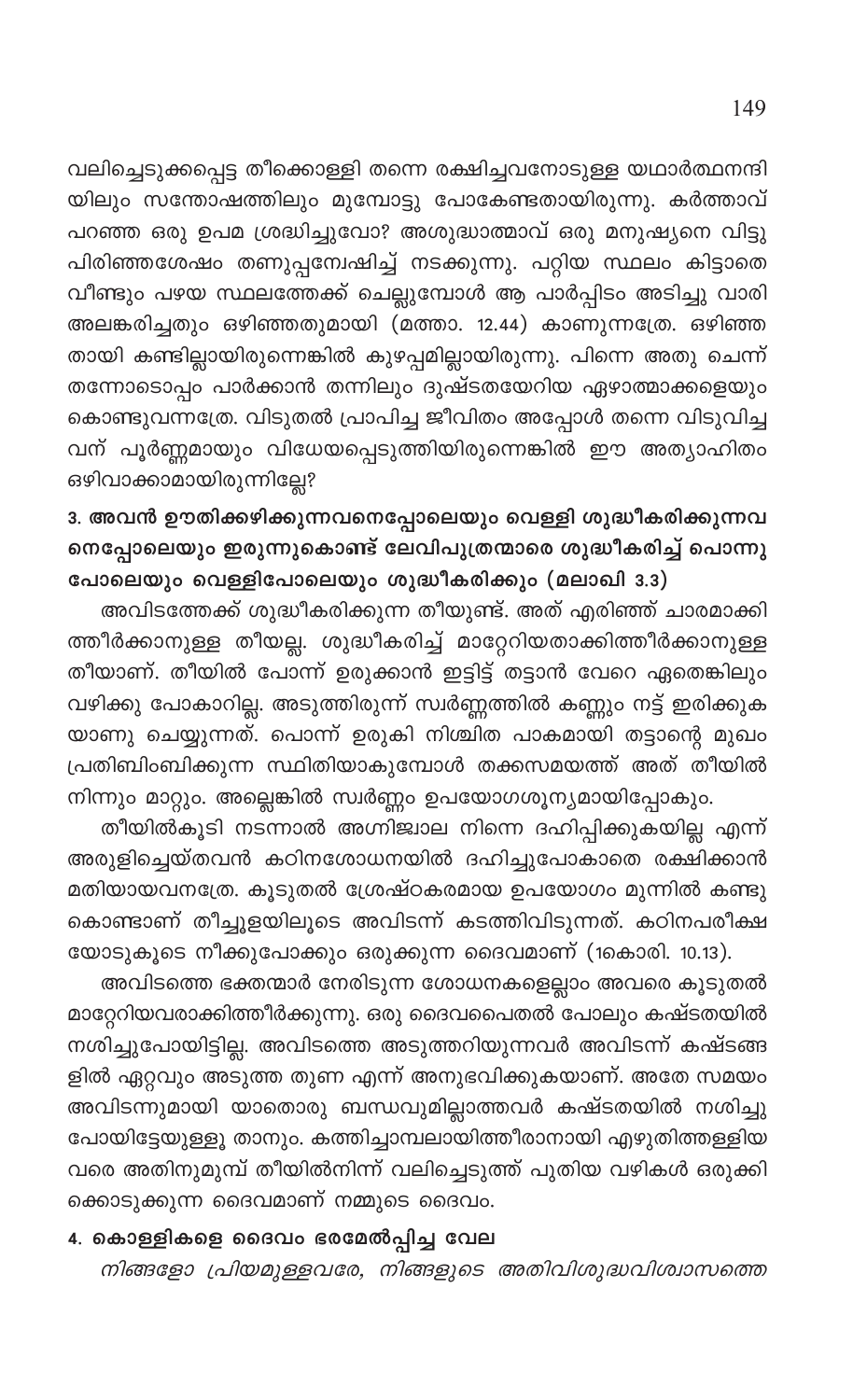ആധാരമാക്കി നിങ്ങൾക്കു തന്നെ ആത്മികവർദ്ധന വരുത്തിയും പരിശുദ്ധാ ത്മാവിൽ പ്രാർത്ഥിച്ചും നിത്യജീവനായിട്ട് നമ്മുടെ കർത്താവായ യേശുക്രി സ്തുവിന്റെ കരുണയ്ക്കായി കാത്തിരുന്നും കൊണ്ട് ദൈവസ്നേഹത്തിൽ നിങ്ങളെത്തന്നെ സൂക്ഷിച്ചുകൊളവിൻ. സംശയിക്കുന്നവരായ ചിലരോട് കരുണചെയ്വിൻ. ചിലരെ തീയിൽനിന്ന് വലിച്ചെടുത്ത് രക്ഷിപ്പിൻ. ജഡ ത്താൽ കറപിടിച്ച അങ്കിപോലും പകെച്ചുകൊണ്ട് ചിലർക്ക് ഭയത്തോടെ കരുണ കാണിപ്പിൻ (യൂദാ 20-23).

തീയിൽനിന്ന് വലിച്ചെടുക്കപ്പെട്ട കൊള്ളി രക്ഷപ്പെട്ടല്ലോ എന്ന ആശ്വാ സത്തിൽ തൃപ്തിയടഞ്ഞ് സ്വന്തം കാര്യം നോക്കി സ്വന്തവഴിയിൽ പോ കാനല്ല ദൈവം പ്രതീക്ഷിക്കുന്നത്. തുടർന്നു ശ്രദ്ധിച്ചാലും.

#### $(1)$  നിങ്ങൾക്കുതന്നെ ആത്മികവർദ്ധന വരുത്തിയും...

ഒരിക്കലും നമ്മുടെ ആത്മികജീവിതത്തിലും ആത്മികവർദ്ധനയിലും പൂർണ്ണതാൽപ്പര്യമുള്ളവരെ നമുക്ക് കണ്ടുമുട്ടാൻ കഴിയുകയില്ല എന്നു തന്നെ പറയാം. അത് ആരുടെയും കുറ്റമല്ല. അങ്ങനെയൊക്കെയേ സാധി ക്കുകയുള്ളൂ. അതുകൊണ്ട് നാം നമുക്കുവേ ണ്ടിത്തന്നെ പൂർണ്ണജാഗ്രതയു ള്ളവരായിരിക്കാം. തന്നെത്താൻ മനോനിർണ്ണയത്തോടെ കർത്താവിനോട് പറ്റിയിരിക്കുക എന്നതു മാത്രമാണ് നമുക്കുള്ള ഏകവഴി (അപ്പൊ. 11.23).

#### (2) പരിശുദ്ധാത്മാവിൽ പ്രാർത്ഥിക്കണം

അതായത് ലഭിച്ച ശക്തി നഷ്ടപ്പെടുത്താതെ ആളിക്കത്തിച്ചുകൊണ്ടി രിക്കണം. അനക്കാതെയിരുന്നാൽ ഏതു തീയും കുറെക്കഴിഞ്ഞ് കെട്ടു പോകും.

#### (3) നിതൃജീവനായിട്ട് നമ്മുടെ കർത്താവായ യേശുക്രിസ്തുവിന്റെ കരു ണയ്ക്കായി കാത്തിരിക്കണം

ഈ ലോകത്തിലെ ഏതാനും നാളേയ്ക്കുള്ള പ്ലാനല്ല നമ്മുടെ ലക്ഷ്യം. നിത്യജീവൻ നമുക്ക് നൽകപ്പെട്ടിരിക്കുന്നു. അത് ഉന്നം വെച്ചുതന്നെ ജീവിക്കുക.

#### (4) ദൈവസ്നേഹത്തിൽ നമ്മെത്തന്നെ സൂക്ഷിക്കുക

നാം വളരെ ജാഗ്രതയോടെ ശ്രദ്ധിച്ചെങ്കിൽ മാത്രമേ ദൈവസ്നേഹ ത്തിൽ നമുക്ക് നിലനിൽക്കാൻ സാധിക്കുകയുള്ളൂ. ദൈവസ്നേഹത്തിൽ നാം വസിച്ചെങ്കിൽ മാത്രമേ ഇനിയും ചിലരെ തീയിൽനിന്ന് വലിച്ചെടുക്കാ നുള്ള ശുശ്രൂഷ നമുക്ക് ലഭിക്കുകയുള്ളൂ. തണുപ്പിക്കുന്നവന് തണുപ്പ<mark>്</mark> ലഭിക്കും (സദൃ. 11.25). കുലയ്ക്കായി കൊണ്ടുപോകുന്നവരെ വിടുവിക്ക (സദൃ. 24.11,12). നീ അനുഭവിച്ച വിടുതലും സ്നേഹവും പങ്കുവെക്കു ന്തോറും നിന്നിൽ പുതിയ ഉറവയും അനുഗ്രഹവും പകരപ്പെടുകയാ ണ്. ദൈവ കൃപ പെരുകുകയാണ്. അതുകൊണ്ട് ദൈവസ്നേഹത്തിൽ